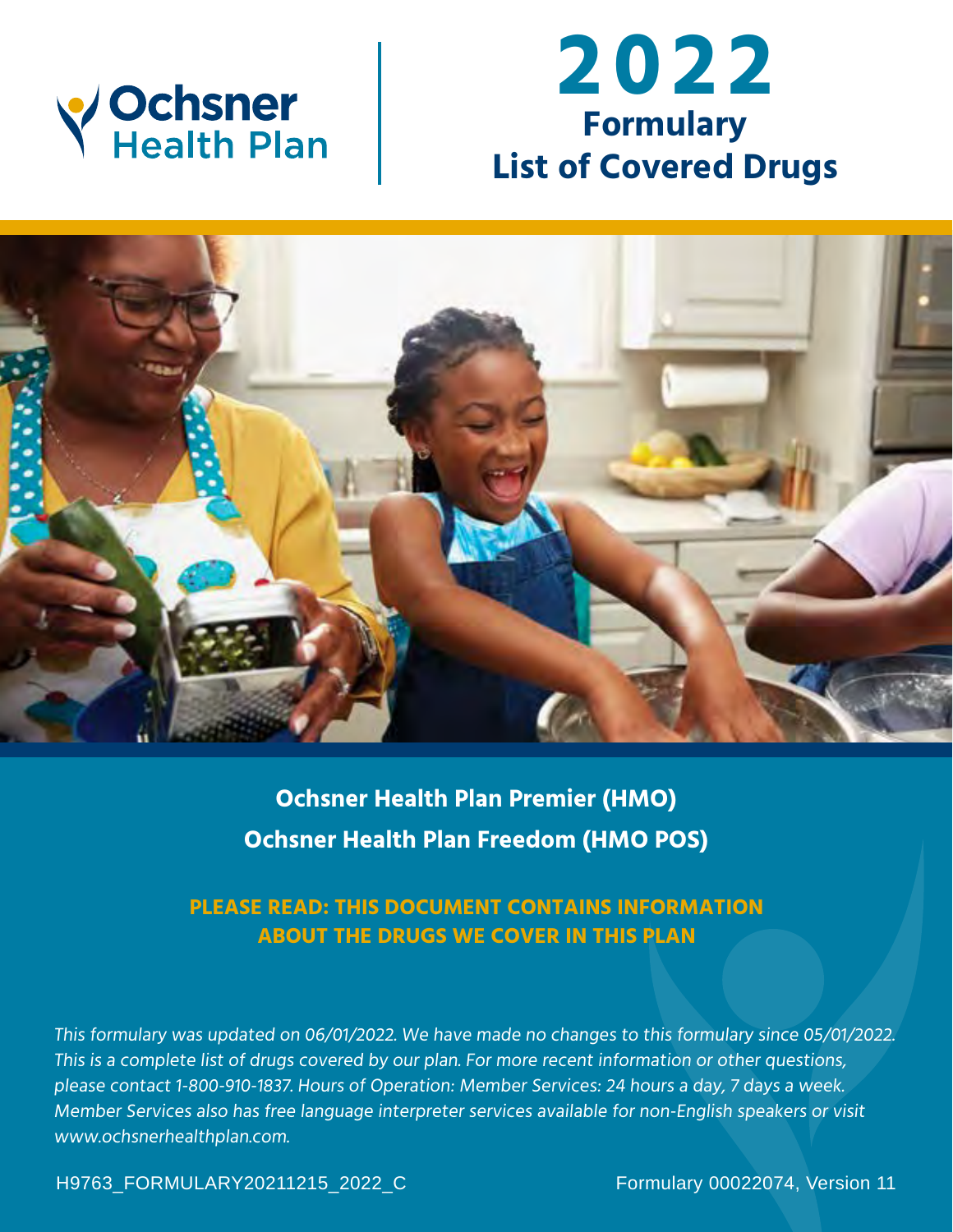# **List of Covered Drugs Ochsner Health Plan Premier (HMO) Ochsner Health Plan Freedom (HMO POS)**

Premier (HMO) and Ochsner Health Plan Freedom (HMO POS). Health Plan. When it refers to "plan" or "our plan," it means Ochsner Health Plan When this drug list (formulary) refers to "we," "us", or "our," it means Ochsner

This document includes a list of the drugs (formulary) for our plan which is current as of 06/01/2022.

You must generally use network pharmacies to use your prescription drug benefit. Benefits, formulary, pharmacy network, and/or copayments/ coinsurance may change on January 1, 2023 and from time to time during the year.

#### **What is the Ochsner Health Plan Formulary?**

 please review your Evidence of Coverage. A formulary is a list of covered drugs selected by Ochsner Health Plan in consultation with a team of health care providers, which represents the prescription therapies believed to be a necessary part of a quality treatment program. Ochsner Health Plan will generally cover the drugs listed in our formulary as long as the drug is medically necessary, the prescription is filled at a Ochsner Health Plan network pharmacy, and other plan rules are followed. For more information on how to fill your prescriptions,



This formulary was updated on 06/01/2022.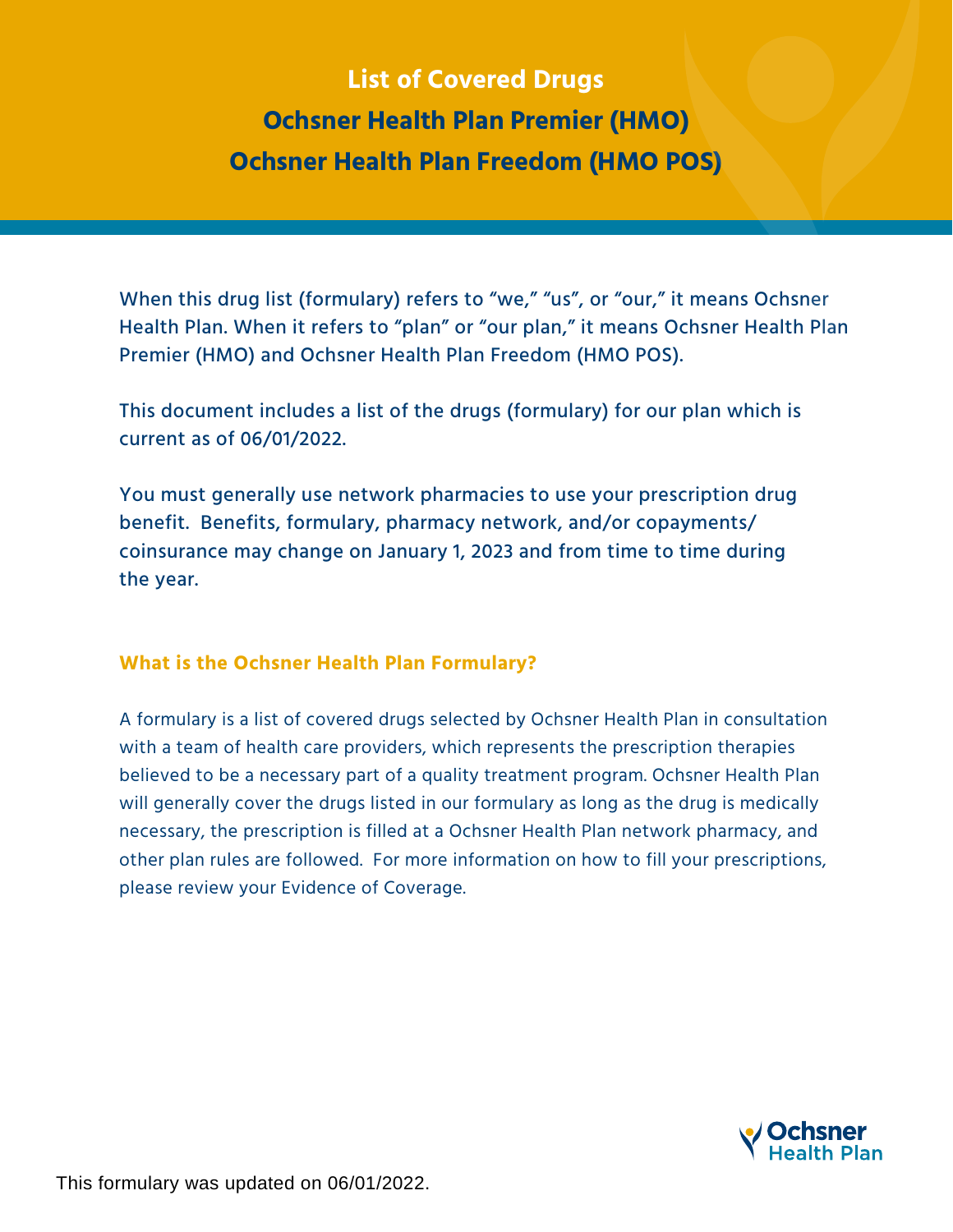# **Can the Formulary (drug list) change?**

Most changes in drug coverage happen on January 1, but we may add or remove drugs on the Drug List during the year, move them to different cost-sharing tiers, or add new restrictions. We must follow the Medicare rules in making these changes.

**Changes that can affect you this year:** In the below cases, you will be affected by coverage changes during the year:

**• New generic drugs**. We may immediately remove a brand name drug on our Drug List if we are replacing it with a new generic drug that will appear on the same or lower cost sharing tier and with the same or fewer restrictions. Also, when adding the new generic drug, we may decide to keep the brand name drug on our Drug List, but immediately move it to a different cost-sharing tier or add new restrictions. If you are currently taking that brand name drug, we may not tell you in advance before we make that change, but we will later provide you with information about the specific change(s) we have made.

o If we make such a change, you or your prescriber can ask us to make an exception and continue to cover the brand name drug for you. The notice we provide you will also include information on how to request an exception, and you can find information in the section below titled "How do I request an exception to the Ochsner Health Plan's Formulary?"

 the drug. **• Drugs removed from the market.** If the Food and Drug Administration deems a drug on our formulary to be unsafe or the drug's manufacturer removes the drug from the market, we will immediately remove the drug from our formulary and provide notice to members who take

**• Other changes.** We may make other changes that affect members currently taking a drug. For instance, we may add a new generic drug to replace a brand name drug currently on the formulary; or add new restrictions to the brand name drug or move it to a different cost-sharing tier or both. Or we may make changes based on new clinical guidelines. If we remove drugs from our formulary, add prior authorization, quantity limits and/or step therapy restrictions on a drug or move a drug to a higher cost-sharing tier, we must notify affected members of the change at least 30 days before the change becomes effective, or at the time the member requests a refill of the drug, at which time the member will receive a 30-day supply of the drug.

o If we make these other changes, you or your prescriber can ask us to make an exception and continue to cover the brand name drug for you. The notice we provide you will also include information on how to request an exception, and you can also find information in the section below entitled "How do I request an exception to the Ochsner Health Plan's Formulary?"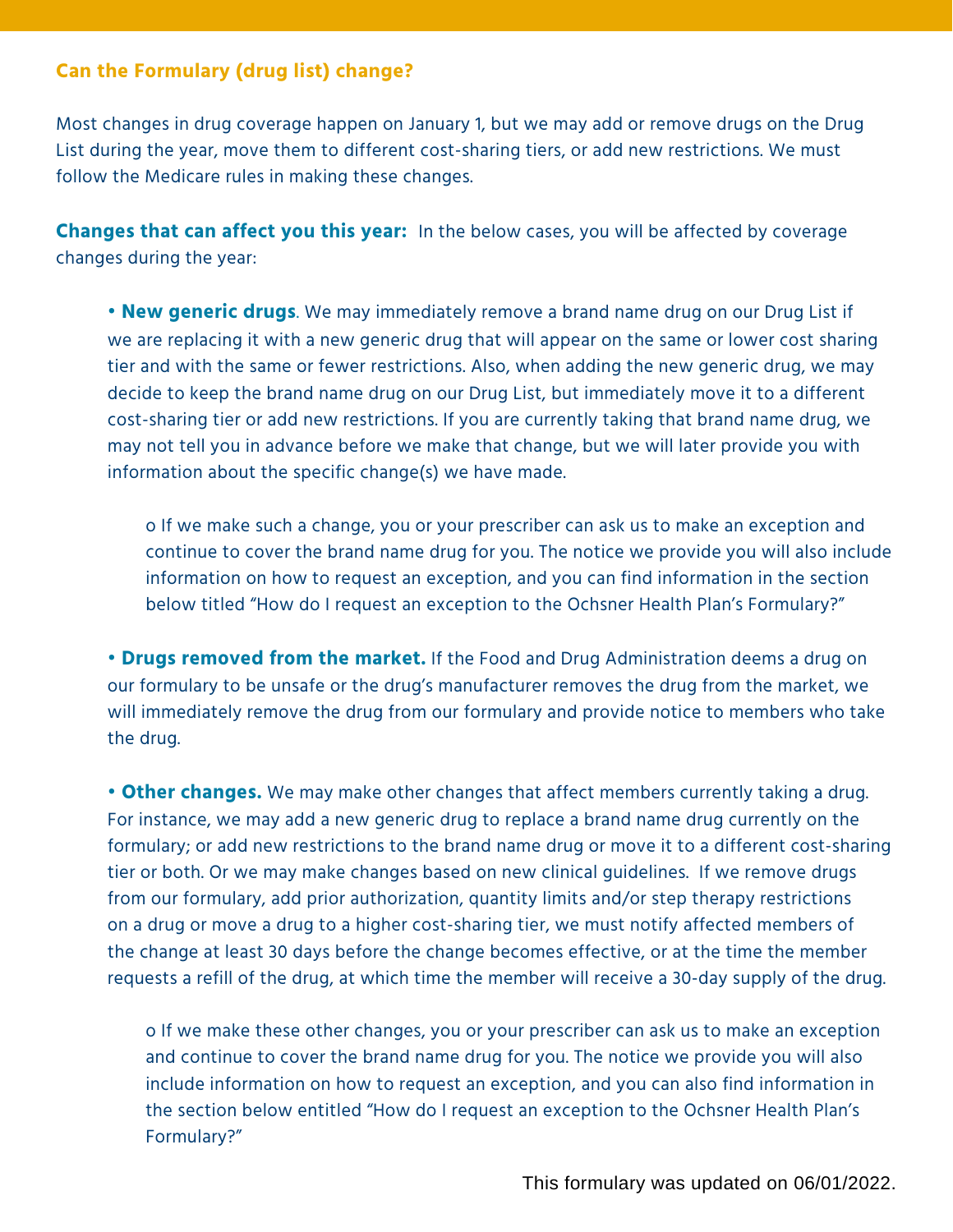# **Changes that will not affect you if you are currently taking the drug.**

Generally, if you are taking a drug on our 2022 formulary that was covered at the beginning of the year, we will not discontinue or reduce coverage of the drug during the 2022 coverage year except as described above. This means these drugs will remain available at the same cost sharing and with no new restrictions for those members taking them for the remainder of the coverage year. You will not get direct notice this year about changes that do not affect you. However, on January 1st of the next year, such changes would affect you, and it is important to check the Drug List for the new benefit year for any changes to drugs.

The enclosed formulary is current as of 12/15/21 .To get updated information about the drugs covered by Ochsner Health Plan please contact us. Our contact information appears on the front and back cover pages. If there are negative changes made to the printed drug list within the covered year, you may be notified by mail identifying the changes. Drug lists located on our website are reviewed and updated monthly.

#### **How do I use the Formulary?**

There are two ways to find your drug within the formulary:

# **Medical Condition**

 drugs used to treat a heart condition are listed under the category, Cardiovascular Agents. The formulary begins on page 3. The drugs in this formulary are grouped into categories depending on the type of medical conditions that they are used to treat. For example, If you know what your drug is used for, look for the category name in the list that begins on page 1. Then look under the category name for your drug.

# **Alphabetical Listing**

If you are not sure what category to look under, you should look for your drug in the Index that begins on page I-1. The Index provides an alphabetical list of all of the drugs included in this document. Both brand name drugs and generic drugs are listed in the Index. Look in the Index and find your drug. Next to your drug, you will see the page number where you can find coverage information. Turn to the page listed in the Index and find the name of your drug in the first column of the list.

This formulary was updated on 06/01/2022.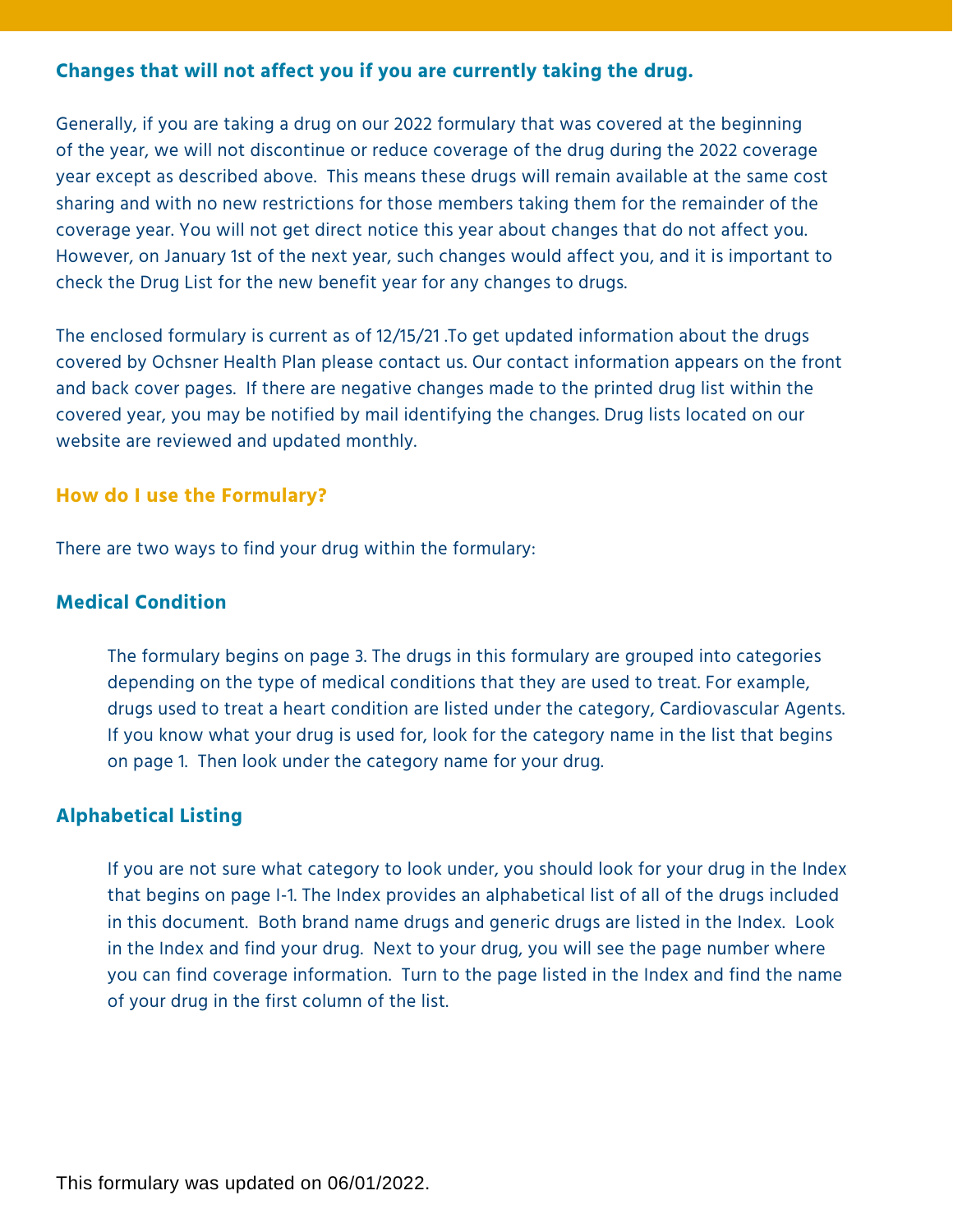#### **What are generic drugs?**

Ochsner Health Plan covers both brand name drugs and generic drugs. A generic drug is approved by the FDA as having the same active ingredient as the brand name drug. Generally, generic drugs cost less than brand name drugs.

#### **Are there any restrictions on my coverage?**

Some covered drugs may have additional requirements or limits on coverage. These requirements and limits may include:

**• Prior Authorization:** Ochsner Health Plan requires you [or your physician] to get prior authorization for certain drugs. This means that you will need to get approval from Ochsner Health Plan before you fill your prescriptions. If you don't get approval, Ochsner Health Plan may not cover the drug.

**• Quantity Limits:** For certain drugs, Ochsner Health Plan limits the amount of the drug that Ochsner Health Plan will cover. For example, Ochsner Health Plan provides 56 per 28 days per prescription for AFINITOR ORAL TABLET 10 MG. This may be in addition to a standard one-month or three-month supply.

**• Step Therapy:** In some cases, Ochsner Health Plan requires you to first try certain drugs to treat your medical condition before we will cover another drug for that condition. For example, if Drug A and Drug B both treat your medical condition, Ochsner Health Plan may not cover Drug B unless you try Drug A first. If Drug A does not work for you, Ochsner Health Plan will then cover Drug B.

You can find out if your drug has any additional requirements or limits by looking in the formulary that begins on page 3. You can also get more information about the restrictions applied to specific covered drugs by visiting our Web site. We have posted online documents that explain our prior authorization and step therapy restrictions. You may also ask us to send you a copy. Our contact information, along with the date we last updated the formulary, appears on the front and back cover pages.

You can ask Ochsner Health Plan to make an exception to these restrictions or limits or for a list of other, similar drugs that may treat your health condition. See the section, "How do I request an exception to the Ochsner Health Plan's formulary?" on the next page for information about how to request an exception.

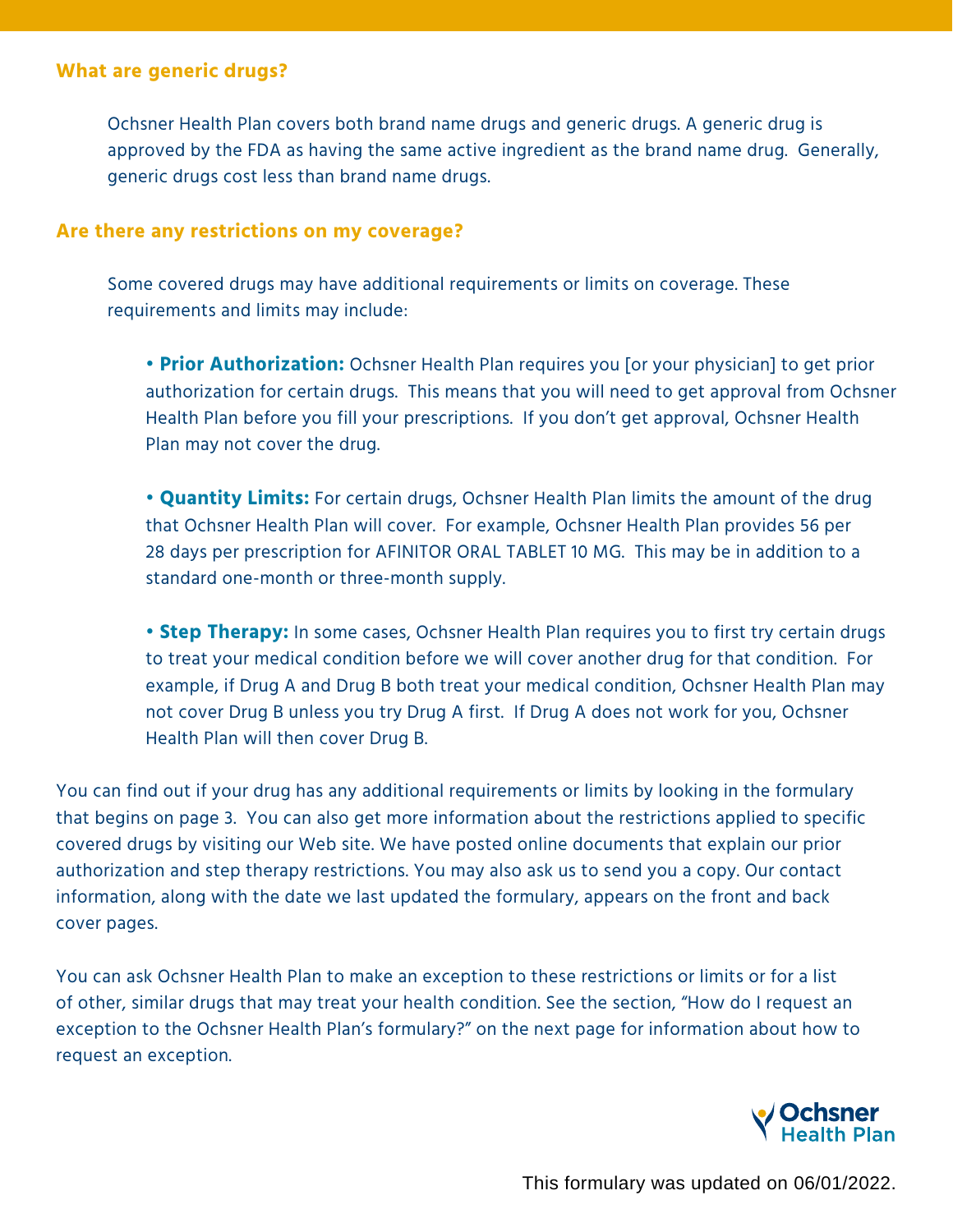# **What if my drug is not on the Formulary?**

If your drug is not included in this formulary (list of covered drugs), you should first contact Member Services and ask if your drug is covered. This document includes only a partial list of covered drugs, so Ochsner Health Plan may cover your drug. For more information, please contact us. Our contact information, along with the date we last updated the formulary, appears on the front and back cover pages.

If you learn that Ochsner Health Plan does not cover your drug, you have two options:

- You can ask Member Services for a list of similar drugs that are covered by Ochsner Health Plan. When you receive the list, show it to your doctor and ask him or her to prescribe a similar drug that is covered by Ochsner Health Plan.
- You can ask Ochsner Health Plan to make an exception and cover your drug. See below for information about how to request an exception.

# **How do I request an exception to the Ochsner Health Plan's Formulary?**

You can ask Ochsner Health Plan to make an exception to our coverage rules. There are several types of exceptions that you can ask us to make.

- You can ask us to cover a drug even if it is not on our formulary. If approved, this drug will be covered at a pre-determined cost-sharing level, and you would not be able to ask us to provide the drug at a lower cost-sharing level.
- You can ask us to cover a formulary drug at lower cost-sharing level, unless the drug is on the specialty tier.
- You can ask us to waive coverage restrictions or limits on your drug. For example, for certain drugs, Ochsner Health Plan limits the amount of the drug that we will cover. If your drug has a quantity limit, you can ask us to waive the limit and cover a greater amount.

Generally, Ochsner Health Plan will only approve your request for an exception if the alternative drugs included on the plan's formulary, [the lower cost-sharing drug] or additional utilization restrictions would not be as effective in treating your condition and/or would cause you to have adverse medical effects.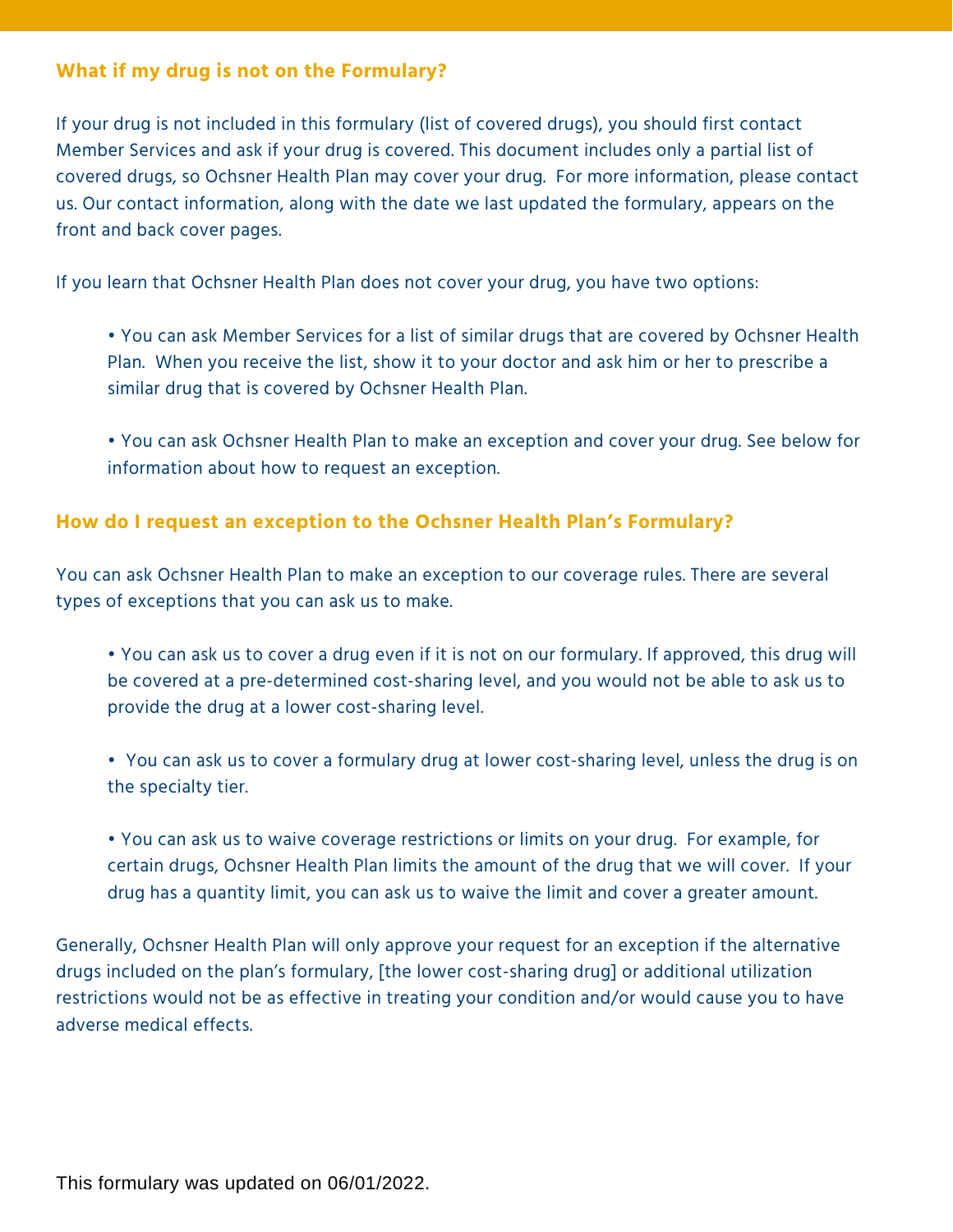You should contact us to ask us for an initial coverage decision for a formulary, tier, or utilization restriction exception. **When you request a formulary, tier, or utilization restriction exception you should submit a statement from your prescriber or physician supporting your request.** Generally, we must make our decision within 72 hours of getting your prescriber's supporting statement. You can request an expedited (fast) exception if you or your doctor believe that your health could be seriously harmed by waiting up to 72 hours for a decision. If your request to expedite is granted, we must give you a decision no later than 24 hours after we get a supporting statement from your doctor or other prescriber.

You should contact us to ask us for an initial coverage decision for a formulary, tier, or utilization restriction exception. **When you request a formulary, tier, or utilization restriction exception you should submit a statement from your prescriber or physician supporting your request.** Generally, we must make our decision within 72 hours of getting your prescriber's supporting statement. You can request an expedited (fast) exception if you or your doctor believe that your health could be seriously harmed by waiting up to 72 hours for a decision. If your request to expedite is granted, we must give you a decision no later than 24 hours after we get a supporting statement from your doctor or other prescriber.

# **What do I do before I can talk to my doctor about changing my drugs or requesting an exception?**

As a new or continuing member in our plan you may be taking drugs that are not on our formulary, or you may be taking a drug that is on our formulary but your ability to get it is limited. For example, you may need a prior authorization from us before you can fill your prescription. You should talk to your doctor to decide if you should switch to an appropriate drug that we cover or request a formulary exception so that we will cover the drug you take. While you talk to your doctor to determine the right course of action for you, we may cover your drug in certain cases during the first 90 days you are a member of our plan.

For each of your drugs that is not on our formulary or if your ability to get your drugs is limited, we will cover a temporary 30-day supply. If your prescription is written for fewer days, we'll allow refills to provide up to a maximum 30-day supply of medication. After your first 30-day supply, we will not pay for these drugs, even if you have been a member of the plan less than 90 days.

If you are a resident of a long-term care facility and you need a drug that is not on our formulary or if your ability to get your drugs is limited, but you are past the first 90 days of membership in our plan, we will cover a 31-day emergency supply of that drug while you pursue a formulary exception.

An Emergency Supply is defined by CMS as a one-time fill of a non-formulary drug that is necessary with respect to current members in the LTC setting. Current members that need a one-time Emergency Fill or that are prescribed a non-formulary drug as a result of a level of care change can be placed in transition via an NCPDP pharmacy submission clarification code. Ochsner Health Plan can also accommodate a onetime fill in these scenarios via a manual override at point-of-sale.

This formulary was updated on 06/01/2022.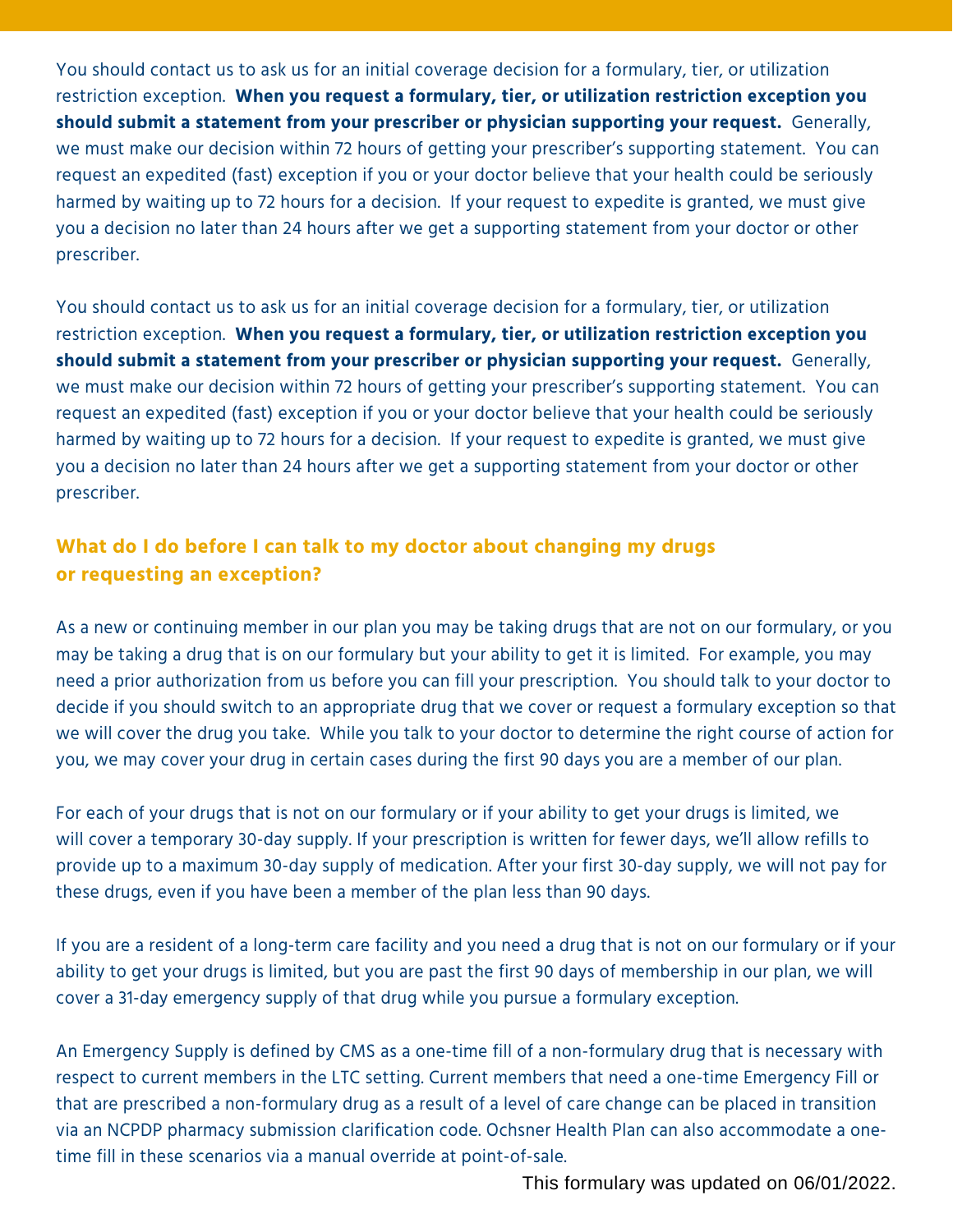#### **For more information**

For more detailed information about your Ochsner Health Plan prescription drug coverage, please review your Evidence of Coverage and other plan materials.

If you have questions about Ochsner Health Plan, please contact us. Our contact information, along with the date we last updated the formulary, appears on the front and back cover pages.

If you have general questions about Medicare prescription drug coverage, please call Medicare at 1-800-MEDICARE (1-800-633-4227) 24 hours a day/7 days a week. TTY users should call 1-877- 486-2048. Or, visit <http://www.medicare.gov>.

#### **Ochsner Health Plan Formulary**

The formulary that begins on the following pages provides coverage information about the drugs covered by Ochsner Health Plan. If you have trouble finding your drug in the list, turn to the Index that begins on page I-1.

Remember: This is a list of drugs covered by Ochsner Health Plan. If your prescription is not in this formulary, please contact us. Our contact information, along with the date we last updated the formulary, appears on the front and back cover pages.

The first column of the chart lists the drug name. Brand name drugs are capitalized (e.g., OXTELLAR XR and generic drugs are listed in lower-case italics (e.g., lidocaine hcl).



This formulary was updated on 06/01/2022.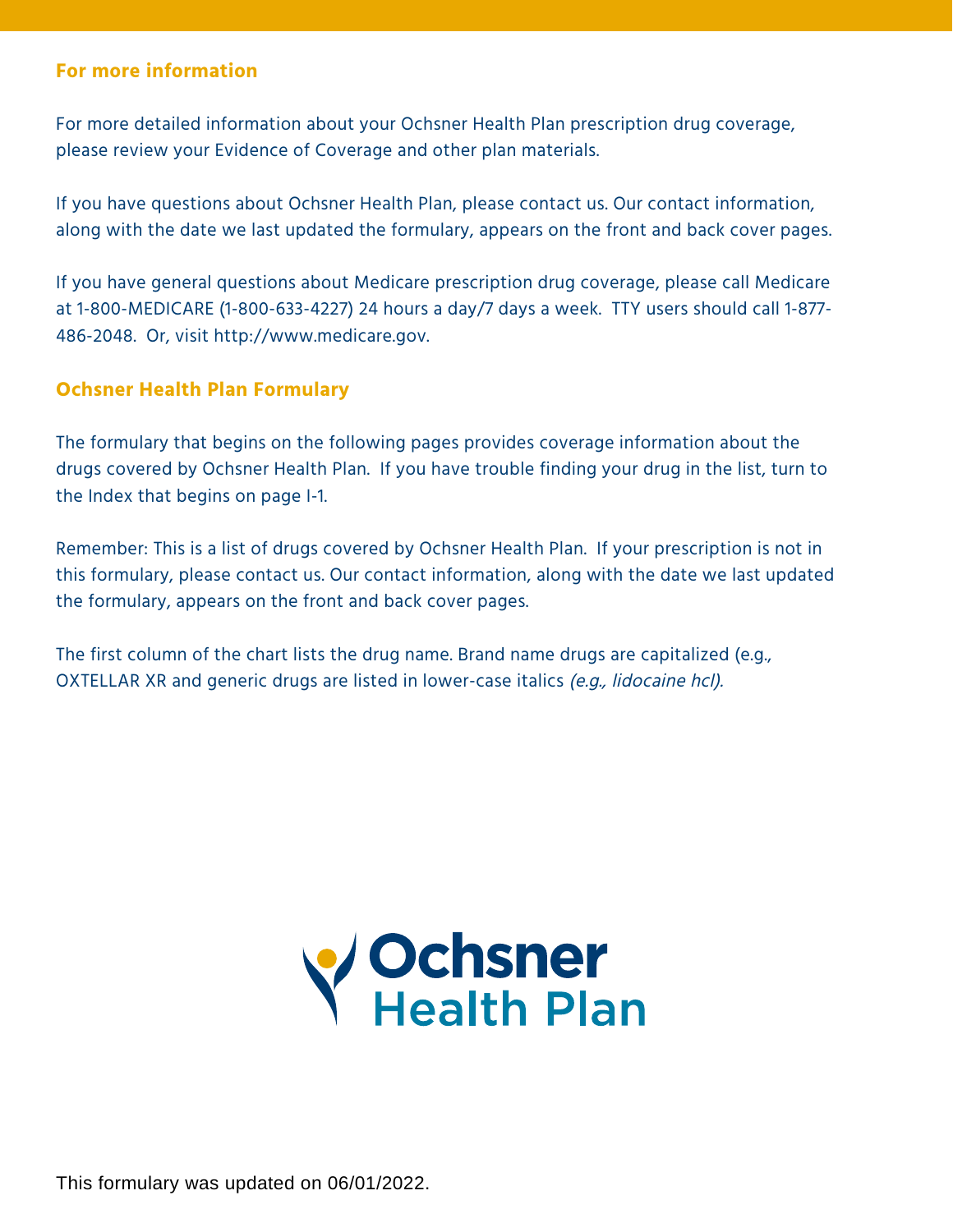The information in the Requirements/Limits column tells you if Ochsner Health Plan has any special requirements for coverage of your drug.

You can find information on what the symbols and abbreviations on this table here:

| <b>ABBREVIATION</b>               | <b>DESCRIPTION</b>                 |
|-----------------------------------|------------------------------------|
| PA                                | <b>Prior Authorization Applies</b> |
| <b>PANSO</b>                      | PA for New Starts Only             |
| PA BvD                            | Part D vs. Part B Only             |
| PA-HRM                            | PA for High Risk Meds              |
| QL                                | <b>Quantity Limit Applies</b>      |
| <b>ST</b>                         | <b>Step Therapy Applies</b>        |
| <b>ST NSO</b>                     | ST for New Starts Only             |
| CB                                | Capped Benefit                     |
| <b>GM</b>                         | Male Only                          |
| GF                                | Female Only                        |
| AGE (Max x Years)                 | Prior Authorization Age Edit       |
| AGE (Min x Years)                 | Prior Authorization Age Edit       |
| AGE (Min x Years and Max y Years) | Prior Authorization Age Edit       |
| AGE (Min x Years and Max y Years) | Prior Authorization Age Edit       |
| <b>EX</b>                         | <b>Excluded Drug</b>               |
| <b>FF</b>                         | First Fill (Generic Use Incentive) |
| LA                                | <b>Limited Access Drug</b>         |
| GC                                | Gap Coverage                       |
| <b>NDS</b>                        | Non-Extended Days' Supply          |
| <b>NM</b>                         | Non-Mail Order Drug                |
| H1                                | Home Infusion Drug                 |
| SI                                | Select Insulin                     |
| $^\star$                          | <b>ADD Drug</b>                    |

# **COVERAGE NOTES ABBREVIATIONS**

GC: We provide additional coverage of this prescription drug in the coverage gap. Please refer to our Evidence of Coverage for more information about this coverage.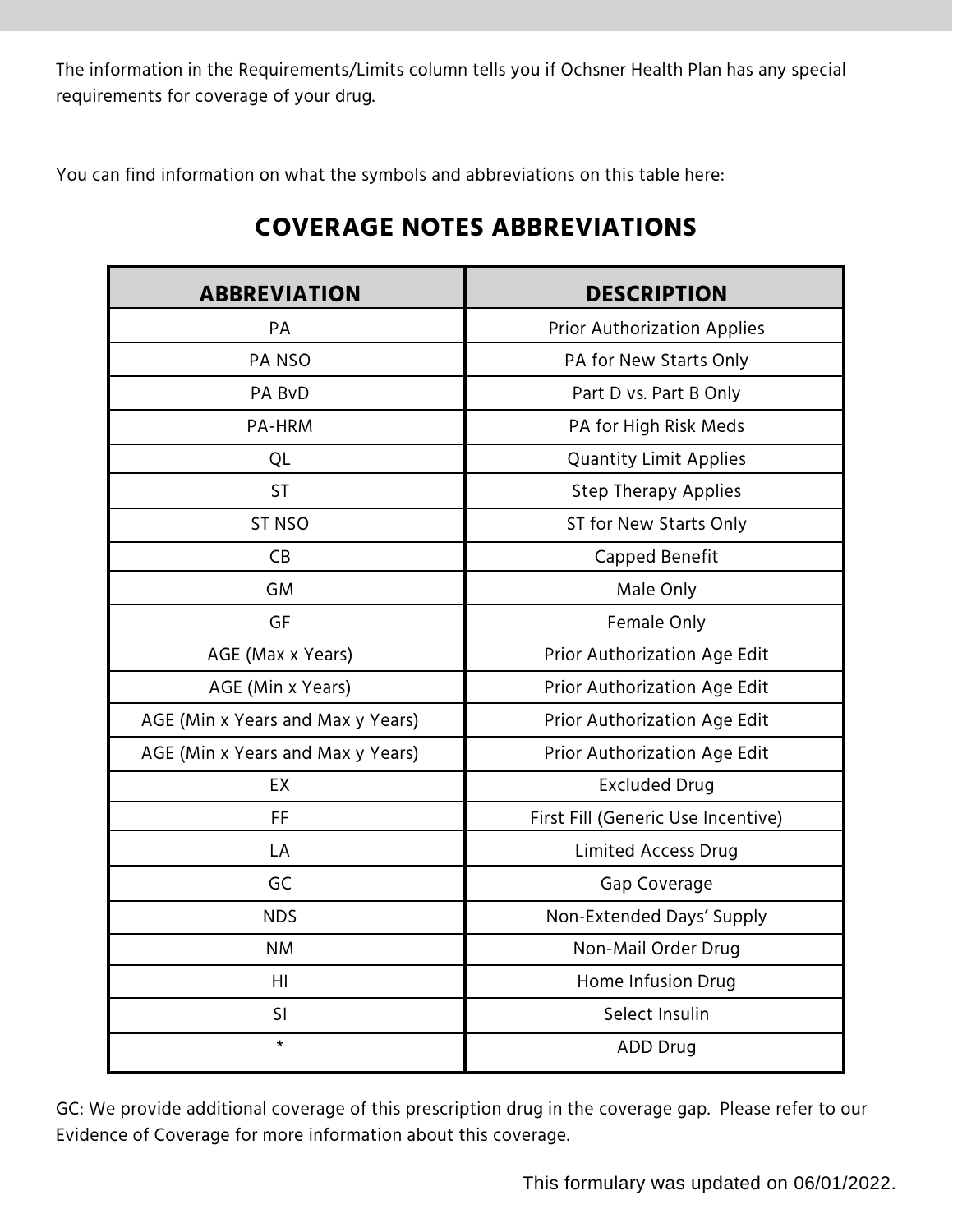This formulary was updated on 06/01/2022.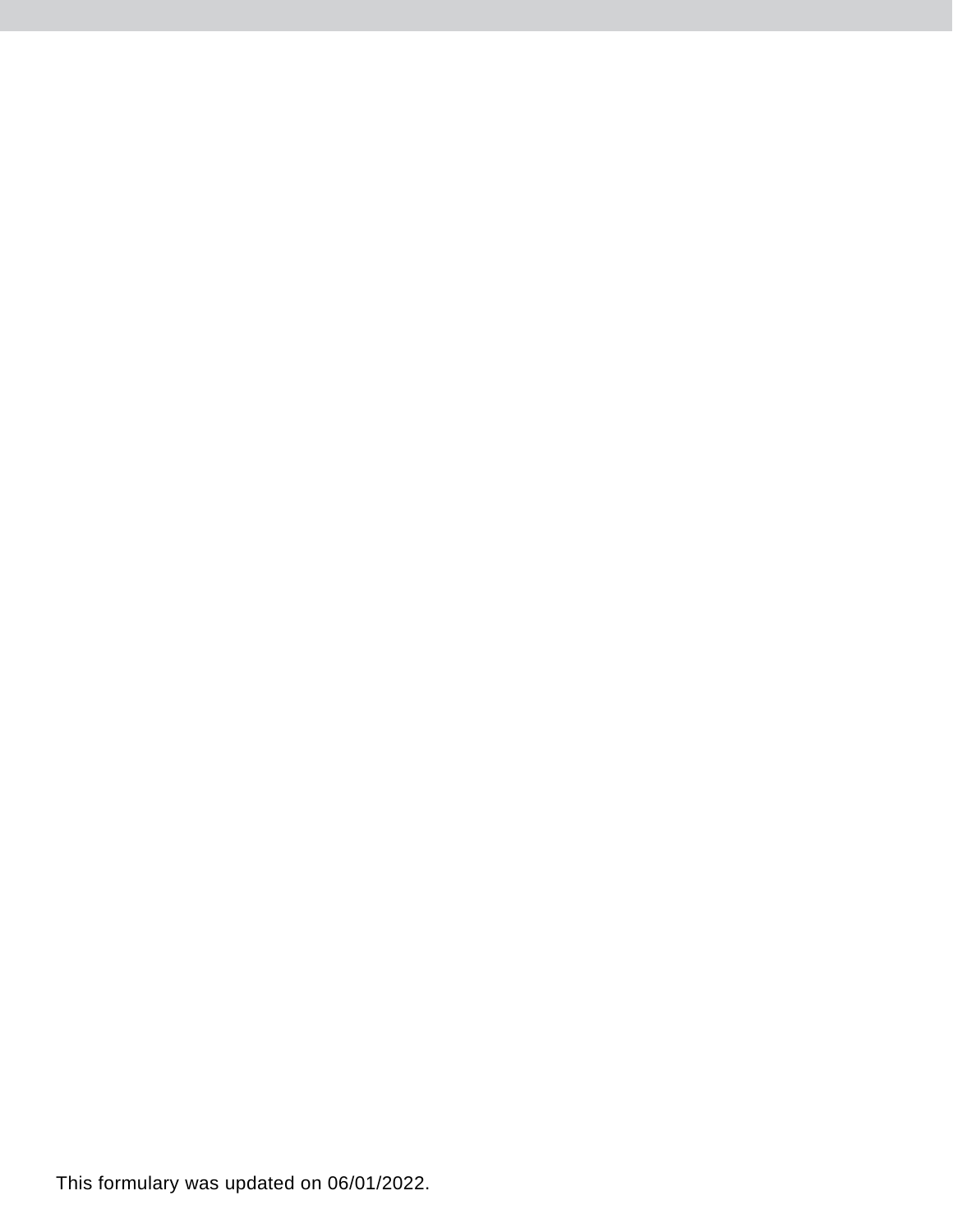

This formulary was updated on 06/01/2022.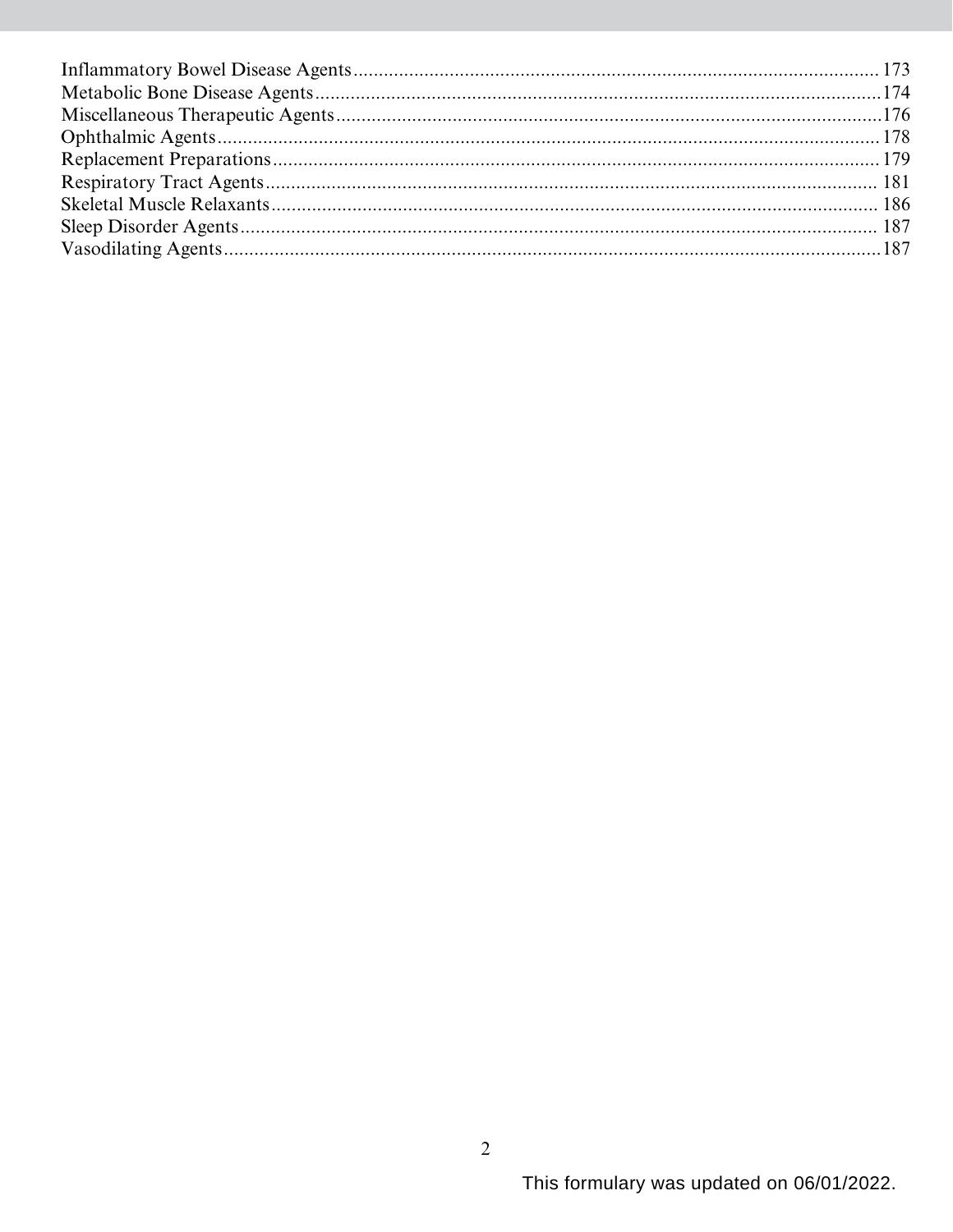| <b>Drug Name</b>                                                                                  |                                 | <b>Drug Tier</b> | <b>Requirements/Limits</b>                                                     |
|---------------------------------------------------------------------------------------------------|---------------------------------|------------------|--------------------------------------------------------------------------------|
| <b>Analgesics</b>                                                                                 |                                 |                  |                                                                                |
| <b>Analgesics, Miscellaneous</b>                                                                  |                                 |                  |                                                                                |
| acetaminophen-codeine oral solution<br>120-12 mg/5 ml                                             |                                 |                  | GC; NDS; QL (4500)<br>per 30 days)                                             |
| acetaminophen-codeine oral tablet<br>300-15 mg, 300-30 mg                                         |                                 | $\overline{2}$   | GC; NDS; QL (360 per<br>30 days)                                               |
| acetaminophen-codeine oral tablet<br>300-60 mg                                                    |                                 | $\overline{2}$   | GC; NDS; QL (180 per<br>30 days)                                               |
| buprenorphine hcl injection solution<br>$0.3$ mg/ml                                               | (Buprenex)                      | $\overline{2}$   | $\overline{\mathrm{GC}}$                                                       |
| buprenorphine hcl injection syringe<br>$0.3$ mg/ml                                                |                                 | 2                | $\overline{\mathrm{GC}}$                                                       |
| butalbital-acetaminophen-caff oral<br>tablet 50-325-40 mg                                         | (Esgic)                         | $\overline{2}$   | PA-HRM; GC; QL<br>(180 per 30 days); AGE<br>(Max 64 Years)                     |
| butalbital-aspirin-caffeine oral<br>capsule 50-325-40 mg                                          |                                 | $\overline{2}$   | PA-HRM; GC; QL<br>(180 per 30 days); AGE<br>(Max 64 Years)                     |
| butalbital-aspirin-caffeine oral<br>tablet 50-325-40 mg                                           |                                 | $\overline{2}$   | PA-HRM; GC; QL<br>$(180 \text{ per } 30 \text{ days})$ ; AGE<br>(Max 64 Years) |
| codeine sulfate oral tablet 30 mg, 60<br>mg                                                       |                                 | $\overline{2}$   | GC; NDS; QL (180 per<br>30 days)                                               |
| endocet oral tablet 10-325 mg                                                                     | $(oxycodone-$<br>acetaminophen) | $\overline{2}$   | GC; NDS; QL (180 per<br>30 days)                                               |
| endocet oral tablet 2.5-325 mg, 5-<br>$325 \, mg$                                                 | $(oxycodone-$<br>acetaminophen) | $\overline{2}$   | $GC$ ; NDS; QL $(360$ per<br>30 days)                                          |
| endocet oral tablet 7.5-325 mg                                                                    | $(oxycodone-$<br>acetaminophen) | $\overline{2}$   | GC; NDS; QL (240 per<br>30 days)                                               |
| fentanyl citrate buccal lozenge on a<br>handle 1,200 mcg, 1,600 mcg, 400<br>mcg, 600 mcg, 800 mcg | (Actiq)                         | 5                | PA; NM; NDS; QL<br>$(120 \text{ per } 30 \text{ days})$                        |
| fentanyl citrate buccal lozenge on a<br>handle 200 mcg                                            | (Actiq)                         | $\overline{2}$   | PA; GC; NDS; QL (120)<br>per 30 days)                                          |
| fentanyl transdermal patch 72 hour<br>100 mcg/hr, 12 mcg/hr, 25 mcg/hr,<br>50 mcglhr, 75 mcglhr   |                                 | $\overline{2}$   | GC; NDS; QL (10 per<br>$30 \text{ days}$                                       |
| hydrocodone-acetaminophen oral<br>solution 7.5-325 mg/15 ml                                       |                                 | $\overline{2}$   | GC; NDS; QL (2700)<br>per 30 days)                                             |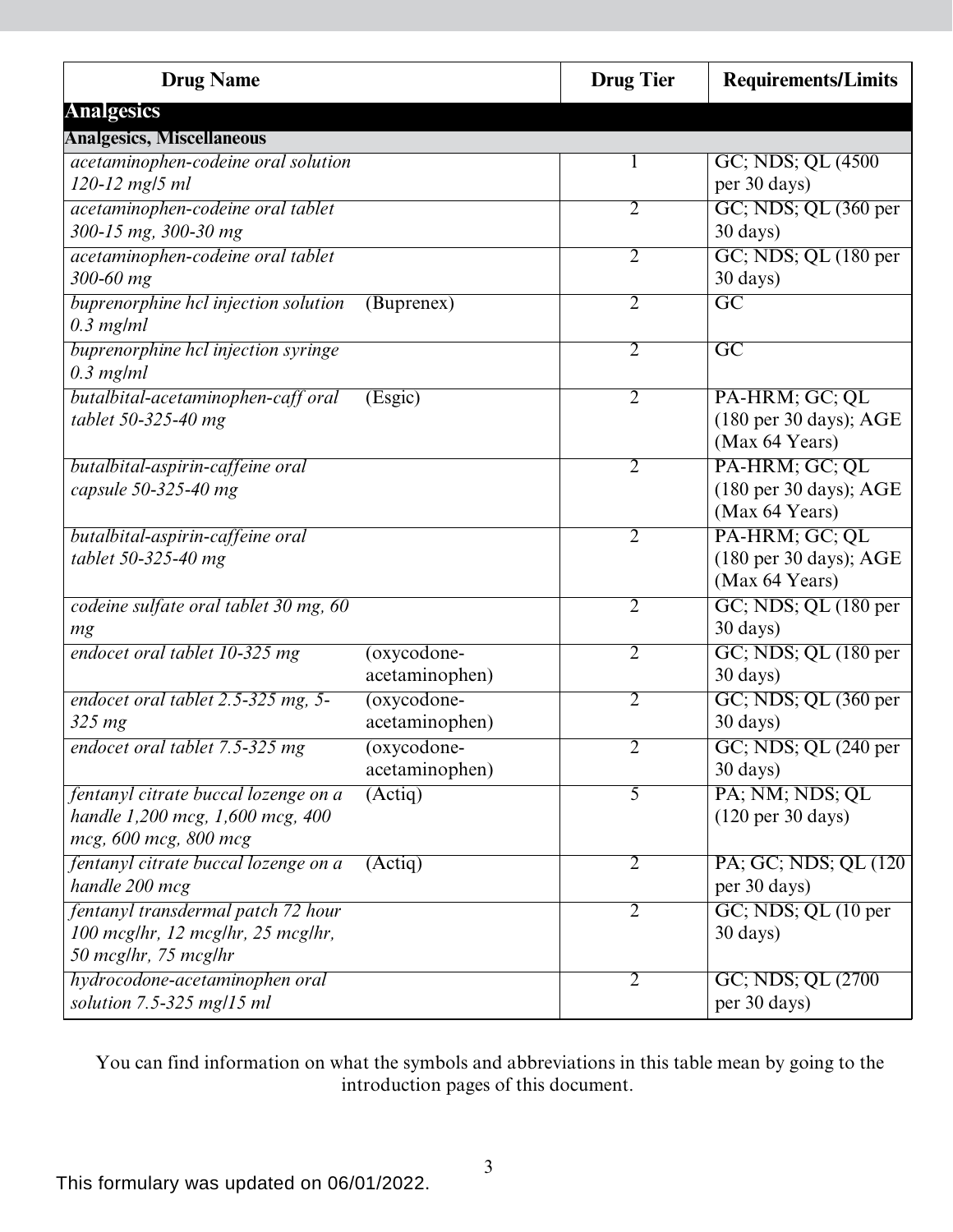| <b>Drug Name</b>                                    | <b>Drug Tier</b> | <b>Requirements/Limits</b> |
|-----------------------------------------------------|------------------|----------------------------|
| hydrocodone-acetaminophen oral                      | 2                | GC; NDS; QL (180 per       |
| tablet 10-325 mg, 7.5-325 mg                        |                  | $30 \text{ days}$ )        |
| hydrocodone-acetaminophen oral                      | $\overline{2}$   | GC; NDS; QL (240 per       |
| tablet 2.5-325 mg, 5-325 mg                         |                  | $30 \text{ days}$ )        |
| hydrocodone-ibuprofen oral tablet                   | $\overline{2}$   | GC; NDS; QL (150 per       |
| $7.5 - 200$ mg                                      |                  | $30 \text{ days}$ )        |
| hydromorphone (pf) injection                        | $\overline{2}$   | $\overline{GC}$            |
| solution 10 $(mg/ml)$ (5 ml), 10                    |                  |                            |
| mg ml                                               |                  |                            |
| (Dilaudid)<br>hydromorphone oral liquid 1 mg/ml     | $\overline{2}$   | GC; NDS; QL (1200)         |
|                                                     |                  | per 30 days)               |
| hydromorphone oral tablet 2 mg, 4<br>(Dilaudid)     | 2                | GC; NDS; QL (180 per       |
| mg, 8 mg                                            |                  | 30 days)                   |
| <b>LAZANDA NASAL</b>                                | 5                | PA; NM; NDS; QL (30)       |
| SPRAY, NON-AEROSOL 100                              |                  | per 30 days)               |
| MCG/SPRAY, 300 MCG/SPRAY,                           |                  |                            |
| 400 MCG/SPRAY                                       |                  |                            |
| methadone injection solution 10                     | $\overline{2}$   | GC; QL (120 per 30)        |
| mg/ml                                               |                  | days)                      |
| methadone oral solution 10 mg/5 ml                  | $\overline{2}$   | GC; NDS; QL (600 per       |
|                                                     |                  | 30 days)                   |
| methadone oral solution 5 mg/5 ml                   | $\overline{2}$   | GC; NDS; QL (1200)         |
|                                                     |                  | per 30 days)               |
| methadone oral tablet 10 mg                         | $\overline{2}$   | GC; NDS; QL (120 per       |
|                                                     |                  | 30 days)                   |
| methadone oral tablet 5 mg                          | $\overline{2}$   | $GC$ ; NDS; QL $(180$ per  |
|                                                     |                  | 30 days)                   |
| methadose oral tablet, soluble 40 mg<br>(methadone) | 2                | GC; NDS; QL (30 per        |
|                                                     |                  | 30 days)                   |
| morphine concentrate oral solution                  | 2                | PA; GC; NDS; QL (180)      |
| 100 mg/5 ml (20 mg/ml)                              |                  | per 30 days)               |
| morphine oral solution 10 mg/5 ml                   | $\overline{2}$   | GC; NDS; QL (700 per       |
|                                                     |                  | 30 days)                   |
| morphine oral solution 20 mg/5 ml                   | $\overline{2}$   | GC; NDS; QL (300 per       |
| $(4$ mg/ml)                                         |                  | $30 \text{ days}$          |
| <b>MORPHINE ORAL TABLET 15</b>                      | $\overline{4}$   | NDS; QL (180 per 30)       |
| <b>MG</b>                                           |                  | days)                      |
| <b>MORPHINE ORAL TABLET 30</b>                      | $\overline{4}$   | NDS; QL (120 per 30)       |
| <b>MG</b>                                           |                  | days)                      |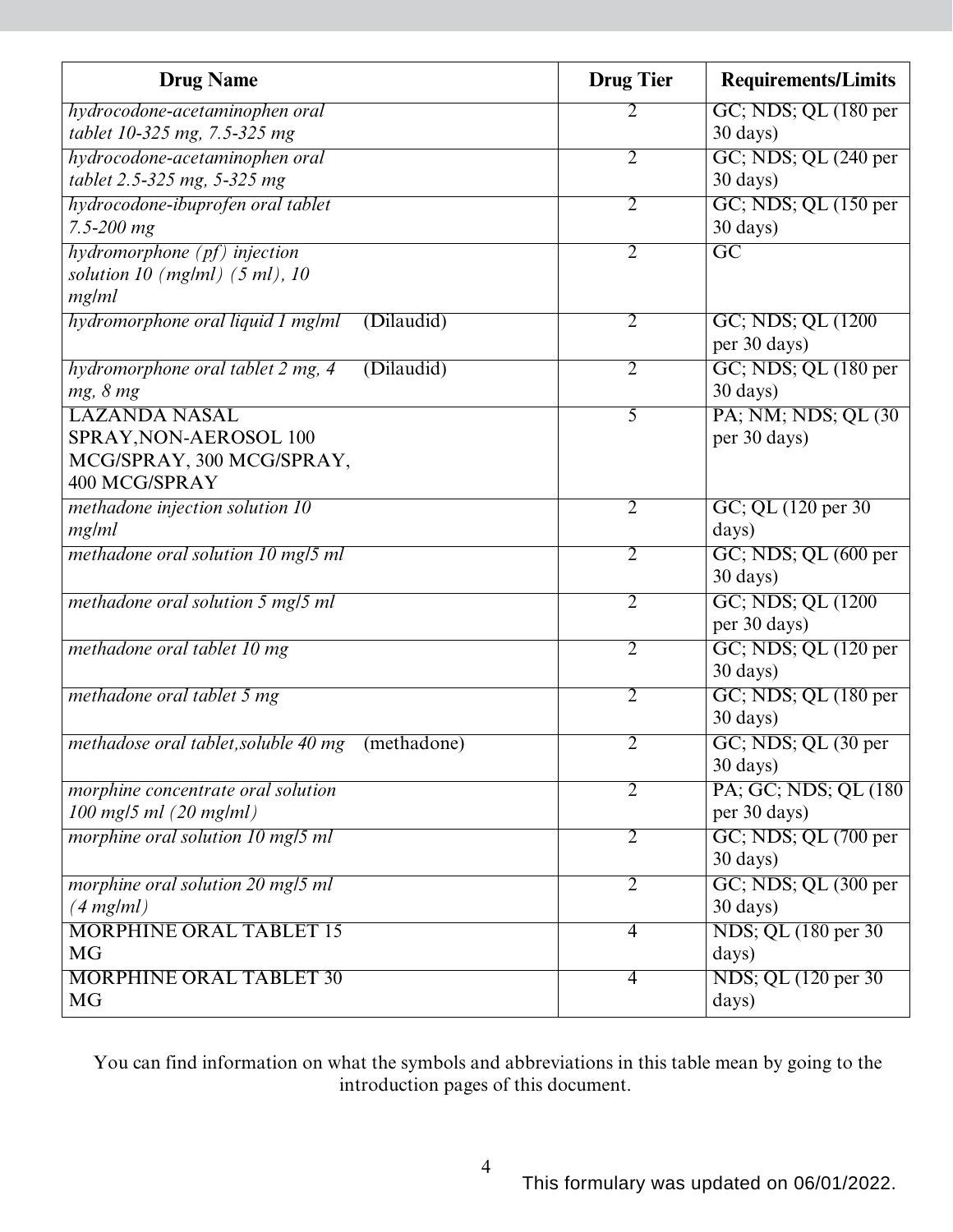| <b>Drug Name</b>                              |                    | <b>Drug Tier</b> | <b>Requirements/Limits</b>                      |
|-----------------------------------------------|--------------------|------------------|-------------------------------------------------|
| morphine oral tablet extended                 | (MS Contin)        |                  | GC; NDS; QL (60 per                             |
| release 100 mg, 200 mg, 60 mg                 |                    |                  | 30 days)                                        |
| morphine oral tablet extended                 | (MS Contin)        | $\overline{2}$   | GC; NDS; QL (90 per                             |
| release 15 mg, 30 mg                          |                    |                  | 30 days)                                        |
| oxycodone oral solution 5 mg/5 ml             |                    | $\overline{2}$   | GC; NDS; QL (1300)                              |
|                                               |                    |                  | per 30 days)                                    |
| oxycodone oral tablet 10 mg                   |                    | 2                | $GC$ ; NDS; QL $(180$ per                       |
|                                               |                    |                  | $30 \text{ days}$ )                             |
| oxycodone oral tablet 15 mg, 30 mg            | (Roxicodone)       | $\overline{2}$   | $\overline{GC}$ ; NDS; $\overline{QL}$ (120 per |
|                                               |                    |                  | 30 days)                                        |
| oxycodone oral tablet 20 mg                   |                    | $\overline{2}$   | GC; NDS; QL (120 per                            |
|                                               |                    |                  | 30 days)                                        |
| oxycodone oral tablet 5 mg                    | (Roxicodone)       | $\overline{2}$   | GC; NDS; QL (180 per                            |
|                                               |                    |                  | 30 days)                                        |
| oxycodone oral tablet, oral                   | (OxyContin)        | $\overline{3}$   | NDS; QL (60 per 30)                             |
| only, ext.rel.12 hr 10 mg, 15 mg, 20          |                    |                  | days)                                           |
| mg, 30 mg, 40 mg, 60 mg, 80 mg                |                    |                  |                                                 |
| oxycodone-acetaminophen oral                  | (Endocet)          | $\overline{2}$   | GC; NDS; QL (180 per                            |
| tablet $10-325$ mg                            |                    |                  | 30 days)                                        |
| oxycodone-acetaminophen oral                  | $(\text{Endocet})$ | $\overline{2}$   | GC; NDS; QL (360 per                            |
| tablet 2.5-325 mg, 5-325 mg                   |                    |                  | 30 days)                                        |
| oxycodone-acetaminophen oral                  | (Endocet)          | $\overline{2}$   | GC; NDS; QL (240 per                            |
| tablet 7.5-325 mg                             |                    |                  | 30 days)                                        |
| oxycodone-aspirin oral tablet                 |                    | $\overline{2}$   | GC; NDS; QL (360 per                            |
| 4.8355-325 mg                                 |                    |                  | 30 days)                                        |
| <b>OXYCONTIN ORAL</b>                         | (oxycodone)        | $\overline{3}$   | NDS; QL (60 per 30)                             |
| TABLET, ORAL                                  |                    |                  | days)                                           |
| ONLY, EXT.REL.12 HR 10 MG,                    |                    |                  |                                                 |
| 15 MG, 20 MG, 30 MG, 40 MG,                   |                    |                  |                                                 |
| 60 MG, 80 MG                                  |                    |                  |                                                 |
| tramadol oral tablet 50 mg                    | (Ultram)           |                  | $GC$ ; NDS; QL $(240$ per                       |
|                                               |                    |                  | $30 \text{ days}$                               |
| tramadol-acetaminophen oral tablet (Ultracet) |                    | $\overline{2}$   | GC; NDS; QL (300 per                            |
| 37.5-325 mg                                   |                    |                  | $30 \text{ days}$ )                             |
| <b>XTAMPZA ER ORAL</b>                        |                    | $\overline{3}$   | NDS; QL (60 per 30)                             |
| CAP, SPRINKL, ER12HR (DONT                    |                    |                  | days)                                           |
| CRUSH) 13.5 MG, 18 MG, 9 MG                   |                    |                  |                                                 |
| <b>XTAMPZA ER ORAL</b>                        |                    | $\overline{3}$   | NDS; QL (120 per 30)                            |
| CAP, SPRINKL, ER12HR (DONT                    |                    |                  | days)                                           |
| CRUSH) 27 MG                                  |                    |                  |                                                 |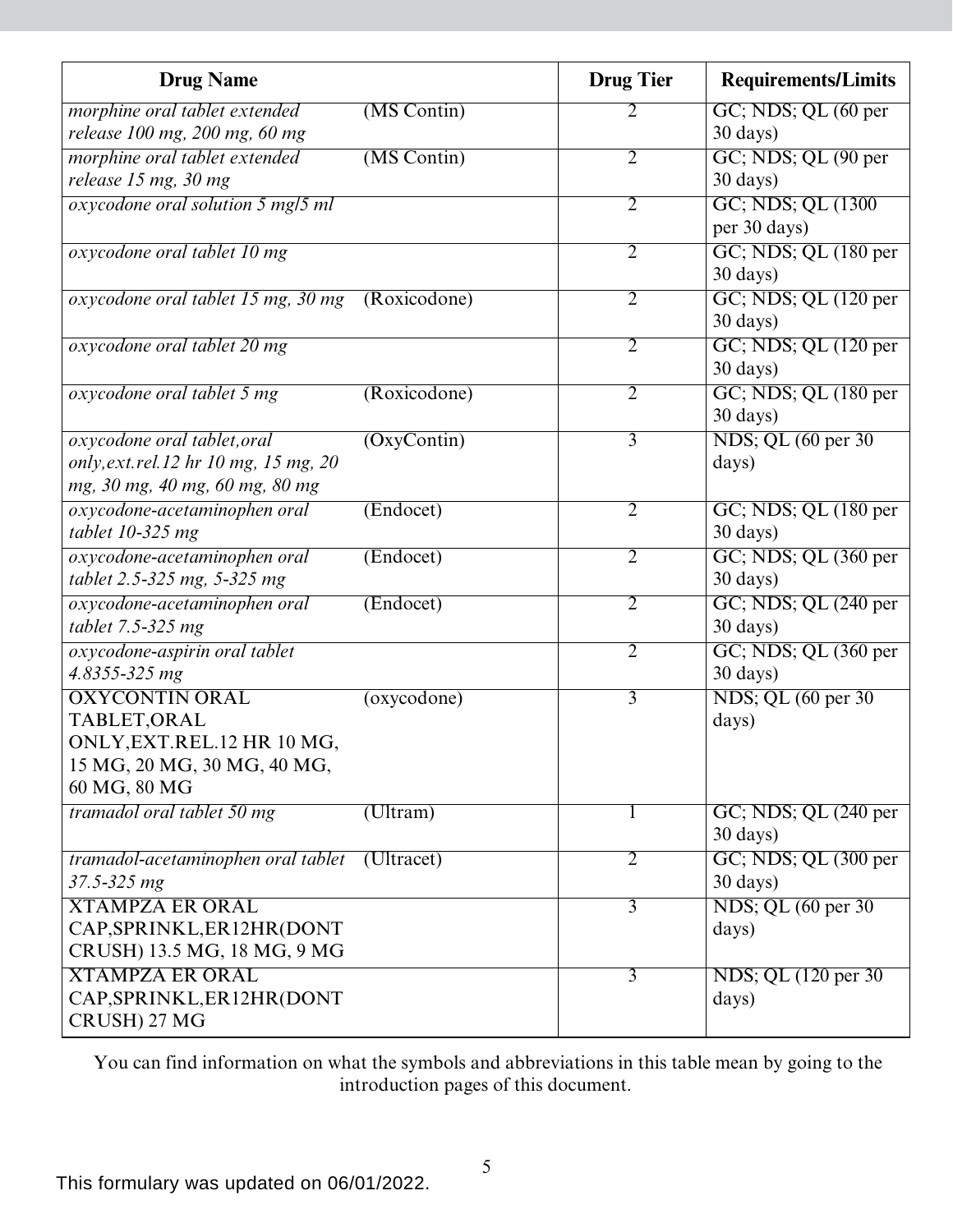| <b>Drug Name</b>                          |                           | <b>Drug Tier</b> | <b>Requirements/Limits</b>                 |
|-------------------------------------------|---------------------------|------------------|--------------------------------------------|
| <b>XTAMPZA ER ORAL</b>                    |                           | 3                | NDS; QL (240 per 30)                       |
| CAP, SPRINKL, ER12HR (DONT                |                           |                  | days)                                      |
| CRUSH) 36 MG                              |                           |                  |                                            |
| <b>Nonsteroidal Anti-Inflammatory</b>     |                           |                  |                                            |
| <b>Agents</b>                             |                           |                  |                                            |
| celecoxib oral capsule 100 mg, 200        | (Celebreak)               | $\overline{2}$   | GC; QL (60 per 30)                         |
| mg, 50 mg                                 |                           |                  | days)                                      |
| diclofenac epolamine transdermal          | (Flector)                 | $\overline{4}$   | PA; QL (60 per 30)                         |
| patch 12 hour 1.3%                        |                           |                  | days)                                      |
| diclofenac potassium oral tablet 50       | (Catalam)                 | $\overline{2}$   | GC; QL (120 per 30)                        |
| mg                                        |                           |                  | days)                                      |
| diclofenac sodium oral tablet             |                           | $\overline{2}$   | GC; QL (60 per 30)                         |
| extended release 24 hr 100 mg             |                           |                  | days)                                      |
| diclofenac sodium oral                    |                           | $\overline{2}$   | GC; QL (150 per 30)                        |
| tablet, delayed release (drlec) 25 mg     |                           |                  | days)                                      |
| diclofenac sodium oral                    |                           | $\overline{2}$   | GC; QL (120 per 30)                        |
| tablet, delayed release (drlec) 50 mg     |                           |                  | days)                                      |
| diclofenac sodium oral                    |                           | $\overline{2}$   | GC; QL (60 per 30)                         |
| tablet, delayed release (drlec) 75 mg     |                           |                  | days)                                      |
| diclofenac sodium topical drops 1.5       |                           | $\overline{2}$   | GC; QL (300 per 30)                        |
| $\frac{0}{0}$                             |                           |                  | days)                                      |
| diclofenac sodium topical gel 1 %         | (Arthritis Pain           | $\overline{2}$   | GC; QL (1000 per 30)                       |
|                                           | (diclofenac))             |                  | days)                                      |
| diclofenac sodium topical gel 3 %         |                           | $\overline{2}$   | PA; GC; QL (100 per                        |
|                                           |                           |                  | 28 days)                                   |
| etodolac oral capsule 200 mg, 300         |                           | $\overline{2}$   | $\overline{\mathrm{GC}}$                   |
| mg                                        |                           |                  |                                            |
| etodolac oral tablet 400 mg               | $($ Lodine $)$            | $\overline{2}$   | $\overline{\text{GC}}$                     |
| etodolac oral tablet 500 mg               |                           | $\overline{2}$   | $\overline{\mathrm{GC}}$                   |
| flurbiprofen oral tablet 100 mg           |                           | $\overline{2}$   | $\overline{\text{GC}}$                     |
| ibu oral tablet 400 mg, 600 mg, 800       | (ibuprofen)               | 1                | $\overline{GC}$                            |
| mg                                        |                           |                  |                                            |
| <i>ibuprofen oral suspension 100 mg/5</i> | (Children's Advil)        | $\overline{2}$   | $\overline{\text{GC}}$                     |
| ml                                        |                           |                  |                                            |
| ibuprofen oral tablet 400 mg, 600         | $(\overline{\text{IBU}})$ | 1                | $\overline{GC}$                            |
| mg, 800 mg                                |                           |                  |                                            |
| indomethacin oral capsule 25 mg           |                           |                  | PA-HRM; GC; QL                             |
|                                           |                           |                  | $(240 \text{ per } 30 \text{ days})$ ; AGE |
|                                           |                           |                  | (Max 64 Years)                             |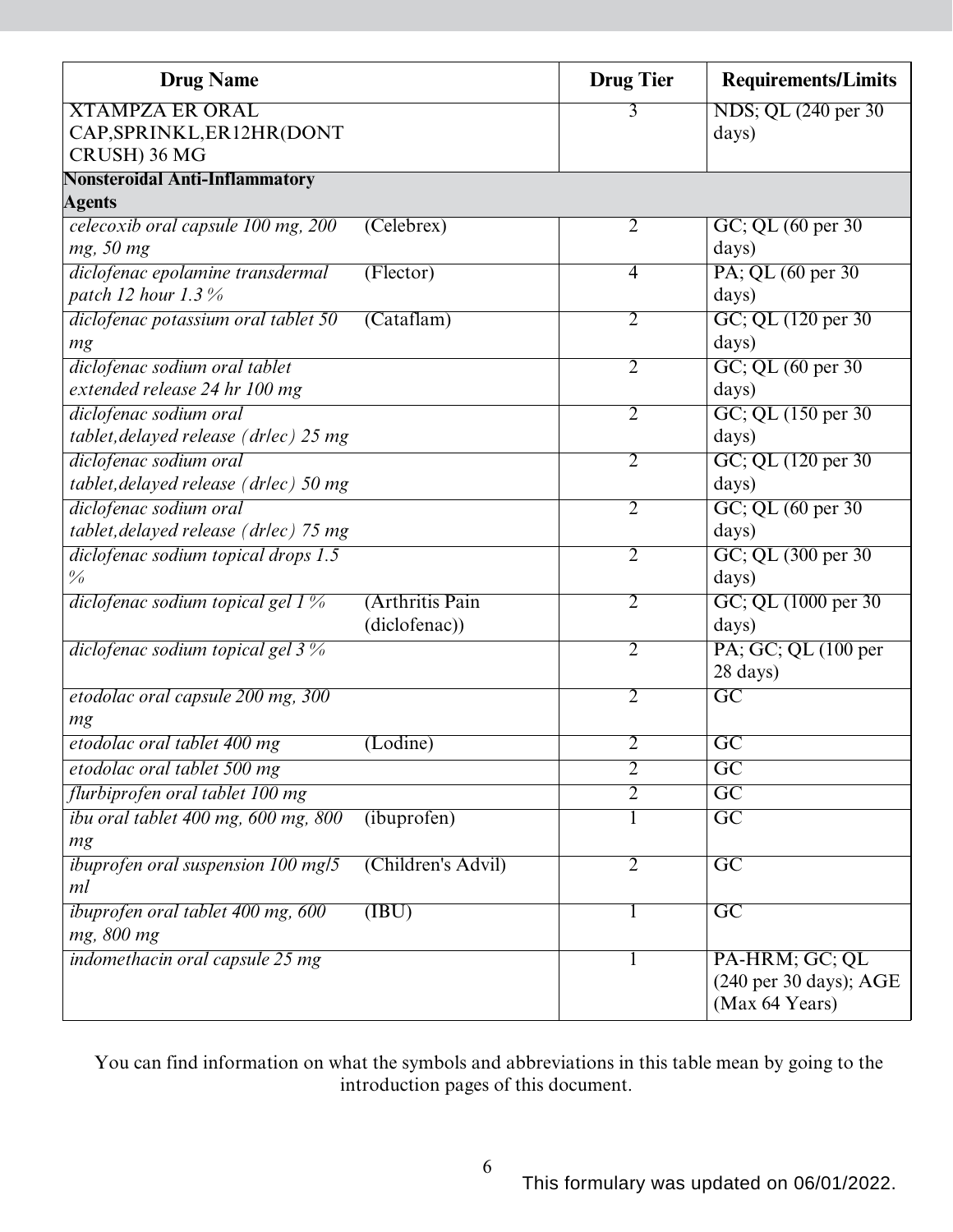| <b>Drug Name</b>                                                                                     |                   | <b>Drug Tier</b> | <b>Requirements/Limits</b>                                                     |
|------------------------------------------------------------------------------------------------------|-------------------|------------------|--------------------------------------------------------------------------------|
| indomethacin oral capsule 50 mg                                                                      |                   |                  | PA-HRM; GC; QL<br>$(120 \text{ per } 30 \text{ days})$ ; AGE<br>(Max 64 Years) |
| ketorolac oral tablet 10 mg                                                                          |                   | $\overline{2}$   | PA-HRM; GC; QL (20)<br>per 30 days); AGE<br>(Max 64 Years)                     |
| mefenamic acid oral capsule 250 mg                                                                   |                   | $\overline{2}$   | $\overline{GC}$                                                                |
| meloxicam oral tablet 15 mg, 7.5 mg                                                                  |                   |                  | $\overline{GC}$                                                                |
| nabumetone oral tablet 500 mg, 750<br>mg                                                             | (Relafen)         | $\overline{2}$   | $\overline{GC}$                                                                |
| naproxen oral tablet 250 mg, 375<br>mg                                                               |                   | 1                | $\overline{GC}$                                                                |
| naproxen oral tablet 500 mg                                                                          | (Naprosyn)        | 1                | $\overline{GC}$                                                                |
| naproxen oral tablet, delayed release<br>$(drlec)$ 375 mg, 500 mg                                    | (EC-Naprosyn)     | $\overline{2}$   | $\overline{GC}$                                                                |
| <b>PENNSAID TOPICAL</b><br><b>SOLUTION IN METERED-</b><br>DOSE PUMP 20 MG/GRAM<br>/ACTUATION $(2\%)$ |                   | 5                | PA; NM; NDS; QL<br>$(224 \text{ per } 28 \text{ days})$                        |
| sulindac oral tablet 150 mg, 200 mg                                                                  |                   | $\overline{2}$   | $\overline{\rm GC}$                                                            |
| <b>Anesthetics</b>                                                                                   |                   |                  |                                                                                |
| <b>Local Anesthetics</b>                                                                             |                   |                  |                                                                                |
| glydo mucous membrane jelly in<br>applicator $2\%$                                                   | (lidocaine hcl)   | $\overline{2}$   | GC; QL (30 per 30)<br>days)                                                    |
| lidocaine $(pt)$ injection solution 15<br>mg/ml $(1.5\%)$ , 20 mg/ml $(2\%)$ , 5<br>mg/ml $(0.5\%)$  | $(Xylocaine-MPF)$ |                  | $\overline{GC}$                                                                |
| lidocaine $(pf)$ injection solution 40<br>mg/ml $(4\%)$                                              |                   |                  | C <sub>C</sub>                                                                 |
| lidocaine hcl 1% 20 mg/2 ml vl sdv,<br>plf 10 mg/ml $(1%)$                                           | $(Xylocaine-MPF)$ | 1                | $\overline{GC}$                                                                |
| lidocaine hcl injection solution 10<br>mg/ml $(1\%)$ , 20 mg/ml $(2\%)$ , 5<br>mg/ml $(0.5\%)$       | (Xylocaine)       |                  | $\overline{GC}$                                                                |
| lidocaine hcl mucous membrane jelly<br>$2\%$                                                         |                   | $\overline{2}$   | GC; QL (30 per 30)<br>days)                                                    |
| lidocaine hcl mucous membrane<br>solution $4\%$ (40 mg/ml)                                           |                   | $\overline{2}$   | PA; GC                                                                         |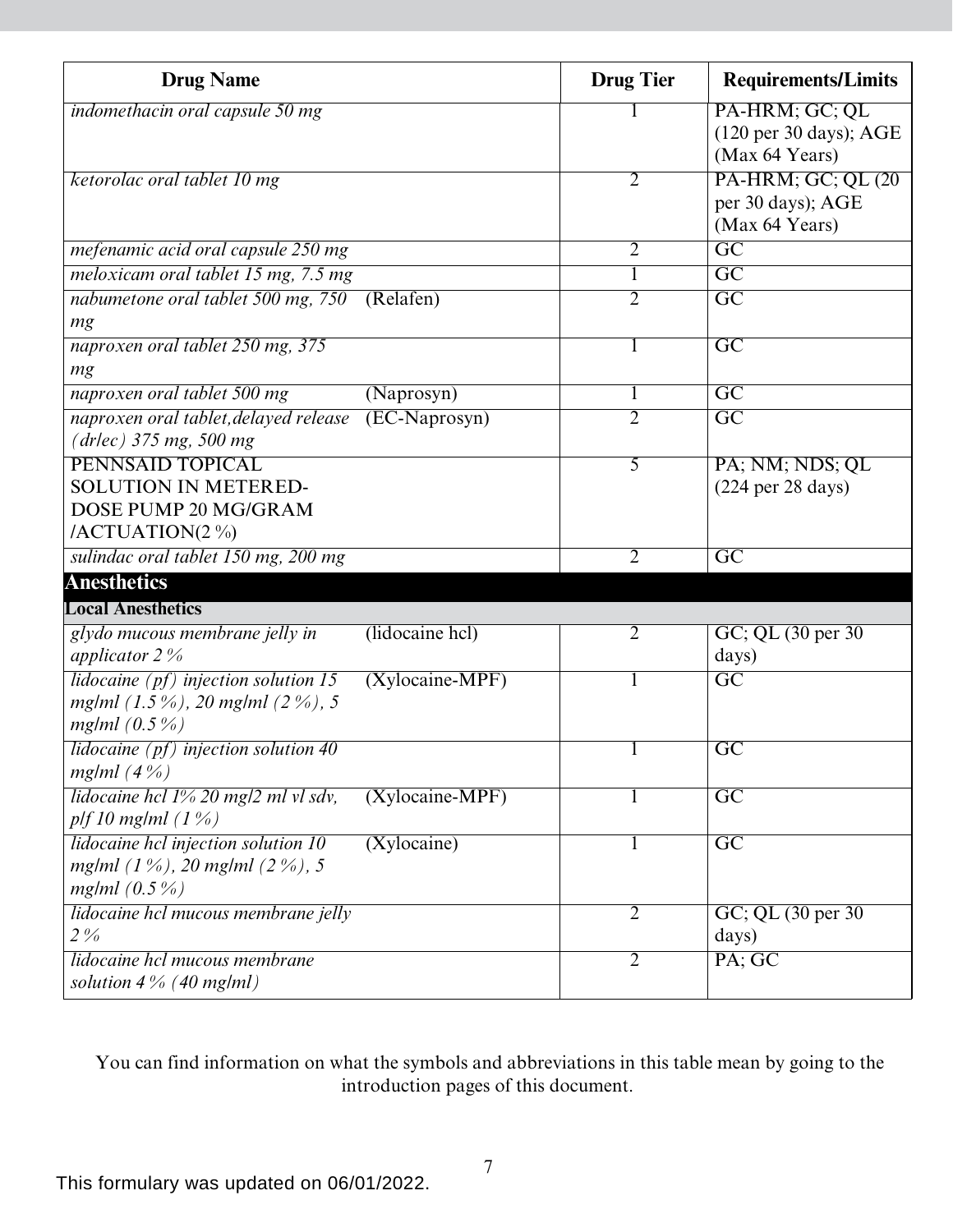| <b>Drug Name</b>                                                       | <b>Drug Tier</b> | <b>Requirements/Limits</b> |
|------------------------------------------------------------------------|------------------|----------------------------|
| lidocaine topical adhesive<br>(Lidoderm)                               | 2                | PA; GC; QL (90 per 30)     |
| patch, medicated 5%                                                    |                  | days)                      |
| <i>lidocaine topical ointment</i> $5\%$                                | $\overline{2}$   | PA; GC; QL (90 per 30)     |
|                                                                        |                  | days)                      |
| lidocaine viscous mucous membrane<br>(lidocaine hcl)<br>solution $2\%$ | $\overline{2}$   | $\overline{GC}$            |
| lidocaine-prilocaine topical cream                                     | $\overline{2}$   | PA; GC; QL (30 per 30)     |
| $2.5 - 2.5\%$                                                          |                  | days)                      |
| <b>ZTLIDO TOPICAL ADHESIVE</b>                                         | 3                | PA; QL (90 per 30)         |
| PATCH, MEDICATED 1.8 %                                                 |                  | days)                      |
| <b>Anti-Addiction/Substance Abuse</b>                                  |                  |                            |
| <b>Treatment Agents</b>                                                |                  |                            |
| <b>Anti-Addiction/Substance Abuse</b>                                  |                  |                            |
| <b>Treatment Agents</b>                                                |                  |                            |
| acamprosate oral tablet, delayed                                       | $\overline{2}$   | $\overline{\mathrm{GC}}$   |
| release (drlec) 333 mg                                                 |                  |                            |
| buprenorphine hcl sublingual tablet                                    | $\overline{2}$   | GC; QL (90 per 30)         |
| $2$ mg, $8$ mg                                                         |                  | days)                      |
| buprenorphine-naloxone sublingual<br>(Suboxone)                        | $\overline{2}$   | GC; QL (60 per 30)         |
| film $12-3$ mg                                                         |                  | days)                      |
| buprenorphine-naloxone sublingual<br>(Suboxone)                        | $\overline{2}$   | GC; QL (90 per 30)         |
| film 2-0.5 mg, 4-1 mg, 8-2 mg                                          |                  | days)                      |
| buprenorphine-naloxone sublingual                                      | $\overline{2}$   | GC; QL (90 per 30)         |
| tablet $2-0.5$ mg, $8-2$ mg                                            |                  | days)                      |
| bupropion hcl (smoking deter) oral                                     | $\overline{2}$   | $\overline{GC}$            |
| tablet extended release 12 hr 150 mg                                   |                  |                            |
| <b>CHANTIX CONTINUING</b><br>$\overline{\text{(varenicline)}}$         | $\overline{3}$   | QL (336 per 365 days)      |
| <b>MONTH BOX ORAL TABLET 1</b>                                         |                  |                            |
| <b>MG</b>                                                              |                  |                            |
| <b>CHANTIX STARTING MONTH</b>                                          | $\overline{3}$   |                            |
| <b>BOX ORAL TABLETS, DOSE</b>                                          |                  |                            |
| PACK 0.5 MG (11)-1 MG (42)                                             |                  |                            |
| disulfiram oral tablet 250 mg, 500                                     | $\overline{2}$   | $\overline{\mathrm{GC}}$   |
| mg                                                                     |                  |                            |
| <b>KLOXXADO NASAL</b>                                                  | $\overline{3}$   | QL (4 per 30 days)         |
| SPRAY, NON-AEROSOL 8                                                   |                  |                            |
| <b>MG/ACTUATION</b>                                                    |                  |                            |
| <b>LUCEMYRA ORAL TABLET</b>                                            | $\overline{5}$   | NM; NDS; QL (228 per       |
| $0.18$ MG                                                              |                  | $14 \text{ days}$ )        |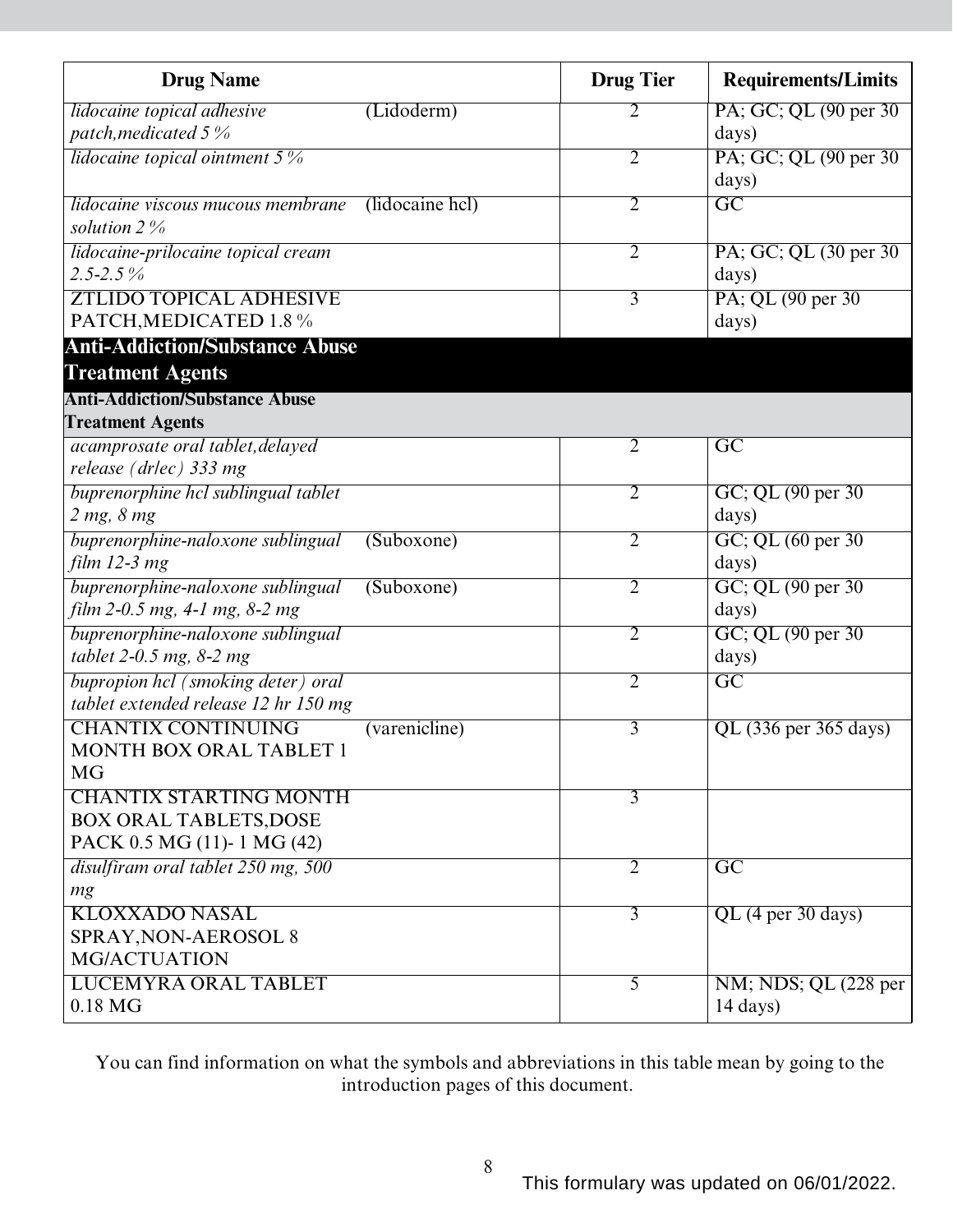| <b>Drug Name</b>                               |                     | <b>Drug Tier</b> | <b>Requirements/Limits</b>                           |
|------------------------------------------------|---------------------|------------------|------------------------------------------------------|
| naloxone injection solution 0.4                |                     | 2                | $\overline{GC}$                                      |
| mg/ml                                          |                     |                  |                                                      |
| naloxone injection syringe 0.4                 |                     | $\overline{2}$   | $\overline{GC}$                                      |
| mg/ml, 1 mg/ml                                 |                     |                  |                                                      |
| naloxone nasal spray, non-aerosol 4            | (Narcan)            | $\overline{3}$   | $QL$ (4 per 30 days)                                 |
| mglactuation                                   |                     |                  |                                                      |
| naltrexone oral tablet 50 mg                   |                     | $\overline{2}$   | $\overline{GC}$                                      |
| <b>NARCAN NASAL</b>                            | (naloxone)          | $\overline{3}$   | $QL$ (4 per 30 days)                                 |
| SPRAY, NON-AEROSOL 4                           |                     |                  |                                                      |
| <b>MG/ACTUATION</b>                            |                     |                  |                                                      |
| NICOTROL INHALATION                            |                     | $\overline{4}$   | QL (1008 per 90 days)                                |
| <b>CARTRIDGE 10 MG</b>                         |                     |                  |                                                      |
| <b>SUBLOCADE</b>                               |                     | 5                | $\overline{\text{NM}}$ ; NDS; QL $(0.5$ per          |
| SUBCUTANEOUS SOLUTION,                         |                     |                  | $30 \text{ days}$                                    |
| <b>EXTENDED REL SYRINGE 100</b>                |                     |                  |                                                      |
| <b>MG/0.5 ML</b>                               |                     |                  |                                                      |
| <b>SUBLOCADE</b>                               |                     | 5                | $\overline{\text{NM}}$ ; NDS; QL $(1.5 \text{ per})$ |
| SUBCUTANEOUS SOLUTION,                         |                     |                  | 30 days)                                             |
| <b>EXTENDED REL SYRINGE 300</b>                |                     |                  |                                                      |
| <b>MG/1.5 ML</b>                               |                     |                  |                                                      |
| varenicline oral tablet 0.5 mg                 |                     | $\overline{2}$   | GC; QL (336 per 365)                                 |
|                                                |                     |                  | days)                                                |
| varenicline oral tablet 1 mg                   | (Chantix Continuing | $\overline{2}$   | GC; QL (336 per 365)                                 |
|                                                | Month Box)          |                  | days)                                                |
| <b>Antianxiety Agents</b>                      |                     |                  |                                                      |
| <b>Benzodiazepines</b>                         |                     |                  |                                                      |
| alprazolam oral tablet $0.25$ mg, $0.5$        | (Xanax)             | 1                | $GC$ ; NDS; QL $(120$ per                            |
| mg, 1 mg                                       |                     |                  | 30 days)                                             |
| alprazolam oral tablet 2 mg                    | (Xanax)             |                  | $GC$ ; NDS; QL $(150$ per                            |
|                                                |                     |                  | $30 \text{ days}$ )                                  |
| chlordiazepoxide hcl oral capsule 10           |                     | T                | GC; NDS; QL (120 per                                 |
| mg, 25 mg, 5 mg                                |                     |                  | 30 days)                                             |
| clonazepam oral tablet 0.5 mg, 1 mg (Klonopin) |                     |                  | GC; QL (90 per 30)                                   |
|                                                |                     |                  | days)                                                |
| clonazepam oral tablet 2 mg                    | (Klonopin)          | 1                | GC; QL (300 per 30)                                  |
|                                                |                     |                  | days)                                                |
| clonazepam oral                                |                     | 2                | GC; QL (90 per 30)                                   |
| tablet, disintegrating $0.125$ mg, $0.25$      |                     |                  | days)                                                |
| mg, 0.5 mg, 1 mg                               |                     |                  |                                                      |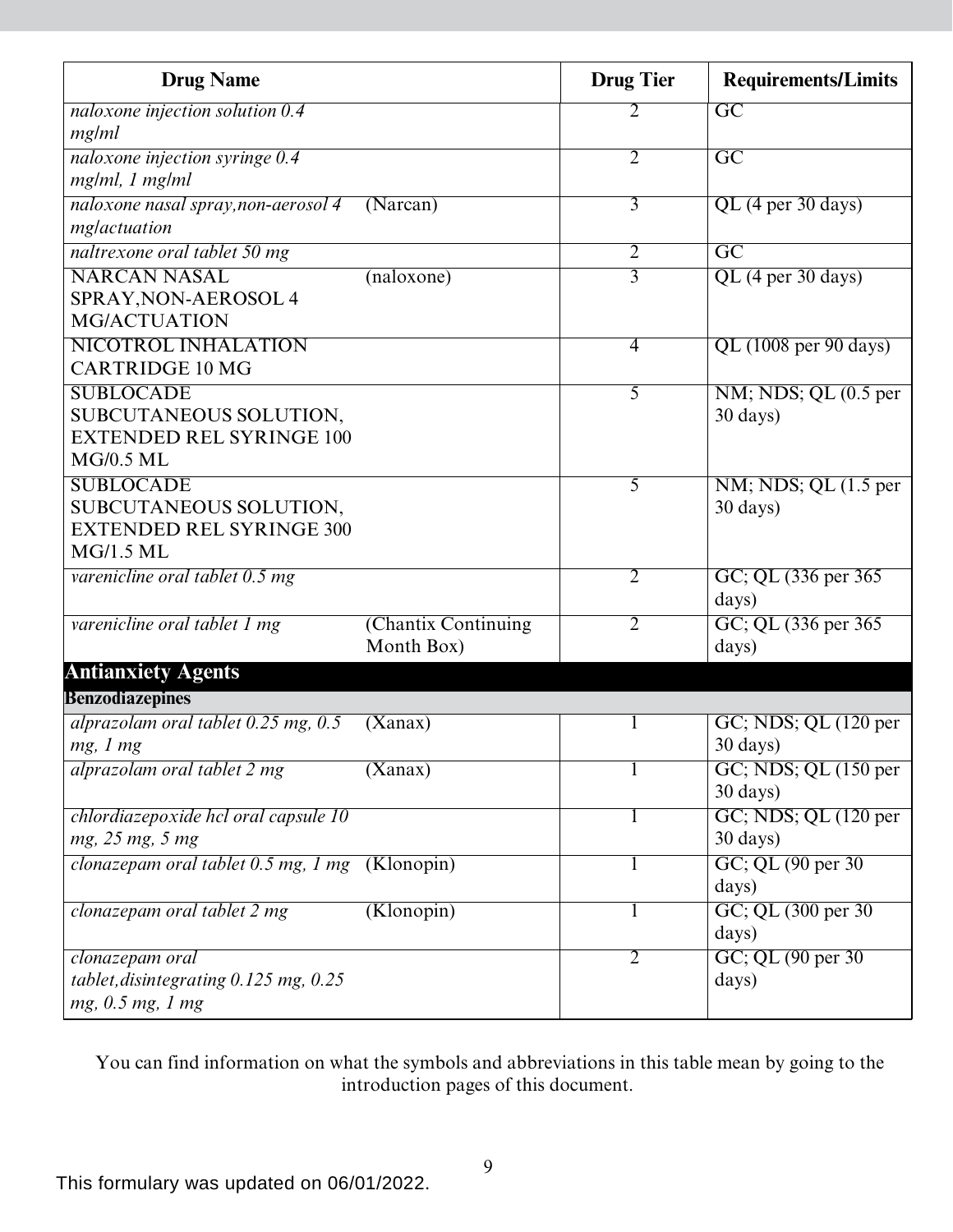| <b>Drug Name</b>                                        | <b>Drug Tier</b> | <b>Requirements/Limits</b>      |
|---------------------------------------------------------|------------------|---------------------------------|
| clonazepam oral                                         | 2                | GC; QL (300 per 30)             |
| tablet, disintegrating 2 mg                             |                  | days)                           |
| clorazepate dipotassium oral tablet                     | 2                | GC; QL (180 per 30)             |
| 15 mg, 3.75 mg                                          |                  | days)                           |
| clorazepate dipotassium oral tablet<br>(Tranxene T-Tab) | $\overline{2}$   | GC; QL (180 per 30)             |
| 7.5 <sub>mg</sub>                                       |                  | days)                           |
| diazepam 5 mg/ml oral conc 5 mg/ml (Diazepam Intensol)  | $\overline{2}$   | GC; QL (1200 per 30)            |
|                                                         |                  | days)                           |
| diazepam injection solution 5 mg/ml                     | 2                | GC; QL (10 per 28)              |
|                                                         |                  | days)                           |
| diazepam injection syringe 5 mg/ml                      | $\overline{2}$   | $GC$ ; QL $(10$ per 28          |
|                                                         |                  | days)                           |
| diazepam intensol oral concentrate 5 (diazepam)         | $\overline{2}$   | GC; QL (1200 per 30)            |
| mg/ml                                                   |                  | days)                           |
| diazepam oral solution 5 mg/5 ml (1                     | $\overline{2}$   | GC; QL (1200 per 30)            |
| mg/ml)                                                  |                  | days)                           |
| diazepam oral tablet 10 mg, 2 mg, 5<br>(Valium)         | T                | GC; QL (120 per 30)             |
| mg                                                      |                  | days)                           |
| lorazepam injection solution 2<br>(Ativan)              | $\mathbf{I}$     | GC; QL (2 per 30 days)          |
| mg/ml, 4 mg/ml                                          |                  |                                 |
| lorazepam injection syringe 2                           | ı                | GC; QL (2 per 30 days)          |
| mg/ml, 4 mg/ml                                          |                  |                                 |
| lorazepam oral tablet 0.5 mg, 1 mg<br>(Ativan)          | $\mathbf{I}$     | GC; NDS; QL (90 per             |
|                                                         |                  | 30 days)                        |
| lorazepam oral tablet 2 mg<br>$(\overline{Ativan})$     |                  | GC; NDS; QL (150 per            |
|                                                         |                  | 30 days)                        |
| temazepam oral capsule 15 mg, 30<br>(Restoril)          |                  | GC; NDS; QL (30 per<br>30 days) |
| mg                                                      |                  |                                 |
| <b>Antibacterials</b>                                   |                  |                                 |
| <b>Aminoglycosides</b>                                  |                  |                                 |
| gentamicin injection solution 20                        | $\overline{2}$   | $\overline{\text{GC}}$          |
| mg/2 ml, 40 mg/ml                                       |                  |                                 |
| gentamicin sulfate (ped) (pf)                           | $\overline{2}$   | $\overline{GC}$                 |
| injection solution 20 mg/2 ml                           |                  |                                 |
| gentamicin sulfate (pf) intravenous                     | $\overline{2}$   | $\overline{GC}$                 |
| solution 100 mg/10 ml, 60 mg/6 ml,                      |                  |                                 |
| 80 mg/8 ml                                              |                  |                                 |
| neomycin oral tablet 500 mg                             | 2                | $\overline{\text{GC}}$          |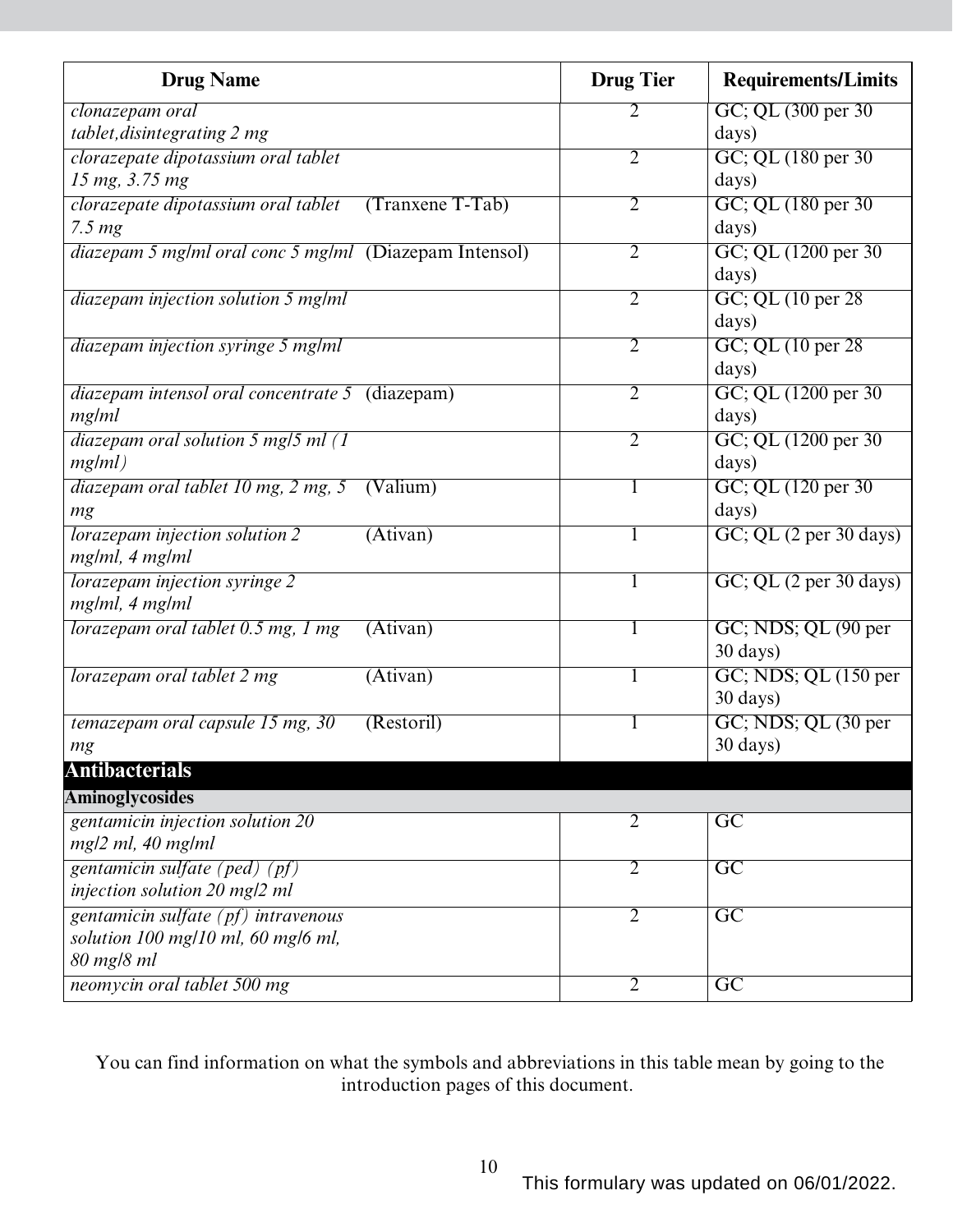| <b>Drug Name</b>                                   |                             | <b>Drug Tier</b> | <b>Requirements/Limits</b> |
|----------------------------------------------------|-----------------------------|------------------|----------------------------|
| streptomycin intramuscular recon                   |                             | 5                | NM; NDS                    |
| soln 1 gram                                        |                             |                  |                            |
| <b>TOBI PODHALER</b>                               |                             | 5                | NM; NDS; QL (224 per       |
| <b>INHALATION CAPSULE,</b>                         |                             |                  | 28 days)                   |
| <b>W/INHALATION DEVICE 28</b>                      |                             |                  |                            |
| <b>MG</b>                                          |                             |                  |                            |
| tobramycin in $0.225\%$ nacl                       | (Tobi)                      | 5                | PA BvD; NM; NDS            |
| inhalation solution for nebulization               |                             |                  |                            |
| 300 mg/5 ml                                        |                             |                  |                            |
| tobramycin inhalation solution for                 | (Bethkis)                   | 5                | PA BvD; NM; NDS            |
| nebulization 300 mg/4 ml                           |                             |                  |                            |
| tobramycin sulfate injection solution              |                             | $\overline{2}$   | $\overline{GC}$            |
| $40$ mg/ml                                         |                             |                  |                            |
| <b>Antibacterials, Miscellaneous</b>               |                             |                  |                            |
| chloramphenicol sod succinate                      |                             | $\overline{2}$   | $\overline{\rm GC}$        |
| intravenous recon soln 1 gram                      |                             |                  |                            |
| clindamycin hel oral capsule 150 mg, (Cleocin HCl) |                             | 1                | $\overline{GC}$            |
| 300 mg, 75 mg                                      |                             |                  |                            |
| clindamycin in $5\%$ dextrose                      |                             | $\overline{2}$   | $\overline{GC}$            |
| intravenous piggyback 300 mg/50 ml                 |                             |                  |                            |
| clindamycin phosphate injection                    |                             | $\overline{2}$   | $\overline{GC}$            |
| solution $150$ (mg/ml) (6 ml)                      |                             |                  |                            |
| clindamycin phosphate injection                    | (Cleocin)                   | $\overline{2}$   | $\overline{GC}$            |
| solution 150 mg/ml                                 |                             |                  |                            |
| clindamycin phosphate intravenous                  |                             | 2                | $\overline{GC}$            |
| solution 600 mg/4 ml                               |                             |                  |                            |
| colistin (colistimethate na) injection             | $\overline{(Coly-Mycin M)}$ | $\overline{5}$   | NM; NDS                    |
| recon soln 150 mg                                  | Parenteral)                 |                  |                            |
| daptomycin intravenous recon soln                  | $(Cu\overline{bicin})$      | 5                | NM; NDS                    |
| 500 mg                                             |                             |                  |                            |
| <b>FIRVANQ ORAL RECON</b>                          |                             | $\overline{4}$   |                            |
| <b>SOLN 25 MG/ML</b>                               |                             |                  |                            |
| linezolid 600 mg/300 ml-0.9% nacl                  |                             | $\overline{2}$   | $\overline{GC}$            |
| 600 mg/300 ml                                      |                             |                  |                            |
| linezolid in dextrose 5% intravenous               | (Zyvox)                     | $\overline{2}$   | $\overline{\text{GC}}$     |
| piggyback 600 mg/300 ml                            |                             |                  |                            |
| linezolid oral suspension for                      | (Zyvox)                     | 5                | NM; NDS                    |
| reconstitution 100 mg/5 ml                         |                             |                  |                            |
| linezolid oral tablet 600 mg                       | (Zyvox)                     | $\overline{2}$   | $\overline{GC}$            |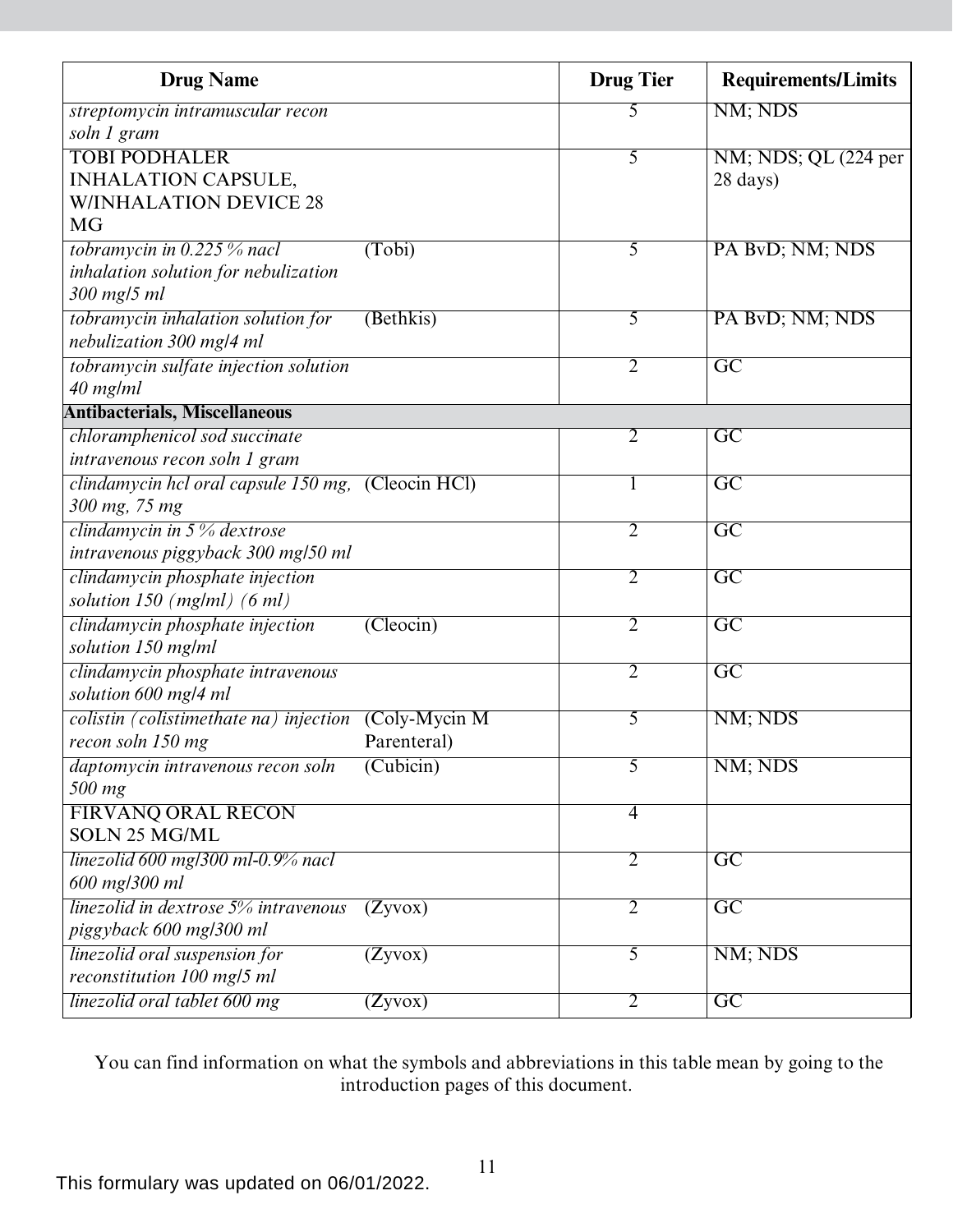| <b>Drug Name</b>                                    | <b>Drug Tier</b> | <b>Requirements/Limits</b> |
|-----------------------------------------------------|------------------|----------------------------|
| <i>methenamine hippurate oral tablet 1</i> (Hiprex) | 2                | $\overline{GC}$            |
| gram                                                |                  |                            |
| (Metro I.V.)<br>metronidazole in nacl (iso-os)      | $\overline{2}$   | $\overline{GC}$            |
| intravenous piggyback 500 mg/100                    |                  |                            |
| ml                                                  |                  |                            |
| metronidazole oral tablet 250 mg,                   | 1                | $\overline{GC}$            |
| 500 mg                                              |                  |                            |
| (Macrodantin)<br>nitrofurantoin macrocrystal oral   | $\overline{2}$   | GC; QL (120 per 30)        |
| capsule 100 mg, 25 mg, 50 mg                        |                  | days)                      |
| nitrofurantoin monohydlm-cryst oral (Macrobid)      | $\overline{2}$   | GC; QL (60 per 30)         |
| capsule 100 mg                                      |                  | days)                      |
| polymyxin b sulfate injection recon                 | 2                | $\overline{\rm GC}$        |
| soln 500,000 unit                                   |                  |                            |
| <b>SYNERCID INTRAVENOUS</b>                         | 5                | NM; NDS                    |
| <b>RECON SOLN 500 MG</b>                            |                  |                            |
| trimethoprim oral tablet 100 mg                     |                  | $\overline{GC}$            |
| vancomycin intravenous recon soln                   | $\overline{2}$   | $\overline{\rm GC}$        |
| 1,000 mg, 10 gram, 5 gram, 500 mg,                  |                  |                            |
| 750 mg                                              |                  |                            |
| vancomycin oral capsule 125 mg<br>(Vancocin)        | $\overline{2}$   | GC; QL (56 per 14)         |
|                                                     |                  | days)                      |
| vancomycin oral capsule 250 mg<br>(Vancocin)        | $\overline{2}$   | GC; QL (112 per 14)        |
|                                                     |                  | days)                      |
| <b>XIFAXAN ORAL TABLET 200</b>                      | 5                | PA; NM; NDS; QL (9)        |
| <b>MG</b>                                           |                  | per 30 days)               |
| <b>XIFAXAN ORAL TABLET 550</b>                      | 5                | PA; NM; NDS; QL (90)       |
| <b>MG</b>                                           |                  | per 30 days)               |
| <b>Cephalosporins</b>                               |                  |                            |
| cefaclor oral capsule 250 mg, 500                   | $\overline{2}$   | $\overline{\mathrm{GC}}$   |
| mg                                                  |                  |                            |
| cefaclor oral suspension for                        | $\overline{2}$   | $\overline{GC}$            |
| reconstitution 125 mg/5 ml, 250                     |                  |                            |
| mg/5 ml, 375 mg/5 ml                                |                  |                            |
| cefadroxil oral capsule 500 mg                      | $\overline{2}$   | $\overline{GC}$            |
| cefadroxil oral suspension for                      | $\overline{2}$   | $\overline{\mathrm{GC}}$   |
| reconstitution 250 mg/5 ml, 500                     |                  |                            |
| mg/5 ml                                             |                  |                            |
| cefazolin in dextrose (iso-os)                      | 2                | $\overline{\text{GC}}$     |
| intravenous piggyback 2 gram/50 ml                  |                  |                            |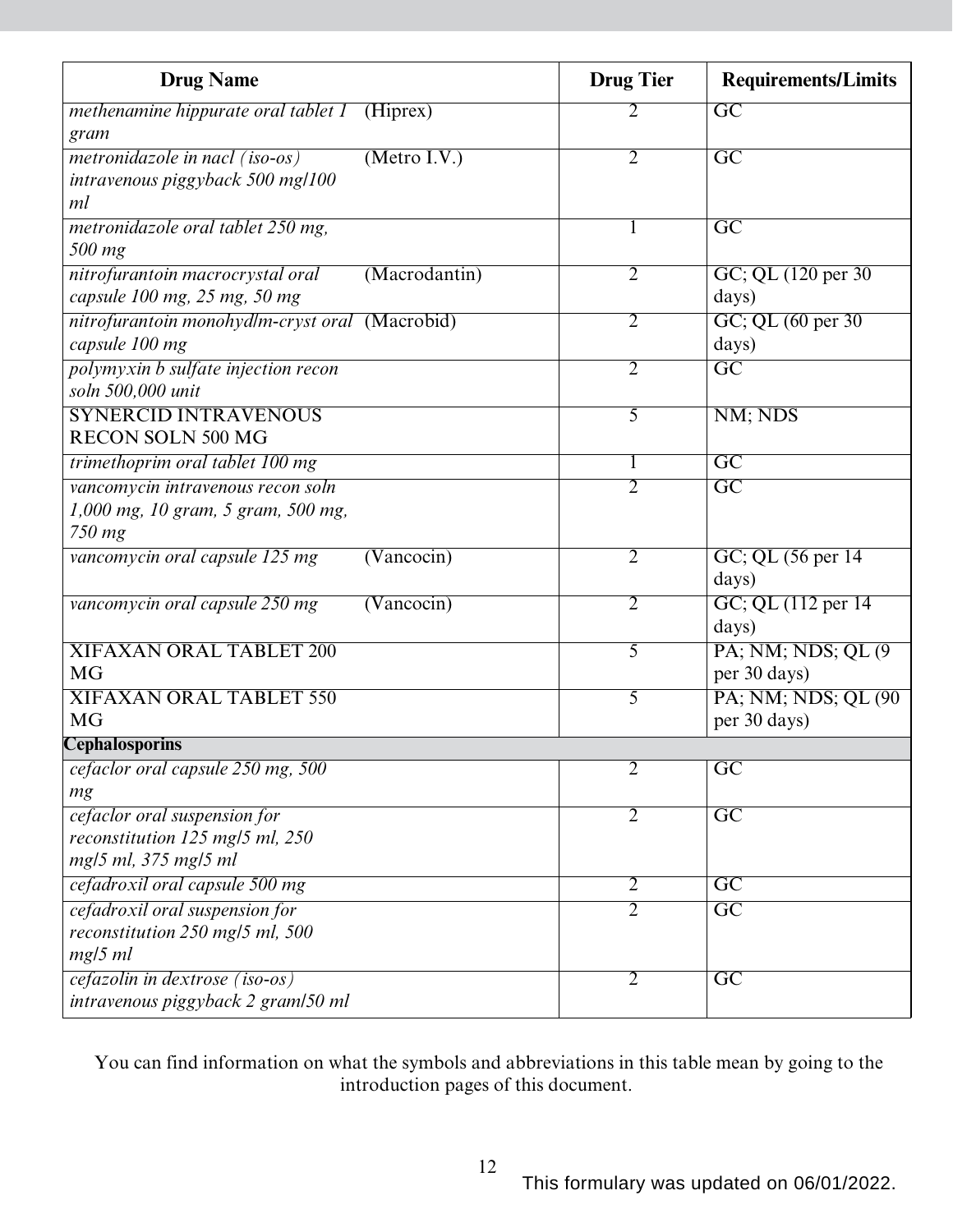| <b>Drug Name</b>                                | <b>Drug Tier</b> | <b>Requirements/Limits</b> |
|-------------------------------------------------|------------------|----------------------------|
| cefazolin injection recon soln 1                | 2                | GC                         |
| gram, 10 gram, 500 mg                           |                  |                            |
| cefdinir oral capsule 300 mg                    | $\overline{2}$   | $\overline{\mathrm{GC}}$   |
| cefdinir oral suspension for                    | $\overline{2}$   | $\overline{\text{GC}}$     |
| reconstitution 125 mg/5 ml, 250                 |                  |                            |
| $mg/5$ ml                                       |                  |                            |
| cefepime injection recon soln 1                 | $\overline{2}$   | $\overline{\text{GC}}$     |
| gram, 2 gram                                    |                  |                            |
| cefixime oral capsule 400 mg<br>(Suprax)        | $\overline{2}$   | $\overline{\text{GC}}$     |
| cefotaxime injection recon soln 1               | $\overline{2}$   | $\overline{GC}$            |
| gram                                            |                  |                            |
| cefoxitin 1 gm piggyback bag 1                  | $\overline{2}$   | $\overline{\text{GC}}$     |
| gram/50 ml                                      |                  |                            |
| cefoxitin intravenous recon soln 1              | $\overline{2}$   | $\overline{\mathrm{GC}}$   |
| gram                                            |                  |                            |
| cefoxitin intravenous recon soln 10             | $\overline{2}$   | $\overline{GC}$            |
| gram, 2 gram                                    |                  |                            |
| cefpodoxime oral suspension for                 | $\overline{2}$   | $\overline{GC}$            |
| reconstitution 100 mg/5 ml, 50 mg/5             |                  |                            |
| ml                                              |                  |                            |
| cefpodoxime oral tablet 100 mg, 200             | $\overline{2}$   | $\overline{GC}$            |
| mg                                              |                  |                            |
| cefprozil oral suspension for                   | $\overline{2}$   | $\overline{\mathrm{GC}}$   |
| reconstitution 125 mg/5 ml, 250<br>$mg/5$ ml    |                  |                            |
| cefprozil oral tablet 250 mg, 500 mg            | $\overline{2}$   | $\overline{\mathrm{GC}}$   |
| ceftazidime injection recon soln 1<br>(Tazicef) | $\overline{2}$   | $\overline{GC}$            |
| gram, 2 gram, 6 gram                            |                  |                            |
| ceftriaxone injection recon soln 1              | $\overline{2}$   | $\overline{GC}$            |
| gram, 10 gram, 2 gram, 250 mg, 500              |                  |                            |
| mg                                              |                  |                            |
| cefuroxime axetil oral tablet 250               | $\overline{2}$   | $\overline{GC}$            |
| mg, 500 mg                                      |                  |                            |
| cefuroxime sodium injection recon               | 2                | $\overline{\mathrm{GC}}$   |
| soln 750 mg                                     |                  |                            |
| cefuroxime sodium intravenous                   | 2                | $\overline{GC}$            |
| recon soln 1.5 gram, 7.5 gram                   |                  |                            |
| cephalexin oral capsule 250 mg, 500             |                  | $\overline{GC}$            |
| mg                                              |                  |                            |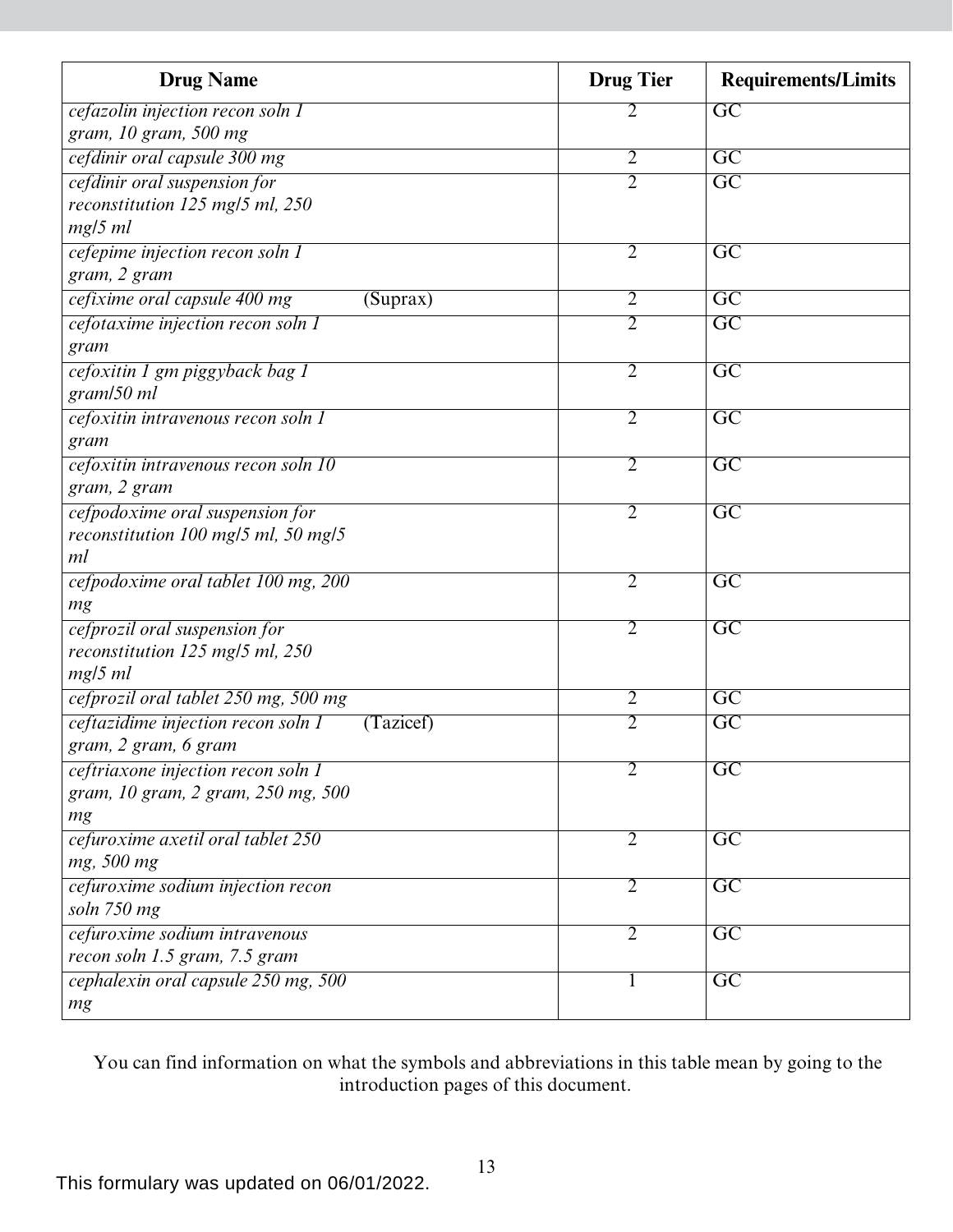| <b>Drug Name</b>                           |                   | <b>Drug Tier</b> | <b>Requirements/Limits</b> |
|--------------------------------------------|-------------------|------------------|----------------------------|
| cephalexin oral suspension for             |                   | 2                | $\overline{GC}$            |
| reconstitution 125 mg/5 ml, 250            |                   |                  |                            |
| $mg/5$ ml                                  |                   |                  |                            |
| <b>TEFLARO INTRAVENOUS</b>                 |                   | $\overline{5}$   | NM; NDS                    |
| RECON SOLN 400 MG, 600 MG                  |                   |                  |                            |
| <b>Macrolides</b>                          |                   |                  |                            |
| <i>azithromycin intravenous recon soln</i> | (Zithromax)       | $\overline{2}$   | $\overline{\text{GC}}$     |
| 500 mg                                     |                   |                  |                            |
| azithromycin oral suspension for           | (Zithromax)       | 2                | $\overline{GC}$            |
| reconstitution 100 mg/5 ml, 200            |                   |                  |                            |
| $mg/5$ ml                                  |                   |                  |                            |
| azithromycin oral tablet 250 mg (6         |                   | 1                | $\overline{GC}$            |
| pack), 500 mg (3 pack)                     |                   |                  |                            |
| azithromycin oral tablet 250 mg,           | (Zithromax)       | 1                | $\overline{GC}$            |
| 500 mg                                     |                   |                  |                            |
| azithromycin oral tablet 600 mg            |                   | $\overline{2}$   | $\overline{\mathrm{GC}}$   |
| clarithromycin oral suspension for         |                   | $\overline{2}$   | $\overline{\mathrm{GC}}$   |
| reconstitution 125 mg/5 ml, 250            |                   |                  |                            |
| $mg/5$ ml                                  |                   |                  |                            |
| clarithromycin oral tablet 250 mg,         |                   | $\overline{2}$   | $\overline{GC}$            |
| 500 mg                                     |                   |                  |                            |
| <b>DIFICID ORAL SUSPENSION</b>             |                   | 5                | NM; NDS; QL (136 per       |
| FOR RECONSTITUTION 40                      |                   |                  | $10 \text{ days}$          |
| MG/ML                                      |                   |                  |                            |
| <b>DIFICID ORAL TABLET 200</b>             |                   | 5                | NM; NDS; QL (20 per        |
| <b>MG</b>                                  |                   |                  | 10 days)                   |
| erythromycin ethylsuccinate oral           | (E.E.S. Granules) | $\overline{2}$   | $\overline{\mathrm{GC}}$   |
| suspension for reconstitution 200          |                   |                  |                            |
| mg/5 ml                                    |                   |                  |                            |
| erythromycin ethylsuccinate oral           | (EryPed 400)      | 2                | $\overline{GC}$            |
| suspension for reconstitution 400          |                   |                  |                            |
| $mg/5$ ml                                  |                   |                  |                            |
| erythromycin oral tablet 250 mg,           |                   | $\overline{2}$   | $\overline{GC}$            |
| 500 mg                                     |                   |                  |                            |
| <b>Miscellaneous B-Lactam Antibiotics</b>  |                   |                  |                            |
| aztreonam injection recon soln 1           | (Azactam)         | $\overline{2}$   | $\overline{GC}$            |
| gram, 2 gram                               |                   |                  |                            |
| <b>CAYSTON INHALATION</b>                  |                   | 5                | PA; NM; LA; NDS            |
| <b>SOLUTION FOR</b>                        |                   |                  |                            |
| NEBULIZATION 75 MG/ML                      |                   |                  |                            |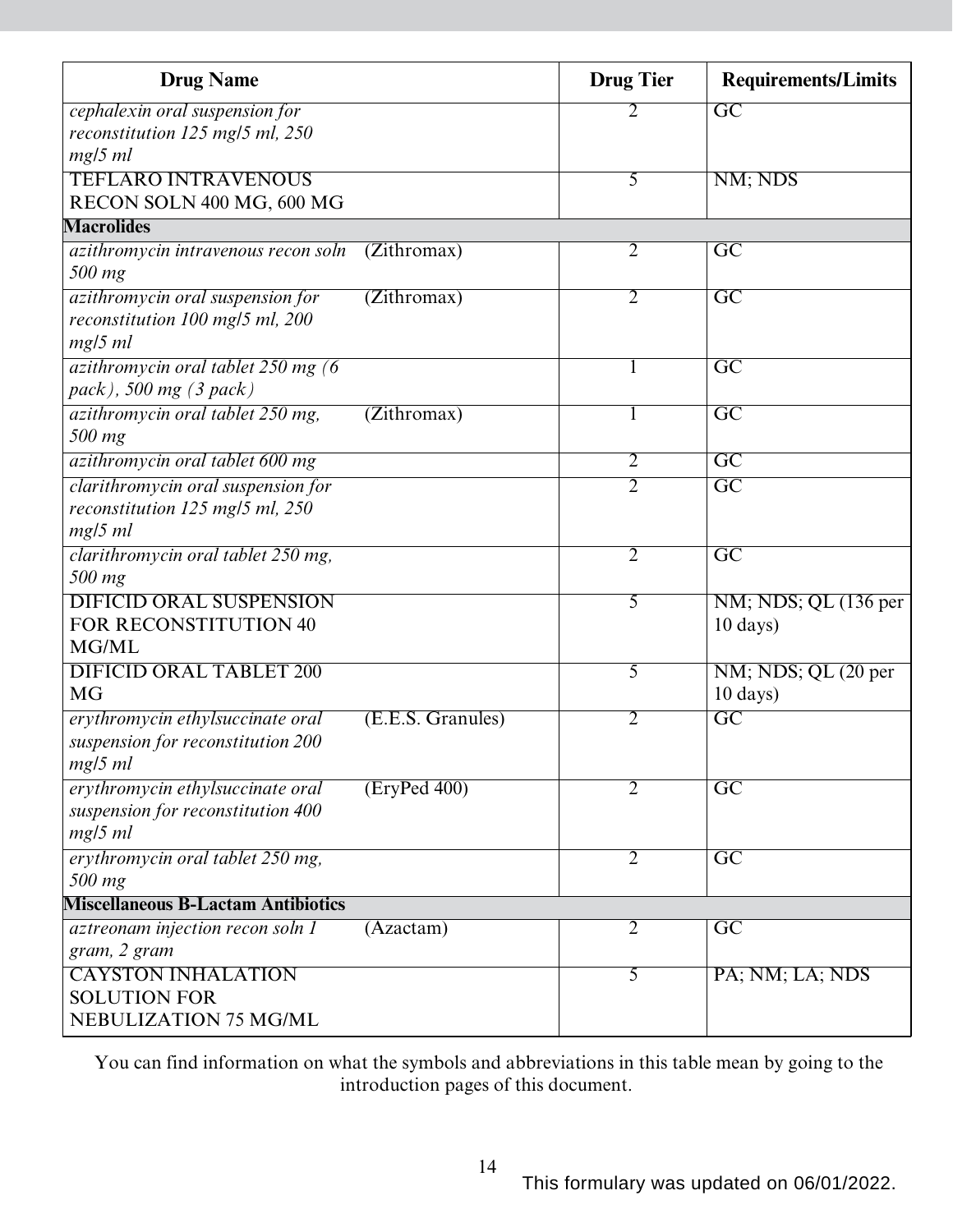| <b>Drug Name</b>                                         | <b>Drug Tier</b> | <b>Requirements/Limits</b> |
|----------------------------------------------------------|------------------|----------------------------|
| ertapenem injection recon soln 1<br>(Invanz)             | 2                | $\overline{GC}$            |
| gram                                                     |                  |                            |
| imipenem-cilastatin intravenous                          | $\overline{2}$   | $\overline{\mathrm{GC}}$   |
| recon soln 250 mg                                        |                  |                            |
| imipenem-cilastatin intravenous<br>(Primaxin IV)         | $\overline{2}$   | $\overline{\text{GC}}$     |
| recon soln 500 mg                                        |                  |                            |
| meropenem intravenous recon soln 1                       | $\overline{2}$   | $\overline{\mathrm{GC}}$   |
| gram                                                     |                  |                            |
| meropenem intravenous recon soln                         | 2                | $\overline{\text{GC}}$     |
| 500 mg                                                   |                  |                            |
| meropenem-0.9% nacl 500 mg/50                            | 2                | $\overline{\mathrm{GC}}$   |
| 500 mg/50 ml                                             |                  |                            |
| <b>Penicillins</b>                                       |                  |                            |
| amoxicillin oral capsule 250 mg, 500                     |                  | $\overline{GC}$            |
| mg                                                       |                  |                            |
| amoxicillin oral suspension for                          |                  | $\overline{\mathrm{GC}}$   |
| reconstitution 125 mg/5 ml, 200                          |                  |                            |
| mg/5 ml, 250 mg/5 ml, 400 mg/5 ml                        |                  |                            |
| amoxicillin oral tablet 500 mg, 875                      |                  | $\overline{\text{GC}}$     |
| mg                                                       |                  |                            |
| amoxicillin oral tablet, chewable 125                    | $\overline{2}$   | $\overline{\mathrm{GC}}$   |
| mg, 250 mg                                               |                  |                            |
| amoxicillin-pot clavulanate oral                         | $\overline{2}$   | $\overline{GC}$            |
| suspension for reconstitution 200-                       |                  |                            |
| 28.5 mg/5 ml, 400-57 mg/5 ml                             |                  |                            |
| amoxicillin-pot clavulanate oral<br>$(Augmentin ES-600)$ | 2                | $\overline{\text{GC}}$     |
| suspension for reconstitution 600-                       |                  |                            |
| $42.9$ mg/5 ml                                           |                  |                            |
| amoxicillin-pot clavulanate oral<br>(Augmentin)          |                  | $\overline{GC}$            |
| tablet 500-125 mg                                        |                  |                            |
| amoxicillin-pot clavulanate oral                         | 1                | $\overline{GC}$            |
| tablet 875-125 mg                                        |                  |                            |
| amoxicillin-pot clavulanate oral                         | $\overline{2}$   | $\overline{GC}$            |
| tablet, chewable 200-28.5 mg, 400-57                     |                  |                            |
| mg                                                       |                  |                            |
| ampicillin oral capsule 250 mg, 500                      | 2                | $\overline{\mathrm{GC}}$   |
| mg                                                       |                  |                            |
| ampicillin sodium injection recon                        | 2                | $\overline{\text{GC}}$     |
| soln 1 gram, 10 gram, 125 mg, 2                          |                  |                            |
| gram, 250 mg, 500 mg                                     |                  |                            |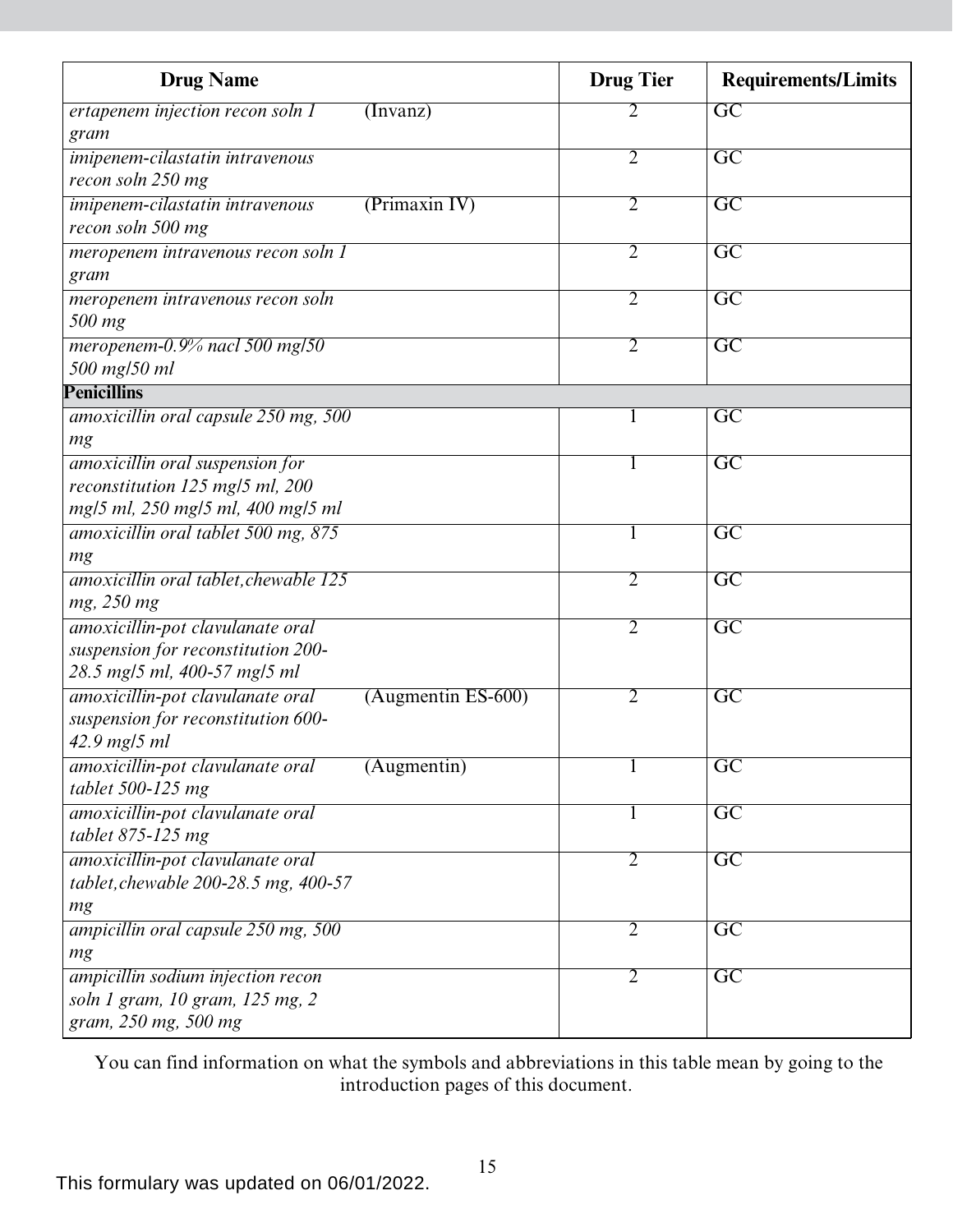| <b>Drug Name</b>                                                | <b>Drug Tier</b> | <b>Requirements/Limits</b> |
|-----------------------------------------------------------------|------------------|----------------------------|
| ampicillin-sulbactam injection recon<br>(Unasyn)                | 2                | GC                         |
| soln 1.5 gram, 15 gram, 3 gram                                  |                  |                            |
| <b>BICILLIN L-A</b>                                             | $\overline{4}$   |                            |
| <b>INTRAMUSCULAR SYRINGE</b>                                    |                  |                            |
| 1,200,000 UNIT/2 ML, 2,400,000                                  |                  |                            |
| UNIT/4 ML, 600,000 UNIT/ML                                      |                  |                            |
| dicloxacillin oral capsule 250 mg,                              | 2                | $\overline{\mathrm{GC}}$   |
| 500 mg                                                          |                  |                            |
| nafcillin 1 gml 50 ml inj 1 gram/50                             | 2                | $\overline{\mathrm{GC}}$   |
| ml                                                              |                  |                            |
| nafcillin 2 gml 100 ml inj 2                                    | $\overline{2}$   | $\overline{GC}$            |
| gram/100 ml                                                     |                  |                            |
| nafcillin injection recon soln 1 gram,                          | $\overline{2}$   | $\overline{GC}$            |
| 2 gram                                                          |                  |                            |
| nafcillin injection recon soln 10                               | 5                | NM; NDS                    |
| gram                                                            |                  |                            |
| penicillin g potassium injection recon (Pfizerpen-G)            | $\overline{2}$   | $\overline{\mathrm{GC}}$   |
| soln 20 million unit                                            |                  |                            |
| penicillin g procaine intramuscular                             | $\overline{2}$   | $\overline{GC}$            |
| syringe 1.2 million unit/2 ml,                                  |                  |                            |
| 600,000 unit/ml                                                 |                  |                            |
| penicillin v potassium oral recon soln                          | 2                | $\overline{\mathrm{GC}}$   |
| 125 mg/5 ml, 250 mg/5 ml                                        |                  |                            |
| penicillin v potassium oral tablet 250                          | 1                | $\overline{GC}$            |
| mg, 500 mg                                                      |                  |                            |
| pfizerpen-g injection recon soln 20<br>(penicillin g potassium) | $\overline{2}$   | $\overline{\mathrm{GC}}$   |
| million unit                                                    |                  |                            |
| piperacillin-tazobactam intravenous                             | 2                | $\overline{\mathrm{GC}}$   |
| recon soln 2.25 gram, 3.375 gram,                               |                  |                            |
| 4.5 gram, 40.5 gram                                             |                  |                            |
| <b>Quinolones</b>                                               |                  |                            |
| <b>BAXDELA ORAL TABLET 450</b>                                  | 5                | PA; NM; NDS; QL (28)       |
| <b>MG</b>                                                       |                  | per 14 days)               |
| ciprofloxacin hel oral tablet 250 mg,<br>(Cipro)                | 1                | $\overline{GC}$            |
| 500 mg                                                          |                  |                            |
| ciprofloxacin hel oral tablet 750 mg                            | 1                | $\overline{\text{GC}}$     |
| ciprofloxacin in $5\%$ dextrose                                 | $\overline{2}$   | $\overline{GC}$            |
| intravenous piggyback 200 mg/100                                |                  |                            |
| ml, 400 mg/200 ml                                               |                  |                            |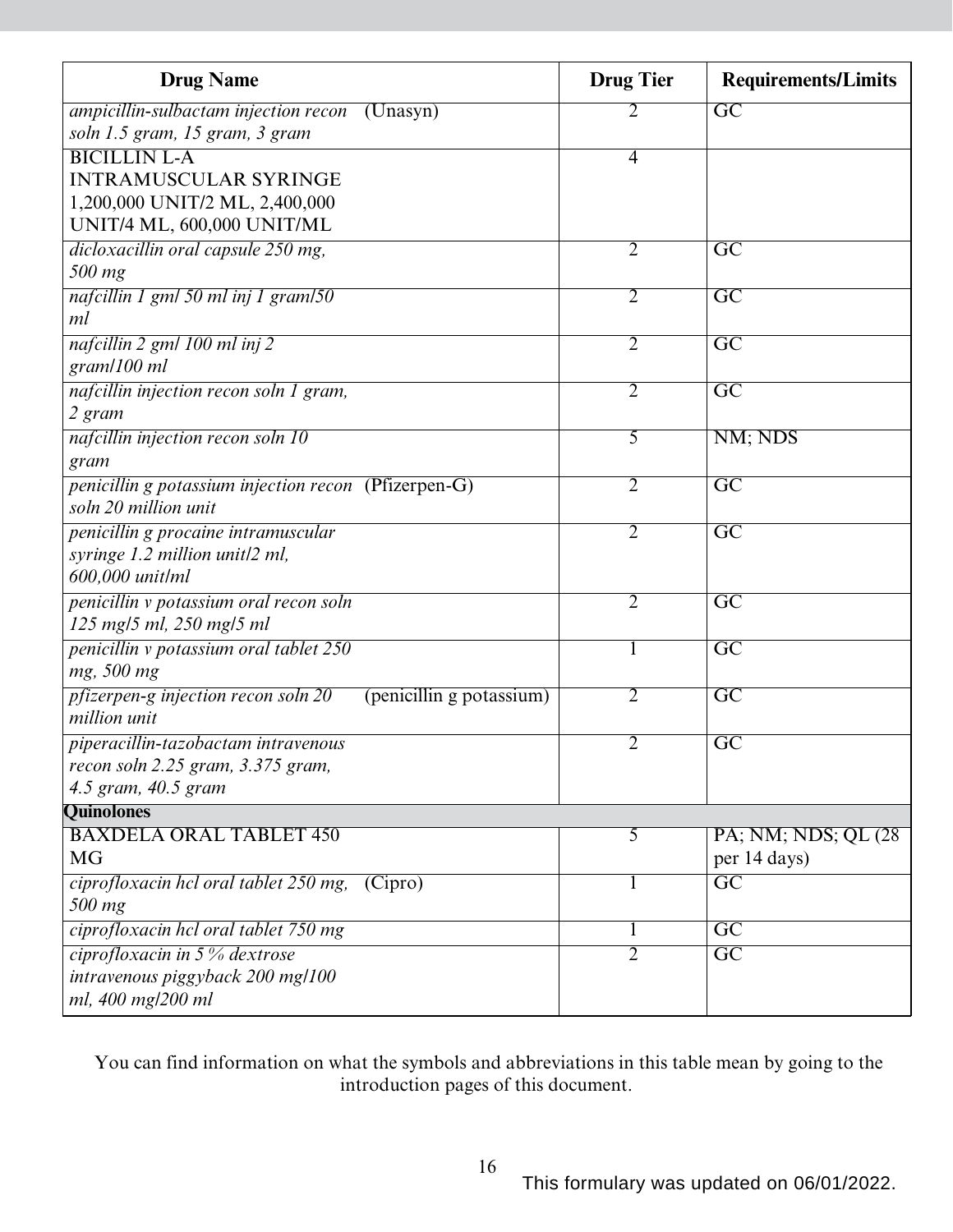| <b>Drug Name</b>                                                 | <b>Drug Tier</b> | <b>Requirements/Limits</b> |
|------------------------------------------------------------------|------------------|----------------------------|
| ciprofloxacin oral<br>(Cipro)                                    | 2                | $\overline{\text{GC}}$     |
| suspension, microcapsule recon 250                               |                  |                            |
| mg/5 ml, 500 mg/5 ml                                             |                  |                            |
| levofloxacin in d5w intravenous                                  | $\overline{2}$   | $\overline{\text{GC}}$     |
| piggyback 250 mg/50 ml, 500                                      |                  |                            |
| mg/100 ml, 750 mg/150 ml                                         |                  |                            |
| levofloxacin intravenous solution 25                             | $\overline{2}$   | $\overline{\text{GC}}$     |
| mg/ml                                                            |                  |                            |
| levofloxacin oral solution 250 mg/10                             | 2                | $\overline{\mathrm{GC}}$   |
| ml                                                               |                  |                            |
| levofloxacin oral tablet 250 mg, 500                             |                  | $\overline{\mathrm{GC}}$   |
| mg, 750 mg                                                       |                  |                            |
| moxifloxacin oral tablet 400 mg                                  | $\overline{2}$   | $\overline{\text{GC}}$     |
| <b>Sulfonamides</b>                                              |                  |                            |
| sulfadiazine oral tablet 500 mg                                  | $\overline{2}$   | $\overline{\mathrm{GC}}$   |
| sulfamethoxazole-trimethoprim                                    | 2                | $\overline{\text{GC}}$     |
| intravenous solution 400-80 mg/5 ml                              |                  |                            |
| sulfamethoxazole-trimethoprim oral (Sulfatrim)                   | $\overline{2}$   | $\overline{GC}$            |
| suspension 200-40 mg/5 ml                                        |                  |                            |
| sulfamethoxazole-trimethoprim oral (Bactrim)                     | 1                | $\overline{GC}$            |
| tablet 400-80 mg                                                 |                  |                            |
| sulfamethoxazole-trimethoprim oral (Bactrim DS)                  |                  | $\overline{GC}$            |
| tablet 800-160 mg                                                |                  |                            |
| <b>Tetracyclines</b>                                             |                  |                            |
| <i>doxy-100 intravenous recon soln 100</i> (doxycycline hyclate) | $\overline{2}$   | $\overline{\text{GC}}$     |
| mg                                                               |                  |                            |
| doxycycline hyclate intravenous<br>$(Doxy-100)$                  | $\overline{2}$   | $\overline{\mathrm{GC}}$   |
| recon soln 100 mg                                                |                  |                            |
| doxycycline hyclate oral capsule 100 (Morgidox)                  | $\overline{2}$   | $\overline{\mathrm{GC}}$   |
| mg, 50 mg                                                        |                  |                            |
| doxycycline hyclate oral tablet 100<br>(LymePak)                 | $\overline{2}$   | $\overline{GC}$            |
| mg                                                               |                  |                            |
| doxycycline hyclate oral tablet 20                               | $\overline{2}$   | $\overline{GC}$            |
| mg                                                               |                  |                            |
| (Mondoxyne NL)<br>doxycycline monohydrate oral                   | $\overline{2}$   | GC; QL (60 per 30)         |
| capsule 100 mg                                                   |                  | days)                      |
| doxycycline monohydrate oral<br>(Monodox)                        | $\overline{2}$   | GC; QL (60 per 30)         |
| capsule 50 mg                                                    |                  | days)                      |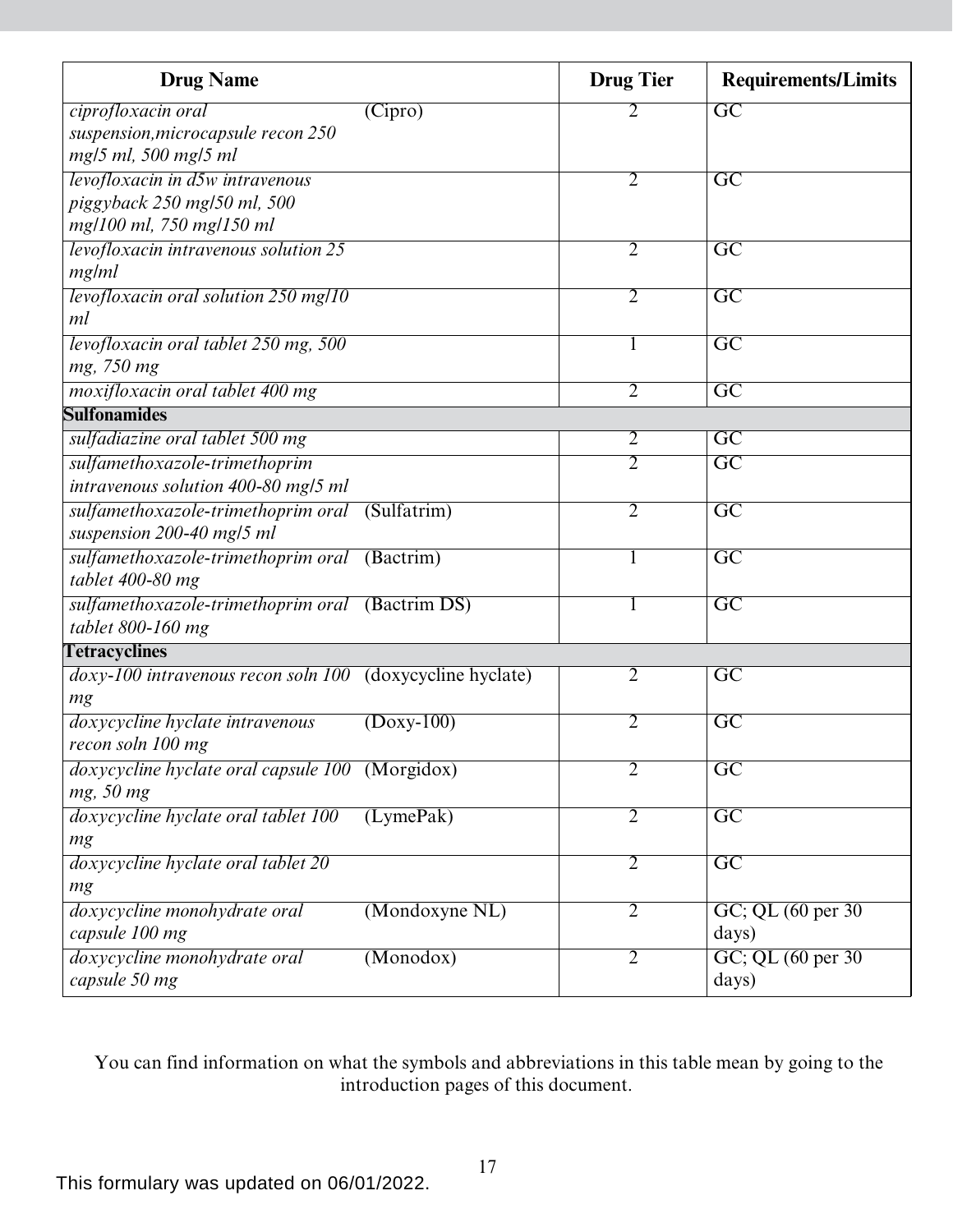| <b>Drug Name</b>                                       |                      | <b>Drug Tier</b> | <b>Requirements/Limits</b>    |
|--------------------------------------------------------|----------------------|------------------|-------------------------------|
| doxycycline monohydrate oral                           | (Vibramycin)         | 2                | $\overline{GC}$               |
| suspension for reconstitution 25                       |                      |                  |                               |
| $mg/5$ ml                                              |                      |                  |                               |
| doxycycline monohydrate oral tablet (Avidoxy)          |                      | $\overline{2}$   | GC; QL $(60 \text{ per } 30)$ |
| $100$ mg                                               |                      |                  | days)                         |
| doxycycline monohydrate oral tablet                    |                      | $\overline{2}$   | GC; QL (60 per 30)            |
| $50$ mg                                                |                      | $\overline{2}$   | days)<br>$\overline{GC}$      |
| minocycline oral capsule 100 mg, 50<br>mg, 75 mg       |                      |                  |                               |
| mondoxyne nl oral capsule 100 mg                       | (doxycycline         | $\overline{2}$   | GC; QL (60 per 30)            |
|                                                        | monohydrate)         |                  | days)                         |
| tetracycline oral capsule 250 mg,                      |                      | $\overline{2}$   | $\overline{\text{GC}}$        |
| 500 mg                                                 |                      |                  |                               |
| <i>tigecycline intravenous recon soln 50</i> (Tygacil) |                      | 5                | NM; NDS                       |
| mg                                                     |                      |                  |                               |
| <b>Anticancer Agents</b>                               |                      |                  |                               |
| <b>Anticancer Agents</b>                               |                      |                  |                               |
| abiraterone oral tablet 250 mg, 500                    | (Zytiga)             | $\overline{5}$   | PA NSO; NM; NDS;              |
| mg                                                     |                      |                  | QL (120 per 30 days)          |
| <b>ABRAXANE INTRAVENOUS</b>                            | (paclitaxel protein- | 5                | PA BvD; NM; NDS               |
| <b>SUSPENSION FOR</b>                                  | bound)               |                  |                               |
| RECONSTITUTION 100 MG                                  |                      |                  |                               |
| <b>ADCETRIS INTRAVENOUS</b>                            |                      | 5                | PA NSO; NM; NDS               |
| <b>RECON SOLN 50 MG</b>                                |                      |                  |                               |
| adriamycin intravenous solution 10                     | (doxorubicin)        | $\overline{2}$   | PA BvD; GC                    |
| mg/5 ml, 2 mg/ml, 20 mg/10 ml, 50                      |                      |                  |                               |
| mg/25 ml                                               |                      |                  |                               |
| adrucil intravenous solution 2.5                       | (fluorouracil)       | 2                | PA BvD; GC                    |
| gram/50 ml<br><b>ALECENSA ORAL CAPSULE</b>             |                      | 5                | PA NSO; NM; NDS;              |
| 150 MG                                                 |                      |                  | QL (240 per 30 days)          |
| <b>ALIMTA INTRAVENOUS</b>                              |                      | $\overline{5}$   | NM; NDS                       |
| RECON SOLN 100 MG, 500 MG                              |                      |                  |                               |
| <b>ALIQOPA INTRAVENOUS</b>                             |                      | $\overline{5}$   | PA NSO; NM; NDS;              |
| <b>RECON SOLN 60 MG</b>                                |                      |                  | QL (3 per 28 days)            |
| <b>ALUNBRIG ORAL TABLET 180</b>                        |                      | 5                | PA NSO; NM; NDS;              |
| MG, 90 MG                                              |                      |                  | QL (30 per 30 days)           |
| <b>ALUNBRIG ORAL TABLET 30</b>                         |                      | 5                | PA NSO; NM; NDS;              |
| <b>MG</b>                                              |                      |                  | QL (120 per 30 days)          |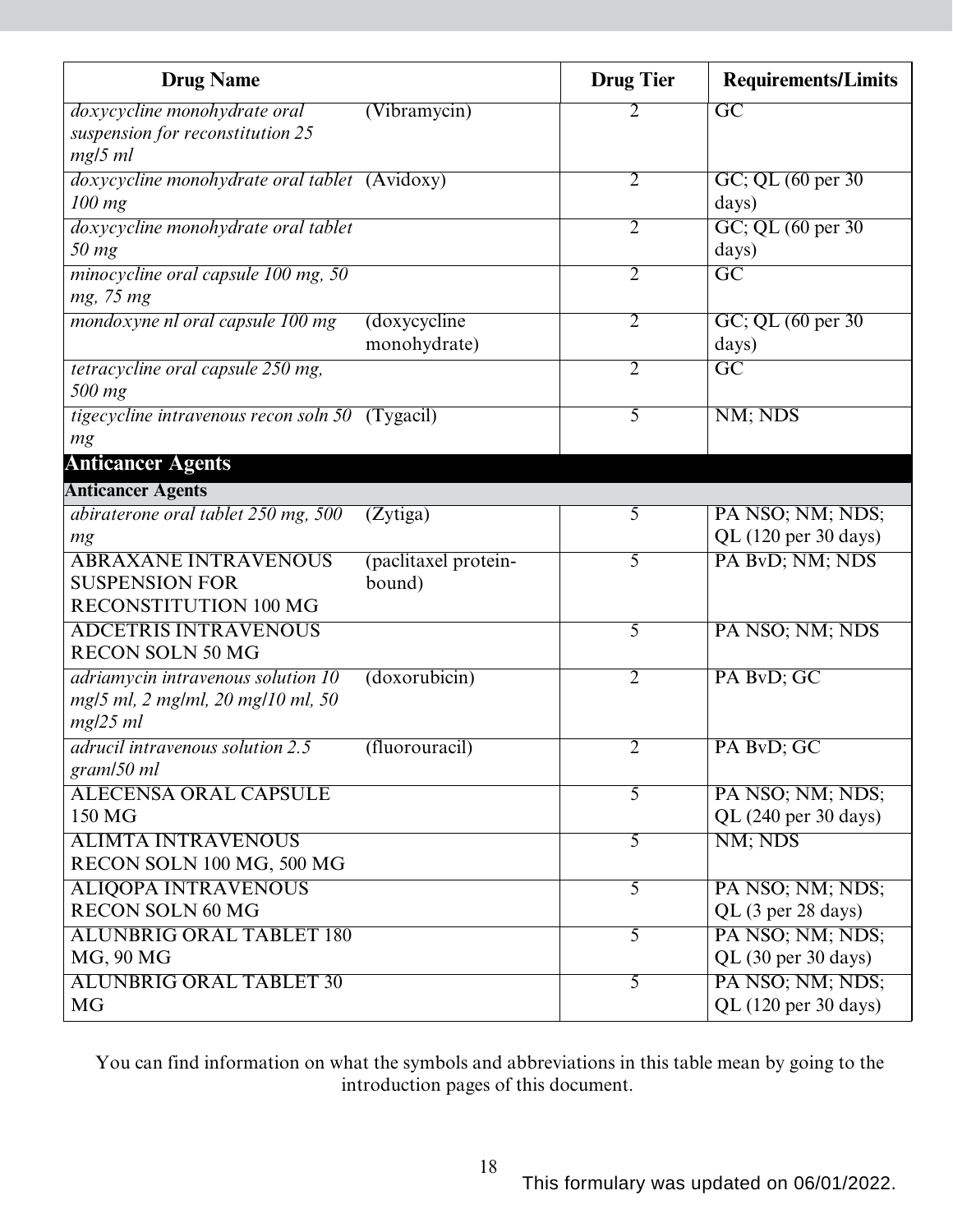| <b>Drug Name</b>                                    | <b>Drug Tier</b> | <b>Requirements/Limits</b> |
|-----------------------------------------------------|------------------|----------------------------|
| <b>ALUNBRIG ORAL</b>                                | 5                | PA NSO; NM; NDS            |
| TABLETS, DOSE PACK 90 MG                            |                  |                            |
| $(7)$ - 180 MG $(23)$                               |                  |                            |
| anastrozole oral tablet 1 mg<br>(Arimidex)          | 1                | $\overline{\text{GC}}$     |
| arsenic trioxide intravenous solution               | $\overline{5}$   | NM; NDS                    |
| 1 mg/ml                                             |                  |                            |
| arsenic trioxide intravenous solution<br>(Trisenox) | $\overline{5}$   | NM; NDS                    |
| 2 mg/ml                                             |                  |                            |
| <b>ASPARLAS INTRAVENOUS</b>                         | 5                | PA NSO; NM; NDS            |
| <b>SOLUTION 750 UNIT/ML</b>                         |                  |                            |
| <b>AVASTIN INTRAVENOUS</b>                          | $\overline{5}$   | PA NSO; NM; NDS            |
| <b>SOLUTION 25 MG/ML</b>                            |                  |                            |
| <b>AYVAKIT ORAL TABLET 100</b>                      | $\overline{5}$   | PA NSO; NM; NDS;           |
| MG, 200 MG, 25 MG, 300 MG, 50                       |                  | QL (30 per 30 days)        |
| <b>MG</b>                                           |                  |                            |
| azacitidine injection recon soln 100<br>(Vi daza)   | 5                | NM; NDS                    |
| mg                                                  |                  |                            |
| <b>BALVERSA ORAL TABLET 3</b>                       | 5                | PA NSO; NM; NDS;           |
| <b>MG</b>                                           |                  | QL (84 per 28 days)        |
| <b>BALVERSA ORAL TABLET 4</b>                       | $\overline{5}$   | PA NSO; NM; NDS;           |
| <b>MG</b>                                           |                  | QL (56 per 28 days)        |
| <b>BALVERSA ORAL TABLET 5</b>                       | 5                | PA NSO; NM; NDS;           |
| <b>MG</b>                                           |                  | QL (28 per 28 days)        |
| <b>BAVENCIO INTRAVENOUS</b>                         | $\overline{5}$   | PA NSO; NM; NDS            |
| <b>SOLUTION 20 MG/ML</b>                            |                  |                            |
| <b>BELEODAQ INTRAVENOUS</b>                         | $\overline{5}$   | PA NSO; NM; NDS            |
| <b>RECON SOLN 500 MG</b>                            |                  |                            |
| <b>BENDEKA INTRAVENOUS</b><br>(bendamustine)        | 5                | PA NSO; NM; NDS            |
| <b>SOLUTION 25 MG/ML</b>                            |                  |                            |
| <b>BESPONSA INTRAVENOUS</b>                         | 5                | PA NSO; NM; NDS            |
| RECON SOLN 0.9 MG (0.25                             |                  |                            |
| <b>MG/ML INITIAL)</b>                               |                  |                            |
| bexarotene oral capsule 75 mg<br>(Targretin)        | $\overline{5}$   | PA NSO; NM; NDS            |
| bicalutamide oral tablet 50 mg<br>(Casodex)         | $\overline{2}$   | $\overline{GC}$            |
| <b>BLENREP INTRAVENOUS</b>                          | $\overline{5}$   | PA NSO; NM; NDS            |
| <b>RECON SOLN 100 MG</b>                            |                  |                            |
| bleomycin injection recon soln 15                   | $\overline{2}$   | $\overline{\mathrm{GC}}$   |
| unit, 30 unit                                       |                  |                            |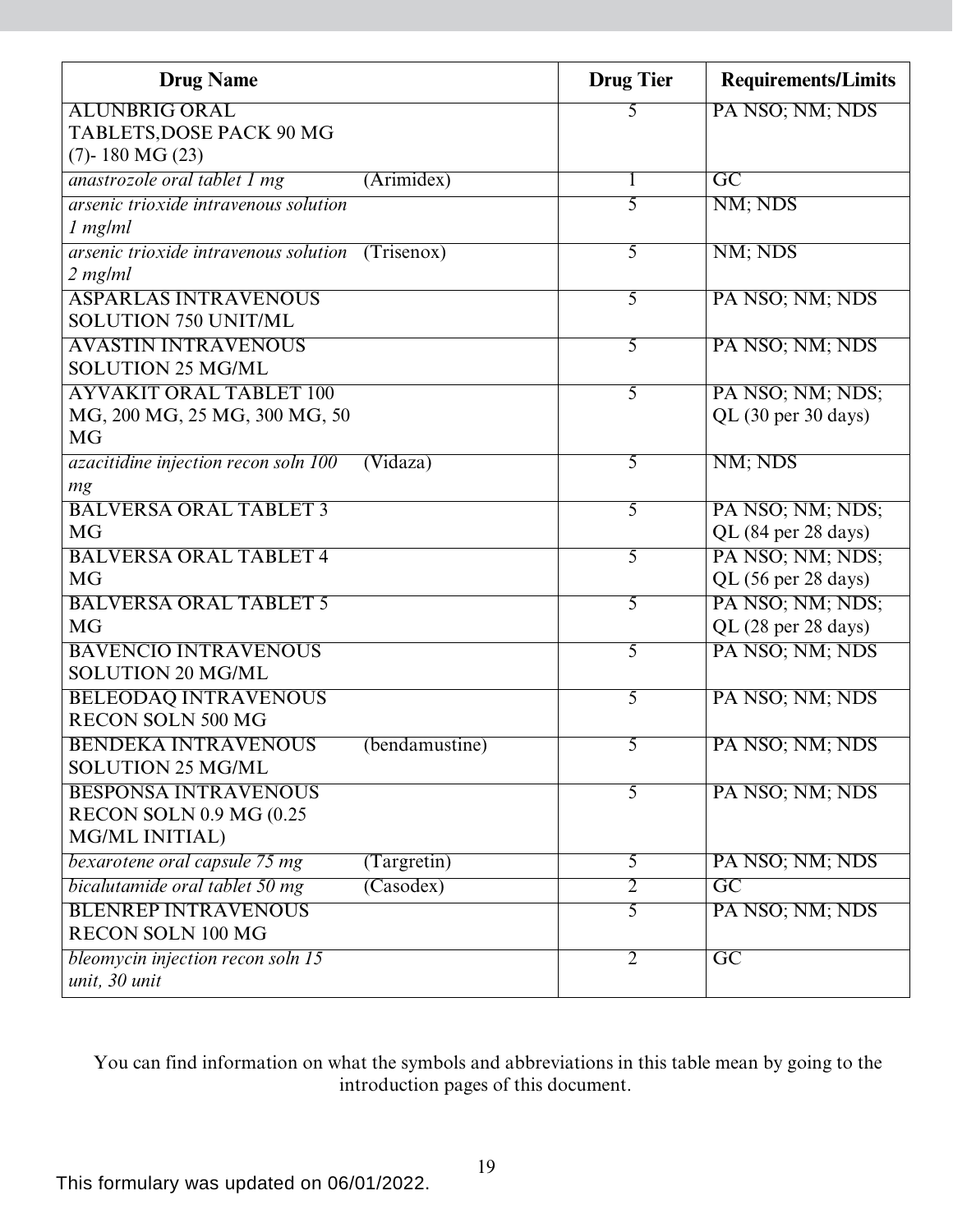| <b>Drug Name</b>                                            | <b>Drug Tier</b> | <b>Requirements/Limits</b> |
|-------------------------------------------------------------|------------------|----------------------------|
| <b>BLINCYTO INTRAVENOUS</b>                                 | 5                | PA NSO; NM; NDS            |
| KIT 35 MCG                                                  |                  |                            |
| <b>BORTEZOMIB INTRAVENOUS</b>                               | 5                | PA NSO; NM; NDS            |
| <b>RECON SOLN 3.5 MG</b>                                    |                  |                            |
| <b>BOSULIF ORAL TABLET 100</b>                              | 5                | PA NSO; NM; NDS;           |
| <b>MG</b>                                                   |                  | QL (90 per 30 days)        |
| <b>BOSULIF ORAL TABLET 400</b>                              | $\overline{5}$   | PA NSO; NM; NDS;           |
| MG, 500 MG                                                  |                  | QL (30 per 30 days)        |
| <b>BRAFTOVI ORAL CAPSULE 75</b>                             | 5                | PA NSO; NM; NDS;           |
| <b>MG</b>                                                   |                  | QL (180 per 30 days)       |
| <b>BRUKINSA ORAL CAPSULE 80</b>                             | 5                | PA NSO; NM; NDS;           |
| <b>MG</b>                                                   |                  | QL (120 per 30 days)       |
| <b>CABOMETYX ORAL TABLET</b>                                | 5                | PA NSO; NM; NDS;           |
| 20 MG, 60 MG                                                |                  | QL (30 per 30 days)        |
| <b>CABOMETYX ORAL TABLET</b>                                | $\overline{5}$   | PA NSO; NM; NDS;           |
| 40 MG                                                       |                  | QL (60 per 30 days)        |
| <b>CALQUENCE ORAL CAPSULE</b>                               | 5                | PA NSO; NM; NDS;           |
| 100 MG                                                      |                  | QL (60 per 30 days)        |
| <b>CAPRELSA ORAL TABLET 100</b><br>(vandetanib)             | 5                | PA NSO; NM; NDS;           |
| <b>MG</b>                                                   |                  | QL (60 per 30 days)        |
| <b>CAPRELSA ORAL TABLET 300</b><br>(vandetanib)             | 5                | PA NSO; NM; NDS;           |
| <b>MG</b>                                                   |                  | QL (30 per 30 days)        |
| clofarabine intravenous solution 1<br>$\overline{(Clolar)}$ | 5                | NM; NDS                    |
| mg/ml                                                       |                  |                            |
| <b>COMETRIQ ORAL CAPSULE</b>                                | 5                | PA NSO; NM; NDS;           |
| 100 MG/DAY(80 MG X1-20 MG                                   |                  | QL (112 per 28 days)       |
| X1), 140 MG/DAY(80 MG X1-20                                 |                  |                            |
| MG X3), 60 MG/DAY (20 MG X                                  |                  |                            |
| 3/DAY                                                       |                  |                            |
| <b>COPIKTRA ORAL CAPSULE 15</b>                             | 5                | PA NSO; NM; NDS;           |
| MG, 25 MG                                                   |                  | QL (56 per 28 days)        |
| <b>COTELLIC ORAL TABLET 20</b>                              | 5                | PA NSO; NM; LA;            |
| <b>MG</b>                                                   |                  | NDS; QL (63 per 28)        |
|                                                             |                  | days)                      |
| cyclophosphamide intravenous recon                          | 5                | PA ByD; NM; NDS            |
| soln 1 gram, 2 gram, 500 mg                                 |                  |                            |
| cyclophosphamide intravenous                                | 5                | PA BvD; NM; NDS            |
| solution 200 mg/ml                                          |                  |                            |
| <b>CYCLOPHOSPHAMIDE ORAL</b>                                | $\overline{4}$   | PA BvD; ST                 |
| CAPSULE 25 MG, 50 MG                                        |                  |                            |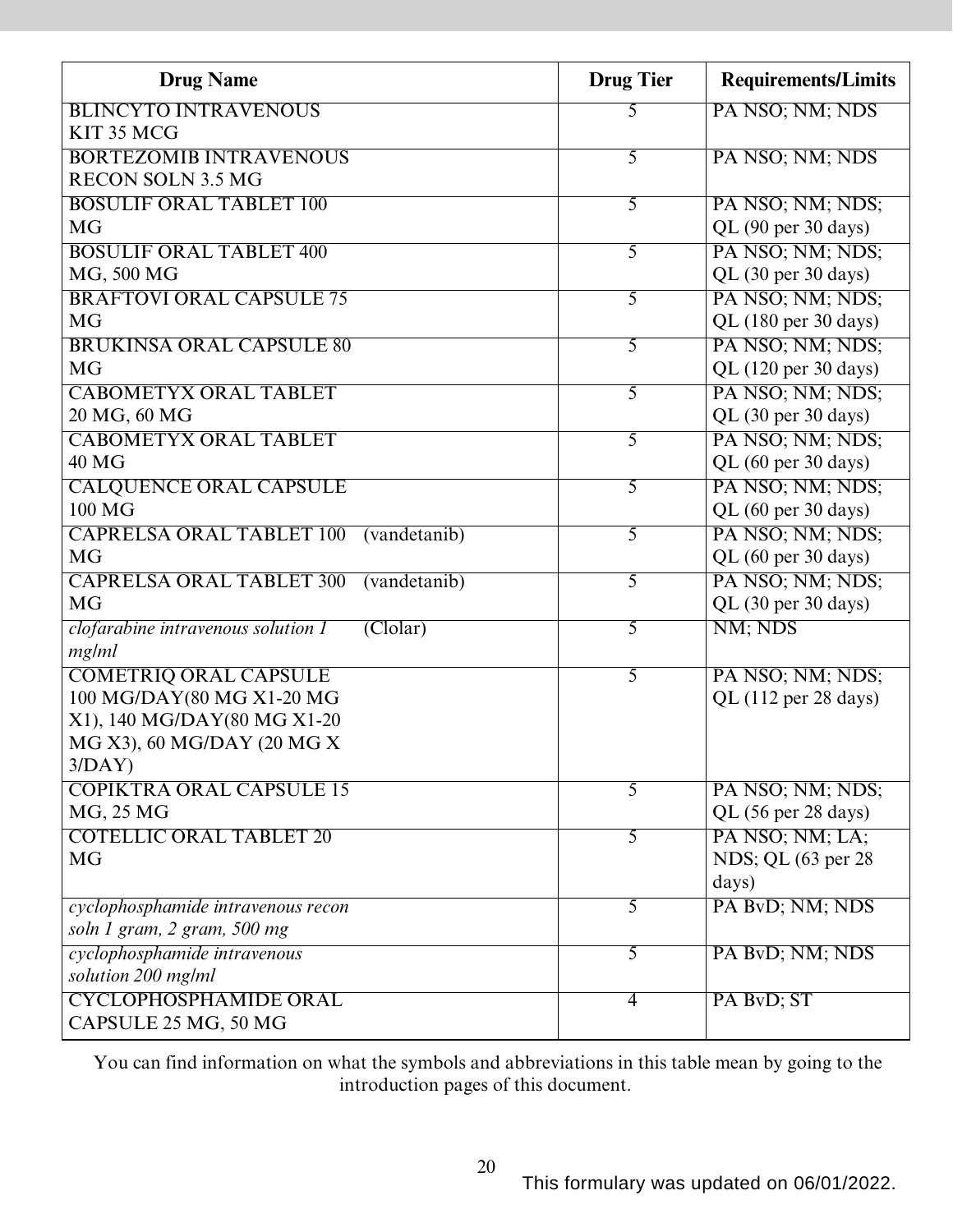| <b>Drug Name</b>                                  | <b>Drug Tier</b> | <b>Requirements/Limits</b> |
|---------------------------------------------------|------------------|----------------------------|
| cyclophosphamide oral tablet 25 mg,               | 3                | PA BvD; ST                 |
| $50$ mg                                           |                  |                            |
| <b>CYRAMZA INTRAVENOUS</b>                        | 5                | PA NSO; NM; NDS            |
| <b>SOLUTION 10 MG/ML</b>                          |                  |                            |
| <b>DANYELZA INTRAVENOUS</b>                       | 5                | PA NSO; NM; NDS;           |
| <b>SOLUTION 4 MG/ML</b>                           |                  | $QL$ (120 per 28 days)     |
| <b>DARZALEX FASPRO</b>                            | $\overline{5}$   | PA NSO; NM; NDS            |
| <b>SUBCUTANEOUS SOLUTION</b>                      |                  |                            |
| 1,800 MG-30,000 UNIT/15 ML                        |                  |                            |
| <b>DARZALEX INTRAVENOUS</b>                       | 5                | PA NSO; NM; LA;            |
| <b>SOLUTION 20 MG/ML</b>                          |                  | <b>NDS</b>                 |
| <b>DAURISMO ORAL TABLET</b>                       | $\overline{5}$   | PA NSO; NM; NDS;           |
| 100 MG                                            |                  | QL (30 per 30 days)        |
| <b>DAURISMO ORAL TABLET 25</b>                    | 5                | PA NSO; NM; NDS;           |
| <b>MG</b>                                         |                  | QL (60 per 30 days)        |
| decitabine intravenous recon soln 50<br>(Dacogen) | 5                | NM; NDS                    |
| mg                                                |                  |                            |
| <i>doxorubicin intravenous solution 10</i>        | $\overline{2}$   | PA BvD; GC                 |
| mg/5 ml, 2 mg/ml, 20 mg/10 ml, 50                 |                  |                            |
| mg/25 ml                                          |                  |                            |
| doxorubicin, peg-liposomal<br>(Doxil)             | 5                | PA BvD; NM; NDS            |
| intravenous suspension 2 mg/ml                    |                  |                            |
| <b>ELIGARD (3 MONTH)</b>                          | $\overline{4}$   |                            |
| <b>SUBCUTANEOUS SYRINGE</b>                       |                  |                            |
| 22.5 MG                                           |                  |                            |
| ELIGARD (4 MONTH)                                 | 4                |                            |
| <b>SUBCUTANEOUS SYRINGE 30</b>                    |                  |                            |
| <b>MG</b>                                         |                  |                            |
| ELIGARD (6 MONTH)                                 | 4                |                            |
| <b>SUBCUTANEOUS SYRINGE 45</b>                    |                  |                            |
| <b>MG</b>                                         |                  |                            |
| <b>ELIGARD SUBCUTANEOUS</b>                       | 4                |                            |
| SYRINGE 7.5 MG (1 MONTH)                          |                  |                            |
| <b>EMCYT ORAL CAPSULE 140</b>                     | $\overline{5}$   | NM; NDS                    |
| <b>MG</b>                                         |                  |                            |
| <b>EMPLICITI INTRAVENOUS</b>                      | $\overline{5}$   | PA NSO; NM; NDS            |
| RECON SOLN 300 MG, 400 MG                         |                  |                            |
| <b>ENHERTU INTRAVENOUS</b>                        | $\overline{5}$   | PA NSO; NM; NDS            |
| <b>RECON SOLN 100 MG</b>                          |                  |                            |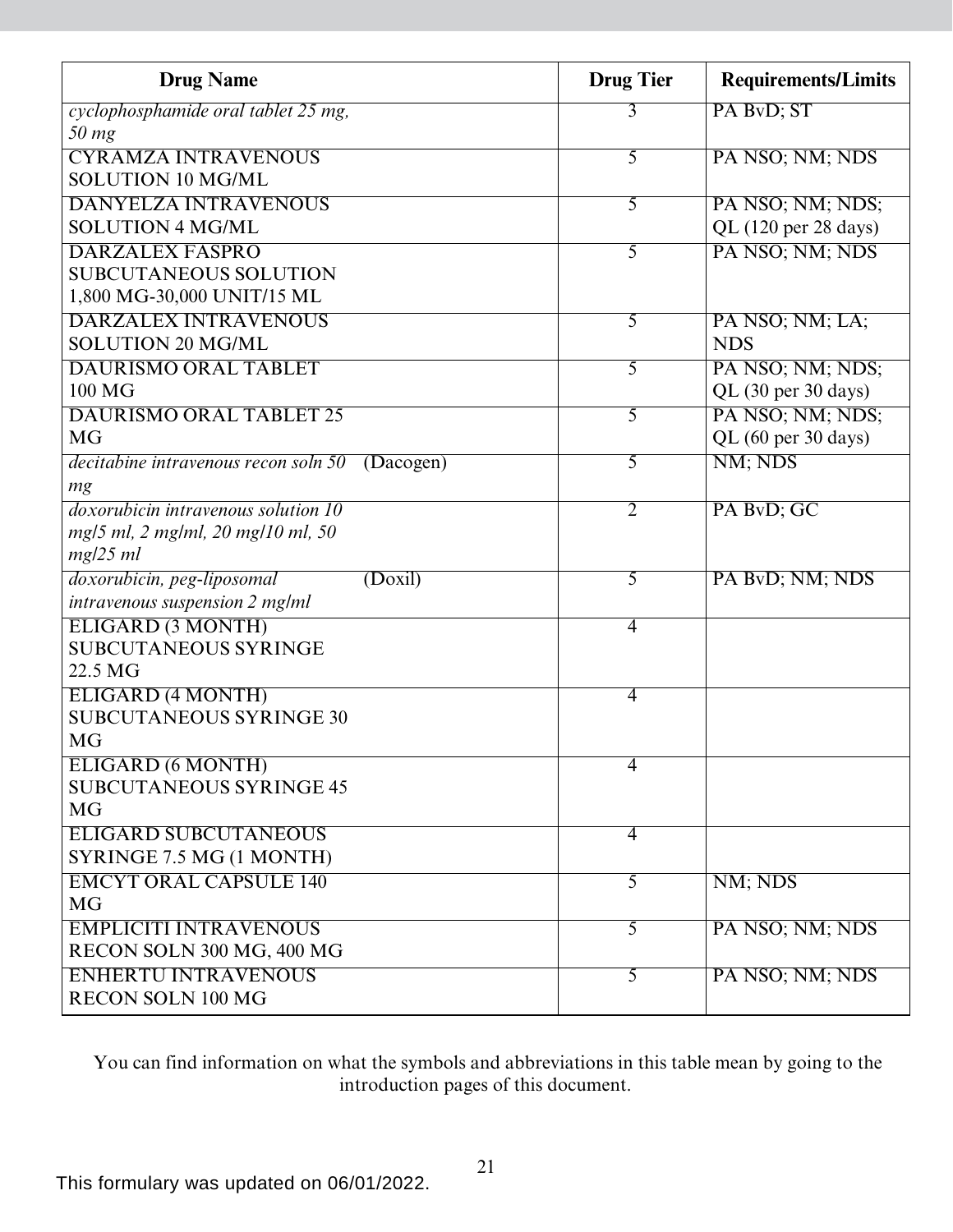| <b>Drug Name</b>                       |                    | <b>Drug Tier</b> | <b>Requirements/Limits</b> |
|----------------------------------------|--------------------|------------------|----------------------------|
| <b>ERBITUX INTRAVENOUS</b>             |                    | 5                | PA NSO; NM; NDS            |
| <b>SOLUTION 100 MG/50 ML, 200</b>      |                    |                  |                            |
| <b>MG/100 ML</b>                       |                    |                  |                            |
| <b>ERIVEDGE ORAL CAPSULE</b>           |                    | $\overline{5}$   | PA NSO; NM; NDS;           |
| 150 MG                                 |                    |                  | QL (30 per 30 days)        |
| <b>ERLEADA ORAL TABLET 60</b>          |                    | 5                | PA NSO; NM; NDS;           |
| <b>MG</b>                              |                    |                  | QL (120 per 30 days)       |
| erlotinib oral tablet 100 mg, 25 mg    | (Tareva)           | 5                | PA NSO; NM; NDS;           |
|                                        |                    |                  | QL (60 per 30 days)        |
| erlotinib oral tablet 150 mg           | (Tareva)           | 5                | PA NSO; NM; NDS;           |
|                                        |                    |                  | QL (90 per 30 days)        |
| <b>ETOPOPHOS INTRAVENOUS</b>           |                    | $\overline{4}$   |                            |
| <b>RECON SOLN 100 MG</b>               |                    |                  |                            |
| etoposide intravenous solution 20      | (Toposar)          | $\overline{2}$   | $\overline{\mathrm{GC}}$   |
| mg/ml                                  |                    |                  |                            |
| everolimus (antineoplastic) oral       | (Afinitor)         | 5                | PA NSO; NM; NDS;           |
| tablet 10 mg                           |                    |                  | QL (56 per 28 days)        |
| everolimus (antineoplastic) oral       | (Afinitor)         | 5                | PA NSO; NM; NDS;           |
| tablet 2.5 mg, 5 mg, 7.5 mg            |                    |                  | QL (28 per 28 days)        |
| everolimus (antineoplastic) oral       | (Afinitor Disperz) | 5                | PA NSO; NM; NDS;           |
| tablet for suspension 2 mg, 3 mg, 5    |                    |                  | QL (112 per 28 days)       |
| mg                                     |                    |                  |                            |
| exemestane oral tablet 25 mg           | (Aromasin)         | $\overline{2}$   | $\overline{GC}$            |
| <b>EXKIVITY ORAL CAPSULE 40</b>        |                    | 5                | PA NSO; NM; NDS;           |
| <b>MG</b>                              |                    |                  | QL (120 per 30 days)       |
| <b>FARYDAK ORAL CAPSULE 10</b>         |                    | $\overline{5}$   | PA NSO; NM; NDS            |
| MG, 15 MG, 20 MG                       |                    |                  |                            |
| floxuridine injection recon soln $0.5$ |                    | $\overline{2}$   | PA BvD; GC                 |
| gram                                   |                    |                  |                            |
| fluorouracil intravenous solution 1    |                    | 2                | PA BvD; GC                 |
| gram/20 ml, 5 gram/100 ml, 500         |                    |                  |                            |
| mg/10 ml                               |                    |                  |                            |
| flutamide oral capsule 125 mg          | (Eulexin)          | $\overline{2}$   | $\overline{GC}$            |
| <b>FOTIVDA ORAL CAPSULE 0.89</b>       |                    | 5                | PA NSO; NM; NDS;           |
| MG, 1.34 MG                            |                    |                  | QL (21 per 28 days)        |
| fulvestrant intramuscular syringe      | (Faslodex)         | 5                | NM; NDS                    |
| $250$ mg/5 ml                          |                    |                  |                            |
| <b>GAVRETO ORAL CAPSULE</b>            |                    | 5                | PA NSO; NM; NDS;           |
| 100 MG                                 |                    |                  | QL (120 per 30 days)       |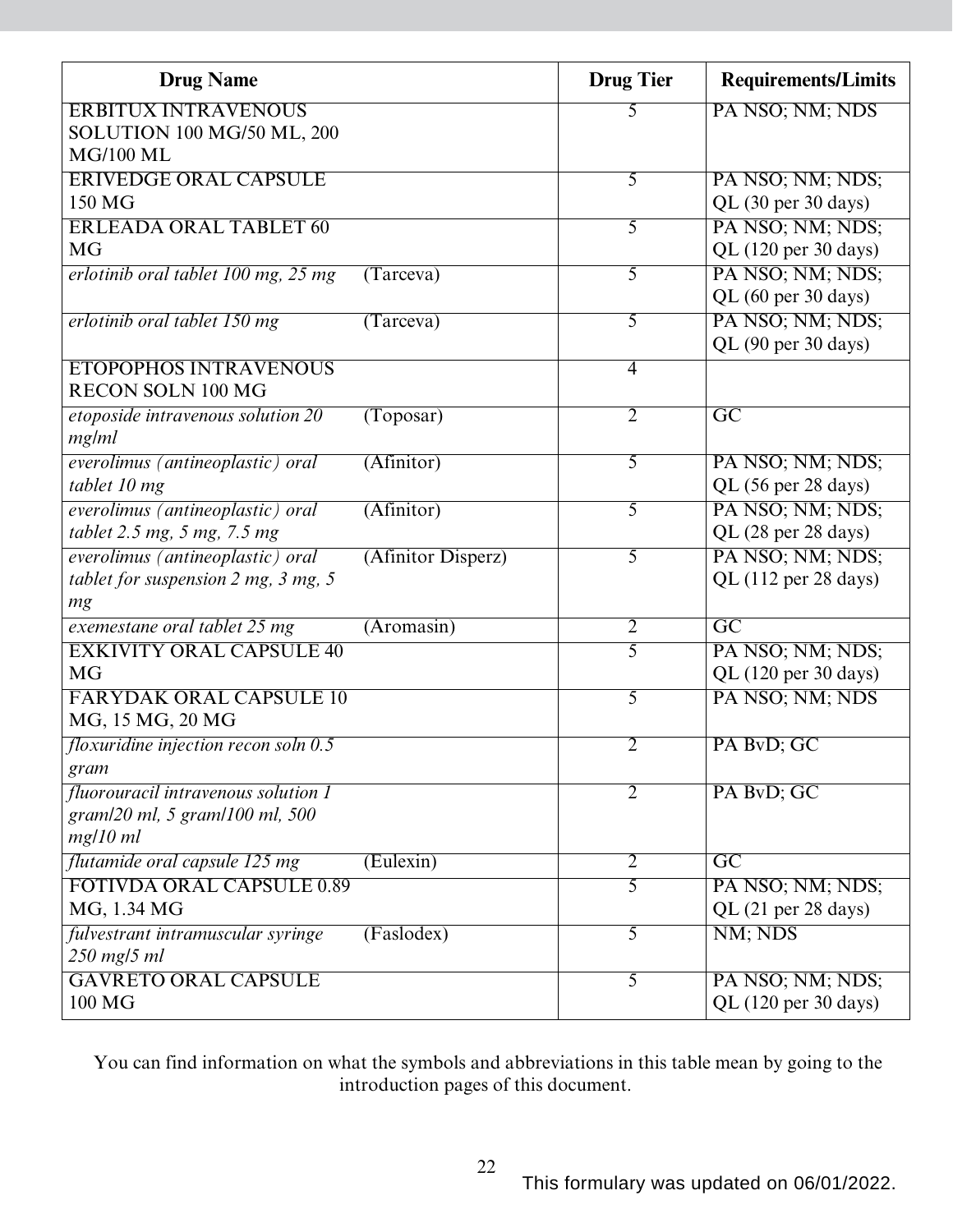| <b>Drug Name</b>                                | <b>Drug Tier</b> | <b>Requirements/Limits</b> |
|-------------------------------------------------|------------------|----------------------------|
| <b>GAZYVA INTRAVENOUS</b>                       | 5                | PA NSO; NM; NDS            |
| SOLUTION 1,000 MG/40 ML                         |                  |                            |
| <b>GILOTRIF ORAL TABLET 20</b>                  | 5                | PA NSO; NM; NDS;           |
| MG, 30 MG, 40 MG                                |                  | QL (30 per 30 days)        |
| <b>HERCEPTIN HYLECTA</b>                        | 5                | PA NSO; NM; NDS;           |
| <b>SUBCUTANEOUS SOLUTION</b>                    |                  | QL (5 per 21 days)         |
| 600 MG-10,000 UNIT/5 ML                         |                  |                            |
| <b>HERCEPTIN INTRAVENOUS</b>                    | 5                | PA NSO; NM; NDS            |
| <b>RECON SOLN 150 MG</b>                        |                  |                            |
| <b>HERZUMA INTRAVENOUS</b>                      | 5                | PA NSO; NM; NDS            |
| RECON SOLN 150 MG, 420 MG                       |                  |                            |
| hydroxyurea oral capsule 500 mg<br>(Hydrea)     | $\overline{2}$   | $\overline{GC}$            |
| <b>IBRANCE ORAL CAPSULE 100</b>                 | 5                | PA NSO; NM; NDS;           |
| MG, 125 MG, 75 MG                               |                  | QL (21 per 28 days)        |
| <b>IBRANCE ORAL TABLET 100</b>                  | $\overline{5}$   | PA NSO; NM; NDS;           |
| MG, 125 MG, 75 MG                               |                  | QL (21 per 28 days)        |
| <b>ICLUSIG ORAL TABLET 10</b>                   | 5                | PA NSO; NM; NDS;           |
| MG, 15 MG, 30 MG, 45 MG                         |                  | QL (30 per 30 days)        |
| <b>IDHIFA ORAL TABLET 100</b>                   | $\overline{5}$   | PA NSO; NM; NDS;           |
| MG, 50 MG                                       |                  | QL (30 per 30 days)        |
| ifosfamide intravenous recon soln 1<br>(Ifex)   | $\overline{2}$   | $\overline{GC}$            |
| gram                                            |                  |                            |
| <i>ifosfamide intravenous solution 1</i>        | $\overline{2}$   | $\overline{GC}$            |
| gram/20 ml, 3 gram/60 ml                        |                  |                            |
| <i>imatinib oral tablet 100 mg</i><br>(Gleevec) | $\overline{2}$   | PA NSO; GC; QL (180)       |
|                                                 |                  | per 30 days)               |
| <i>imatinib oral tablet 400 mg</i><br>(Glevec)  | $\overline{2}$   | PA NSO; GC; QL (60         |
|                                                 |                  | per 30 days)               |
| <b>IMBRUVICA ORAL CAPSULE</b>                   | 5                | PA NSO; NM; NDS;           |
| 140 MG                                          |                  | QL (120 per 30 days)       |
| <b>IMBRUVICA ORAL CAPSULE</b>                   | $\overline{5}$   | PA NSO; NM; NDS;           |
| 70 MG                                           |                  | QL (28 per 28 days)        |
| <b>IMBRUVICA ORAL TABLET</b>                    | 5                | PA NSO; NM; NDS;           |
| 140 MG, 280 MG, 420 MG, 560                     |                  | QL (28 per 28 days)        |
| <b>MG</b>                                       |                  |                            |
| <b>IMFINZI INTRAVENOUS</b>                      | $\overline{5}$   | PA NSO; NM; NDS            |
| <b>SOLUTION 50 MG/ML</b>                        |                  |                            |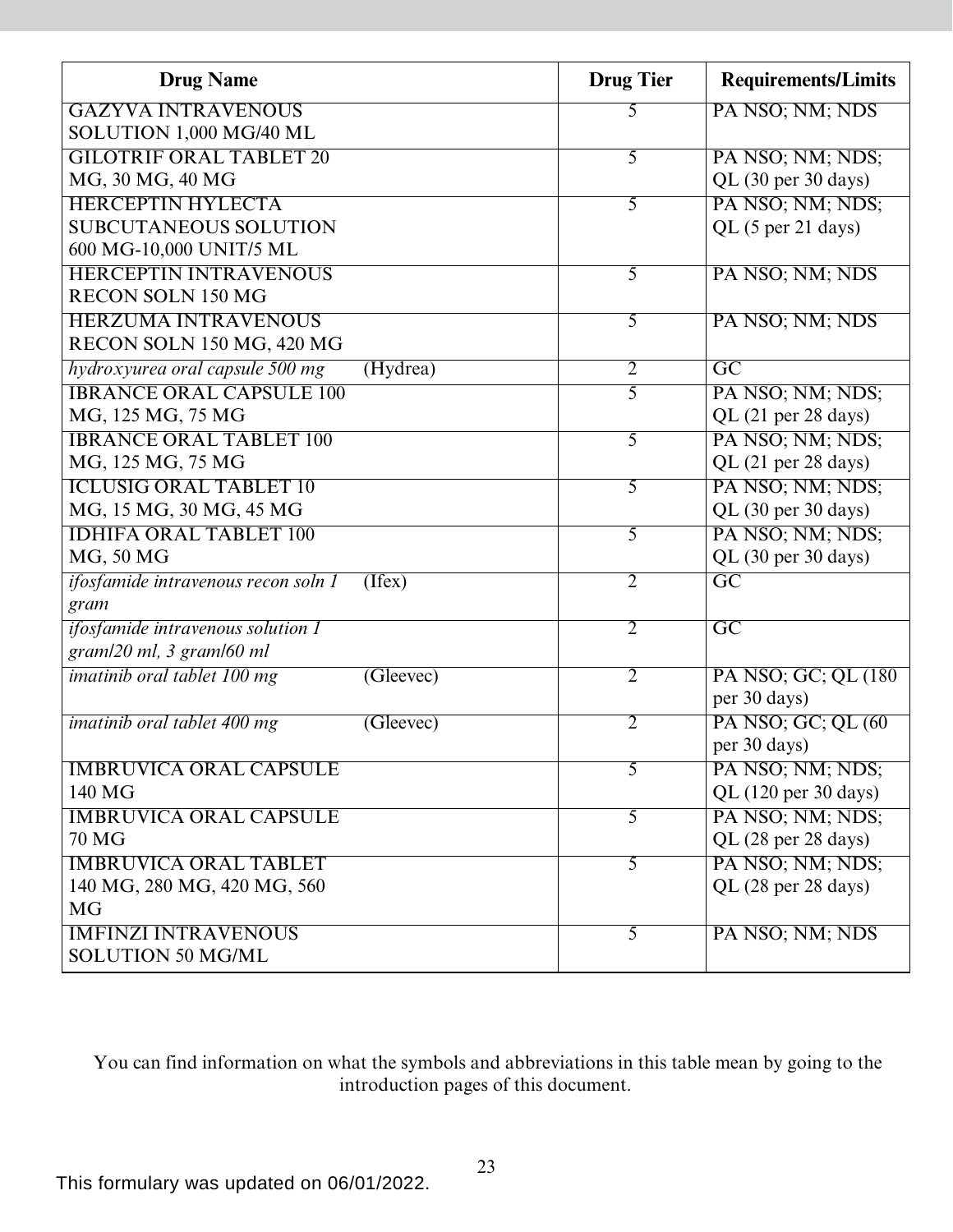| <b>Drug Name</b>                 | <b>Drug Tier</b> | <b>Requirements/Limits</b> |
|----------------------------------|------------------|----------------------------|
| <b>IMLYGIC INJECTION</b>         | 4                | PA NSO; QL (4 per 365)     |
| SUSPENSION 10EXP6 (1             |                  | days)                      |
| MILLION) PFU/ML                  |                  |                            |
| <b>IMLYGIC INJECTION</b>         | $\overline{5}$   | PA NSO; NM; NDS;           |
| SUSPENSION 10EXP8 (100           |                  | QL (8 per 28 days)         |
| <b>MILLION) PFU/ML</b>           |                  |                            |
| <b>INLYTA ORAL TABLET 1 MG</b>   | 5                | PA NSO; NM; NDS;           |
|                                  |                  | QL (180 per 30 days)       |
| <b>INLYTA ORAL TABLET 5 MG</b>   | 5                | PA NSO; NM; NDS;           |
|                                  |                  | QL (120 per 30 days)       |
| <b>INQOVI ORAL TABLET 35-100</b> | 5                | PA NSO; NM; NDS;           |
| <b>MG</b>                        |                  | QL (5 per 28 days)         |
| <b>INREBIC ORAL CAPSULE 100</b>  | 5                | PA NSO; NM; NDS;           |
| <b>MG</b>                        |                  | QL (120 per 30 days)       |
| <b>IRESSA ORAL TABLET 250 MG</b> | 5                | PA NSO; NM; NDS;           |
|                                  |                  | QL (60 per 30 days)        |
| <b>IXEMPRA INTRAVENOUS</b>       | 5                | NM; NDS                    |
| RECON SOLN 15 MG, 45 MG          |                  |                            |
| JAKAFI ORAL TABLET 10 MG,        | $\overline{5}$   | PA NSO; NM; NDS;           |
| 15 MG, 20 MG, 25 MG, 5 MG        |                  | QL (60 per 30 days)        |
| <b>JEMPERLI INTRAVENOUS</b>      | 5                | PA NSO; NM; NDS            |
| <b>SOLUTION 50 MG/ML</b>         |                  |                            |
| <b>KANJINTI INTRAVENOUS</b>      | 5                | PA NSO; NM; NDS            |
| RECON SOLN 150 MG, 420 MG        |                  |                            |
| <b>KEYTRUDA INTRAVENOUS</b>      | $\overline{5}$   | PA NSO; NM; NDS;           |
| <b>SOLUTION 25 MG/ML</b>         |                  | QL (8 per 21 days)         |
| <b>KIMMTRAK INTRAVENOUS</b>      | $\overline{5}$   | PA NSO; NM; NDS;           |
| SOLUTION 100 MCG/0.5 ML          |                  | QL (2 per 28 days)         |
| <b>KISQALI FEMARA CO-PACK</b>    | 5                | PA NSO; NM; NDS;           |
| <b>ORAL TABLET 200</b>           |                  | QL (49 per 28 days)        |
| MG/DAY(200 MG X 1)-2.5 MG        |                  |                            |
| <b>KISQALI FEMARA CO-PACK</b>    | 5                | PA NSO; NM; NDS;           |
| <b>ORAL TABLET 400</b>           |                  | QL (70 per 28 days)        |
| MG/DAY(200 MG X 2)-2.5 MG        |                  |                            |
| KISQALI FEMARA CO-PACK           | $\overline{5}$   | PA NSO; NM; NDS;           |
| <b>ORAL TABLET 600</b>           |                  | QL (91 per 28 days)        |
| MG/DAY(200 MG X 3)-2.5 MG        |                  |                            |
| <b>KISQALI ORAL TABLET 200</b>   | 5                | PA NSO; NM; NDS;           |
| $MG/DAY$ (200 MG X 1)            |                  | $QL$ (21 per 28 days)      |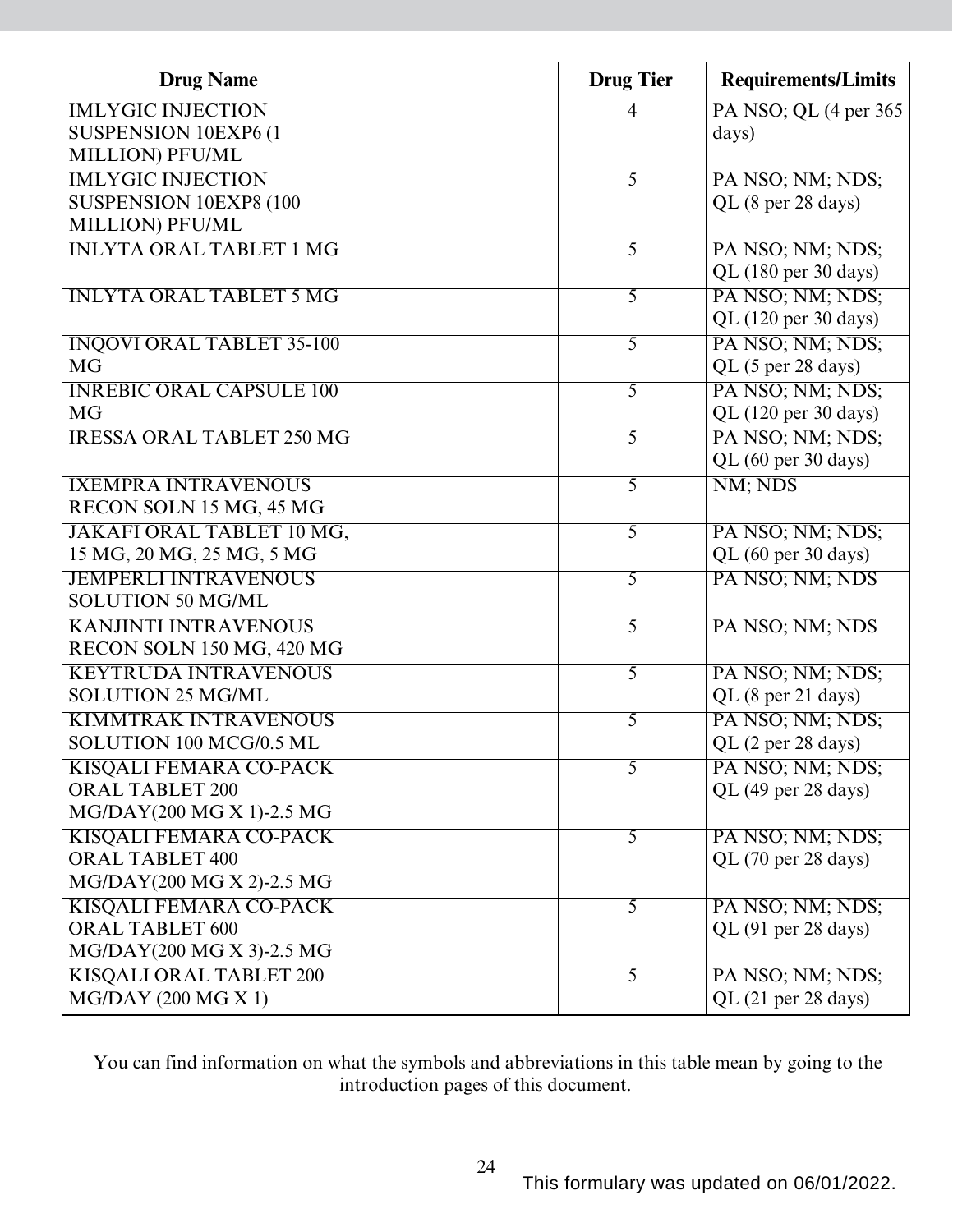| <b>Drug Name</b>                                  | <b>Drug Tier</b> | <b>Requirements/Limits</b> |
|---------------------------------------------------|------------------|----------------------------|
| <b>KISQALI ORAL TABLET 400</b>                    | 5                | PA NSO; NM; NDS;           |
| $MG/DAY$ (200 MG X 2)                             |                  | QL (42 per 28 days)        |
| <b>KISQALI ORAL TABLET 600</b>                    | 5                | PA NSO; NM; NDS;           |
| MG/DAY (200 MG X 3)                               |                  | QL (63 per 28 days)        |
| <b>KOSELUGO ORAL CAPSULE</b>                      | 5                | PA NSO; NM; NDS;           |
| 10 <sub>MG</sub>                                  |                  | QL (300 per 30 days)       |
| <b>KOSELUGO ORAL CAPSULE</b>                      | $\overline{5}$   | PA NSO; NM; NDS;           |
| 25 MG                                             |                  | QL (120 per 30 days)       |
| <b>KYPROLIS INTRAVENOUS</b>                       | 5                | PA NSO; NM; NDS            |
| RECON SOLN 10 MG, 30 MG,                          |                  |                            |
| 60 MG                                             |                  |                            |
| lapatinib oral tablet 250 mg<br>(Tyker b)         | 5                | PA NSO; NM; NDS            |
| (Revlimid)<br>lenalidomide oral capsule 10 mg, 15 | 5                | PA NSO; NM; NDS;           |
| mg, 25 mg, 5 mg                                   |                  | QL (28 per 28 days)        |
| LENVIMA ORAL CAPSULE 10                           | 5                | PA NSO; NM; NDS            |
| MG/DAY (10 MG X 1), 12                            |                  |                            |
| $MG/DAY$ (4 MG X 3), 14                           |                  |                            |
| MG/DAY(10 MG X 1-4 MG X 1),                       |                  |                            |
| 18 MG/DAY (10 MG X 1-4 MG                         |                  |                            |
| X2), 20 MG/DAY (10 MG X 2), 24                    |                  |                            |
| MG/DAY(10 MG X 2-4 MG X 1),                       |                  |                            |
| 4 MG, 8 MG/DAY (4 MG X 2)                         |                  |                            |
| letrozole oral tablet 2.5 mg<br>(Femara)          |                  | $\overline{GC}$            |
| <b>LEUKERAN ORAL TABLET 2</b>                     | 5                | NM; NDS                    |
| <b>MG</b>                                         |                  |                            |
| leuprolide subcutaneous kit 1 mg/0.2              | 5                | NM; NDS                    |
| ml                                                |                  |                            |
| <b>LIBTAYO INTRAVENOUS</b>                        | 5                | PA NSO; NM; NDS;           |
| <b>SOLUTION 50 MG/ML</b>                          |                  | QL (7 per 21 days)         |
| <b>LONSURF ORAL TABLET 15-</b>                    | 5                | PA NSO; NM; NDS;           |
| 6.14 MG                                           |                  | QL (100 per 28 days)       |
| <b>LONSURF ORAL TABLET 20-</b>                    | 5                | PA NSO; NM; NDS;           |
| 8.19 MG                                           |                  | QL (80 per 28 days)        |
| <b>LORBRENA ORAL TABLET</b>                       | $\overline{5}$   | PA NSO; NM; NDS;           |
| 100 MG                                            |                  | QL (30 per 30 days)        |
| <b>LORBRENA ORAL TABLET 25</b>                    | 5                | PA NSO; NM; NDS;           |
| <b>MG</b>                                         |                  | QL (90 per 30 days)        |
| <b>LUMAKRAS ORAL TABLET</b>                       | 5                | PA NSO; NM; NDS;           |
| 120 MG                                            |                  | QL (240 per 30 days)       |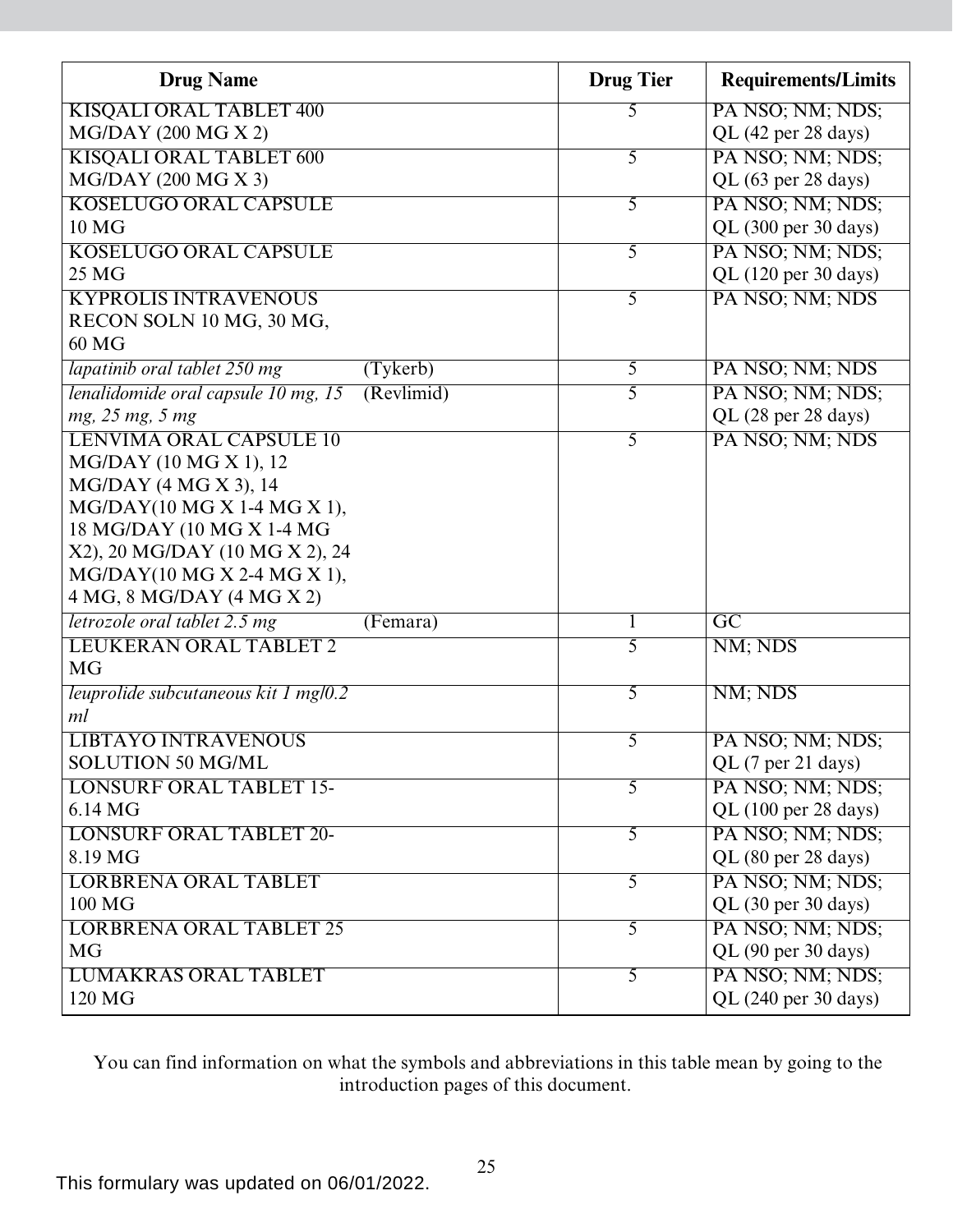| <b>Drug Name</b>                     | <b>Drug Tier</b> | <b>Requirements/Limits</b> |
|--------------------------------------|------------------|----------------------------|
| <b>LUMOXITI INTRAVENOUS</b>          | 5                | PA NSO; NM; NDS            |
| <b>RECON SOLN 1 MG</b>               |                  |                            |
| <b>LUPRON DEPOT (3 MONTH)</b>        | 5                | NM; NDS                    |
| <b>INTRAMUSCULAR SYRINGE</b>         |                  |                            |
| <b>KIT 22.5 MG</b>                   |                  |                            |
| <b>LUPRON DEPOT (4 MONTH)</b>        | $\overline{5}$   | NM; NDS                    |
| <b>INTRAMUSCULAR SYRINGE</b>         |                  |                            |
| KIT 30 MG                            |                  |                            |
| <b>LUPRON DEPOT (6 MONTH)</b>        | 5                | NM; NDS                    |
| <b>INTRAMUSCULAR SYRINGE</b>         |                  |                            |
| KIT <sub>45</sub> MG                 |                  |                            |
| LYNPARZA ORAL TABLET                 | $\overline{5}$   | PA NSO; NM; NDS;           |
| 100 MG, 150 MG                       |                  | QL (120 per 30 days)       |
| <b>LYSODREN ORAL TABLET</b>          | $\overline{5}$   | NM; NDS                    |
| 500 MG                               |                  |                            |
| <b>MARGENZA INTRAVENOUS</b>          | $\overline{5}$   | PA NSO; NM; NDS            |
| <b>SOLUTION 25 MG/ML</b>             |                  |                            |
| <b>MATULANE ORAL CAPSULE</b>         | $\overline{5}$   | NM; NDS                    |
| 50 MG                                |                  |                            |
| megestrol oral tablet 20 mg, 40 mg   | $\overline{2}$   | PA NSO-HRM; GC;            |
|                                      |                  | AGE (Max 64 Years)         |
| <b>MEKINIST ORAL TABLET 0.5</b>      | $\overline{5}$   | PA NSO; NM; NDS;           |
| <b>MG</b>                            |                  | QL (90 per 30 days)        |
| <b>MEKINIST ORAL TABLET 2</b>        | $\overline{5}$   | PA NSO; NM; NDS;           |
| <b>MG</b>                            |                  | QL (30 per 30 days)        |
| <b>MEKTOVI ORAL TABLET 15</b>        | $\overline{5}$   | PA NSO; NM; NDS;           |
| <b>MG</b>                            |                  | QL (180 per 30 days)       |
| mercaptopurine oral tablet 50 mg     | 2                | $\overline{\mathrm{GC}}$   |
| methotrexate sodium $(pf)$ injection | $\overline{2}$   | PA BvD; GC                 |
| recon soln 1 gram                    |                  |                            |
| methotrexate sodium $(pf)$ injection | $\overline{2}$   | PA BvD; GC                 |
| solution 25 mg/ml                    |                  |                            |
| methotrexate sodium injection        | $\overline{2}$   | PA BvD; GC                 |
| solution 25 mg/ml                    |                  |                            |
| methotrexate sodium oral tablet 2.5  | $\overline{2}$   | PA BvD; ST; GC             |
| mg                                   |                  |                            |
| mitoxantrone intravenous             | $\overline{2}$   | $\overline{GC}$            |
| concentrate 2 mg/ml                  |                  |                            |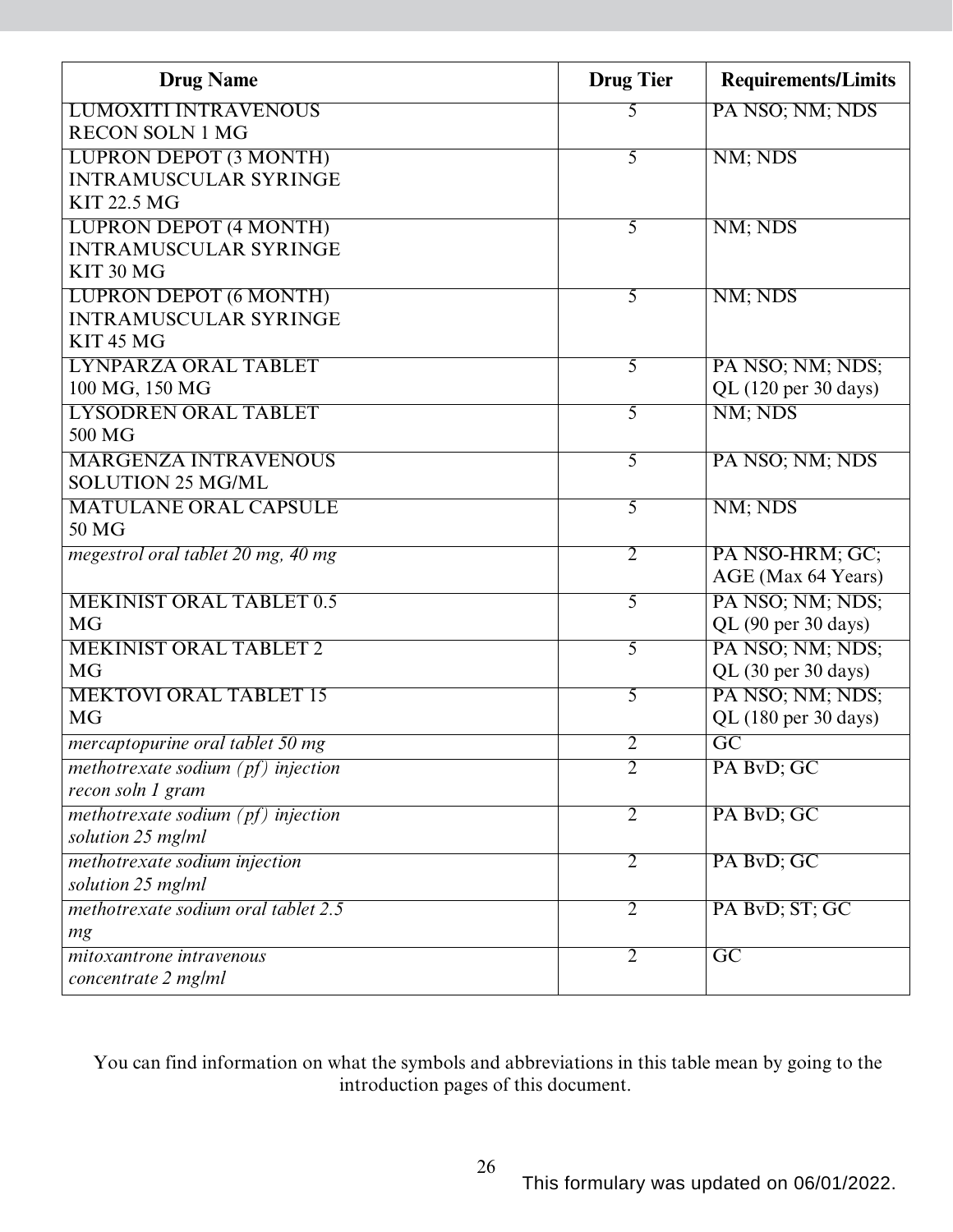| <b>Drug Name</b>                                   | <b>Drug Tier</b> | <b>Requirements/Limits</b> |
|----------------------------------------------------|------------------|----------------------------|
| <b>MONJUVI INTRAVENOUS</b>                         | 5                | PA NSO; NM; NDS            |
| <b>RECON SOLN 200 MG</b>                           |                  |                            |
| <b>MVASI INTRAVENOUS</b>                           | 5                | PA NSO; NM; NDS            |
| <b>SOLUTION 25 MG/ML</b>                           |                  |                            |
| <b>MYLOTARG INTRAVENOUS</b>                        | 5                | PA NSO; NM; NDS            |
| RECON SOLN 4.5 MG (1                               |                  |                            |
| MG/ML INITIAL CONC)                                |                  |                            |
| <b>NERLYNX ORAL TABLET 40</b>                      | $\overline{5}$   | PA NSO; NM; NDS;           |
| <b>MG</b>                                          |                  | QL (180 per 30 days)       |
| <b>NEXAVAR ORAL TABLET 200</b>                     | 5                | PA NSO; NM; NDS;           |
| <b>MG</b>                                          |                  | QL (120 per 30 days)       |
| nilutamide oral tablet 150 mg<br>(Nilandron)       | 5                | NM; NDS                    |
| <b>NINLARO ORAL CAPSULE 2.3</b>                    | 5                | PA NSO; NM; NDS;           |
| MG, 3 MG, 4 MG                                     |                  | QL (3 per 28 days)         |
| <b>NUBEQA ORAL TABLET 300</b>                      | 5                | PA NSO; NM; NDS;           |
| <b>MG</b>                                          |                  | QL (120 per 30 days)       |
| <b>ODOMZO ORAL CAPSULE 200</b>                     | 5                | PA NSO; NM; LA;            |
| <b>MG</b>                                          |                  | <b>NDS</b>                 |
| <b>OGIVRI INTRAVENOUS</b>                          | 5                | PA NSO; NM; NDS            |
| RECON SOLN 150 MG, 420 MG                          |                  |                            |
| <b>ONCASPAR INJECTION</b>                          | 5                | PA NSO; NM; NDS            |
| SOLUTION 750 UNIT/ML                               |                  |                            |
| <b>ONIVYDE INTRAVENOUS</b>                         | 5                | NM; NDS                    |
| DISPERSION 4.3 MG/ML                               |                  |                            |
| <b>ONTRUZANT INTRAVENOUS</b>                       | 5                | PA NSO; NM; NDS            |
| RECON SOLN 150 MG, 420 MG                          |                  |                            |
| <b>ONUREG ORAL TABLET 200</b>                      | 5                | PA NSO; NM; NDS;           |
| MG, 300 MG                                         |                  | $QL$ (14 per 28 days)      |
| <b>OPDIVO INTRAVENOUS</b>                          | 5                | PA NSO; NM; NDS            |
| SOLUTION 100 MG/10 ML, 120                         |                  |                            |
| MG/12 ML, 240 MG/24 ML, 40                         |                  |                            |
| MG/4 ML                                            |                  |                            |
| <b>OPDUALAG INTRAVENOUS</b>                        | 5                | PA NSO; NM; NDS            |
| SOLUTION 240-80 MG/20 ML                           |                  |                            |
| paclitaxel protein-bound intravenous<br>(Abraxane) | 5                | PA ByD; NM; NDS            |
| suspension for reconstitution 100 mg               |                  |                            |
| <b>PADCEV INTRAVENOUS</b>                          | 5                | PA NSO; NM; NDS            |
| RECON SOLN 20 MG, 30 MG                            |                  |                            |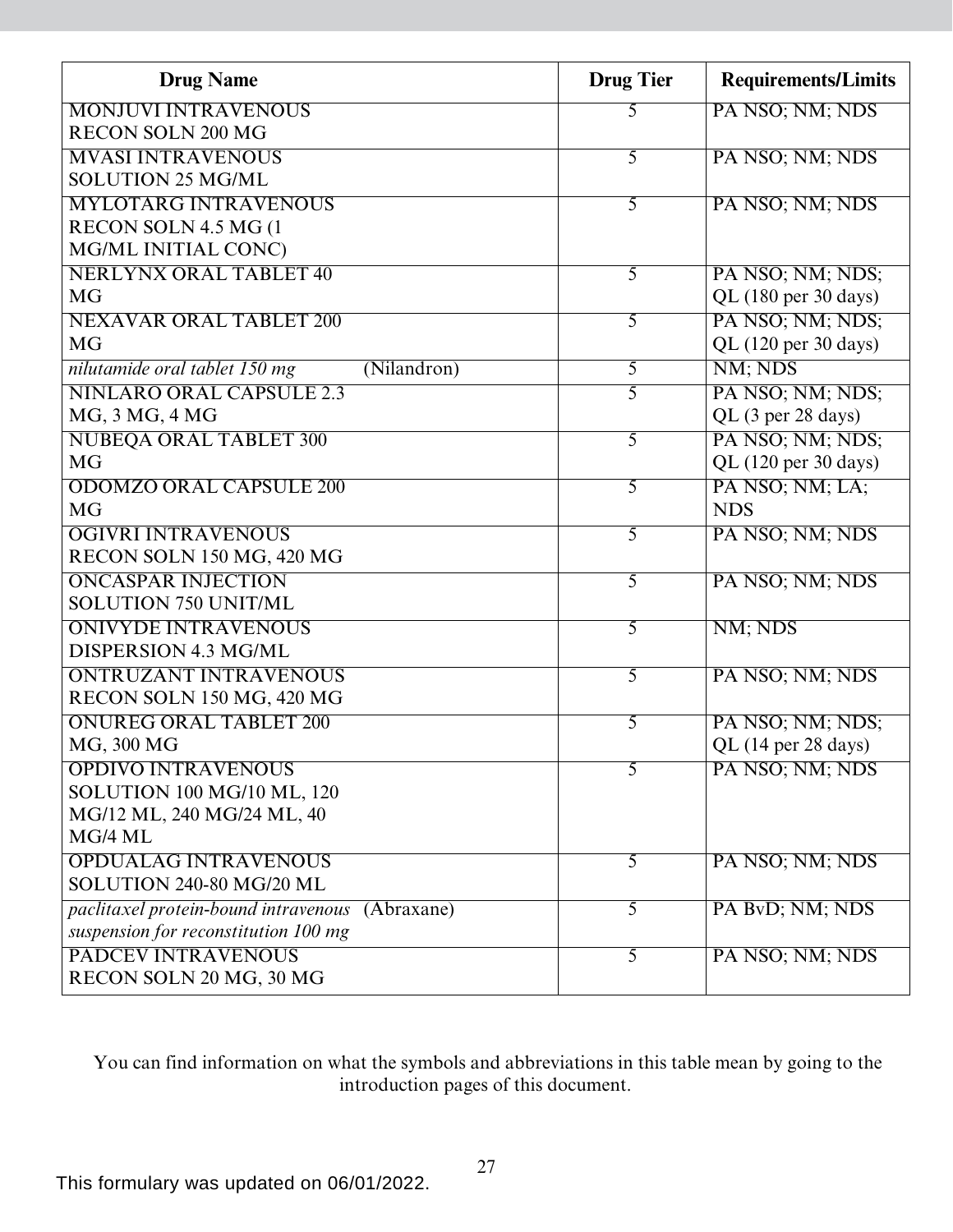| <b>Drug Name</b>               | <b>Drug Tier</b> | <b>Requirements/Limits</b> |
|--------------------------------|------------------|----------------------------|
| PEMAZYRE ORAL TABLET           | 5                | PA NSO; NM; NDS;           |
| 13.5 MG, 4.5 MG, 9 MG          |                  | QL (14 per 21 days)        |
| PEPAXTO INTRAVENOUS            | 5                | PA NSO; NM; NDS;           |
| <b>RECON SOLN 20 MG</b>        |                  | QL (2 per 28 days)         |
| PHESGO SUBCUTANEOUS            | 5                | PA NSO; NM; NDS;           |
| SOLUTION 1,200 MG-600MG-       |                  | QL (15 per 21 days)        |
| 30000 UNIT/15ML                |                  |                            |
| PHESGO SUBCUTANEOUS            | 5                | PA NSO; NM; NDS;           |
| SOLUTION 600 MG-600 MG-        |                  | QL (10 per 21 days)        |
| 20000 UNIT/10ML                |                  |                            |
| PIORAY ORAL TABLET 200         | 5                | PA NSO; NM; NDS;           |
| $MG/DAY$ (200 MG X 1)          |                  | QL (28 per 28 days)        |
| PIQRAY ORAL TABLET 250         | 5                | PA NSO; NM; NDS;           |
| MG/DAY (200 MG X1-50 MG        |                  | QL (56 per 28 days)        |
| X1), 300 MG/DAY (150 MG X 2)   |                  |                            |
| <b>POLIVY INTRAVENOUS</b>      | 5                | PA NSO; NM; NDS            |
| RECON SOLN 140 MG, 30 MG       |                  |                            |
| POMALYST ORAL CAPSULE 1        | 5                | PA NSO; NM; NDS;           |
| MG, 2 MG, 3 MG, 4 MG           |                  | QL (21 per 28 days)        |
| PORTRAZZA INTRAVENOUS          | 5                | PA NSO; NM; NDS;           |
| SOLUTION 800 MG/50 ML (16      |                  | QL (100 per 21 days)       |
| MG/ML)                         |                  |                            |
| PROLEUKIN INTRAVENOUS          | 5                | NM; NDS                    |
| <b>RECON SOLN 22 MILLION</b>   |                  |                            |
| <b>UNIT</b>                    |                  |                            |
| PURIXAN ORAL SUSPENSION        | 5                | NM; NDS                    |
| 20 MG/ML                       |                  |                            |
| <b>QINLOCK ORAL TABLET 50</b>  | 5                | PA NSO; NM; NDS;           |
| <b>MG</b>                      |                  | QL (90 per 30 days)        |
| <b>RETEVMO ORAL CAPSULE 40</b> | 5                | PA NSO; NM; NDS;           |
| <b>MG</b>                      |                  | QL (180 per 30 days)       |
| <b>RETEVMO ORAL CAPSULE 80</b> | $\overline{5}$   | PA NSO; NM; NDS;           |
| <b>MG</b>                      |                  | QL (120 per 30 days)       |
| <b>REVLIMID ORAL CAPSULE</b>   | $\overline{5}$   | PA NSO; NM; LA;            |
| 2.5 MG, 20 MG                  |                  | NDS; QL (28 per 28)        |
|                                |                  | days)                      |
| <b>RIABNI INTRAVENOUS</b>      | 5                | PA NSO; NM; NDS            |
| SOLUTION 10 MG/ML              |                  |                            |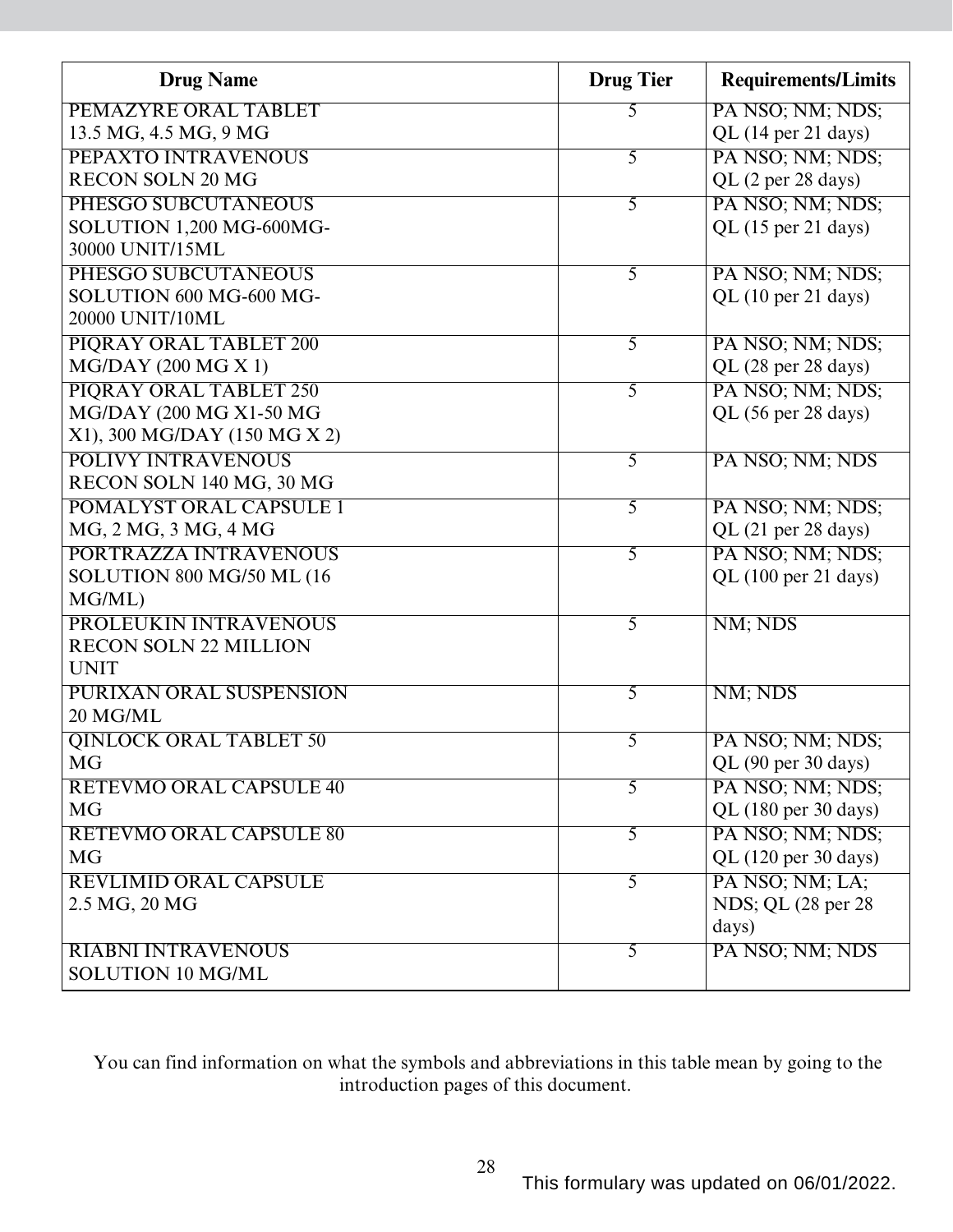| <b>Drug Name</b>                               | <b>Drug Tier</b> | <b>Requirements/Limits</b> |
|------------------------------------------------|------------------|----------------------------|
| <b>RITUXAN HYCELA</b>                          |                  | PA NSO; NM; NDS            |
| <b>SUBCUTANEOUS SOLUTION</b>                   |                  |                            |
| 1400 MG/11.7 ML (120 MG/ML),                   |                  |                            |
| 1600 MG/13.4 ML (120 MG/ML)                    |                  |                            |
| <b>RITUXAN INTRAVENOUS</b>                     | 5                | PA NSO; NM; NDS            |
| <b>CONCENTRATE 10 MG/ML</b>                    |                  |                            |
| <b>ROZLYTREK ORAL CAPSULE</b>                  | 5                | PA NSO; NM; NDS;           |
| 100 MG                                         |                  | QL (180 per 30 days)       |
| <b>ROZLYTREK ORAL CAPSULE</b>                  | 5                | PA NSO; NM; NDS;           |
| 200 MG                                         |                  | QL (90 per 30 days)        |
| <b>RUBRACA ORAL TABLET 200</b>                 | 5                | PA NSO; NM; NDS;           |
| MG, 250 MG, 300 MG                             |                  | QL (120 per 30 days)       |
| <b>RUXIENCE INTRAVENOUS</b>                    | 5                | PA NSO; NM; NDS            |
| <b>SOLUTION 10 MG/ML</b>                       |                  |                            |
| <b>RYBREVANT INTRAVENOUS</b>                   | $\overline{5}$   | PA NSO; NM; NDS            |
| <b>SOLUTION 50 MG/ML</b>                       |                  |                            |
| <b>RYDAPT ORAL CAPSULE 25</b>                  | 5                | PA NSO; NM; NDS;           |
| <b>MG</b>                                      |                  | QL (224 per 28 days)       |
| <b>SARCLISA INTRAVENOUS</b>                    | $\overline{5}$   | PA NSO; NM; NDS            |
| <b>SOLUTION 20 MG/ML</b>                       |                  |                            |
| <b>SCEMBLIX ORAL TABLET 20</b>                 | 5                | PA NSO; NM; NDS            |
| <b>MG, 40 MG</b>                               |                  |                            |
| <b>SOLTAMOX ORAL SOLUTION</b>                  | $\overline{5}$   | NM; NDS                    |
| 20 MG/10 ML                                    |                  |                            |
| <b>SPRYCEL ORAL TABLET 100</b>                 | $\overline{5}$   | PA NSO; NM; NDS;           |
| MG, 140 MG, 50 MG, 70 MG, 80                   |                  | $QL$ (30 per 30 days)      |
| <b>MG</b>                                      |                  |                            |
| <b>SPRYCEL ORAL TABLET 20</b>                  | 5                | PA NSO; NM; NDS;           |
| <b>MG</b>                                      |                  | QL (90 per 30 days)        |
| <b>STIVARGA ORAL TABLET 40</b>                 | 5                | PA NSO; NM; NDS;           |
| <b>MG</b>                                      |                  | QL (84 per 28 days)        |
| (Stuent)<br>sunitinib oral capsule 12.5 mg, 25 | 5                | PA NSO; NM; NDS;           |
| mg, 37.5 mg, 50 mg                             |                  | QL (30 per 30 days)        |
| <b>SYLVANT INTRAVENOUS</b>                     | 5                | PA NSO; NM; NDS            |
| RECON SOLN 100 MG, 400 MG                      |                  |                            |
| <b>SYNRIBO SUBCUTANEOUS</b>                    | 5                | PA NSO; NM; NDS            |
| <b>RECON SOLN 3.5 MG</b>                       |                  |                            |
| <b>TABLOID ORAL TABLET 40</b><br>(thioguanine) | $\overline{4}$   |                            |
| <b>MG</b>                                      |                  |                            |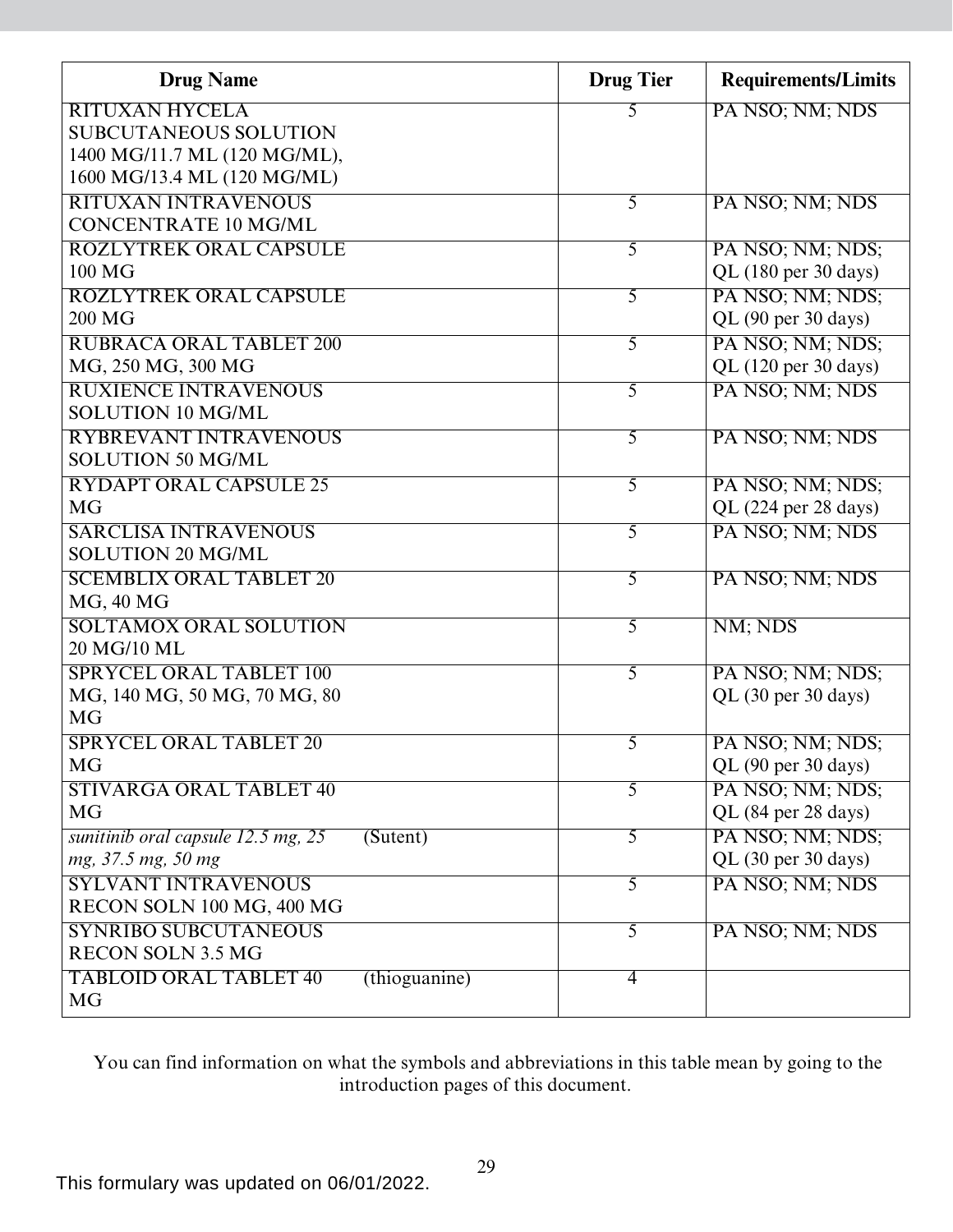| <b>TABRECTA ORAL TABLET 150</b><br>PA NSO; NM; NDS;<br>5<br>MG, 200 MG<br>QL (120 per 30 days)<br>PA NSO; NM; NDS;<br><b>TAFINLAR ORAL CAPSULE 50</b><br>5<br>MG, 75 MG<br>QL (120 per 30 days)<br>PA NSO; NM; LA;<br><b>TAGRISSO ORAL TABLET 40</b><br>5<br>MG, 80 MG<br>NDS; QL (30 per 30)<br>days)<br><b>TALZENNA ORAL CAPSULE</b><br>PA NSO; NM; NDS;<br>5<br>$0.25$ MG<br>QL (90 per 30 days)<br>PA NSO; NM; NDS;<br><b>TALZENNA ORAL CAPSULE</b><br>5<br>0.5 MG, 0.75 MG, 1 MG<br>QL (30 per 30 days)<br>tamoxifen oral tablet 10 mg, 20 mg<br>$\overline{GC}$<br>$\overline{2}$<br><b>TARGRETIN TOPICAL GEL 1</b><br>5<br>PA NSO; NM; NDS<br>$\frac{0}{0}$<br><b>TASIGNA ORAL CAPSULE 150</b><br>$\overline{5}$<br>PA NSO; NM; NDS;<br>MG, 200 MG<br>QL (112 per 28 days)<br>PA NSO; NM; NDS;<br>5<br><b>TASIGNA ORAL CAPSULE 50</b><br><b>MG</b><br>QL (120 per 30 days)<br>PA NSO; NM; NDS;<br><b>TAZVERIK ORAL TABLET 200</b><br>5<br>QL (240 per 30 days)<br><b>MG</b><br>PA NSO; NM; NDS<br><b>TECENTRIQ INTRAVENOUS</b><br>5<br>SOLUTION 1,200 MG/20 ML (60<br>MG/ML), 840 MG/14 ML (60<br>MG/ML)<br><b>TEMODAR INTRAVENOUS</b><br>5<br>PA NSO; NM; NDS<br><b>RECON SOLN 100 MG</b><br>5<br><b>TEPMETKO ORAL TABLET</b><br>PA NSO; NM; NDS;<br>225 MG<br>QL (60 per 30 days)<br>5<br>NM; NDS<br><i>thiotepa injection recon soln 100 mg,</i> (Tepadina) |
|-----------------------------------------------------------------------------------------------------------------------------------------------------------------------------------------------------------------------------------------------------------------------------------------------------------------------------------------------------------------------------------------------------------------------------------------------------------------------------------------------------------------------------------------------------------------------------------------------------------------------------------------------------------------------------------------------------------------------------------------------------------------------------------------------------------------------------------------------------------------------------------------------------------------------------------------------------------------------------------------------------------------------------------------------------------------------------------------------------------------------------------------------------------------------------------------------------------------------------------------------------------------------------------------------------------------------------------------------------------------------|
|                                                                                                                                                                                                                                                                                                                                                                                                                                                                                                                                                                                                                                                                                                                                                                                                                                                                                                                                                                                                                                                                                                                                                                                                                                                                                                                                                                       |
|                                                                                                                                                                                                                                                                                                                                                                                                                                                                                                                                                                                                                                                                                                                                                                                                                                                                                                                                                                                                                                                                                                                                                                                                                                                                                                                                                                       |
|                                                                                                                                                                                                                                                                                                                                                                                                                                                                                                                                                                                                                                                                                                                                                                                                                                                                                                                                                                                                                                                                                                                                                                                                                                                                                                                                                                       |
|                                                                                                                                                                                                                                                                                                                                                                                                                                                                                                                                                                                                                                                                                                                                                                                                                                                                                                                                                                                                                                                                                                                                                                                                                                                                                                                                                                       |
|                                                                                                                                                                                                                                                                                                                                                                                                                                                                                                                                                                                                                                                                                                                                                                                                                                                                                                                                                                                                                                                                                                                                                                                                                                                                                                                                                                       |
|                                                                                                                                                                                                                                                                                                                                                                                                                                                                                                                                                                                                                                                                                                                                                                                                                                                                                                                                                                                                                                                                                                                                                                                                                                                                                                                                                                       |
|                                                                                                                                                                                                                                                                                                                                                                                                                                                                                                                                                                                                                                                                                                                                                                                                                                                                                                                                                                                                                                                                                                                                                                                                                                                                                                                                                                       |
|                                                                                                                                                                                                                                                                                                                                                                                                                                                                                                                                                                                                                                                                                                                                                                                                                                                                                                                                                                                                                                                                                                                                                                                                                                                                                                                                                                       |
|                                                                                                                                                                                                                                                                                                                                                                                                                                                                                                                                                                                                                                                                                                                                                                                                                                                                                                                                                                                                                                                                                                                                                                                                                                                                                                                                                                       |
|                                                                                                                                                                                                                                                                                                                                                                                                                                                                                                                                                                                                                                                                                                                                                                                                                                                                                                                                                                                                                                                                                                                                                                                                                                                                                                                                                                       |
|                                                                                                                                                                                                                                                                                                                                                                                                                                                                                                                                                                                                                                                                                                                                                                                                                                                                                                                                                                                                                                                                                                                                                                                                                                                                                                                                                                       |
|                                                                                                                                                                                                                                                                                                                                                                                                                                                                                                                                                                                                                                                                                                                                                                                                                                                                                                                                                                                                                                                                                                                                                                                                                                                                                                                                                                       |
|                                                                                                                                                                                                                                                                                                                                                                                                                                                                                                                                                                                                                                                                                                                                                                                                                                                                                                                                                                                                                                                                                                                                                                                                                                                                                                                                                                       |
|                                                                                                                                                                                                                                                                                                                                                                                                                                                                                                                                                                                                                                                                                                                                                                                                                                                                                                                                                                                                                                                                                                                                                                                                                                                                                                                                                                       |
|                                                                                                                                                                                                                                                                                                                                                                                                                                                                                                                                                                                                                                                                                                                                                                                                                                                                                                                                                                                                                                                                                                                                                                                                                                                                                                                                                                       |
|                                                                                                                                                                                                                                                                                                                                                                                                                                                                                                                                                                                                                                                                                                                                                                                                                                                                                                                                                                                                                                                                                                                                                                                                                                                                                                                                                                       |
|                                                                                                                                                                                                                                                                                                                                                                                                                                                                                                                                                                                                                                                                                                                                                                                                                                                                                                                                                                                                                                                                                                                                                                                                                                                                                                                                                                       |
|                                                                                                                                                                                                                                                                                                                                                                                                                                                                                                                                                                                                                                                                                                                                                                                                                                                                                                                                                                                                                                                                                                                                                                                                                                                                                                                                                                       |
|                                                                                                                                                                                                                                                                                                                                                                                                                                                                                                                                                                                                                                                                                                                                                                                                                                                                                                                                                                                                                                                                                                                                                                                                                                                                                                                                                                       |
|                                                                                                                                                                                                                                                                                                                                                                                                                                                                                                                                                                                                                                                                                                                                                                                                                                                                                                                                                                                                                                                                                                                                                                                                                                                                                                                                                                       |
|                                                                                                                                                                                                                                                                                                                                                                                                                                                                                                                                                                                                                                                                                                                                                                                                                                                                                                                                                                                                                                                                                                                                                                                                                                                                                                                                                                       |
|                                                                                                                                                                                                                                                                                                                                                                                                                                                                                                                                                                                                                                                                                                                                                                                                                                                                                                                                                                                                                                                                                                                                                                                                                                                                                                                                                                       |
|                                                                                                                                                                                                                                                                                                                                                                                                                                                                                                                                                                                                                                                                                                                                                                                                                                                                                                                                                                                                                                                                                                                                                                                                                                                                                                                                                                       |
|                                                                                                                                                                                                                                                                                                                                                                                                                                                                                                                                                                                                                                                                                                                                                                                                                                                                                                                                                                                                                                                                                                                                                                                                                                                                                                                                                                       |
|                                                                                                                                                                                                                                                                                                                                                                                                                                                                                                                                                                                                                                                                                                                                                                                                                                                                                                                                                                                                                                                                                                                                                                                                                                                                                                                                                                       |
|                                                                                                                                                                                                                                                                                                                                                                                                                                                                                                                                                                                                                                                                                                                                                                                                                                                                                                                                                                                                                                                                                                                                                                                                                                                                                                                                                                       |
|                                                                                                                                                                                                                                                                                                                                                                                                                                                                                                                                                                                                                                                                                                                                                                                                                                                                                                                                                                                                                                                                                                                                                                                                                                                                                                                                                                       |
|                                                                                                                                                                                                                                                                                                                                                                                                                                                                                                                                                                                                                                                                                                                                                                                                                                                                                                                                                                                                                                                                                                                                                                                                                                                                                                                                                                       |
|                                                                                                                                                                                                                                                                                                                                                                                                                                                                                                                                                                                                                                                                                                                                                                                                                                                                                                                                                                                                                                                                                                                                                                                                                                                                                                                                                                       |
| 15 <sub>mg</sub>                                                                                                                                                                                                                                                                                                                                                                                                                                                                                                                                                                                                                                                                                                                                                                                                                                                                                                                                                                                                                                                                                                                                                                                                                                                                                                                                                      |
| <b>TIBSOVO ORAL TABLET 250</b><br>PA NSO; NM; NDS;<br>5                                                                                                                                                                                                                                                                                                                                                                                                                                                                                                                                                                                                                                                                                                                                                                                                                                                                                                                                                                                                                                                                                                                                                                                                                                                                                                               |
| <b>MG</b><br>QL (60 per 30 days)                                                                                                                                                                                                                                                                                                                                                                                                                                                                                                                                                                                                                                                                                                                                                                                                                                                                                                                                                                                                                                                                                                                                                                                                                                                                                                                                      |
| <b>TICE BCG INTRAVESICAL</b><br>4<br><b>SUSPENSION FOR</b>                                                                                                                                                                                                                                                                                                                                                                                                                                                                                                                                                                                                                                                                                                                                                                                                                                                                                                                                                                                                                                                                                                                                                                                                                                                                                                            |
| <b>RECONSTITUTION 50 MG</b>                                                                                                                                                                                                                                                                                                                                                                                                                                                                                                                                                                                                                                                                                                                                                                                                                                                                                                                                                                                                                                                                                                                                                                                                                                                                                                                                           |
| <b>TIVDAK INTRAVENOUS</b><br>PA NSO; NM; NDS;<br>5                                                                                                                                                                                                                                                                                                                                                                                                                                                                                                                                                                                                                                                                                                                                                                                                                                                                                                                                                                                                                                                                                                                                                                                                                                                                                                                    |
| <b>RECON SOLN 40 MG</b><br>QL (5 per 21 days)                                                                                                                                                                                                                                                                                                                                                                                                                                                                                                                                                                                                                                                                                                                                                                                                                                                                                                                                                                                                                                                                                                                                                                                                                                                                                                                         |
| GC<br>$\overline{2}$<br>(etoposide)<br>toposar intravenous solution 20                                                                                                                                                                                                                                                                                                                                                                                                                                                                                                                                                                                                                                                                                                                                                                                                                                                                                                                                                                                                                                                                                                                                                                                                                                                                                                |
| mg/ml                                                                                                                                                                                                                                                                                                                                                                                                                                                                                                                                                                                                                                                                                                                                                                                                                                                                                                                                                                                                                                                                                                                                                                                                                                                                                                                                                                 |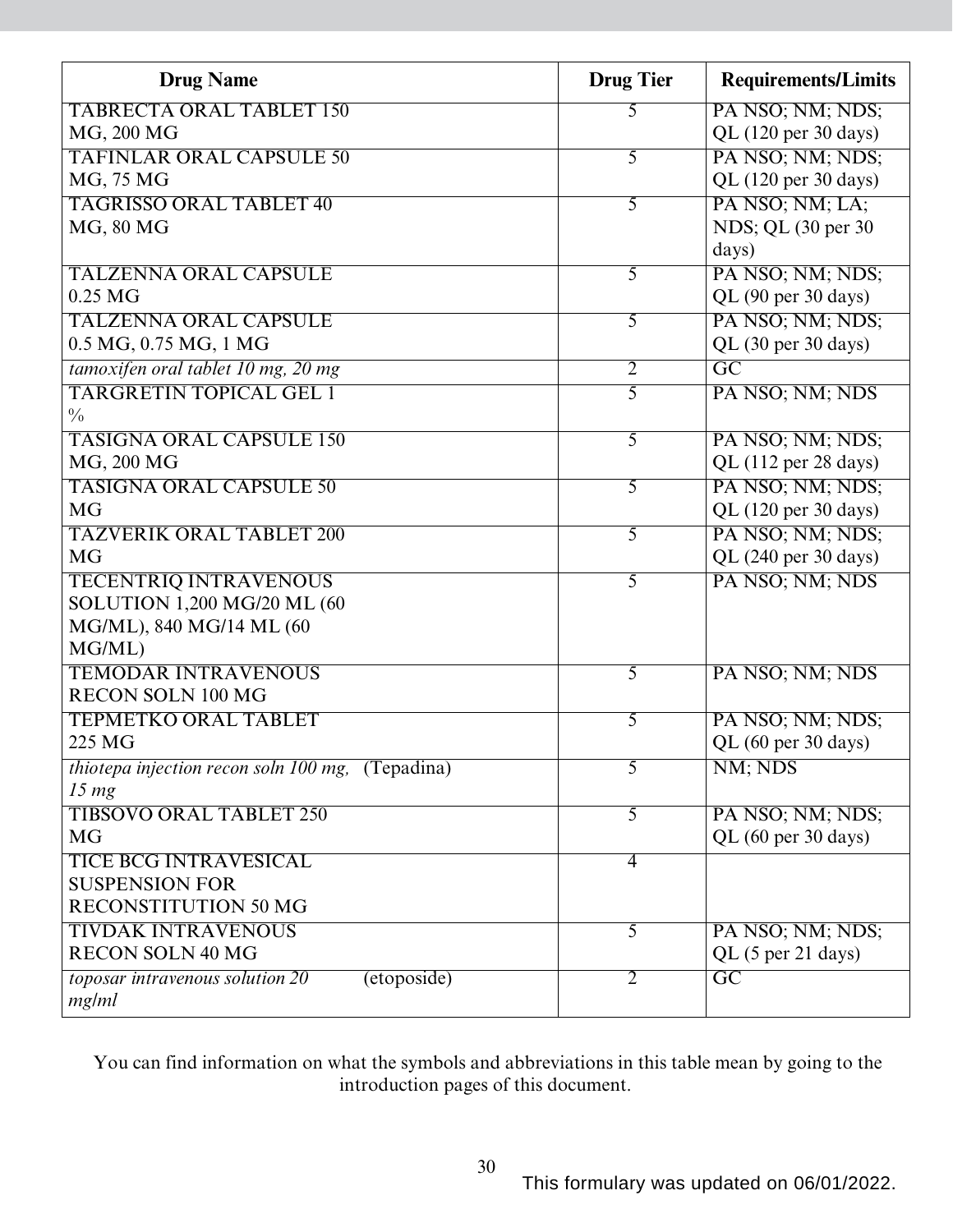| <b>Drug Name</b>                                                     | <b>Drug Tier</b> | <b>Requirements/Limits</b>              |
|----------------------------------------------------------------------|------------------|-----------------------------------------|
| toremifene oral tablet 60 mg<br>(Fareston)                           | 5                | NM; NDS                                 |
| <b>TRAZIMERA INTRAVENOUS</b>                                         | 5                | PA NSO; NM; NDS                         |
| RECON SOLN 150 MG, 420 MG                                            |                  |                                         |
| <b>TREANDA INTRAVENOUS</b>                                           | 5                | PA NSO; NM; NDS                         |
| RECON SOLN 100 MG, 25 MG                                             |                  |                                         |
| <b>TRELSTAR</b>                                                      | 5                | NM; NDS; QL (1 per                      |
| <b>INTRAMUSCULAR</b>                                                 |                  | 84 days)                                |
| <b>SUSPENSION FOR</b>                                                |                  |                                         |
| <b>RECONSTITUTION 11.25 MG</b>                                       |                  |                                         |
| <b>TRELSTAR</b>                                                      | 5                | NM; NDS; QL (1 per                      |
| <b>INTRAMUSCULAR</b>                                                 |                  | $168 \text{ days}$                      |
| <b>SUSPENSION FOR</b>                                                |                  |                                         |
| <b>RECONSTITUTION 22.5 MG</b>                                        |                  |                                         |
| <b>TRELSTAR</b>                                                      | 4                | $QL$ (1 per 28 days)                    |
| <b>INTRAMUSCULAR</b>                                                 |                  |                                         |
| <b>SUSPENSION FOR</b>                                                |                  |                                         |
| <b>RECONSTITUTION 3.75 MG</b>                                        |                  |                                         |
| tretinoin (antineoplastic) oral                                      | 5                | NM; NDS                                 |
| capsule 10 mg                                                        |                  |                                         |
| <b>TRODELVY INTRAVENOUS</b>                                          | $\overline{5}$   | PA NSO; NM; NDS                         |
| <b>RECON SOLN 180 MG</b>                                             |                  |                                         |
| <b>TRUSELTIQ ORAL CAPSULE</b>                                        | 5                | PA NSO; NM; NDS                         |
| 100 MG/DAY (100 MG X 1), 125                                         |                  |                                         |
| MG/DAY(100 MG X1-25MG X1),                                           |                  |                                         |
| 50 MG/DAY (25 MG X 2), 75                                            |                  |                                         |
| $MG/DAY$ (25 MG X 3)                                                 |                  |                                         |
| <b>TRUXIMA INTRAVENOUS</b>                                           | 5                | PA NSO; NM; NDS                         |
| <b>SOLUTION 10 MG/ML</b>                                             |                  |                                         |
| TUKYSA ORAL TABLET 150                                               | $\mathcal{L}$    | PA NSO; NM; NDS;                        |
| <b>MG</b>                                                            |                  | QL $(120 \text{ per } 30 \text{ days})$ |
| <b>TUKYSA ORAL TABLET 50</b>                                         | 5                | PA NSO; NM; NDS;                        |
| <b>MG</b>                                                            |                  | QL (300 per 30 days)                    |
| <b>TURALIO ORAL CAPSULE 200</b>                                      | $\overline{5}$   | PA NSO; NM; NDS;                        |
| <b>MG</b>                                                            |                  | QL (120 per 30 days)                    |
| <b>UKONIQ ORAL TABLET 200</b>                                        | 5                | PA NSO; NM; NDS;                        |
| <b>MG</b>                                                            |                  | QL (120 per 30 days)                    |
| UNITUXIN INTRAVENOUS                                                 | 5                | PA NSO; NM; NDS                         |
| <b>SOLUTION 3.5 MG/ML</b>                                            |                  |                                         |
| valrubicin intravesical solution 40<br>$\overline{\text{(Valstar)}}$ | 5                | NM; NDS                                 |
| mg/ml                                                                |                  |                                         |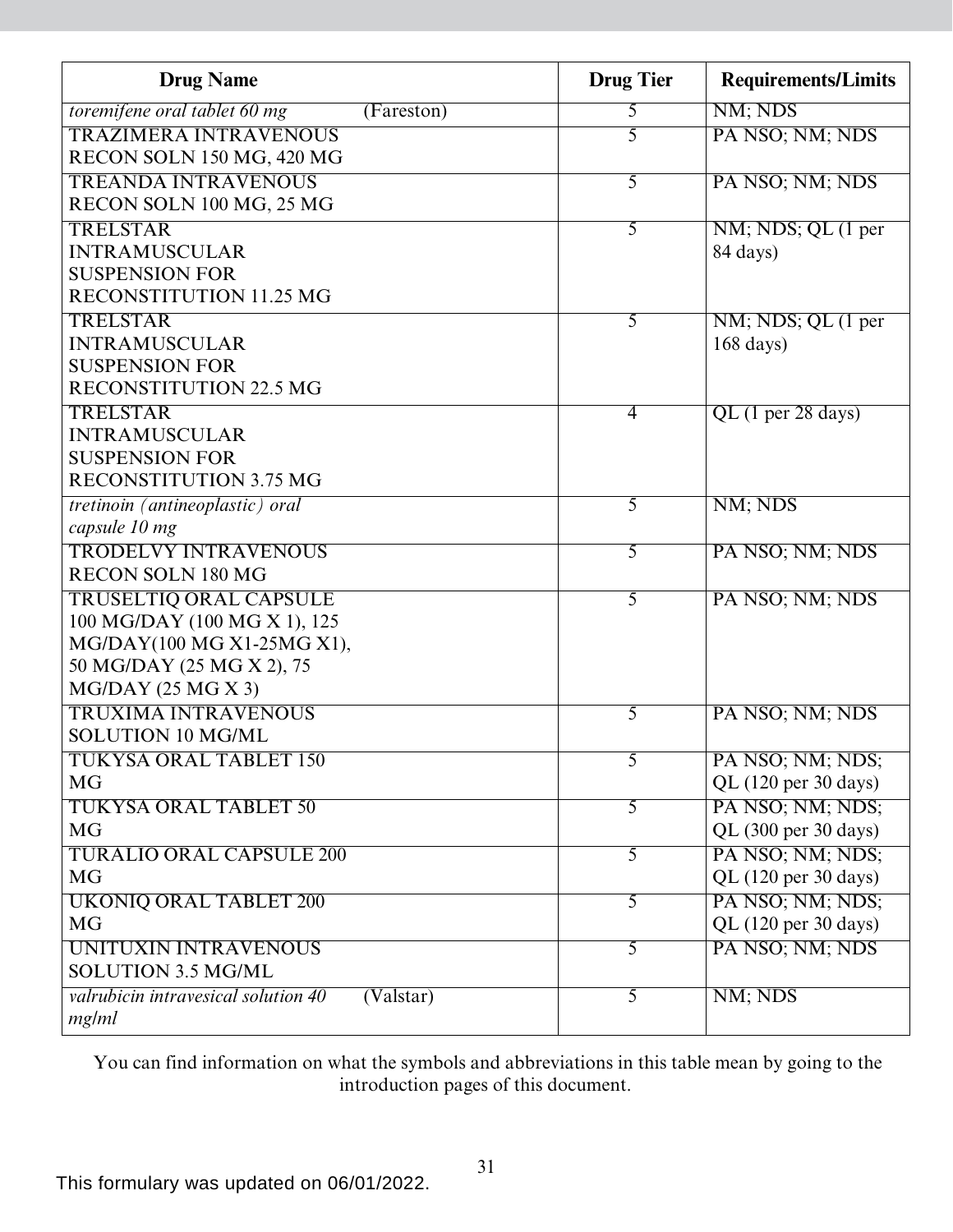| <b>Drug Name</b>                                   | <b>Drug Tier</b> | <b>Requirements/Limits</b>              |
|----------------------------------------------------|------------------|-----------------------------------------|
| <b>VELCADE INJECTION RECON</b>                     | 5                | PA NSO; NM; NDS                         |
| <b>SOLN 3.5 MG</b>                                 |                  |                                         |
| <b>VENCLEXTA ORAL TABLET</b>                       | $\overline{3}$   | PA NSO; LA; QL (60)                     |
| 10 <sub>MG</sub>                                   |                  | per 30 days)                            |
| <b>VENCLEXTA ORAL TABLET</b>                       | 5                | PA NSO; NM; LA;                         |
| 100 MG                                             |                  | NDS; QL (180 per 30)                    |
|                                                    |                  | days)                                   |
| <b>VENCLEXTA ORAL TABLET</b>                       | $\overline{3}$   | PA NSO; LA; QL (30)                     |
| 50 MG                                              |                  | per 30 days)                            |
| <b>VENCLEXTA STARTING</b>                          | $\overline{5}$   | PA NSO; NM; LA;                         |
| PACK ORAL TABLETS, DOSE                            |                  | <b>NDS</b>                              |
| PACK 10 MG-50 MG-100 MG                            |                  |                                         |
| <b>VERZENIO ORAL TABLET 100</b>                    | 5                | PA NSO; NM; NDS;                        |
| MG, 150 MG, 200 MG, 50 MG                          |                  | QL (56 per 28 days)                     |
| vinorelbine intravenous solution 10<br>(Navelbine) | $\overline{2}$   | $\overline{GC}$                         |
| mg/ml, 50 mg/5 ml                                  |                  |                                         |
| <b>VITRAKVI ORAL CAPSULE</b>                       | 5                | PA NSO; NM; NDS;                        |
| 100 MG                                             |                  | QL (60 per 30 days)                     |
| <b>VITRAKVI ORAL CAPSULE 25</b>                    | 5                | PA NSO; NM; NDS;                        |
| <b>MG</b>                                          |                  | QL (180 per 30 days)                    |
| <b>VITRAKVI ORAL SOLUTION</b>                      | 5                | PA NSO; NM; NDS;                        |
| 20 MG/ML                                           |                  | QL (300 per 30 days)                    |
| <b>VIZIMPRO ORAL TABLET 15</b>                     | 5                | PA NSO; NM; NDS;                        |
| MG, 30 MG, 45 MG                                   |                  | QL (30 per 30 days)                     |
| <b>VONJO ORAL CAPSULE 100</b>                      | 5                | PA NSO; NM; NDS;                        |
| <b>MG</b>                                          |                  | QL (120 per 30 days)                    |
| <b>VOTRIENT ORAL TABLET 200</b>                    | 5                | PA NSO; NM; NDS;                        |
| <b>MG</b>                                          |                  | QL $(120 \text{ per } 30 \text{ days})$ |
| <b>VYXEOS INTRAVENOUS</b>                          | 5                | PA BvD; NM; NDS                         |
| RECON SOLN 44-100 MG                               |                  |                                         |
| <b>WELIREG ORAL TABLET 40</b>                      | 5                | PA NSO; NM; NDS;                        |
| <b>MG</b>                                          |                  | QL (90 per 30 days)                     |
| <b>XALKORI ORAL CAPSULE 200</b>                    | $\overline{5}$   | PA NSO; NM; NDS;                        |
| MG, 250 MG                                         |                  | QL (120 per 30 days)                    |
| <b>XATMEP ORAL SOLUTION 2.5</b>                    | 4                | PA BvD; ST                              |
| MG/ML                                              |                  |                                         |
| <b>XOSPATA ORAL TABLET 40</b>                      | 5                | PA NSO; NM; NDS;                        |
| <b>MG</b>                                          |                  | QL (90 per 30 days)                     |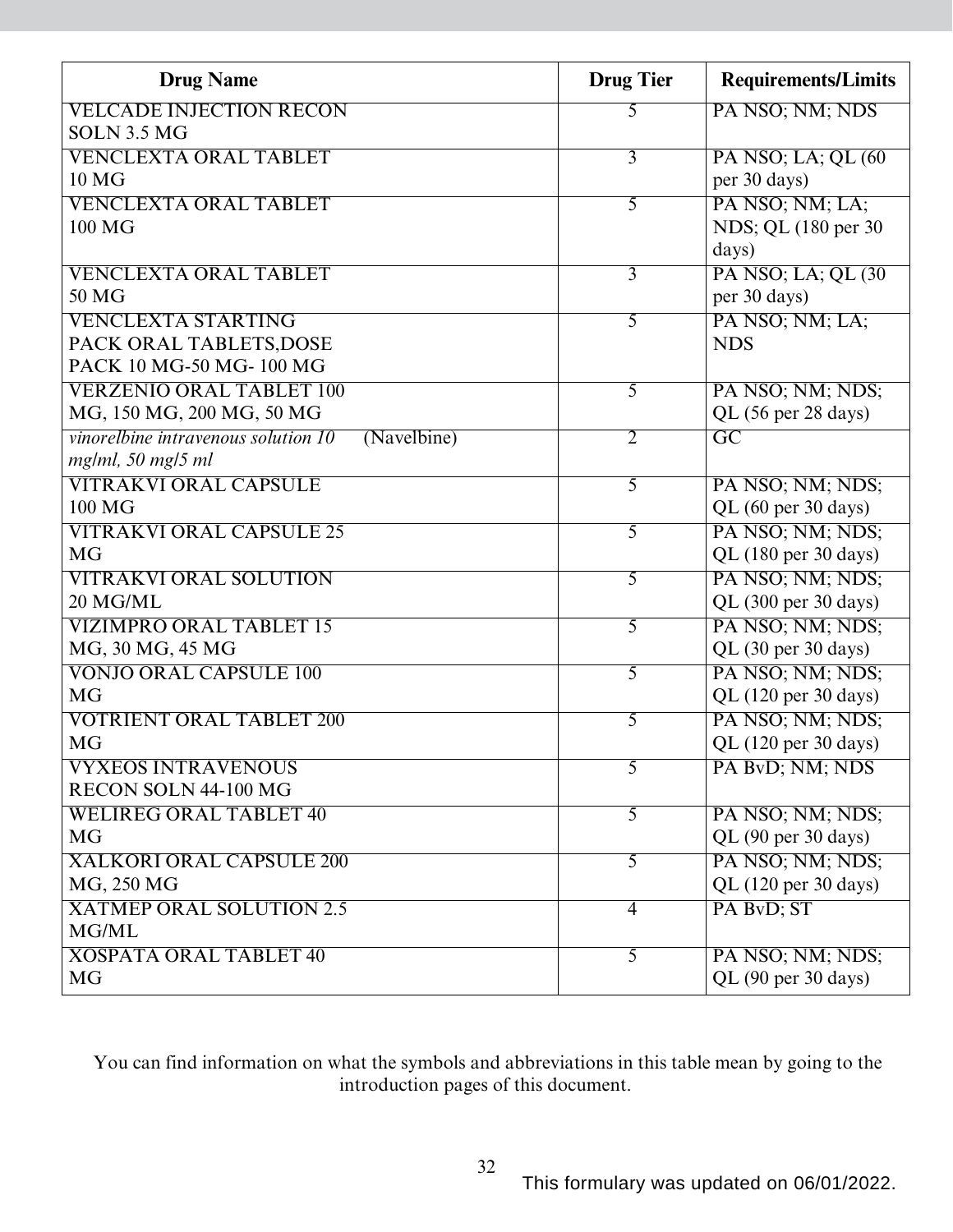| <b>Drug Name</b>                | <b>Drug Tier</b> | <b>Requirements/Limits</b> |
|---------------------------------|------------------|----------------------------|
| <b>XPOVIO ORAL TABLET 100</b>   | 5                | PA NSO; NM; NDS;           |
| MG/WEEK (20 MG X 5)             |                  | QL (20 per 28 days)        |
| <b>XPOVIO ORAL TABLET 100</b>   | 5                | PA NSO; NM; NDS;           |
| MG/WEEK (50 MG X 2), 40         |                  | QL (8 per 28 days)         |
| MG/WEEK (20 MG X 2), 40MG       |                  |                            |
| TWICE WEEK (40 MG X 2), 80      |                  |                            |
| $MG/WEEK$ (40 MG X 2)           |                  |                            |
| <b>XPOVIO ORAL TABLET 40</b>    | $\overline{5}$   | PA NSO; NM; NDS;           |
| MG/WEEK (40 MG X 1), 60         |                  | QL (4 per 28 days)         |
| MG/WEEK (60 MG X 1)             |                  |                            |
| <b>XPOVIO ORAL TABLET 40MG</b>  | 5                | PA NSO; NM; NDS;           |
| TWICE WEEK (80 MG/WEEK),        |                  | QL (16 per 28 days)        |
| 80 MG/WEEK (20 MG X 4)          |                  |                            |
| <b>XPOVIO ORAL TABLET 60</b>    | 5                | PA NSO; NM; NDS;           |
| MG/WEEK (20 MG X 3)             |                  | QL (12 per 28 days)        |
| <b>XPOVIO ORAL TABLET 60MG</b>  | 5                | PA NSO; NM; NDS;           |
| TWICE WEEK (120 MG/WEEK)        |                  | QL (24 per 28 days)        |
| <b>XPOVIO ORAL TABLET 80MG</b>  | 5                | PA NSO; NM; NDS;           |
| TWICE WEEK (160 MG/WEEK)        |                  | QL (32 per 28 days)        |
| <b>XTANDI ORAL CAPSULE 40</b>   | $\overline{5}$   | PA NSO; NM; NDS;           |
| <b>MG</b>                       |                  | QL (120 per 30 days)       |
| <b>XTANDI ORAL TABLET 40 MG</b> | 5                | PA NSO; NM; NDS;           |
|                                 |                  | QL (120 per 30 days)       |
| <b>XTANDI ORAL TABLET 80 MG</b> | 5                | PA NSO; NM; NDS;           |
|                                 |                  | QL (60 per 30 days)        |
| <b>YERVOY INTRAVENOUS</b>       | 5                | PA NSO; NM; NDS            |
| SOLUTION 200 MG/40 ML (5        |                  |                            |
| MG/ML), 50 MG/10 ML (5          |                  |                            |
| MG/ML)                          |                  |                            |
| YONDELIS INTRAVENOUS            | 5                | PA NSO; NM; NDS            |
| <b>RECON SOLN 1 MG</b>          |                  |                            |
| YONSA ORAL TABLET 125 MG        | 5                | PA NSO; NM; NDS;           |
|                                 |                  | QL (120 per 30 days)       |
| <b>ZEJULA ORAL CAPSULE 100</b>  | 5                | PA NSO; NM; NDS;           |
| <b>MG</b>                       |                  | QL (90 per 30 days)        |
| <b>ZELBORAF ORAL TABLET 240</b> | 5                | PA NSO; NM; NDS;           |
| <b>MG</b>                       |                  | QL (240 per 30 days)       |
| <b>ZEPZELCA INTRAVENOUS</b>     | 5                | PA NSO; NM; NDS            |
| <b>RECON SOLN 4 MG</b>          |                  |                            |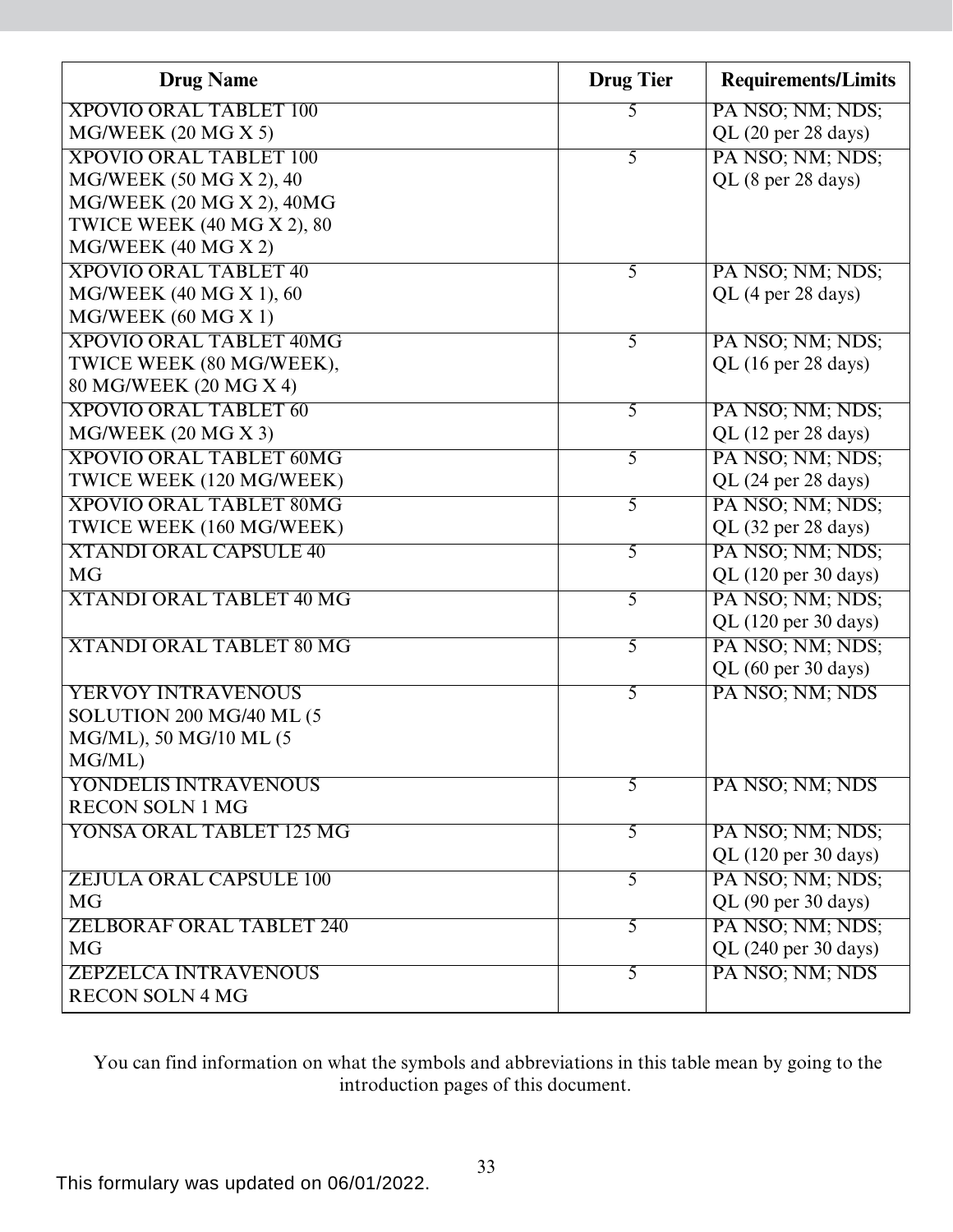| <b>Drug Name</b>                   |               | <b>Drug Tier</b> | <b>Requirements/Limits</b> |
|------------------------------------|---------------|------------------|----------------------------|
| <b>ZIRABEV INTRAVENOUS</b>         |               | 5                | PA NSO; NM; NDS            |
| <b>SOLUTION 25 MG/ML</b>           |               |                  |                            |
| <b>ZOLADEX SUBCUTANEOUS</b>        |               | $\overline{4}$   | QL (1 per 84 days)         |
| <b>IMPLANT 10.8 MG</b>             |               |                  |                            |
| <b>ZOLADEX SUBCUTANEOUS</b>        |               | $\overline{4}$   | $QL$ (1 per 28 days)       |
| <b>IMPLANT 3.6 MG</b>              |               |                  |                            |
| <b>ZOLINZA ORAL CAPSULE 100</b>    |               | 5                | NM; NDS                    |
| <b>MG</b>                          |               |                  |                            |
| <b>ZYDELIG ORAL TABLET 100</b>     |               | 5                | PA NSO; NM; NDS;           |
| MG, 150 MG                         |               |                  | QL (60 per 30 days)        |
| <b>ZYKADIA ORAL TABLET 150</b>     |               | $\overline{5}$   | PA NSO; NM; NDS;           |
| <b>MG</b>                          |               |                  | QL (84 per 28 days)        |
| <b>ZYNLONTA INTRAVENOUS</b>        |               | 5                | PA NSO; NM; NDS            |
| <b>RECON SOLN 10 MG</b>            |               |                  |                            |
| <b>ZYTIGA ORAL TABLET 250</b>      | (abiraterone) | 5                | PA NSO; NM; NDS;           |
| <b>MG</b>                          |               |                  | QL (120 per 30 days)       |
| <b>Anticonvulsants</b>             |               |                  |                            |
| <b>Anticonvulsants</b>             |               |                  |                            |
| <b>APTIOM ORAL TABLET 200</b>      |               | 5                | ST; NM; NDS; QL (30)       |
| MG, 400 MG                         |               |                  | per 30 days)               |
| <b>APTIOM ORAL TABLET 600</b>      |               | 5                | ST; NM; NDS; QL (60)       |
| MG, 800 MG                         |               |                  | per 30 days)               |
| <b>BRIVIACT INTRAVENOUS</b>        |               | $\overline{3}$   | QL (80 per 30 days)        |
| SOLUTION 50 MG/5 ML                |               |                  |                            |
| <b>BRIVIACT ORAL SOLUTION</b>      |               | $\overline{3}$   | QL (600 per 30 days)       |
| 10 MG/ML                           |               |                  |                            |
| <b>BRIVIACT ORAL TABLET 10</b>     |               | $\overline{3}$   | QL (60 per 30 days)        |
| MG, 100 MG, 25 MG, 50 MG, 75       |               |                  |                            |
| <b>MG</b>                          |               |                  |                            |
| carbamazepine oral capsule, er     | (Carbatrol)   | 2                | $\overline{GC}$            |
| multiphase 12 hr 100 mg, 200 mg,   |               |                  |                            |
| $300$ mg                           |               |                  |                            |
| carbamazepine oral suspension 100  | (Tegretol)    | 2                | $\overline{\text{GC}}$     |
| $mg/5$ ml                          |               |                  |                            |
| carbamazepine oral tablet 200 mg   | (Epitol)      | $\overline{2}$   | $\overline{GC}$            |
| carbamazepine oral tablet extended | (Tegretol XR) | $\overline{2}$   | $\overline{GC}$            |
| release 12 hr 100 mg, 200 mg, 400  |               |                  |                            |
| mg                                 |               |                  |                            |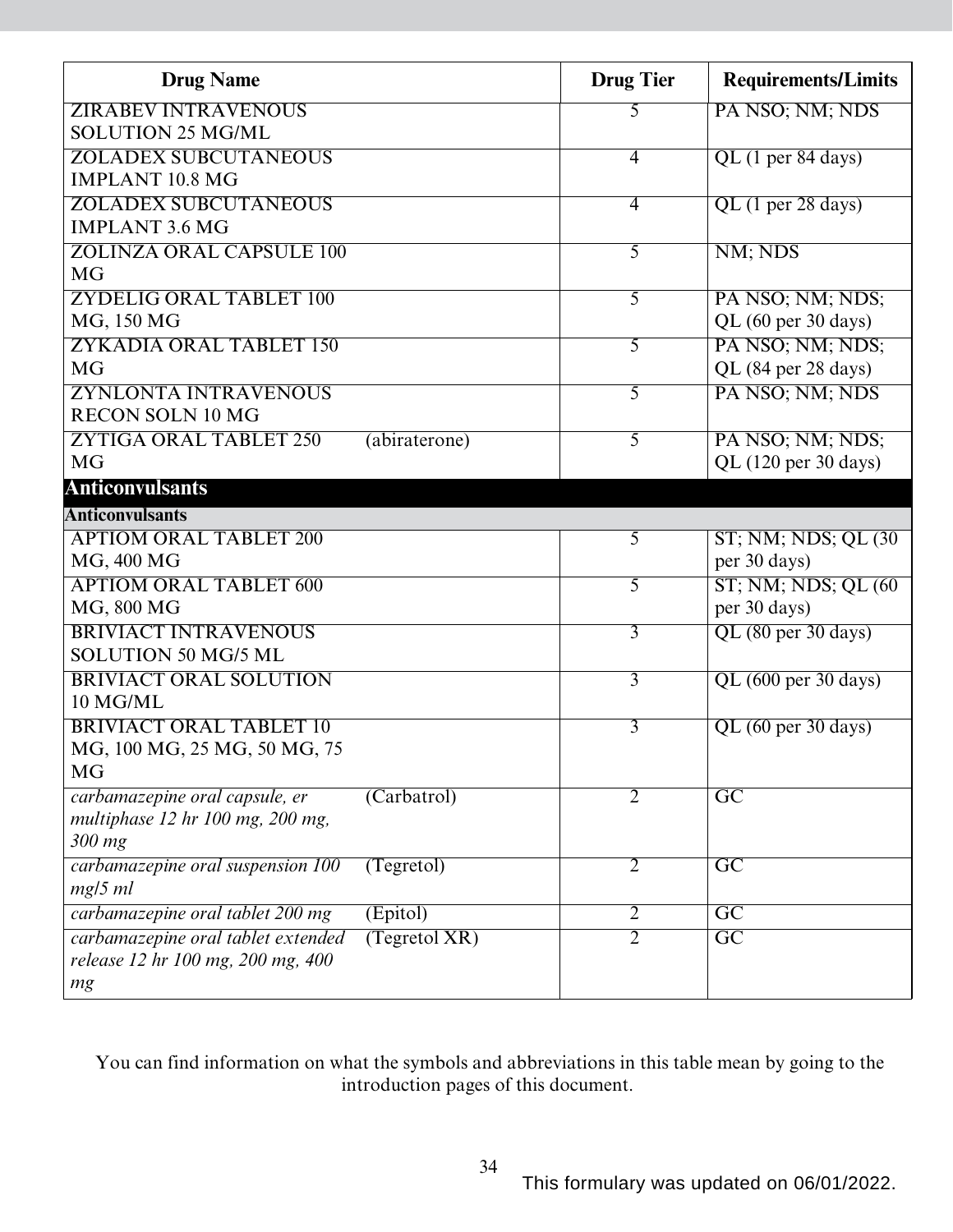| <b>Drug Name</b>                     |                      | <b>Drug Tier</b> | <b>Requirements/Limits</b> |
|--------------------------------------|----------------------|------------------|----------------------------|
| carbamazepine oral tablet, chewable  |                      | 2                | $\overline{\mathrm{GC}}$   |
| $100$ mg                             |                      |                  |                            |
| <b>CELONTIN ORAL CAPSULE</b>         |                      | $\overline{4}$   |                            |
| 300 MG                               |                      |                  |                            |
| clobazam oral suspension 2.5 mg/ml   | (Onfi)               | $\overline{2}$   | PA NSO; GC; QL (480)       |
|                                      |                      |                  | per 30 days)               |
| clobazam oral tablet 10 mg, 20 mg    | (Onfi)               | $\overline{2}$   | PA NSO; GC; QL (60         |
|                                      |                      |                  | per 30 days)               |
| <b>DIACOMIT ORAL CAPSULE</b>         |                      | 5                | PA NSO; NM; NDS;           |
| 250 MG                               |                      |                  | QL (360 per 30 days)       |
| <b>DIACOMIT ORAL CAPSULE</b>         |                      | $\overline{5}$   | PA NSO; NM; NDS;           |
| 500 MG                               |                      |                  | QL (180 per 30 days)       |
| <b>DIACOMIT ORAL POWDER IN</b>       |                      | 5                | PA NSO; NM; NDS;           |
| PACKET 250 MG                        |                      |                  | QL (360 per 30 days)       |
| <b>DIACOMIT ORAL POWDER IN</b>       |                      | $\overline{5}$   | PA NSO; NM; NDS;           |
| PACKET 500 MG                        |                      |                  | QL (180 per 30 days)       |
| diazepam rectal kit 12.5-15-17.5-20  | (Diastat AcuDial)    | $\overline{4}$   |                            |
| mg, 5-7.5-10 mg                      |                      |                  |                            |
| diazepam rectal kit 2.5 mg           | (Diastat)            | 4                |                            |
| divalproex oral capsule, delayed rel | (Depakote Sprinkles) | $\overline{2}$   | $\overline{\text{GC}}$     |
| sprinkle 125 mg                      |                      |                  |                            |
| divalproex oral tablet extended      | (Depakote ER)        | $\overline{2}$   | $\overline{GC}$            |
| release 24 hr 250 mg, 500 mg         |                      |                  |                            |
| divalproex oral tablet, delayed      | (Depakote)           | $\overline{2}$   | $\overline{GC}$            |
| release (drlec) 125 mg, 250 mg, 500  |                      |                  |                            |
| mg                                   |                      |                  |                            |
| <b>EPIDIOLEX ORAL SOLUTION</b>       |                      | $\overline{5}$   | PA NSO; NM; NDS            |
| 100 MG/ML                            |                      |                  |                            |
| epitol oral tablet 200 mg            | (carbamazepine)      | 2                | GC                         |
| <b>EPRONTIA ORAL SOLUTION</b>        |                      | $\overline{4}$   | QL (480 per 30 days)       |
| 25 MG/ML                             |                      |                  |                            |
| ethosuximide oral capsule 250 mg     | (Zarontin)           | $\overline{2}$   | $\overline{GC}$            |
| ethosuximide oral solution 250 mg/5  | (Zarontin)           | $\overline{2}$   | $\overline{GC}$            |
| ml                                   |                      |                  |                            |
| felbamate oral suspension 600 mg/5   | (Felbatol)           | $\overline{2}$   | $\overline{GC}$            |
| ml                                   |                      |                  |                            |
| felbamate oral tablet 400 mg, 600    | (Felbatol)           | $\overline{2}$   | $\overline{GC}$            |
| mg                                   |                      |                  |                            |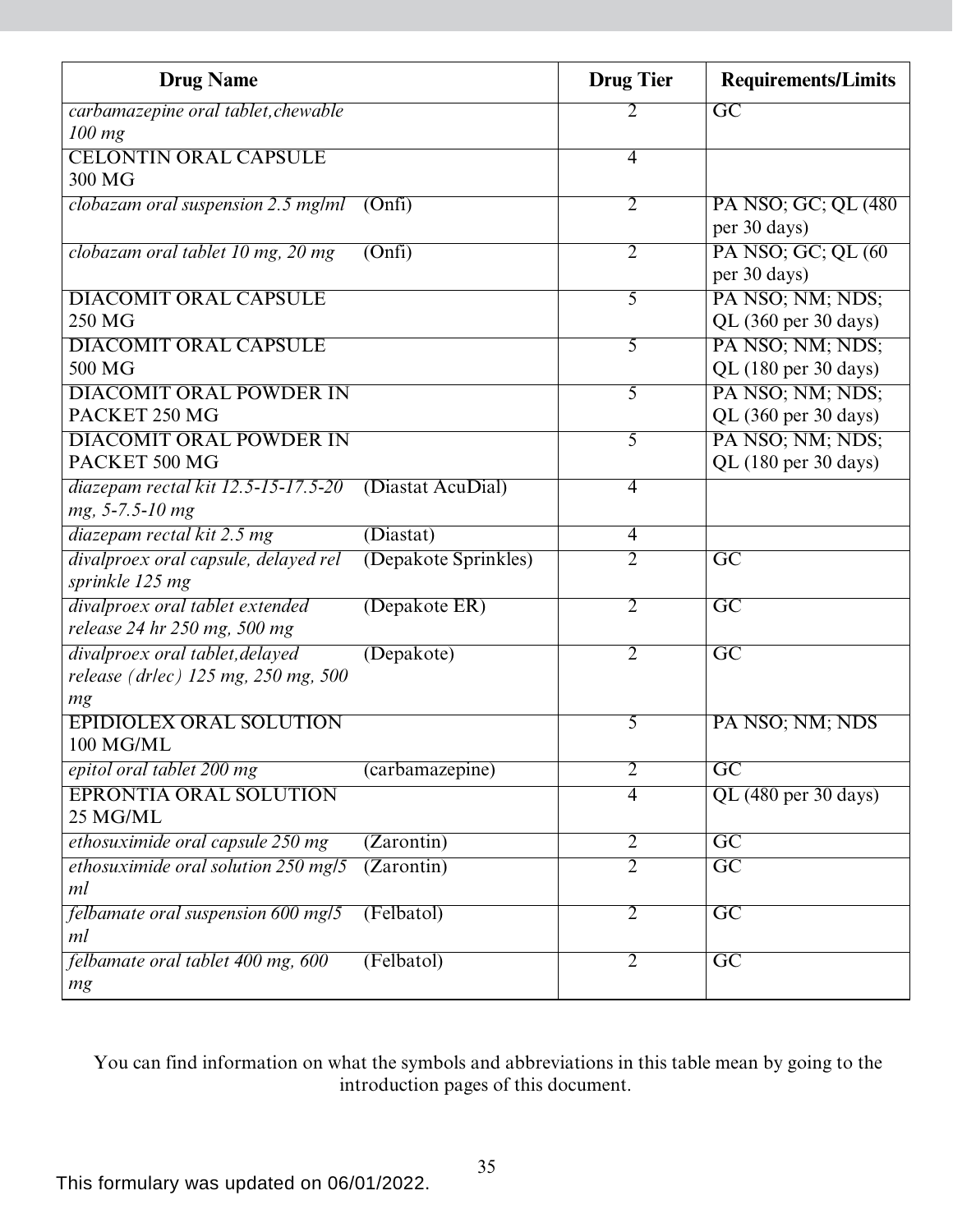| <b>Drug Name</b>                                |                              | <b>Drug Tier</b> | <b>Requirements/Limits</b>                    |
|-------------------------------------------------|------------------------------|------------------|-----------------------------------------------|
| <b>FINTEPLA ORAL SOLUTION</b>                   |                              | 5                | PA NSO; NM; NDS                               |
| 2.2 MG/ML                                       |                              |                  |                                               |
| fosphenytoin injection solution 100             | (Cerebyx)                    | $\overline{2}$   | $\overline{GC}$                               |
| mg pel2 ml, 500 mg pel10 ml                     |                              |                  |                                               |
| <b>FYCOMPA ORAL</b>                             |                              | 5                | ST; NM; NDS; QL                               |
| <b>SUSPENSION 0.5 MG/ML</b>                     |                              |                  | (720 per 30 days)                             |
| <b>FYCOMPA ORAL TABLET 10</b>                   |                              | 5                | ST; NM; NDS; QL (30)                          |
| MG, 12 MG, 8 MG                                 |                              |                  | per 30 days)                                  |
| <b>FYCOMPA ORAL TABLET 2</b>                    |                              | $\overline{4}$   | $ST$ ; QL $(30 \text{ per } 30 \text{ days})$ |
| <b>MG</b>                                       |                              |                  |                                               |
| <b>FYCOMPA ORAL TABLET 4</b>                    |                              | $\overline{5}$   | $ST$ ; NM; NDS; QL $(60)$                     |
| MG, 6MG                                         |                              |                  | per 30 days)                                  |
| gabapentin oral capsule 100 mg, 300 (Neurontin) |                              |                  | GC; QL (360 per 30)                           |
| mg                                              |                              |                  | days)                                         |
| gabapentin oral capsule 400 mg                  | (Neurontin)                  |                  | GC; QL (270 per 30)                           |
|                                                 |                              |                  | days)                                         |
| gabapentin oral solution 250 mg/5<br>ml         | $(N$ eurontin $)$            | $\overline{2}$   | GC; QL (2160 per 30)<br>days)                 |
|                                                 |                              | $\overline{2}$   |                                               |
| gabapentin oral tablet 600 mg                   | (Neurontin)                  |                  | GC; QL (180 per 30)<br>days)                  |
| gabapentin oral tablet 800 mg                   | (Neurontin)                  | $\overline{2}$   | GC; QL (120 per 30)                           |
|                                                 |                              |                  | days)                                         |
| lacosamide intravenous solution 200             | (V <sub>impat</sub> )        | $\overline{2}$   | $GC$ ; QL $(200 \text{ per } 5)$              |
| mg/20 ml                                        |                              |                  | days)                                         |
| lacosamide oral tablet 100 mg, 150              | $\overline{\text{(Vimpat)}}$ | $\overline{2}$   | GC; QL (60 per 30)                            |
| mg, 200 mg, 50 mg                               |                              |                  | days)                                         |
| lamotrigine oral tablet 100 mg, 150             | (Subvenite)                  | $\bf{l}$         | $\overline{GC}$                               |
| mg, 200 mg, 25 mg                               |                              |                  |                                               |
| lamotrigine oral tablet, chewable               | (Lamictal)                   | $\overline{2}$   | GC                                            |
| dispersible 25 mg, 5 mg                         |                              |                  |                                               |
| levetiracetam intravenous solution              | (Keppra)                     | $\overline{2}$   | $\overline{GC}$                               |
| 500 mg/5 ml                                     |                              |                  |                                               |
| <i>levetiracetam oral solution 100</i>          | (Keppra)                     | 2                | $\overline{GC}$                               |
| mg/ml                                           |                              |                  |                                               |
| levetiracetam oral tablet 1,000 mg,             | (Keppra)                     | $\overline{2}$   | $\overline{GC}$                               |
| 250 mg, 500 mg, 750 mg                          |                              |                  |                                               |
| levetiracetam oral tablet extended              | $(Keppra$ $KR)$              | 2                | $\overline{GC}$                               |
| release 24 hr 500 mg, 750 mg                    |                              |                  |                                               |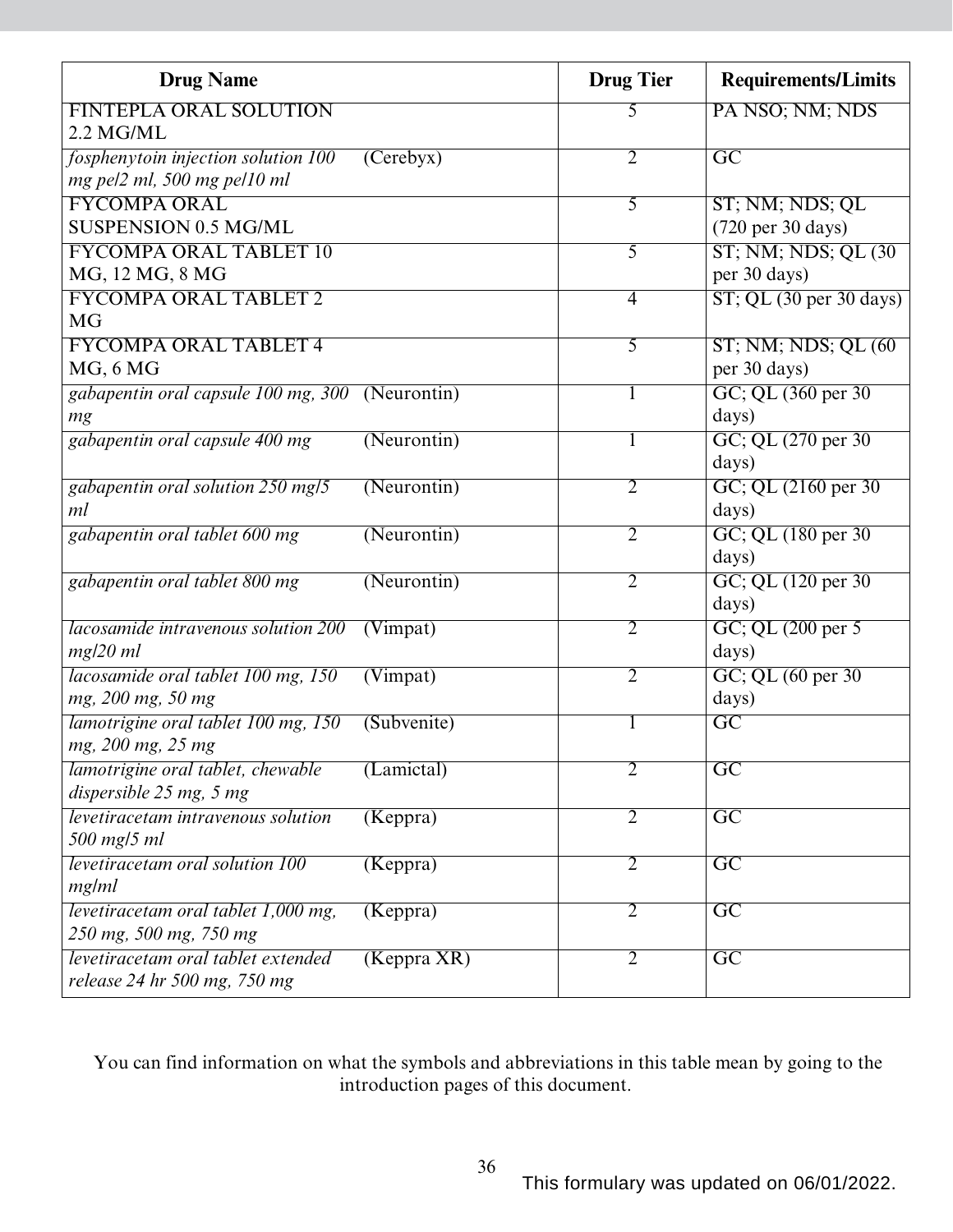| <b>Drug Name</b>                                                                                |                     | <b>Drug Tier</b> | <b>Requirements/Limits</b>            |
|-------------------------------------------------------------------------------------------------|---------------------|------------------|---------------------------------------|
| <b>NAYZILAM NASAL</b><br>SPRAY, NON-AEROSOL 5                                                   |                     | 4                | QL (10 per 30 days)                   |
| MG/SPRAY (0.1 ML)                                                                               |                     |                  |                                       |
| oxcarbazepine oral suspension 300<br>$mg/5$ ml (60 mg/ml)                                       | (Trileptal)         | $\overline{2}$   | $\overline{\text{GC}}$                |
| oxcarbazepine oral tablet 150 mg,<br>300 mg, 600 mg                                             | (Trileptal)         | $\overline{2}$   | $\overline{\mathrm{GC}}$              |
| <b>OXTELLAR XR ORAL TABLET</b><br><b>EXTENDED RELEASE 24 HR</b><br>150 MG, 300 MG               |                     | 4                | ST                                    |
| <b>OXTELLAR XR ORAL TABLET</b><br><b>EXTENDED RELEASE 24 HR</b><br>600 MG                       |                     | 5                | ST; NM; NDS                           |
| phenobarbital oral elixir 20 mg/5 ml<br>$(4$ mg/ml)                                             |                     | $\overline{2}$   | PA NSO-HRM; GC;<br>AGE (Max 64 Years) |
| phenobarbital oral tablet 100 mg, 15<br>mg, 16.2 mg, 30 mg, 32.4 mg, 60<br>mg, 64.8 mg, 97.2 mg |                     | $\overline{2}$   | PA NSO-HRM; GC;<br>AGE (Max 64 Years) |
| phenytoin oral suspension 125 mg/5<br>ml                                                        | $(Dilantin-125)$    | $\overline{2}$   | $\overline{\mathrm{GC}}$              |
| phenytoin oral tablet, chewable 50<br>mg                                                        | (Dilantin Infatabs) | $\overline{2}$   | $\overline{GC}$                       |
| phenytoin sodium extended oral<br>capsule 100 mg                                                | (Dilantin Extended) | $\overline{2}$   | $\overline{\rm GC}$                   |
| phenytoin sodium extended oral<br>capsule 200 mg, 300 mg                                        | (Phenytek)          | $\overline{2}$   | $\overline{\mathrm{GC}}$              |
| phenytoin sodium intravenous<br>solution 50 mg/ml                                               |                     | $\overline{2}$   | $\overline{GC}$                       |
| phenytoin sodium intravenous<br>syringe 50 mg/ml                                                |                     | $\overline{2}$   | $\overline{GC}$                       |
| pregabalin oral capsule 100 mg, 150<br>mg, 200 mg, 25 mg, 50 mg, 75 mg                          | (Lyrica)            | $\overline{2}$   | GC; QL (90 per 30)<br>days)           |
| pregabalin oral capsule 225 mg, 300<br>mg                                                       | (Lyrica)            | $\overline{2}$   | GC; QL (60 per 30)<br>days)           |
| pregabalin oral solution 20 mg/ml                                                               | (Lyrica)            | $\overline{2}$   | GC; QL (900 per 30)<br>days)          |
| primidone oral tablet 250 mg, 50 mg                                                             | (Mysoline)          | $\overline{2}$   | $\overline{\mathrm{GC}}$              |
| rufinamide oral suspension 40 mg/ml                                                             | (Banzel)            | $\overline{5}$   | ST; NM; NDS                           |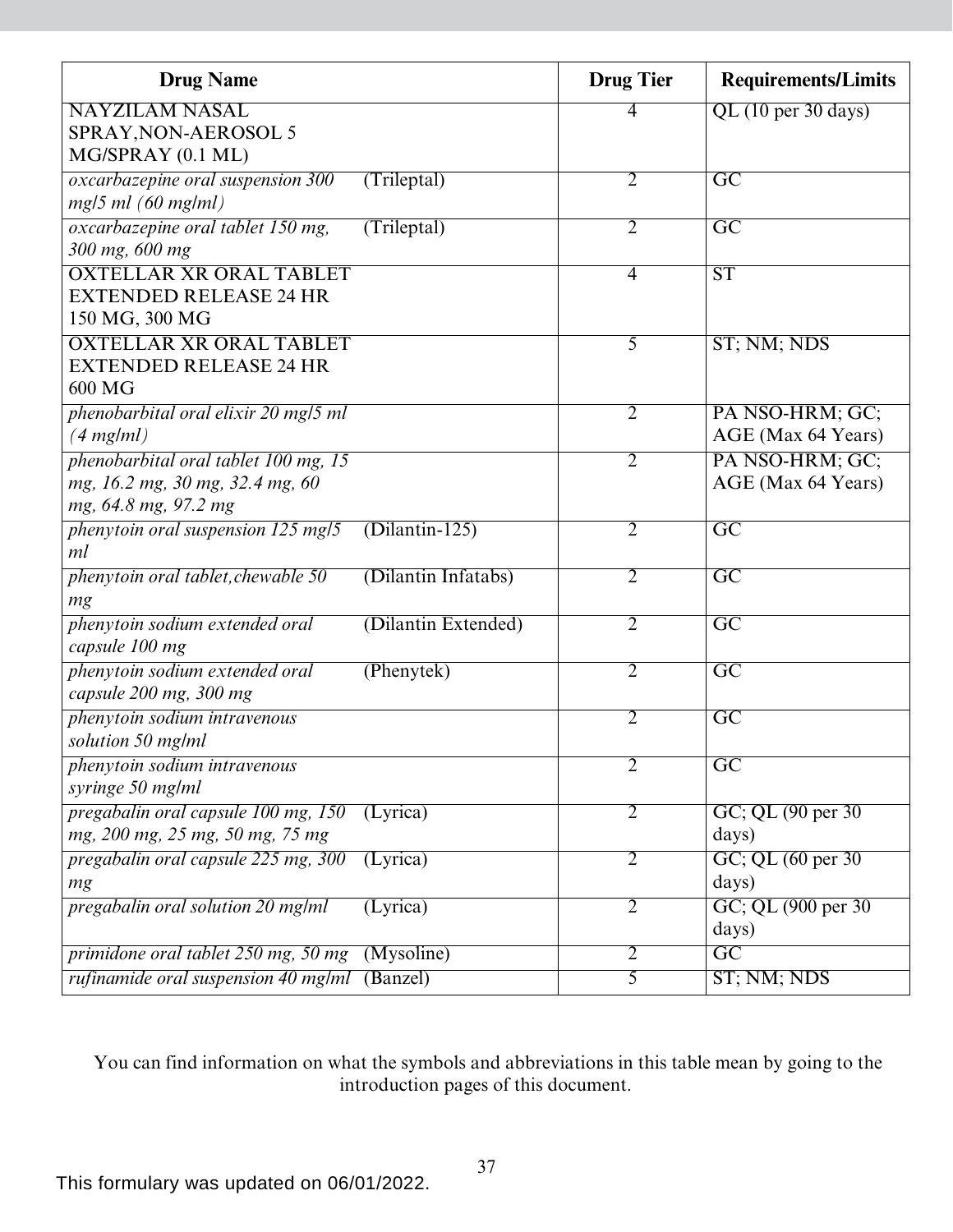| <b>Drug Name</b>                                                                                                                                               |               | <b>Drug</b> Tier | <b>Requirements/Limits</b>               |
|----------------------------------------------------------------------------------------------------------------------------------------------------------------|---------------|------------------|------------------------------------------|
| rufinamide oral tablet 200 mg, 400<br>mg                                                                                                                       | (Banzel)      | 5                | ST; NM; NDS                              |
| <b>SPRITAM ORAL TABLET FOR</b><br>SUSPENSION 1,000 MG                                                                                                          |               | $\overline{4}$   | $ST$ ; QL (60 per 30 days)               |
| <b>SPRITAM ORAL TABLET FOR</b><br>SUSPENSION 250 MG, 500 MG,<br>750 MG                                                                                         |               | 4                | ST; QL (120 per 30)<br>days)             |
| subvenite oral tablet 100 mg, 150<br>mg, 200 mg, 25 mg                                                                                                         | (lamotrigine) | $\mathbf{I}$     | $\overline{\mathrm{GC}}$                 |
| <b>SYMPAZAN ORAL FILM 10</b><br>MG, 20 MG                                                                                                                      |               | $\overline{5}$   | PA NSO; NM; NDS;<br>QL (60 per 30 days)  |
| <b>SYMPAZAN ORAL FILM 5 MG</b>                                                                                                                                 |               | 4                | PA NSO; QL (60 per 30)<br>days)          |
| tiagabine oral tablet 12 mg, 16 mg,<br>2 mg, 4 mg                                                                                                              | (Gabitril)    | $\overline{2}$   | $\overline{\mathrm{GC}}$                 |
| topiramate oral capsule, sprinkle 15<br>mg, 25 mg                                                                                                              | (Topamax)     | $\overline{2}$   | $\overline{GC}$                          |
| topiramate oral tablet 100 mg, 200<br>mg, 25 mg, 50 mg                                                                                                         | (Topamax)     |                  | $\overline{GC}$                          |
| valproate sodium intravenous<br>solution 500 mg/5 ml $(100 \text{ mg/ml})$                                                                                     |               | 2                | $\overline{\mathrm{GC}}$                 |
| valproic acid (as sodium salt) oral<br>solution 250 mg/5 ml                                                                                                    |               | $\overline{2}$   | $\overline{GC}$                          |
| valproic acid oral capsule 250 mg                                                                                                                              |               | $\overline{2}$   | $\overline{GC}$                          |
| <b>VALTOCO NASAL</b><br>SPRAY, NON-AEROSOL 10<br>MG/SPRAY (0.1 ML), 15 MG/2<br>SPRAY (7.5/0.1ML X 2), 20 MG/2<br>SPRAY (10MG/0.1ML X2), 5<br>MG/SPRAY (0.1 ML) |               | $\overline{4}$   |                                          |
| vigabatrin oral powder in packet 500 (Vigadrone)<br>mg                                                                                                         |               | $\overline{5}$   | PA NSO; NM; NDS;<br>QL (180 per 30 days) |
| vigabatrin oral tablet 500 mg                                                                                                                                  | (Sabril)      | $\overline{5}$   | PA NSO; NM; NDS;<br>QL (180 per 30 days) |
| vigadrone oral powder in packet 500<br>mg                                                                                                                      | (vigabatrin)  | $\overline{5}$   | PA NSO; NM; NDS;<br>QL (180 per 30 days) |
| <b>VIMPAT INTRAVENOUS</b><br>SOLUTION 200 MG/20 ML                                                                                                             | (lacosamide)  | $\overline{3}$   | QL (200 per 5 days)                      |
| <b>VIMPAT ORAL SOLUTION 10</b><br>MG/ML                                                                                                                        | (lacosamide)  | $\overline{3}$   | $QL$ (1200 per 30 days)                  |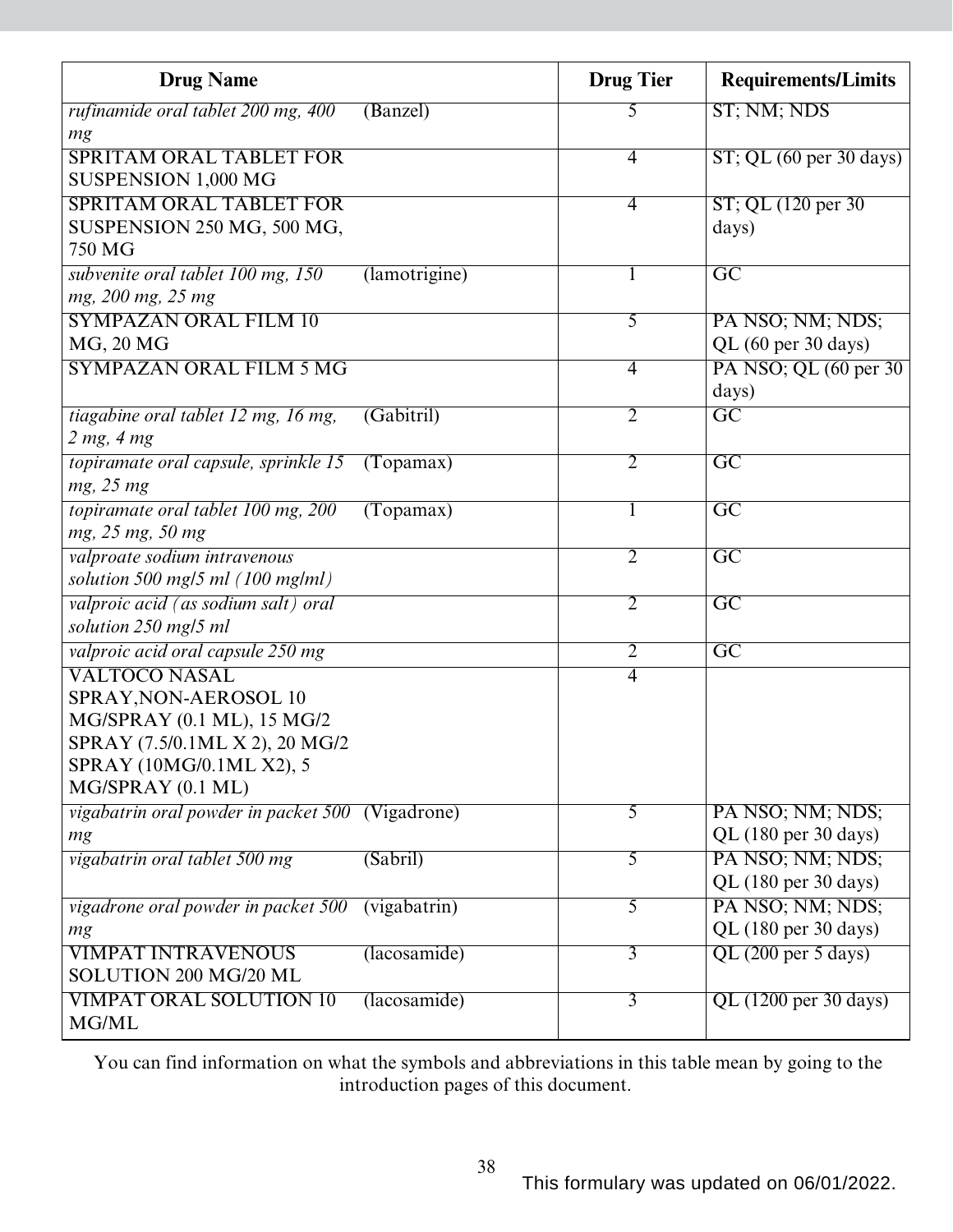| <b>Drug Name</b>                                     | <b>Drug Tier</b> | <b>Requirements/Limits</b>                    |
|------------------------------------------------------|------------------|-----------------------------------------------|
| <b>XCOPRI MAINTENANCE</b>                            | 4                | $ST$ ; QL (56 per 28 days)                    |
| PACK ORAL TABLET 250                                 |                  |                                               |
| MG/DAY (200 MG X1-50 MG                              |                  |                                               |
| X1), 250MG/DAY(150 MG X1-                            |                  |                                               |
| 100MG X1), 350 MG/DAY (200                           |                  |                                               |
| MG X1-150MG X1)                                      |                  |                                               |
| <b>XCOPRI ORAL TABLET 100</b>                        | $\overline{4}$   | $ST$ ; QL $(30 \text{ per } 30 \text{ days})$ |
| MG, 50 MG                                            |                  |                                               |
| <b>XCOPRI ORAL TABLET 150</b>                        | $\overline{4}$   | $ST$ ; QL (60 per 30 days)                    |
| MG, 200 MG                                           |                  |                                               |
| <b>XCOPRI TITRATION PACK</b>                         | $\overline{4}$   | ST                                            |
| ORAL TABLETS, DOSE PACK                              |                  |                                               |
| 12.5 MG (14)-25 MG (14), 150                         |                  |                                               |
| MG (14)-200 MG (14), 50 MG                           |                  |                                               |
| $(14)$ - 100 MG $(14)$                               |                  |                                               |
| zonisamide oral capsule 100 mg, 25<br>(Zonegran)     | $\overline{2}$   | $\overline{\text{GC}}$                        |
| mg                                                   |                  |                                               |
| zonisamide oral capsule 50 mg                        | $\overline{2}$   | $\overline{\mathrm{GC}}$                      |
| <b>Antidementia Agents</b>                           |                  |                                               |
| <b>Antidementia Agents</b>                           |                  |                                               |
| donepezil oral tablet 10 mg, 5 mg<br>(Aricept)       |                  | GC; QL (30 per 30)                            |
|                                                      |                  | days)                                         |
| donepezil oral tablet, disintegrating                | $\overline{2}$   | $GC$ ; QL $(30 \text{ per } 30)$              |
| 10 mg, 5 mg                                          |                  | days)                                         |
| ergoloid oral tablet 1 mg                            | $\overline{2}$   | $\overline{GC}$                               |
| galantamine oral capsule, ext rel.<br>(Razadyne ER)  | $\overline{2}$   | GC; QL (30 per 30)                            |
| pellets 24 hr 16 mg, 24 mg, 8 mg                     |                  | days)                                         |
| galantamine oral solution 4 mg/ml                    | $\overline{2}$   | GC; QL (200 per 30)                           |
|                                                      |                  | days)                                         |
| galantamine oral tablet 12 mg, 4                     | $\overline{2}$   | GC; QL (60 per 30)                            |
| mg, 8 mg                                             |                  | days)                                         |
| (Namenda XR)<br>memantine oral capsule, sprinkle, er | $\overline{2}$   | ST; GC; QL (30 per 30)                        |
| 24hr 14 mg, 21 mg, 28 mg, 7 mg                       |                  | days)                                         |
| memantine oral solution 2 mg/ml                      | $\overline{2}$   | GC; QL (300 per 30)                           |
|                                                      |                  | days)                                         |
| memantine oral tablet 10 mg, 5 mg<br>(Namenda)       | $\overline{2}$   | GC; QL (60 per 30)                            |
|                                                      |                  | days)                                         |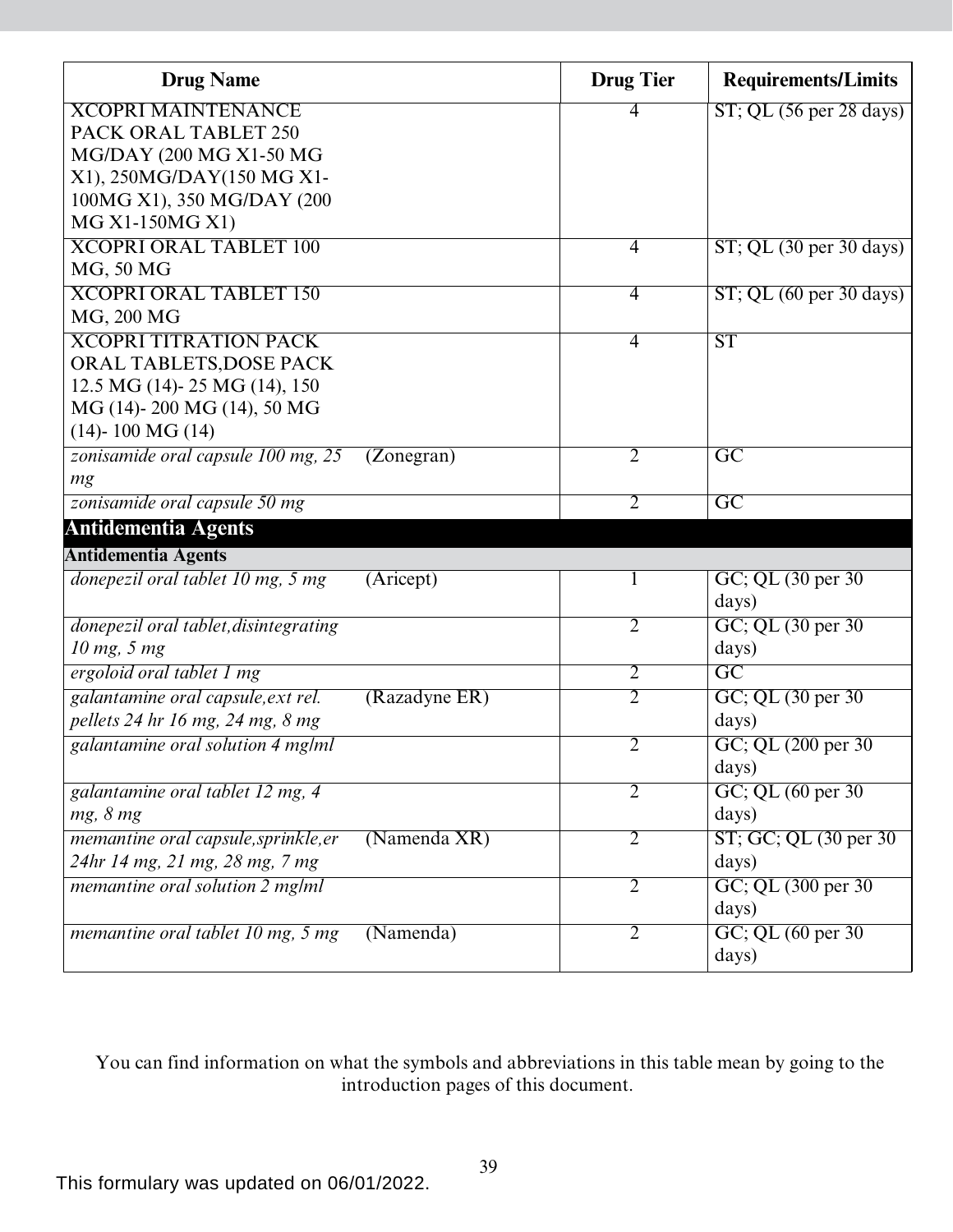| <b>Drug Name</b>                                       |                 | <b>Drug Tier</b> | <b>Requirements/Limits</b>       |
|--------------------------------------------------------|-----------------|------------------|----------------------------------|
| <b>NAMZARIC ORAL</b>                                   |                 | 3                | ST                               |
| CAP, SPRINKLE, ER 24HR                                 |                 |                  |                                  |
| DOSE PACK 7/14/21/28 MG-10                             |                 |                  |                                  |
| <b>MG</b>                                              |                 |                  |                                  |
| <b>NAMZARIC ORAL</b>                                   |                 | $\overline{3}$   | $ST$ ; QL (30 per 30 days)       |
| CAPSULE, SPRINKLE, ER 24HR                             |                 |                  |                                  |
| 14-10 MG, 21-10 MG, 28-10 MG,                          |                 |                  |                                  |
| 7-10 MG                                                |                 |                  |                                  |
| rivastigmine tartrate oral capsule                     |                 | 2                | $GC$ ; QL $(60 \text{ per } 30)$ |
| $1.5$ mg, $3$ mg, $4.5$ mg, $6$ mg                     |                 |                  | days)                            |
| rivastigmine transdermal patch 24                      | (Exelon Patch)  | 2                | GC; QL (30 per 30)               |
| hour 13.3 mg/24 hour, 4.6 mg/24                        |                 |                  | days)                            |
| hour, $9.5$ mg/24 hour                                 |                 |                  |                                  |
| <b>Antidepressants</b>                                 |                 |                  |                                  |
| <b>Antidepressants</b>                                 |                 |                  |                                  |
| amitriptyline oral tablet 10 mg, 100                   |                 | 2                | $\overline{\mathrm{GC}}$         |
| mg, 150 mg, 25 mg, 50 mg, 75 mg                        |                 |                  |                                  |
| amoxapine oral tablet 100 mg, 150                      |                 | $\overline{2}$   | $\overline{GC}$                  |
| mg, 25 mg, 50 mg                                       |                 |                  |                                  |
| bupropion hel oral tablet 100 mg, 75                   |                 | 2                | $\overline{\mathrm{GC}}$         |
| mg                                                     |                 |                  |                                  |
| bupropion hcl oral tablet extended                     | (Wellbutrin XL) | $\overline{2}$   | $\overline{\mathrm{GC}}$         |
| release 24 hr 150 mg, 300 mg                           |                 |                  |                                  |
| bupropion hcl oral tablet sustained-                   | (Wellbutrin SR) | $\overline{2}$   | $\overline{GC}$                  |
| release 12 hr 100 mg, 150 mg, 200                      |                 |                  |                                  |
| mg                                                     |                 |                  |                                  |
| citalopram oral solution 10 mg/5 ml                    |                 | $\overline{2}$   | GC; QL (600 per 30)              |
|                                                        |                 |                  | days)                            |
| citalopram oral tablet 10 mg                           | (Celexa)        |                  | GC; QL (120 per 30)              |
|                                                        |                 |                  | days)                            |
| citalopram oral tablet 20 mg, 40 mg                    | (Celexa)        | 1                | GC; QL (30 per 30)               |
|                                                        |                 |                  | days)                            |
| <i>clomipramine oral capsule 25 mg, 50</i> (Anafranil) |                 | $\overline{2}$   | $\overline{GC}$                  |
| mg, 75 mg                                              |                 |                  |                                  |
| desipramine oral tablet 10 mg, 25                      | (Norpramin)     | $\overline{2}$   | $\overline{GC}$                  |
| mg                                                     |                 |                  |                                  |
| desipramine oral tablet 100 mg, 150                    |                 | $\overline{2}$   | $\overline{GC}$                  |
| mg, 50 mg, 75 mg                                       |                 |                  |                                  |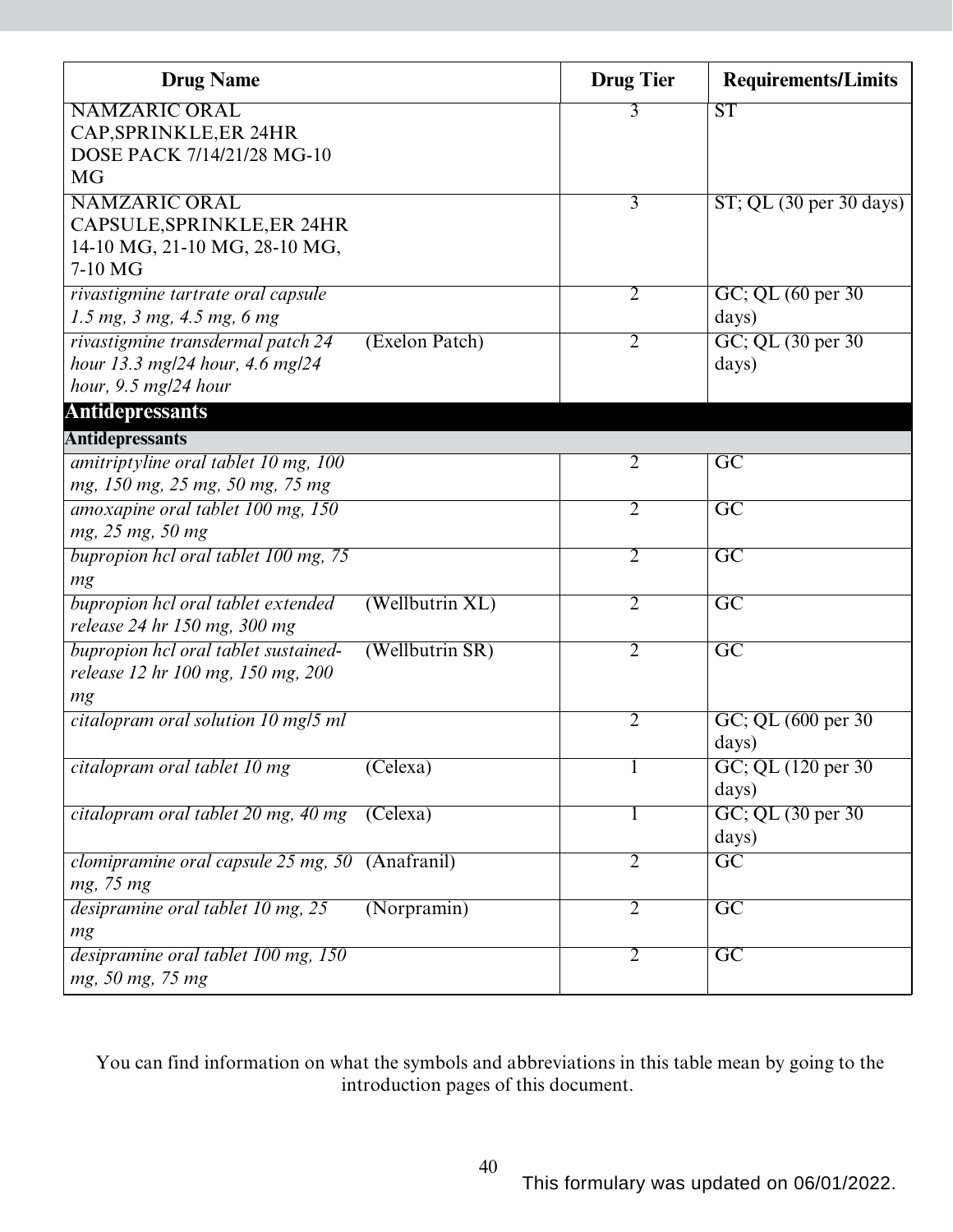| <b>Drug Name</b>                                  | <b>Drug Tier</b> | <b>Requirements/Limits</b>                    |
|---------------------------------------------------|------------------|-----------------------------------------------|
| desvenlafaxine succinate oral tablet<br>(Pristiq) | 2                | GC; QL (30 per 30)                            |
| extended release 24 hr 100 mg, 25                 |                  | days)                                         |
| mg, 50 mg                                         |                  |                                               |
| doxepin oral capsule 10 mg, 100 mg,               | $\overline{2}$   | $\overline{\mathrm{GC}}$                      |
| 150 mg, 25 mg, 50 mg, 75 mg                       |                  |                                               |
| doxepin oral concentrate 10 mg/ml                 | 1                | $\overline{\mathrm{GC}}$                      |
| <b>DRIZALMA SPRINKLE ORAL</b>                     | 4                | $ST$ ; QL (60 per 30 days)                    |
| CAPSULE, DELAYED REL                              |                  |                                               |
| SPRINKLE 20 MG, 30 MG, 60                         |                  |                                               |
| <b>MG</b>                                         |                  |                                               |
| <b>DRIZALMA SPRINKLE ORAL</b>                     | $\overline{4}$   | $ST$ ; QL $(30 \text{ per } 30 \text{ days})$ |
| CAPSULE, DELAYED REL                              |                  |                                               |
| <b>SPRINKLE 40 MG</b>                             |                  |                                               |
| duloxetine oral capsule, delayed<br>(Cymbalta)    | $\overline{2}$   | GC; QL (60 per 30)                            |
| release (drlec) $20$ mg, $30$ mg, $60$ mg         |                  | days)                                         |
| <b>EMSAM TRANSDERMAL</b>                          | $\overline{5}$   | ST; NM; NDS; QL (30)                          |
| PATCH 24 HOUR 12 MG/24 HR,                        |                  | per 30 days)                                  |
| 6 MG/24 HR, 9 MG/24 HR                            |                  |                                               |
| escitalopram oxalate oral solution 5              | $\overline{2}$   | $\overline{\mathrm{GC}}$                      |
| $mg/5$ ml                                         |                  |                                               |
| escitalopram oxalate oral tablet 10<br>(Lexapro)  | 1                | $\overline{GC}$                               |
| mg, 20 mg, 5 mg                                   |                  |                                               |
| <b>FETZIMA ORAL</b>                               | $\overline{4}$   | $\overline{\text{ST}}$                        |
| <b>CAPSULE, EXT REL 24HR</b>                      |                  |                                               |
| DOSE PACK 20 MG (2)-40 MG                         |                  |                                               |
| (26)                                              |                  |                                               |
| <b>FETZIMA ORAL</b>                               | 4                | $ST$ ; QL (30 per 30 days)                    |
| CAPSULE, EXTENDED                                 |                  |                                               |
| RELEASE 24 HR 120 MG, 20                          |                  |                                               |
| MG, 40 MG, 80 MG                                  |                  |                                               |
| fluoxetine oral capsule 10 mg, 20<br>(Prozac)     |                  | $\overline{\mathrm{GC}}$                      |
| mg, 40 mg                                         |                  |                                               |
| fluoxetine oral solution 20 mg/5 ml               | $\overline{2}$   | $\overline{GC}$                               |
| $(4$ mg/ml)                                       |                  |                                               |
| fluvoxamine oral tablet 100 mg, 25                | $\overline{2}$   | $\overline{GC}$                               |
| mg, 50 mg                                         |                  |                                               |
| <i>imipramine hcl oral tablet 10 mg, 25</i>       | $\overline{2}$   | $\overline{GC}$                               |
| mg, 50 mg                                         |                  |                                               |
| maprotiline oral tablet 25 mg, 50                 | $\overline{2}$   | $\overline{GC}$                               |
| mg, 75 mg                                         |                  |                                               |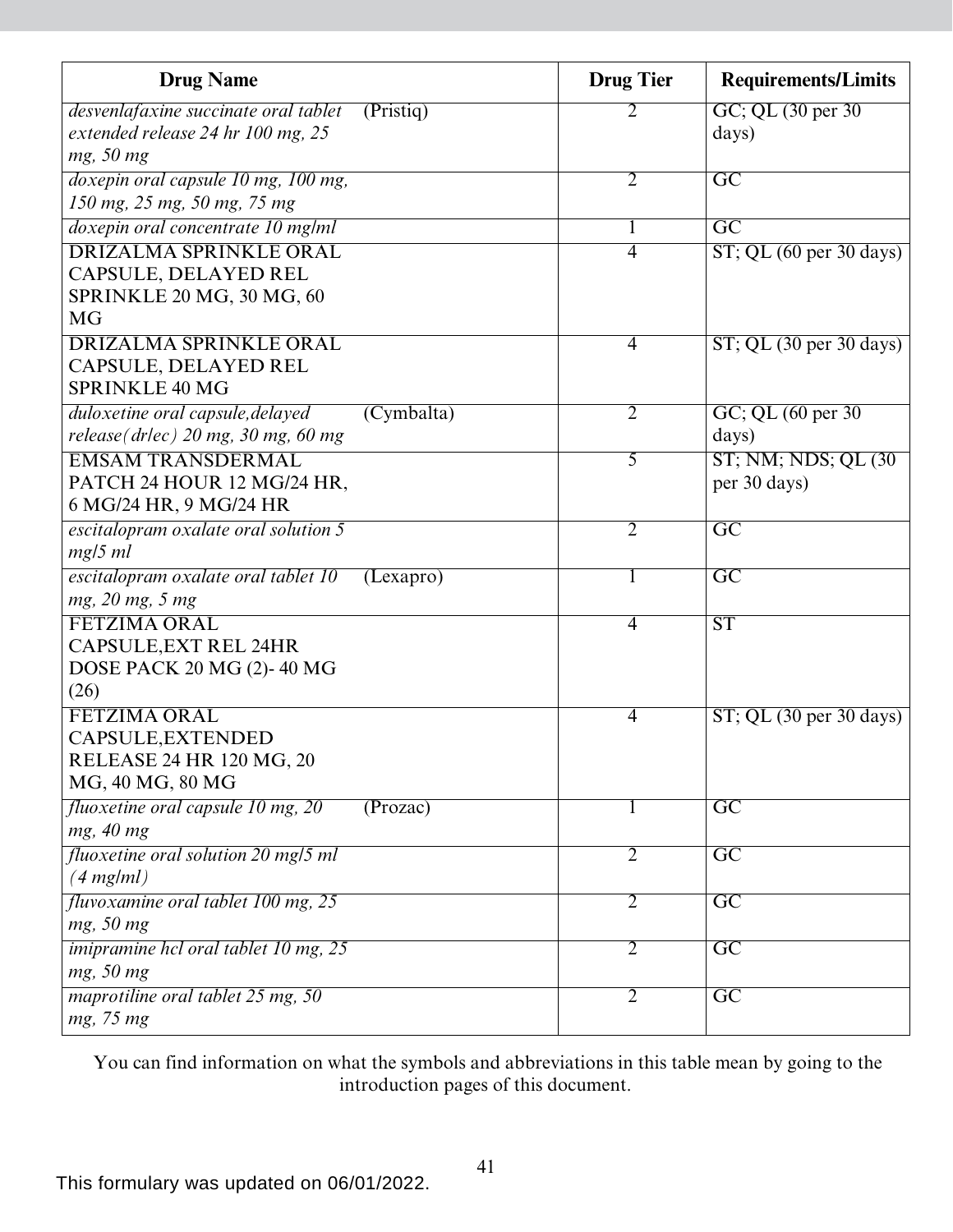| <b>Drug Name</b>                      |                  | <b>Drug Tier</b> | <b>Requirements/Limits</b> |
|---------------------------------------|------------------|------------------|----------------------------|
| <b>MARPLAN ORAL TABLET 10</b>         |                  | 4                |                            |
| MG                                    |                  |                  |                            |
| mirtazapine oral tablet 15 mg, 30     | (Remeron)        | $\overline{2}$   | $\overline{\text{GC}}$     |
| mg                                    |                  |                  |                            |
| mirtazapine oral tablet 45 mg, 7.5    |                  | $\overline{2}$   | $\overline{GC}$            |
| mg                                    |                  |                  |                            |
| mirtazapine oral                      | (Remeron SolTab) | $\overline{2}$   | $\overline{\mathrm{GC}}$   |
| tablet, disintegrating 15 mg, 30 mg,  |                  |                  |                            |
| $45 \, mg$                            |                  |                  |                            |
| nefazodone oral tablet 100 mg, 150    |                  | $\overline{2}$   | $\overline{GC}$            |
| mg, 200 mg, 250 mg, 50 mg             |                  |                  |                            |
| nortriptyline oral capsule 10 mg, 25  | (Pamelor)        | $\mathbf{I}$     | $\overline{\mathrm{GC}}$   |
| mg, 50 mg, 75 mg                      |                  |                  |                            |
| nortriptyline oral solution 10 mg/5   |                  | $\overline{2}$   | $\overline{\mathrm{GC}}$   |
| ml                                    |                  |                  |                            |
| paroxetine hcl oral suspension 10     | (Paxil)          | $\overline{2}$   | PA NSO-HRM; GC;            |
| $mg/5$ ml                             |                  |                  | AGE (Max 64 Years)         |
| paroxetine hcl oral tablet 10 mg, 20  | (Paxil)          |                  | PA NSO-HRM; GC;            |
| mg, 30 mg, 40 mg                      |                  |                  | AGE (Max 64 Years)         |
| perphenazine-amitriptyline oral       |                  | 2                | $\overline{\rm GC}$        |
| tablet 2-10 mg, 2-25 mg, 4-10 mg, 4-  |                  |                  |                            |
| 25 mg, 4-50 mg                        |                  |                  |                            |
| phenelzine oral tablet 15 mg          | (Nardil)         | $\overline{2}$   | $\overline{\text{GC}}$     |
| protriptyline oral tablet 10 mg, 5 mg |                  | $\overline{2}$   | $\overline{GC}$            |
| sertraline oral concentrate 20 mg/ml  | (Zoloft)         | $\overline{2}$   | $\overline{\text{GC}}$     |
| sertraline oral tablet 100 mg, 25 mg, | (Zoloft)         |                  | $\overline{\text{GC}}$     |
| 50 mg                                 |                  |                  |                            |
| <b>SPRAVATO NASAL</b>                 |                  | 4                | PA NSO                     |
| SPRAY, NON-AEROSOL 28 MG              |                  |                  |                            |
| <b>SPRAVATO NASAL</b>                 |                  | $\overline{5}$   | PA NSO; NM; NDS            |
| SPRAY, NON-AEROSOL 56 MG              |                  |                  |                            |
| (28 MG X 2), 84 MG (28 MG X 3)        |                  |                  |                            |
| tranylcypromine oral tablet 10 mg     | (Parnate)        | $\overline{2}$   | $\overline{GC}$            |
| trazodone oral tablet 100 mg, 150     |                  | $\bf{l}$         | $\overline{\mathrm{GC}}$   |
| mg, 50 mg                             |                  |                  |                            |
| trazodone oral tablet 300 mg          |                  | $\overline{2}$   | $\overline{\text{GC}}$     |
| trimipramine oral capsule 100 mg,     |                  | $\overline{2}$   | $\overline{GC}$            |
| 25 mg, 50 mg                          |                  |                  |                            |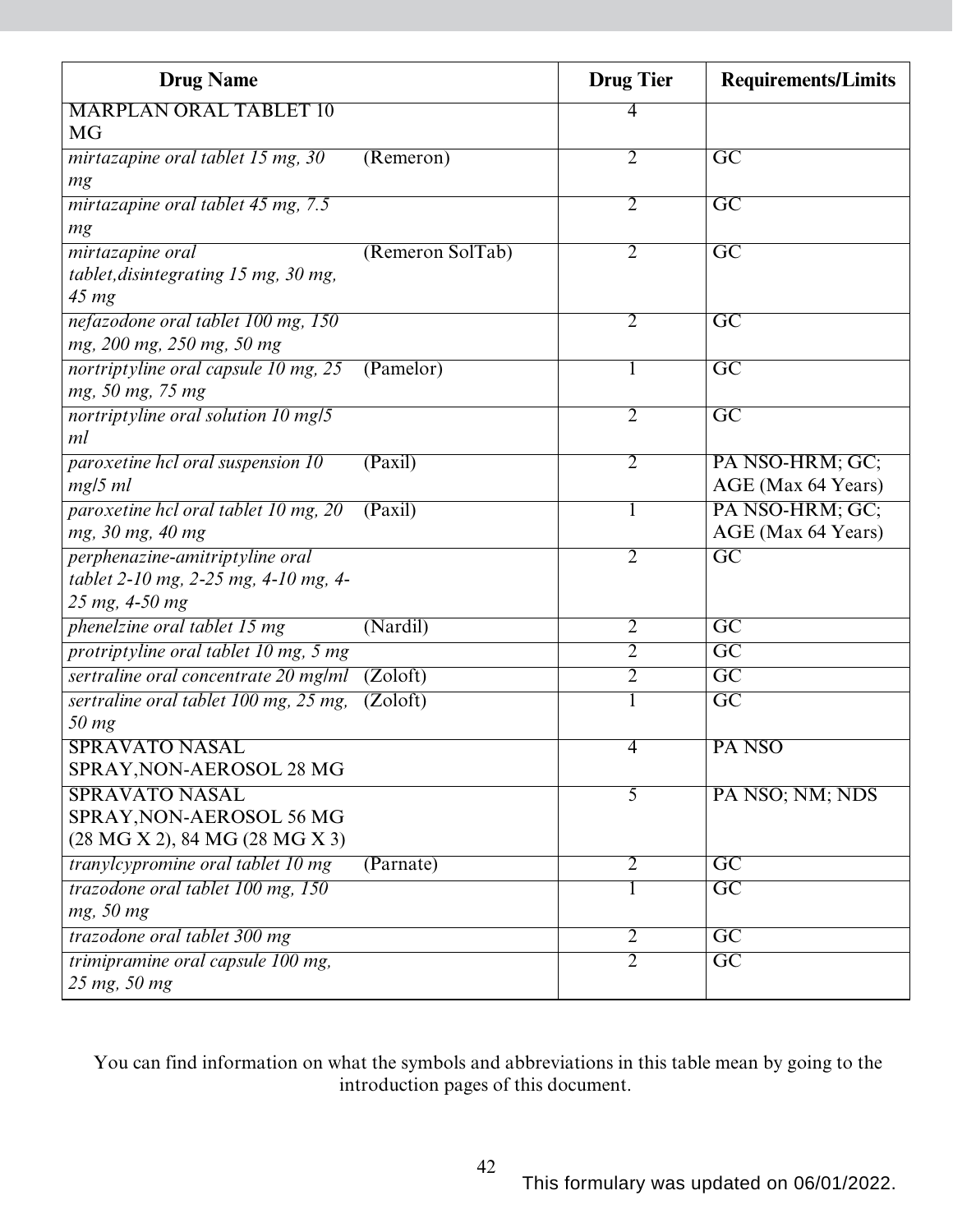| <b>Drug Name</b>                                   | <b>Drug</b> Tier | <b>Requirements/Limits</b>           |
|----------------------------------------------------|------------------|--------------------------------------|
| <b>TRINTELLIX ORAL TABLET</b>                      | 3                | $QL$ (30 per 30 days)                |
| 10 MG, 20 MG, 5 MG                                 |                  |                                      |
| (Effexor XR)<br>venlafaxine oral capsule, extended | $\overline{2}$   | GC; QL (30 per 30)                   |
| release 24hr 150 mg                                |                  | days)                                |
| (Effexor XR)<br>venlafaxine oral capsule, extended | $\overline{2}$   | GC; QL (90 per 30)                   |
| release 24hr 37.5 mg, 75 mg                        |                  | days)                                |
| venlafaxine oral tablet 100 mg, 25                 | $\overline{2}$   | $\overline{GC}$                      |
| mg, 37.5 mg, 50 mg, 75 mg                          |                  |                                      |
| <b>VIIBRYD ORAL TABLET 10</b>                      | $\overline{3}$   | $QL$ (30 per 30 days)                |
| MG, 20 MG, 40 MG                                   |                  |                                      |
| <b>VIIBRYD ORAL</b>                                | $\overline{3}$   |                                      |
| TABLETS, DOSE PACK 10 MG                           |                  |                                      |
| $(7)$ - 20 MG $(23)$                               |                  |                                      |
| <b>ZULRESSO INTRAVENOUS</b>                        | 5                | NM; NDS                              |
| <b>SOLUTION 5 MG/ML</b>                            |                  |                                      |
| <b>Antidiabetic Agents</b>                         |                  |                                      |
| <b>Antidiabetic Agents, Miscellaneous</b>          |                  |                                      |
| acarbose oral tablet 100 mg, 25 mg,<br>(Precose)   | $\overline{2}$   | GC; QL (90 per 30)                   |
| $50$ mg                                            |                  | days)                                |
| <b>FARXIGA ORAL TABLET 10</b>                      | $\overline{3}$   | QL (30 per 30 days)                  |
| MG, 5 MG                                           |                  |                                      |
| <b>GLYXAMBI ORAL TABLET 10-</b>                    | $\overline{3}$   | QL (30 per 30 days)                  |
| 5 MG, 25-5 MG                                      |                  |                                      |
| <b>JARDIANCE ORAL TABLET 10</b>                    | $\overline{3}$   | QL (30 per 30 days)                  |
| MG, 25 MG                                          |                  |                                      |
| <b>JENTADUETO ORAL TABLET</b>                      | $\overline{3}$   | QL (60 per 30 days)                  |
| 2.5-1,000 MG, 2.5-500 MG, 2.5-                     |                  |                                      |
| 850 MG                                             |                  |                                      |
| <b>JENTADUETO XR ORAL</b>                          | $\overline{3}$   | QL (60 per 30 days)                  |
| TABLET, IR - ER, BIPHASIC                          |                  |                                      |
| 24HR 2.5-1,000 MG                                  |                  |                                      |
| <b>JENTADUETO XR ORAL</b>                          | $\overline{3}$   | QL (30 per 30 days)                  |
| TABLET, IR - ER, BIPHASIC                          |                  |                                      |
| 24HR 5-1,000 MG                                    |                  |                                      |
| <b>KORLYM ORAL TABLET 300</b>                      | $\overline{5}$   | PA; NM; NDS; QL                      |
| <b>MG</b>                                          |                  | $(112 \text{ per } 28 \text{ days})$ |
| metformin oral tablet 1,000 mg                     | 1                | GC; QL (75 per 30)                   |
|                                                    |                  | days)                                |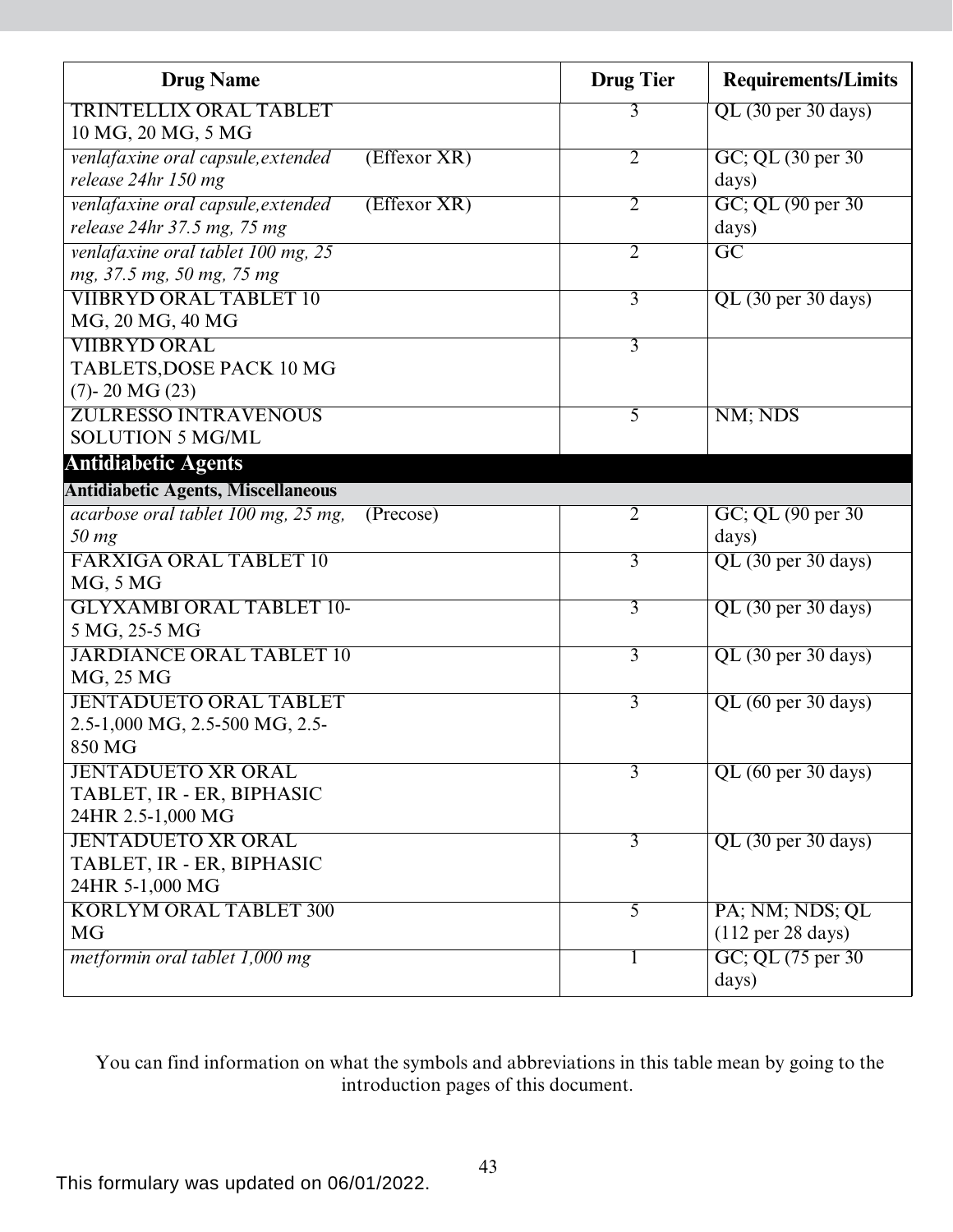| <b>Drug Name</b>                              | <b>Drug Tier</b> | <b>Requirements/Limits</b>            |
|-----------------------------------------------|------------------|---------------------------------------|
| metformin oral tablet 500 mg                  |                  | GC; QL (150 per 30)                   |
|                                               |                  | days)                                 |
| metformin oral tablet 850 mg                  |                  | GC; QL (90 per 30)                    |
|                                               |                  | days)                                 |
| metformin oral tablet extended                |                  | GC; QL (120 per 30)                   |
| release 24 hr 500 mg                          |                  | days)                                 |
| metformin oral tablet extended                |                  | $GC$ ; QL $(60 \text{ per } 30)$      |
| release 24 hr 750 mg                          |                  | days)                                 |
| <b>OZEMPIC SUBCUTANEOUS</b>                   | $\overline{3}$   | $QL$ (1.5 per 28 days)                |
| PEN INJECTOR 0.25 MG OR 0.5                   |                  |                                       |
| MG(2 MG/1.5 ML)                               |                  |                                       |
| <b>OZEMPIC SUBCUTANEOUS</b>                   | $\overline{3}$   | $QL$ (3 per 28 days)                  |
| PEN INJECTOR 1 MG/DOSE (2                     |                  |                                       |
| MG/1.5 ML), 1 MG/DOSE (4                      |                  |                                       |
| MG/3 ML), 2 MG/DOSE (8 MG/3                   |                  |                                       |
| ML                                            |                  |                                       |
| pioglitazone oral tablet 15 mg, 30<br>(Actos) | 1                | GC; QL (30 per 30)                    |
| mg, 45 mg                                     |                  | days)                                 |
| repaglinide oral tablet 0.5 mg, 1 mg          | $\overline{2}$   | GC; QL (120 per 30)                   |
|                                               |                  | days)                                 |
| repaglinide oral tablet 2 mg                  | $\overline{2}$   | GC; QL (240 per 30)                   |
|                                               |                  | days)                                 |
| <b>RYBELSUS ORAL TABLET 14</b>                | 3                | $QL$ (30 per 30 days)                 |
| MG, 3 MG, 7 MG                                |                  |                                       |
| <b>SYMLINPEN 120</b>                          | 5                | PA; NM; NDS; QL                       |
| <b>SUBCUTANEOUS PEN</b>                       |                  | $(10.8 \text{ per } 28 \text{ days})$ |
| INJECTOR 2,700 MCG/2.7 ML                     |                  |                                       |
| <b>SYMLINPEN 60</b>                           | 5                | PA; NM; NDS; QL                       |
| <b>SUBCUTANEOUS PEN</b>                       |                  | $(10.8 \text{ per } 28 \text{ days})$ |
| INJECTOR 1,500 MCG/1.5 ML                     |                  |                                       |
| <b>SYNJARDY ORAL TABLET</b>                   | $\overline{3}$   | QL (60 per 30 days)                   |
| 12.5-1,000 MG, 12.5-500 MG, 5-                |                  |                                       |
| 1,000 MG, 5-500 MG                            |                  |                                       |
| <b>SYNJARDY XR ORAL</b>                       | $\overline{3}$   | $QL$ (30 per 30 days)                 |
| TABLET, IR - ER, BIPHASIC                     |                  |                                       |
| 24HR 10-1,000 MG, 25-1,000 MG                 |                  |                                       |
| <b>SYNJARDY XR ORAL</b>                       | $\overline{3}$   | QL (60 per 30 days)                   |
| TABLET, IR - ER, BIPHASIC                     |                  |                                       |
| 24HR 12.5-1,000 MG, 5-1,000 MG                |                  |                                       |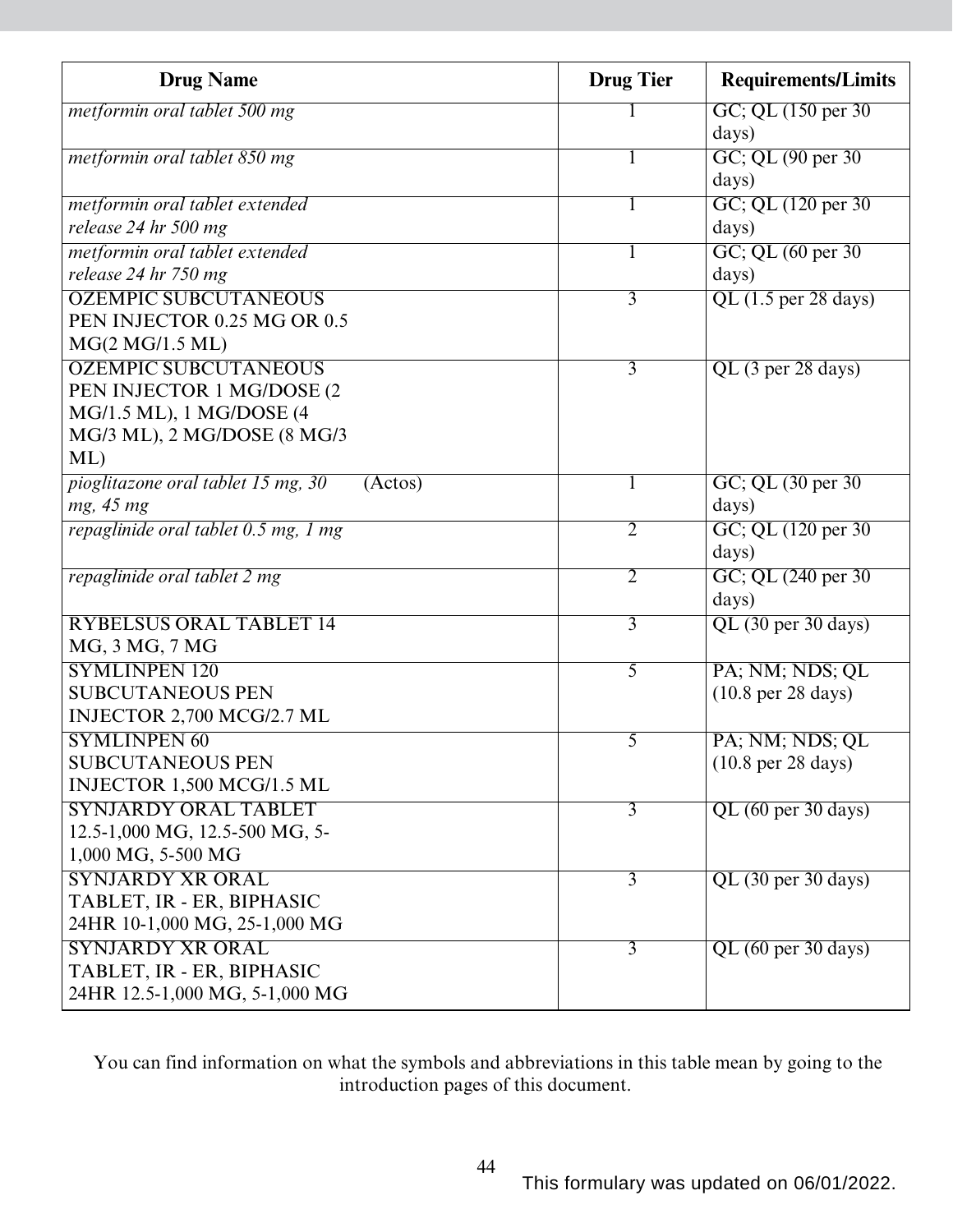| <b>Drug Name</b>                   | <b>Drug Tier</b> | <b>Requirements/Limits</b>                    |
|------------------------------------|------------------|-----------------------------------------------|
| <b>TRADJENTA ORAL TABLET 5</b>     | 3                | $QL$ (30 per 30 days)                         |
| MG                                 |                  |                                               |
| TRIJARDY XR ORAL TABLET,           | $\overline{3}$   | QL (30 per 30 days)                           |
| IR - ER, BIPHASIC 24HR 10-5-       |                  |                                               |
| 1,000 MG, 25-5-1,000 MG            |                  |                                               |
| TRIJARDY XR ORAL TABLET,           | 3                | QL (60 per 30 days)                           |
| IR - ER, BIPHASIC 24HR 12.5-       |                  |                                               |
| 2.5-1,000 MG, 5-2.5-1,000 MG       |                  |                                               |
| <b>TRULICITY SUBCUTANEOUS</b>      | 3                | QL (2 per 28 days)                            |
| PEN INJECTOR 0.75 MG/0.5           |                  |                                               |
| ML, 1.5 MG/0.5 ML, 3 MG/0.5        |                  |                                               |
| ML, 4.5 MG/0.5 ML                  |                  |                                               |
| <b>VICTOZA SUBCUTANEOUS</b>        | 3                | QL (9 per 30 days)                            |
| PEN INJECTOR 0.6 MG/0.1 ML         |                  |                                               |
| $(18 \text{ MG}/3 \text{ ML})$     |                  |                                               |
| <b>XIGDUO XR ORAL TABLET,</b>      | $\overline{3}$   | QL (30 per 30 days)                           |
| IR - ER, BIPHASIC 24HR 10-         |                  |                                               |
| 1,000 MG, 10-500 MG                |                  |                                               |
| XIGDUO XR ORAL TABLET,             | 3                | QL (60 per 30 days)                           |
| IR - ER, BIPHASIC 24HR 2.5-        |                  |                                               |
| 1,000 MG, 5-1,000 MG, 5-500 MG     |                  |                                               |
| <b>Insulins</b>                    |                  |                                               |
| <b>FIASP FLEXTOUCH U-100</b>       | $\overline{3}$   | $SI$ ; QL $(30 \text{ per } 28 \text{ days})$ |
| <b>INSULIN SUBCUTANEOUS</b>        |                  |                                               |
| <b>INSULIN PEN 100 UNIT/ML (3)</b> |                  |                                               |
| ML                                 |                  |                                               |
| <b>FIASP PENFILL U-100</b>         | 3                | $SI$ ; QL (30 per 28 days)                    |
| <b>INSULIN SUBCUTANEOUS</b>        |                  |                                               |
| CARTRIDGE 100 UNIT/ML (3           |                  |                                               |
| ML                                 |                  |                                               |
| <b>FIASP U-100 INSULIN</b>         | $\overline{3}$   | $SI$ ; QL (40 per 28 days)                    |
| <b>SUBCUTANEOUS SOLUTION</b>       |                  |                                               |
| 100 UNIT/ML                        |                  |                                               |
| <b>HUMULIN R U-500 (CONC)</b>      | 3                | $SI$ ; QL (40 per 28 days)                    |
| <b>INSULIN SUBCUTANEOUS</b>        |                  |                                               |
| <b>SOLUTION 500 UNIT/ML</b>        |                  |                                               |
| <b>HUMULIN R U-500 (CONC)</b>      | $\overline{3}$   | $SI$ ; QL $(24 \text{ per } 28 \text{ days})$ |
| <b>KWIKPEN SUBCUTANEOUS</b>        |                  |                                               |
| <b>INSULIN PEN 500 UNIT/ML (3)</b> |                  |                                               |
| ML                                 |                  |                                               |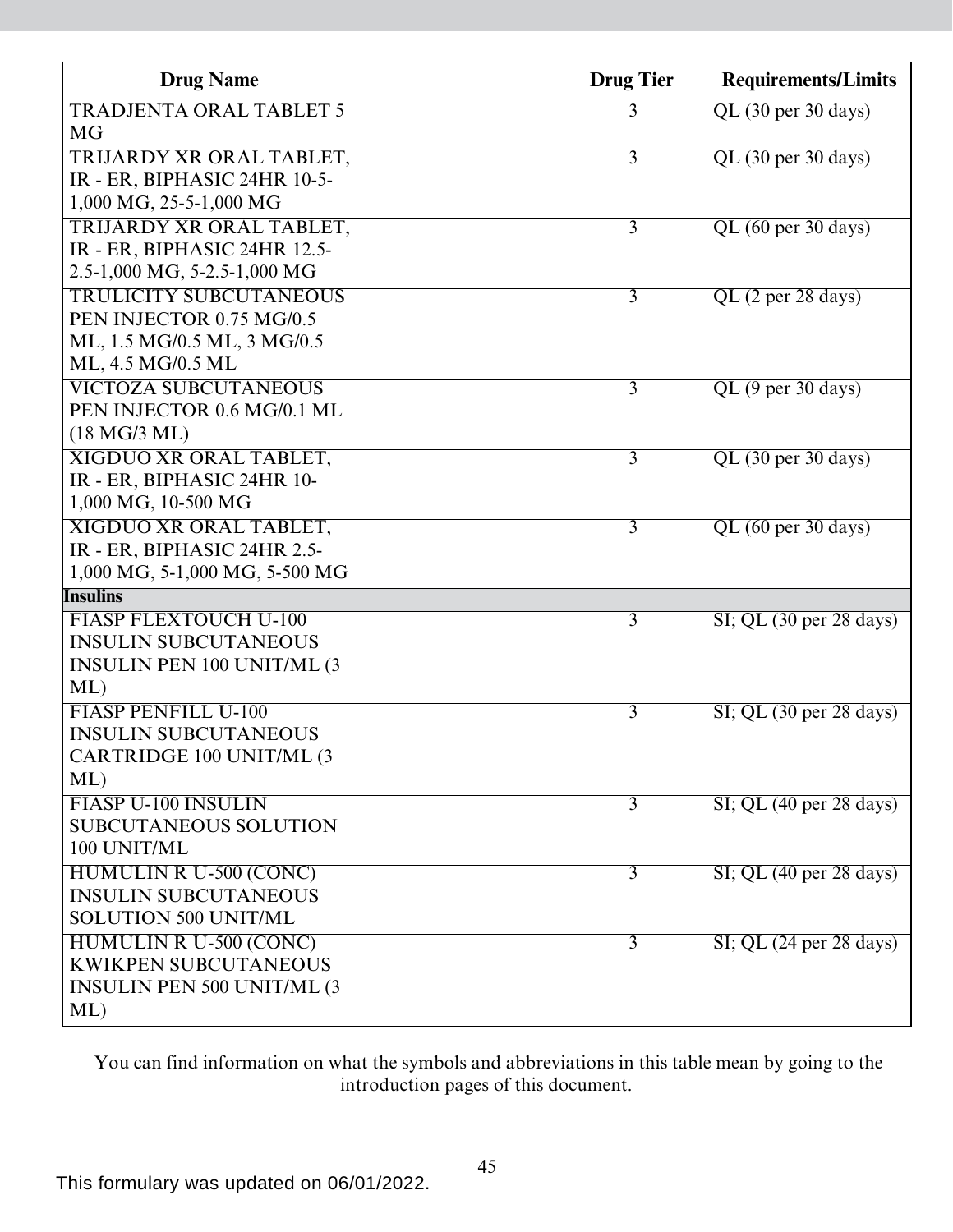| <b>Drug Name</b>                          |                                     | <b>Drug Tier</b> | <b>Requirements/Limits</b>                    |
|-------------------------------------------|-------------------------------------|------------------|-----------------------------------------------|
| <b>LANTUS SOLOSTAR U-100</b>              |                                     | 3                | $SI$ ; QL $(30 \text{ per } 28 \text{ days})$ |
| <b>INSULIN SUBCUTANEOUS</b>               |                                     |                  |                                               |
| <b>INSULIN PEN 100 UNIT/ML (3)</b>        |                                     |                  |                                               |
| ML                                        |                                     |                  |                                               |
| <b>LANTUS U-100 INSULIN</b>               | (insulin glargine)                  | $\overline{3}$   | $SI$ ; QL (40 per 28 days)                    |
| <b>SUBCUTANEOUS SOLUTION</b>              |                                     |                  |                                               |
| 100 UNIT/ML                               |                                     |                  |                                               |
| NOVOLIN 70/30 U-100 INSULIN               |                                     | $\overline{3}$   | $SI$ ; QL (40 per 28 days)                    |
| <b>SUBCUTANEOUS</b>                       |                                     |                  |                                               |
| SUSPENSION 100 UNIT/ML (70-               |                                     |                  |                                               |
| 30)                                       |                                     |                  |                                               |
| <b>NOVOLIN 70-30 FLEXPEN U-</b>           |                                     | 3                | $SI$ ; QL $(30 \text{ per } 28 \text{ days})$ |
| <b>100 SUBCUTANEOUS INSULIN</b>           |                                     |                  |                                               |
| PEN 100 UNIT/ML (70-30)                   |                                     |                  |                                               |
| <b>NOVOLIN N FLEXPEN</b>                  |                                     | $\overline{3}$   | $SI$ ; QL $(30 \text{ per } 28 \text{ days})$ |
| <b>SUBCUTANEOUS INSULIN</b>               |                                     |                  |                                               |
| PEN 100 UNIT/ML (3 ML)                    |                                     |                  |                                               |
| <b>NOVOLIN N NPH U-100</b>                |                                     | $\overline{3}$   | $SI$ ; QL (40 per 28 days)                    |
| <b>INSULIN SUBCUTANEOUS</b>               |                                     |                  |                                               |
| <b>SUSPENSION 100 UNIT/ML</b>             |                                     |                  |                                               |
| <b>NOVOLIN R FLEXPEN</b>                  |                                     | $\overline{3}$   | $SI$ ; QL (30 per 28 days)                    |
| <b>SUBCUTANEOUS INSULIN</b>               |                                     |                  |                                               |
| PEN 100 UNIT/ML (3 ML)                    |                                     |                  |                                               |
| <b>NOVOLIN R REGULAR U-100</b>            |                                     | $\overline{3}$   | $SI$ ; QL (40 per 28 days)                    |
| <b>INSULN INJECTION</b>                   |                                     |                  |                                               |
| SOLUTION 100 UNIT/ML                      |                                     |                  |                                               |
| <b>NOVOLOG FLEXPEN U-100</b>              | $(insulin$ aspart $u-100$ )         | $\overline{2}$   | GC; SI; QL (30 per 28)                        |
| <b>INSULIN SUBCUTANEOUS</b>               |                                     |                  | days)                                         |
| <b>INSULIN PEN 100 UNIT/ML (3)</b>        |                                     |                  |                                               |
| ML                                        |                                     |                  |                                               |
| <b>NOVOLOG MIX 70-30 U-100</b>            | (insulin asp prt-insulin            | 2                | GC; SI; QL (40 per 28)                        |
| <b>INSULN SUBCUTANEOUS</b>                | aspart)                             |                  | days)                                         |
| SOLUTION 100 UNIT/ML (70-<br>30)          |                                     |                  |                                               |
|                                           |                                     |                  |                                               |
| <b>NOVOLOG MIX 70-</b><br>30FLEXPEN U-100 | (insulin asp prt-insulin<br>aspart) | $\overline{2}$   | GC; SI; QL (30 per 28)<br>days)               |
| <b>SUBCUTANEOUS INSULIN</b>               |                                     |                  |                                               |
| PEN 100 UNIT/ML (70-30)                   |                                     |                  |                                               |
|                                           |                                     |                  |                                               |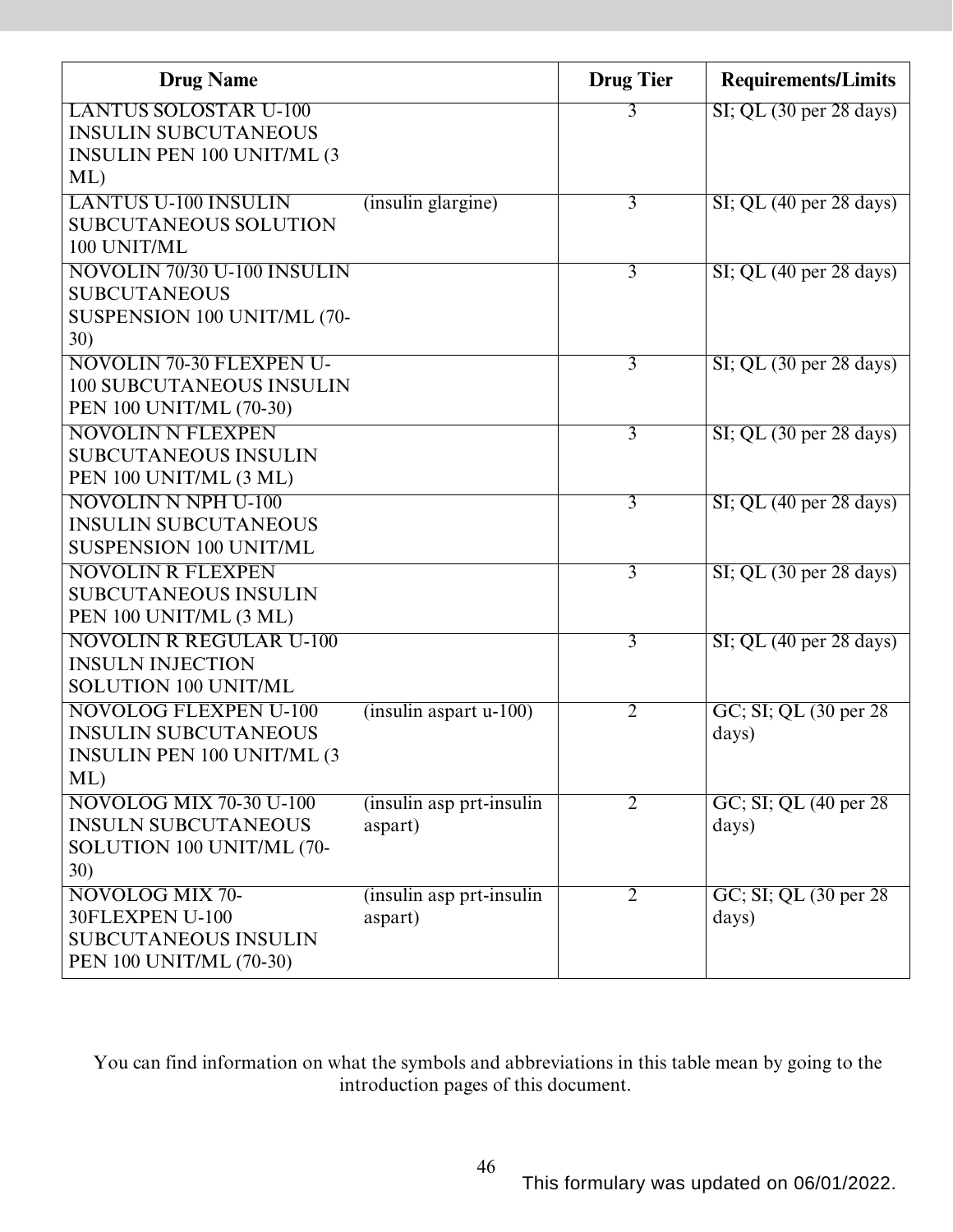| <b>Drug Name</b>                                                                                                    |                             | <b>Drug Tier</b> | <b>Requirements/Limits</b>                    |
|---------------------------------------------------------------------------------------------------------------------|-----------------------------|------------------|-----------------------------------------------|
| <b>NOVOLOG PENFILL U-100</b><br><b>INSULIN SUBCUTANEOUS</b><br><b>CARTRIDGE 100 UNIT/ML</b>                         | $(insulin$ aspart $u-100$ ) | 2                | GC; SI; QL (30 per 28)<br>days)               |
| <b>NOVOLOG U-100 INSULIN</b><br><b>ASPART SUBCUTANEOUS</b><br><b>SOLUTION 100 UNIT/ML</b>                           | $(insulin$ aspart $u-100$ ) | 2                | GC; SI; QL (40 per 28)<br>days)               |
| SOLIQUA 100/33<br><b>SUBCUTANEOUS INSULIN</b><br>PEN 100 UNIT-33 MCG/ML                                             |                             | $\overline{3}$   | $QL$ (30 per 30 days)                         |
| <b>TOUJEO MAX U-300</b><br><b>SOLOSTAR SUBCUTANEOUS</b><br><b>INSULIN PEN 300 UNIT/ML (3)</b><br>ML                 |                             | $\overline{3}$   | $SI$ ; QL $(18 \text{ per } 28 \text{ days})$ |
| <b>TOUJEO SOLOSTAR U-300</b><br><b>INSULIN SUBCUTANEOUS</b><br><b>INSULIN PEN 300 UNIT/ML</b><br>$(1.5 \text{ ML})$ |                             | $\overline{3}$   | $SI$ ; QL $(13.5$ per 28<br>days)             |
| XULTOPHY 100/3.6<br><b>SUBCUTANEOUS INSULIN</b><br>PEN 100 UNIT-3.6 MG /ML (3<br>ML                                 |                             | 3                | $QL$ (15 per 28 days)                         |
| <b>Sulfonylureas</b>                                                                                                |                             |                  |                                               |
| glimepiride oral tablet 1 mg, 2 mg                                                                                  | (Amary)                     | T                | GC; QL (30 per 30)<br>days)                   |
| glimepiride oral tablet 4 mg                                                                                        | (Amary)                     | $\mathbf{I}$     | $GC$ ; QL $(60 \text{ per } 30)$<br>days)     |
| glipizide oral tablet 10 mg                                                                                         |                             |                  | GC; QL (120 per 30)<br>days)                  |
| glipizide oral tablet 5 mg                                                                                          |                             |                  | GC; QL $(60 \text{ per } 30$<br>days)         |
| glipizide oral tablet extended release (Glucotrol XL)<br>24hr 10 mg                                                 |                             |                  | GC; QL (60 per 30)<br>days)                   |
| glipizide oral tablet extended release (Glucotrol XL)<br>24hr 2.5 mg, 5 mg                                          |                             | T                | GC; QL (30 per 30)<br>days)                   |
| glipizide-metformin oral tablet 2.5-<br>$250$ mg                                                                    |                             | 2                | GC; QL (240 per 30)<br>days)                  |
| glipizide-metformin oral tablet 2.5-<br>500 mg, 5-500 mg                                                            |                             | $\overline{2}$   | GC; QL (120 per 30)<br>days)                  |
| glyburide micronized oral tablet 1.5<br>mg, 3 mg, 6 mg                                                              | (Glynase)                   | $\overline{2}$   | PA-HRM; GC; AGE<br>(Max 64 Years)             |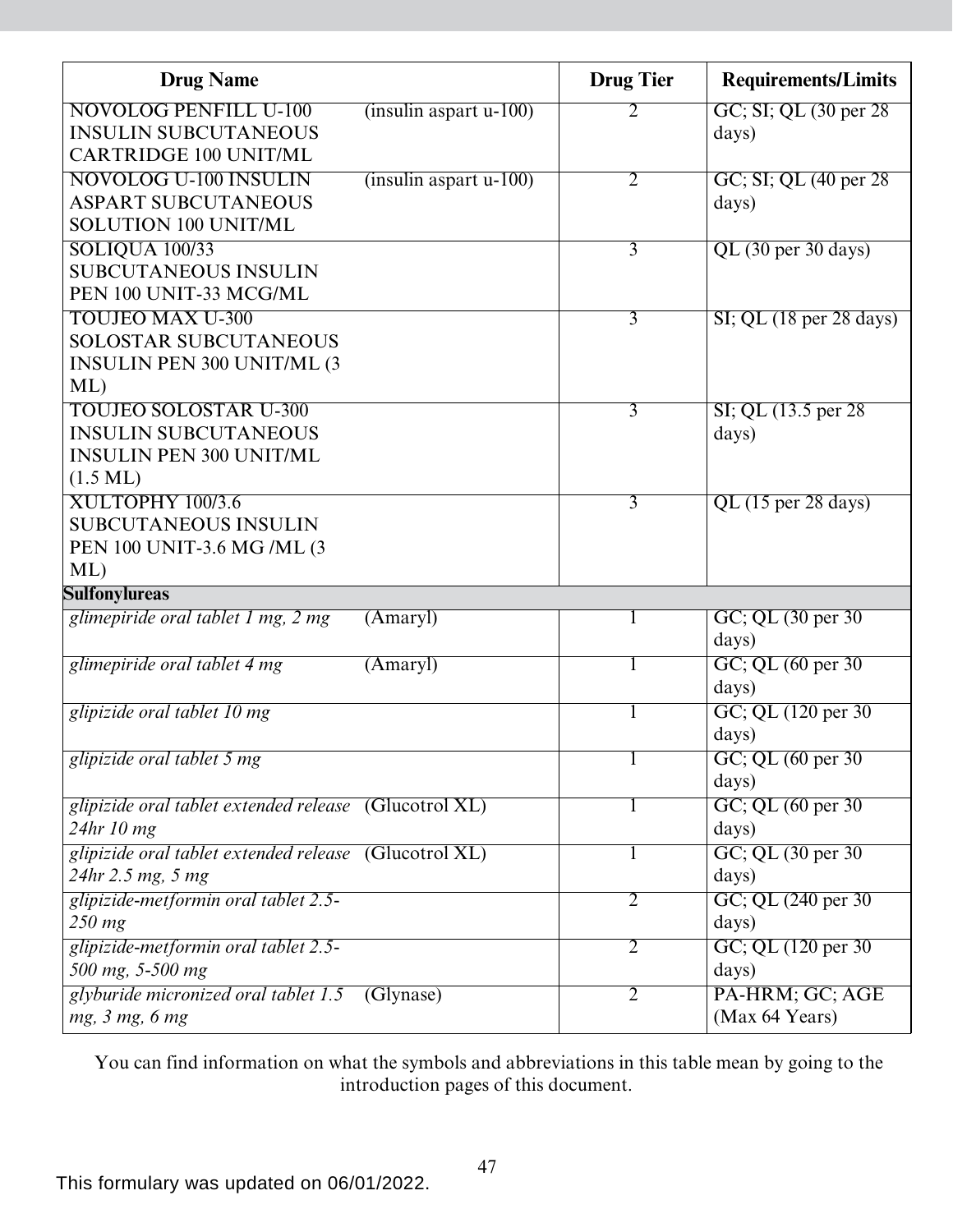| <b>Drug Name</b>                                                           |                 | <b>Drug Tier</b> | <b>Requirements/Limits</b>       |
|----------------------------------------------------------------------------|-----------------|------------------|----------------------------------|
| glyburide oral tablet 1.25 mg, 2.5                                         |                 | 2                | PA-HRM; GC; AGE                  |
| mg, 5 mg                                                                   |                 |                  | (Max 64 Years)                   |
| glyburide-metformin oral tablet                                            |                 | 1                | PA-HRM; GC; AGE                  |
| 1.25-250 mg, 2.5-500 mg, 5-500 mg                                          |                 |                  | (Max 64 Years)                   |
| <b>Antifungals</b>                                                         |                 |                  |                                  |
| <b>Antifungals</b>                                                         |                 |                  |                                  |
| <b>ABELCET INTRAVENOUS</b>                                                 |                 | $\overline{4}$   | PA BvD                           |
| <b>SUSPENSION 5 MG/ML</b>                                                  |                 |                  |                                  |
| <b>AMBISOME INTRAVENOUS</b>                                                | (amphotericin b | 5                | PA BvD; NM; NDS                  |
| <b>SUSPENSION FOR</b>                                                      | liposome)       |                  |                                  |
| <b>RECONSTITUTION 50 MG</b>                                                |                 |                  |                                  |
| amphotericin b injection recon soln                                        |                 | $\overline{2}$   | PA BvD; GC                       |
| $50$ mg                                                                    |                 |                  |                                  |
| amphotericin b liposome intravenous<br>suspension for reconstitution 50 mg | (AmBisome)      | $\overline{5}$   | PA BvD; NM; NDS                  |
| caspofungin intravenous recon soln                                         | (Cancidas)      | 5                | NM; NDS                          |
| $50$ mg                                                                    |                 |                  |                                  |
| caspofungin intravenous recon soln                                         | (Cancidas)      | $\overline{2}$   | $\overline{GC}$                  |
| $70$ mg                                                                    |                 |                  |                                  |
| ciclopirox topical cream 0.77%                                             | (Ciclodan)      | $\overline{2}$   | GC; QL (180 per 30)              |
|                                                                            |                 |                  | days)                            |
| ciclopirox topical solution $8\%$                                          | (Ciclodan)      | $\overline{2}$   | GC; QL (19.8 per 30)             |
|                                                                            |                 |                  | days)                            |
| clotrimazole mucous membrane<br>troche 10 mg                               |                 | $\overline{2}$   | $\overline{GC}$                  |
| <i>clotrimazole topical cream 1%</i>                                       | (Antifungal     | $\overline{2}$   | GC                               |
|                                                                            | (clotrimazole)) |                  |                                  |
| clotrimazole-betamethasone topical                                         |                 | $\overline{2}$   | $GC$ ; QL $(90 \text{ per } 30)$ |
| cream 1-0.05 $\%$                                                          |                 |                  | days)                            |
| econazole topical cream 1 %                                                |                 | $\overline{2}$   | GC; QL (170 per 30)              |
|                                                                            |                 |                  | days)                            |
| fluconazole in nacl (iso-osm)                                              |                 | $\overline{2}$   | $\overline{GC}$                  |
| intravenous piggyback 100 mg/50                                            |                 |                  |                                  |
| ml, 200 mg/100 ml, 400 mg/200 ml                                           |                 |                  |                                  |
| fluconazole oral suspension for                                            | (Diflucan)      | $\overline{2}$   | $\overline{GC}$                  |
| reconstitution 10 mg/ml, 40 mg/ml                                          |                 |                  |                                  |
| fluconazole oral tablet 100 mg, 150                                        | (Diflucan)      | $\overline{2}$   | $\overline{GC}$                  |
| mg, 200 mg, 50 mg                                                          |                 |                  |                                  |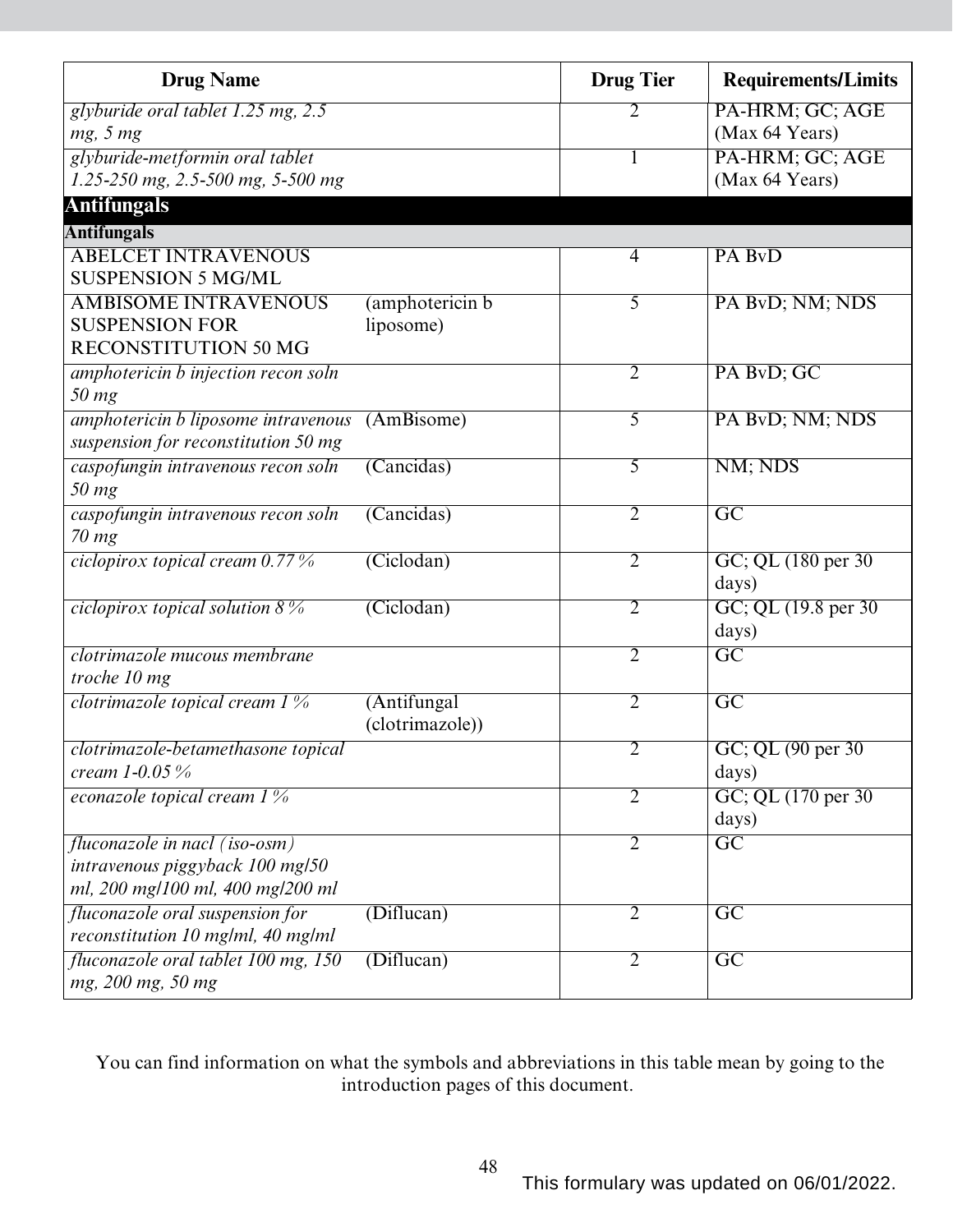| <b>Drug Name</b>                                                             |                | <b>Drug Tier</b> | <b>Requirements/Limits</b>       |
|------------------------------------------------------------------------------|----------------|------------------|----------------------------------|
| <i>flucytosine oral capsule 250 mg, 500</i> (Ancobon)                        |                | 5                | NM; NDS                          |
| mg                                                                           |                |                  |                                  |
| griseofulvin microsize oral                                                  |                | $\overline{2}$   | $\overline{GC}$                  |
| suspension 125 mg/5 ml                                                       |                |                  |                                  |
| griseofulvin microsize oral tablet                                           |                | $\overline{2}$   | $\overline{GC}$                  |
| 500 mg                                                                       |                |                  |                                  |
| <i>itraconazole oral capsule 100 mg</i>                                      | (Sporanos)     | $\overline{2}$   | $\overline{\text{GC}}$           |
| ketoconazole oral tablet 200 mg                                              |                | $\overline{2}$   | $\overline{GC}$                  |
| ketoconazole topical cream 2 %                                               |                | $\overline{2}$   | GC; QL (180 per 30)<br>days)     |
| ketoconazole topical shampoo 2%                                              |                | $\overline{2}$   | GC; QL (360 per 30)<br>days)     |
| miconazole-3 vaginal suppository                                             |                | $\overline{2}$   | $\overline{GC}$                  |
| $200$ mg                                                                     |                |                  |                                  |
| <b>NOXAFIL ORAL SUSPENSION</b><br>200 MG/5 ML (40 MG/ML)                     | (posaconazole) | $\overline{5}$   | PA; NM; NDS                      |
| nyamyc topical powder 100,000                                                | (nystatin)     | $\overline{2}$   | GC; QL (60 per 30)               |
| unitlgram                                                                    |                |                  | days)                            |
| nystatin oral suspension 100,000                                             |                | $\overline{2}$   | GC; QL (900 per 30)              |
| unit/ml                                                                      |                |                  | days)                            |
| nystatin oral tablet 500,000 unit                                            |                | $\overline{2}$   | $\overline{GC}$                  |
| nystatin topical cream 100,000                                               |                | $\overline{2}$   | $GC$ ; QL $(60 \text{ per } 30)$ |
| unitlgram                                                                    |                |                  | days)                            |
| nystatin topical ointment 100,000                                            |                | $\overline{2}$   | GC; QL (60 per 30)               |
| unitlgram                                                                    |                |                  | days)                            |
| nystatin topical powder 100,000                                              | (Nyamyc)       | $\overline{2}$   | GC; QL (60 per 30)               |
| unitlgram                                                                    |                |                  | days)                            |
| nystop topical powder 100,000                                                | (nystatin)     | 2                | GC; QL (60 per 30)               |
| unitlgram                                                                    |                |                  | days)                            |
| posaconazole oral tablet, delayed<br>release (drlec) 100 mg                  | (Noxafil)      | $\overline{5}$   | PA; NM; NDS                      |
| terbinafine hcl oral tablet 250 mg                                           |                |                  | $\overline{GC}$                  |
| voriconazole intravenous recon soln                                          | $(V$ fend IV)  | 5                | PA BvD; NM; NDS                  |
| $200$ mg                                                                     |                |                  |                                  |
| voriconazole oral suspension for<br>reconstitution 200 mg/5 ml (40<br>mg/ml) | (Vfend)        | $\overline{5}$   | PA; NM; NDS                      |
| voriconazole oral tablet 200 mg, 50<br>mg                                    | (Vfend)        | $\overline{2}$   | $\overline{GC}$                  |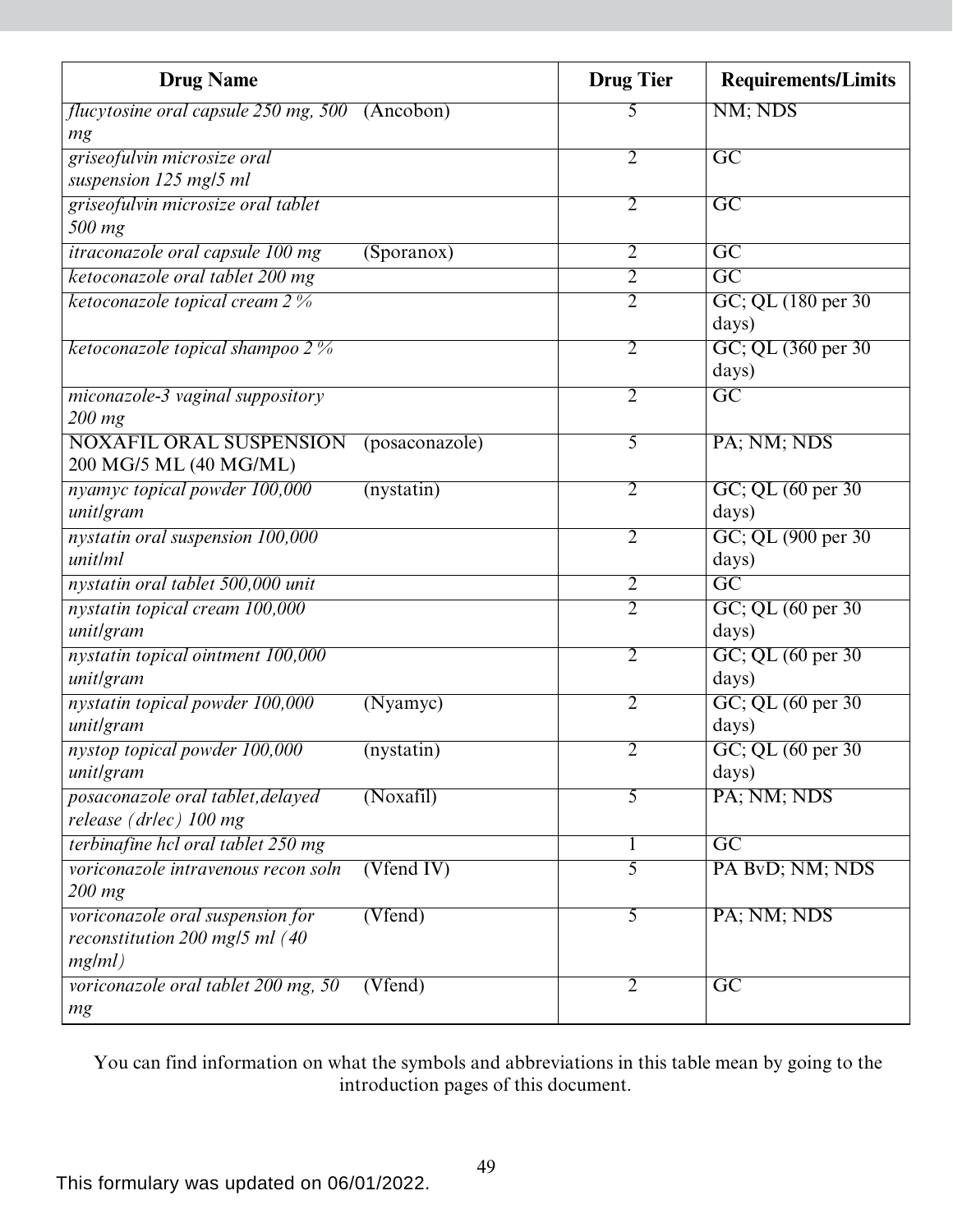| <b>Drug Name</b>                                             |                        | <b>Drug Tier</b> | <b>Requirements/Limits</b>        |
|--------------------------------------------------------------|------------------------|------------------|-----------------------------------|
| <b>Antigout Agents</b>                                       |                        |                  |                                   |
| <b>Antigout Agents, Other</b>                                |                        |                  |                                   |
| allopurinol oral tablet 100 mg                               | (Zyloprim)             |                  | $\overline{\text{GC}}$            |
| allopurinol oral tablet 300 mg                               |                        |                  | $\overline{\mathrm{GC}}$          |
| colchicine oral tablet 0.6 mg                                | $\overline{(Colcrys)}$ | 4                | PA; QL (120 per 30)<br>days)      |
| febuxostat oral tablet 40 mg, 80 mg                          | (Uloric)               | $\overline{2}$   | ST; GC; QL (30 per 30)<br>days)   |
| <b>MITIGARE ORAL CAPSULE</b><br>0.6 <sub>M</sub> G           | (colchicine)           | $\overline{2}$   | GC; QL (60 per 30)<br>days)       |
| probenecid oral tablet 500 mg                                |                        | $\overline{2}$   | $\overline{GC}$                   |
| probenecid-colchicine oral tablet                            |                        | $\overline{2}$   | $\overline{\text{GC}}$            |
| 500-0.5 mg                                                   |                        |                  |                                   |
| <b>Antihistamines</b>                                        |                        |                  |                                   |
| <b>Antihistamines</b>                                        |                        |                  |                                   |
| cyproheptadine oral syrup 2 mg/5 ml                          |                        | 2                | PA-HRM; GC; AGE<br>(Max 64 Years) |
| diphenhydramine hcl injection<br>solution 50 mg/ml           |                        | $\overline{2}$   | $\overline{\mathrm{GC}}$          |
| diphenhydramine hcl injection<br>syringe 50 mg/ml            |                        | $\overline{2}$   | $\overline{\text{GC}}$            |
| diphenhydramine hcl oral elixir 12.5 (Diphen)<br>$mg/5$ ml   |                        | $\overline{2}$   | PA-HRM; GC; AGE<br>(Max 64 Years) |
| hydroxyzine hcl intramuscular<br>solution 25 mg/ml, 50 mg/ml |                        | $\overline{2}$   | $\overline{\mathrm{GC}}$          |
| hydroxyzine hcl oral solution 10<br>mg/5 ml                  |                        | $\overline{2}$   | $\overline{GC}$                   |
| hydroxyzine hcl oral tablet 10 mg,<br>25 mg, 50 mg           |                        | $\mathbf{I}$     | $\overline{GC}$                   |
| levocetirizine oral tablet 5 mg                              | (24HR Allergy Relief)  | 1                | $\overline{\mathrm{GC}}$          |
| promethazine oral syrup 6.25 mg/5<br>ml                      |                        | $\overline{2}$   | PA-HRM; GC; AGE<br>(Max 64 Years) |
| <b>Anti-Infectives (Skin And</b><br><b>Mucous Membrane)</b>  |                        |                  |                                   |
| <b>Anti-Infectives (Skin And Mucous</b>                      |                        |                  |                                   |
| <b>Membrane</b> )                                            |                        |                  |                                   |
| clindamycin phosphate vaginal<br>cream $2\%$                 | (Cleocin)              | $\overline{2}$   | $\overline{\mathrm{GC}}$          |
| metronidazole vaginal gel $0.75\%$                           | (Vandazole)            | $\overline{2}$   | $\overline{GC}$                   |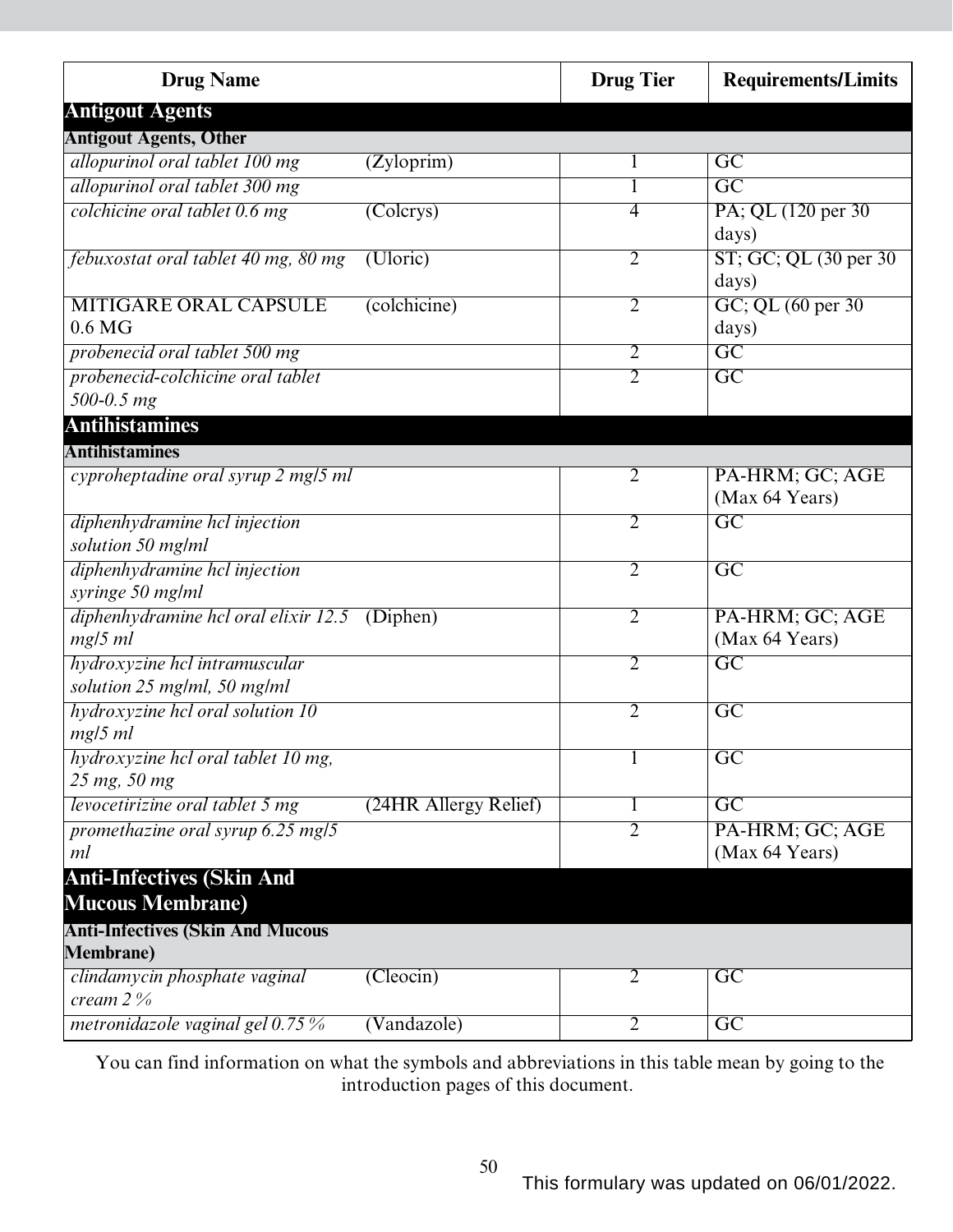| <b>Drug Name</b>                                     |            | <b>Drug Tier</b> | <b>Requirements/Limits</b>                   |
|------------------------------------------------------|------------|------------------|----------------------------------------------|
| terconazole vaginal cream $0.4\%$ , $0.8$            |            | 2                | $\overline{GC}$                              |
| $\frac{0}{0}$                                        |            |                  |                                              |
| terconazole vaginal suppository 80                   |            | $\overline{2}$   | $\overline{GC}$                              |
| mg                                                   |            |                  |                                              |
| <b>Antimigraine Agents</b>                           |            |                  |                                              |
| <b>Antimigraine Agents</b>                           |            |                  |                                              |
| <b>AIMOVIG AUTOINJECTOR</b>                          |            | 3                | $PA$ ; QL $(1 \text{ per } 30 \text{ days})$ |
| <b>SUBCUTANEOUS AUTO-</b>                            |            |                  |                                              |
| INJECTOR 140 MG/ML, 70                               |            |                  |                                              |
| MG/ML                                                |            |                  |                                              |
| <b>AJOVY AUTOINJECTOR</b>                            |            | $\overline{3}$   | PA; QL (1.5 per 30)                          |
| <b>SUBCUTANEOUS AUTO-</b>                            |            |                  | days)                                        |
| INJECTOR 225 MG/1.5 ML                               |            |                  |                                              |
| <b>AJOVY SYRINGE</b>                                 |            | 3                | PA; QL (1.5 per 30)                          |
| <b>SUBCUTANEOUS SYRINGE</b>                          |            |                  | days)                                        |
| 225 MG/1.5 ML                                        |            |                  |                                              |
| dihydroergotamine injection solution (D.H.E.45)      |            | $\overline{2}$   | GC; QL (24 per 28)                           |
| $1$ mg/m $l$                                         |            |                  | days)                                        |
| dihydroergotamine nasal spray, non-                  | (Migranal) | 5                | NM; NDS; QL (8 per                           |
| aerosol 0.5 mg/pump act. (4 mg/ml)                   |            |                  | $28 \text{ days}$                            |
| <b>EMGALITY PEN</b>                                  |            | $\overline{3}$   | $PA$ ; QL $(2 \text{ per } 30 \text{ days})$ |
| <b>SUBCUTANEOUS PEN</b>                              |            |                  |                                              |
| <b>INJECTOR 120 MG/ML</b>                            |            |                  |                                              |
| <b>EMGALITY SYRINGE</b>                              |            | $\overline{3}$   | PA; QL $(2 \text{ per } 30 \text{ days})$    |
| <b>SUBCUTANEOUS SYRINGE</b>                          |            |                  |                                              |
| 120 MG/ML                                            |            |                  |                                              |
| <b>EMGALITY SYRINGE</b>                              |            | $\overline{3}$   | $PA$ ; QL $(3 \text{ per } 30 \text{ days})$ |
| <b>SUBCUTANEOUS SYRINGE</b>                          |            |                  |                                              |
| 300 MG/3 ML (100 MG/ML X 3)                          |            |                  |                                              |
| <b>NURTEC ODT ORAL</b>                               |            | 3                | PA; QL (18 per 30)                           |
| TABLET, DISINTEGRATING 75                            |            |                  | days)                                        |
| <b>MG</b>                                            |            |                  |                                              |
| rizatriptan oral tablet 10 mg                        | (Maxalt)   | $\overline{2}$   | GC; QL (12 per 30)                           |
|                                                      |            |                  | days)                                        |
| rizatriptan oral tablet 5 mg                         |            | $\overline{2}$   | GC; QL (12 per 30)                           |
|                                                      |            |                  | days)                                        |
| rizatriptan oral tablet, disintegrating (Maxalt-MLT) |            | $\overline{2}$   | GC; QL (12 per 30)                           |
| 10 mg                                                |            |                  | days)                                        |
| rizatriptan oral tablet, disintegrating              |            | $\overline{2}$   | GC; QL (12 per 30)                           |
| 5 <sub>mg</sub>                                      |            |                  | days)                                        |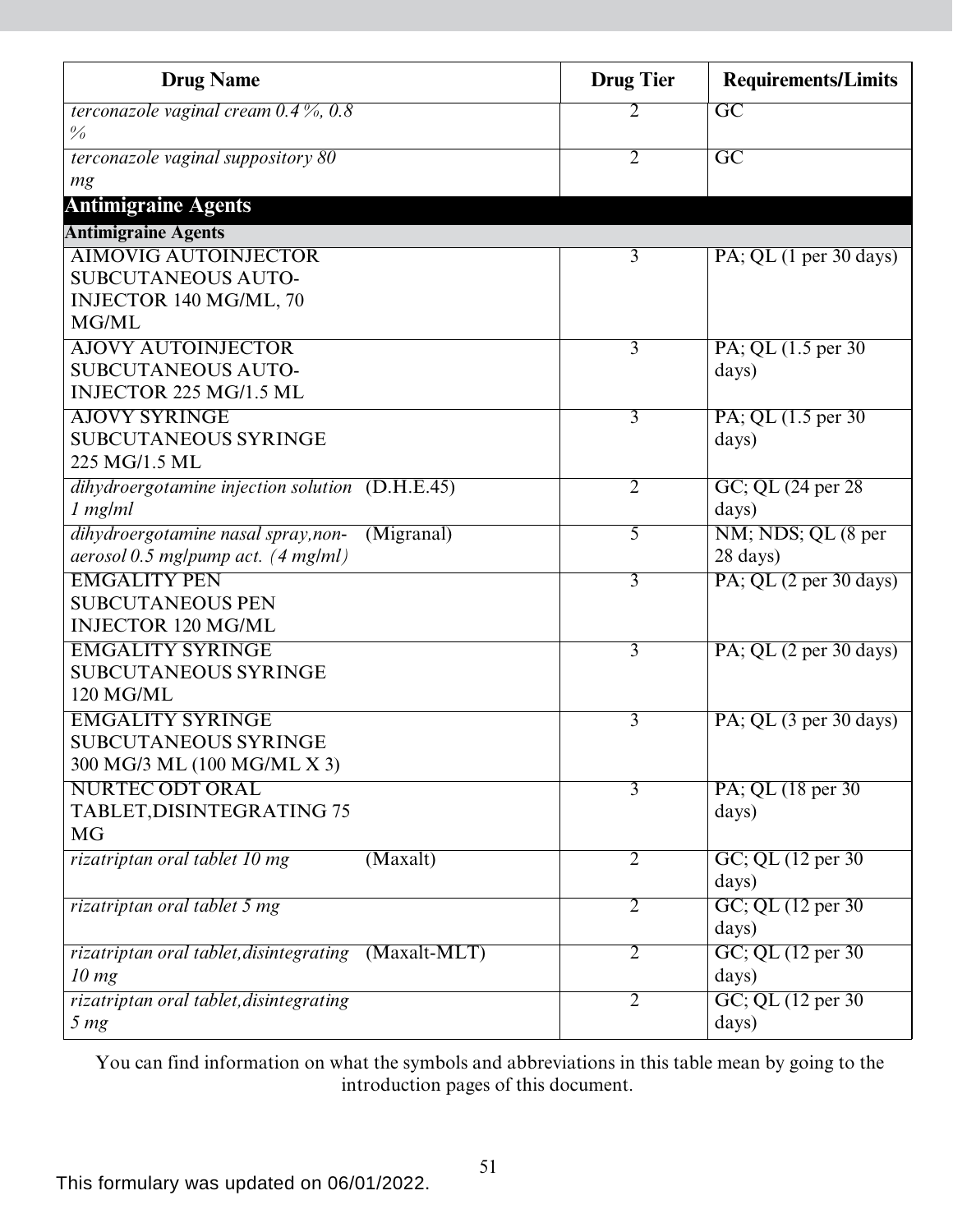| <b>Drug Name</b>                                           |                    | <b>Drug Tier</b> | <b>Requirements/Limits</b>                   |
|------------------------------------------------------------|--------------------|------------------|----------------------------------------------|
| sumatriptan nasal spray, non-aerosol (Imitrex)             |                    | 2                | GC; QL (12 per 30)                           |
| 20 mglactuation                                            |                    |                  | days)                                        |
| sumatriptan nasal spray, non-aerosol (Imitrex)             |                    | $\overline{2}$   | GC; QL (18 per 30)                           |
| 5 mglactuation                                             |                    |                  | days)                                        |
| sumatriptan succinate oral tablet                          | (Initrex)          | 2                | $GC$ ; QL $(9$ per 30 days)                  |
| $100$ mg                                                   |                    |                  |                                              |
| sumatriptan succinate oral tablet 25                       | $($ Imitrex $)$    | $\overline{2}$   | GC; QL (18 per 30)                           |
| mg, 50 mg                                                  |                    |                  | days)                                        |
| sumatriptan succinate subcutaneous                         | (Imitrex STATdose) | $\overline{4}$   | QL (4 per 28 days)                           |
| cartridge 4 mg/0.5 ml                                      | Refill)            |                  |                                              |
| sumatriptan succinate subcutaneous                         | (Imitrex STATdose) | $\overline{2}$   | GC; QL (4 per 28 days)                       |
| cartridge 6 mg/0.5 ml                                      | Refill)            |                  |                                              |
| sumatriptan succinate subcutaneous                         | (Imitrex STATdose) | $\overline{2}$   | $GC$ ; QL $(4 \text{ per } 28 \text{ days})$ |
| pen injector 4 mg/0.5 ml, 6 mg/0.5<br>ml                   | Pen)               |                  |                                              |
|                                                            |                    |                  |                                              |
| sumatriptan succinate subcutaneous<br>solution 6 mg/0.5 ml | $($ Imitrex $)$    | 2                | GC; QL (4 per 28 days)                       |
| sumatriptan succinate subcutaneous                         |                    | 2                | GC; QL (4 per 28 days)                       |
| syringe 6 mg/0.5 ml                                        |                    |                  |                                              |
| <b>UBRELVY ORAL TABLET 100</b>                             |                    | 3                | PA; QL (16 per 30)                           |
| MG, 50 MG                                                  |                    |                  | days)                                        |
| <b>Antimycobacterials</b>                                  |                    |                  |                                              |
| <b>Antimycobacterials</b>                                  |                    |                  |                                              |
| dapsone oral tablet 100 mg, 25 mg                          |                    | $\overline{2}$   | $\overline{GC}$                              |
| ethambutol oral tablet 100 mg                              |                    | $\overline{2}$   | $\overline{GC}$                              |
| ethambutol oral tablet 400 mg                              | (Myambutol)        | 2                | $\overline{GC}$                              |
| isoniazid oral solution 50 mg/5 ml                         |                    | $\overline{2}$   | $\overline{GC}$                              |
| isoniazid oral tablet 100 mg, 300 mg                       |                    | $\overline{1}$   | $\overline{GC}$                              |
| PRETOMANID ORAL TABLET                                     |                    | $\overline{4}$   | QL (30 per 30 days)                          |
| 200 MG                                                     |                    |                  |                                              |
| PRIFTIN ORAL TABLET 150                                    |                    | $\overline{4}$   |                                              |
| <b>MG</b>                                                  |                    |                  |                                              |
| pyrazinamide oral tablet 500 mg                            |                    | $\overline{2}$   | GC                                           |
| rifabutin oral capsule 150 mg                              | (Mycobutin)        | $\overline{2}$   | GC                                           |
| rifampin intravenous recon soln 600                        | (Rifadin)          | $\overline{2}$   | $\overline{GC}$                              |
| mg                                                         |                    |                  |                                              |
| rifampin oral capsule 150 mg, 300                          |                    | $\overline{2}$   | $\overline{GC}$                              |
| mg                                                         |                    |                  |                                              |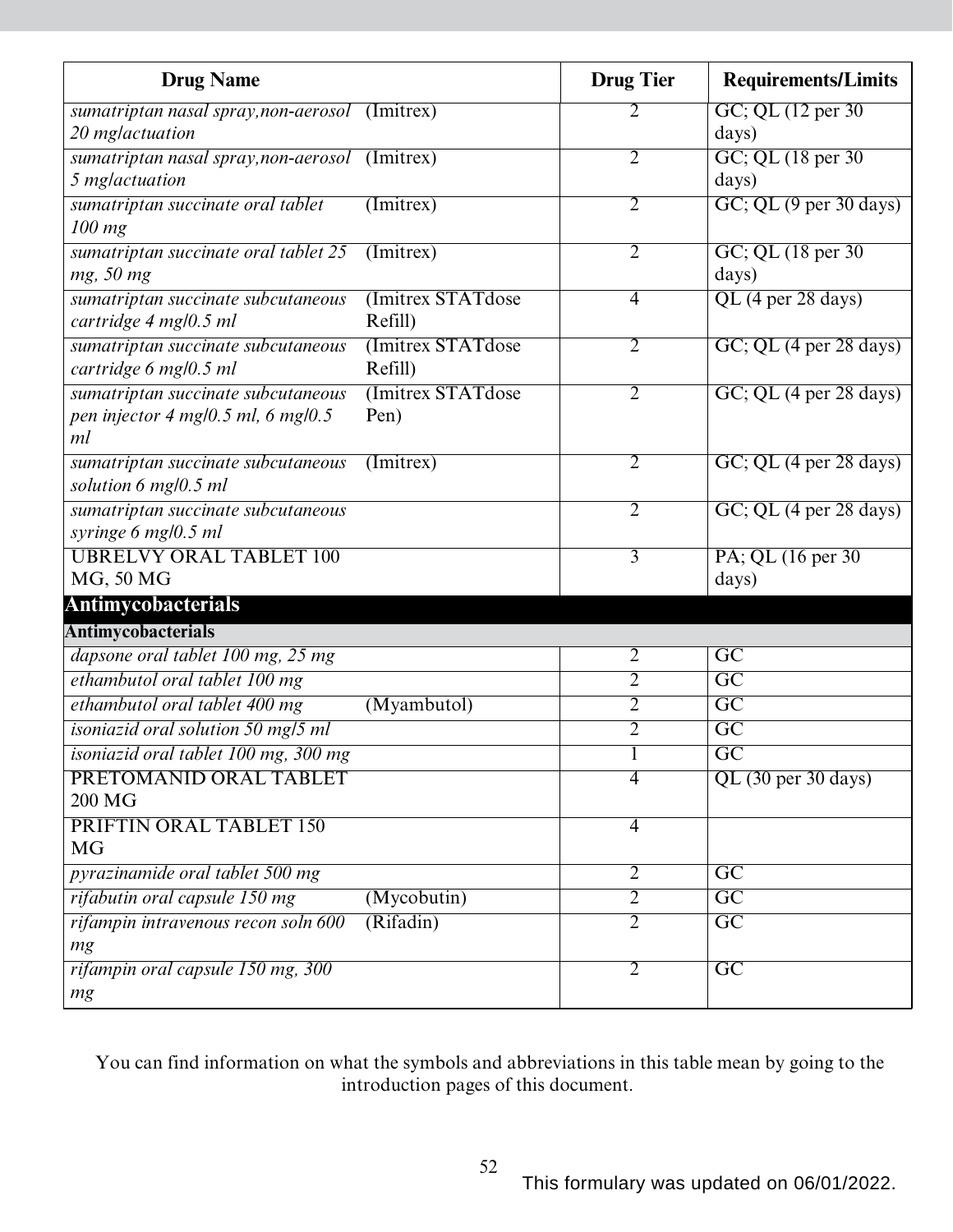| <b>Drug Name</b>                          |                    | <b>Drug Tier</b> | <b>Requirements/Limits</b> |
|-------------------------------------------|--------------------|------------------|----------------------------|
| <b>SIRTURO ORAL TABLET 100</b>            |                    | 5                | PA; NM; NDS                |
| MG, 20 MG                                 |                    |                  |                            |
| <b>TRECATOR ORAL TABLET 250</b>           |                    | $\overline{4}$   |                            |
| <b>MG</b>                                 |                    |                  |                            |
| <b>Antinausea Agents</b>                  |                    |                  |                            |
| <b>Antinausea Agents</b>                  |                    |                  |                            |
| <b>AKYNZEO (FOSNETUPITANT)</b>            |                    | 4                |                            |
| <b>INTRAVENOUS RECON SOLN</b>             |                    |                  |                            |
| 235-0.25 MG                               |                    |                  |                            |
| <b>AKYNZEO (FOSNETUPITANT)</b>            |                    | $\overline{4}$   |                            |
| <b>INTRAVENOUS SOLUTION</b>               |                    |                  |                            |
| 235 MG-0.25 MG /20 ML                     |                    |                  |                            |
| <b>AKYNZEO (NETUPITANT)</b>               |                    | 4                | PA BvD                     |
| ORAL CAPSULE 300-0.5 MG                   |                    |                  |                            |
| aprepitant oral capsule 125 mg            |                    | $\overline{2}$   | PA BvD; GC; QL (2)         |
|                                           |                    |                  | per 28 days)               |
| aprepitant oral capsule 40 mg             |                    | $\overline{2}$   | PA BvD; GC; QL (1)         |
|                                           |                    |                  | per 28 days)               |
| aprepitant oral capsule 80 mg             | (Emend)            | $\overline{2}$   | PA BvD; GC; QL (4)         |
|                                           |                    |                  | per 28 days)               |
| aprepitant oral capsule, dose pack        | (Emend)            | $\overline{2}$   | PA BvD; GC; QL (6          |
| 125 mg $(1)$ -80 mg $(2)$                 |                    |                  | per 28 days)               |
| compro rectal suppository 25 mg           | (prochlorperazine) | 2                | $\overline{\text{GC}}$     |
| dimenhydrinate injection solution 50      |                    | $\overline{2}$   | $\overline{GC}$            |
| mg/ml                                     |                    |                  |                            |
| dronabinol oral capsule 10 mg, 2.5        | (Marinol)          | $\overline{2}$   | PA; GC; QL (60 per 30)     |
| mg, 5 mg                                  |                    |                  | days)                      |
| droperidol injection solution 2.5         |                    | $\overline{2}$   | $\overline{GC}$            |
| mg/ml                                     |                    |                  |                            |
| <b>EMEND ORAL SUSPENSION</b>              |                    | $\overline{4}$   | PA BvD; QL $(6$ per 28     |
| FOR RECONSTITUTION 125                    |                    |                  | days)                      |
| MG (25 MG/ ML FINAL CONC.)                |                    |                  |                            |
| fosaprepitant intravenous recon soln      | (Emend             | 2                | GC; QL (2 per 28 days)     |
| $150$ mg                                  | (fosaprepitant))   |                  |                            |
| granisetron $(pf)$ intravenous            |                    | $\overline{2}$   | $\overline{GC}$            |
| solution $1$ mg/ml $(1 \text{ ml})$ , 100 |                    |                  |                            |
| mcg/ml                                    |                    |                  |                            |
| granisetron hcl intravenous solution      |                    | $\overline{2}$   | $\overline{GC}$            |
| 1 mg/ml                                   |                    |                  |                            |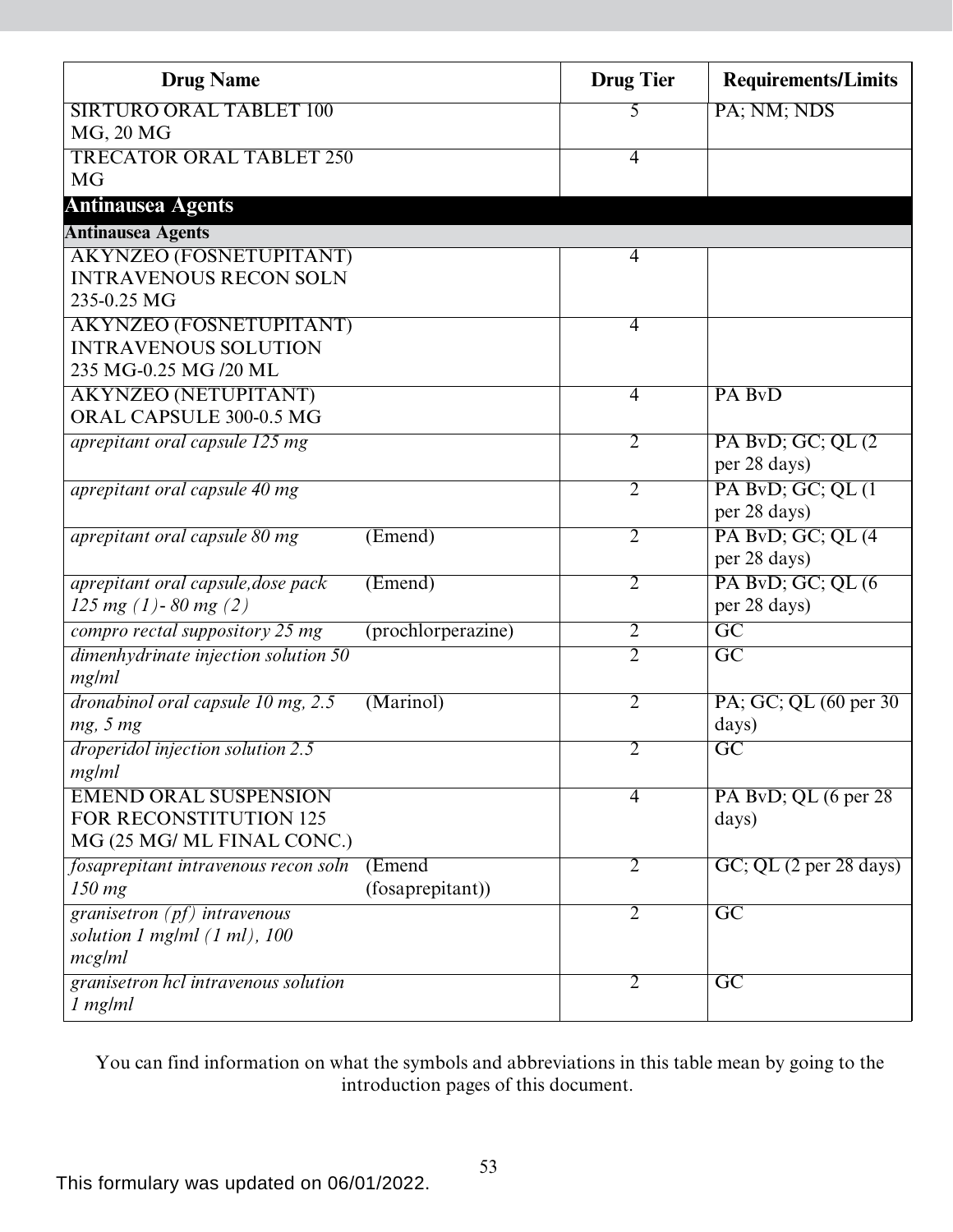| <b>Drug Name</b>                                                                             |                            | <b>Drug Tier</b> | <b>Requirements/Limits</b>                                 |
|----------------------------------------------------------------------------------------------|----------------------------|------------------|------------------------------------------------------------|
| granisetron hcl oral tablet 1 mg                                                             |                            | 2                | PA BvD; GC                                                 |
| meclizine oral tablet 12.5 mg                                                                |                            | $\overline{2}$   | $\overline{\mathrm{GC}}$                                   |
| meclizine oral tablet 25 mg                                                                  | (Dramamine Less<br>Drowsy) | $\overline{2}$   | $\overline{\text{GC}}$                                     |
| ondansetron hcl $(pt)$ injection<br>solution 4 mg/2 ml                                       |                            | 1                | $\overline{GC}$                                            |
| ondansetron hcl (pf) injection<br>syringe 4 mg/2 ml                                          |                            | 1                | $\overline{\text{GC}}$                                     |
| ondansetron hcl intravenous solution<br>2 mg/ml                                              |                            | $\overline{2}$   | $\overline{\text{GC}}$                                     |
| ondansetron hcl oral tablet 24 mg, 4<br>mg, 8 mg                                             |                            | $\overline{2}$   | PA BvD; GC                                                 |
| <i>ondansetron oral</i><br>tablet, disintegrating 4 mg, 8 mg                                 |                            | $\overline{2}$   | PA BvD; GC                                                 |
| prochlorperazine edisylate injection<br>solution 10 mg/2 ml $(5 \text{ mg/ml})$ , 5<br>mg/ml |                            | $\overline{2}$   | $\overline{\text{GC}}$                                     |
| <i>prochlorperazine maleate oral tablet</i> (Compazine)<br>10 mg, 5 mg                       |                            | $\overline{2}$   | $\overline{GC}$                                            |
| prochlorperazine rectal suppository<br>$25 \, mg$                                            | (Compro)                   | $\overline{2}$   | $\overline{GC}$                                            |
| promethazine injection solution 25<br>mg/ml, 50 mg/ml                                        | (Phenergan)                | $\overline{2}$   | PA-HRM; GC; AGE<br>(Max 64 Years)                          |
| promethazine oral tablet 12.5 mg,<br>25 mg, 50 mg                                            |                            | 1                | PA-HRM; GC; AGE<br>(Max 64 Years)                          |
| promethazine rectal suppository 50<br>mg                                                     | (Premethegan)              | $\overline{2}$   | PA-HRM; GC; AGE<br>(Max 64 Years)                          |
| promethegan rectal suppository 12.5 (promethazine)<br>$mg$ , 25 $mg$                         |                            | $\overline{2}$   | PA-HRM; GC; AGE<br>(Max 64 Years)                          |
| scopolamine base transdermal patch (Transderm-Scop)<br>3 day 1 mg over 3 days                |                            | $\overline{2}$   | PA-HRM; GC; QL (10)<br>per 30 days); AGE<br>(Max 64 Years) |
| <b>Antiparasite Agents</b>                                                                   |                            |                  |                                                            |
| <b>Antiparasite Agents</b>                                                                   |                            |                  |                                                            |
| albendazole oral tablet 200 mg                                                               | (Albenza)                  | $\overline{5}$   | NM; NDS                                                    |
| atovaquone oral suspension 750<br>$mg/5$ ml                                                  | (Mepron)                   | $\overline{2}$   | $\overline{GC}$                                            |
| atovaquone-proguanil oral tablet<br>250-100 mg                                               | (Malarone)                 | $\overline{2}$   | $\overline{GC}$                                            |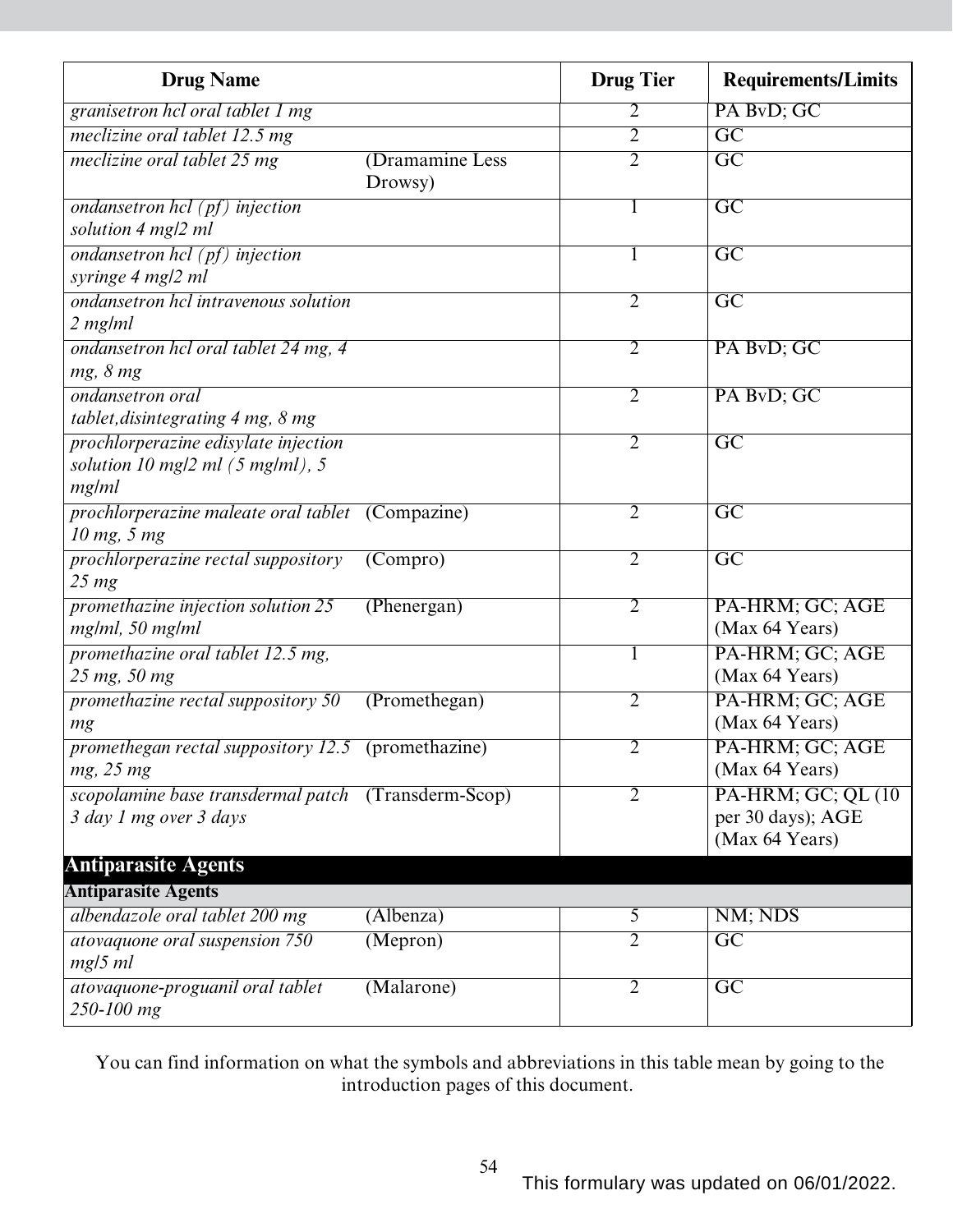| <b>Drug Name</b>                            |                      | <b>Drug Tier</b> | <b>Requirements/Limits</b> |
|---------------------------------------------|----------------------|------------------|----------------------------|
| atovaquone-proguanil oral tablet            | (Malarone Pediatric) | 2                | $\overline{GC}$            |
| $62.5 - 25 mg$                              |                      |                  |                            |
| chloroquine phosphate oral tablet           |                      | $\overline{2}$   | GC; QL (50 per 30)         |
| 250 mg                                      |                      |                  | days)                      |
| chloroquine phosphate oral tablet           |                      | $\overline{2}$   | GC; QL (25 per 30)         |
| 500 mg                                      |                      |                  | days)                      |
| <b>COARTEM ORAL TABLET 20-</b>              |                      | $\overline{4}$   |                            |
| 120 MG                                      |                      |                  |                            |
| hydroxychloroquine oral tablet 200          | (Plaquenil)          | $\overline{2}$   | GC; QL (90 per 30)         |
| mg                                          |                      |                  | days)                      |
| <b>IMPAVIDO ORAL CAPSULE 50</b>             |                      | 5                | PA; NM; NDS; QL (84)       |
| <b>MG</b>                                   |                      |                  | per 28 days)               |
| <i>ivermectin oral tablet 3 mg</i>          | (Stromectol)         | $\overline{2}$   | $\overline{GC}$            |
| <b>KRINTAFEL ORAL TABLET</b>                |                      | $\overline{4}$   |                            |
| 150 MG                                      |                      |                  |                            |
| mefloquine oral tablet 250 mg               |                      | $\overline{2}$   | $\overline{GC}$            |
| nitazoxanide oral tablet 500 mg             | $(\text{Alinia})$    | 5                | NM; NDS                    |
| paromomycin oral capsule 250 mg             | (Humatin)            | $\overline{2}$   | $\overline{GC}$            |
| pentamidine inhalation recon soln           | (Nebupent)           | $\overline{2}$   | PA BvD; GC                 |
| 300 mg                                      |                      |                  |                            |
| pentamidine injection recon soln 300        | ( Pentam)            | $\overline{2}$   | $\overline{GC}$            |
| mg                                          |                      |                  |                            |
| PRIMAQUINE ORAL TABLET                      |                      | $\overline{4}$   |                            |
| 26.3 MG                                     |                      |                  |                            |
| pyrimethamine oral tablet 25 mg             | (Daraprim)           | 5                | PA; NM; NDS                |
| quinine sulfate oral capsule 324 mg         | (Qualaquin)          | $\overline{2}$   | PA; GC; QL (42 per 7       |
|                                             |                      |                  | days)                      |
| <b>Antiparkinsonian Agents</b>              |                      |                  |                            |
| <b>Antiparkinsonian Agents</b>              |                      |                  |                            |
| amantadine hcl oral capsule 100 mg          |                      | $\overline{2}$   | $\overline{GC}$            |
| amantadine hcl oral solution 50             |                      | 1                | $\overline{GC}$            |
| $mg/5$ ml                                   |                      |                  |                            |
| apomorphine subcutaneous cartridge (APOKYN) |                      | $\overline{5}$   | PA; NM; NDS; QL (60)       |
| $10$ mg/ml                                  |                      |                  | per 30 days)               |
| benztropine oral tablet 0.5 mg, 1           |                      | $\overline{2}$   | $\overline{GC}$            |
| mg, 2 mg                                    |                      |                  |                            |
| bromocriptine oral capsule 5 mg             | (Parlodel)           | $\overline{2}$   | $\overline{GC}$            |
| bromocriptine oral tablet 2.5 mg            | (Parlodel)           | $\overline{2}$   | $\overline{GC}$            |
| cabergoline oral tablet 0.5 mg              |                      | $\overline{2}$   | $\overline{GC}$            |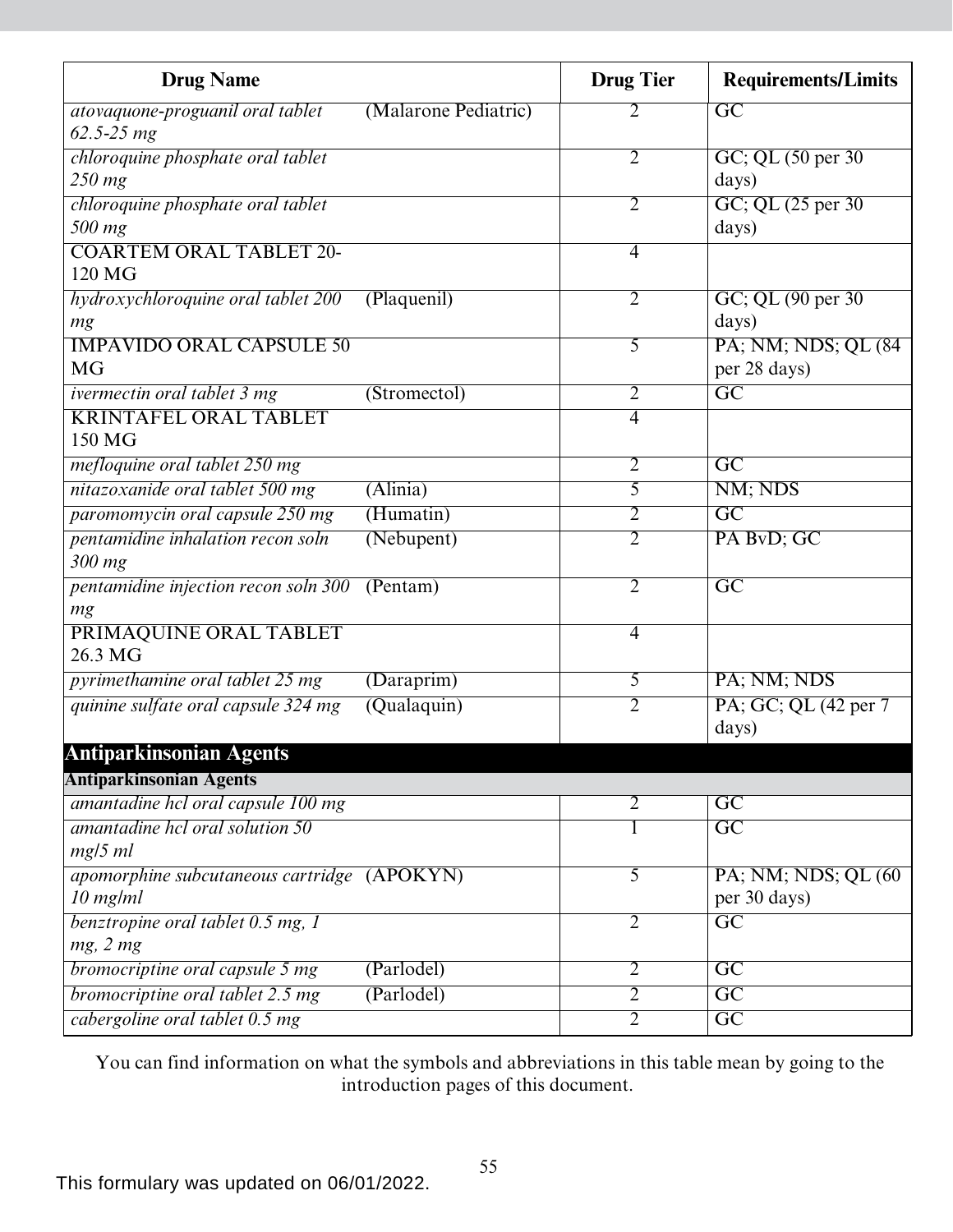| <b>Drug Name</b>                                 | <b>Drug</b> Tier | <b>Requirements/Limits</b>                    |
|--------------------------------------------------|------------------|-----------------------------------------------|
| carbidopa-levodopa oral tablet 10-<br>(Sinemet)  | 2                | $\overline{GC}$                               |
| $100$ mg                                         |                  |                                               |
| carbidopa-levodopa oral tablet 25-<br>(Dhivy)    | $\overline{2}$   | $\overline{\mathrm{GC}}$                      |
| $100$ mg                                         |                  |                                               |
| carbidopa-levodopa oral tablet 25-               | $\overline{2}$   | $\overline{GC}$                               |
| 250 mg                                           |                  |                                               |
| carbidopa-levodopa oral tablet                   | $\overline{2}$   | $\overline{\mathrm{GC}}$                      |
| extended release $25$ -100 mg, $50$ -200         |                  |                                               |
| mg                                               |                  |                                               |
| carbidopa-levodopa-entacapone oral (Stalevo 50)  | $\overline{4}$   |                                               |
| tablet 12.5-50-200 mg                            |                  |                                               |
| carbidopa-levodopa-entacapone oral (Stalevo 75)  | 4                |                                               |
| tablet 18.75-75-200 mg                           |                  |                                               |
| carbidopa-levodopa-entacapone oral (Stalevo 100) | $\overline{4}$   |                                               |
| tablet 25-100-200 mg                             |                  |                                               |
| carbidopa-levodopa-entacapone oral (Stalevo 125) | $\overline{4}$   |                                               |
| tablet 31.25-125-200 mg                          |                  |                                               |
| carbidopa-levodopa-entacapone oral (Stalevo 150) | $\overline{4}$   |                                               |
| tablet 37.5-150-200 mg                           |                  |                                               |
| carbidopa-levodopa-entacapone oral (Stalevo 200) | 4                |                                               |
| tablet 50-200-200 mg                             |                  |                                               |
| entacapone oral tablet 200 mg<br>(Comtan)        | $\overline{2}$   | $\overline{\mathrm{GC}}$                      |
| <b>INBRIJA INHALATION</b>                        | $\overline{5}$   | PA; NM; NDS; QL                               |
| CAPSULE, W/INHALATION                            |                  | $(300 \text{ per } 30 \text{ days})$          |
| DEVICE 42 MG                                     |                  |                                               |
| <b>KYNMOBI SUBLINGUAL</b>                        | 5                | PA; NM; NDS; QL                               |
| FILM 10 MG, 15 MG, 20 MG, 25                     |                  | $(150 \text{ per } 30 \text{ days})$          |
| MG, 30 MG                                        |                  |                                               |
| <b>KYNMOBI SUBLINGUAL</b>                        | 5                | PA; NM; NDS                                   |
| FILM 10-15-20-25-30 MG                           |                  |                                               |
| <b>NEUPRO TRANSDERMAL</b>                        | $\overline{3}$   | QL (30 per 30 days)                           |
| PATCH 24 HOUR 1 MG/24                            |                  |                                               |
| <b>HOUR, 2 MG/24 HOUR, 3</b>                     |                  |                                               |
| MG/24 HOUR, 4 MG/24 HOUR,                        |                  |                                               |
| 6 MG/24 HOUR, 8 MG/24 HOUR                       |                  |                                               |
| <b>OSMOLEX ER ORAL TABLET,</b>                   | 4                | $ST$ ; QL $(30 \text{ per } 30 \text{ days})$ |
| IR - ER, BIPHASIC 24HR 129                       |                  |                                               |
| MG, 193 MG, 258 MG                               |                  |                                               |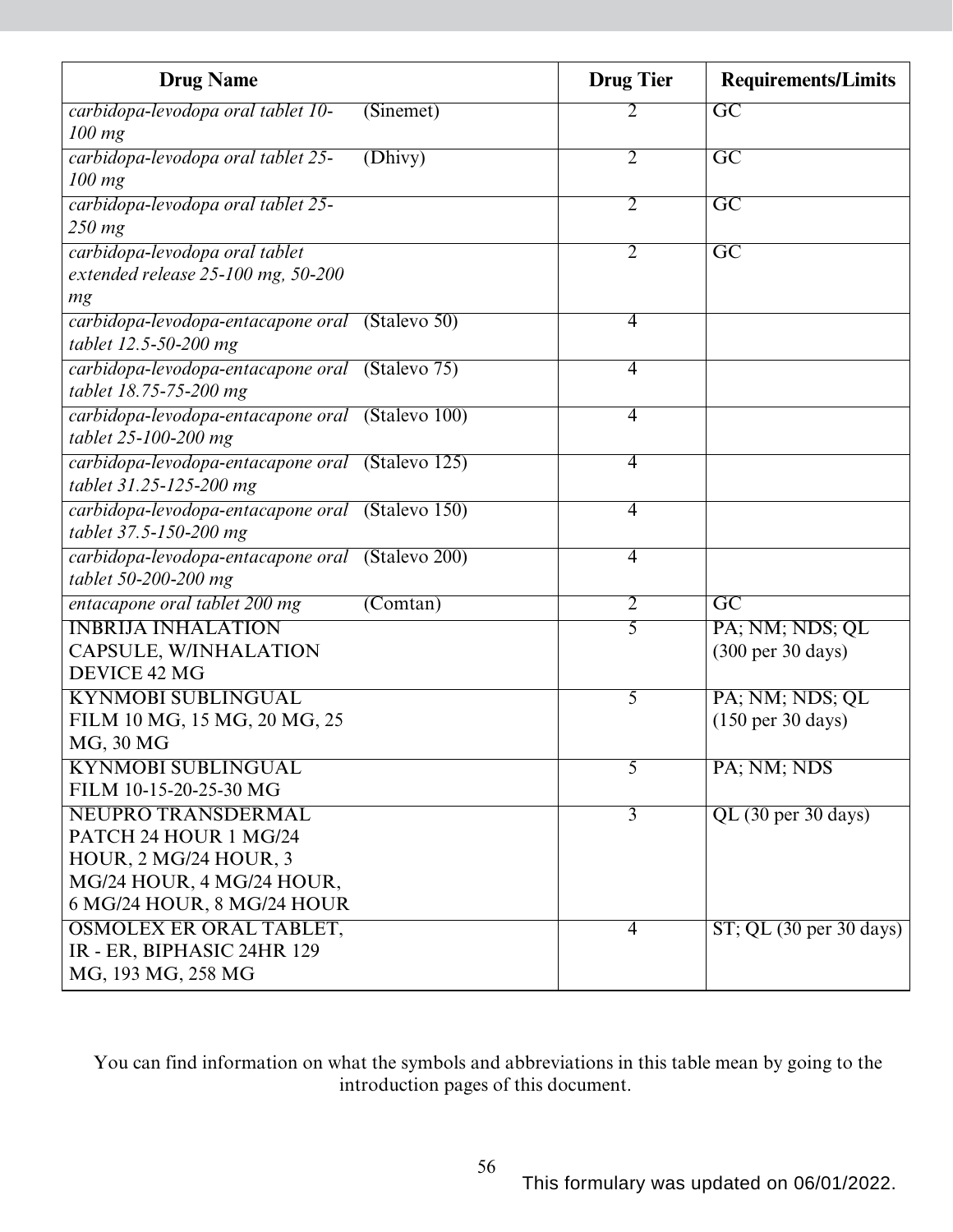| <b>Drug Name</b>                                         | <b>Drug Tier</b> | <b>Requirements/Limits</b>  |
|----------------------------------------------------------|------------------|-----------------------------|
| <b>OSMOLEX ER ORAL TABLET,</b>                           | 4                | $ST$ ; QL (60 per 30 days)  |
| IR - ER, BIPHASIC 24HR 322                               |                  |                             |
| MG/DAY(129 MG X1-193MG                                   |                  |                             |
| X1)                                                      |                  |                             |
| pramipexole oral tablet 0.125 mg,<br>(Mirapex)           | $\mathbf{I}$     | $\overline{GC}$             |
| $0.25$ mg, $0.5$ mg, $0.75$ mg, 1 mg, 1.5                |                  |                             |
| mg                                                       |                  |                             |
| (Azilect)<br>rasagiline oral tablet 0.5 mg, 1 mg         | $\overline{2}$   | $\overline{\mathrm{GC}}$    |
| ropinirole oral tablet 0.25 mg, 0.5                      | $\overline{2}$   | $\overline{\text{GC}}$      |
| mg, 1 mg, 2 mg, 3 mg, 4 mg, 5 mg                         |                  |                             |
| selegiline hcl oral capsule 5 mg                         | $\overline{2}$   | GC                          |
| selegiline hcl oral tablet 5 mg                          | 2                | $\overline{\text{GC}}$      |
| trihexyphenidyl oral elixir 0.4                          | $\overline{2}$   | $\overline{GC}$             |
| mg/ml                                                    |                  |                             |
| trihexyphenidyl oral tablet 2 mg, 5                      | T                | $\overline{GC}$             |
| mg                                                       |                  |                             |
| <b>XADAGO ORAL TABLET 100</b>                            | $\overline{4}$   | PA; QL (30 per 30)          |
| <b>MG</b>                                                |                  | days)                       |
| <b>XADAGO ORAL TABLET 50</b>                             | $\overline{5}$   | PA; NM; NDS; QL (30)        |
| <b>MG</b>                                                |                  | per 30 days)                |
| <b>Antipsychotic Agents</b>                              |                  |                             |
| <b>Antipsychotic Agents</b>                              |                  |                             |
| <i>aripiprazole oral solution 1 mg/ml</i>                | 2                | GC; QL (900 per 30)         |
|                                                          |                  | days)                       |
| $(A\text{bility})$<br>aripiprazole oral tablet 10 mg, 15 | $\overline{2}$   | GC; QL (30 per 30)          |
| mg, 20 mg, 30 mg, 5 mg                                   |                  | days)                       |
| aripiprazole oral tablet 2 mg<br>(Ability)               | $\overline{2}$   | GC; QL (60 per 30)          |
|                                                          |                  | days)                       |
| <i>aripiprazole oral</i>                                 | 2                | ST; GC; QL (90 per 30)      |
| tablet, disintegrating 10 mg                             |                  | days)                       |
| <i>aripiprazole oral</i>                                 | 5                | <b>ST; NM; NDS; QL (60)</b> |
| tablet, disintegrating 15 mg                             |                  | per 30 days)                |
| <b>ARISTADA INITIO</b>                                   | 5                | NM; NDS; QL (4.8 per        |
| <b>INTRAMUSCULAR</b>                                     |                  | $365 \text{ days}$          |
| SUSPENSION, EXTENDED REL                                 |                  |                             |
| SYRING 675 MG/2.4 ML                                     |                  |                             |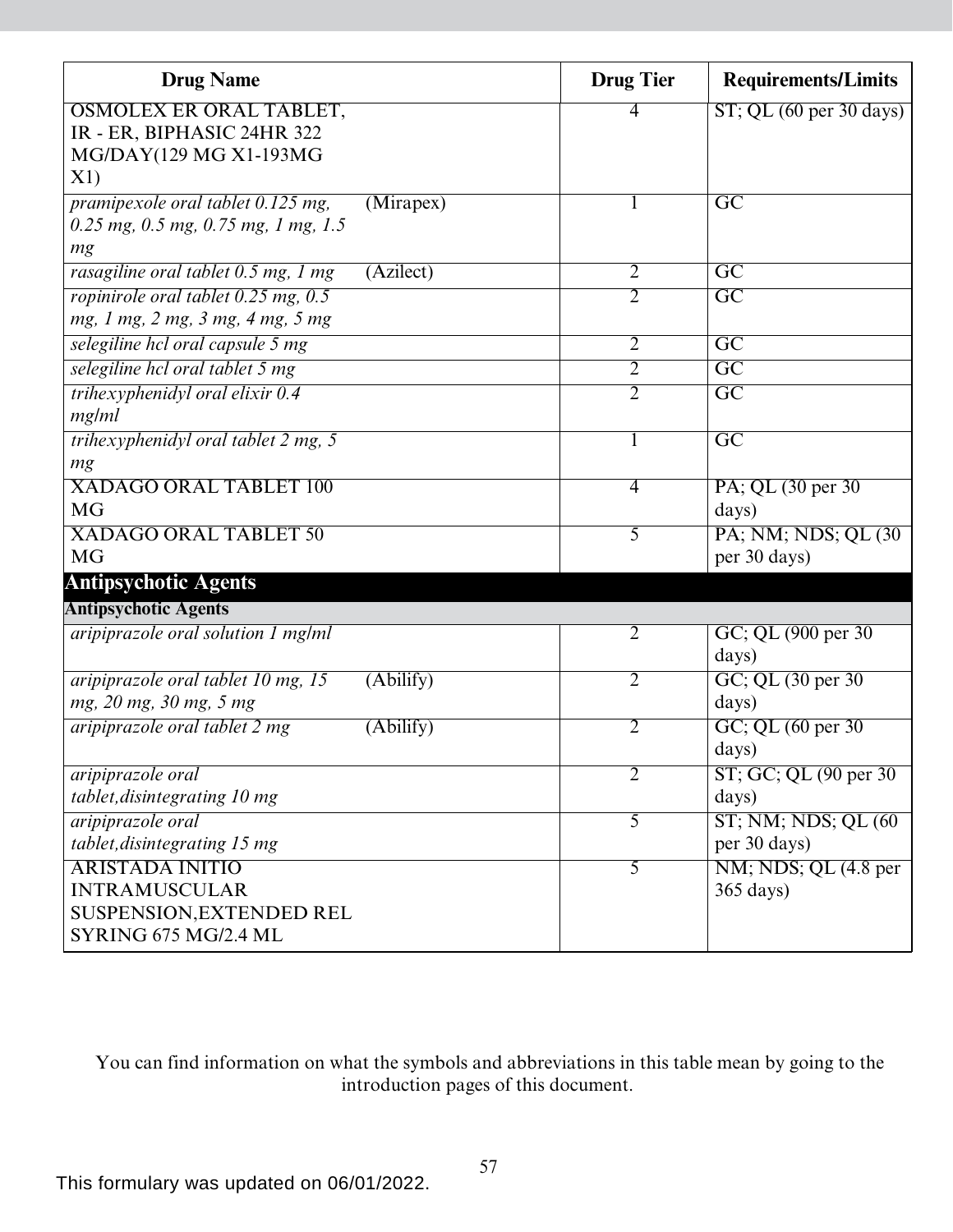| <b>ARISTADA</b><br>$NM$ ; NDS; QL $(3.9$ per<br>5<br><b>INTRAMUSCULAR</b><br>$56 \text{ days}$<br>SUSPENSION, EXTENDED REL<br><b>SYRING 1,064 MG/3.9 ML</b><br><b>ARISTADA</b><br>$NM$ ; NDS; QL $(1.6$ per<br>5<br><b>INTRAMUSCULAR</b><br>28 days)<br>SUSPENSION, EXTENDED REL<br>SYRING 441 MG/1.6 ML<br>NM; NDS; QL (2.4 per<br><b>ARISTADA</b><br>5<br><b>INTRAMUSCULAR</b><br>$28 \text{ days}$<br>SUSPENSION, EXTENDED REL<br><b>SYRING 662 MG/2.4 ML</b><br><b>ARISTADA</b><br>NM; NDS; QL (3.2 per<br>$\overline{5}$<br><b>INTRAMUSCULAR</b><br>28 days)<br>SUSPENSION, EXTENDED REL<br><b>SYRING 882 MG/3.2 ML</b><br>(Saphris)<br>$\overline{2}$<br>GC; QL (60 per 30)<br>asenapine maleate sublingual tablet<br>10 mg, 2.5 mg, 5 mg<br>days)<br><b>CAPLYTA ORAL CAPSULE 42</b><br><b>ST; NM; NDS; QL (30)</b><br>5<br><b>MG</b><br>per 30 days)<br>$\overline{GC}$<br>chlorpromazine injection solution 25<br>$\overline{2}$<br>mg/ml<br>$\overline{GC}$<br>chlorpromazine oral concentrate 100<br>$\overline{2}$<br>mg/ml, 30 mg/ml<br>chlorpromazine oral tablet 10 mg,<br>$\overline{GC}$<br>$\overline{2}$<br>100 mg, 200 mg, 25 mg, 50 mg<br>clozapine oral tablet 100 mg<br>GC; QL (270 per 30)<br>$\overline{2}$<br>$\overline{\text{(Clozaril)}}$<br>days)<br>clozapine oral tablet 200 mg<br>(Clozaril)<br>2<br>GC; QL $(135 \text{ per } 30)$<br>days)<br>GC; QL (90 per 30)<br>clozapine oral tablet 25 mg, 50 mg<br>(Clozaril)<br>2<br>days)<br>ST; GC; QL (90 per 30)<br>clozapine oral tablet, disintegrating<br>$\overline{2}$<br>100 mg, 12.5 mg, 25 mg<br>days)<br>clozapine oral tablet, disintegrating<br>$\overline{2}$<br>ST; GC; QL (180 per 30)<br>$150$ mg<br>days)<br>ST; NM; NDS; QL<br>clozapine oral tablet, disintegrating<br>5 | <b>Drug Name</b> | <b>Drug Tier</b> | <b>Requirements/Limits</b>           |
|--------------------------------------------------------------------------------------------------------------------------------------------------------------------------------------------------------------------------------------------------------------------------------------------------------------------------------------------------------------------------------------------------------------------------------------------------------------------------------------------------------------------------------------------------------------------------------------------------------------------------------------------------------------------------------------------------------------------------------------------------------------------------------------------------------------------------------------------------------------------------------------------------------------------------------------------------------------------------------------------------------------------------------------------------------------------------------------------------------------------------------------------------------------------------------------------------------------------------------------------------------------------------------------------------------------------------------------------------------------------------------------------------------------------------------------------------------------------------------------------------------------------------------------------------------------------------------------------------------------------------------------------------------------------------------------------------------------------------------------------------------------------------|------------------|------------------|--------------------------------------|
|                                                                                                                                                                                                                                                                                                                                                                                                                                                                                                                                                                                                                                                                                                                                                                                                                                                                                                                                                                                                                                                                                                                                                                                                                                                                                                                                                                                                                                                                                                                                                                                                                                                                                                                                                                          |                  |                  |                                      |
|                                                                                                                                                                                                                                                                                                                                                                                                                                                                                                                                                                                                                                                                                                                                                                                                                                                                                                                                                                                                                                                                                                                                                                                                                                                                                                                                                                                                                                                                                                                                                                                                                                                                                                                                                                          |                  |                  |                                      |
|                                                                                                                                                                                                                                                                                                                                                                                                                                                                                                                                                                                                                                                                                                                                                                                                                                                                                                                                                                                                                                                                                                                                                                                                                                                                                                                                                                                                                                                                                                                                                                                                                                                                                                                                                                          |                  |                  |                                      |
|                                                                                                                                                                                                                                                                                                                                                                                                                                                                                                                                                                                                                                                                                                                                                                                                                                                                                                                                                                                                                                                                                                                                                                                                                                                                                                                                                                                                                                                                                                                                                                                                                                                                                                                                                                          |                  |                  |                                      |
|                                                                                                                                                                                                                                                                                                                                                                                                                                                                                                                                                                                                                                                                                                                                                                                                                                                                                                                                                                                                                                                                                                                                                                                                                                                                                                                                                                                                                                                                                                                                                                                                                                                                                                                                                                          |                  |                  |                                      |
|                                                                                                                                                                                                                                                                                                                                                                                                                                                                                                                                                                                                                                                                                                                                                                                                                                                                                                                                                                                                                                                                                                                                                                                                                                                                                                                                                                                                                                                                                                                                                                                                                                                                                                                                                                          |                  |                  |                                      |
|                                                                                                                                                                                                                                                                                                                                                                                                                                                                                                                                                                                                                                                                                                                                                                                                                                                                                                                                                                                                                                                                                                                                                                                                                                                                                                                                                                                                                                                                                                                                                                                                                                                                                                                                                                          |                  |                  |                                      |
|                                                                                                                                                                                                                                                                                                                                                                                                                                                                                                                                                                                                                                                                                                                                                                                                                                                                                                                                                                                                                                                                                                                                                                                                                                                                                                                                                                                                                                                                                                                                                                                                                                                                                                                                                                          |                  |                  |                                      |
|                                                                                                                                                                                                                                                                                                                                                                                                                                                                                                                                                                                                                                                                                                                                                                                                                                                                                                                                                                                                                                                                                                                                                                                                                                                                                                                                                                                                                                                                                                                                                                                                                                                                                                                                                                          |                  |                  |                                      |
|                                                                                                                                                                                                                                                                                                                                                                                                                                                                                                                                                                                                                                                                                                                                                                                                                                                                                                                                                                                                                                                                                                                                                                                                                                                                                                                                                                                                                                                                                                                                                                                                                                                                                                                                                                          |                  |                  |                                      |
|                                                                                                                                                                                                                                                                                                                                                                                                                                                                                                                                                                                                                                                                                                                                                                                                                                                                                                                                                                                                                                                                                                                                                                                                                                                                                                                                                                                                                                                                                                                                                                                                                                                                                                                                                                          |                  |                  |                                      |
|                                                                                                                                                                                                                                                                                                                                                                                                                                                                                                                                                                                                                                                                                                                                                                                                                                                                                                                                                                                                                                                                                                                                                                                                                                                                                                                                                                                                                                                                                                                                                                                                                                                                                                                                                                          |                  |                  |                                      |
|                                                                                                                                                                                                                                                                                                                                                                                                                                                                                                                                                                                                                                                                                                                                                                                                                                                                                                                                                                                                                                                                                                                                                                                                                                                                                                                                                                                                                                                                                                                                                                                                                                                                                                                                                                          |                  |                  |                                      |
|                                                                                                                                                                                                                                                                                                                                                                                                                                                                                                                                                                                                                                                                                                                                                                                                                                                                                                                                                                                                                                                                                                                                                                                                                                                                                                                                                                                                                                                                                                                                                                                                                                                                                                                                                                          |                  |                  |                                      |
|                                                                                                                                                                                                                                                                                                                                                                                                                                                                                                                                                                                                                                                                                                                                                                                                                                                                                                                                                                                                                                                                                                                                                                                                                                                                                                                                                                                                                                                                                                                                                                                                                                                                                                                                                                          |                  |                  |                                      |
|                                                                                                                                                                                                                                                                                                                                                                                                                                                                                                                                                                                                                                                                                                                                                                                                                                                                                                                                                                                                                                                                                                                                                                                                                                                                                                                                                                                                                                                                                                                                                                                                                                                                                                                                                                          |                  |                  |                                      |
|                                                                                                                                                                                                                                                                                                                                                                                                                                                                                                                                                                                                                                                                                                                                                                                                                                                                                                                                                                                                                                                                                                                                                                                                                                                                                                                                                                                                                                                                                                                                                                                                                                                                                                                                                                          |                  |                  |                                      |
|                                                                                                                                                                                                                                                                                                                                                                                                                                                                                                                                                                                                                                                                                                                                                                                                                                                                                                                                                                                                                                                                                                                                                                                                                                                                                                                                                                                                                                                                                                                                                                                                                                                                                                                                                                          |                  |                  |                                      |
|                                                                                                                                                                                                                                                                                                                                                                                                                                                                                                                                                                                                                                                                                                                                                                                                                                                                                                                                                                                                                                                                                                                                                                                                                                                                                                                                                                                                                                                                                                                                                                                                                                                                                                                                                                          |                  |                  |                                      |
|                                                                                                                                                                                                                                                                                                                                                                                                                                                                                                                                                                                                                                                                                                                                                                                                                                                                                                                                                                                                                                                                                                                                                                                                                                                                                                                                                                                                                                                                                                                                                                                                                                                                                                                                                                          |                  |                  |                                      |
|                                                                                                                                                                                                                                                                                                                                                                                                                                                                                                                                                                                                                                                                                                                                                                                                                                                                                                                                                                                                                                                                                                                                                                                                                                                                                                                                                                                                                                                                                                                                                                                                                                                                                                                                                                          |                  |                  |                                      |
|                                                                                                                                                                                                                                                                                                                                                                                                                                                                                                                                                                                                                                                                                                                                                                                                                                                                                                                                                                                                                                                                                                                                                                                                                                                                                                                                                                                                                                                                                                                                                                                                                                                                                                                                                                          |                  |                  |                                      |
|                                                                                                                                                                                                                                                                                                                                                                                                                                                                                                                                                                                                                                                                                                                                                                                                                                                                                                                                                                                                                                                                                                                                                                                                                                                                                                                                                                                                                                                                                                                                                                                                                                                                                                                                                                          |                  |                  |                                      |
|                                                                                                                                                                                                                                                                                                                                                                                                                                                                                                                                                                                                                                                                                                                                                                                                                                                                                                                                                                                                                                                                                                                                                                                                                                                                                                                                                                                                                                                                                                                                                                                                                                                                                                                                                                          |                  |                  |                                      |
|                                                                                                                                                                                                                                                                                                                                                                                                                                                                                                                                                                                                                                                                                                                                                                                                                                                                                                                                                                                                                                                                                                                                                                                                                                                                                                                                                                                                                                                                                                                                                                                                                                                                                                                                                                          |                  |                  |                                      |
|                                                                                                                                                                                                                                                                                                                                                                                                                                                                                                                                                                                                                                                                                                                                                                                                                                                                                                                                                                                                                                                                                                                                                                                                                                                                                                                                                                                                                                                                                                                                                                                                                                                                                                                                                                          |                  |                  |                                      |
|                                                                                                                                                                                                                                                                                                                                                                                                                                                                                                                                                                                                                                                                                                                                                                                                                                                                                                                                                                                                                                                                                                                                                                                                                                                                                                                                                                                                                                                                                                                                                                                                                                                                                                                                                                          |                  |                  |                                      |
|                                                                                                                                                                                                                                                                                                                                                                                                                                                                                                                                                                                                                                                                                                                                                                                                                                                                                                                                                                                                                                                                                                                                                                                                                                                                                                                                                                                                                                                                                                                                                                                                                                                                                                                                                                          |                  |                  |                                      |
|                                                                                                                                                                                                                                                                                                                                                                                                                                                                                                                                                                                                                                                                                                                                                                                                                                                                                                                                                                                                                                                                                                                                                                                                                                                                                                                                                                                                                                                                                                                                                                                                                                                                                                                                                                          |                  |                  |                                      |
|                                                                                                                                                                                                                                                                                                                                                                                                                                                                                                                                                                                                                                                                                                                                                                                                                                                                                                                                                                                                                                                                                                                                                                                                                                                                                                                                                                                                                                                                                                                                                                                                                                                                                                                                                                          |                  |                  |                                      |
|                                                                                                                                                                                                                                                                                                                                                                                                                                                                                                                                                                                                                                                                                                                                                                                                                                                                                                                                                                                                                                                                                                                                                                                                                                                                                                                                                                                                                                                                                                                                                                                                                                                                                                                                                                          |                  |                  |                                      |
|                                                                                                                                                                                                                                                                                                                                                                                                                                                                                                                                                                                                                                                                                                                                                                                                                                                                                                                                                                                                                                                                                                                                                                                                                                                                                                                                                                                                                                                                                                                                                                                                                                                                                                                                                                          |                  |                  |                                      |
|                                                                                                                                                                                                                                                                                                                                                                                                                                                                                                                                                                                                                                                                                                                                                                                                                                                                                                                                                                                                                                                                                                                                                                                                                                                                                                                                                                                                                                                                                                                                                                                                                                                                                                                                                                          |                  |                  |                                      |
|                                                                                                                                                                                                                                                                                                                                                                                                                                                                                                                                                                                                                                                                                                                                                                                                                                                                                                                                                                                                                                                                                                                                                                                                                                                                                                                                                                                                                                                                                                                                                                                                                                                                                                                                                                          |                  |                  |                                      |
|                                                                                                                                                                                                                                                                                                                                                                                                                                                                                                                                                                                                                                                                                                                                                                                                                                                                                                                                                                                                                                                                                                                                                                                                                                                                                                                                                                                                                                                                                                                                                                                                                                                                                                                                                                          |                  |                  |                                      |
|                                                                                                                                                                                                                                                                                                                                                                                                                                                                                                                                                                                                                                                                                                                                                                                                                                                                                                                                                                                                                                                                                                                                                                                                                                                                                                                                                                                                                                                                                                                                                                                                                                                                                                                                                                          |                  |                  |                                      |
|                                                                                                                                                                                                                                                                                                                                                                                                                                                                                                                                                                                                                                                                                                                                                                                                                                                                                                                                                                                                                                                                                                                                                                                                                                                                                                                                                                                                                                                                                                                                                                                                                                                                                                                                                                          |                  |                  |                                      |
|                                                                                                                                                                                                                                                                                                                                                                                                                                                                                                                                                                                                                                                                                                                                                                                                                                                                                                                                                                                                                                                                                                                                                                                                                                                                                                                                                                                                                                                                                                                                                                                                                                                                                                                                                                          | $200$ mg         |                  | $(120 \text{ per } 30 \text{ days})$ |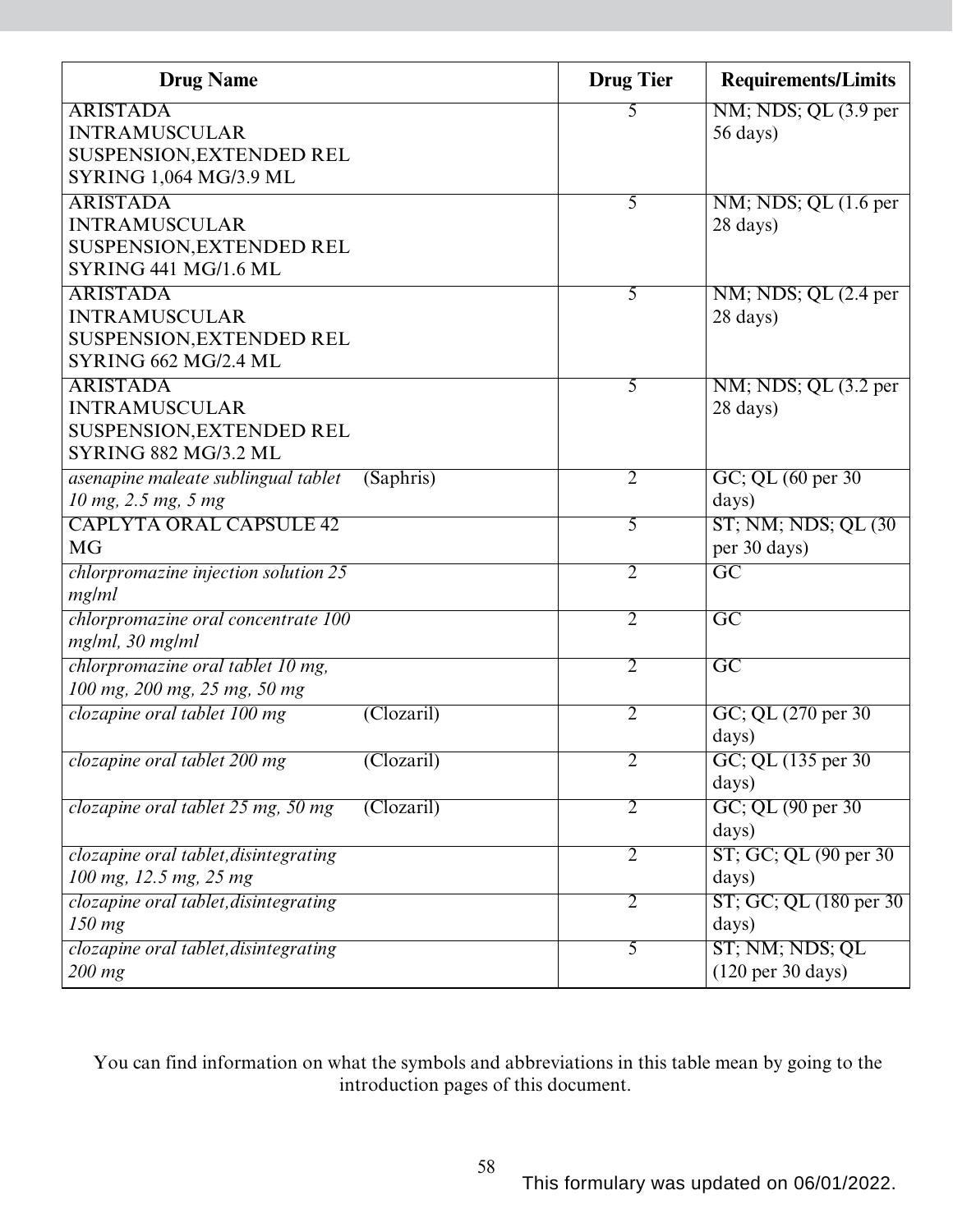| <b>Drug Name</b>                                       | <b>Drug Tier</b> | <b>Requirements/Limits</b>  |
|--------------------------------------------------------|------------------|-----------------------------|
| FANAPT ORAL TABLET 1 MG,                               | 5                | <b>ST; NM; NDS; QL (60)</b> |
| 10 MG, 12 MG, 2 MG, 4 MG, 6                            |                  | per 30 days)                |
| MG, 8 MG                                               |                  |                             |
| <b>FANAPT ORAL</b>                                     | 4                | $\overline{\text{ST}}$      |
| TABLETS, DOSE PACK 1MG(2)-                             |                  |                             |
| $2MG(2) - 4MG(2) - 6MG(2)$                             |                  |                             |
| fluphenazine decanoate injection                       | $\overline{2}$   | $\overline{GC}$             |
| solution 25 mg/ml                                      |                  |                             |
| fluphenazine hcl injection solution                    | 2                | $\overline{\mathrm{GC}}$    |
| $2.5$ mg/ml                                            |                  |                             |
| fluphenazine hcl oral concentrate 5                    | $\overline{2}$   | $\overline{GC}$             |
| mg/ml                                                  |                  |                             |
| fluphenazine hcl oral elixir 2.5 mg/5                  | 2                | $\overline{GC}$             |
| ml                                                     |                  |                             |
| fluphenazine hcl oral tablet 1 mg, 10                  | $\overline{2}$   | $\overline{GC}$             |
| mg, 2.5 mg, 5 mg                                       |                  |                             |
| haloperidol decanoate intramuscular (Haldol Decanoate) | $\overline{2}$   | $\overline{GC}$             |
| solution 100 mg/ml                                     |                  |                             |
| haloperidol decanoate intramuscular                    | $\overline{2}$   | $\overline{GC}$             |
| solution 100 mg/ml (1 ml)                              |                  |                             |
| haloperidol decanoate intramuscular (Haldol Decanoate) | $\overline{2}$   | $\overline{GC}$             |
| solution 50 mg/ml                                      |                  |                             |
| haloperidol decanoate intramuscular                    | $\overline{2}$   | $\overline{GC}$             |
| solution 50 mg/ml(1ml)                                 |                  |                             |
| haloperidol lactate injection solution                 | $\overline{2}$   | $\overline{GC}$             |
| 5 mg/ml                                                |                  |                             |
| haloperidol lactate intramuscular                      | 2                | $\overline{\mathrm{GC}}$    |
| syringe 5 mg/ml                                        |                  |                             |
| haloperidol lactate oral concentrate                   | $\overline{2}$   | $\overline{GC}$             |
| 2 mg/ml                                                |                  |                             |
| haloperidol oral tablet 0.5 mg, 1 mg,                  | $\overline{2}$   | $\overline{GC}$             |
| 10 mg, 2 mg, 20 mg, 5 mg                               |                  |                             |
| <b>INVEGA HAFYERA</b>                                  | $\overline{5}$   | NM; NDS; QL (3.5 per        |
| <b>INTRAMUSCULAR SYRINGE</b>                           |                  | $180 \text{ days}$          |
| 1,092 MG/3.5 ML                                        |                  |                             |
| <b>INVEGA HAFYERA</b>                                  | 5                | NM; NDS; QL (5 per          |
| <b>INTRAMUSCULAR SYRINGE</b>                           |                  | $180 \text{ days}$          |
| 1,560 MG/5 ML                                          |                  |                             |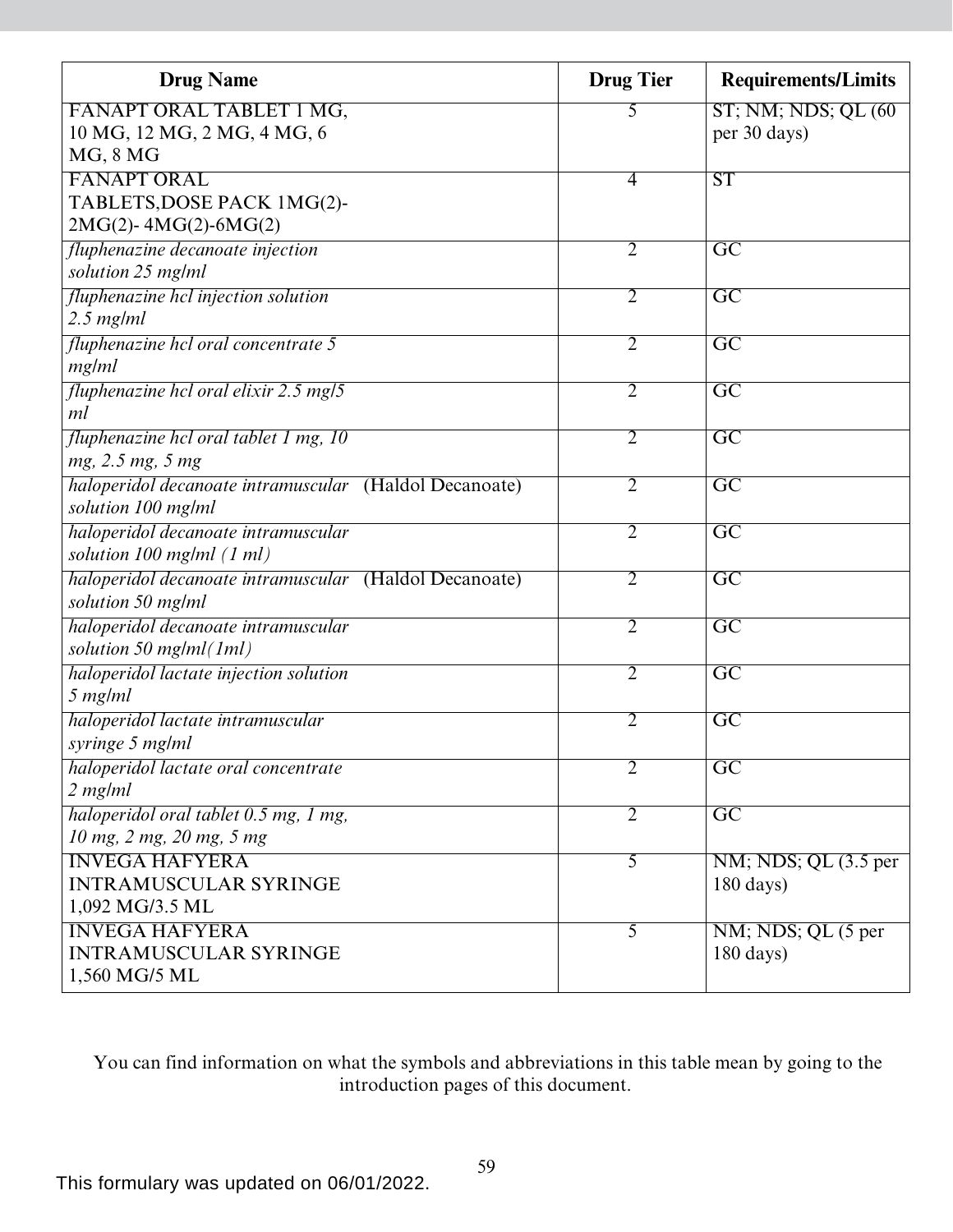| <b>Drug Name</b>                   | <b>Drug Tier</b> | <b>Requirements/Limits</b> |
|------------------------------------|------------------|----------------------------|
| <b>INVEGA SUSTENNA</b>             | 5                | NM; NDS; QL (0.75)         |
| <b>INTRAMUSCULAR SYRINGE</b>       |                  | per 28 days)               |
| 117 MG/0.75 ML                     |                  |                            |
| <b>INVEGA SUSTENNA</b>             | $\overline{5}$   | NM; NDS; QL (1 per         |
| <b>INTRAMUSCULAR SYRINGE</b>       |                  | 28 days)                   |
| 156 MG/ML                          |                  |                            |
| <b>INVEGA SUSTENNA</b>             | 5                | NM; NDS; QL (1.5 per       |
| <b>INTRAMUSCULAR SYRINGE</b>       |                  | 28 days)                   |
| 234 MG/1.5 ML                      |                  |                            |
| <b>INVEGA SUSTENNA</b>             | $\overline{3}$   | QL $(0.25$ per 28 days)    |
| <b>INTRAMUSCULAR SYRINGE</b>       |                  |                            |
| 39 MG/0.25 ML                      |                  |                            |
| <b>INVEGA SUSTENNA</b>             | 5                | NM; NDS; QL (0.5 per       |
| <b>INTRAMUSCULAR SYRINGE</b>       |                  | 28 days)                   |
| 78 MG/0.5 ML                       |                  |                            |
| <b>INVEGA TRINZA</b>               | $\overline{5}$   | NM; NDS; QL (0.88)         |
| <b>INTRAMUSCULAR SYRINGE</b>       |                  | per 84 days)               |
| 273 MG/0.88 ML                     |                  |                            |
| <b>INVEGA TRINZA</b>               | 5                | NM; NDS; QL (1.32)         |
| <b>INTRAMUSCULAR SYRINGE</b>       |                  | per 84 days)               |
| 410 MG/1.32 ML                     |                  |                            |
| <b>INVEGA TRINZA</b>               | 5                | NM; NDS; QL (1.75)         |
| <b>INTRAMUSCULAR SYRINGE</b>       |                  | per 84 days)               |
| 546 MG/1.75 ML                     |                  |                            |
| <b>INVEGA TRINZA</b>               | $\overline{5}$   | NM; NDS; QL (2.63)         |
| <b>INTRAMUSCULAR SYRINGE</b>       |                  | per 84 days)               |
| 819 MG/2.63 ML                     |                  |                            |
| <b>LATUDA ORAL TABLET 120</b>      | 3                | QL (30 per 30 days)        |
| MG, 20 MG, 40 MG, 60 MG            |                  |                            |
| <b>LATUDA ORAL TABLET 80</b>       | $\overline{3}$   | QL (60 per 30 days)        |
| <b>MG</b>                          |                  |                            |
| loxapine succinate oral capsule 10 | $\overline{2}$   | $\overline{GC}$            |
| mg, 25 mg, 5 mg, 50 mg             |                  |                            |
| <b>LYBALVI ORAL TABLET 10-10</b>   | $\overline{5}$   | PA NSO; NM; NDS;           |
| MG, 15-10 MG, 20-10 MG, 5-10       |                  | QL (30 per 30 days)        |
| <b>MG</b>                          |                  |                            |
| molindone oral tablet 10 mg        | $\overline{2}$   | GC; QL (240 per 30)        |
|                                    |                  | days)                      |
| molindone oral tablet 25 mg        | 2                | GC; QL (270 per 30)        |
|                                    |                  | days)                      |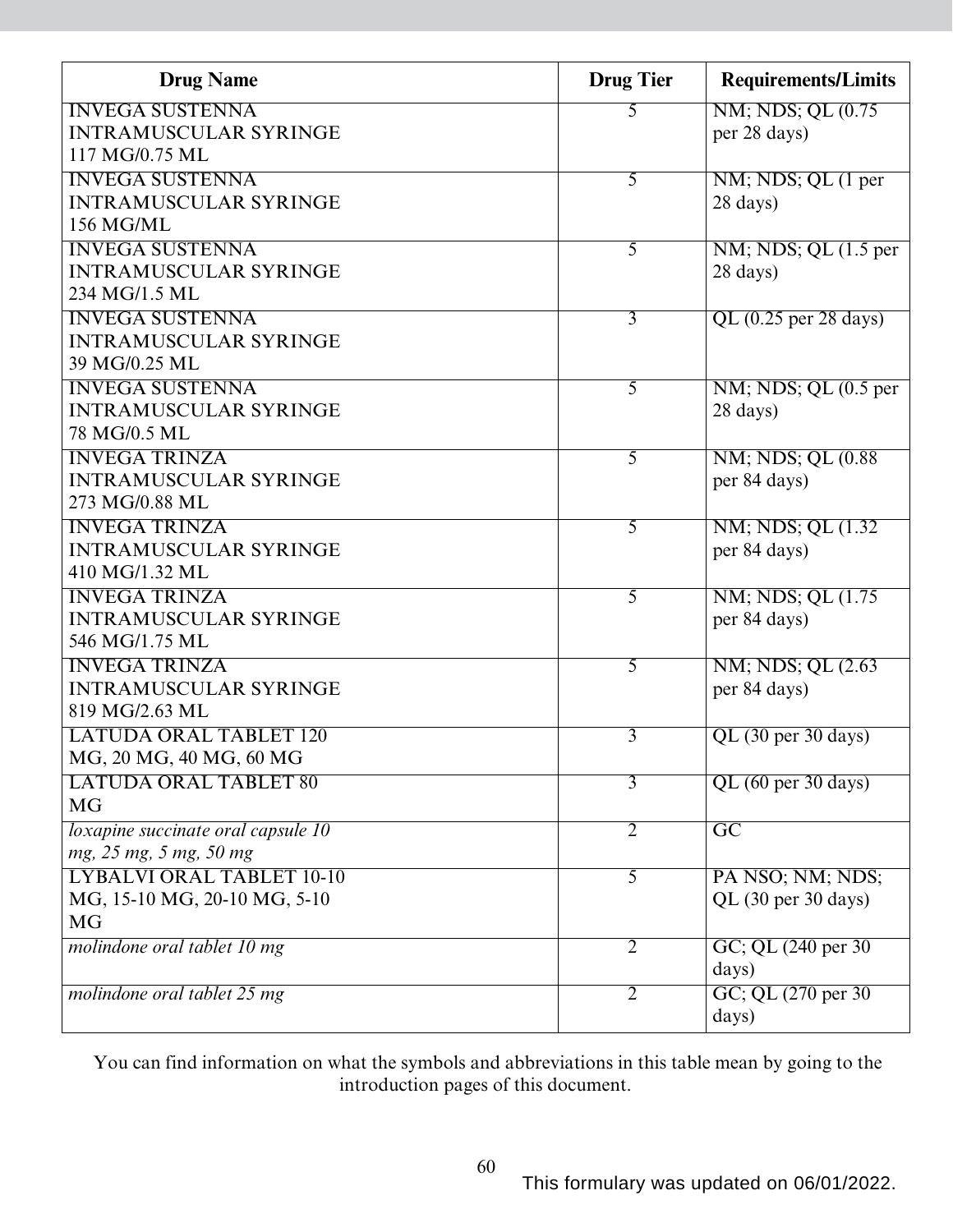| <b>Drug Name</b>                                          | <b>Drug Tier</b> | <b>Requirements/Limits</b>           |
|-----------------------------------------------------------|------------------|--------------------------------------|
| molindone oral tablet 5 mg                                | 2                | GC; QL (120 per 30)                  |
|                                                           |                  | days)                                |
| <b>NUPLAZID ORAL CAPSULE 34</b>                           | 5                | PA NSO; NM; NDS;                     |
| <b>MG</b>                                                 |                  | QL (30 per 30 days)                  |
| <b>NUPLAZID ORAL TABLET 10</b>                            | $\overline{5}$   | PA NSO; NM; NDS;                     |
| <b>MG</b>                                                 |                  | QL (30 per 30 days)                  |
| olanzapine intramuscular recon soln<br>(Zyprexa)          | $\overline{2}$   | GC; QL (30 per 30)                   |
| 10 mg                                                     |                  | days)                                |
| olanzapine oral tablet 10 mg, 15 mg,<br>(Zyprexa)         | $\overline{2}$   | GC; QL (30 per 30)                   |
| 2.5 mg, 20 mg, 5 mg, 7.5 mg                               |                  | days)                                |
| (Zyprexa Zydis)<br>olanzapine oral tablet, disintegrating | $\overline{2}$   | GC; QL (30 per 30)                   |
| 10 mg, 15 mg, 20 mg, 5 mg                                 |                  | days)                                |
| paliperidone oral tablet extended<br>(Inverse)            | $\overline{2}$   | GC; QL (30 per 30)                   |
| release 24hr 1.5 mg, 3 mg, 9 mg                           |                  | days)                                |
| paliperidone oral tablet extended<br>(Inverse)            | $\overline{2}$   | GC; QL (60 per 30)                   |
| release 24hr 6 mg                                         |                  | days)                                |
| perphenazine oral tablet 16 mg, 2                         | $\overline{2}$   | $\overline{GC}$                      |
| mg, 4 mg, 8 mg                                            |                  |                                      |
| PERSERIS ABDOMINAL                                        | $\overline{5}$   | NM; NDS; QL (1 per                   |
| <b>SUBCUTANEOUS</b>                                       |                  | 30 days)                             |
| <b>SUSPENSION, EXTENDED REL</b>                           |                  |                                      |
| <b>SYRING 120 MG, 90 MG</b>                               |                  |                                      |
| pimozide oral tablet 1 mg, 2 mg                           | $\overline{2}$   | $\overline{\mathrm{GC}}$             |
| quetiapine oral tablet 100 mg, 200<br>(Seroquel)          | $\overline{2}$   | GC; QL (90 per 30)                   |
| mg, 25 mg, 50 mg                                          |                  | days)                                |
| quetiapine oral tablet 300 mg, 400<br>(Seroquel)          | $\overline{2}$   | GC; QL (60 per 30)                   |
| mg                                                        |                  | days)                                |
| <b>REXULTI ORAL TABLET 0.25</b>                           | 5                | ST; NM; NDS; QL                      |
| <b>MG</b>                                                 |                  | $(120 \text{ per } 30 \text{ days})$ |
| <b>REXULTI ORAL TABLET 0.5</b>                            | 5                | $ST$ ; NM; NDS; QL $(60)$            |
| <b>MG</b>                                                 |                  | per 30 days)                         |
| <b>REXULTI ORAL TABLET 1</b>                              | $\overline{5}$   | ST; NM; NDS; QL (30)                 |
| MG, 2 MG, 3 MG, 4 MG                                      |                  | per 30 days)                         |
| <b>RISPERDAL CONSTA</b>                                   | $\overline{4}$   | QL (2 per 28 days)                   |
| <b>INTRAMUSCULAR</b>                                      |                  |                                      |
| <b>SUSPENSION, EXTENDED REL</b>                           |                  |                                      |
| RECON 12.5 MG/2 ML, 25 MG/2                               |                  |                                      |
| ML                                                        |                  |                                      |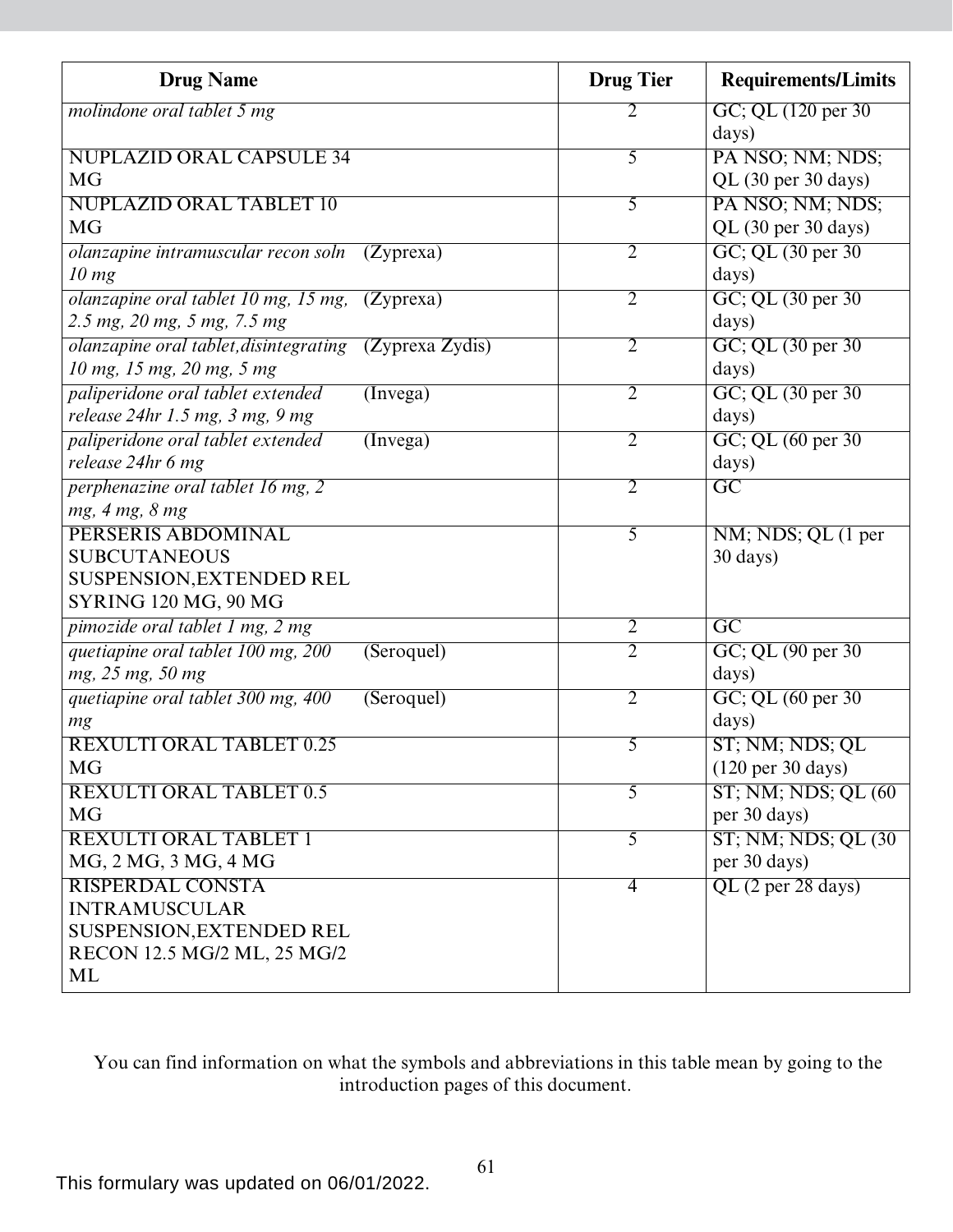| <b>Drug Name</b>                                                                                 | <b>Drug Tier</b> | <b>Requirements/Limits</b>           |
|--------------------------------------------------------------------------------------------------|------------------|--------------------------------------|
| <b>RISPERDAL CONSTA</b>                                                                          | 5                | NM; NDS; QL (2 per                   |
| <b>INTRAMUSCULAR</b>                                                                             |                  | 28 days)                             |
| SUSPENSION, EXTENDED REL                                                                         |                  |                                      |
| RECON 37.5 MG/2 ML, 50 MG/2                                                                      |                  |                                      |
| ML                                                                                               |                  |                                      |
| risperidone oral solution 1 mg/ml<br>(Risperdal)                                                 | 2                | GC; QL (480 per 30)<br>days)         |
| risperidone oral tablet 0.25 mg                                                                  | $\overline{2}$   | GC; QL (60 per 30)<br>days)          |
| risperidone oral tablet 0.5 mg, 1 mg, (Risperdal)                                                | $\overline{2}$   | GC; QL (60 per 30)                   |
| $2$ mg, $3$ mg                                                                                   |                  | days)                                |
| risperidone oral tablet 4 mg<br>(Risperdal)                                                      | $\overline{2}$   | GC; QL (120 per 30)<br>days)         |
| risperidone oral tablet, disintegrating<br>$0.25$ mg, $0.5$ mg, 1 mg, 2 mg                       | $\overline{2}$   | GC; QL (60 per 30)<br>days)          |
| risperidone oral tablet, disintegrating                                                          | $\overline{2}$   | GC; QL (120 per 30)                  |
| $3$ mg, $4$ mg                                                                                   |                  | days)                                |
| <b>SECUADO TRANSDERMAL</b><br>PATCH 24 HOUR 3.8 MG/24<br>HOUR, 5.7 MG/24 HOUR, 7.6<br>MG/24 HOUR | $\overline{5}$   | ST; NM; NDS; QL (30)<br>per 30 days) |
| thioridazine oral tablet $10$ mg, $100$<br>mg, 25 mg, 50 mg                                      | $\overline{2}$   | $\overline{GC}$                      |
| thiothixene oral capsule 1 mg, 10<br>mg, 2 mg, 5 mg                                              | $\overline{2}$   | $\overline{GC}$                      |
| trifluoperazine oral tablet 1 mg, 10<br>mg, 2 mg, 5 mg                                           | $\overline{2}$   | $\overline{GC}$                      |
| <b>VERSACLOZ ORAL</b><br><b>SUSPENSION 50 MG/ML</b>                                              | $\overline{5}$   | ST; NM; NDS; QL<br>(540 per 30 days) |
| <b>VRAYLAR ORAL CAPSULE 1.5</b><br>MG, 3 MG, 4.5 MG, 6 MG                                        | $\overline{5}$   | ST; NM; NDS; QL (30)<br>per 30 days) |
| <b>VRAYLAR ORAL</b><br>CAPSULE, DOSE PACK 1.5 MG<br>$(1)$ - 3 MG $(6)$                           | $\overline{4}$   | $\overline{\text{ST}}$               |
| ziprasidone hcl oral capsule 20 mg,<br>(Geodom)<br>40 mg, 60 mg, 80 mg                           | $\overline{2}$   | GC; QL (60 per 30)<br>days)          |
| ziprasidone mesylate intramuscular<br>(Geodom)<br>recon soln 20 mg/ml (final conc.)              | $\overline{2}$   | $GC$ ; QL $(6$ per 28 days)          |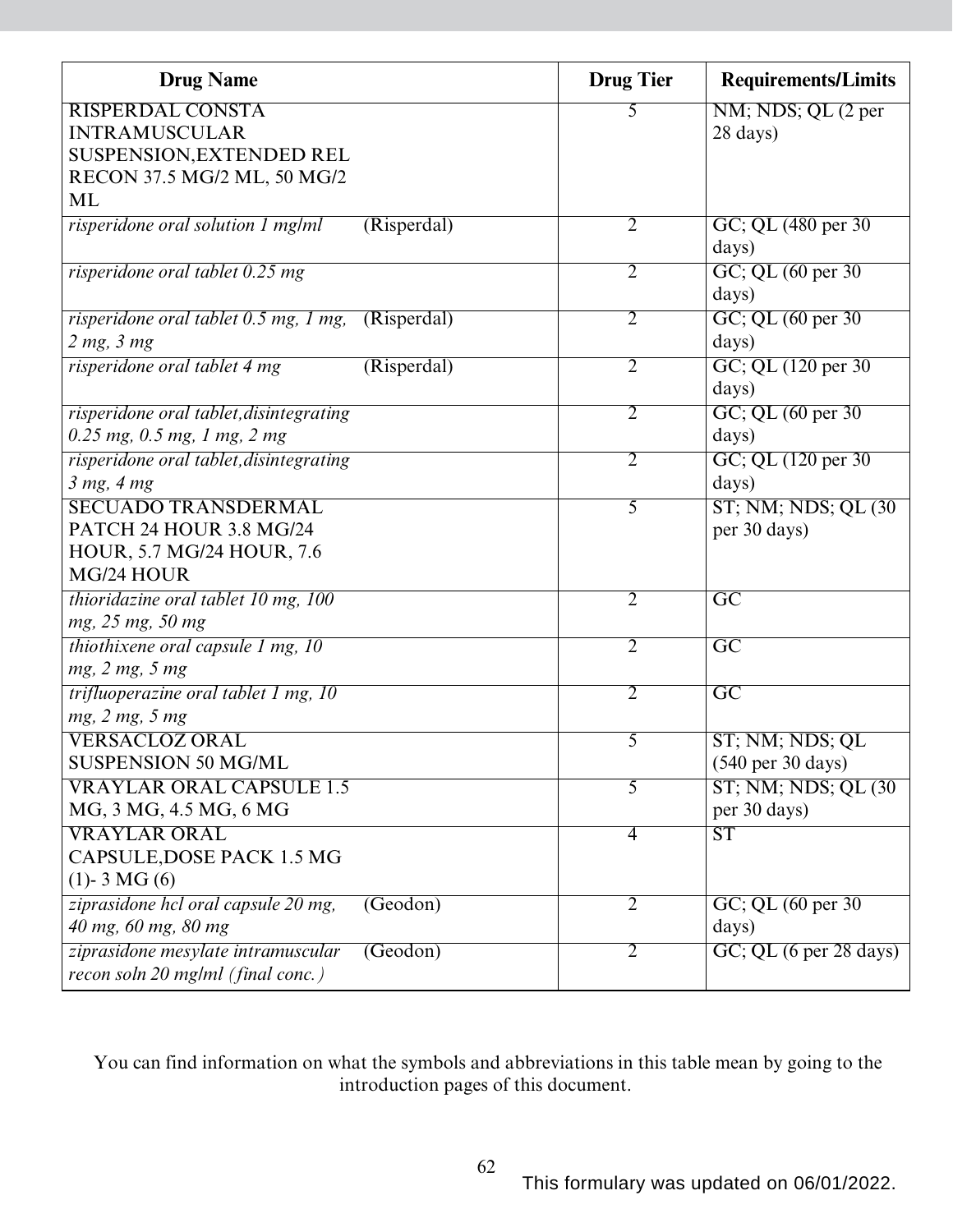| <b>Drug Name</b>                     |                | <b>Drug Tier</b> | <b>Requirements/Limits</b> |
|--------------------------------------|----------------|------------------|----------------------------|
| <b>ZYPREXA RELPREVV</b>              |                | 4                | QL (2 per 28 days)         |
| <b>INTRAMUSCULAR</b>                 |                |                  |                            |
| <b>SUSPENSION FOR</b>                |                |                  |                            |
| <b>RECONSTITUTION 210 MG</b>         |                |                  |                            |
| <b>ZYPREXA RELPREVV</b>              |                | 5                | NM; NDS; QL (2 per         |
| <b>INTRAMUSCULAR</b>                 |                |                  | 28 days)                   |
| <b>SUSPENSION FOR</b>                |                |                  |                            |
| RECONSTITUTION 300 MG                |                |                  |                            |
| <b>ZYPREXA RELPREVV</b>              |                | 5                | NM; NDS; QL (1 per         |
| <b>INTRAMUSCULAR</b>                 |                |                  | 28 days)                   |
| <b>SUSPENSION FOR</b>                |                |                  |                            |
| RECONSTITUTION 405 MG                |                |                  |                            |
| <b>Antivirals (Systemic)</b>         |                |                  |                            |
| Antiretrovirals                      |                |                  |                            |
| abacavir oral solution 20 mg/ml      | (Ziagen)       | $\overline{2}$   | $\overline{GC}$            |
| abacavir oral tablet 300 mg          | (Ziagen)       | 2                | $\overline{GC}$            |
| abacavir-lamivudine oral tablet 600- | (Epzicom)      | $\overline{2}$   | $\overline{GC}$            |
| 300 mg                               |                |                  |                            |
| abacavir-lamivudine-zidovudine oral  | (Trizivir)     | 5                | NM; NDS                    |
| tablet 300-150-300 mg                |                |                  |                            |
| <b>APRETUDE</b>                      | (cabotegravir) | 5                | NM; NDS; QL (24 per        |
| <b>INTRAMUSCULAR</b>                 |                |                  | $365 \text{ days}$         |
| SUSPENSION, EXTENDED                 |                |                  |                            |
| RELEASE 600 MG/3 ML (200             |                |                  |                            |
| MG/ML)                               |                |                  |                            |
| <b>APTIVUS (WITH VITAMIN E)</b>      |                | 5                | NM; NDS                    |
| ORAL SOLUTION 100 MG/ML              |                |                  |                            |
| <b>APTIVUS ORAL CAPSULE 250</b>      |                | 5                | NM; NDS                    |
| <b>MG</b>                            |                |                  |                            |
| atazanavir oral capsule 150 mg       |                | 2                | $\overline{GC}$            |
| atazanavir oral capsule 200 mg, 300  | (Revataz)      | $\overline{2}$   | $\overline{GC}$            |
| mg                                   |                |                  |                            |
| <b>BIKTARVY ORAL TABLET 30-</b>      |                | $\overline{5}$   | NM; NDS                    |
| 120-15 MG, 50-200-25 MG              |                |                  |                            |
| <b>CABENUVA</b>                      |                | $\overline{5}$   | NM; NDS                    |
| <b>INTRAMUSCULAR</b>                 |                |                  |                            |
| <b>SUSPENSION, EXTENDED</b>          |                |                  |                            |
| RELEASE 400 MG/2 ML-600              |                |                  |                            |
| MG/2 ML, 600 MG/3 ML-900             |                |                  |                            |
| MG/3 ML                              |                |                  |                            |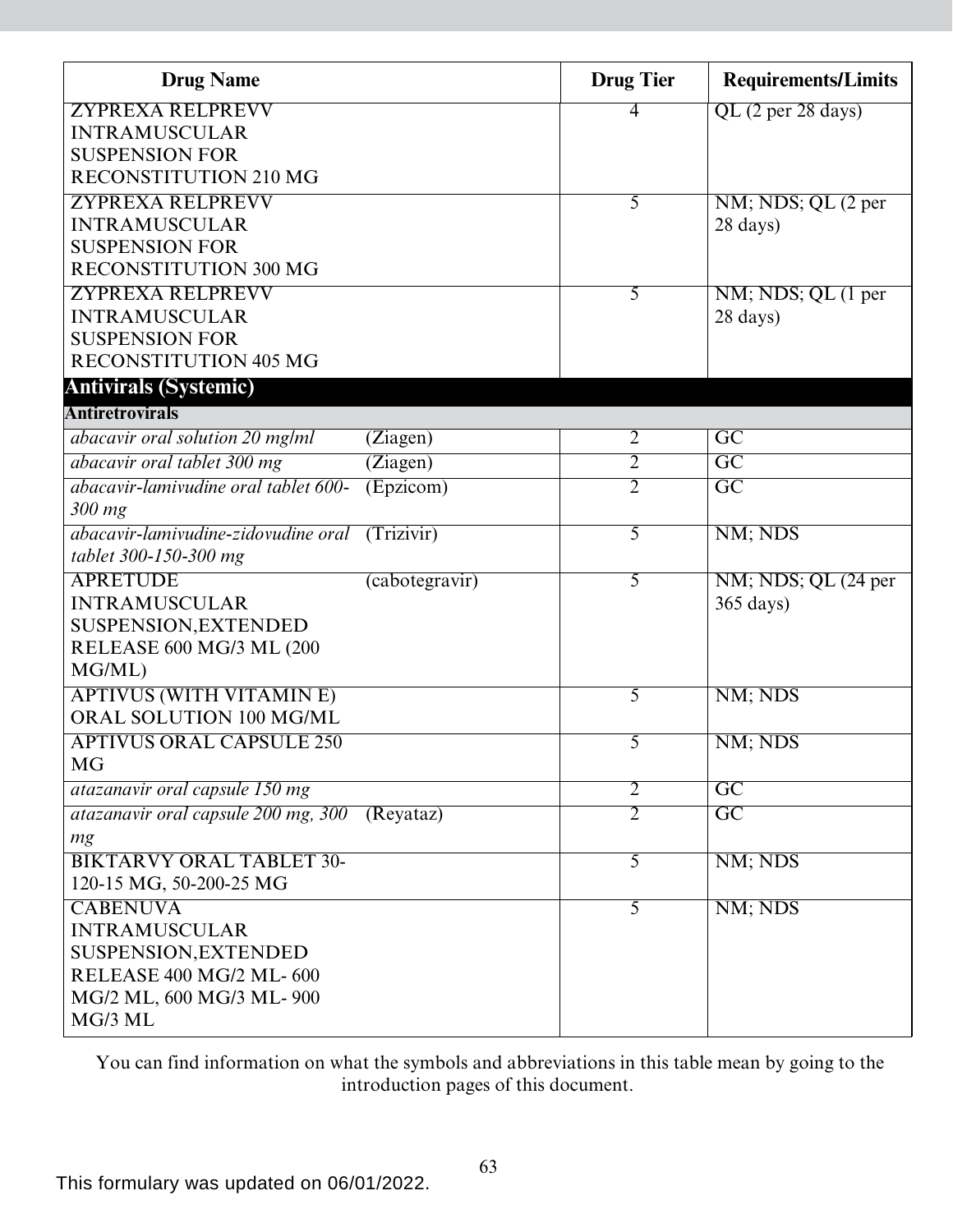| <b>Drug Name</b>                                    | <b>Drug Tier</b> | <b>Requirements/Limits</b> |
|-----------------------------------------------------|------------------|----------------------------|
| cabotegravir intramuscular                          | 5                | NM; NDS; QL (24 per        |
| suspension, extended release 400                    |                  | $365 \text{ days}$         |
| $mg/2 ml$ (200 mg/ml)                               |                  |                            |
| cabotegravir intramuscular<br>$(A$ pretude)         | 5                | NM; NDS; QL (24 per        |
| suspension, extended release 600                    |                  | $365 \text{ days}$         |
| $mg/3$ ml (200 mg/ml)                               |                  |                            |
| <b>CIMDUO ORAL TABLET 300-</b>                      | 5                | NM; NDS                    |
| 300 MG                                              |                  |                            |
| <b>COMPLERA ORAL TABLET</b>                         | 5                | NM; NDS                    |
| 200-25-300 MG                                       |                  |                            |
| <b>CRIXIVAN ORAL CAPSULE</b>                        | $\overline{4}$   |                            |
| 200 MG                                              |                  |                            |
| <b>DELSTRIGO ORAL TABLET</b>                        | 5                | NM; NDS                    |
| 100-300-300 MG                                      |                  |                            |
| <b>DESCOVY ORAL TABLET 120-</b>                     | $\overline{5}$   | NM; NDS                    |
| 15 MG, 200-25 MG                                    |                  |                            |
| didanosine oral capsule, delayed                    | $\overline{2}$   | $\overline{GC}$            |
| release(drlec) 250 mg, 400 mg                       |                  |                            |
| <b>DOVATO ORAL TABLET 50-</b>                       | 5                | NM; NDS                    |
| 300 MG                                              |                  |                            |
| <b>EDURANT ORAL TABLET 25</b>                       | 5                | NM; NDS                    |
| <b>MG</b>                                           |                  |                            |
| efavirenz oral capsule 200 mg, 50<br>(Sustiva)      | $\overline{2}$   | $\overline{GC}$            |
| mg                                                  |                  |                            |
| efavirenz oral tablet 600 mg<br>(Sustiva)           | $\overline{2}$   | $\overline{GC}$            |
| efavirenz-emtricitabin-tenofov oral<br>(Atripla)    | 5                | NM; NDS                    |
| tablet 600-200-300 mg                               |                  |                            |
| efavirenz-lamivu-tenofov disop oral<br>$(Symfi$ Lo) | 5                | NM; NDS                    |
| tablet 400-300-300 mg                               |                  |                            |
| efavirenz-lamivu-tenofov disop oral<br>(Symfi)      | 5                | NM; NDS                    |
| tablet 600-300-300 mg                               |                  |                            |
| emtricitabine oral capsule 200 mg<br>(Emtriva)      | $\overline{2}$   | $\overline{GC}$            |
| emtricitabine-tenofovir (tdf) oral<br>(Truvada)     | 5                | NM; NDS                    |
| tablet 100-150 mg, 133-200 mg,                      |                  |                            |
| 167-250 mg, 200-300 mg                              |                  |                            |
| <b>EMTRIVA ORAL SOLUTION 10</b>                     | $\overline{4}$   |                            |
| MG/ML                                               |                  |                            |
| <b>EPIVIR HBV ORAL SOLUTION</b>                     | $\overline{4}$   |                            |
| 25 MG/5 ML (5 MG/ML)                                |                  |                            |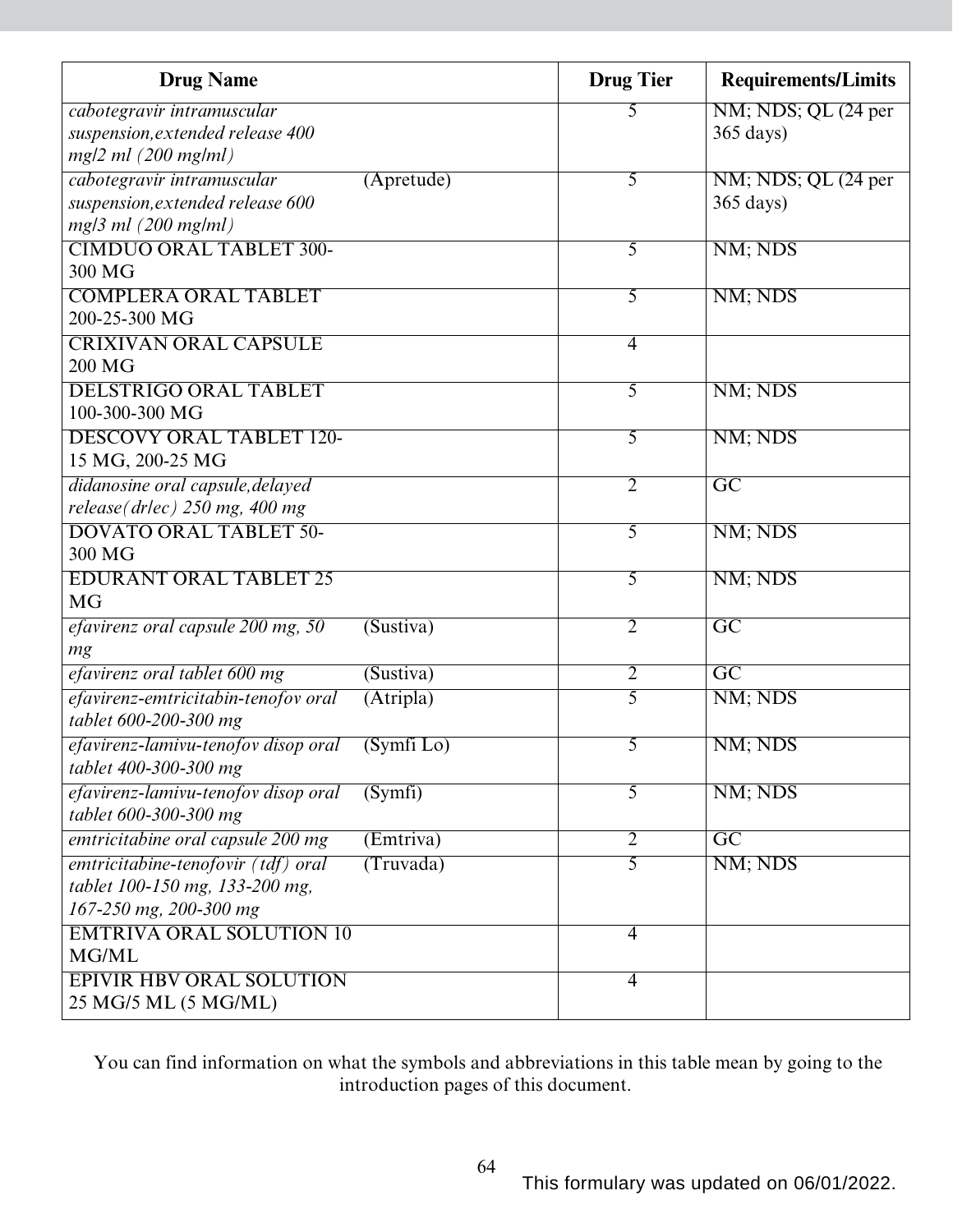| <b>Drug Name</b>                                 |                         | <b>Drug Tier</b> | <b>Requirements/Limits</b> |
|--------------------------------------------------|-------------------------|------------------|----------------------------|
| etravirine oral tablet 100 mg, 200               | (Intelence)             | 5                | NM; NDS                    |
| mg                                               |                         |                  |                            |
| <b>EVOTAZ ORAL TABLET 300-</b>                   |                         | 5                | NM; NDS                    |
| 150 MG                                           |                         |                  |                            |
| fosamprenavir oral tablet 700 mg                 | (Lexiva)                | $\overline{2}$   | $\overline{GC}$            |
| <b>FUZEON SUBCUTANEOUS</b>                       |                         | 5                | NM; NDS                    |
| <b>RECON SOLN 90 MG</b>                          |                         |                  |                            |
| <b>GENVOYA ORAL TABLET 150-</b>                  |                         | 5                | NM; NDS                    |
| 150-200-10 MG                                    |                         |                  |                            |
| <b>INTELENCE ORAL TABLET 25</b>                  |                         | $\overline{4}$   |                            |
| <b>MG</b>                                        |                         |                  |                            |
| <b>INVIRASE ORAL TABLET 500</b>                  |                         | 5                | NM; NDS                    |
| <b>MG</b>                                        |                         |                  |                            |
| <b>ISENTRESS HD ORAL TABLET</b>                  |                         | 5                | NM; NDS                    |
| 600 MG                                           |                         |                  |                            |
| <b>ISENTRESS ORAL POWDER</b>                     |                         | $\overline{4}$   |                            |
| IN PACKET 100 MG                                 |                         |                  |                            |
| <b>ISENTRESS ORAL TABLET 400</b>                 |                         | 5                | NM; NDS                    |
| <b>MG</b>                                        |                         |                  |                            |
| <b>ISENTRESS ORAL</b>                            |                         | $\overline{4}$   |                            |
| TABLET, CHEWABLE 100 MG,<br>25 MG                |                         |                  |                            |
| <b>JULUCA ORAL TABLET 50-25</b>                  |                         | $\overline{5}$   |                            |
| <b>MG</b>                                        |                         |                  | NM; NDS                    |
| lamivudine oral solution 10 mg/ml                |                         | $\overline{2}$   | $\overline{GC}$            |
|                                                  | (Epivir)                | $\overline{2}$   | $\overline{GC}$            |
| lamivudine oral tablet 100 mg                    | (Epivir HBV)            |                  |                            |
| lamivudine oral tablet 150 mg, 300               | (Epivir)                | $\overline{2}$   | $\overline{GC}$            |
| mg<br>lamivudine-zidovudine oral tablet          | $\overline{(Combivir)}$ | $\overline{2}$   | $\overline{GC}$            |
| 150-300 mg                                       |                         |                  |                            |
| <b>LEXIVA ORAL SUSPENSION</b>                    |                         | $\overline{4}$   |                            |
| 50 MG/ML                                         |                         |                  |                            |
| lopinavir-ritonavir oral solution 400- (Kaletra) |                         | $\overline{2}$   | GC; QL (480 per 30)        |
| $100$ mg/5 ml                                    |                         |                  | days)                      |
| lopinavir-ritonavir oral tablet 100-25 (Kaletra) |                         | $\overline{2}$   | GC; QL (300 per 30)        |
| mg                                               |                         |                  | days)                      |
| lopinavir-ritonavir oral tablet 200-50 (Kaletra) |                         | 5                | NM; NDS; QL (120 per       |
| mg                                               |                         |                  | $30 \text{ days}$          |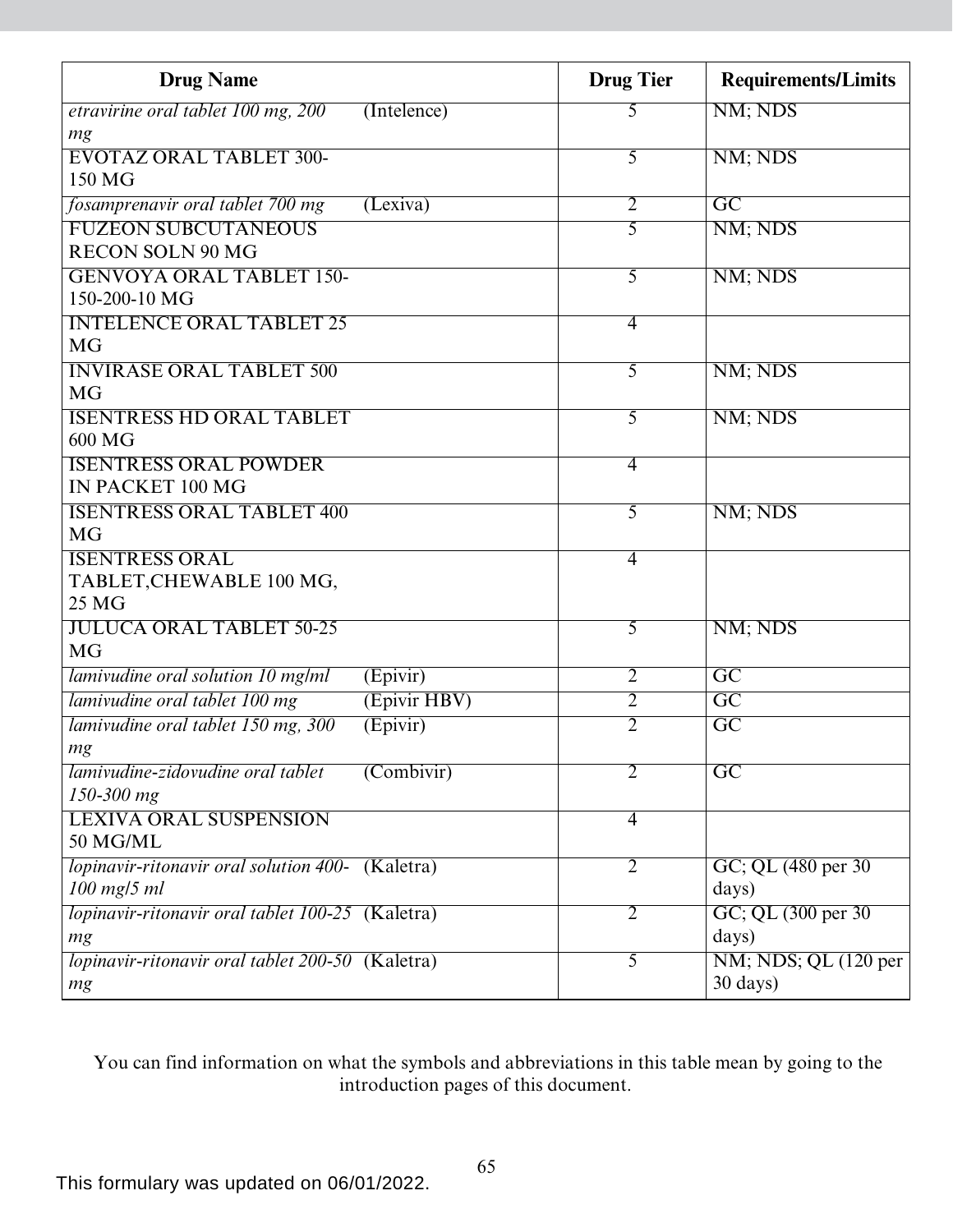| <b>Drug Name</b>                                 | <b>Drug Tier</b> | <b>Requirements/Limits</b> |
|--------------------------------------------------|------------------|----------------------------|
| maraviroc oral tablet 150 mg, 300<br>(Selzentry) | 5                | NM; NDS                    |
| mg                                               |                  |                            |
| nevirapine oral suspension 50 mg/5               | $\overline{2}$   | $\overline{\mathrm{GC}}$   |
| ml                                               |                  |                            |
| nevirapine oral tablet 200 mg                    | $\overline{2}$   | $\overline{GC}$            |
| nevirapine oral tablet extended                  | $\overline{2}$   | $\overline{\mathrm{GC}}$   |
| release 24 hr 100 mg, 400 mg                     |                  |                            |
| NORVIR ORAL POWDER IN                            | $\overline{4}$   |                            |
| PACKET 100 MG                                    |                  |                            |
| <b>NORVIR ORAL SOLUTION 80</b>                   | $\overline{4}$   |                            |
| MG/ML                                            |                  |                            |
| <b>ODEFSEY ORAL TABLET 200-</b>                  | 5                | NM; NDS                    |
| 25-25 MG                                         |                  |                            |
| PIFELTRO ORAL TABLET 100                         | 5                | NM; NDS                    |
| <b>MG</b>                                        |                  |                            |
| PREZCOBIX ORAL TABLET                            | 5                | NM; NDS                    |
| 800-150 MG-MG                                    |                  |                            |
| PREZISTA ORAL SUSPENSION                         | $\overline{5}$   | NM; NDS                    |
| 100 MG/ML                                        |                  |                            |
| PREZISTA ORAL TABLET 150                         | 5                | NM; NDS                    |
| MG, 600 MG, 800 MG                               |                  |                            |
| PREZISTA ORAL TABLET 75                          | $\overline{4}$   |                            |
| <b>MG</b>                                        |                  |                            |
| <b>RETROVIR INTRAVENOUS</b>                      | $\overline{4}$   |                            |
| <b>SOLUTION 10 MG/ML</b>                         |                  |                            |
| <b>REYATAZ ORAL POWDER IN</b>                    | 5                | NM; NDS                    |
| PACKET 50 MG                                     |                  |                            |
| rilpivirine intramuscular                        | $\overline{5}$   | NM; NDS                    |
| suspension, extended release 600                 |                  |                            |
| mg/2 ml (300 mg/ml), 900 mg/3 ml                 |                  |                            |
| $(300 \text{ mg/ml})$                            |                  |                            |
| ritonavir oral tablet 100 mg<br>(Norvir)         | $\overline{2}$   | $\overline{GC}$            |
| <b>RUKOBIA ORAL TABLET</b>                       | $\overline{5}$   | NM; NDS                    |
| <b>EXTENDED RELEASE 12 HR</b>                    |                  |                            |
| 600 MG                                           |                  |                            |
| <b>SELZENTRY ORAL</b>                            | $\overline{4}$   |                            |
| <b>SOLUTION 20 MG/ML</b>                         |                  |                            |
| <b>SELZENTRY ORAL TABLET 25</b>                  | $\overline{3}$   |                            |
| <b>MG</b>                                        |                  |                            |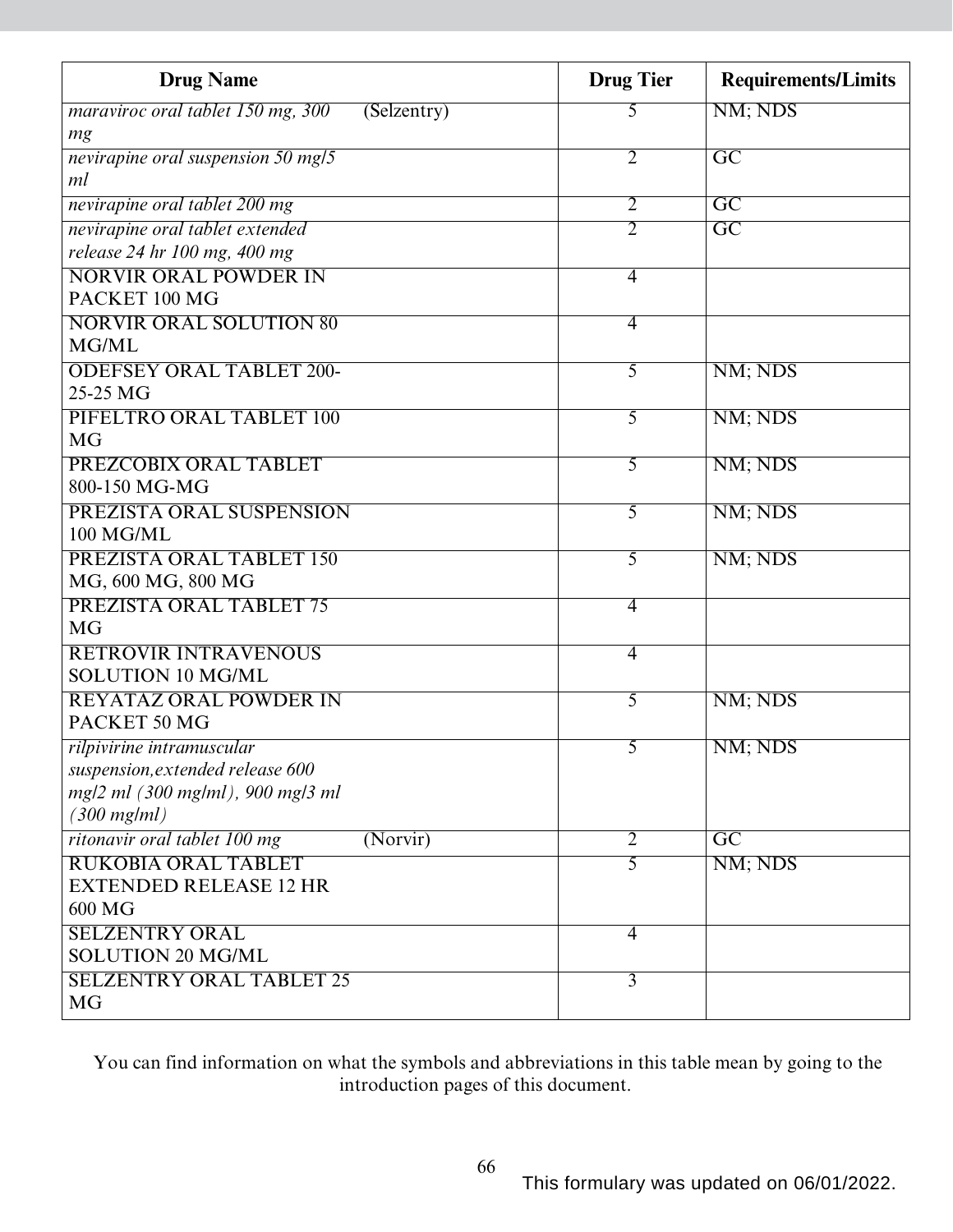| <b>Drug Name</b>                               | <b>Drug Tier</b> | <b>Requirements/Limits</b> |
|------------------------------------------------|------------------|----------------------------|
| <b>SELZENTRY ORAL TABLET 75</b>                | 5                | NM; NDS                    |
| <b>MG</b>                                      |                  |                            |
| stavudine oral capsule 15 mg, 20 mg,           | $\overline{2}$   | $\overline{GC}$            |
| 30 mg, 40 mg                                   |                  |                            |
| <b>STRIBILD ORAL TABLET 150-</b>               | 5                | NM; NDS                    |
| 150-200-300 MG                                 |                  |                            |
| <b>SYMTUZA ORAL TABLET 800-</b>                | 5                | NM; NDS                    |
| 150-200-10 MG                                  |                  |                            |
| <b>TEMIXYS ORAL TABLET 300-</b>                | 5                | NM; NDS                    |
| 300 MG                                         |                  |                            |
| tenofovir disoproxil fumarate oral<br>(Viread) | $\overline{2}$   | $\overline{GC}$            |
| tablet 300 mg                                  |                  |                            |
| <b>TIVICAY ORAL TABLET 10</b>                  | $\overline{4}$   |                            |
| <b>MG</b>                                      |                  |                            |
| <b>TIVICAY ORAL TABLET 25</b>                  | $\overline{5}$   | NM; NDS                    |
| MG, 50 MG                                      |                  |                            |
| <b>TIVICAY PD ORAL TABLET</b>                  | $\overline{4}$   |                            |
| <b>FOR SUSPENSION 5 MG</b>                     |                  |                            |
| <b>TRIUMEQ ORAL TABLET 600-</b>                | $\overline{5}$   | NM; NDS                    |
| 50-300 MG                                      |                  |                            |
| <b>TRIUMEQ PD ORAL TABLET</b>                  | 5                | NM; NDS                    |
| FOR SUSPENSION 60-5-30 MG                      |                  |                            |
| <b>TROGARZO INTRAVENOUS</b>                    | $\overline{5}$   | NM; NDS                    |
| SOLUTION 200 MG/1.33 ML                        |                  |                            |
| $(150 \text{ MG/ML})$                          |                  |                            |
| <b>VEMLIDY ORAL TABLET 25</b>                  | 5                | NM; NDS; QL (30 per        |
| <b>MG</b>                                      |                  | $30 \text{ days}$          |
| <b>VIRACEPT ORAL TABLET 250</b>                | $\overline{5}$   | NM; NDS                    |
| MG, 625 MG                                     |                  |                            |
| <b>VIREAD ORAL POWDER 40</b>                   | 5                | NM; NDS                    |
| MG/SCOOP (40 MG/GRAM)                          |                  |                            |
| <b>VIREAD ORAL TABLET 150</b>                  | 5                | NM; NDS                    |
| MG, 200 MG, 250 MG                             |                  |                            |
| <b>VOCABRIA ORAL TABLET 30</b>                 | $\overline{4}$   |                            |
| <b>MG</b>                                      |                  |                            |
| zidovudine oral capsule 100 mg<br>(Retrovir)   | $\overline{2}$   | $\overline{GC}$            |
| zidovudine oral syrup 10 mg/ml<br>(Retrovir)   | $\overline{2}$   | $\overline{GC}$            |
| zidovudine oral tablet 300 mg                  | $\overline{2}$   | $\overline{GC}$            |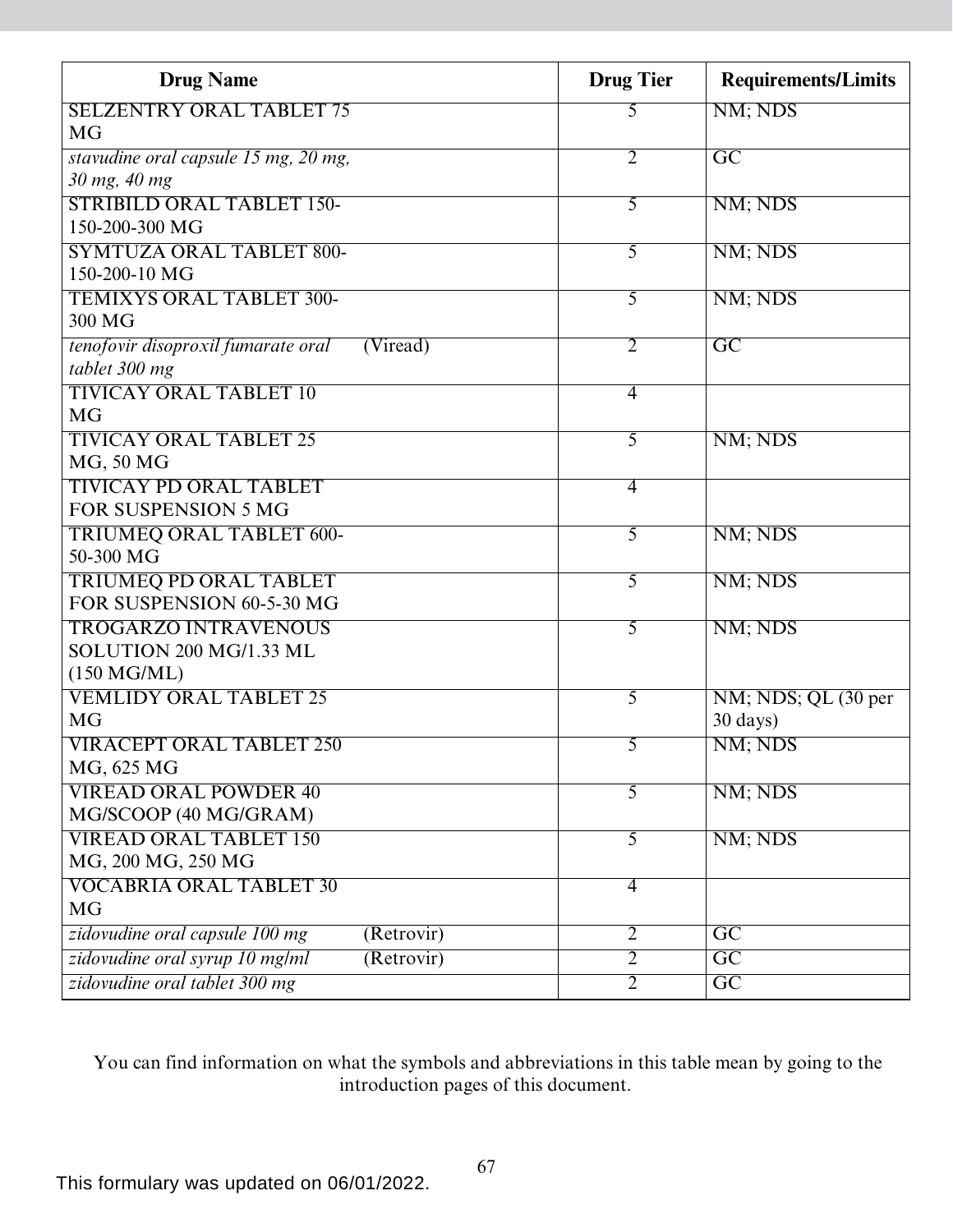| <b>Drug Name</b>                                                                           |             | <b>Drug Tier</b> | <b>Requirements/Limits</b>                              |
|--------------------------------------------------------------------------------------------|-------------|------------------|---------------------------------------------------------|
| <b>Antivirals, Miscellaneous</b>                                                           |             |                  |                                                         |
| foscarnet intravenous solution 24<br>mg/ml                                                 | (Foscavir)  | $\overline{2}$   | PA BvD; GC                                              |
| oseltamivir oral capsule 30 mg                                                             | (Tamiflu)   | $\overline{2}$   | GC; QL (84 per 180)<br>days)                            |
| oseltamivir oral capsule 45 mg                                                             | (Tamiflu)   | $\overline{2}$   | GC; QL (48 per 180)<br>days)                            |
| oseltamivir oral capsule 75 mg                                                             | (Tamiflu)   | $\overline{2}$   | GC; QL (42 per 180)<br>days)                            |
| oseltamivir oral suspension for<br>reconstitution 6 mg/ml                                  | (Tamiflu)   | $\overline{2}$   | GC; QL (540 per 180)<br>days)                           |
| PAXLOVID (EUA) ORAL<br>TABLET 150 MG X 2-100 MG                                            |             | $\overline{4}$   | QL (30 per 5 days)                                      |
| <b>PAXLOVID (EUA) ORAL</b><br><b>TABLET 150-100 MG</b>                                     |             | $\overline{4}$   | QL (20 per 5 days)                                      |
| <b>PREVYMIS INTRAVENOUS</b><br>SOLUTION 240 MG/12 ML                                       |             | 5                | PA; NM; NDS; QL<br>(336 per 28 days)                    |
| PREVYMIS INTRAVENOUS<br>SOLUTION 480 MG/24 ML                                              |             | $\overline{5}$   | PA; NM; NDS; QL<br>$(672 \text{ per } 28 \text{ days})$ |
| PREVYMIS ORAL TABLET 240<br>MG, 480 MG                                                     |             | 5                | PA; NM; NDS; QL (28)<br>per 28 days)                    |
| <b>RELENZA DISKHALER</b><br><b>INHALATION BLISTER WITH</b><br><b>DEVICE 5 MG/ACTUATION</b> |             | $\overline{4}$   | $\overline{QL(60 \text{ per } 180 \text{ days})}$       |
| rimantadine oral tablet 100 mg                                                             | (Flumadine) | $\overline{2}$   | $\overline{GC}$                                         |
| <b>SYNAGIS INTRAMUSCULAR</b><br>SOLUTION 100 MG/ML, 50<br><b>MG/0.5 ML</b>                 |             | 5                | PA; NM; NDS                                             |
| <b>XOFLUZA ORAL TABLET 20</b><br>MG, 40 MG                                                 |             | $\overline{4}$   | QL (4 per 180 days)                                     |
| <b>XOFLUZA ORAL TABLET 80</b><br><b>MG</b>                                                 |             | $\overline{4}$   | QL (2 per 180 days)                                     |
| <b>Hcv Antivirals</b>                                                                      |             |                  |                                                         |
| <b>EPCLUSA ORAL PELLETS IN</b><br>PACKET 150-37.5 MG                                       |             | 5                | PA; NM; NDS; QL (28)<br>per 28 days)                    |
| <b>EPCLUSA ORAL PELLETS IN</b><br>PACKET 200-50 MG                                         |             | $\overline{5}$   | PA; NM; NDS; QL (56)<br>per 28 days)                    |
| <b>EPCLUSA ORAL TABLET 200-</b><br>50 MG                                                   |             | 5                | PA; NM; NDS; QL (28)<br>per 28 days)                    |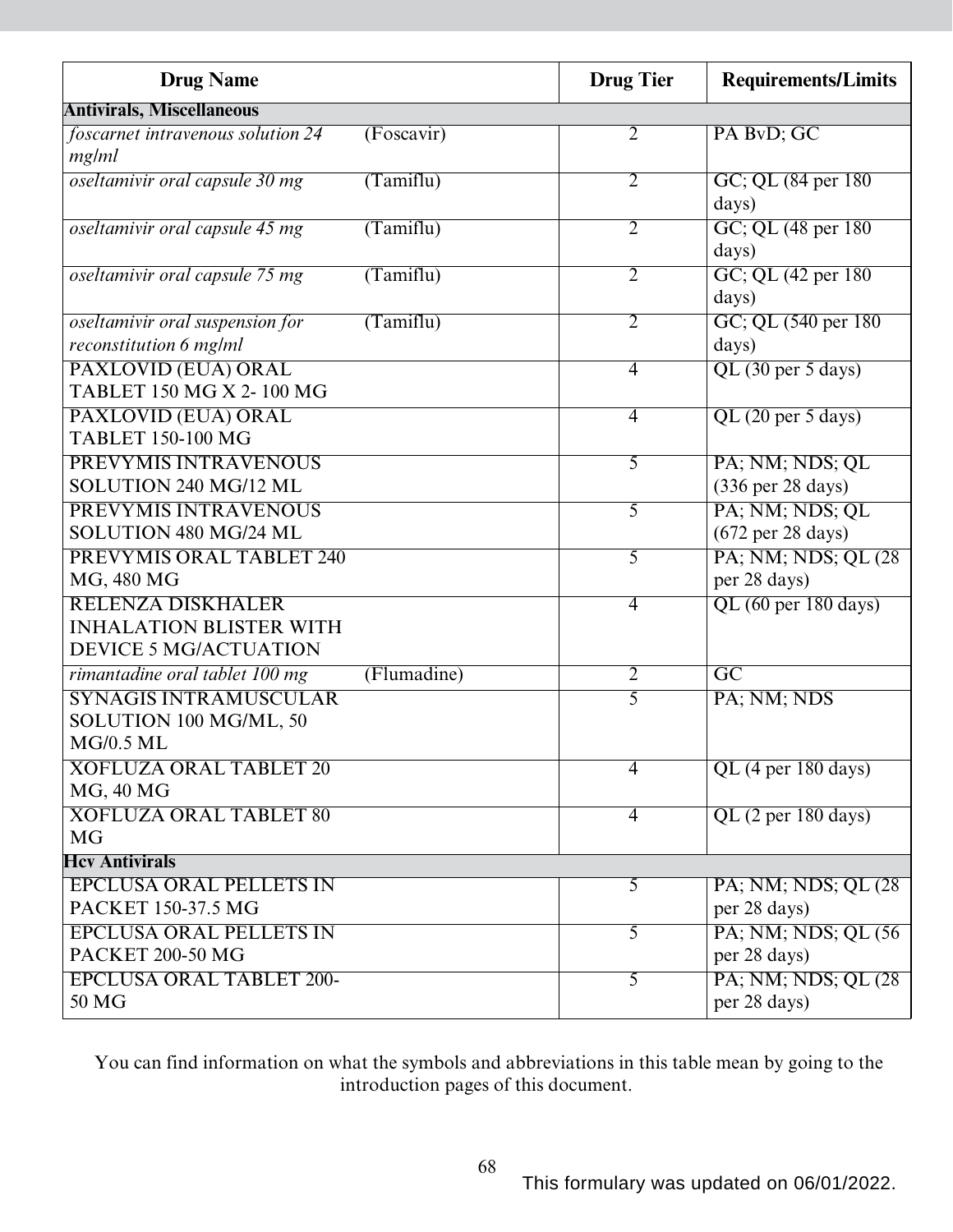| <b>Drug Name</b>                           |                         | <b>Drug Tier</b> | <b>Requirements/Limits</b> |
|--------------------------------------------|-------------------------|------------------|----------------------------|
| <b>EPCLUSA ORAL TABLET 400-</b>            | (sofosbuvir-            | 5                | PA; NM; NDS; QL (28)       |
| 100 MG                                     | velpatasvir)            |                  | per 28 days)               |
| <b>HARVONI ORAL PELLETS IN</b>             |                         | 5                | PA; NM; NDS; QL (28)       |
| PACKET 33.75-150 MG                        |                         |                  | per 28 days)               |
| <b>HARVONI ORAL PELLETS IN</b>             |                         | 5                | PA; NM; NDS; QL (56)       |
| <b>PACKET 45-200 MG</b>                    |                         |                  | per 28 days)               |
| <b>HARVONI ORAL TABLET 45-</b>             |                         | $\overline{5}$   | PA; NM; NDS; QL (28)       |
| 200 MG                                     |                         |                  | per 28 days)               |
| <b>HARVONI ORAL TABLET 90-</b>             | (ledipasvir-sofosbuvir) | 5                | PA; NM; NDS; QL (28)       |
| 400 MG                                     |                         |                  | per 28 days)               |
| <b>VOSEVI ORAL TABLET 400-</b>             |                         | $\overline{5}$   | PA; NM; NDS; QL (28)       |
| 100-100 MG                                 |                         |                  | per 28 days)               |
| <b>Interferons</b>                         |                         |                  |                            |
| <b>INTRON A INJECTION</b>                  |                         | $\overline{5}$   | PA NSO; NM; NDS            |
| <b>RECON SOLN 10 MILLION</b>               |                         |                  |                            |
| UNIT (1 ML), 18 MILLION                    |                         |                  |                            |
| UNIT (1 ML), 50 MILLION                    |                         |                  |                            |
| UNIT (1 ML)                                |                         |                  |                            |
| <b>INTRON A INJECTION</b>                  |                         | 5                | PA NSO; NM; NDS            |
| <b>SOLUTION 10 MILLION</b>                 |                         |                  |                            |
| UNIT/ML, 6 MILLION                         |                         |                  |                            |
| UNIT/ML                                    |                         |                  |                            |
| <b>PEGASYS SUBCUTANEOUS</b>                |                         | 5                | NM; NDS                    |
| <b>SOLUTION 180 MCG/ML</b>                 |                         |                  |                            |
| PEGASYS SUBCUTANEOUS                       |                         | 5                | NM; NDS                    |
| SYRINGE 180 MCG/0.5 ML                     |                         |                  |                            |
| <b>PEGINTRON</b>                           |                         | 5                | NM; NDS                    |
| <b>SUBCUTANEOUS KIT 50</b><br>$MCG/0.5$ ML |                         |                  |                            |
| <b>Nucleosides And Nucleotides</b>         |                         |                  |                            |
|                                            |                         | $\overline{2}$   | $\overline{GC}$            |
| acyclovir oral capsule 200 mg              |                         |                  |                            |
| acyclovir oral suspension 200 mg/5<br>ml   | (Zovirax)               | $\overline{2}$   | $\overline{GC}$            |
|                                            |                         | $\overline{2}$   | $\overline{GC}$            |
| acyclovir oral tablet 400 mg, 800 mg       |                         |                  |                            |
| acyclovir sodium intravenous recon         |                         | $\overline{2}$   | PA BvD; GC                 |
| soln 1,000 mg, 500 mg                      |                         |                  |                            |
| acyclovir sodium intravenous               |                         | $\overline{2}$   | PA BvD; GC                 |
| solution 50 mg/ml                          |                         |                  |                            |
| adefovir oral tablet 10 mg                 | (Hepsera)               | $\overline{2}$   | $\overline{GC}$            |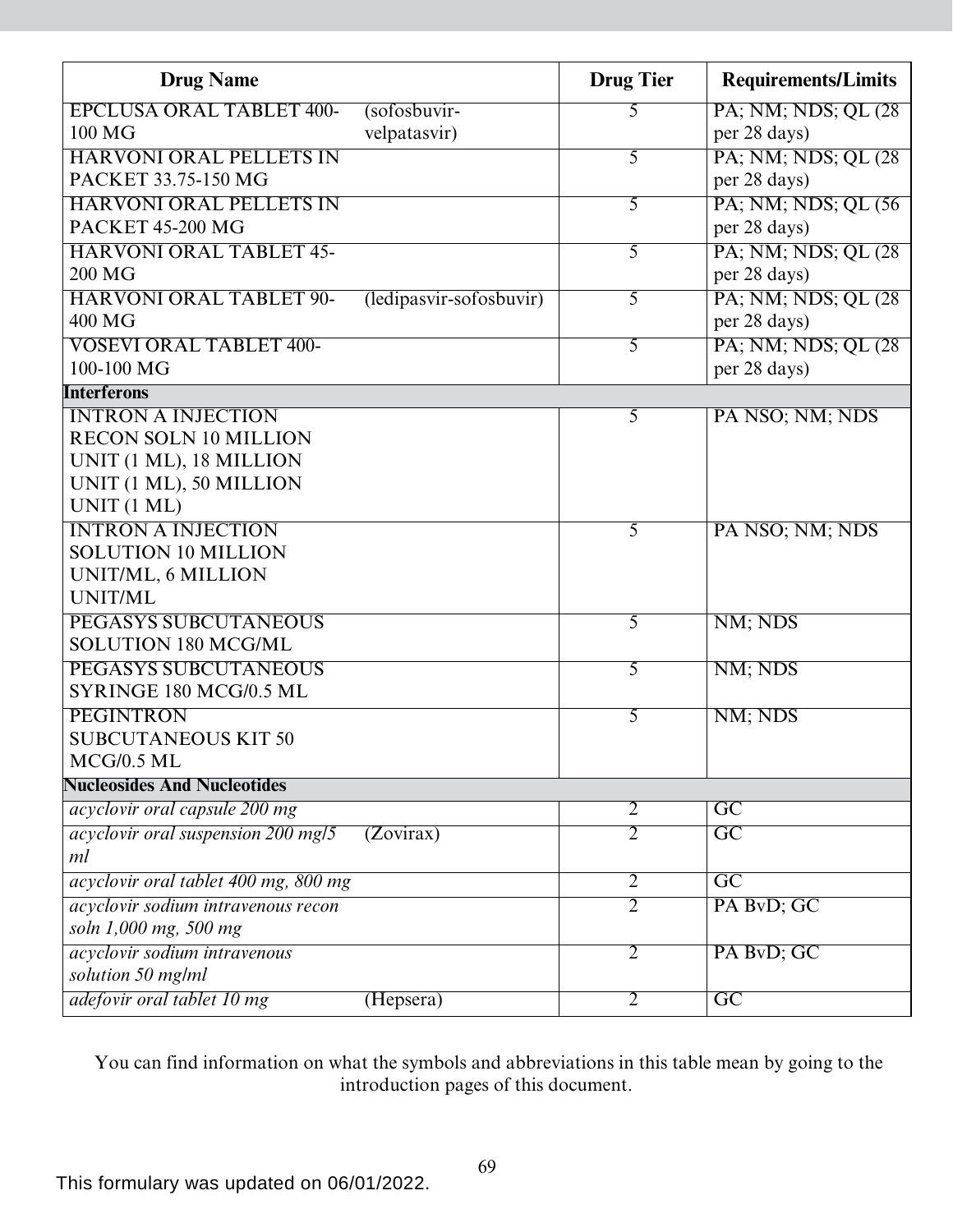| <b>Drug Name</b>                                        |                    | <b>Drug Tier</b> | <b>Requirements/Limits</b>  |
|---------------------------------------------------------|--------------------|------------------|-----------------------------|
| entecavir oral tablet 0.5 mg, 1 mg                      | (Baraclude)        | 2                | $\overline{GC}$             |
| famciclovir oral tablet 125 mg, 250                     |                    | $\overline{2}$   | $\overline{GC}$             |
| mg, 500 mg                                              |                    |                  |                             |
| ganciclovir sodium intravenous                          |                    | 5                | PA BvD; NM; NDS             |
| recon soln 500 mg                                       |                    |                  |                             |
| ganciclovir sodium intravenous<br>solution 50 mg/ml     |                    | 5                | PA BvD; NM; NDS             |
| molnupiravir oral capsule 200 mg                        |                    | 4                | QL (40 per 5 days)          |
| ribavirin inhalation recon soln 6                       | (Virazole)         | 5                | PA BvD; NM; NDS             |
| gram                                                    |                    |                  |                             |
| ribavirin oral capsule 200 mg                           |                    | $\overline{2}$   | $\overline{GC}$             |
| ribavirin oral tablet 200 mg                            |                    | $\overline{2}$   | $\overline{GC}$             |
| valacyclovir oral tablet 1 gram, 500                    | (Valtres)          | $\overline{2}$   | $\overline{GC}$             |
| mg                                                      |                    |                  |                             |
| valganciclovir oral tablet 450 mg                       | (Valcyte)          | $\overline{2}$   | $\overline{GC}$             |
| <b>VEKLURY INTRAVENOUS</b>                              | $($ remdesivir $)$ | 5                | PA ByD; NM; NDS             |
| <b>RECON SOLN 100 MG</b>                                |                    |                  |                             |
| <b>Blood</b>                                            |                    |                  |                             |
| <b>Products/Modifiers/Volume</b>                        |                    |                  |                             |
| <b>Expanders</b>                                        |                    |                  |                             |
| <b>Anticoagulants</b>                                   |                    |                  |                             |
| <b>ELIQUIS DVT-PE TREAT 30D</b>                         |                    | $\overline{3}$   |                             |
| START ORAL TABLETS, DOSE                                |                    |                  |                             |
| PACK 5 MG (74 TABS)                                     |                    |                  |                             |
| <b>ELIQUIS ORAL TABLET 2.5</b>                          |                    | $\overline{3}$   | QL (60 per 30 days)         |
| <b>MG</b>                                               |                    |                  |                             |
| <b>ELIQUIS ORAL TABLET 5 MG</b>                         |                    | $\overline{3}$   | $QL$ (74 per 30 days)       |
| enoxaparin subcutaneous solution                        | (Lovenox)          | 2                | GC; QL (30 per 30)          |
| 300 mg/3 ml                                             |                    |                  | days)                       |
| enoxaparin subcutaneous syringe<br>100 mg/ml, 150 mg/ml | (Lovenox)          | $\overline{2}$   | GC; QL (60 per 30)<br>days) |
| enoxaparin subcutaneous syringe                         | (Lovenox)          | $\overline{2}$   | GC; QL (48 per 30)          |
| 120 mg/0.8 ml, 80 mg/0.8 ml                             |                    |                  | days)                       |
| enoxaparin subcutaneous syringe 30                      | (Lovenox)          | $\overline{2}$   | $GC$ ; QL $(18$ per 30      |
| mg/0.3 ml                                               |                    |                  | days)                       |
| enoxaparin subcutaneous syringe 40                      | (Lovenox)          | $\overline{2}$   | GC; QL (24 per 30)          |
| mg/0.4 ml                                               |                    |                  | days)                       |
| enoxaparin subcutaneous syringe 60                      | (Lovenox)          | $\overline{2}$   | GC; QL (36 per 30)          |
| mg/0.6 ml                                               |                    |                  | days)                       |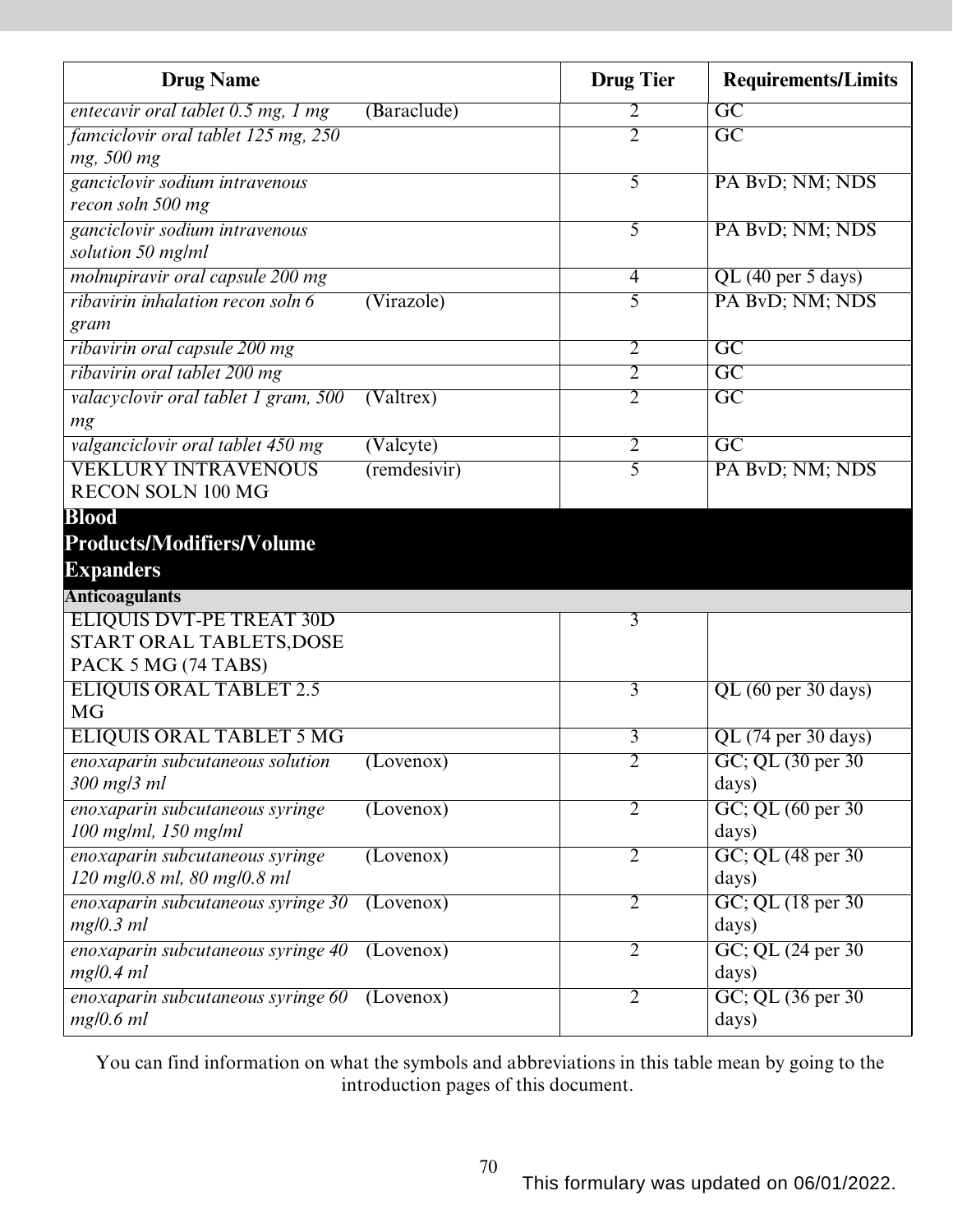| <b>Drug Name</b>                                     |            | <b>Drug Tier</b> | <b>Requirements/Limits</b> |
|------------------------------------------------------|------------|------------------|----------------------------|
| fondaparinux subcutaneous syringe                    | (Arixtra)  | 5                | NM; NDS; QL (24 per        |
| $10$ mg/0.8 ml                                       |            |                  | $30 \text{ days}$          |
| fondaparinux subcutaneous syringe                    | (Arixtra)  | $\overline{2}$   | GC; QL (15 per 30)         |
| $2.5 \text{ mg}/0.5 \text{ ml}$                      |            |                  | days)                      |
| fondaparinux subcutaneous syringe                    | (Arixtra)  | 5                | NM; NDS; QL (12 per        |
| $5$ mg/0.4 ml                                        |            |                  | $30 \text{ days}$          |
| fondaparinux subcutaneous syringe                    | (Arixtra)  | $\overline{5}$   | NM; NDS; QL (18 per        |
| 7.5 mg/0.6 ml                                        |            |                  | 30 days)                   |
| heparin (porcine) injection cartridge                |            | 2                | $\overline{GC}$            |
| $5,000$ unit/ml $(1 ml)$                             |            |                  |                            |
| heparin (porcine) injection solution                 |            | $\overline{2}$   | $\overline{GC}$            |
| 1,000 unit/ml, 10,000 unit/ml,                       |            |                  |                            |
| 20,000 unit/ml, 5,000 unit/ml                        |            |                  |                            |
| heparin (porcine) injection syringe                  |            | 2                | $\overline{\mathrm{GC}}$   |
| $5,000$ unit/ml                                      |            |                  |                            |
| heparin, porcine $(pt)$ injection                    |            | $\overline{2}$   | $\overline{GC}$            |
| solution 1,000 unit/ml                               |            |                  |                            |
| heparin, porcine $(pt)$ injection                    |            | $\overline{2}$   | $\overline{GC}$            |
| syringe 5,000 unit/0.5 ml                            |            |                  |                            |
| jantoven oral tablet 1 mg, 10 mg, 2                  | (warfarin) |                  | $\overline{GC}$            |
| mg, 2.5 mg, 3 mg, 4 mg, 5 mg, 6 mg,                  |            |                  |                            |
| 7.5 <sub>mg</sub>                                    |            |                  |                            |
| warfarin oral tablet 1 mg, 10 mg, 2                  | (Jantoven) |                  | $\overline{\mathrm{GC}}$   |
| mg, 2.5 mg, 3 mg, 4 mg, 5 mg, 6 mg,                  |            |                  |                            |
| 7.5 <sub>mg</sub><br><b>XARELTO DVT-PE TREAT 30D</b> |            | $\overline{3}$   |                            |
| START ORAL TABLETS, DOSE                             |            |                  |                            |
| PACK 15 MG (42)-20 MG (9)                            |            |                  |                            |
| <b>XARELTO ORAL SUSPENSION</b>                       |            | $\overline{3}$   | QL (600 per 30 days)       |
| FOR RECONSTITUTION 1                                 |            |                  |                            |
| MG/ML                                                |            |                  |                            |
| <b>XARELTO ORAL TABLET 10</b>                        |            | $\overline{3}$   | QL (30 per 30 days)        |
| MG, 20 MG                                            |            |                  |                            |
| <b>XARELTO ORAL TABLET 15</b>                        |            | $\overline{3}$   | QL (60 per 30 days)        |
| MG, 2.5 MG                                           |            |                  |                            |
| <b>Blood Formation Modifiers</b>                     |            |                  |                            |
| <b>CINRYZE INTRAVENOUS</b>                           |            | $\overline{5}$   | PA; NM; NDS; QL (20)       |
| RECON SOLN 500 UNIT (5 ML)                           |            |                  | per 30 days)               |
| DOPTELET (10 TAB PACK)                               |            | $\overline{5}$   | PA; NM; NDS; QL (60)       |
| ORAL TABLET 20 MG                                    |            |                  | per 30 days)               |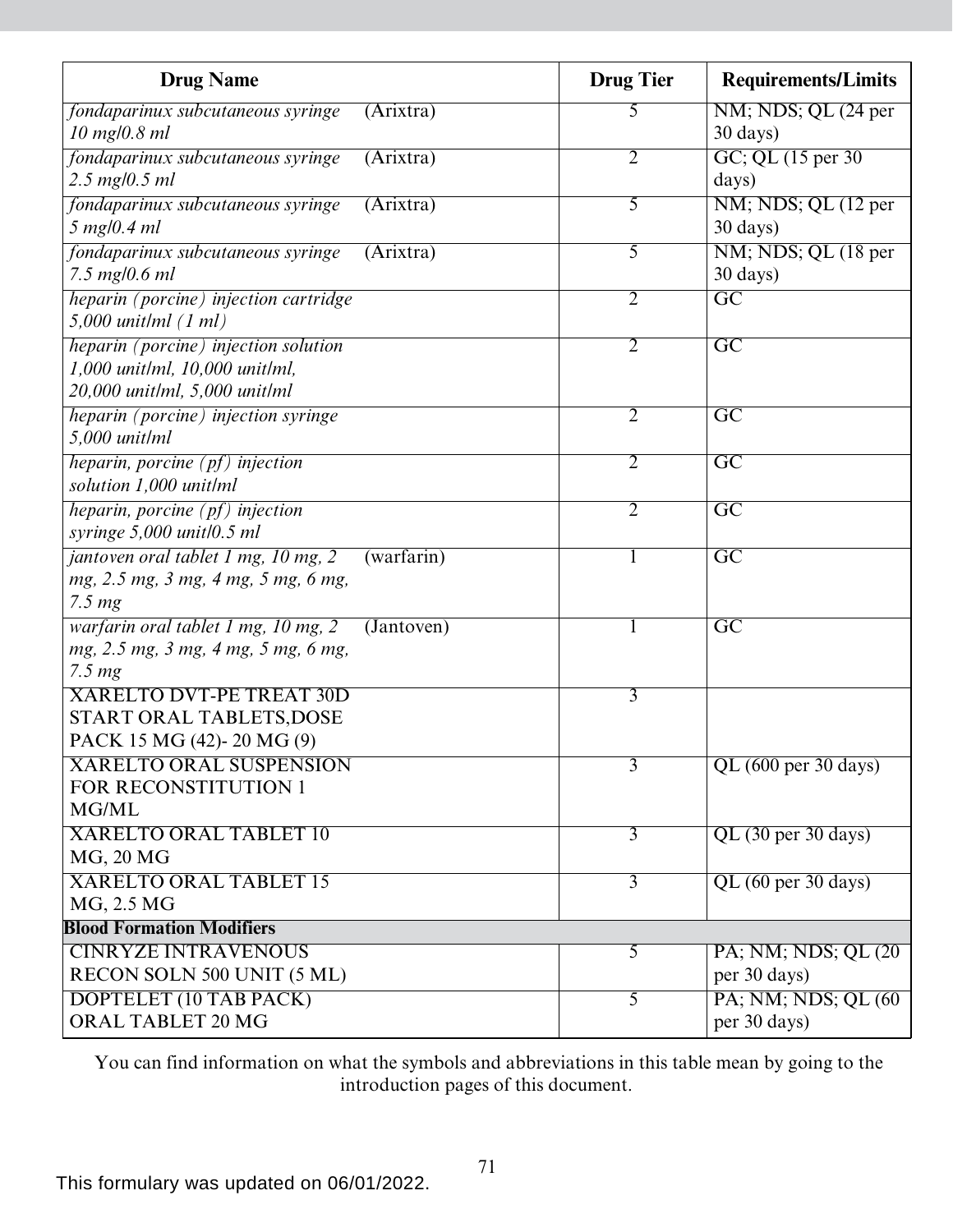| <b>Drug Name</b>                   | <b>Drug Tier</b> | <b>Requirements/Limits</b>           |
|------------------------------------|------------------|--------------------------------------|
| DOPTELET (15 TAB PACK)             | 5                | PA; NM; NDS; QL (60)                 |
| ORAL TABLET 20 MG                  |                  | per 30 days)                         |
| DOPTELET (30 TAB PACK)             | 5                | PA; NM; NDS; QL (60)                 |
| ORAL TABLET 20 MG                  |                  | per 30 days)                         |
| <b>FULPHILA SUBCUTANEOUS</b>       | 5                | PA; NM; NDS                          |
| SYRINGE 6 MG/0.6 ML                |                  |                                      |
| <b>HAEGARDA SUBCUTANEOUS</b>       | $\overline{5}$   | PA; NM; NDS; QL (30)                 |
| RECON SOLN 2,000 UNIT              |                  | per 30 days)                         |
| <b>HAEGARDA SUBCUTANEOUS</b>       | 5                | PA; NM; NDS; QL (20)                 |
| RECON SOLN 3,000 UNIT              |                  | per 30 days)                         |
| <b>LEUKINE INJECTION RECON</b>     | $\overline{5}$   | NM; NDS                              |
| SOLN 250 MCG                       |                  |                                      |
| <b>MOZOBIL SUBCUTANEOUS</b>        | $\overline{5}$   | NM; NDS                              |
| SOLUTION 24 MG/1.2 ML (20          |                  |                                      |
| MG/ML)                             |                  |                                      |
| <b>MULPLETA ORAL TABLET 3</b>      | $\overline{5}$   | PA; NM; NDS; QL (7)                  |
| <b>MG</b>                          |                  | per 7 days)                          |
| <b>NEULASTA ONPRO</b>              | $\overline{5}$   | PA; NM; NDS                          |
| SUBCUTANEOUS SYRINGE,              |                  |                                      |
| W/WEARABLE INJECTOR 6              |                  |                                      |
| $MG/0.6$ ML                        |                  |                                      |
| <b>NEULASTA SUBCUTANEOUS</b>       | 5                | PA; NM; NDS                          |
| SYRINGE 6 MG/0.6 ML                |                  |                                      |
| <b>NIVESTYM INJECTION</b>          | $\overline{5}$   | PA; NM; NDS                          |
| SOLUTION 300 MCG/ML, 480           |                  |                                      |
| $MCG/1.6$ ML                       |                  |                                      |
| <b>NIVESTYM SUBCUTANEOUS</b>       | $\overline{5}$   | PA; NM; NDS                          |
| <b>SYRINGE 300 MCG/0.5 ML, 480</b> |                  |                                      |
| $MCG/0.8$ ML                       |                  |                                      |
| <b>NYVEPRIA SUBCUTANEOUS</b>       | $\overline{5}$   | PA; NM; NDS                          |
| SYRINGE 6 MG/0.6 ML                |                  |                                      |
| <b>ORLADEYO ORAL CAPSULE</b>       | $\overline{5}$   | PA; NM; NDS; QL (30)                 |
| 110 MG, 150 MG                     |                  | per 30 days)                         |
| PROMACTA ORAL POWDER               | $\overline{5}$   | PA; NM; NDS; QL (90)                 |
| IN PACKET 12.5 MG                  |                  | per 30 days)                         |
| PROMACTA ORAL POWDER               | $\overline{5}$   | PA; NM; NDS; QL                      |
| <b>IN PACKET 25 MG</b>             |                  | $(180 \text{ per } 30 \text{ days})$ |
| PROMACTA ORAL TABLET               | $\overline{5}$   | PA; NM; NDS; QL (90)                 |
| 12.5 MG                            |                  | per 30 days)                         |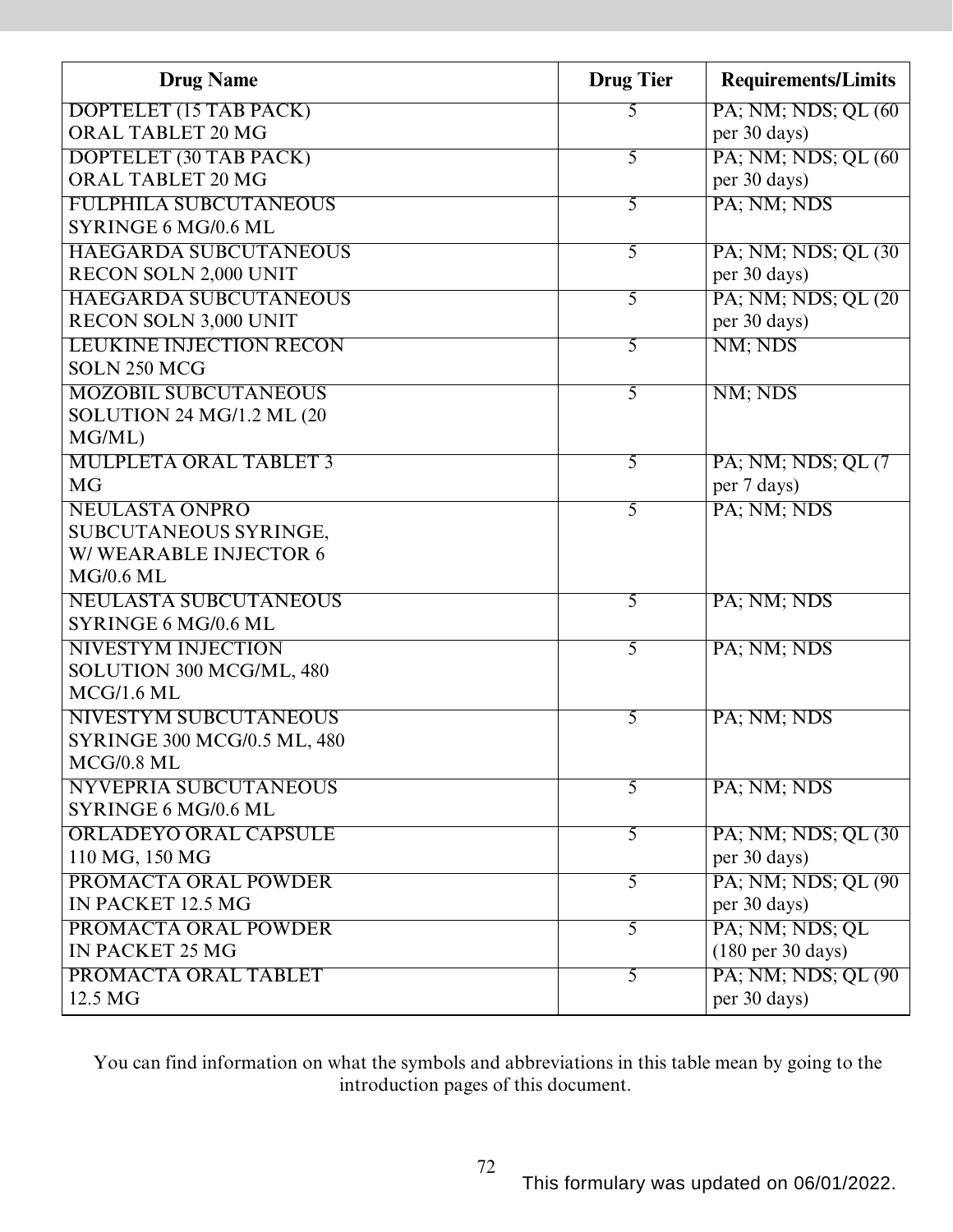| <b>Drug Name</b>                            | <b>Drug Tier</b> | <b>Requirements/Limits</b>                |
|---------------------------------------------|------------------|-------------------------------------------|
| PROMACTA ORAL TABLET 25                     | 5                | PA; NM; NDS; QL (30)                      |
| MG                                          |                  | per 30 days)                              |
| PROMACTA ORAL TABLET 50                     | 5                | PA; NM; NDS; QL (60)                      |
| MG, 75 MG                                   |                  | per 30 days)                              |
| <b>RELEUKO INJECTION</b>                    | 5                | PA; NM; NDS                               |
| SOLUTION 300 MCG/ML, 480                    |                  |                                           |
| $MCG/1.6$ ML                                |                  |                                           |
| <b>RELEUKO SUBCUTANEOUS</b>                 | $\overline{5}$   | PA; NM; NDS                               |
| <b>SYRINGE 300 MCG/0.5 ML, 480</b>          |                  |                                           |
| $MCG/0.8$ ML                                |                  |                                           |
| <b>RETACRIT INJECTION</b>                   | $\overline{3}$   | PA; QL (12 per 28)                        |
| SOLUTION 10,000 UNIT/ML,                    |                  | days)                                     |
| 2,000 UNIT/ML, 20,000 UNIT/2                |                  |                                           |
| ML, 20,000 UNIT/ML, 3,000                   |                  |                                           |
| UNIT/ML, 4,000 UNIT/ML                      |                  |                                           |
| <b>RETACRIT INJECTION</b>                   | $\overline{3}$   | PA; QL $(4 \text{ per } 28 \text{ days})$ |
| SOLUTION 40,000 UNIT/ML                     |                  |                                           |
| <b>UDENYCA SUBCUTANEOUS</b>                 | $\overline{5}$   | PA; NM; NDS                               |
| SYRINGE 6 MG/0.6 ML                         |                  |                                           |
| <b>ZARXIO INJECTION SYRINGE</b>             | $\overline{5}$   | PA; NM; NDS                               |
| 300 MCG/0.5 ML, 480 MCG/0.8                 |                  |                                           |
| ML                                          |                  |                                           |
| <b>Hematologic Agents, Miscellaneous</b>    |                  |                                           |
| <b>ADAKVEO INTRAVENOUS</b>                  | $\overline{5}$   | PA; NM; NDS                               |
| <b>SOLUTION 10 MG/ML</b>                    |                  |                                           |
| anagrelide oral capsule 0.5 mg<br>(Agrvlin) | $\overline{2}$   | $\overline{GC}$                           |
| anagrelide oral capsule 1 mg                | $\overline{2}$   | $\overline{GC}$                           |
| <b>CABLIVI INJECTION KIT 11</b>             | $\overline{5}$   | PA; NM; NDS; QL (30)                      |
| MG                                          |                  | per 30 days)                              |
| <b>DROXIA ORAL CAPSULE 200</b>              | $\overline{4}$   |                                           |
| MG, 300 MG, 400 MG                          |                  |                                           |
| <b>GIVLAARI SUBCUTANEOUS</b>                | 5                | PA; NM; NDS                               |
| <b>SOLUTION 189 MG/ML</b>                   |                  |                                           |
| protamine intravenous solution 10           | $\overline{2}$   | $\overline{\text{GC}}$                    |
| mg/ml                                       |                  |                                           |
| <b>SIKLOS ORAL TABLET 1,000</b>             | $\overline{4}$   | $\overline{PA}$                           |
| MG, 100 MG                                  |                  |                                           |
| <b>TAVALISSE ORAL TABLET 100</b>            | $\overline{5}$   | PA; NM; NDS; QL (60)                      |
| MG, 150 MG                                  |                  | per 30 days)                              |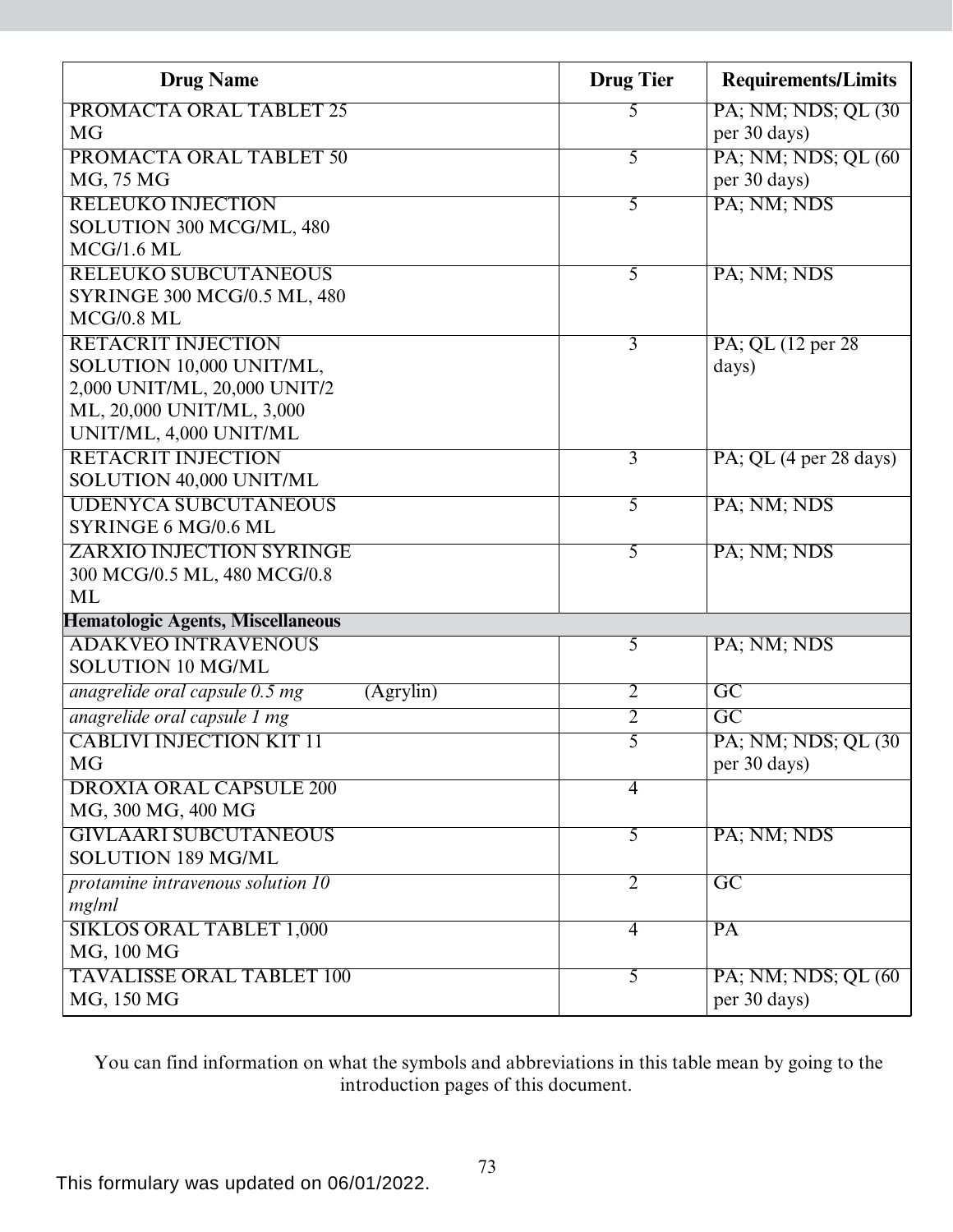| <b>Drug Name</b>                                          | <b>Drug Tier</b> | <b>Requirements/Limits</b> |
|-----------------------------------------------------------|------------------|----------------------------|
| <i>tranexamic acid intravenous solution</i> (Cyklokapron) | 2                | $\overline{\mathrm{GC}}$   |
| $1,000$ mg/10 ml (100 mg/ml)                              |                  |                            |
| tranexamic acid oral tablet 650 mg<br>(Lysteda)           | $\overline{2}$   | $\overline{GC}$            |
| <b>Platelet-Aggregation Inhibitors</b>                    |                  |                            |
| aspirin-dipyridamole oral capsule, er                     | $\overline{2}$   | GC; QL (60 per 30)         |
| multiphase 12 hr 25-200 mg                                |                  | days)                      |
| <b>BRILINTA ORAL TABLET 60</b>                            | $\overline{3}$   |                            |
| MG, 90 MG                                                 |                  |                            |
| cilostazol oral tablet 100 mg, 50 mg                      | $\overline{2}$   | $\overline{\mathrm{GC}}$   |
| clopidogrel oral tablet 75 mg<br>(Plavix)                 | 1                | $\overline{\mathrm{GC}}$   |
| dipyridamole oral tablet 25 mg, 50                        | $\overline{2}$   | PA-HRM; GC; AGE            |
| mg, 75 mg                                                 |                  | (Max 64 Years)             |
| pentoxifylline oral tablet extended                       | $\overline{2}$   | $\overline{\mathrm{GC}}$   |
| release 400 mg                                            |                  |                            |
| prasugrel oral tablet 10 mg, 5 mg<br>(Effient)            | $\overline{2}$   | GC; QL (30 per 30)         |
|                                                           |                  | days)                      |
| <b>Caloric Agents</b>                                     |                  |                            |
| <b>Caloric Agents</b>                                     |                  |                            |
| <b>AMINOSYN II 15%</b>                                    | 4                | PA BvD                     |
| <b>INTRAVENOUS</b>                                        |                  |                            |
| PARENTERAL SOLUTION 15                                    |                  |                            |
| $\frac{0}{0}$                                             |                  |                            |
| AMINOSYN-PF 7% (SULFITE-                                  | $\overline{4}$   | PA BvD                     |
| <b>FREE) INTRAVENOUS</b>                                  |                  |                            |
| <b>PARENTERAL SOLUTION 7%</b>                             |                  |                            |
| <b>CLINIMIX 5%D15W SULFITE</b>                            | $\overline{4}$   | PA BvD                     |
| <b>FREE INTRAVENOUS</b>                                   |                  |                            |
| <b>PARENTERAL SOLUTION 5 %</b>                            |                  |                            |
| <b>CLINIMIX 4.25%/D10W SULF</b>                           | 4                | PA BvD                     |
| <b>FREE INTRAVENOUS</b>                                   |                  |                            |
| PARENTERAL SOLUTION 4.25                                  |                  |                            |
| $\frac{0}{0}$                                             |                  |                            |
| <b>CLINIMIX 4.25%/D5W SULFIT</b>                          | 4                | PA BvD                     |
| <b>FREE INTRAVENOUS</b>                                   |                  |                            |
| PARENTERAL SOLUTION 4.25                                  |                  |                            |
| $\frac{0}{0}$                                             |                  |                            |
| CLINIMIX 5%-D20W(SULFITE-<br><b>FREE) INTRAVENOUS</b>     | 4                | PA BvD                     |
| <b>PARENTERAL SOLUTION 5%</b>                             |                  |                            |
|                                                           |                  |                            |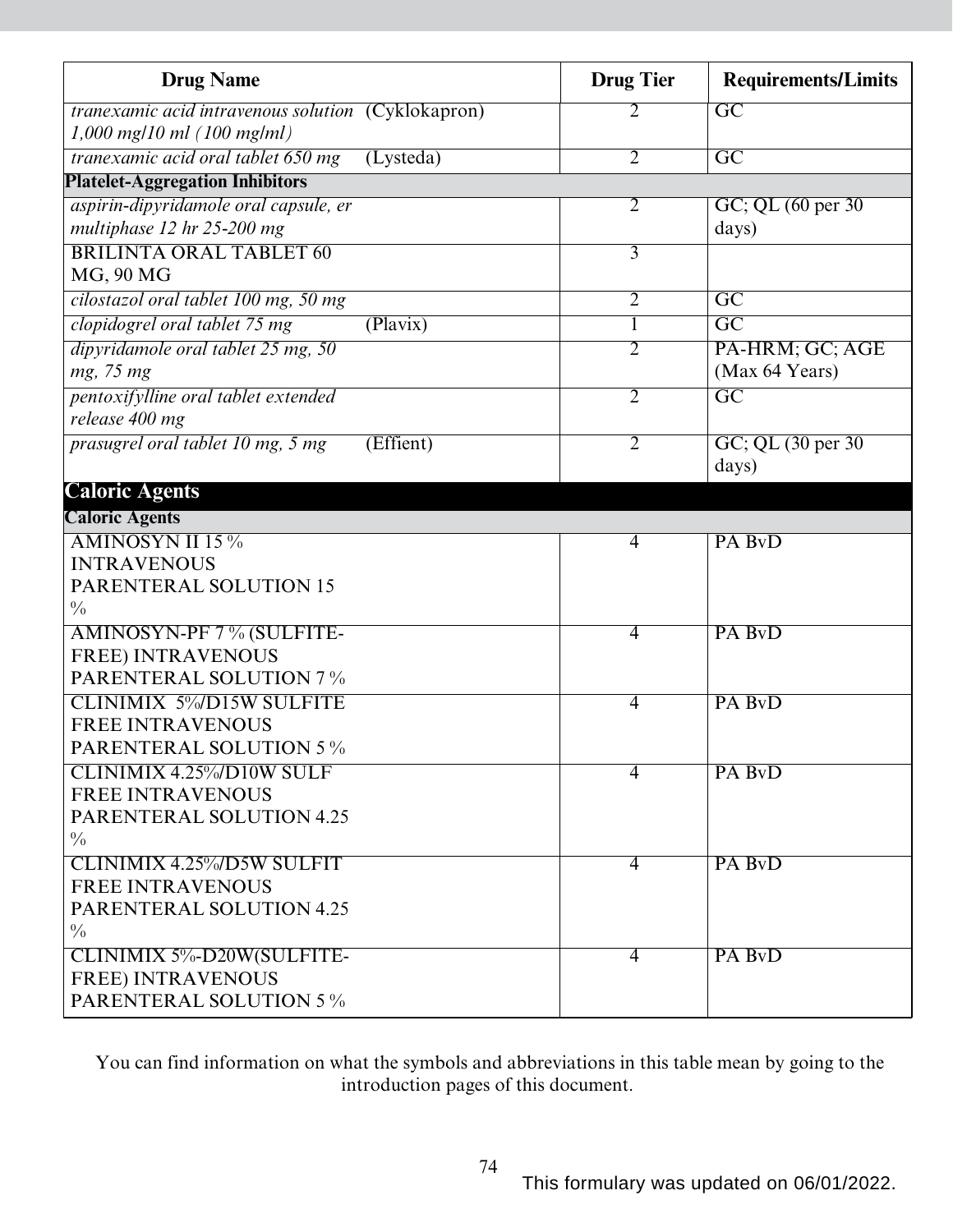| <b>Drug Name</b>                 | <b>Drug Tier</b> | <b>Requirements/Limits</b> |
|----------------------------------|------------------|----------------------------|
| CLINIMIX 6%-D5W (SULFITE-        | 4                | PA BvD                     |
| <b>FREE) INTRAVENOUS</b>         |                  |                            |
| <b>PARENTERAL SOLUTION 6-5</b>   |                  |                            |
| $\frac{0}{0}$                    |                  |                            |
| <b>CLINIMIX 8%-D10W(SULFITE-</b> | $\overline{4}$   | PA BvD                     |
| <b>FREE) INTRAVENOUS</b>         |                  |                            |
| <b>PARENTERAL SOLUTION 8-10</b>  |                  |                            |
| $\frac{0}{0}$                    |                  |                            |
| CLINIMIX 8%-D14W(SULFITE-        | $\overline{4}$   | PA BvD                     |
| <b>FREE) INTRAVENOUS</b>         |                  |                            |
| <b>PARENTERAL SOLUTION 8-14</b>  |                  |                            |
| $\frac{0}{0}$                    |                  |                            |
| <b>CLINIMIX E 2.75%/D5W SULF</b> | $\overline{4}$   | PA BvD                     |
| <b>FREE INTRAVENOUS</b>          |                  |                            |
| <b>PARENTERAL SOLUTION 2.75</b>  |                  |                            |
| $\frac{0}{0}$                    |                  |                            |
| <b>CLINIMIX E 4.25%/D10W SUL</b> | $\overline{4}$   | PA BvD                     |
| <b>FREE INTRAVENOUS</b>          |                  |                            |
| PARENTERAL SOLUTION 4.25         |                  |                            |
| $\frac{0}{0}$                    |                  |                            |
| <b>CLINIMIX E 4.25%/D5W SULF</b> | $\overline{4}$   | PA BvD                     |
| <b>FREE INTRAVENOUS</b>          |                  |                            |
| <b>PARENTERAL SOLUTION 4.25</b>  |                  |                            |
| $\frac{0}{0}$                    |                  |                            |
| <b>CLINIMIX E 5%D15W SULFIT</b>  | $\overline{4}$   | PA BvD                     |
| <b>FREE INTRAVENOUS</b>          |                  |                            |
| <b>PARENTERAL SOLUTION 5%</b>    |                  |                            |
| <b>CLINIMIX E 5%D20W SULFIT</b>  | $\overline{4}$   | PA BvD                     |
| <b>FREE INTRAVENOUS</b>          |                  |                            |
| <b>PARENTERAL SOLUTION 5%</b>    |                  |                            |
| <b>CLINIMIX E 8%-D10W</b>        | $\overline{4}$   | PA BvD                     |
| <b>SULFITEFREE</b>               |                  |                            |
| <b>INTRAVENOUS</b>               |                  |                            |
| <b>PARENTERAL SOLUTION 8-10</b>  |                  |                            |
| $\frac{0}{0}$                    |                  |                            |
| <b>CLINIMIX E 8%-D14W</b>        | $\overline{4}$   | PA BvD                     |
| <b>SULFITEFREE</b>               |                  |                            |
| <b>INTRAVENOUS</b>               |                  |                            |
| <b>PARENTERAL SOLUTION 8-14</b>  |                  |                            |
| $\frac{0}{0}$                    |                  |                            |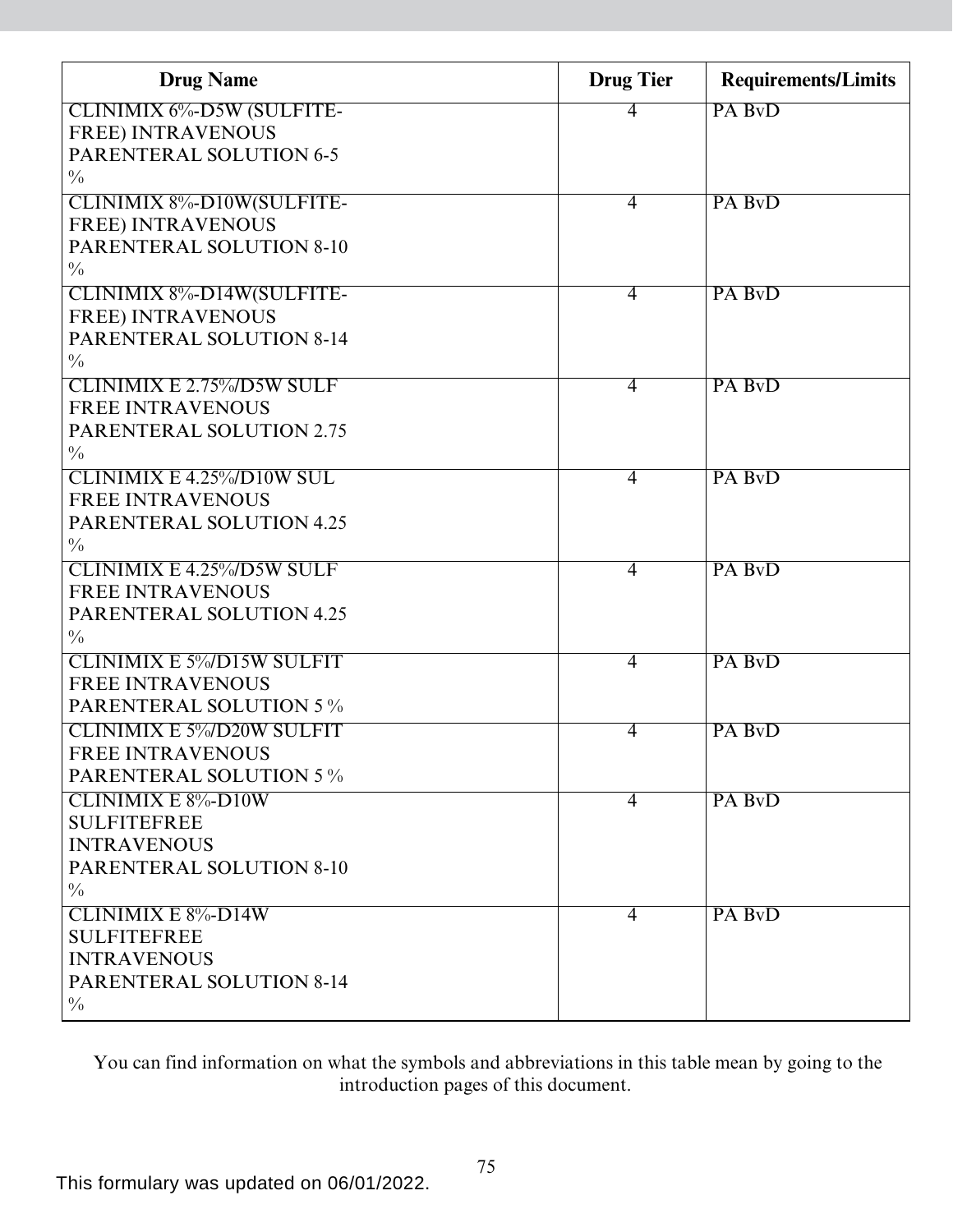| <b>Drug Name</b>                                         | <b>Drug Tier</b> | <b>Requirements/Limits</b> |
|----------------------------------------------------------|------------------|----------------------------|
| dextrose 10 % in water (d10w)                            | 2                | PA BvD; GC                 |
| intravenous parenteral solution $10\%$                   |                  |                            |
| dextrose $5\%$ in water ( $d5w$ )                        | $\overline{4}$   |                            |
| intravenous parenteral solution                          |                  |                            |
| dextrose $5\%$ in water $(d5w)$                          | $\overline{2}$   | $\overline{GC}$            |
| intravenous piggyback $5\%$                              |                  |                            |
| dextrose 5%-water iv soln single use                     | 1                | $\overline{\rm GC}$        |
| dextrose 5%-water iv soln single use                     | 2                | $\overline{GC}$            |
| <b>HEPATAMINE 8%</b>                                     | 4                | PA BvD                     |
| <b>INTRAVENOUS</b>                                       |                  |                            |
| <b>PARENTERAL SOLUTION 8 %</b>                           |                  |                            |
| <b>INTRALIPID INTRAVENOUS</b>                            | $\overline{4}$   | PA BvD                     |
| <b>EMULSION 20 %, 30 %</b>                               |                  |                            |
| NEPHRAMINE 5.4 %                                         | 4                | PA BvD                     |
| <b>INTRAVENOUS</b>                                       |                  |                            |
| <b>PARENTERAL SOLUTION 5.4</b>                           |                  |                            |
| $\frac{0}{0}$                                            |                  |                            |
| <b>NUTRILIPID INTRAVENOUS</b>                            | $\overline{4}$   | PA BvD                     |
| <b>EMULSION 20%</b>                                      |                  |                            |
| PROCALAMINE 3%                                           | $\overline{4}$   | PA BvD                     |
| <b>INTRAVENOUS</b>                                       |                  |                            |
| <b>PARENTERAL SOLUTION 3%</b>                            |                  |                            |
| <b>PROSOL 20 % INTRAVENOUS</b>                           | $\overline{4}$   | PA BvD                     |
| PARENTERAL SOLUTION                                      |                  |                            |
| TRAVASOL 10 %                                            | $\overline{4}$   | PA BvD                     |
| <b>INTRAVENOUS</b>                                       |                  |                            |
| PARENTERAL SOLUTION 10                                   |                  |                            |
| $\frac{0}{0}$                                            |                  |                            |
| <b>TROPHAMINE 10 %</b>                                   | 4                | PA BvD                     |
| <b>INTRAVENOUS</b>                                       |                  |                            |
| PARENTERAL SOLUTION 10                                   |                  |                            |
| $\frac{0}{0}$                                            |                  |                            |
| <b>Cardiovascular Agents</b>                             |                  |                            |
| <b>Alpha-Adrenergic Agents</b>                           |                  |                            |
| clonidine hcl oral tablet $0.1$ mg, $0.2$                |                  | $\overline{GC}$            |
| mg, 0.3 mg                                               |                  |                            |
| clonidine transdermal patch weekly<br>$(Catapres-TTS-1)$ | $\overline{2}$   | $GC$ ; QL (4 per 28 days)  |
| $0.1$ mg/24 hr                                           |                  |                            |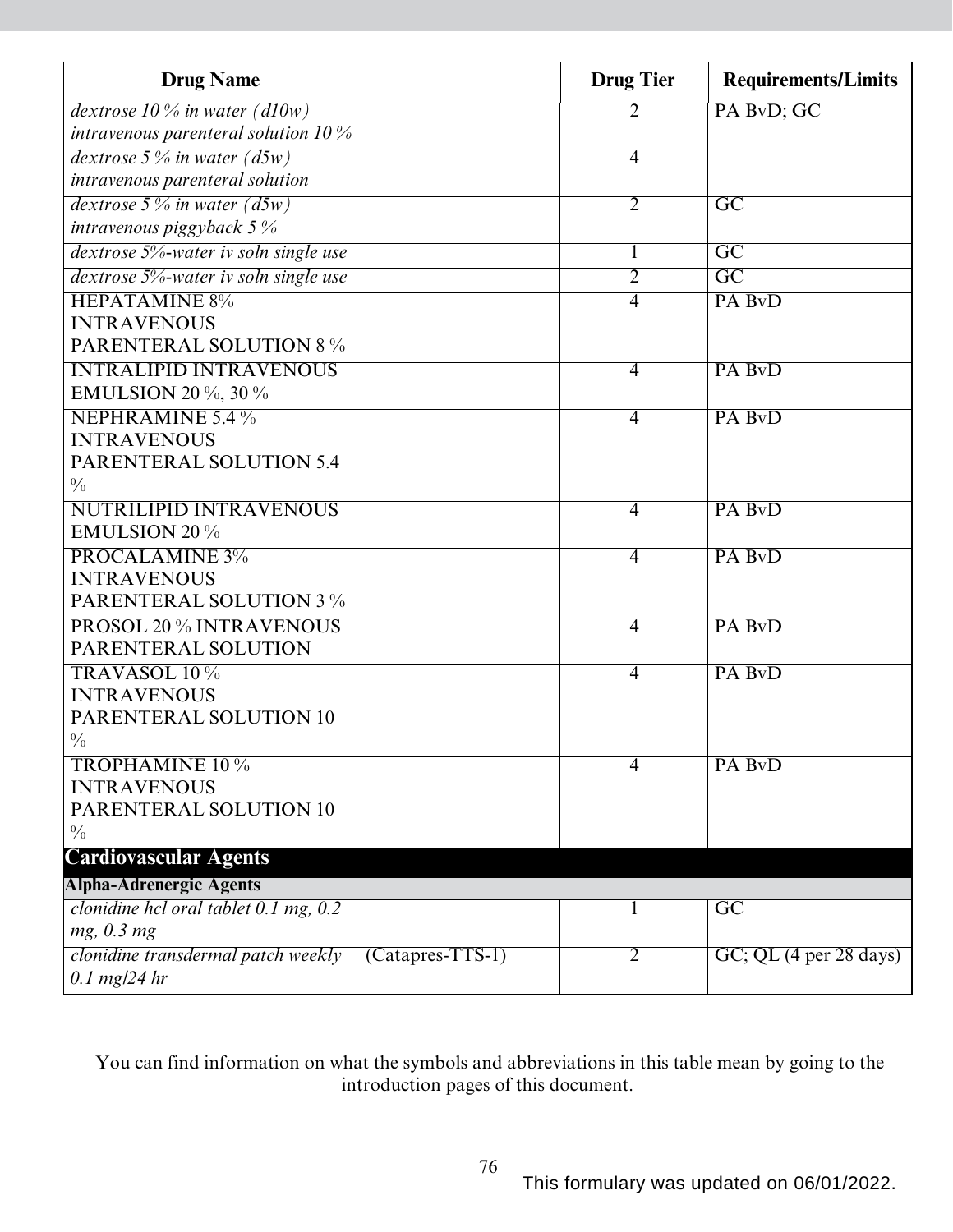| <b>Drug Name</b>                                                                              |                    | <b>Drug Tier</b> | <b>Requirements/Limits</b>                              |
|-----------------------------------------------------------------------------------------------|--------------------|------------------|---------------------------------------------------------|
| clonidine transdermal patch weekly<br>$0.2 \text{ mg}/24 \text{ hr}$                          | $(Catapres-TTS-2)$ | 2                | GC; QL (4 per 28 days)                                  |
| clonidine transdermal patch weekly<br>$0.3$ mg/24 hr                                          | $(Catapres-TTS-3)$ | $\overline{2}$   | $GC$ ; QL $(8 \text{ per } 28 \text{ days})$            |
| doxazosin oral tablet 1 mg, 2 mg, 4<br>mg, 8 mg                                               | (Cardura)          | $\overline{2}$   | $\overline{GC}$                                         |
| droxidopa oral capsule 100 mg, 200<br>mg, 300 mg                                              | (Northera)         | $\overline{5}$   | PA; NM; NDS; QL<br>$(180 \text{ per } 30 \text{ days})$ |
| guanfacine oral tablet 1 mg, 2 mg                                                             |                    | $\overline{2}$   | $\overline{GC}$                                         |
| methyldopa oral tablet 250 mg, 500<br>mg                                                      |                    | $\overline{2}$   | $\overline{GC}$                                         |
| midodrine oral tablet 10 mg, 2.5 mg,<br>5 <sub>mg</sub>                                       |                    | $\overline{2}$   | $\overline{GC}$                                         |
| phenylephrine hcl injection solution<br>$10$ mg/ml                                            | (Vazculep)         | $\overline{2}$   | $\overline{GC}$                                         |
| prazosin oral capsule 1 mg, 2 mg, 5<br>mg                                                     | (Minipress)        | $\overline{2}$   | $\overline{GC}$                                         |
| <b>Angiotensin Ii Receptor Antagonists</b>                                                    |                    |                  |                                                         |
| <b>EDARBI ORAL TABLET 40</b><br><b>MG, 80 MG</b>                                              |                    | $\overline{3}$   |                                                         |
| <b>EDARBYCLOR ORAL TABLET</b><br>40-12.5 MG, 40-25 MG                                         |                    | $\overline{3}$   |                                                         |
| <b>ENTRESTO ORAL TABLET 24-</b><br>26 MG                                                      |                    | $\overline{3}$   | QL (180 per 30 days)                                    |
| <b>ENTRESTO ORAL TABLET 49-</b><br>51 MG, 97-103 MG                                           |                    | $\overline{3}$   | QL (60 per 30 days)                                     |
| irbesartan oral tablet 150 mg, 300<br>mg, 75 mg                                               | (Avapro)           | $\overline{2}$   | $\overline{GC}$                                         |
| irbesartan-hydrochlorothiazide oral<br>tablet 150-12.5 mg, 300-12.5 mg                        | (Avalide)          | 2                | $\overline{GC}$                                         |
| losartan oral tablet 100 mg, 25 mg,<br>$50$ mg                                                | (Cozaar)           |                  | $\overline{GC}$                                         |
| losartan-hydrochlorothiazide oral<br>tablet 100-12.5 mg, 100-25 mg, 50-<br>12.5 <sub>mg</sub> | (Hyzaar)           | $\mathbf{I}$     | $\overline{GC}$                                         |
| olmesartan oral tablet 20 mg, 40<br>mg, 5 mg                                                  | (Benicar)          | $\overline{2}$   | $\overline{GC}$                                         |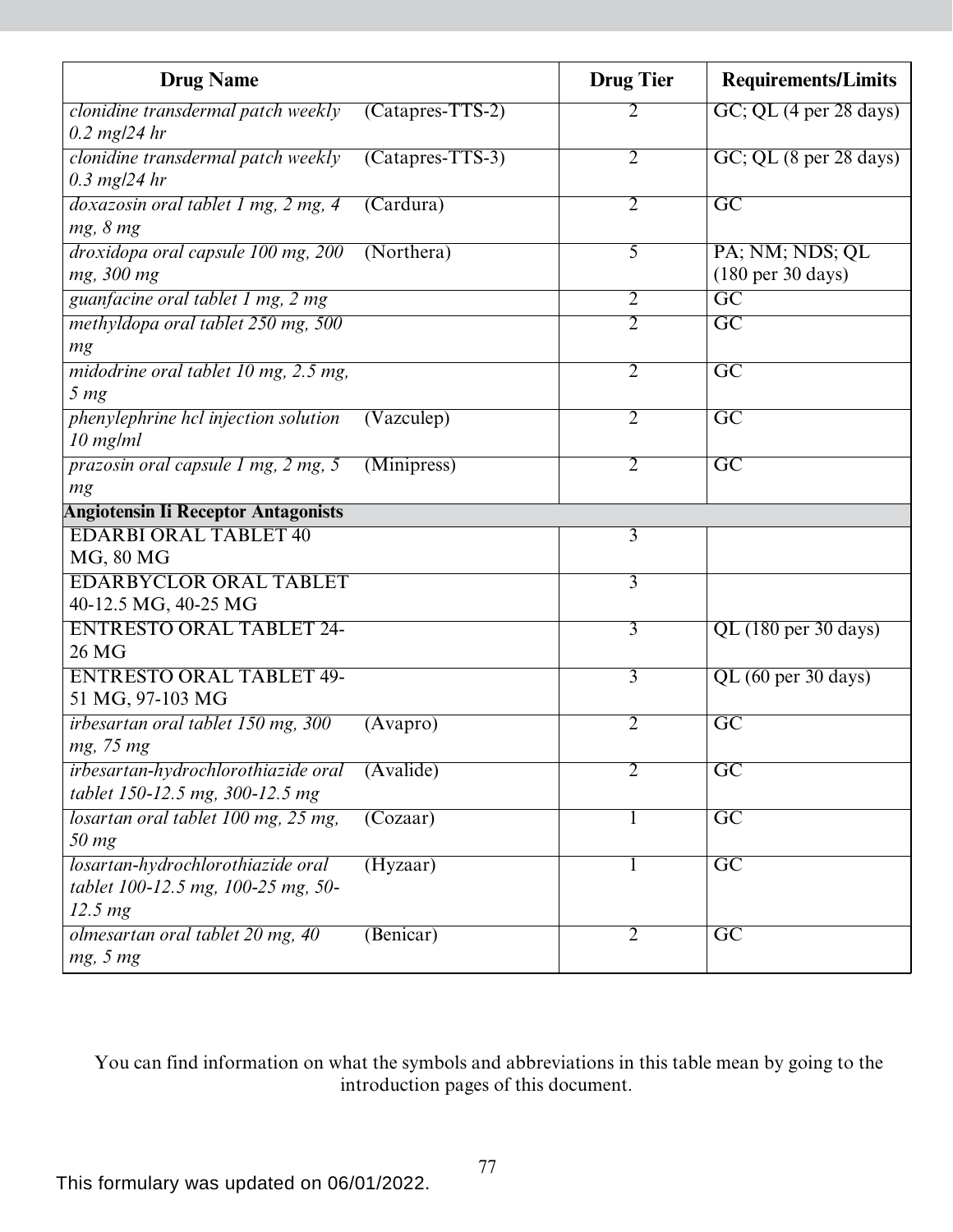| <b>Drug Name</b>                                          |              | <b>Drug Tier</b> | <b>Requirements/Limits</b> |
|-----------------------------------------------------------|--------------|------------------|----------------------------|
| olmesartan-hydrochlorothiazide oral (Benicar HCT)         |              | 2                | $\overline{GC}$            |
| tablet 20-12.5 mg, 40-12.5 mg, 40-                        |              |                  |                            |
| $25 \, mg$                                                |              |                  |                            |
| telmisartan oral tablet 20 mg, 40                         | (Micardis)   | $\overline{2}$   | $\overline{\rm GC}$        |
| mg, 80 mg<br>valsartan oral tablet 160 mg, 320            | (Diovan)     | $\overline{2}$   | $\overline{\text{GC}}$     |
| mg, 40 mg, 80 mg                                          |              |                  |                            |
| valsartan-hydrochlorothiazide oral                        | (Diovan HCT) |                  | $\overline{\text{GC}}$     |
| tablet 160-12.5 mg, 160-25 mg, 320-                       |              |                  |                            |
| 12.5 mg, 320-25 mg, 80-12.5 mg                            |              |                  |                            |
| <b>Angiotensin-Converting Enzyme</b>                      |              |                  |                            |
| <b>Inhibitors</b>                                         |              |                  |                            |
| benazepril oral tablet 10 mg, 20 mg,                      | (Lotensin)   |                  | $\overline{\text{GC}}$     |
| $40$ mg                                                   |              |                  |                            |
| benazepril oral tablet 5 mg                               |              |                  | $\overline{GC}$            |
| benazepril-hydrochlorothiazide oral (Lotensin HCT)        |              | $\overline{2}$   | $\overline{\mathrm{GC}}$   |
| tablet 10-12.5 mg, 20-12.5 mg, 20-                        |              |                  |                            |
| $25 \, mg$                                                |              | $\overline{2}$   |                            |
| benazepril-hydrochlorothiazide oral<br>tablet $5-6.25$ mg |              |                  | $\overline{\mathrm{GC}}$   |
| captopril oral tablet 100 mg, 12.5                        |              | $\overline{2}$   | $\overline{\mathrm{GC}}$   |
| mg, 25 mg, 50 mg                                          |              |                  |                            |
| enalapril maleate oral tablet 10 mg,                      | (Vasotec)    | $\overline{2}$   | $\overline{GC}$            |
| 2.5 mg, 20 mg, 5 mg                                       |              |                  |                            |
| enalaprilat intravenous solution 1.25                     |              | $\overline{2}$   | $\overline{GC}$            |
| mg/ml                                                     |              |                  |                            |
| enalapril-hydrochlorothiazide oral                        | (Vaseretic)  |                  | $\overline{\text{GC}}$     |
| tablet $10-25$ mg                                         |              |                  |                            |
| enalapril-hydrochlorothiazide oral                        |              |                  | $\overline{GC}$            |
| tablet $5-12.5$ mg                                        |              |                  |                            |
| fosinopril oral tablet 10 mg, 20 mg,                      |              |                  | $\overline{GC}$            |
| $40$ mg                                                   |              |                  |                            |
| lisinopril oral tablet 10 mg, 2.5 mg,                     | (Zestril)    |                  | $\overline{\mathrm{GC}}$   |
| 20 mg, 30 mg, 40 mg, 5 mg                                 |              |                  |                            |
| lisinopril-hydrochlorothiazide oral                       | (Zestoretic) | $\bf{l}$         | $\overline{\mathrm{GC}}$   |
| tablet 10-12.5 mg, 20-12.5 mg, 20-                        |              |                  |                            |
| 25 <sub>mg</sub>                                          |              |                  |                            |
| perindopril erbumine oral tablet 2<br>mg, 4 mg, 8 mg      |              | $\overline{2}$   | $\overline{\text{GC}}$     |
|                                                           |              |                  |                            |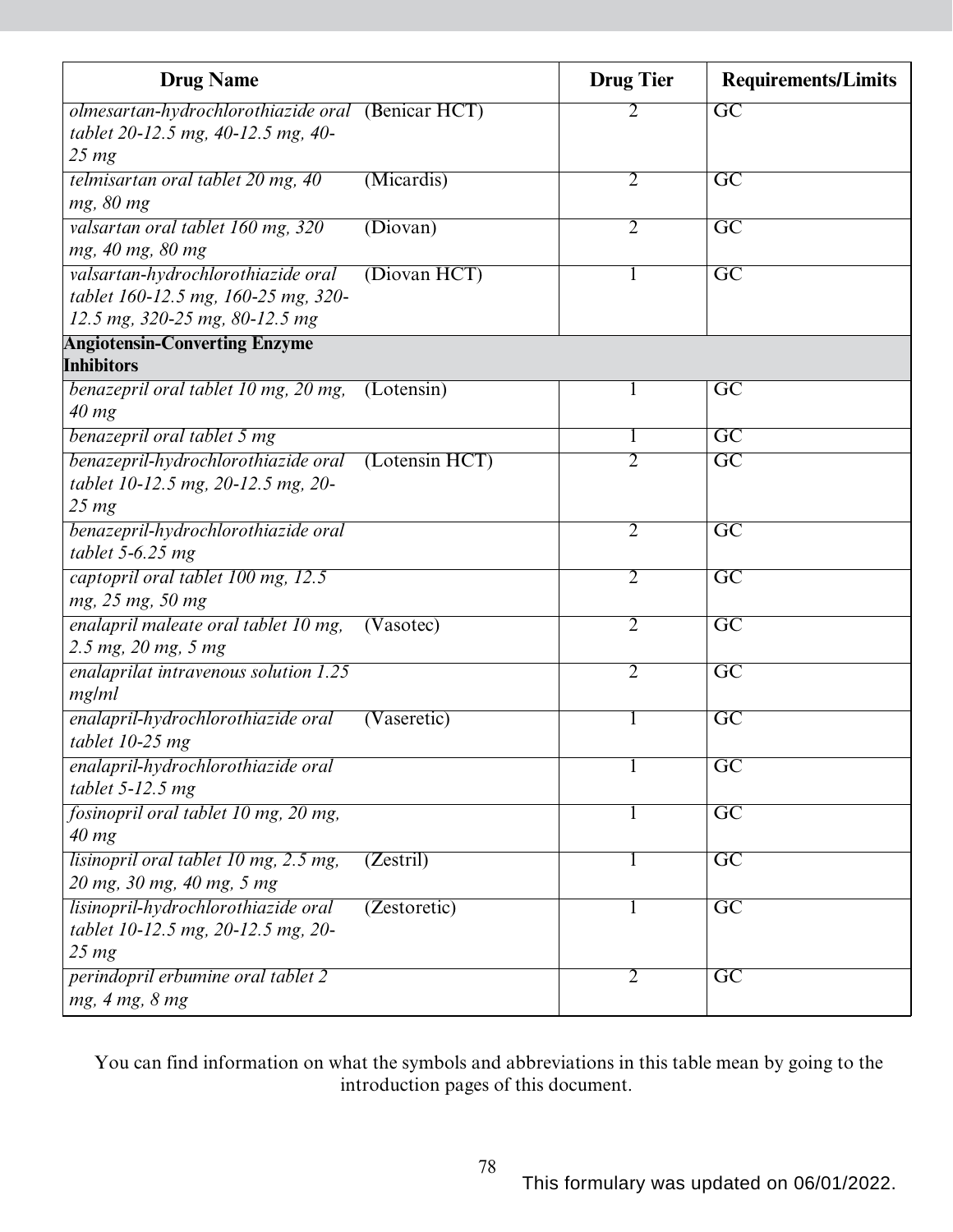| <b>Drug Name</b>                                     |                   | <b>Drug Tier</b> | <b>Requirements/Limits</b> |
|------------------------------------------------------|-------------------|------------------|----------------------------|
| quinapril oral tablet 10 mg, 20 mg,                  | (Accupril)        |                  | $\overline{GC}$            |
| 40 mg, 5 mg                                          |                   |                  |                            |
| quinapril-hydrochlorothiazide oral                   | (Accuretic)       | $\overline{2}$   | $\overline{GC}$            |
| tablet 10-12.5 mg, 20-12.5 mg, 20-                   |                   |                  |                            |
| $25 \, mg$                                           |                   |                  |                            |
| ramipril oral capsule 1.25 mg, 10                    | (Altace)          | 1                | $\overline{\text{GC}}$     |
| mg, 2.5 mg, 5 mg                                     |                   |                  |                            |
| trandolapril oral tablet 1 mg, 2 mg,                 |                   | $\overline{2}$   | $\overline{GC}$            |
| 4 <sub>mg</sub>                                      |                   |                  |                            |
| <b>Antiarrhythmic Agents</b>                         |                   |                  |                            |
| amiodarone oral tablet 200 mg                        | (Pacerone)        | 1                | $\overline{\mathrm{GC}}$   |
| amiodarone oral tablet 400 mg                        | (Pacerone)        | $\overline{2}$   | $\overline{GC}$            |
| disopyramide phosphate oral capsule                  | (Norpace)         | $\overline{2}$   | PA-HRM; GC; AGE            |
| 100 mg, 150 mg                                       |                   |                  | (Max 64 Years)             |
| dofetilide oral capsule 125 mcg, 250                 | (Tikosyn)         | $\overline{2}$   | $\overline{GC}$            |
| mcg, 500 mcg                                         |                   |                  |                            |
| flecainide oral tablet 100 mg, 150                   |                   | $\overline{2}$   | $\overline{GC}$            |
| mg, 50 mg                                            |                   |                  |                            |
| <i>lidocaine</i> $(pt)$ <i>injection solution</i> 10 | $(Xylocaine-MPF)$ | 1                | $\overline{\mathrm{GC}}$   |
| mg/ml $(1%)$                                         |                   |                  |                            |
| lidocaine $(pt)$ intravenous syringe                 |                   | 1                | $\overline{GC}$            |
| 100 mg/5 ml $(2\%)$ , 50 mg/5 ml $(1)$               |                   |                  |                            |
| $\frac{9}{6}$                                        |                   |                  |                            |
| mexiletine oral capsule 150 mg, 200                  |                   | $\overline{2}$   | $\overline{\mathrm{GC}}$   |
| mg, 250 mg                                           |                   |                  |                            |
| <b>MULTAQ ORAL TABLET 400</b>                        |                   | $\overline{3}$   |                            |
| <b>MG</b>                                            |                   |                  |                            |
| pacerone oral tablet 200 mg                          | (amiodarone)      | 1                | $\overline{GC}$            |
| pacerone oral tablet 400 mg                          | (amiodarone)      | $\overline{2}$   | $\overline{GC}$            |
| procainamide injection solution 100                  |                   | $\overline{2}$   | $\overline{\text{GC}}$     |
| mg/ml, 500 mg/ml                                     |                   |                  |                            |
| procainamide intravenous syringe                     |                   | $\overline{2}$   | $\overline{\mathrm{GC}}$   |
| $100$ mg/m $l$                                       |                   |                  |                            |
| propafenone oral tablet 150 mg, 225                  |                   | $\overline{2}$   | $\overline{GC}$            |
| mg, 300 mg                                           |                   |                  |                            |
| quinidine sulfate oral tablet 200 mg                 |                   | 1                | $\overline{GC}$            |
| quinidine sulfate oral tablet 300 mg                 |                   | $\overline{2}$   | $\overline{GC}$            |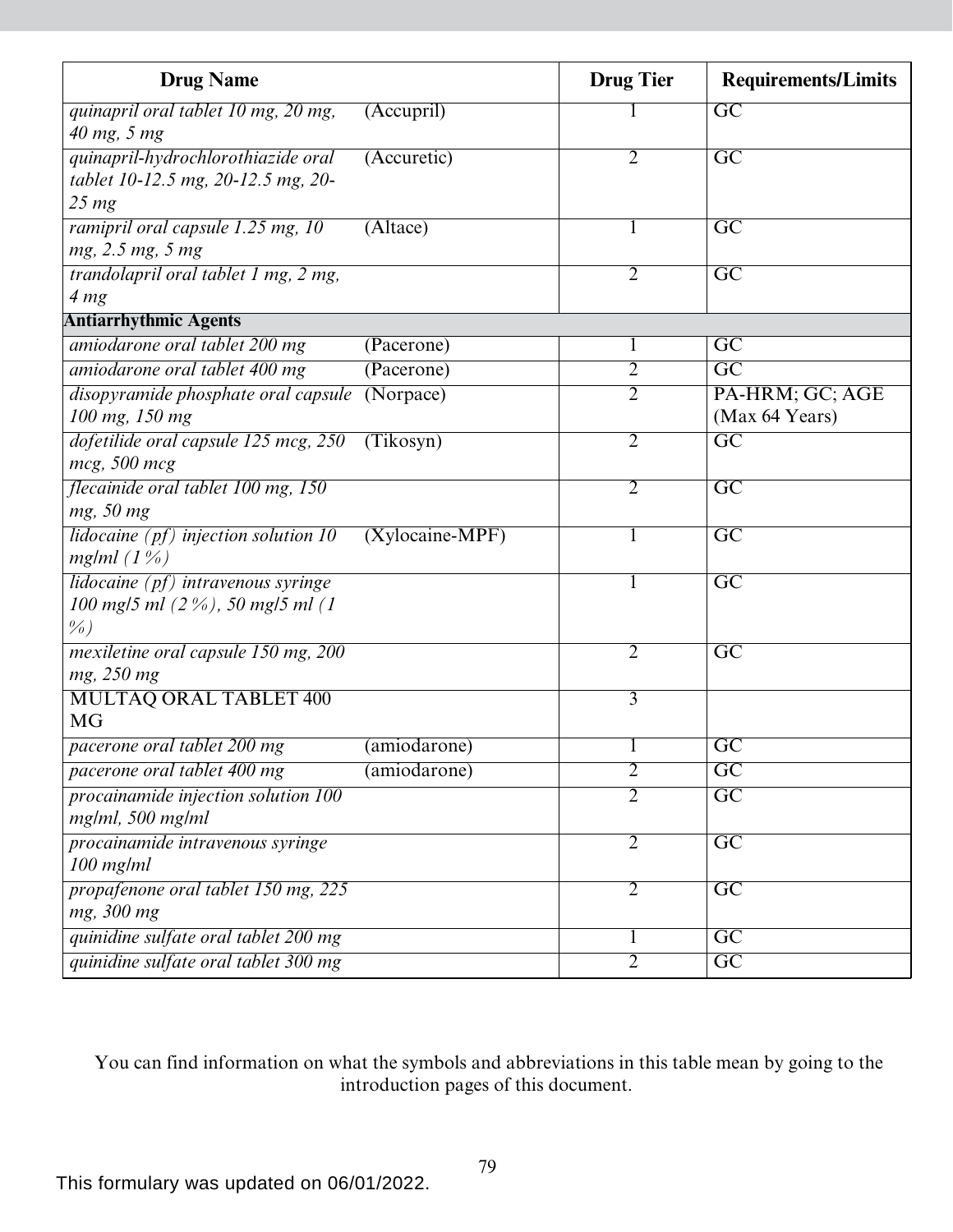| <b>Drug Name</b>                        |                 | <b>Drug Tier</b> | <b>Requirements/Limits</b> |
|-----------------------------------------|-----------------|------------------|----------------------------|
| <b>Beta-Adrenergic Blocking Agents</b>  |                 |                  |                            |
| acebutolol oral capsule 200 mg, 400     |                 | 2                | $\overline{GC}$            |
| mg                                      |                 |                  |                            |
| atenolol oral tablet 100 mg, 25 mg,     | (Tenormin)      |                  | $\overline{GC}$            |
| 50 mg                                   |                 |                  |                            |
| atenolol-chlorthalidone oral tablet     | (Tenoretic 100) | $\overline{2}$   | $\overline{\mathrm{GC}}$   |
| $100 - 25$ mg                           |                 |                  |                            |
| atenolol-chlorthalidone oral tablet     | (Tenoretic 50)  | $\overline{2}$   | $\overline{\text{GC}}$     |
| 50-25 mg                                |                 |                  |                            |
| betaxolol oral tablet 10 mg, 20 mg      |                 | $\overline{2}$   | $\overline{GC}$            |
| bisoprolol fumarate oral tablet 10      |                 | 2                | $\overline{\text{GC}}$     |
| mg, 5 mg                                |                 |                  |                            |
| bisoprolol-hydrochlorothiazide oral     | (Ziac)          | $\overline{2}$   | $\overline{GC}$            |
| tablet 10-6.25 mg, 2.5-6.25 mg, 5-      |                 |                  |                            |
| 6.25 mg                                 |                 |                  |                            |
| carvedilol oral tablet 12.5 mg, 25      | (Coreg)         | 1                | $\overline{\mathrm{GC}}$   |
| mg, 3.125 mg, 6.25 mg                   |                 |                  |                            |
| <i>labetalol intravenous solution 5</i> |                 | $\overline{2}$   | $\overline{GC}$            |
| mg/ml                                   |                 |                  |                            |
| labetalol intravenous syringe 20        |                 | $\overline{2}$   | $\overline{GC}$            |
| $mg/4$ ml (5 mg/ml)                     |                 |                  |                            |
| labetalol oral tablet 100 mg, 200       |                 | $\overline{2}$   | $\overline{\mathrm{GC}}$   |
| mg, 300 mg                              |                 |                  |                            |
| metoprolol succinate oral tablet        | (Toprol XL)     | 1                | $\overline{GC}$            |
| extended release 24 hr 100 mg, 200      |                 |                  |                            |
| mg, 25 mg, 50 mg                        |                 |                  |                            |
| metoprolol ta-hydrochlorothiaz oral     |                 | 2                | $\overline{\mathrm{GC}}$   |
| tablet 100-25 mg, 100-50 mg, 50-25      |                 |                  |                            |
| mg                                      |                 |                  |                            |
| metoprolol tartrate intravenous         |                 | 2                | $\overline{GC}$            |
| solution 5 mg/5 ml                      |                 |                  |                            |
| metoprolol tartrate oral tablet 100     | (Lopressor)     | 1                | $\overline{GC}$            |
| mg, 50 mg                               |                 |                  |                            |
| metoprolol tartrate oral tablet 25      |                 | 1                | $\overline{GC}$            |
| mg                                      |                 |                  |                            |
| nebivolol oral tablet 10 mg, 2.5 mg,    | (Bystolic)      | $\overline{2}$   | $\overline{GC}$            |
| 20 mg, 5 mg                             |                 |                  |                            |
| propranolol intravenous solution 1      |                 | $\overline{2}$   | $\overline{GC}$            |
| mg/ml                                   |                 |                  |                            |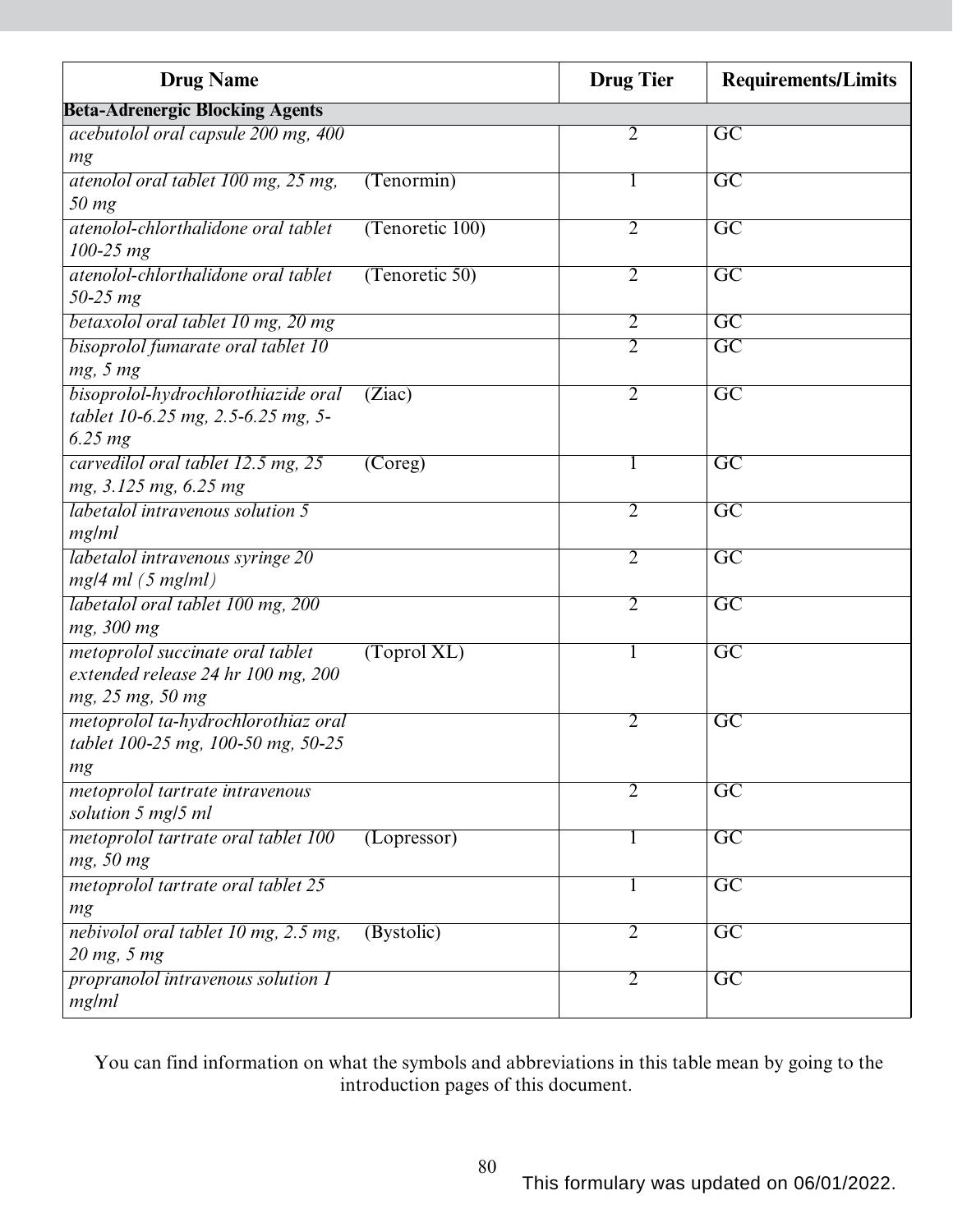| <b>Drug Name</b>                                                       |                    | <b>Drug Tier</b> | <b>Requirements/Limits</b> |
|------------------------------------------------------------------------|--------------------|------------------|----------------------------|
| propranolol oral capsule, extended<br>release 24 hr 120 mg, 160 mg, 60 | $($ Inderal LA $)$ | 2                | $\overline{GC}$            |
| mg, 80 mg                                                              |                    |                  |                            |
| propranolol oral solution 20 mg/5 ml                                   |                    | $\overline{2}$   | $\overline{\mathrm{GC}}$   |
| $(4 \text{ mg/ml})$ , 40 mg/5 ml $(8 \text{ mg/ml})$                   |                    |                  |                            |
| propranolol oral tablet 10 mg, 20<br>mg, 40 mg, 60 mg, 80 mg           |                    | $\overline{2}$   | $\overline{\text{GC}}$     |
| propranolol-hydrochlorothiazid oral                                    |                    | $\overline{2}$   | $\overline{\text{GC}}$     |
| tablet 40-25 mg, 80-25 mg                                              |                    |                  |                            |
| sorine oral tablet 120 mg, 160 mg,                                     | (sotalol)          | $\overline{2}$   | $\overline{GC}$            |
| 240 mg, 80 mg                                                          |                    |                  |                            |
| sotalol af oral tablet 120 mg, 160<br>mg, 80 mg                        | (sotalo)           | $\overline{2}$   | $\overline{\mathrm{GC}}$   |
| sotalol oral tablet 120 mg, 160 mg,                                    | (Sorine)           | $\overline{2}$   | $\overline{\text{GC}}$     |
| 240 mg, 80 mg                                                          |                    |                  |                            |
| timolol maleate oral tablet 10 mg,                                     |                    | $\overline{2}$   | $\overline{\mathrm{GC}}$   |
| 20 mg, 5 mg                                                            |                    |                  |                            |
| <b>Calcium-Channel Blocking Agents</b>                                 |                    |                  |                            |
| cartia xt oral capsule, extended                                       | (diltiazem hcl)    | $\overline{2}$   | $\overline{\text{GC}}$     |
| release 24hr 120 mg, 180 mg, 240                                       |                    |                  |                            |
| mg, 300 mg                                                             |                    |                  |                            |
| diltiazem 24h er $(cd)$ 300 mg cp 300                                  | (Cartia XT)        | $\overline{2}$   | $\overline{\mathrm{GC}}$   |
| mg                                                                     |                    |                  |                            |
| diltiazem hcl intravenous solution 5                                   |                    | $\overline{2}$   | $\overline{\mathrm{GC}}$   |
| mg/ml                                                                  |                    |                  |                            |
| diltiazem hcl oral capsule, extended                                   |                    | $\overline{2}$   | $\overline{\text{GC}}$     |
| release 12 hr 120 mg, 60 mg, 90 mg                                     |                    |                  |                            |
| diltiazem hcl oral capsule, extended                                   | (Tiadylt ER)       | 2                | $\overline{\mathrm{GC}}$   |
| release 24 hr 420 mg                                                   |                    |                  |                            |
| diltiazem hcl oral capsule, extended                                   | (Cartia XT)        | 2                | $\overline{\text{GC}}$     |
| release 24hr 120 mg, 180 mg, 240                                       |                    |                  |                            |
| mg, 300 mg                                                             |                    |                  |                            |
| diltiazem hel oral tablet 120 mg, 30                                   | (Cardizem)         | $\overline{2}$   | $\overline{\mathrm{GC}}$   |
| mg, 60 mg                                                              |                    |                  |                            |
| diltiazem hcl oral tablet 90 mg                                        |                    | $\overline{2}$   | $\overline{\text{GC}}$     |
| dilt-xr oral capsule, ext. rel 24h                                     | (diltiazem hcl)    | $\overline{2}$   | $\overline{\mathrm{GC}}$   |
| degradable 120 mg, 180 mg, 240 mg                                      |                    |                  |                            |
| taztia xt oral capsule, extended                                       | (diltiazem hcl)    | $\overline{2}$   | $\overline{GC}$            |
| release 24 hr 120 mg, 180 mg, 240                                      |                    |                  |                            |
| mg, 300 mg, 360 mg                                                     |                    |                  |                            |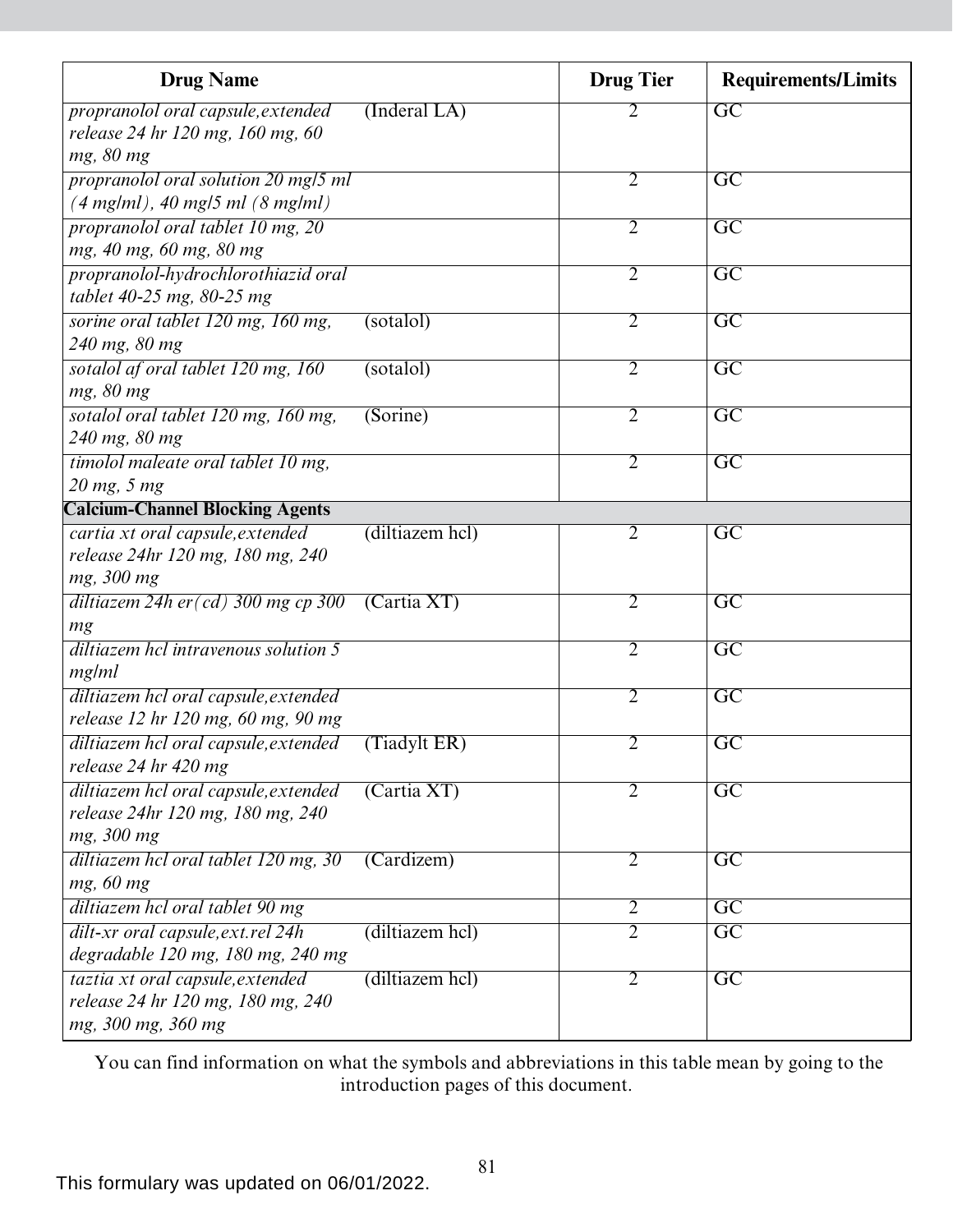| <b>Drug Name</b>                                                                                     |                               | <b>Drug Tier</b> | <b>Requirements/Limits</b>                   |
|------------------------------------------------------------------------------------------------------|-------------------------------|------------------|----------------------------------------------|
| tiadylt er oral capsule, extended<br>release 24 hr 120 mg, 180 mg, 240<br>mg, 300 mg, 360 mg, 420 mg | (diltiazem hcl)               | 2                | $\overline{GC}$                              |
| verapamil intravenous syringe 2.5<br>mg/ml                                                           |                               | $\overline{2}$   | $\overline{\rm GC}$                          |
| verapamil oral capsule, 24 hr er<br>pellet ct 100 mg, 200 mg, 300 mg                                 | (Verelan PM)                  | $\overline{2}$   | GC                                           |
| verapamil oral capsule, ext rel.<br>pellets 24 hr 120 mg, 180 mg, 240<br>mg                          | (Verelan)                     | $\overline{2}$   | $\overline{GC}$                              |
| verapamil oral capsule, ext rel.<br>pellets 24 hr 360 mg                                             | (Verelan)                     | $\overline{4}$   |                                              |
| verapamil oral tablet 120 mg, 40<br>mg, 80 mg                                                        |                               | 1                | $\overline{GC}$                              |
| verapamil oral tablet extended<br>release 120 mg, 180 mg, 240 mg                                     | (Calan SR)                    | $\overline{2}$   | $\overline{\mathrm{GC}}$                     |
| <b>Cardiovascular Agents,</b>                                                                        |                               |                  |                                              |
| <b>Miscellaneous</b><br><b>CORLANOR ORAL SOLUTION</b>                                                |                               | 3                |                                              |
| 5 MG/5 ML                                                                                            |                               |                  | QL (600 per 30 days)                         |
| <b>CORLANOR ORAL TABLET 5</b><br>MG, 7.5 MG                                                          |                               | $\overline{3}$   | QL (60 per 30 days)                          |
| digitek oral tablet 125 mcg $(0.125)$<br>$mg$ ), 250 mcg (0.25 mg)                                   | $\overline{\text{(digoxin)}}$ | $\overline{2}$   | $\overline{GC}$                              |
| $digox$ oral tablet 125 mcg $(0.125)$<br>$mg$ ), 250 mcg (0.25 mg)                                   | (digoxin)                     | $\overline{2}$   | $\overline{GC}$                              |
| digoxin 250 mcg tablet 250 mcg<br>$(0.25 \, mg)$                                                     | (Digitek)                     | 2                | $\overline{\mathrm{GC}}$                     |
| digoxin injection syringe 250 mcg/ml<br>$(0.25$ mg/ml)                                               |                               | $\overline{2}$   | $\overline{GC}$                              |
| $di$ goxin oral tablet 125 mcg (0.125)<br>$mg$ ), 250 mcg (0.25 mg)                                  | (Digitek)                     | $\overline{2}$   | $\overline{GC}$                              |
| epinephrine injection auto-injector<br>$0.15$ mg/0.3 ml                                              | (EpiPenJr)                    | $\overline{2}$   | $GC$ ; QL $(4 \text{ per } 30 \text{ days})$ |
| epinephrine injection auto-injector<br>$0.3$ mg/0.3 ml                                               | $(Auvi-Q)$                    | $\overline{2}$   | GC; QL (4 per 30 days)                       |
| epinephrine injection solution 1<br>mg/ml                                                            | (Adrenalin)                   | 1                | $\overline{GC}$                              |
| hydralazine injection solution 20<br>mg/ml                                                           |                               | $\overline{2}$   | $\overline{GC}$                              |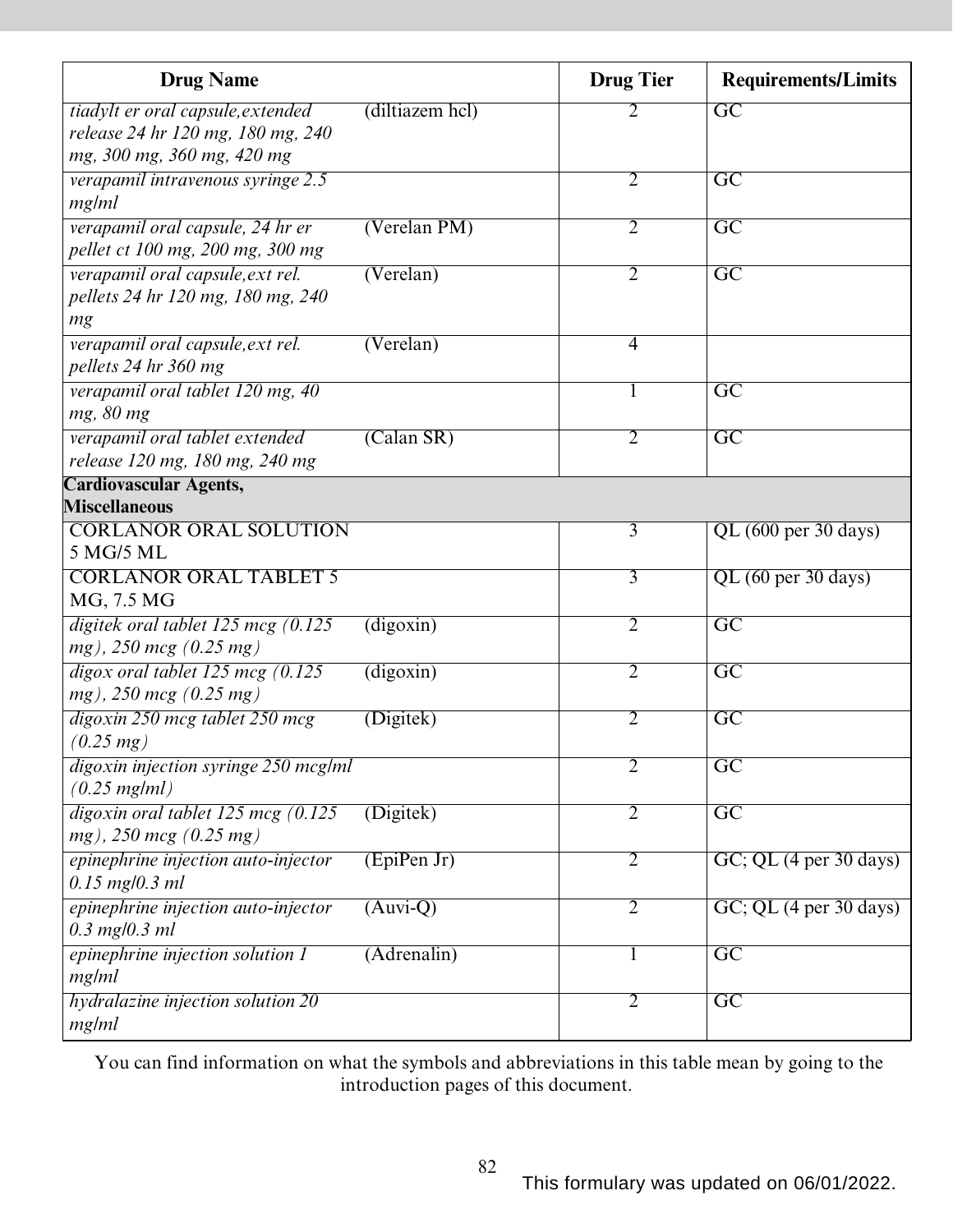| <b>Drug Name</b>                                      | <b>Drug Tier</b> | <b>Requirements/Limits</b>           |
|-------------------------------------------------------|------------------|--------------------------------------|
| hydralazine oral tablet 10 mg, 100                    | 2                | $\overline{GC}$                      |
| mg, 25 mg, 50 mg                                      |                  |                                      |
| <i>icatibant subcutaneous syringe 30</i><br>(Sajazir) | $\overline{5}$   | PA; NM; NDS; QL (18)                 |
| $mg/3$ ml                                             |                  | per 30 days)                         |
| metyrosine oral capsule 250 mg<br>(Demser)            | $\overline{5}$   | NM; NDS                              |
| ranolazine oral tablet extended<br>(Ranexa)           | $\overline{2}$   | GC; QL (60 per 30)                   |
| release $12$ hr $1,000$ mg                            |                  | days)                                |
| ranolazine oral tablet extended<br>(Ranexa)           | $\overline{2}$   | GC; QL (120 per 30)                  |
| release 12 hr 500 mg                                  |                  | days)                                |
| sajazir subcutaneous syringe 30<br>(icatibant)        | 5                | PA; NM; NDS; QL (18)                 |
| $mg/3$ ml                                             |                  | per 30 days)                         |
| <b>VYNDAMAX ORAL CAPSULE</b>                          | 5                | PA; NM; NDS; QL (30)                 |
| 61 MG                                                 |                  | per 30 days)                         |
| <b>VYNDAQEL ORAL CAPSULE</b>                          | 5                | PA; NM; NDS; QL                      |
| 20 <sub>MG</sub>                                      |                  | $(120 \text{ per } 30 \text{ days})$ |
| <b>Dihydropyridines</b>                               |                  |                                      |
| amlodipine oral tablet 10 mg, 2.5<br>(Norvasc)        | 1                | GC                                   |
| mg, 5 mg                                              |                  |                                      |
| amlodipine-benazepril oral capsule<br>(Lotrel)        | 2                | $\overline{\text{GC}}$               |
| $10-20$ mg, $10-40$ mg, $5-10$ mg, $5-20$             |                  |                                      |
| mg                                                    |                  |                                      |
| amlodipine-benazepril oral capsule                    | $\overline{2}$   | $\overline{\text{GC}}$               |
| 2.5-10 mg, 5-40 mg                                    |                  |                                      |
| amlodipine-valsartan oral tablet 10-<br>(Exforge)     | $\overline{2}$   | $\overline{GC}$                      |
| 160 mg, 10-320 mg, 5-160 mg, 5-320                    |                  |                                      |
| mg                                                    |                  |                                      |
| nicardipine oral capsule 20 mg, 30                    | $\overline{2}$   | $\overline{GC}$                      |
| mg                                                    |                  |                                      |
| nifedipine oral capsule 10 mg, 20 mg                  | $\overline{2}$   | $\overline{\mathrm{GC}}$             |
| nifedipine oral tablet extended<br>(Procardia XL)     | $\overline{2}$   | $\overline{GC}$                      |
| release 24hr 30 mg, 60 mg, 90 mg                      |                  |                                      |
| nifedipine oral tablet extended<br>(Adalat CC)        | $\overline{2}$   | $\overline{GC}$                      |
| release 30 mg, 60 mg, 90 mg                           |                  |                                      |
| <b>Diuretics</b>                                      |                  |                                      |
| amiloride oral tablet 5 mg                            | $\overline{2}$   | $\overline{\mathrm{GC}}$             |
| amiloride-hydrochlorothiazide oral                    | $\overline{2}$   | $\overline{GC}$                      |
| tablet 5-50 mg                                        |                  |                                      |
| bumetanide injection solution 0.25                    | $\overline{2}$   | $\overline{GC}$                      |
| mg/ml                                                 |                  |                                      |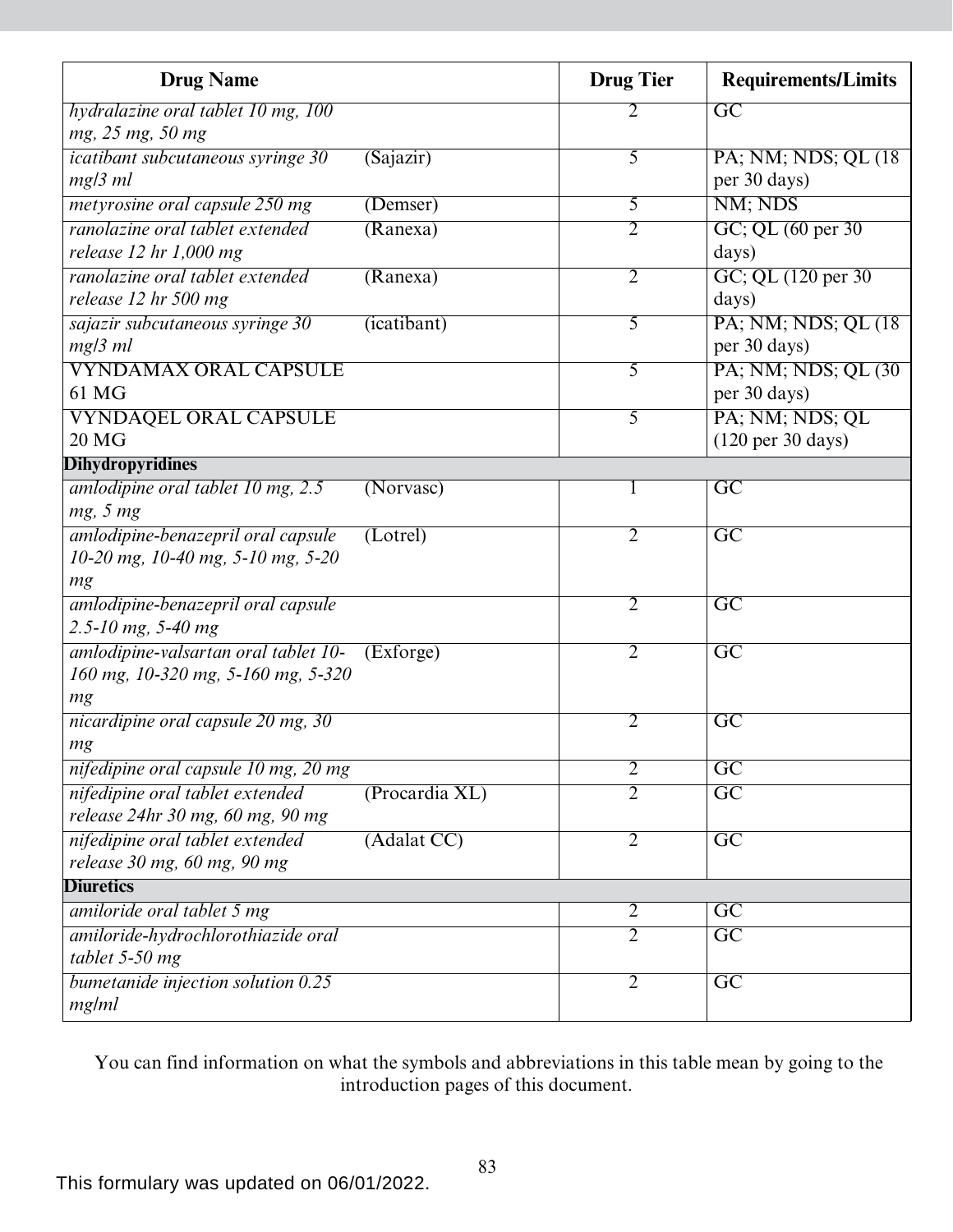| <b>Drug Name</b>                                   | <b>Drug Tier</b> | <b>Requirements/Limits</b>           |
|----------------------------------------------------|------------------|--------------------------------------|
| bumetanide oral tablet 0.5 mg, 1 mg,               | 2                | $\overline{GC}$                      |
| 2 <sub>mg</sub>                                    |                  |                                      |
| (Diuril IV)<br>chlorothiazide sodium intravenous   | $\overline{2}$   | $\overline{GC}$                      |
| recon soln 500 mg                                  |                  |                                      |
| chlorthalidone oral tablet $25$ mg, $50$           | $\overline{2}$   | $\overline{GC}$                      |
| mg                                                 |                  |                                      |
| furosemide injection solution 10                   | $\overline{2}$   | $\overline{\text{GC}}$               |
| mg/ml                                              |                  |                                      |
| furosemide injection syringe 10                    | 1                | $\overline{\mathrm{GC}}$             |
| mg/ml                                              |                  |                                      |
| furosemide oral solution 10 mg/ml,                 | $\overline{2}$   | $\overline{GC}$                      |
| $40$ mg/5 ml $(8 \text{ mg/ml})$                   |                  |                                      |
| furosemide oral tablet 20 mg, 40 mg, (Lasix)       | 1                | $\overline{GC}$                      |
| 80 mg                                              |                  |                                      |
| hydrochlorothiazide oral capsule                   | 1                | $\overline{GC}$                      |
| 12.5 <sub>mg</sub>                                 |                  |                                      |
| hydrochlorothiazide oral tablet 12.5               | 1                | $\overline{\mathrm{GC}}$             |
| mg, 25 mg, 50 mg                                   |                  |                                      |
| indapamide oral tablet 1.25 mg, 2.5                | 1                | $\overline{GC}$                      |
| mg                                                 |                  |                                      |
| <b>JYNARQUE ORAL TABLET 15</b>                     | 5                | PA; NM; NDS; QL                      |
| MG, 30 MG                                          |                  | $(120 \text{ per } 30 \text{ days})$ |
| <b>JYNARQUE ORAL TABLETS,</b>                      | $\overline{5}$   | PA; NM; NDS; QL (56)                 |
| SEQUENTIAL 15 MG (AM)/15                           |                  | per 28 days)                         |
| MG (PM), 30 MG (AM)/ 15 MG                         |                  |                                      |
| (PM), 45 MG (AM)/ 15 MG (PM),                      |                  |                                      |
| 60 MG (AM)/ 30 MG (PM), 90                         |                  |                                      |
| MG (AM)/30 MG (PM)                                 |                  |                                      |
| metolazone oral tablet 10 mg, 2.5                  | $\overline{2}$   | $\overline{GC}$                      |
| mg, 5 mg                                           |                  |                                      |
| spironolactone oral tablet 100 mg,<br>(Aldactone)  | 1                | $\overline{\mathrm{GC}}$             |
| 25 mg, 50 mg                                       |                  |                                      |
| torsemide oral tablet 10 mg, 100 mg,               | $\overline{2}$   | $\overline{GC}$                      |
| 5 <sub>mg</sub>                                    |                  |                                      |
| torsemide oral tablet 20 mg<br>(Soaanz)            | $\overline{2}$   | $\overline{GC}$                      |
| triamterene-hydrochlorothiazid oral                |                  | $\overline{GC}$                      |
| capsule 37.5-25 mg                                 |                  |                                      |
| triamterene-hydrochlorothiazid oral (Maxzide-25mg) | 1                | $\overline{GC}$                      |
| tablet 37.5-25 mg                                  |                  |                                      |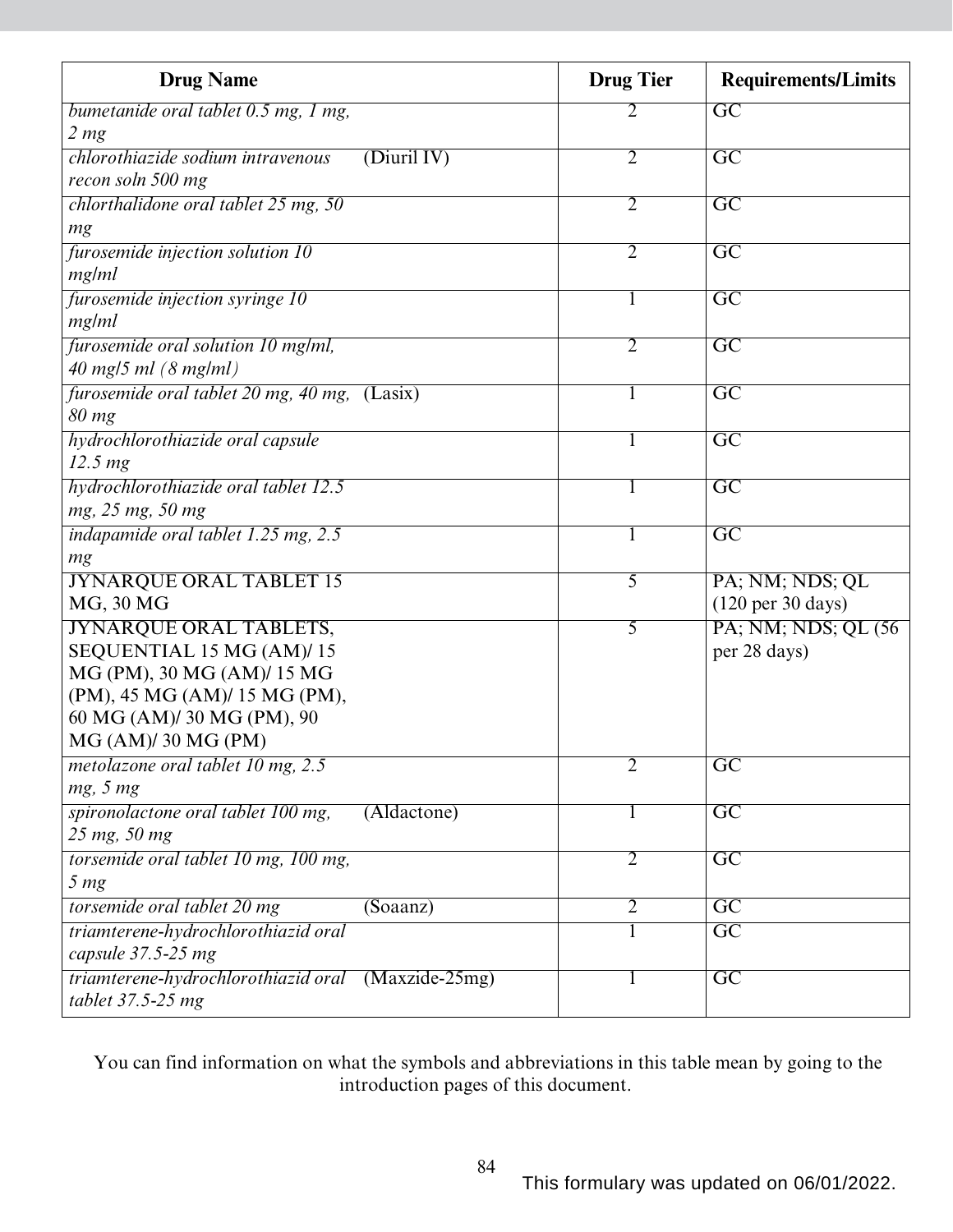| <b>Drug Name</b>                              |                  | <b>Drug Tier</b> | <b>Requirements/Limits</b> |
|-----------------------------------------------|------------------|------------------|----------------------------|
| triamterene-hydrochlorothiazid oral (Maxzide) |                  |                  | $\overline{GC}$            |
| tablet 75-50 mg                               |                  |                  |                            |
| <b>Dyslipidemics</b>                          |                  |                  |                            |
| atorvastatin oral tablet 10 mg, 20            | (Lipitor)        |                  | GC; QL (30 per 30)         |
| mg, 40 mg, 80 mg                              |                  |                  | days)                      |
| cholestyramine (with sugar) oral              | $(Q$ uestran $)$ | 2                | $\overline{\text{GC}}$     |
| powder in packet 4 gram                       |                  |                  |                            |
| cholestyramine light oral powder in           | (cholestyramine- | 2                | $\overline{\text{GC}}$     |
| packet 4 gram                                 | aspartame)       |                  |                            |
| colesevelam oral powder in packet             | (WelChol)        | $\overline{2}$   | $\overline{GC}$            |
| 3.75 gram                                     |                  |                  |                            |
| colesevelam oral tablet 625 mg                | (WelChol)        | $\overline{2}$   | $\overline{\mathrm{GC}}$   |
| colestipol oral packet 5 gram                 | (Colestid)       | $\overline{2}$   | $\overline{\text{GC}}$     |
| colestipol oral tablet 1 gram                 | (Colestid)       | $\overline{2}$   | $\overline{GC}$            |
| ezetimibe oral tablet 10 mg                   | (Zetia)          | $\overline{2}$   | GC; QL (30 per 30)         |
|                                               |                  |                  | days)                      |
| fenofibrate micronized oral capsule           |                  | 2                | $\overline{\text{GC}}$     |
| 134 mg, 200 mg, 67 mg                         |                  |                  |                            |
| fenofibrate nanocrystallized oral             | (Tricor)         | $\overline{2}$   | $\overline{\text{GC}}$     |
| tablet 145 mg, 48 mg                          |                  |                  |                            |
| fenofibrate nanocrystallized oral             |                  | $\overline{2}$   | $\overline{\mathrm{GC}}$   |
| tablet 160 mg                                 |                  |                  |                            |
| fenofibrate oral tablet 160 mg, 54            |                  | $\overline{2}$   | $\overline{GC}$            |
| mg                                            |                  |                  |                            |
| gemfibrozil oral tablet 600 mg                | (Lopid)          | 1                | $\overline{\text{GC}}$     |
| <b>JUXTAPID ORAL CAPSULE 10</b>               |                  | 5                | PA; NM; NDS; QL (30)       |
| MG, 30 MG, 40 MG, 60 MG                       |                  |                  | per 30 days)               |
| <b>JUXTAPID ORAL CAPSULE 20</b>               |                  | 5                | PA; NM; NDS; QL (90)       |
| <b>MG</b>                                     |                  |                  | per 30 days)               |
| <b>JUXTAPID ORAL CAPSULE 5</b>                |                  | 5                | PA; NM; NDS; QL (45)       |
| <b>MG</b>                                     |                  |                  | per 30 days)               |
| LIVALO ORAL TABLET 1 MG,                      |                  | 3                | QL (30 per 30 days)        |
| 2 MG, 4 MG                                    |                  |                  |                            |
| lovastatin oral tablet 10 mg, 20 mg,          |                  | 1                | $\overline{GC}$            |
| $40$ mg                                       |                  |                  |                            |
| <b>NEXLETOL ORAL TABLET 180</b>               |                  | 3                | QL (30 per 30 days)        |
| <b>MG</b>                                     |                  |                  |                            |
| <b>NEXLIZET ORAL TABLET 180-</b>              |                  | $\overline{3}$   | QL (30 per 30 days)        |
| 10 MG                                         |                  |                  |                            |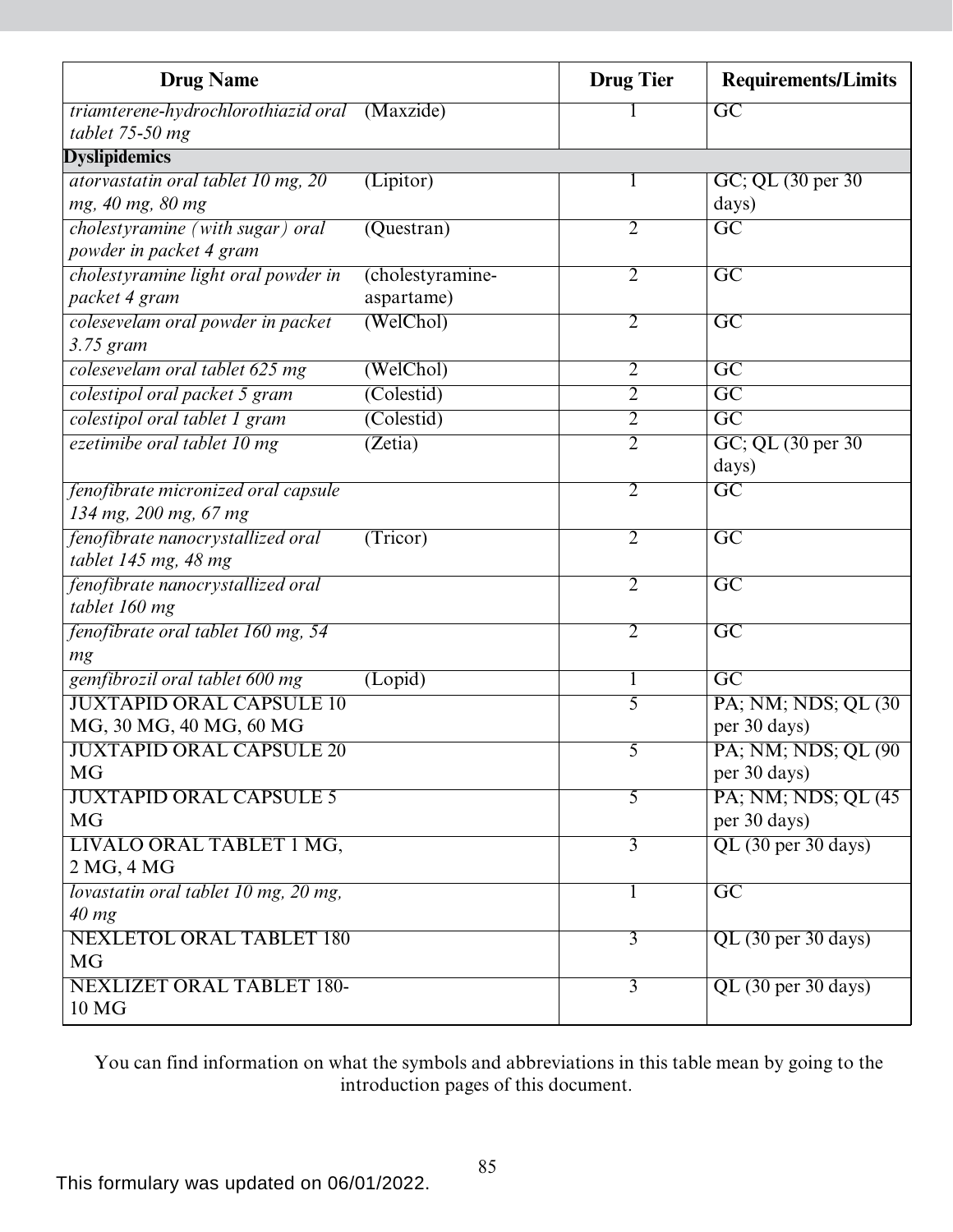| <b>Drug Name</b>                                                                    |                                | <b>Drug Tier</b> | <b>Requirements/Limits</b>   |
|-------------------------------------------------------------------------------------|--------------------------------|------------------|------------------------------|
| niacin oral tablet 500 mg                                                           | (Niacor)                       | 2                | $\overline{\text{GC}}$       |
| niacin oral tablet extended release<br>24 hr 1,000 mg, 500 mg, 750 mg               | (Niaspan Extended-<br>Release) | $\overline{2}$   | $\overline{GC}$              |
| omega-3 acid ethyl esters oral<br>capsule 1 gram                                    | (Lovaza)                       | 2                | GC; QL (120 per 30)<br>days) |
| <b>PRALUENT PEN</b><br><b>SUBCUTANEOUS PEN</b><br>INJECTOR 150 MG/ML, 75<br>MG/ML   |                                | 3                | QL (2 per 28 days)           |
| pravastatin oral tablet 10 mg, 80 mg                                                |                                |                  | $\overline{\mathrm{GC}}$     |
| pravastatin oral tablet 20 mg, 40 mg                                                |                                |                  | GC; QL (30 per 30)<br>days)  |
| prevalite oral powder in packet 4<br>gram                                           | (cholestyramine-<br>aspartame) | $\overline{2}$   | $\overline{GC}$              |
| REPATHA PUSHTRONEX<br><b>SUBCUTANEOUS WEARABLE</b><br><b>INJECTOR 420 MG/3.5 ML</b> |                                | $\overline{3}$   | QL (7 per 28 days)           |
| <b>REPATHA SURECLICK</b><br><b>SUBCUTANEOUS PEN</b><br><b>INJECTOR 140 MG/ML</b>    |                                | 3                | QL (6 per 28 days)           |
| <b>REPATHA SYRINGE</b><br><b>SUBCUTANEOUS SYRINGE</b><br>140 MG/ML                  |                                | $\overline{3}$   | QL (6 per 28 days)           |
| rosuvastatin oral tablet 10 mg, 20<br>mg, 40 mg, 5 mg                               | (Crestor)                      |                  | GC; QL (30 per 30)<br>days)  |
| simvastatin oral tablet 10 mg, 20<br>mg, 40 mg, 80 mg                               | (Zocor)                        |                  | GC; QL (30 per 30)<br>days)  |
| simvastatin oral tablet 5 mg                                                        |                                |                  | GC; QL (30 per 30)<br>days)  |
| <b>VASCEPA ORAL CAPSULE 0.5</b><br><b>GRAM</b>                                      |                                | 2                | GC; QL (240 per 30)<br>days) |
| <b>VASCEPA ORAL CAPSULE 1</b><br><b>GRAM</b>                                        | (icosapent ethyl)              | $\overline{2}$   | GC; QL (120 per 30)<br>days) |
| <b>Renin-Angiotensin-Aldosterone</b>                                                |                                |                  |                              |
| <b>System Inhibitors</b>                                                            |                                |                  |                              |
| aliskiren oral tablet 150 mg, 300 mg                                                | (Tekturna)                     | 2                | $\overline{\text{GC}}$       |
| eplerenone oral tablet 25 mg, 50 mg                                                 | (Inspra)                       | $\overline{2}$   | $\overline{\text{GC}}$       |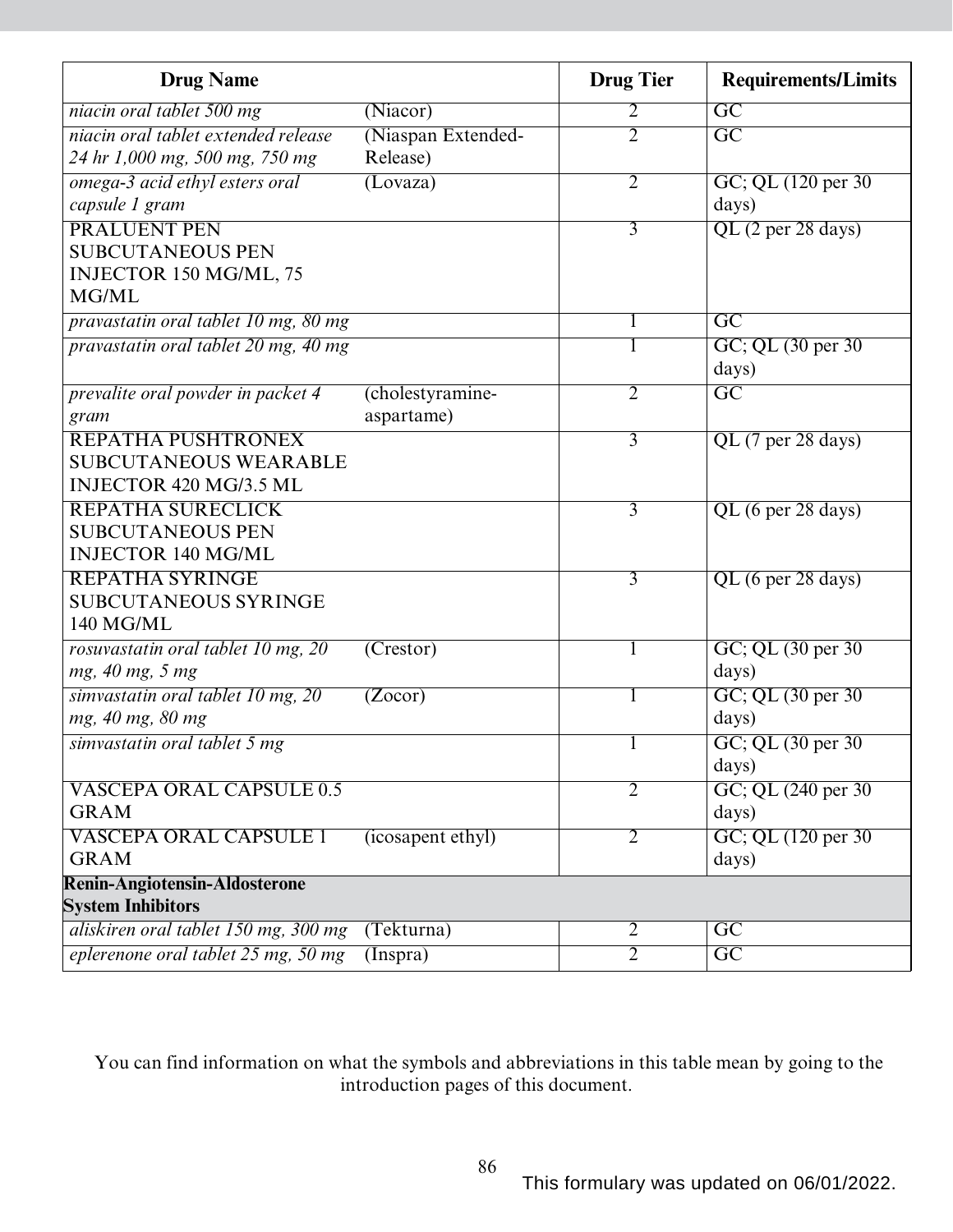| <b>Drug Name</b>                                                                                  |                              | <b>Drug Tier</b> | <b>Requirements/Limits</b>                              |
|---------------------------------------------------------------------------------------------------|------------------------------|------------------|---------------------------------------------------------|
| <b>Vasodilators</b>                                                                               |                              |                  |                                                         |
| <b>BIDIL ORAL TABLET 20-37.5</b><br><b>MG</b>                                                     | (isosorbide-<br>hydralazine) | $\overline{3}$   |                                                         |
| isosorbide dinitrate oral tablet 10<br>mg, 20 mg, 30 mg                                           |                              | $\overline{2}$   | $\overline{GC}$                                         |
| isosorbide dinitrate oral tablet 5 mg                                                             | (Isordil Titradose)          | $\overline{2}$   | $\overline{\text{GC}}$                                  |
| isosorbide mononitrate oral tablet<br>10 mg, 20 mg                                                |                              | $\overline{2}$   | $\overline{GC}$                                         |
| isosorbide mononitrate oral tablet<br>extended release 24 hr 120 mg, 30<br>mg, 60 mg              |                              | 1                | $\overline{GC}$                                         |
| isosorbide-hydralazine oral tablet<br>$20 - 37.5$ mg                                              | (BiDil)                      | $\overline{2}$   | $\overline{GC}$                                         |
| minitran transdermal patch 24 hour<br>$0.1$ mg/hr, $0.2$ mg/hr, $0.4$ mg/hr, $0.6$<br>mg/hr       | (nitroglycerin)              | $\overline{2}$   | $\overline{GC}$                                         |
| minoxidil oral tablet 10 mg, 2.5 mg                                                               |                              | $\overline{2}$   | $\overline{GC}$                                         |
| nitroglycerin intravenous solution 50<br>$mg/10$ ml $(5$ mg/ml)                                   |                              | $\overline{2}$   | $\overline{GC}$                                         |
| nitroglycerin sublingual tablet 0.3<br>mg, 0.4 mg, 0.6 mg                                         | (Nitrostat)                  | $\overline{2}$   | $\overline{GC}$                                         |
| nitroglycerin transdermal patch 24<br>hour $0.1$ mg/hr, $0.2$ mg/hr, $0.4$<br>$mg/hr$ , 0.6 mg/hr | $(Nitro-Dur)$                | $\overline{2}$   | $\overline{GC}$                                         |
| <b>Central Nervous System Agents</b>                                                              |                              |                  |                                                         |
| <b>Central Nervous System Agents</b>                                                              |                              |                  |                                                         |
| atomoxetine oral capsule 10 mg, 18<br>mg, 25 mg, 40 mg                                            | (Strattera)                  | 2                | GC; QL (60 per 30)<br>days)                             |
| atomoxetine oral capsule 100 mg, 60 (Strattera)<br>mg, 80 mg                                      |                              | $\overline{2}$   | GC; QL (30 per 30)<br>days)                             |
| <b>AUBAGIO ORAL TABLET 14</b><br>MG, 7 MG                                                         |                              | 5                | PA; NM; NDS; QL (30)<br>per 30 days)                    |
| <b>AUSTEDO ORAL TABLET 12</b><br>MG, 9MG                                                          |                              | 5                | PA; NM; NDS; QL<br>$(120 \text{ per } 30 \text{ days})$ |
| <b>AUSTEDO ORAL TABLET 6</b><br><b>MG</b>                                                         |                              | $\overline{5}$   | PA; NM; NDS; QL (60)<br>per 30 days)                    |
| <b>AVONEX INTRAMUSCULAR</b><br>PEN INJECTOR KIT 30<br>MCG/0.5 ML                                  |                              | 5                | PA; NM; NDS; QL (1)<br>per 28 days)                     |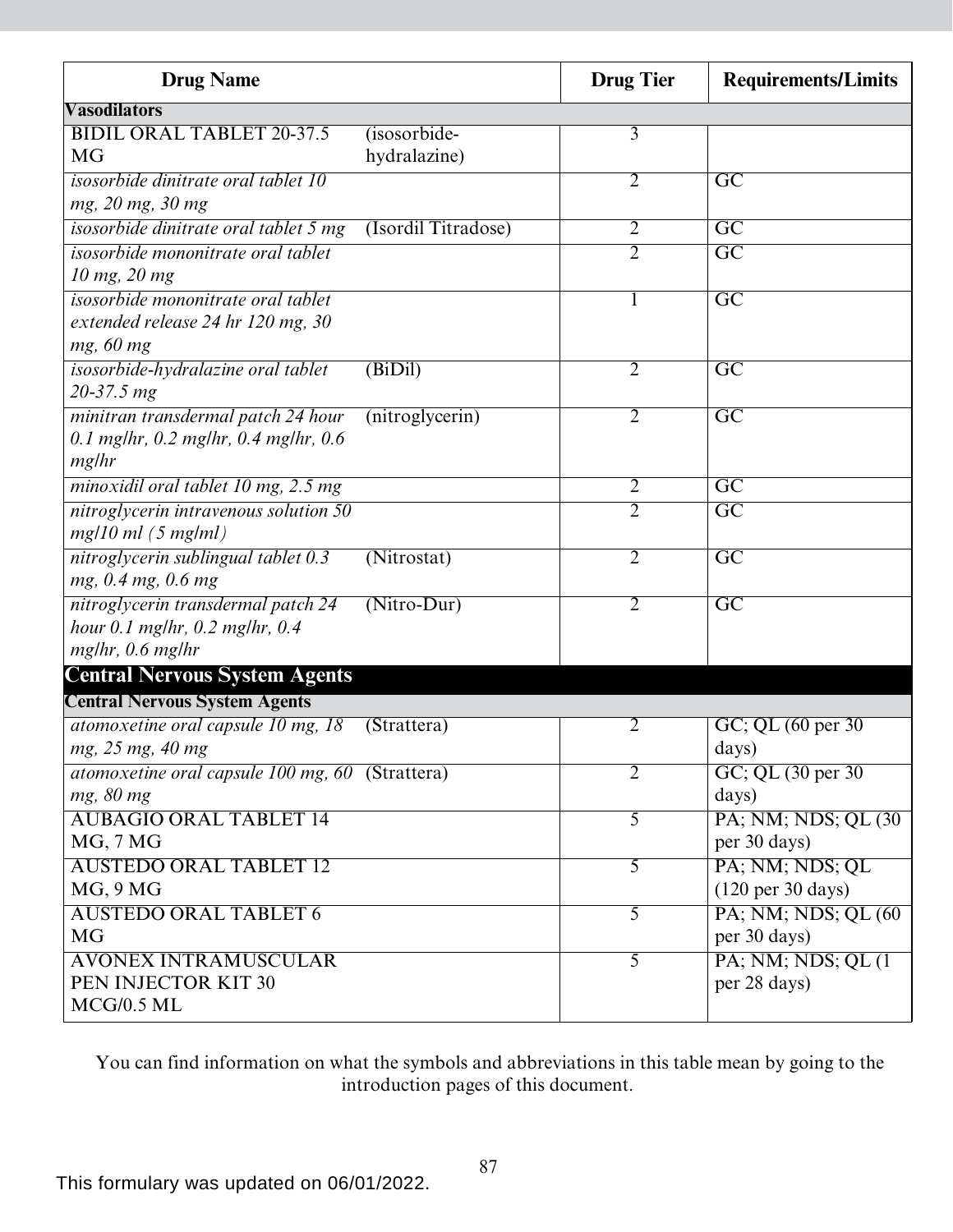| <b>Drug Name</b>                                                                                  |               | <b>Drug Tier</b> | <b>Requirements/Limits</b>                |
|---------------------------------------------------------------------------------------------------|---------------|------------------|-------------------------------------------|
| <b>AVONEX INTRAMUSCULAR</b>                                                                       |               | 5                | PA; NM; NDS; QL (1)                       |
| SYRINGE KIT 30 MCG/0.5 ML                                                                         |               |                  | per 28 days)                              |
| <b>BETASERON</b>                                                                                  |               | 5                | PA; NM; NDS; QL (15)                      |
| SUBCUTANEOUS KIT 0.3 MG                                                                           |               |                  | per 30 days)                              |
| caffeine citrate intravenous solution<br>$60$ mg/3 ml $(20$ mg/ml)                                | (Cafcit)      | 2                | PA BvD; GC                                |
| caffeine citrate oral solution 60<br>$mg/3$ ml (20 mg/ml)                                         |               | $\overline{2}$   | $\overline{\text{GC}}$                    |
| <b>COPAXONE SUBCUTANEOUS</b>                                                                      | (glatiramer)  | $\overline{5}$   | PA; NM; NDS; QL (30)                      |
| <b>SYRINGE 20 MG/ML</b>                                                                           |               |                  | per 30 days)                              |
| <b>COPAXONE SUBCUTANEOUS</b><br>SYRINGE 40 MG/ML                                                  | (glatiramer)  | 5                | PA; NM; NDS; QL (12)<br>per 28 days)      |
| dalfampridine oral tablet extended<br>release 12 hr 10 mg                                         | (Ampyra)      | $\overline{2}$   | PA; GC; QL (60 per 30)<br>days)           |
| dexmethylphenidate oral tablet 10<br>mg, 2.5 mg, 5 mg                                             | (Focalin)     | $\overline{2}$   | $GC$ ; QL $(60$ per 30<br>days)           |
| dextroamphetamine sulfate oral<br>tablet 10 mg                                                    | (Zenzedi)     | $\overline{2}$   | GC; QL (180 per 30)<br>days)              |
| dextroamphetamine sulfate oral<br>tablet 15 mg, 5 mg                                              | (Zenzedi)     | $\overline{2}$   | GC; QL (90 per 30)<br>days)               |
| dextroamphetamine sulfate oral<br>tablet 20 mg, 30 mg                                             | (Zenzedi)     | $\overline{2}$   | GC; QL (60 per 30)<br>days)               |
| dextroamphetamine-amphetamine<br>oral capsule, extended release 24hr<br>10 mg, 15 mg, 5 mg        | (Adderall XR) | $\overline{2}$   | GC; QL (30 per 30)<br>days)               |
| dextroamphetamine-amphetamine<br>oral capsule, extended release 24hr<br>20 mg, 25 mg, 30 mg       | (Adderall XR) | $\overline{2}$   | GC; QL (60 per 30)<br>days)               |
| dextroamphetamine-amphetamine<br>oral tablet 10 mg, 12.5 mg, 15 mg,<br>20 mg, 30 mg, 5 mg, 7.5 mg | (Adderall)    | $\overline{2}$   | $GC$ ; QL $(60 \text{ per } 30)$<br>days) |
| dimethyl fumarate oral<br>capsule, delayed release (drlec) 120<br>mg                              | (Tecfidera)   | $\overline{5}$   | PA; NM; NDS; QL (14)<br>per 7 days)       |
| dimethyl fumarate oral<br>capsule, delayed release (drlec) 120<br>$mg(14) - 240 mg(46)$           | (Tecfidera)   | $\overline{5}$   | PA; NM; NDS                               |
| dimethyl fumarate oral<br>capsule, delayed release (drlec) 240<br>mg                              | (Tecfidera)   | 5                | PA; NM; NDS; QL (60)<br>per 30 days)      |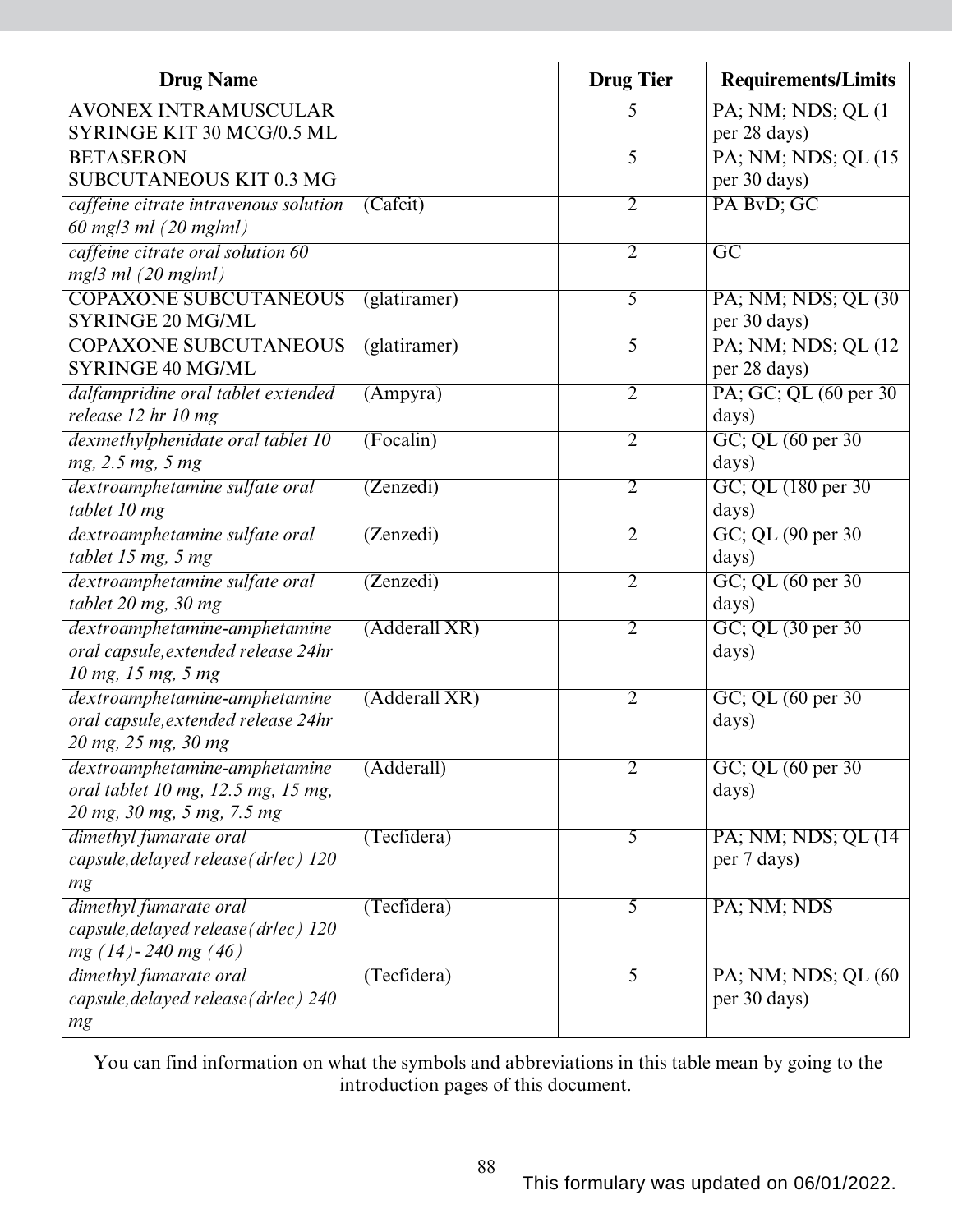| <b>Drug Name</b>                                      | <b>Drug Tier</b> | <b>Requirements/Limits</b> |
|-------------------------------------------------------|------------------|----------------------------|
| flumazenil intravenous solution 0.1                   |                  | $\overline{GC}$            |
| mg/ml                                                 |                  |                            |
| <b>GILENYA ORAL CAPSULE</b>                           | $\overline{5}$   | PA; NM; NDS; QL (30)       |
| $0.25$ MG, $0.5$ MG                                   |                  | per 30 days)               |
| glatiramer subcutaneous syringe 20<br>(Copaxone)      | $\overline{5}$   | PA; NM; NDS; QL (30)       |
| mg/ml                                                 |                  | per 30 days)               |
| glatiramer subcutaneous syringe 40<br>(Copaxone)      | $\overline{5}$   | PA; NM; NDS; QL (12)       |
| mg/ml                                                 |                  | per 28 days)               |
| glatopa subcutaneous syringe 20<br>(glatiramer)       | 5                | PA; NM; NDS; QL (30)       |
| mg/ml                                                 |                  | per 30 days)               |
| glatopa subcutaneous syringe 40<br>(glatiramer)       | $\overline{5}$   | PA; NM; NDS; QL (12)       |
| mg/ml                                                 |                  | per 28 days)               |
| guanfacine oral tablet extended<br>(Intuniv ER)       | $\overline{2}$   | GC; QL (30 per 30)         |
| release 24 hr 1 mg, 2 mg, 3 mg, 4 mg                  |                  | days)                      |
| <b>KESIMPTA PEN</b>                                   | $\overline{5}$   | PA; NM; NDS; QL (1.2)      |
| <b>SUBCUTANEOUS PEN</b>                               |                  | per 28 days)               |
| <b>INJECTOR 20 MG/0.4 ML</b>                          |                  |                            |
| lithium carbonate oral capsule 150                    |                  | $\overline{\mathrm{GC}}$   |
| mg, 300 mg, 600 mg                                    |                  |                            |
| lithium carbonate oral tablet 300 mg                  | $\overline{2}$   | $\overline{GC}$            |
| lithium carbonate oral tablet<br>(Lithobid)           | $\overline{2}$   | $\overline{GC}$            |
| extended release 300 mg                               |                  |                            |
| lithium carbonate oral tablet                         | $\overline{2}$   | $\overline{\text{GC}}$     |
| extended release 450 mg                               |                  |                            |
| <b>MAVENCLAD (10 TABLET</b>                           | 5                | PA; NM; NDS                |
| PACK) ORAL TABLET 10 MG                               |                  |                            |
| <b>MAVENCLAD (4 TABLET</b><br>PACK) ORAL TABLET 10 MG | 5                | PA; NM; NDS                |
| <b>MAVENCLAD (5 TABLET</b>                            | 5                | PA; NM; NDS                |
| PACK) ORAL TABLET 10 MG                               |                  |                            |
| <b>MAVENCLAD (6 TABLET</b>                            | $\overline{5}$   | PA; NM; NDS                |
| PACK) ORAL TABLET 10 MG                               |                  |                            |
| <b>MAVENCLAD (7 TABLET</b>                            | $\overline{5}$   | PA; NM; NDS                |
| PACK) ORAL TABLET 10 MG                               |                  |                            |
| <b>MAVENCLAD (8 TABLET</b>                            | $\overline{5}$   | PA; NM; NDS                |
| PACK) ORAL TABLET 10 MG                               |                  |                            |
| <b>MAVENCLAD (9 TABLET</b>                            | 5                | PA; NM; NDS                |
| PACK) ORAL TABLET 10 MG                               |                  |                            |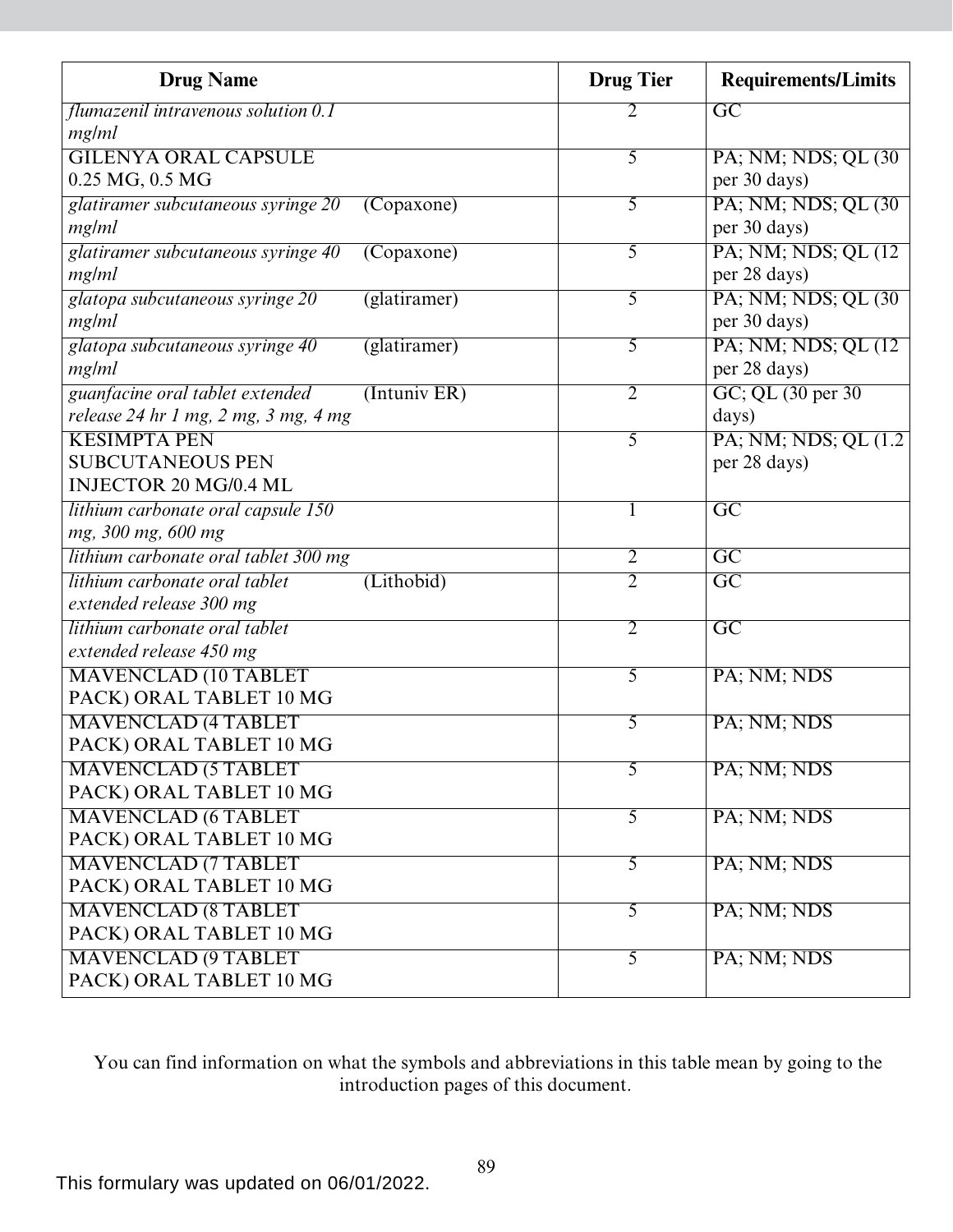| <b>Drug Name</b>                                     | <b>Drug Tier</b> | <b>Requirements/Limits</b>            |
|------------------------------------------------------|------------------|---------------------------------------|
| <b>MAYZENT ORAL TABLET 0.25</b>                      | 5                | PA; NM; NDS; QL                       |
| <b>MG</b>                                            |                  | $(112 \text{ per } 28 \text{ days})$  |
| <b>MAYZENT ORAL TABLET 1</b>                         | $\overline{5}$   | PA; NM; NDS; QL (30)                  |
| $MG$ , $2MG$                                         |                  | per 30 days)                          |
| <b>MAYZENT STARTER(FOR</b>                           | 4                | PA; NM                                |
| 1MG MAINT) ORAL                                      |                  |                                       |
| TABLETS, DOSE PACK 0.25 MG                           |                  |                                       |
| $(7$ TABS)                                           |                  |                                       |
| <b>MAYZENT STARTER(FOR</b>                           | 5                | PA; NM; NDS                           |
| 2MG MAINT) ORAL                                      |                  |                                       |
| TABLETS, DOSE PACK 0.25 MG                           |                  |                                       |
| $(12$ TABS)                                          |                  |                                       |
| methylphenidate hcl oral capsule, er                 | $\overline{2}$   | GC; QL (30 per 30)                    |
| biphasic 30-70 10 mg, 20 mg, 40 mg,                  |                  | days)                                 |
| 50 mg, 60 mg                                         |                  |                                       |
| methylphenidate hcl oral capsule, er                 | $\overline{2}$   | $GC$ ; QL $(60 \text{ per } 30)$      |
| biphasic $30-7030$ mg                                |                  | days)                                 |
| (Ritalin LA)<br>methylphenidate hcl oral capsule, er | $\overline{2}$   | GC; QL (30 per 30)                    |
| biphasic 50-50 10 mg, 20 mg, 40 mg                   |                  | days)                                 |
| methylphenidate hcl oral capsule, er<br>(Ritalin LA) | $\overline{2}$   | GC; QL (60 per 30)                    |
| biphasic $50-5030$ mg                                |                  | days)                                 |
| methylphenidate hcl oral capsule, er                 | $\overline{2}$   | GC; QL (30 per 30)                    |
| biphasic $50-50$ 60 mg                               |                  | days)                                 |
| methylphenidate hcl oral solution 10 (Methylin)      | $\overline{2}$   | GC; QL (900 per 30)                   |
| $mg/5$ ml, 5 mg/5 ml                                 |                  | days)                                 |
| methylphenidate hcl oral tablet 10<br>(Ritalin)      | $\overline{2}$   | GC; QL (90 per 30)                    |
| mg, 20 mg, 5 mg                                      |                  | days)                                 |
| PLEGRIDY SUBCUTANEOUS                                | $\overline{5}$   | PA; NM; NDS; QL (1)                   |
| PEN INJECTOR 125 MCG/0.5                             |                  | per 28 days)                          |
| ML                                                   |                  |                                       |
| PLEGRIDY SUBCUTANEOUS                                | 5                | PA; NM; NDS                           |
| PEN INJECTOR 63 MCG/0.5                              |                  |                                       |
| ML-94 MCG/0.5 ML                                     |                  |                                       |
| PLEGRIDY SUBCUTANEOUS                                | $\overline{5}$   | PA; NM; NDS; QL (1)                   |
| SYRINGE 125 MCG/0.5 ML                               |                  | per 28 days)                          |
| PLEGRIDY SUBCUTANEOUS                                | $\overline{5}$   | PA; NM; NDS                           |
| <b>SYRINGE 63 MCG/0.5 ML-94</b>                      |                  |                                       |
| MCG/0.5 ML                                           |                  |                                       |
| RADICAVA INTRAVENOUS                                 | 5                | PA; NM; NDS; QL                       |
| SOLUTION 30 MG/100 ML                                |                  | $(2800 \text{ per } 28 \text{ days})$ |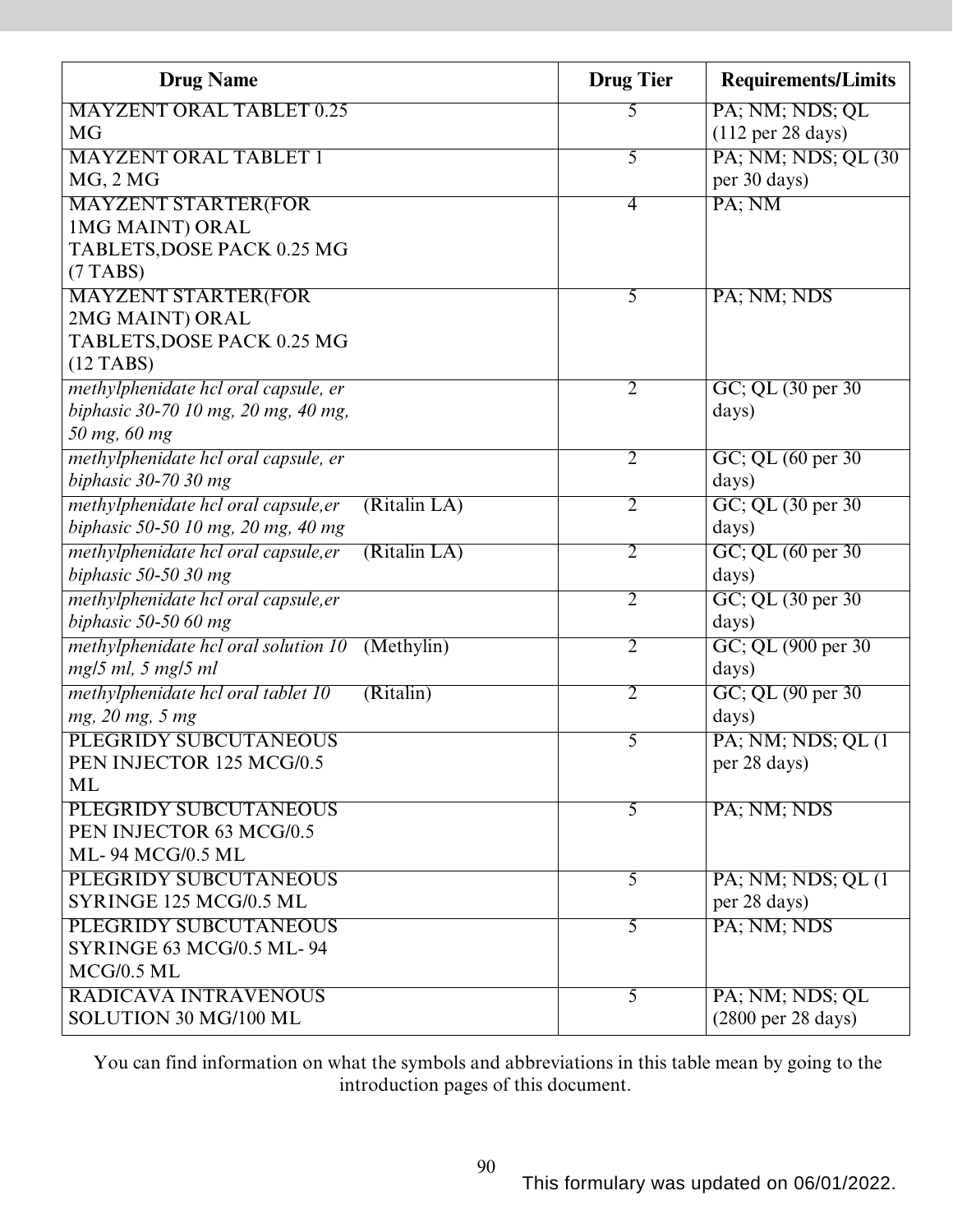| <b>Drug Name</b>                                                                      |                                        | <b>Drug Tier</b> | <b>Requirements/Limits</b>                              |
|---------------------------------------------------------------------------------------|----------------------------------------|------------------|---------------------------------------------------------|
| riluzole oral tablet 50 mg                                                            | (Rilutek)                              | 2                | GC; QL (60 per 30)<br>days)                             |
| <b>SAVELLA ORAL TABLET 100</b><br>MG, 12.5 MG, 25 MG, 50 MG                           |                                        | $\overline{3}$   | QL (60 per 30 days)                                     |
| <b>SAVELLA ORAL</b><br>TABLETS, DOSE PACK 12.5 MG<br>$(5)$ -25 MG $(8)$ -50 MG $(42)$ |                                        | $\overline{3}$   |                                                         |
| tetrabenazine oral tablet 12.5 mg,<br>$25 \, mg$                                      | (Xenazine)                             | 5                | PA; NM; NDS; QL<br>$(112 \text{ per } 28 \text{ days})$ |
| <b>VUMERITY ORAL</b><br>CAPSULE, DELAYED<br>RELEASE(DR/EC) 231 MG                     |                                        | $\overline{5}$   | PA; NM; NDS; QL<br>$(120 \text{ per } 30 \text{ days})$ |
| <b>Contraceptives</b>                                                                 |                                        |                  |                                                         |
| <b>Contraceptives</b>                                                                 |                                        |                  |                                                         |
| afirmelle oral tablet $0.1$ -20 mg-mcg                                                | (levonorgestrel-ethinyl<br>estrad)     | $\overline{2}$   | $\overline{GC}$                                         |
| altavera $(28)$ oral tablet $0.15$ -0.03<br>mg                                        | (levonorgestrel-ethinyl<br>estrad)     | $\overline{2}$   | $\overline{GC}$                                         |
| alyacen 1/35 (28) oral tablet 1-35<br>$mg$ - $mcg$                                    | (norethindrone-ethin<br>estradiol)     | $\overline{2}$   | $\overline{GC}$                                         |
| alyacen 71717 (28) oral tablet<br>$0.5/0.75/1$ mg- 35 mcg                             |                                        | $\overline{2}$   | $\overline{GC}$                                         |
| amethia oral tablets, dose pack, 3<br>month 0.15 mg-30 mcg $(84)/10$ mcg<br>(7)       | (1 norgest/e.estradiol-<br>e.estrad)   | $\overline{2}$   | GC; QL (91 per 84)<br>days)                             |
| apri oral tablet $0.15$ -0.03 mg                                                      | (desogestrel-ethinyl<br>estradiol)     | $\overline{2}$   | $\overline{GC}$                                         |
| aranelle $(28)$ oral tablet $0.5/1/0.5$ -<br>35 mg-mcg                                |                                        | $\overline{2}$   | $\overline{GC}$                                         |
| ashlyna oral tablets, dose pack, 3<br>month 0.15 mg-30 mcg $(84)/10$ mcg<br>(7)       | $(l$ norgest/e.estradiol-<br>e.estrad) | 2                | GC; QL (91 per 84)<br>days)                             |
| aubra eg oral tablet 0.1-20 mg-mcg                                                    | (levonorgestrel-ethinyl)<br>estrad)    | 2                | $\overline{GC}$                                         |
| <i>aurovela 1.5/30 (21) oral tablet 1.5-</i><br>$30$ mg-mcg                           | (norethindrone ac-eth)<br>estradiol)   | $\overline{2}$   | C                                                       |
| aurovela $1/20$ (21) oral tablet 1-20<br>mg-mcg                                       | (norethindrone ac-eth<br>estradiol)    | $\overline{2}$   | $\overline{GC}$                                         |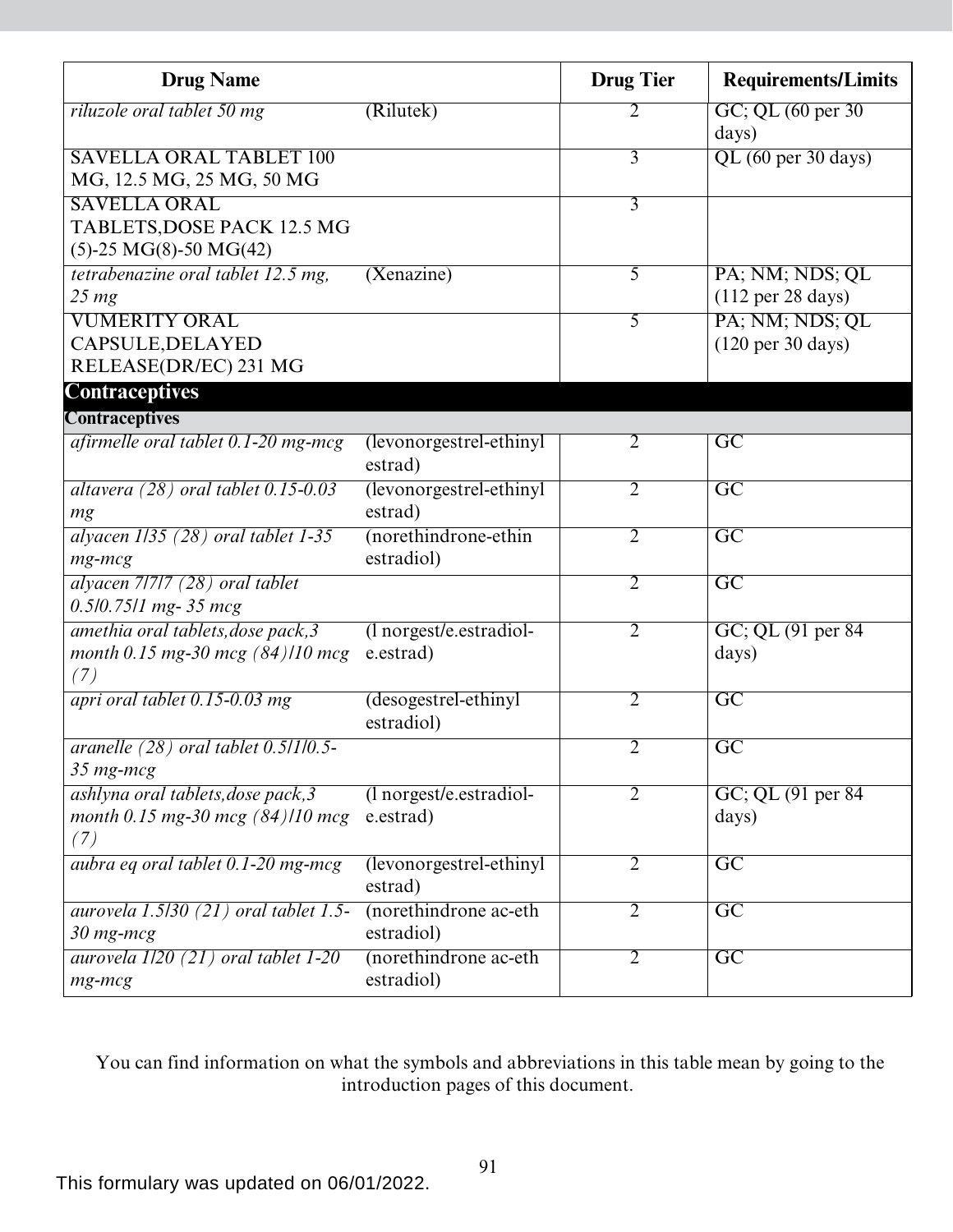| <b>Drug Name</b>                                                                  |                          | <b>Drug Tier</b> | <b>Requirements/Limits</b> |
|-----------------------------------------------------------------------------------|--------------------------|------------------|----------------------------|
| aurovela 24 fe oral tablet 1 mg-20                                                | (norethindrone-          |                  | $\overline{GC}$            |
| $mcg$ (24)/75 mg (4)                                                              | e.estradiol-iron)        |                  |                            |
| aurovela fe $1.5/30$ (28) oral tablet                                             | (norethindrone-          | $\overline{2}$   | $\overline{GC}$            |
| 1.5 mg-30 mcg $(21)$ /75 mg $(7)$                                                 | e.estradiol-iron)        |                  |                            |
| aurovela fe 1-20 (28) oral tablet 1                                               | (norethindrone-          |                  | $\overline{GC}$            |
| $mg-20$ mcg $(21)$ /75 mg $(7)$                                                   | e.estradiol-iron)        |                  |                            |
| aviane oral tablet 0.1-20 mg-mcg                                                  | (levonorgestrel-ethinyl  | $\overline{2}$   | $\overline{GC}$            |
|                                                                                   | estrad)                  |                  |                            |
| ayuna oral tablet 0.15-0.03 mg                                                    | (levonorgestrel-ethinyl  | $\overline{2}$   | $\overline{\text{GC}}$     |
|                                                                                   | estrad)                  |                  |                            |
| azurette $(28)$ oral tablet 0.15-0.02                                             | $(desog-$                | $\overline{2}$   | $\overline{GC}$            |
| $mgx21/0.01$ mg x 5                                                               | e.estradiol/e.estradiol) |                  |                            |
| balziva $(28)$ oral tablet 0.4-35 mg-                                             |                          | $\overline{2}$   | $\overline{GC}$            |
| mcg                                                                               |                          |                  |                            |
| bekyree $(28)$ oral tablet $0.15$ -0.02                                           | $(dess$ og-              | $\overline{2}$   | $\overline{GC}$            |
| $mgx21/0.01$ mg x 5                                                               | e.estradiol/e.estradiol) |                  |                            |
| blisovi 24 fe oral tablet 1 mg-20 mcg                                             | (norethindrone-          | $\overline{2}$   | $\overline{\text{GC}}$     |
| $(24)$ /75 mg $(4)$                                                               | e.estradiol-iron)        |                  |                            |
| blisovi fe 1.5/30 (28) oral tablet 1.5                                            | (norethindrone-          | $\overline{2}$   | $\overline{GC}$            |
| $mg-30$ mcg $(21)$ /75 mg $(7)$                                                   | e.estradiol-iron)        |                  |                            |
| blisovi fe 1/20 (28) oral tablet 1 mg-                                            | (norethindrone-          | 1                | $\overline{GC}$            |
| 20 mcg (21)/75 mg (7)                                                             | e.estradiol-iron)        |                  |                            |
| briellyn oral tablet 0.4-35 mg-mcg                                                |                          | 2                | $\overline{GC}$            |
| camila oral tablet 0.35 mg                                                        | (norethindrone           |                  | $\overline{GC}$            |
|                                                                                   | (contraceptive))         |                  |                            |
| caziant (28) oral tablet                                                          |                          | $\overline{2}$   | $\overline{GC}$            |
| $0.1$ .125/.15-25 mg-mcg                                                          |                          |                  |                            |
| <i>chateal eq <math>(28)</math> oral tablet 0.15-0.03</i> (levonorgestrel-ethinyl |                          | $\overline{2}$   | $\overline{GC}$            |
| mg                                                                                | estrad)                  |                  |                            |
| cryselle $(28)$ oral tablet 0.3-30 mg-                                            | (norgestrel-ethinyl      | $\overline{2}$   | $\overline{GC}$            |
| mcg                                                                               | estradiol)               |                  |                            |
| cyclafem 1/35 (28) oral tablet 1-35                                               | (norethindrone-ethin     | $\overline{2}$   | $\overline{GC}$            |
| $mg$ - $mcg$                                                                      | estradiol)               |                  |                            |
| cyclafem 7/7/7 (28) oral tablet                                                   |                          | $\overline{2}$   | $\overline{GC}$            |
| $0.5/0.75/1$ mg- 35 mcg                                                           |                          |                  |                            |
| cyred eq oral tablet 0.15-0.03 mg                                                 | (desogestrel-ethinyl     | $\overline{2}$   | $\overline{GC}$            |
|                                                                                   | estradiol)               |                  |                            |
| dasetta $1/35$ (28) oral tablet 1-35                                              | (norethindrone-ethin     | 2                | $\overline{GC}$            |
| mg-mcg                                                                            | estradiol)               |                  |                            |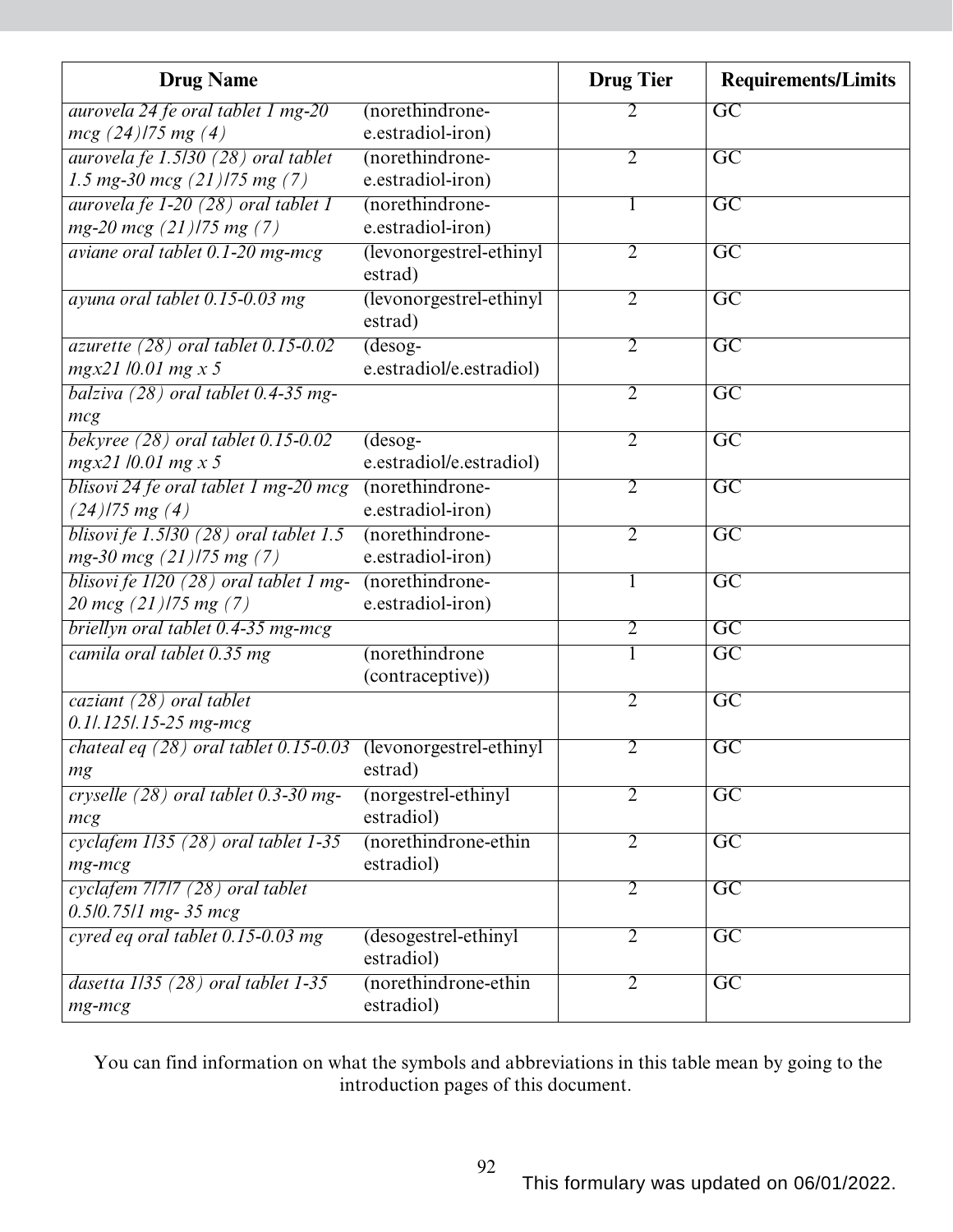| <b>Drug Name</b>                          |                         | <b>Drug Tier</b> | <b>Requirements/Limits</b> |
|-------------------------------------------|-------------------------|------------------|----------------------------|
| dasetta 7/7/7 (28) oral tablet            |                         | 2                | $\overline{GC}$            |
| $0.5/0.75/1$ mg- 35 mcg                   |                         |                  |                            |
| daysee oral tablets, dose pack, 3         | (1 norgest/e.estradiol- | $\overline{2}$   | GC; QL (91 per 84)         |
| month 0.15 mg-30 mcg (84)/10 mcg          | e.estrad)               |                  | days)                      |
| (7)                                       |                         |                  |                            |
| deblitane oral tablet 0.35 mg             | (norethindrone          | 1                | $\overline{\text{GC}}$     |
|                                           | (contraceptive))        |                  |                            |
| desog-e.estradiolle.estradiol oral        | (Azurette (28))         | 2                | $\overline{GC}$            |
| tablet 0.15-0.02 mgx21 /0.01 mg x 5       |                         |                  |                            |
| desogestrel-ethinyl estradiol oral        | (Apri)                  | $\overline{2}$   | $\overline{GC}$            |
| tablet $0.15 - 0.03$ mg                   |                         |                  |                            |
| drospirenone-ethinyl estradiol oral       | (Jasmiel (28))          | 2                | $\overline{\text{GC}}$     |
| tablet $3-0.02$ mg                        |                         |                  |                            |
| drospirenone-ethinyl estradiol oral       | (Syeda)                 | $\overline{2}$   | $\overline{\mathrm{GC}}$   |
| tablet $3-0.03$ mg                        |                         |                  |                            |
| elinest oral tablet 0.3-30 mg-mcg         | (norgestrel-ethinyl     | $\overline{2}$   | $\overline{GC}$            |
|                                           | estradiol)              |                  |                            |
| <b>ELLA ORAL TABLET 30 MG</b>             |                         | $\overline{4}$   | QL (6 per 365 days)        |
| eluryng vaginal ring 0.12-0.015           | (etonogestrel-ethinyl   | $\overline{2}$   | GC; QL (1 per 28 days)     |
| $mg/24$ hr                                | estradiol)              |                  |                            |
| emoquette oral tablet 0.15-0.03 mg        | (desogestrel-ethinyl    | $\overline{2}$   | $\overline{GC}$            |
|                                           | estradiol)              |                  |                            |
| enpresse oral tablet $50-30$ (6) $175-40$ | (levonorg-eth estrad    | $\overline{2}$   | $\overline{\text{GC}}$     |
| $(5)$ /125-30 $(10)$                      | triphasic)              |                  |                            |
| enskyce oral tablet 0.15-0.03 mg          | (desogestrel-ethinyl    | $\overline{2}$   | $\overline{GC}$            |
|                                           | estradiol)              |                  |                            |
| errin oral tablet 0.35 mg                 | (norethindrone          |                  | $\overline{GC}$            |
|                                           | (contraceptive))        |                  |                            |
| estarylla oral tablet 0.25-35 mg-mcg      | (norgestimate-ethinyl   | $\overline{2}$   | $\overline{GC}$            |
|                                           | estradiol)              |                  |                            |
| ethynodiol diac-eth estradiol oral        | (Kelnor 1/35 (28))      | $\overline{2}$   | $\overline{\text{GC}}$     |
| tablet 1-35 mg-mcg                        |                         |                  |                            |
| ethynodiol diac-eth estradiol oral        | $(Kelnor 1-50(28))$     | 2                | $\overline{GC}$            |
| tablet $1-50$ mg-mcg                      |                         |                  |                            |
| etonogestrel-ethinyl estradiol            | (EluRyng)               | $\overline{4}$   | $QL$ (1 per 28 days)       |
| vaginal ring 0.12-0.015 mg/24 hr          |                         |                  |                            |
| falmina (28) oral tablet 0.1-20 mg-       | (levonorgestrel-ethinyl | $\overline{2}$   | $\overline{GC}$            |
| mcg                                       | estrad)                 |                  |                            |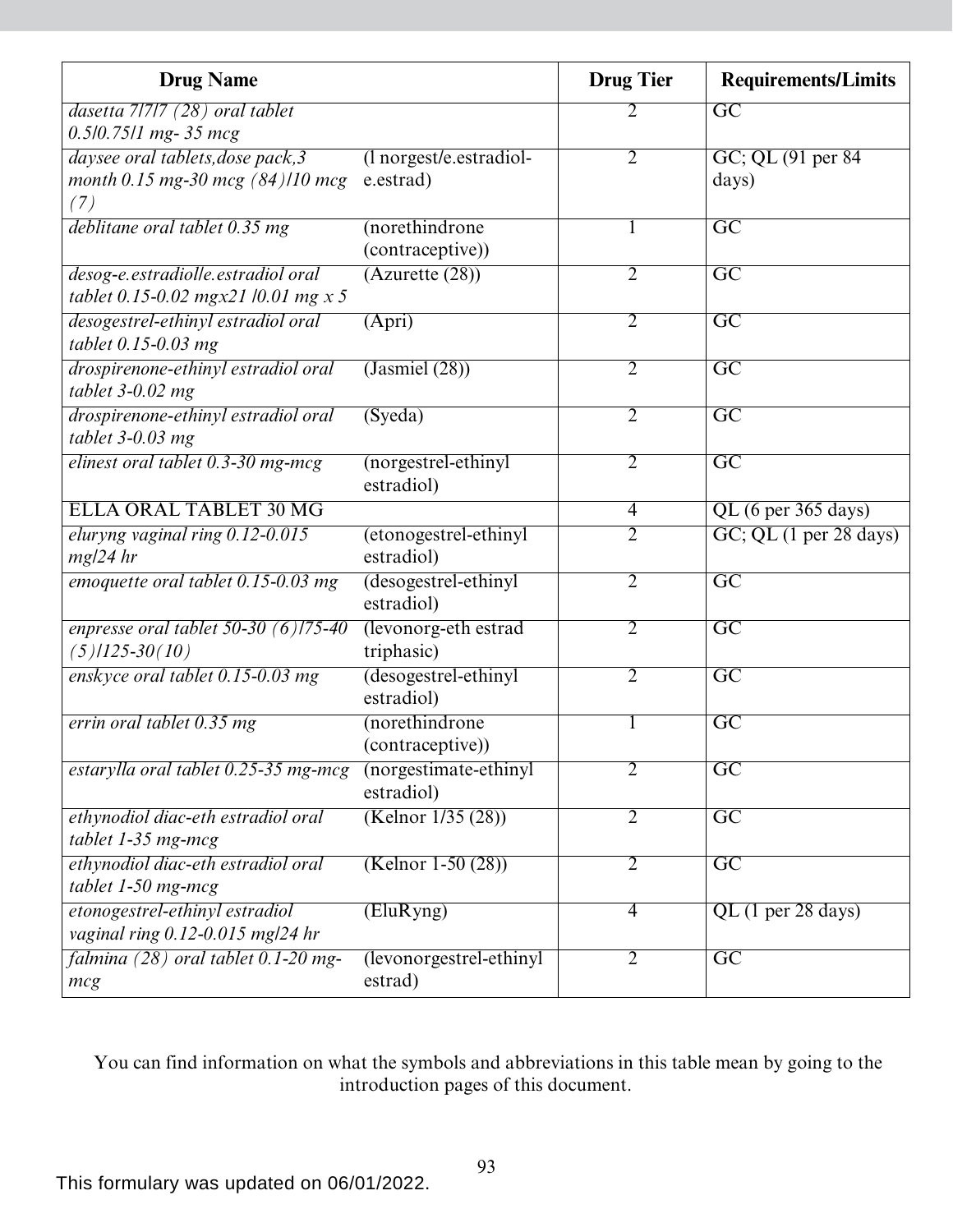| <b>Drug Name</b>                                                               |                                      | <b>Drug Tier</b> | <b>Requirements/Limits</b>  |
|--------------------------------------------------------------------------------|--------------------------------------|------------------|-----------------------------|
| femynor oral tablet 0.25-35 mg-mcg                                             | (norgestimate-ethinyl<br>estradiol)  |                  | $\overline{GC}$             |
| hailey 24 fe oral tablet 1 mg-20 mcg<br>$(24)$ /75 mg $(4)$                    | (norethindrone-<br>e.estradiol-iron) | $\overline{2}$   | $\overline{GC}$             |
| hailey fe 1.5/30 (28) oral tablet 1.5<br>$mg-30$ mcg $(21)$ /75 mg $(7)$       | (norethindrone-<br>e.estradiol-iron) | $\overline{2}$   | $\overline{GC}$             |
| hailey fe 1/20 (28) oral tablet 1 mg-<br>20 mcg $(21)$ /75 mg $(7)$            | (norethindrone-<br>e.estradiol-iron) | $\overline{2}$   | $\overline{\text{GC}}$      |
| hailey oral tablet 1.5-30 mg-mcg                                               | (norethindrone ac-eth<br>estradiol)  | 2                | $\overline{\mathrm{GC}}$    |
| heather oral tablet 0.35 mg                                                    | (norethindrone<br>(contraceptive))   | 1                | $\overline{GC}$             |
| iclevia oral tablets, dose pack, 3<br>month $0.15$ mg-30 mcg $(91)$            | (levonorgestrel-ethinyl<br>estrad)   | $\overline{2}$   | GC; QL (91 per 84)<br>days) |
| incassia oral tablet 0.35 mg                                                   | (norethindrone<br>(contraceptive))   | T                | $\overline{\mathrm{GC}}$    |
| introvale oral tablets, dose pack, 3<br>month $0.15$ mg-30 mcg $(91)$          | (levonorgestrel-ethinyl<br>estrad)   | $\overline{2}$   | GC; QL (91 per 84)<br>days) |
| isibloom oral tablet 0.15-0.03 mg                                              | (desogestrel-ethinyl<br>estradiol)   | $\overline{2}$   | $\overline{GC}$             |
| jaimiess oral tablets, dose pack, 3<br>month 0.15 mg-30 mcg (84)/10 mcg<br>(7) | (1 norgest/e.estradiol-<br>e.estrad) | $\overline{2}$   | GC; QL (91 per 84)<br>days) |
| jasmiel $(28)$ oral tablet 3-0.02 mg                                           | (drospirenone-ethinyl<br>estradiol)  | $\overline{2}$   | $\overline{GC}$             |
| jencycla oral tablet 0.35 mg                                                   | (norethindrone<br>(contraceptive))   | 1                | $\overline{\mathrm{GC}}$    |
| juleber oral tablet 0.15-0.03 mg                                               | (desogestrel-ethinyl<br>estradiol)   | 2                | $\overline{\text{GC}}$      |
| junel 1.5/30 (21) oral tablet 1.5-30<br>$mg$ - $mcg$                           | (norethindrone ac-eth<br>estradiol)  | 2                | $\overline{GC}$             |
| junel 1/20 (21) oral tablet 1-20 mg-<br>mcg                                    | (norethindrone ac-eth<br>estradiol)  | $\overline{2}$   | $\overline{GC}$             |
| junel fe $1.5/30$ (28) oral tablet 1.5<br>$mg-30$ mcg $(21)$ /75 mg $(7)$      | (norethindrone-<br>e.estradiol-iron) | $\overline{2}$   | $\overline{GC}$             |
| junel fe 1/20 (28) oral tablet 1 mg-<br>20 mcg $(21)$ /75 mg $(7)$             | (norethindrone-<br>e.estradiol-iron) | 1                | $\overline{\text{GC}}$      |
| junel fe 24 oral tablet 1 mg-20 mcg<br>$(24)$ 175 mg (4)                       | (norethindrone-<br>e.estradiol-iron) | $\overline{2}$   | $\overline{GC}$             |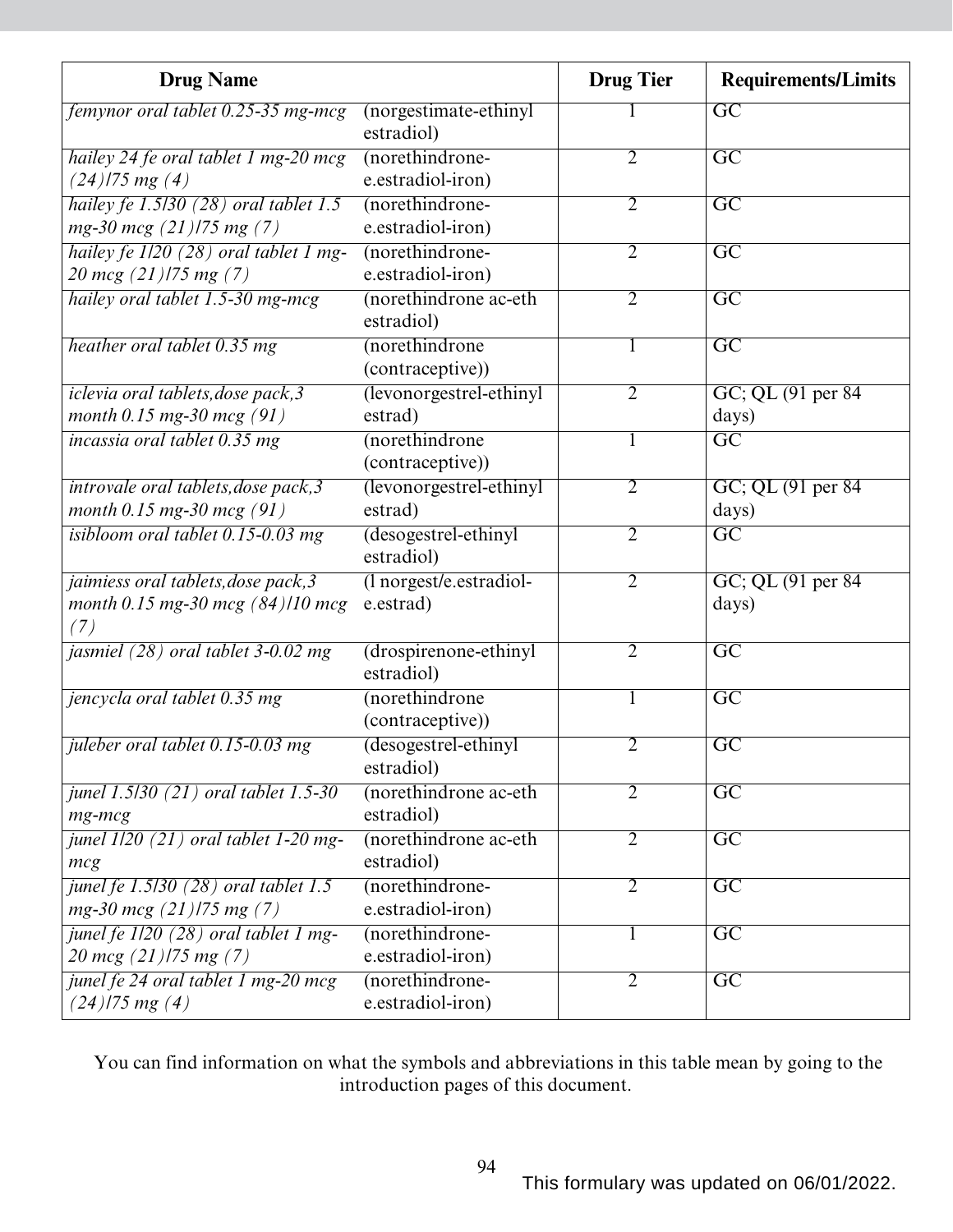| <b>Drug Name</b>                            |                                    | <b>Drug Tier</b> | <b>Requirements/Limits</b> |
|---------------------------------------------|------------------------------------|------------------|----------------------------|
| kalliga oral tablet 0.15-0.03 mg            | (desogestrel-ethinyl<br>estradiol) | 2                | $\overline{GC}$            |
| kariva $(28)$ oral tablet $0.15$ -0.02      | $(desog-$                          | $\overline{2}$   | $\overline{\text{GC}}$     |
| $mgx21/0.01$ mg x 5                         | e.estradiol/e.estradiol)           |                  |                            |
| kelnor $1/35$ (28) oral tablet 1-35         | (ethynodiol diac-eth               | $\overline{2}$   | $\overline{GC}$            |
| $mg$ - $mcg$                                | estradiol)                         |                  |                            |
| kelnor $1-50$ (28) oral tablet $1-50$       | (ethynodiol diac-eth               | $\overline{2}$   | $\overline{GC}$            |
| $mg$ - $mcg$                                | estradiol)                         |                  |                            |
| kurvelo $(28)$ oral tablet 0.15-0.03        | (levonorgestrel-ethinyl            | 2                | $\overline{GC}$            |
| mg                                          | estrad)                            |                  |                            |
| l norgestle.estradiol-e.estrad oral         | (LoJaimiess)                       | $\overline{2}$   | GC; QL (91 per 84)         |
| tablets, dose pack, 3 month 0.10 mg-        |                                    |                  | days)                      |
| 20 mcg (84)/10 mcg (7)                      |                                    |                  |                            |
| <i>l</i> norgestle.estradiol-e.estrad oral  | (Amethia)                          | $\overline{2}$   | GC; QL (91 per 84)         |
| tablets, dose pack, 3 month 0.15 mg-        |                                    |                  | days)                      |
| 30 mcg $(84)/10$ mcg $(7)$                  |                                    |                  |                            |
| <i>larin 1.5/30 (21) oral tablet 1.5-30</i> | (norethindrone ac-eth              | 2                | $\overline{GC}$            |
| $mg$ - $mcg$                                | estradiol)                         |                  |                            |
| larin $1/20$ (21) oral tablet 1-20 mg-      | (norethindrone ac-eth              | $\overline{2}$   | $\overline{\text{GC}}$     |
| mcg                                         | estradiol)                         |                  |                            |
| larin 24 fe oral tablet 1 mg-20 mcg         | (norethindrone-                    | $\overline{2}$   | $\overline{GC}$            |
| $(24)$ /75 mg $(4)$                         | e.estradiol-iron)                  |                  |                            |
| larin fe $1.5/30$ (28) oral tablet 1.5      | (norethindrone-                    | $\overline{2}$   | $\overline{GC}$            |
| $mg-30$ mcg $(21)$ /75 mg $(7)$             | e.estradiol-iron)                  |                  |                            |
| larin fe 1/20 (28) oral tablet 1 mg-        | (norethindrone-                    | 1                | $\overline{\text{GC}}$     |
| 20 mcg $(21)$ /75 mg $(7)$                  | e.estradiol-iron)                  |                  |                            |
| larissia oral tablet $0.1$ -20 mg-mcg       | (levonorgestrel-ethinyl            | $\overline{2}$   | $\overline{GC}$            |
|                                             | estrad)                            |                  |                            |
| lessina oral tablet $0.1$ -20 mg-mcg        | (levonorgestrel-ethinyl            | $\overline{2}$   | $\overline{GC}$            |
|                                             | estrad)                            |                  |                            |
| levonest $(28)$ oral tablet 50-30           | (levonorg-eth estrad               | $\overline{2}$   | $\overline{GC}$            |
| $(6)$  75-40 $(5)$  125-30 $(10)$           | triphasic)                         |                  |                            |
| levonorgestrel-ethinyl estrad oral          | (Afirmelle)                        | $\overline{2}$   | $\overline{GC}$            |
| tablet $0.1-20$ mg-mcg                      |                                    |                  |                            |
| levonorgestrel-ethinyl estrad oral          | $(\text{Altavera}(28))$            | $\overline{2}$   | $\overline{GC}$            |
| tablet 0.15-0.03 mg                         |                                    |                  |                            |
| levonorgestrel-ethinyl estrad oral          | (Iclevia)                          | $\overline{2}$   | GC; QL (91 per 84)         |
| tablets, dose pack, 3 month 0.15 mg-        |                                    |                  | days)                      |
| 30 mcg (91)                                 |                                    |                  |                            |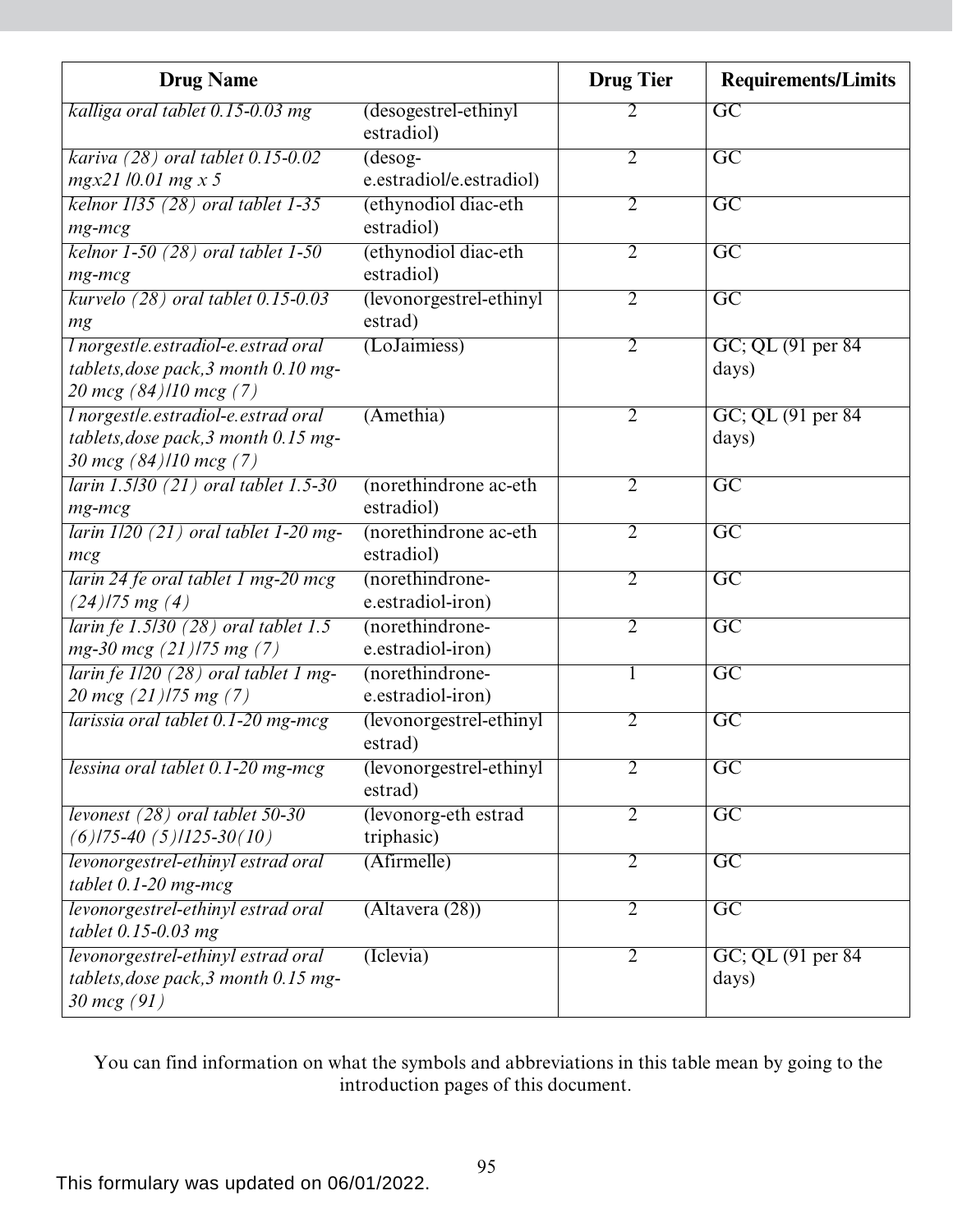| <b>Drug Name</b>                                                                   |                                      | <b>Drug Tier</b> | <b>Requirements/Limits</b>  |
|------------------------------------------------------------------------------------|--------------------------------------|------------------|-----------------------------|
| levonorg-eth estrad triphasic oral<br>tablet 50-30 (6)/75-40 (5)/125-<br>30(10)    | (Enpresse)                           | 2                | $\overline{GC}$             |
| levora-28 oral tablet 0.15-0.03 mg                                                 | (levonorgestrel-ethinyl<br>estrad)   | $\overline{2}$   | $\overline{\mathrm{GC}}$    |
| lillow $(28)$ oral tablet 0.15-0.03 mg                                             | (levonorgestrel-ethinyl<br>estrad)   | $\overline{2}$   | $\overline{\mathrm{GC}}$    |
| lojaimiess oral tablets, dose pack, 3<br>month 0.10 mg-20 mcg $(84)/10$ mcg<br>(7) | (1 norgest/e.estradiol-<br>e.estrad) | $\overline{2}$   | GC; QL (91 per 84)<br>days) |
| loryna $(28)$ oral tablet 3-0.02 mg                                                | (drospirenone-ethinyl<br>estradiol)  | $\overline{2}$   | $\overline{GC}$             |
| low-ogestrel $(28)$ oral tablet 0.3-30<br>$mg$ - $mcg$                             | (norgestrel-ethinyl<br>estradiol)    | $\overline{2}$   | $\overline{GC}$             |
| $10$ -zumandimine $(28)$ oral tablet 3-<br>$0.02$ mg                               | (drospirenone-ethinyl<br>estradiol)  | $\overline{2}$   | $\overline{GC}$             |
| lutera $(28)$ oral tablet 0.1-20 mg-<br>mcg                                        | (levonorgestrel-ethinyl<br>estrad)   | $\overline{2}$   | $\overline{GC}$             |
| lyleq oral tablet $0.35$ mg                                                        | (norethindrone<br>(contraceptive))   |                  | $\overline{GC}$             |
| lyza oral tablet 0.35 mg                                                           | (norethindrone<br>(contraceptive))   |                  | $\overline{GC}$             |
| marlissa $(28)$ oral tablet $0.15$ -0.03<br>mg                                     | (levonorgestrel-ethinyl<br>estrad)   | $\overline{2}$   | $\overline{GC}$             |
| merzee oral capsule 1 mg-20 mcg<br>$(24)$ /75 mg $(4)$                             | (norethindrone-<br>e.estradiol-iron) | $\overline{2}$   | $\overline{GC}$             |
| microgestin fe $1/20$ (28) oral tablet<br>1 mg-20 mcg $(21)$ /75 mg $(7)$          | (norethindrone-<br>e.estradiol-iron) |                  | $\overline{GC}$             |
| mili oral tablet 0.25-35 mg-mcg                                                    | (norgestimate-ethinyl<br>estradiol)  |                  | $\overline{GC}$             |
| mono-linyah oral tablet 0.25-35 mg-<br>mcg                                         | (norgestimate-ethinyl<br>estradiol)  | $\overline{2}$   | $\overline{\text{GC}}$      |
| necon $0.5/35$ (28) oral tablet $0.5-35$<br>$mg$ - $mcg$                           |                                      | $\overline{2}$   | $\overline{GC}$             |
| nikki $(28)$ oral tablet 3-0.02 mg                                                 | (drospirenone-ethinyl<br>estradiol)  | $\overline{2}$   | $\overline{GC}$             |
| norethindrone (contraceptive) oral<br>tablet $0.35$ mg                             | (Camila)                             | $\bf{l}$         | $\overline{GC}$             |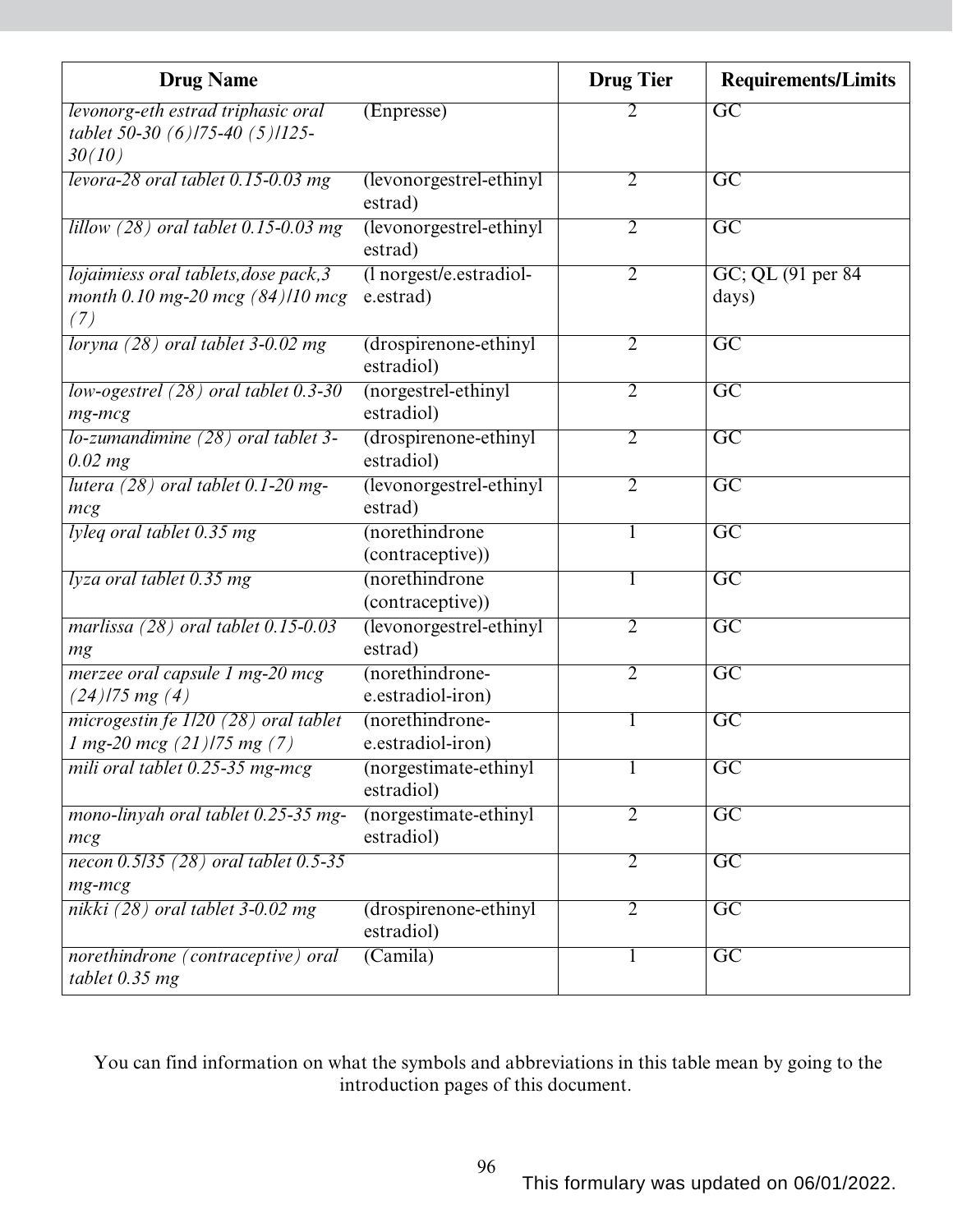| <b>Drug Name</b>                                                                 |                                     | <b>Drug Tier</b> | <b>Requirements/Limits</b> |
|----------------------------------------------------------------------------------|-------------------------------------|------------------|----------------------------|
| norethindrone ac-eth estradiol oral                                              | (Aurovela 1.5/30 (21))              | $\overline{2}$   | $\overline{GC}$            |
| tablet $1.5-30$ mg-mcg                                                           |                                     |                  |                            |
| norethindrone ac-eth estradiol oral<br>tablet 1-20 mg-mcg                        | (Aurovela 1/20 (21))                | $\overline{2}$   | $\overline{\mathrm{GC}}$   |
| norethindrone-e.estradiol-iron oral<br>capsule 1 mg-20 mcg $(24)$ /75 mg<br>(4)  | (Merzee)                            | $\overline{2}$   | $\overline{\mathrm{GC}}$   |
| norethindrone-e.estradiol-iron oral<br>tablet 1 mg-20 mcg $(21)$ /75 mg $(7)$    | (Aurovela Fe $1-20(28)$ )           | $\mathbf{I}$     | $\overline{\text{GC}}$     |
| norethindrone-e.estradiol-iron oral<br>tablet 1.5 mg-30 mcg $(21)$ /75 mg<br>(7) | (Aurovela Fe 1.5/30)<br>(28)        | $\overline{2}$   | $\overline{GC}$            |
| norgestimate-ethinyl estradiol oral<br>tablet 0.18/0.215/0.25 mg-25 mcg          | $(Tri-Lo-Estarylla)$                | $\overline{2}$   | $\overline{\mathrm{GC}}$   |
| norgestimate-ethinyl estradiol oral<br>tablet 0.18/0.215/0.25 mg-35 mcg<br>(28)  | $(Tri-Estarylla)$                   | $\overline{2}$   | $\overline{\mathrm{GC}}$   |
| norgestimate-ethinyl estradiol oral<br>tablet $0.25-35$ mg-mcg                   | (Femynor)                           | $\overline{2}$   | $\overline{GC}$            |
| norlyda oral tablet 0.35 mg                                                      | (norethindrone                      | $\mathbf{I}$     | $\overline{\mathrm{GC}}$   |
|                                                                                  | (contraceptive))                    |                  |                            |
| nortrel 0.5/35 (28) oral tablet 0.5-<br>$35$ mg-mcg                              |                                     | $\overline{2}$   | $\overline{\mathrm{GC}}$   |
| nortrel $1/35$ (21) oral tablet 1-35<br>$mg$ - $mcg$ (21)                        |                                     | $\overline{2}$   | $\overline{GC}$            |
| nortrel 1135 (28) oral tablet 1-35<br>mg-mcg                                     | (norethindrone-ethin<br>estradiol)  | $\overline{2}$   | $\overline{\mathrm{GC}}$   |
| nortrel 7/7/7 (28) oral tablet<br>$0.5/0.75/1$ mg- 35 mcg                        |                                     | $\overline{2}$   | $\overline{\mathrm{GC}}$   |
| nylia 1135 (28) oral tablet 1-35 mg-<br>mcg                                      | (norethindrone-ethin<br>estradiol)  | 2                | $\overline{\mathrm{GC}}$   |
| $n$ ylia 7/7/7 (28) oral tablet<br>$0.5/0.75/1$ mg- 35 mcg                       |                                     | $\overline{2}$   | $\overline{GC}$            |
| nymyo oral tablet 0.25-35 mg-mcg                                                 | (norgestimate-ethinyl<br>estradiol) | $\overline{2}$   | $\overline{\mathrm{GC}}$   |
| orsythia oral tablet 0.1-20 mg-mcg                                               | (levonorgestrel-ethinyl<br>estrad)  | $\overline{2}$   | $\overline{\text{GC}}$     |
| philith oral tablet 0.4-35 mg-mcg                                                |                                     | $\overline{2}$   | $\overline{GC}$            |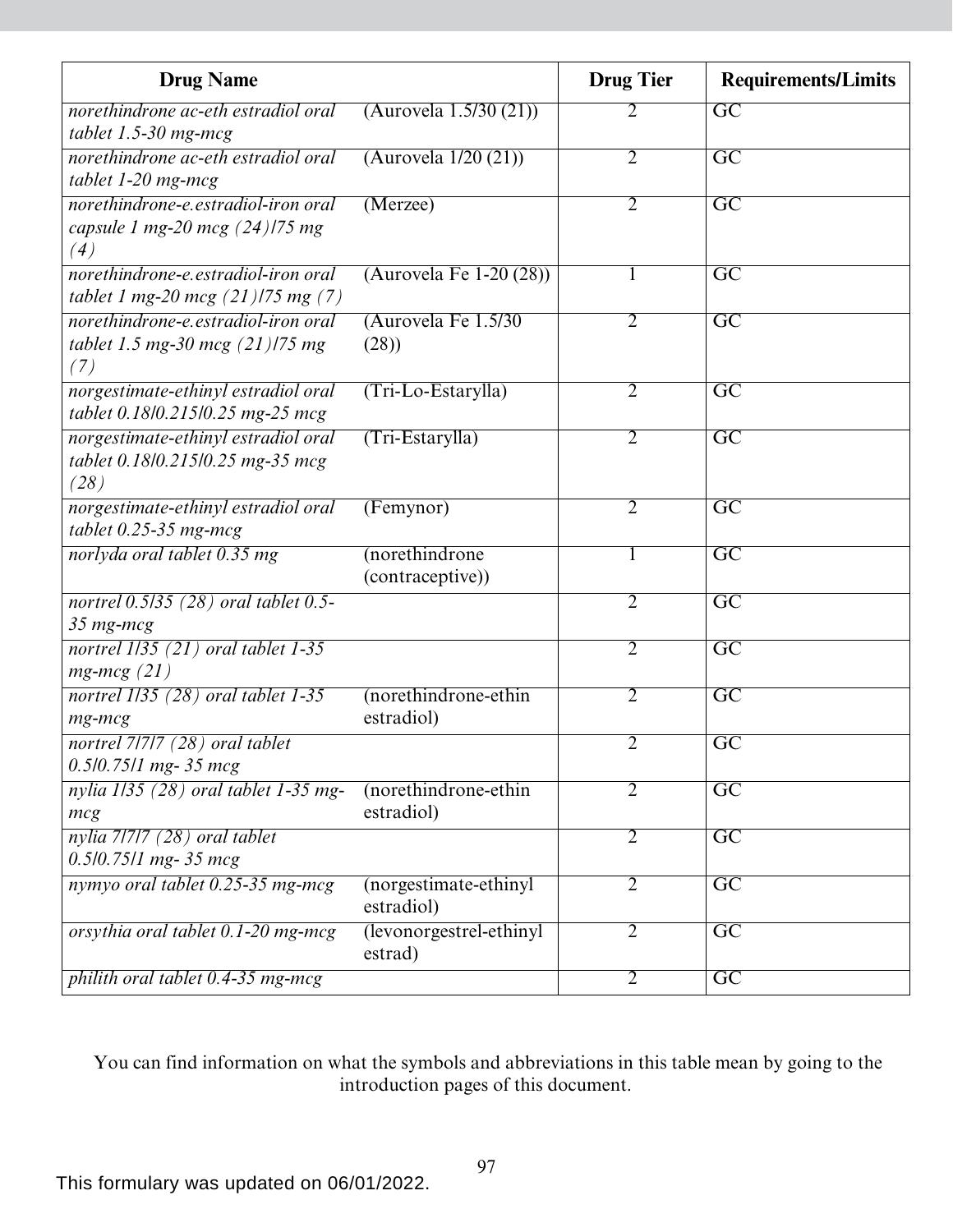| <b>Drug Name</b>                                                               |                                       | <b>Drug Tier</b> | <b>Requirements/Limits</b>  |
|--------------------------------------------------------------------------------|---------------------------------------|------------------|-----------------------------|
| pimtrea $(28)$ oral tablet 0.15-0.02                                           | $(desog-$                             | 2                | $\overline{GC}$             |
| $mgx21/0.01$ mg x 5                                                            | e.estradiol/e.estradiol)              |                  |                             |
| pirmella oral tablet 0.5/0.75/1 mg-                                            |                                       | $\overline{2}$   | $\overline{GC}$             |
| $35 \, mcg$                                                                    |                                       |                  |                             |
| pirmella oral tablet 1-35 mg-mcg                                               | (norethindrone-ethin<br>estradiol)    | $\overline{2}$   | $\overline{GC}$             |
| portia 28 oral tablet 0.15-0.03 mg                                             | (levonorgestrel-ethinyl<br>estrad)    | $\overline{2}$   | $\overline{GC}$             |
| previfem oral tablet 0.25-35 mg-mcg                                            | (norgestimate-ethinyl<br>estradiol)   |                  | $\overline{\text{GC}}$      |
| reclipsen $(28)$ oral tablet 0.15-0.03<br>mg                                   | (desogestrel-ethinyl<br>estradiol)    | $\overline{2}$   | $\overline{GC}$             |
| setlakin oral tablets, dose pack, 3<br>month $0.15$ mg-30 mcg $(91)$           | (levonorgestrel-ethinyl<br>estrad)    | $\overline{2}$   | GC; QL (91 per 84)<br>days) |
| sharobel oral tablet 0.35 mg                                                   | (norethindrone<br>(contraceptive))    | 1                | $\overline{\text{GC}}$      |
| simliya $(28)$ oral tablet $0.15$ -0.02<br>$mgx21/0.01$ mg x 5                 | $(desog-$<br>e.estradiol/e.estradiol) | $\overline{2}$   | $\overline{GC}$             |
| simpesse oral tablets, dose pack, 3<br>month 0.15 mg-30 mcg (84)/10 mcg<br>(7) | (1 norgest/e.estradiol-<br>e.estrad)  | $\overline{2}$   | GC; QL (91 per 84)<br>days) |
| sprintec $(28)$ oral tablet $0.25-35$<br>$mg$ - $mcg$                          | (norgestimate-ethinyl<br>estradiol)   | $\overline{2}$   | $\overline{GC}$             |
| sronyx oral tablet 0.1-20 mg-mcg                                               | (levonorgestrel-ethinyl<br>estrad)    | $\overline{2}$   | $\overline{GC}$             |
| syeda oral tablet 3-0.03 mg                                                    | (drospirenone-ethinyl<br>estradiol)   | $\overline{2}$   | $\overline{\mathrm{GC}}$    |
| tarina 24 fe oral tablet 1 mg-20 mcg<br>$(24)$ /75 mg $(4)$                    | (norethindrone-<br>e.estradiol-iron)  | 2                | $\overline{\text{GC}}$      |
| tarina fe 1-20 eq $(28)$ oral tablet 1<br>$mg-20$ mcg $(21)$ 175 mg $(7)$      | (norethindrone-<br>e.estradiol-iron)  |                  | $\overline{GC}$             |
| tri femynor oral tablet<br>$0.18/0.215/0.25$ mg-35 mcg (28)                    | (norgestimate-ethinyl<br>estradiol)   | $\overline{2}$   | $\overline{GC}$             |
| tri-estarylla oral tablet<br>$0.18/0.215/0.25$ mg-35 mcg (28)                  | (norgestimate-ethinyl<br>estradiol)   | $\mathbf{I}$     | $\overline{GC}$             |
| tri-legest fe oral tablet $1-20(5)/1$ -<br>$30(7)$ /1mg-35mcg (9)              |                                       | $\overline{2}$   | $\overline{GC}$             |
| tri-linyah oral tablet $0.18/0.215/0.25$<br>$mg-35$ mcg (28)                   | (norgestimate-ethinyl<br>estradiol)   | $\overline{2}$   | $\overline{GC}$             |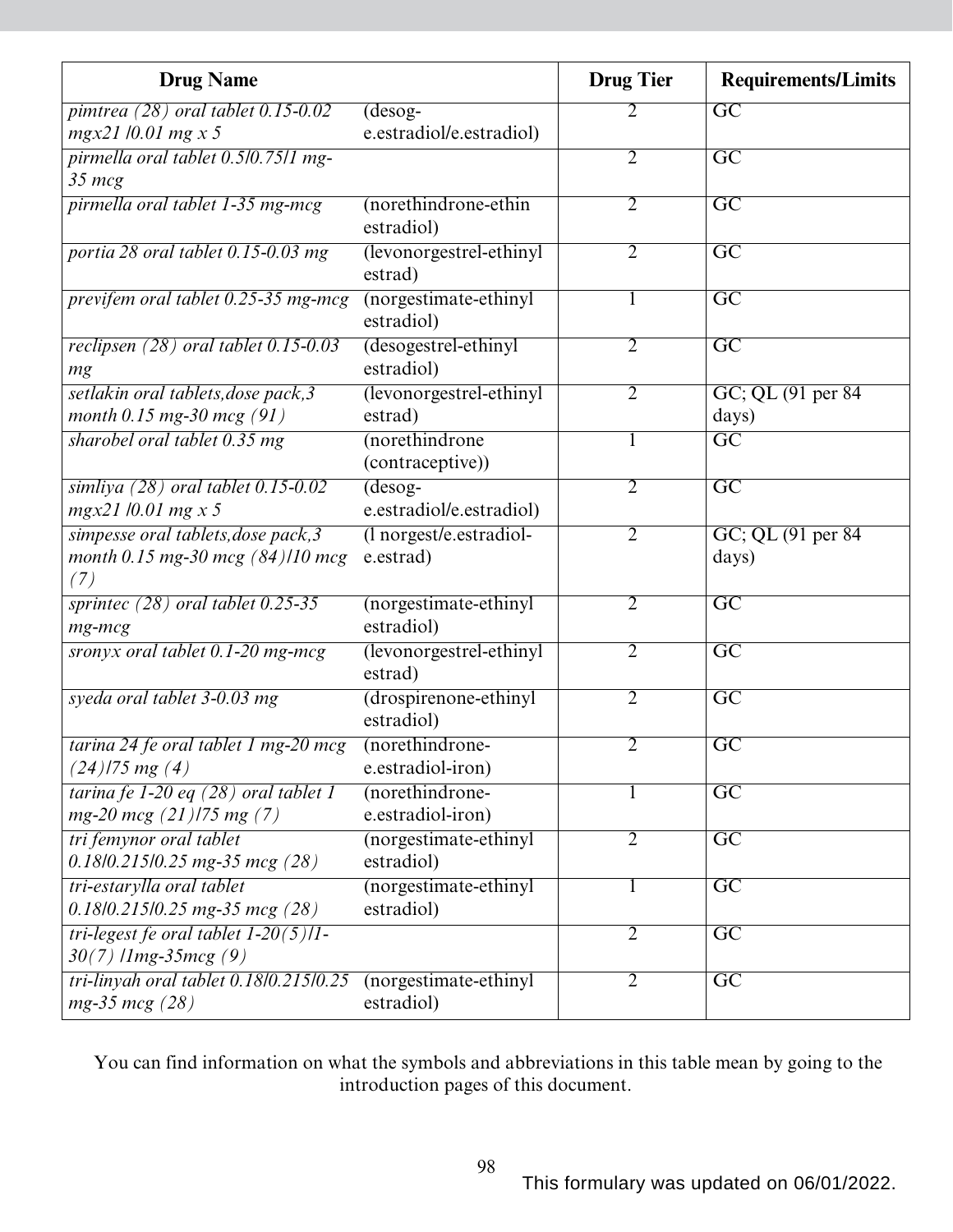| <b>Drug Name</b>                         |                          | <b>Drug Tier</b> | <b>Requirements/Limits</b> |
|------------------------------------------|--------------------------|------------------|----------------------------|
| tri-lo-estarylla oral tablet             | (norgestimate-ethinyl    |                  | $\overline{GC}$            |
| 0.18/0.215/0.25 mg-25 mcg                | estradiol)               |                  |                            |
| tri-lo-marzia oral tablet                | (norgestimate-ethinyl    |                  | $\overline{GC}$            |
| $0.18$ l $0.215$ l $0.25$ mg-25 mcg      | estradiol)               |                  |                            |
| tri-lo-mili oral tablet 0.18/0.215/0.25  | (norgestimate-ethinyl    | 1                | $\overline{GC}$            |
| $mg-25$ $mcg$                            | estradiol)               |                  |                            |
| tri-lo-sprintec oral tablet              | (norgestimate-ethinyl    | $\overline{2}$   | $\overline{\text{GC}}$     |
| 0.18/0.215/0.25 mg-25 mcg                | estradiol)               |                  |                            |
| tri-mili oral tablet 0.18/0.215/0.25     | (norgestimate-ethinyl    | 2                | $\overline{\mathrm{GC}}$   |
| $mg-35$ mcg (28)                         | estradiol)               |                  |                            |
| tri-nymyo oral tablet                    | (norgestimate-ethinyl    | $\overline{2}$   | $\overline{GC}$            |
| $0.18$ l $0.215$ l $0.25$ mg-35 mcg (28) | estradiol)               |                  |                            |
| tri-previfem $(28)$ oral tablet          | (norgestimate-ethinyl    | 1                | $\overline{GC}$            |
| $0.18/0.215/0.25$ mg-35 mcg (28)         | estradiol)               |                  |                            |
| $tri-sprinter (28)$ oral tablet          | (norgestimate-ethinyl    | $\overline{2}$   | $\overline{\text{GC}}$     |
| $0.18/0.215/0.25$ mg-35 mcg (28)         | estradiol)               |                  |                            |
| trivora $(28)$ oral tablet 50-30         | (levonorg-eth estrad     | $\overline{2}$   | $\overline{\mathrm{GC}}$   |
| $(6)$ /75-40 $(5)$ /125-30 $(10)$        | triphasic)               |                  |                            |
| tri-vylibra lo oral tablet               | (norgestimate-ethinyl    | $\mathbf{I}$     | $\overline{GC}$            |
| $0.18$ l $0.215$ l $0.25$ mg-25 mcg      | estradiol)               |                  |                            |
| tri-vylibra oral tablet                  | (norgestimate-ethinyl    | $\overline{2}$   | $\overline{GC}$            |
| $0.18/0.215/0.25$ mg-35 mcg (28)         | estradiol)               |                  |                            |
| tulana oral tablet 0.35 mg               | (norethindrone           | 1                | $\overline{GC}$            |
|                                          | (contraceptive))         |                  |                            |
| tyblume oral tablet, chewable 0.1        |                          | $\overline{2}$   | $\overline{GC}$            |
| $mg - 20$ $mcg$                          |                          |                  |                            |
| velivet triphasic regimen (28) oral      |                          | 2                | $\overline{GC}$            |
| tablet 0.1/.125/.15-25 mg-mcg            |                          |                  |                            |
| vestura $(28)$ oral tablet 3-0.02 mg     | (drospirenone-ethinyl    | $\overline{2}$   | $\overline{GC}$            |
|                                          | estradiol)               |                  |                            |
| vienva oral tablet 0.1-20 mg-mcg         | (levonorgestrel-ethinyl  | $\overline{2}$   | $\overline{GC}$            |
|                                          | estrad)                  |                  |                            |
| viorele $(28)$ oral tablet $0.15$ -0.02  | $(desog-$                | 2                | $\overline{\text{GC}}$     |
| $mgx21/0.01$ mg x 5                      | e.estradiol/e.estradiol) |                  |                            |
| volnea $(28)$ oral tablet $0.15$ -0.02   | $(desog-$                | $\overline{2}$   | $\overline{GC}$            |
| mgx21 /0.01 mg x 5                       | e.estradiol/e.estradiol) |                  |                            |
| vyfemla (28) oral tablet 0.4-35 mg-      |                          | $\overline{2}$   | $\overline{GC}$            |
| mcg                                      |                          |                  |                            |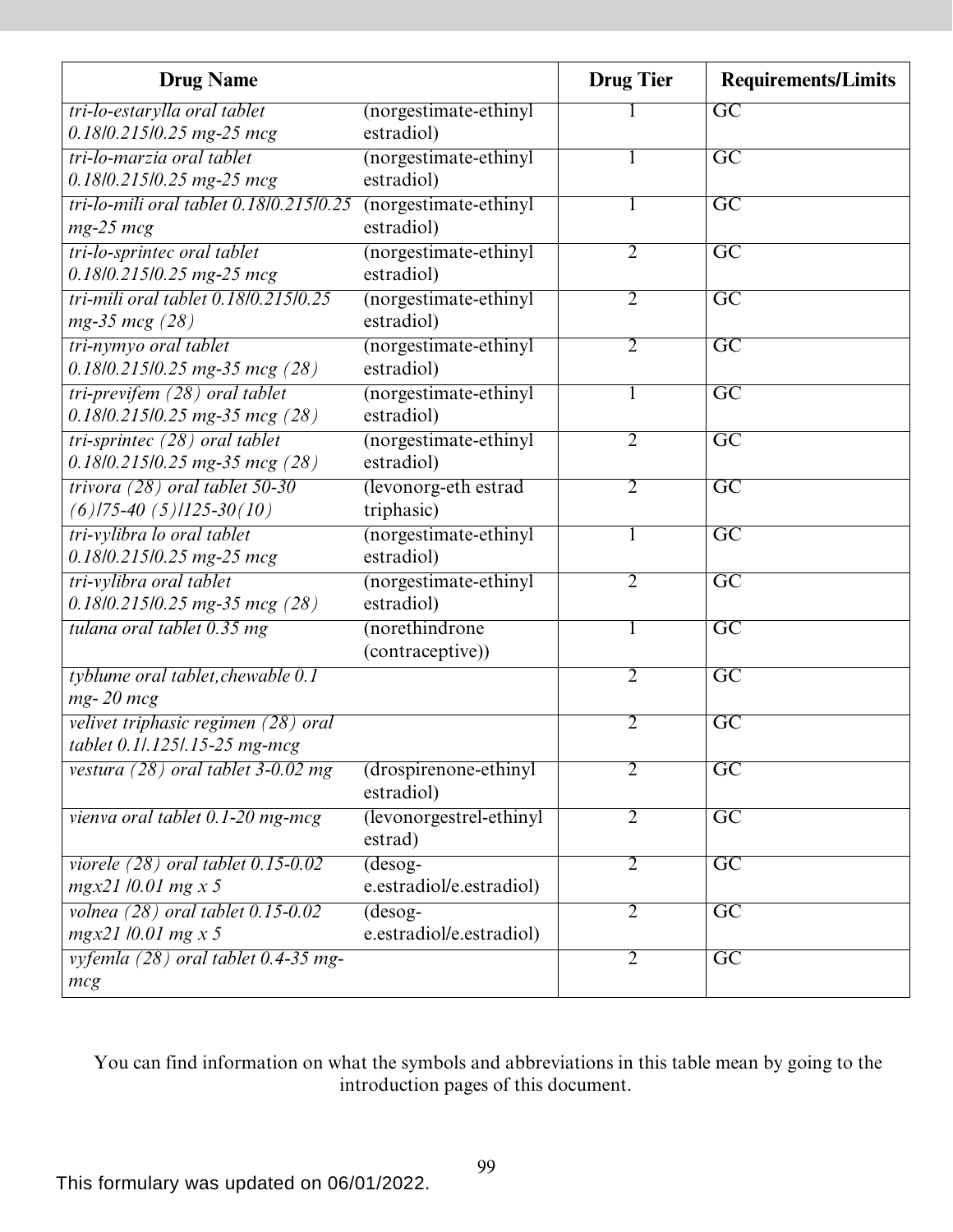| <b>Drug Name</b>                                              |                                       | <b>Drug Tier</b> | <b>Requirements/Limits</b> |
|---------------------------------------------------------------|---------------------------------------|------------------|----------------------------|
| vylibra oral tablet 0.25-35 mg-mcg                            | (norgestimate-ethinyl)<br>estradiol)  | 2                | $\overline{GC}$            |
| wera $(28)$ oral tablet 0.5-35 mg-<br>mcg                     |                                       | $\overline{2}$   | $\overline{\text{GC}}$     |
| xulane transdermal patch weekly<br>150-35 mcg/24 hr           |                                       | $\overline{2}$   | GC; QL (3 per 28 days)     |
| zafemy transdermal patch weekly<br>150-35 mcg/24 hr           |                                       | $\overline{2}$   | GC; QL (3 per 28 days)     |
| zarah oral tablet 3-0.03 mg                                   | (drospirenone-ethinyl<br>estradiol)   | 2                | $\overline{\text{GC}}$     |
| zovia $1-35$ (28) oral tablet $1-35$ mg-<br>mcg               | (ethynodiol diac-eth<br>estradiol)    | $\overline{2}$   | $\overline{\text{GC}}$     |
| zumandimine $(28)$ oral tablet 3-0.03<br>mg                   | (drospirenone-ethinyl<br>estradiol)   | 2                | $\overline{\text{GC}}$     |
| <b>Dental And Oral Agents</b>                                 |                                       |                  |                            |
| <b>Dental And Oral Agents</b>                                 |                                       |                  |                            |
| chlorhexidine gluconate mucous<br>membrane mouthwash $0.12\%$ | (Paroex Oral Rinse)                   |                  | $\overline{GC}$            |
| denta 5000 plus dental cream 1.1%                             | (fluoride (sodium))                   |                  | $\overline{\mathrm{GC}}$   |
| dentagel dental gel $1.1\%$                                   | (fluoride (sodium))                   | 1                | $\overline{\text{GC}}$     |
| fluoride (sodium) dental solution<br>$0.2\%$                  | (PreviDent)                           |                  | $\overline{GC}$            |
| oralone dental paste 0.1 %                                    | <i>(triamcinolone</i> )<br>acetonide) | 2                | $\overline{\text{GC}}$     |
| paroex oral rinse mucous membrane<br>mouthwash $0.12\%$       | (chlorhexidine<br>gluconate)          | 1                | $\overline{\text{GC}}$     |
| periogard mucous membrane<br>mouthwash $0.12\%$               | <i>(chlorhexidine)</i><br>gluconate)  |                  | $\overline{\text{GC}}$     |
| pilocarpine hcl oral tablet 5 mg, 7.5<br>mg                   | (Salagen (pilocarpine))               | 2                | $\overline{GC}$            |
| sf 5000 plus dental cream $1.1\%$                             | (fluoride (sodium))                   | 1                | $\overline{\text{GC}}$     |
| sodium fluoride-pot nitrate dental<br>paste 1.1-5 $\%$        | (Fluoridex Sensitivity<br>Relief)     |                  | $\overline{GC}$            |
| triamcinolone acetonide dental paste<br>$0.1\%$               | (Oralone)                             | $\overline{2}$   | $\overline{\mathrm{GC}}$   |
| <b>Dermatological Agents</b>                                  |                                       |                  |                            |
| <b>Dermatological Agents, Other</b>                           |                                       |                  |                            |
| accutane oral capsule 10 mg, 20 mg,<br>30 mg, 40 mg           | (isotretinoin)                        | $\overline{2}$   | GC                         |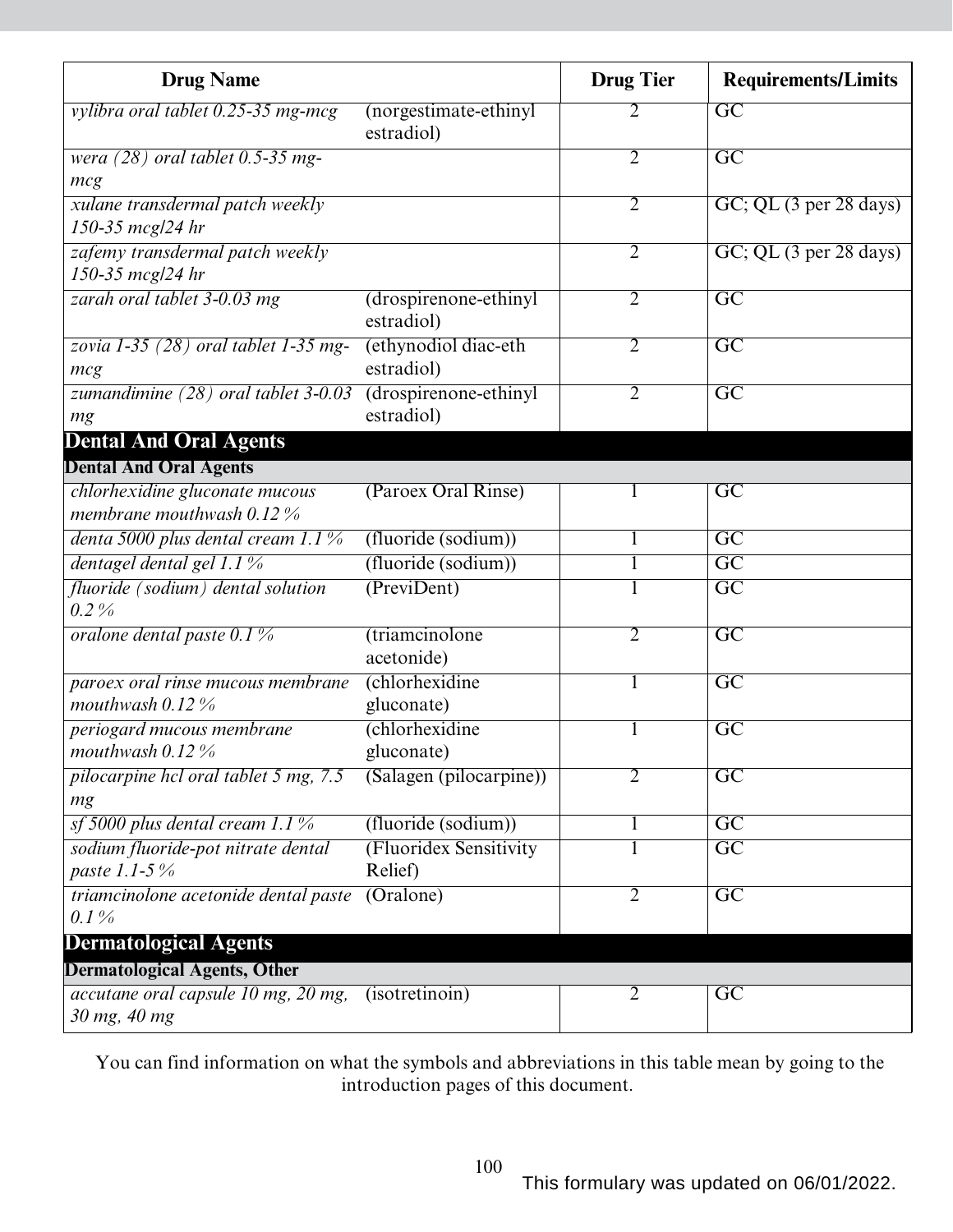| <b>Drug Name</b>                           |                      | <b>Drug Tier</b> | <b>Requirements/Limits</b> |
|--------------------------------------------|----------------------|------------------|----------------------------|
| acitretin oral capsule 10 mg, 17.5         |                      | 2                | $\overline{GC}$            |
| mg, 25 mg                                  |                      |                  |                            |
| <i>acyclovir topical ointment</i> $5\%$    | (Zovirax)            | $\overline{2}$   | GC; QL (30 per 30)         |
|                                            |                      |                  | days)                      |
| <b>ALCOHOL 70% SWABS</b>                   | (Alcohol Pads)       | 1                | $\overline{GC}$            |
| <b>ALCOHOL PADS TOPICAL</b>                | (alcohol swabs)      |                  | $\overline{GC}$            |
| PADS, MEDICATED                            |                      |                  |                            |
| <b>ALCOHOL PREP SWABS</b>                  | (alcohol swabs)      |                  | $\overline{GC}$            |
| TOPICAL PADS, MEDICATED                    |                      |                  |                            |
| ammonium lactate topical cream 12          |                      | $\overline{2}$   | $\overline{GC}$            |
| $\frac{0}{0}$                              |                      |                  |                            |
| ammonium lactate topical lotion 12         | (Skin Treatment)     | $\overline{2}$   | $\overline{\mathrm{GC}}$   |
| $\frac{0}{0}$                              |                      |                  |                            |
| <b>BD SINGLE USE SWAB</b>                  | (alcohol swabs)      | 1                | $\overline{GC}$            |
| calcipotriene scalp solution $0.005\%$     |                      | $\overline{2}$   | GC; QL (120 per 30)        |
|                                            |                      |                  | days)                      |
| calcipotriene topical cream $0.005\%$      | (Dovonex)            | $\overline{2}$   | GC; QL (120 per 30)        |
|                                            |                      |                  | days)                      |
| <b>CARETOUCH ALCOHOL 70%</b>               | (alcohol swabs)      |                  | $\overline{GC}$            |
| PREP PAD                                   |                      |                  |                            |
| <b>CURITY ALCOHOL PREPS 2</b>              | (alcohol swabs)      |                  | $\overline{GC}$            |
| PLY, MEDIUM                                |                      |                  |                            |
| <b>DROPSAFE ALCOHOL 70%</b>                | (alcohol swabs)      |                  | $\overline{\text{GC}}$     |
| <b>PREP PADS</b>                           |                      |                  |                            |
| <b>EASY COMFORT ALCOHOL</b>                | (alcohol swabs)      |                  | $\overline{\text{GC}}$     |
| 70% PAD                                    |                      |                  |                            |
| <b>EASY TOUCH ALCOHOL 70%</b>              | (alcohol swabs)      |                  | $\overline{GC}$            |
| PADS GAMMA-STERILIZED                      |                      |                  |                            |
| fluorouracil topical cream 0.5%            | $\overline{(Carac)}$ | $\overline{5}$   | NM; NDS                    |
| fluorouracil topical cream $5\%$           | (Efudex)             | $\overline{2}$   | $\overline{GC}$            |
| fluorouracil topical solution $2\%$ , 5    |                      | $\overline{2}$   | $\overline{GC}$            |
| $\frac{0}{0}$                              |                      |                  |                            |
| <b>HEB INCONTROL ALCOHOL</b>               | (alcohol swabs)      | 1                | $\overline{\text{GC}}$     |
| 70% PADS                                   |                      |                  |                            |
| <i>imiquimod topical cream in packet 5</i> |                      | $\overline{2}$   | GC; QL (24 per 30)         |
| $\frac{0}{0}$                              |                      |                  | days)                      |
| <b>IV ANTISEPTIC WIPES</b>                 | (alcohol swabs)      | $\bf{l}$         | $\overline{GC}$            |
| <b>KENDALL ALCOHOL 70%</b>                 | (alcohol swabs)      | 1                | $\overline{GC}$            |
| PREP PAD                                   |                      |                  |                            |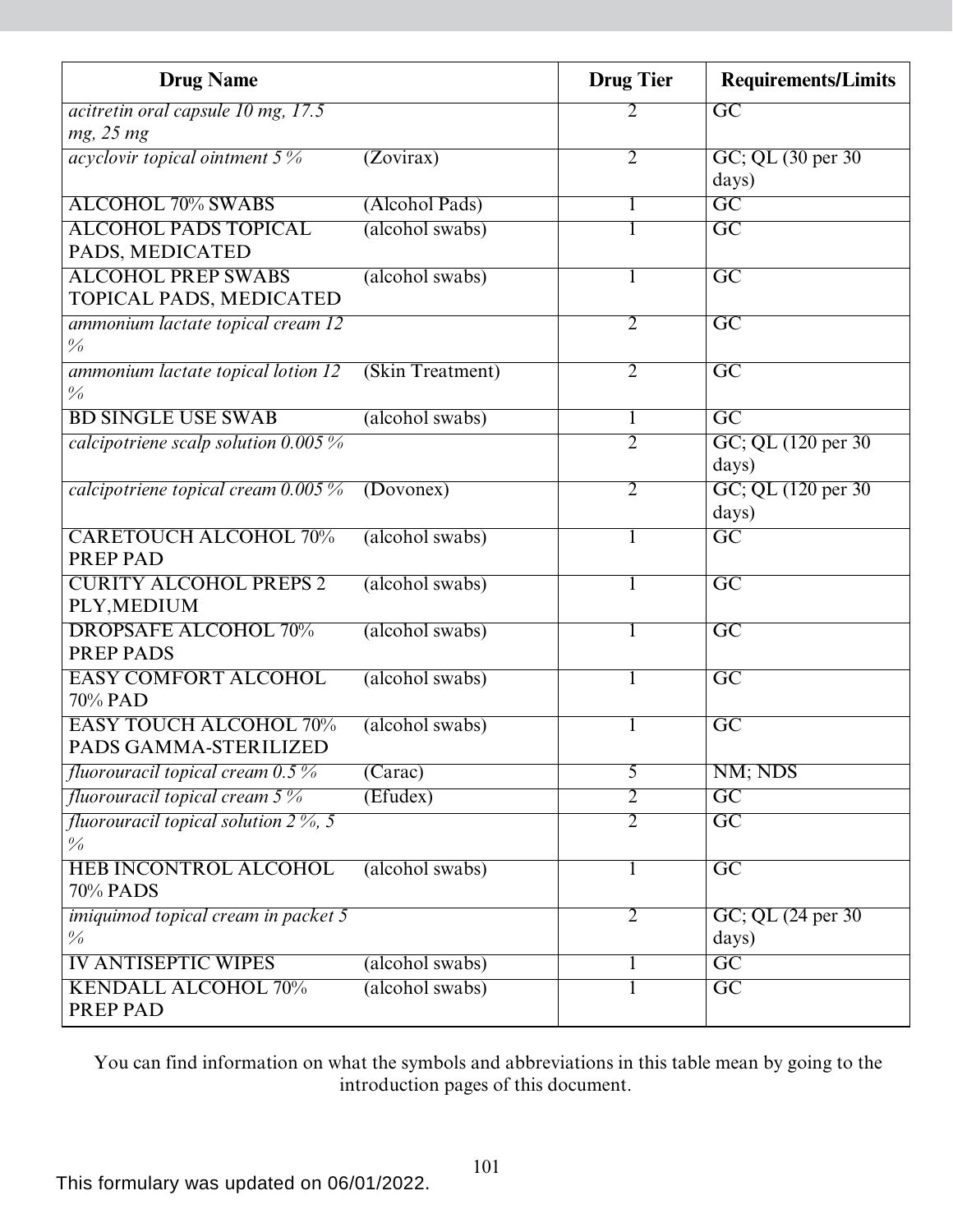| <b>Drug Name</b>                                    |                                | <b>Drug Tier</b> | <b>Requirements/Limits</b>   |
|-----------------------------------------------------|--------------------------------|------------------|------------------------------|
| methoxsalen oral capsule, liqd-                     |                                | 5                | NM; NDS                      |
| filled, rapid rel 10 mg                             |                                |                  |                              |
| <b>PANRETIN TOPICAL GEL 0.1</b>                     |                                | 5                | NM; NDS; QL (180 per         |
| $\frac{0}{0}$                                       |                                |                  | $30 \text{ days}$ )          |
| podofilox topical solution $0.5\%$                  |                                | $\overline{2}$   | $\overline{GC}$              |
| PRO COMFORT ALCOHOL<br>70% PADS                     | (alcohol swabs)                | 1                | $\overline{\text{GC}}$       |
| <b>PURE COMFORT ALCOHOL</b><br>70% PADS             | (alcohol swabs)                | 1                | $\overline{GC}$              |
| RA ISOPROPYL ALCOHOL<br>70% WIPES                   | (alcohol swabs)                | 1                | $\overline{GC}$              |
| <b>SANTYL TOPICAL OINTMENT</b><br>250 UNIT/GRAM     |                                | $\overline{4}$   | QL (180 per 30 days)         |
| <b>SURE COMFORT ALCOHOL</b><br><b>PREP PADS</b>     | (alcohol swabs)                | 1                | $\overline{GC}$              |
| <b>SURE-PREP ALCOHOL PREP</b><br><b>PADS</b>        | (alcohol swabs)                | 1                | $\overline{GC}$              |
| <b>TRUE COMFORT ALCOHOL</b><br>70% PADS             | (alcohol swabs)                | 1                | $\overline{GC}$              |
| <b>TRUE COMFORT PRO</b><br><b>ALCOHOL PADS</b>      | (alcohol swabs)                | 1                | $\overline{GC}$              |
| <b>ULTILET ALCOHOL STERL</b><br><b>SWAB</b>         | (alcohol swabs)                | 1                | $\overline{GC}$              |
| <b>VALCHLOR TOPICAL GEL</b><br>$0.016\,\%$          |                                | 5                | NM; NDS                      |
| <b>WEBCOL ALCOHOL PREPS</b><br>20'S, LARGE          | (alcohol swabs)                | 1                | $\overline{GC}$              |
| zenatane oral capsule 10 mg, 20 mg,<br>30 mg, 40 mg | (isotretinoin)                 | $\overline{2}$   | $\overline{GC}$              |
| <b>Dermatological Antibacterials</b>                |                                |                  |                              |
| clindamycin phosphate topical<br>solution $1\%$     | (Cleocin T)                    | $\overline{2}$   | GC; QL (180 per 30)<br>days) |
| clindamycin phosphate topical swab<br>$1\%$         | (Clindacin ETZ)                | $\overline{2}$   | $\overline{GC}$              |
| ery pads topical swab 2 %                           | (erythromycin with<br>ethanol) | $\overline{2}$   | $\overline{GC}$              |
| erythromycin with ethanol topical<br>gel 2 %        | (Erygel)                       | $\overline{2}$   | GC; QL (180 per 30)<br>days) |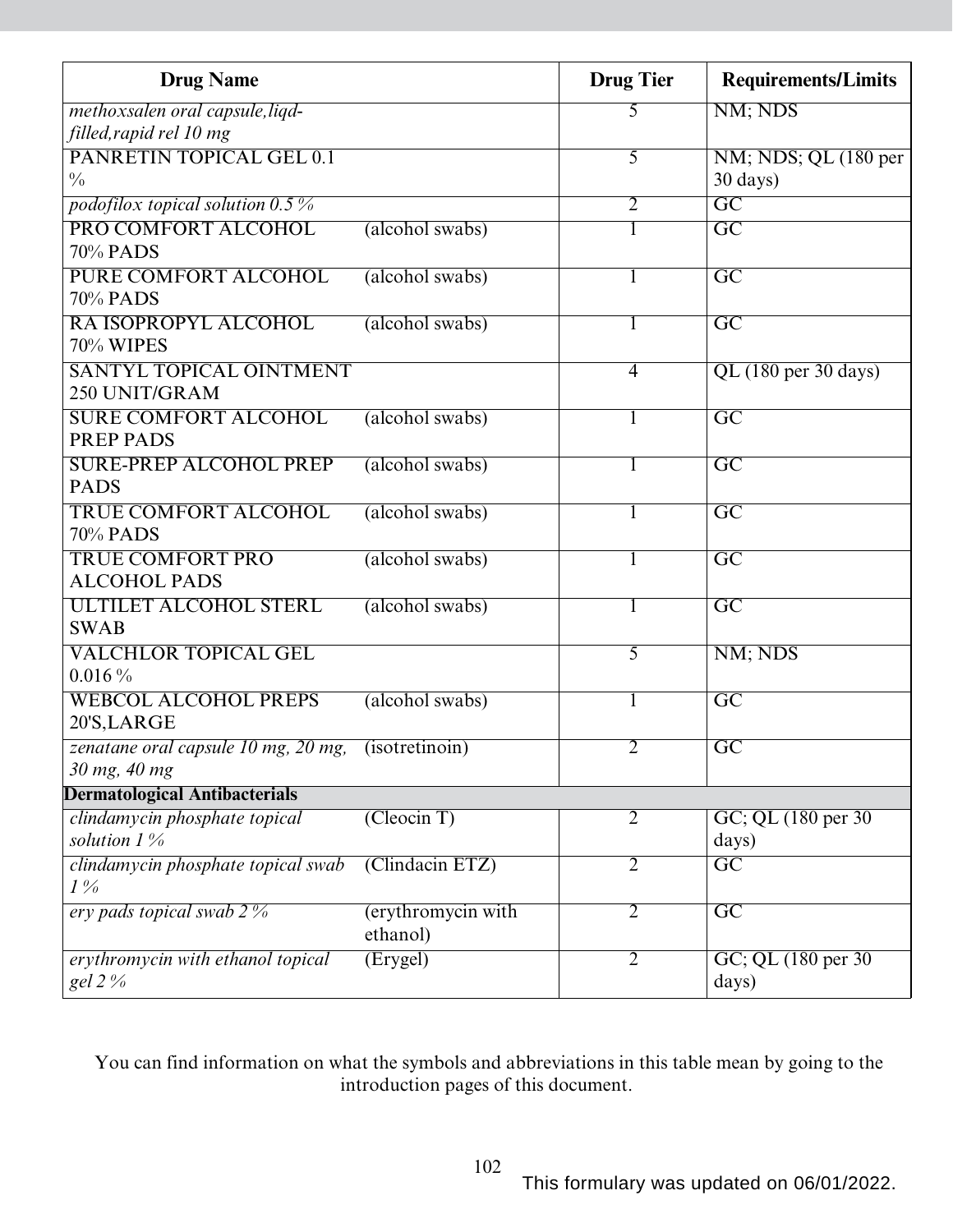| <b>Drug Name</b>                                         |                       | <b>Drug Tier</b> | <b>Requirements/Limits</b> |
|----------------------------------------------------------|-----------------------|------------------|----------------------------|
| erythromycin with ethanol topical                        |                       | 2                | GC; QL (180 per 30)        |
| solution $2\%$                                           |                       |                  | days)                      |
| gentamicin topical cream 0.1%                            |                       | $\overline{2}$   | GC; QL (120 per 30)        |
|                                                          |                       |                  | days)                      |
| gentamicin topical ointment $0.1\%$                      |                       | 2                | GC; QL (120 per 30)        |
|                                                          |                       |                  | days)                      |
| metronidazole topical cream $0.75\%$                     | (Rosadan)             | $\overline{2}$   | $\overline{GC}$            |
| metronidazole topical gel 0.75 %                         | (Rosadan)             | $\overline{2}$   | $\overline{GC}$            |
| metronidazole topical gel 1 %                            | (Metrogel)            | $\overline{2}$   | $\overline{\text{GC}}$     |
| metronidazole topical lotion 0.75%                       | (MetroLotion)         | $\overline{2}$   | $\overline{GC}$            |
| mupirocin topical ointment $2\%$                         | $(\text{Centany})$    | 1                | GC; QL (220 per 30)        |
|                                                          |                       |                  | days)                      |
| neomycin-polymyxin b gu irrigation                       |                       | $\overline{2}$   | $\overline{GC}$            |
| solution 40 mg-200,000 unit/ml                           |                       |                  |                            |
| rosadan topical cream 0.75 %                             | (metronidazole)       | $\overline{2}$   | $\overline{\text{GC}}$     |
| selenium sulfide topical lotion $2.5\%$                  |                       | $\overline{2}$   | $\overline{GC}$            |
| silver sulfadiazine topical cream $1\%$                  | (SSD)                 | 2                | $\overline{\mathrm{GC}}$   |
| ssd topical cream 1 %                                    | (silver sulfadiazine) | $\overline{4}$   |                            |
| sulfacetamide sodium (acne) topical                      | (Klaron)              | $\overline{2}$   | $\overline{\mathrm{GC}}$   |
| suspension $10\%$                                        |                       |                  |                            |
| <b>Dermatological Anti-Inflammatory</b><br><b>Agents</b> |                       |                  |                            |
| ala-cort topical cream $1\%$                             | (hydrocortisone)      | $\bf{l}$         | $\overline{GC}$            |
| alclometasone topical cream 0.05 %                       |                       | $\overline{2}$   | $\overline{\mathrm{GC}}$   |
| alclometasone topical ointment 0.05                      |                       | $\overline{2}$   | $\overline{\mathrm{GC}}$   |
| $\frac{0}{0}$                                            |                       |                  |                            |
| betamethasone dipropionate topical                       |                       | 2                | $\overline{\mathrm{GC}}$   |
| cream $0.05\%$                                           |                       |                  |                            |
| betamethasone dipropionate topical                       |                       | $\overline{2}$   | $\overline{\text{GC}}$     |
| lotion $0.05\%$                                          |                       |                  |                            |
| betamethasone dipropionate topical                       |                       | $\overline{2}$   | $\overline{GC}$            |
| ointment $0.05\%$                                        |                       |                  |                            |
| betamethasone valerate topical                           |                       | $\overline{2}$   | $\overline{GC}$            |
| cream $0.1\%$                                            |                       |                  |                            |
| betamethasone valerate topical                           |                       | $\overline{2}$   | $\overline{\mathrm{GC}}$   |
| lotion $0.1\%$                                           |                       |                  |                            |
| betamethasone valerate topical                           |                       | $\overline{2}$   | $\overline{\text{GC}}$     |
| ointment $0.1\%$                                         |                       |                  |                            |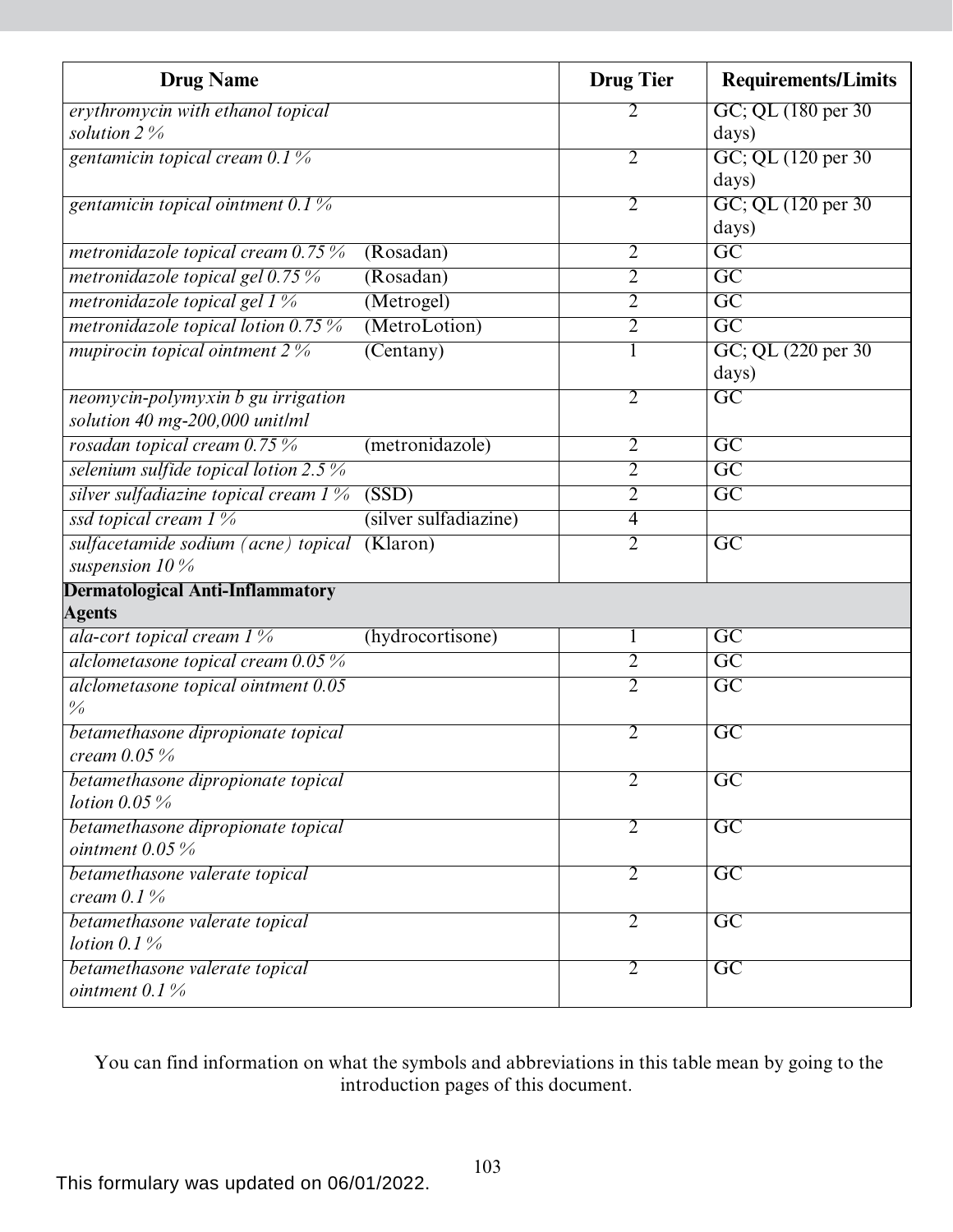| <b>Drug Name</b>                                                    |                   | <b>Drug Tier</b> | <b>Requirements/Limits</b> |
|---------------------------------------------------------------------|-------------------|------------------|----------------------------|
| betamethasone, augmented topical                                    |                   |                  | GC                         |
| cream $0.05\%$                                                      |                   |                  |                            |
| betamethasone, augmented topical                                    |                   | $\overline{2}$   | $\overline{GC}$            |
| gel 0.05 %                                                          |                   |                  |                            |
| betamethasone, augmented topical                                    |                   | 2                | $\overline{GC}$            |
| lotion $0.05\%$                                                     |                   |                  |                            |
| (Diprolene)<br>betamethasone, augmented topical                     |                   | $\overline{2}$   | $\overline{GC}$            |
| ointment $0.05\%$<br>(augmented))                                   |                   |                  |                            |
| clobetasol scalp solution $0.05\%$                                  |                   | $\overline{2}$   | $\overline{\mathrm{GC}}$   |
| clobetasol topical cream $0.05\%$                                   |                   | $\overline{2}$   | $\overline{GC}$            |
| clobetasol-emollient topical cream                                  |                   | $\overline{2}$   | $\overline{GC}$            |
| $0.05\%$                                                            |                   |                  |                            |
| desoximetasone topical cream 0.25<br>(Topicort)                     |                   | $\overline{2}$   | GC; QL (120 per 30)        |
| $\frac{0}{6}$                                                       |                   |                  | days)                      |
| <b>EUCRISA TOPICAL</b>                                              |                   | $\overline{3}$   |                            |
| <b>OINTMENT 2 %</b>                                                 |                   |                  |                            |
| fluocinolone topical cream $0.01\%$                                 |                   | 2                | $\overline{\mathrm{GC}}$   |
| <i>fluocinolone topical cream</i> $0.025\%$<br>(Synalar)            |                   | $\overline{2}$   | $\overline{\mathrm{GC}}$   |
| fluocinolone topical ointment 0.025<br>(Synalar)<br>$\frac{0}{0}$   |                   | $\overline{2}$   | $\overline{GC}$            |
| fluocinonide topical cream $0.05\%$                                 |                   | $\overline{2}$   | $\overline{GC}$            |
| fluocinonide topical solution $0.05\%$                              |                   | $\overline{2}$   | $\overline{GC}$            |
| fluocinonide-e topical cream 0.05 %<br>(fluocinonide-<br>emollient) |                   | $\overline{2}$   | $\overline{\mathrm{GC}}$   |
| fluticasone propionate topical cream<br>$0.05\%$                    |                   | $\overline{2}$   | $\overline{\mathrm{GC}}$   |
| fluticasone propionate topical                                      |                   | 2                | $\overline{\mathrm{GC}}$   |
| ointment $0.005\,\%$                                                |                   |                  |                            |
| halobetasol propionate topical                                      |                   | $\overline{2}$   | $\overline{GC}$            |
| cream $0.05\%$                                                      |                   |                  |                            |
| halobetasol propionate topical                                      |                   | $\overline{2}$   | $\overline{\mathrm{GC}}$   |
| ointment $0.05\%$                                                   |                   |                  |                            |
| hydrocortisone $2.5\%$ cream $2.5\%$                                |                   | 1                | $\overline{\mathrm{GC}}$   |
| hydrocortisone topical cream $1\%$<br>$(Ala-Cort)$                  |                   | 1                | $\overline{\mathrm{GC}}$   |
| hydrocortisone topical cream with                                   | (Procto-Med HC)   | 1                | $\overline{GC}$            |
| perineal applicator 2.5 %                                           |                   |                  |                            |
| hydrocortisone topical lotion 2.5 $\%$                              |                   | $\overline{2}$   | GC                         |
| hydrocortisone topical ointment $1\%$                               | $(Anti-Itch(HC))$ | 1                | $\overline{GC}$            |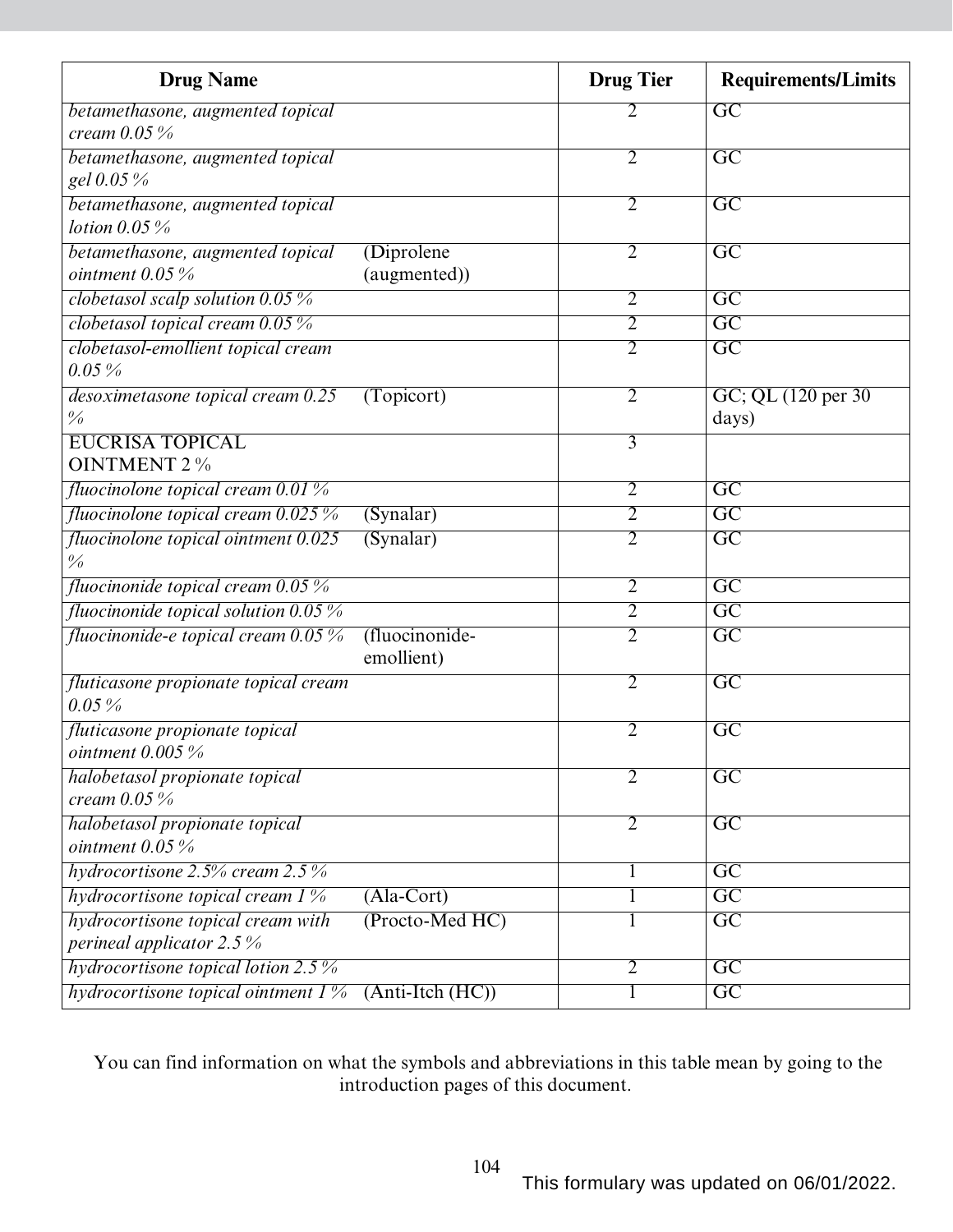| <b>Drug Name</b>                                                       |                  | <b>Drug Tier</b> | <b>Requirements/Limits</b>   |
|------------------------------------------------------------------------|------------------|------------------|------------------------------|
| hydrocortisone topical ointment 2.5                                    |                  |                  | $\overline{GC}$              |
| $\frac{0}{0}$                                                          |                  |                  |                              |
| mometasone topical cream 0.1 %                                         |                  | $\overline{2}$   | $\overline{GC}$              |
| mometasone topical ointment $0.1\%$                                    |                  | $\overline{2}$   | $\overline{GC}$              |
| mometasone topical solution $0.1\%$                                    |                  | $\overline{2}$   | $\overline{GC}$              |
| pimecrolimus topical cream 1%                                          | (Elidel)         | $\overline{2}$   | GC; QL (100 per 30)<br>days) |
| prednicarbate topical ointment 0.1<br>$\frac{0}{0}$                    |                  | 2                | GC                           |
| procto-med hc topical cream with<br>perineal applicator 2.5 $%$        | (hydrocortisone) | $\overline{2}$   | $\overline{GC}$              |
| proctosol he topical cream with<br>perineal applicator 2.5%            | (hydrocortisone) | 2                | $\overline{\mathrm{GC}}$     |
| proctozone-hc topical cream with<br>perineal applicator 2.5%           | (hydrocortisone) | 2                | $\overline{\text{GC}}$       |
| tacrolimus topical ointment $0.03\%$ ,<br>$0.1\%$                      | (Protopic)       | $\overline{2}$   | GC; QL (100 per 30)<br>days) |
| triamcinolone acetonide topical<br>cream $0.025\%$                     |                  |                  | $\overline{\mathrm{GC}}$     |
| triamcinolone acetonide topical<br>cream 0.1%, 0.5%                    | (Triderm)        | 1                | $\overline{GC}$              |
| triamcinolone acetonide topical<br><i>lotion</i> 0.025 $\%$ , 0.1 $\%$ |                  | $\overline{2}$   | $\overline{GC}$              |
| triamcinolone acetonide topical<br>ointment $0.025\%$                  |                  | 1                | $\overline{GC}$              |
| triamcinolone acetonide topical<br><i>ointment</i> 0.1 $\%$ , 0.5 $\%$ |                  | $\overline{2}$   | $\overline{\mathrm{GC}}$     |
| <b>Dermatological Retinoids</b>                                        |                  |                  |                              |
| adapalene topical cream $0.1\%$                                        | (Differential)   | $\overline{2}$   | $\overline{GC}$              |
| adapalene topical gel 0.1 %                                            | (Differential)   | $\overline{2}$   | $\overline{GC}$              |
| <b>ALTRENO TOPICAL LOTION</b><br>$0.05\%$                              |                  | $\overline{4}$   | $\overline{PA}$              |
| tazarotene topical cream $0.1\%$                                       | (Tazorac)        | $\overline{2}$   | $\overline{GC}$              |
| <b>TAZORAC TOPICAL CREAM</b><br>$0.05\,\%$                             |                  | $\overline{4}$   |                              |
| tretinoin topical cream $0.025\%$                                      | (Avita)          | $\overline{2}$   | PA; GC                       |
| tretinoin topical cream $0.05\%$ , 0.1<br>$\frac{0}{0}$                | $(Retin-A)$      | $\overline{2}$   | PA; GC                       |
| tretinoin topical gel $0.01\%$                                         | $(Retin-A)$      | $\overline{2}$   | PA; GC                       |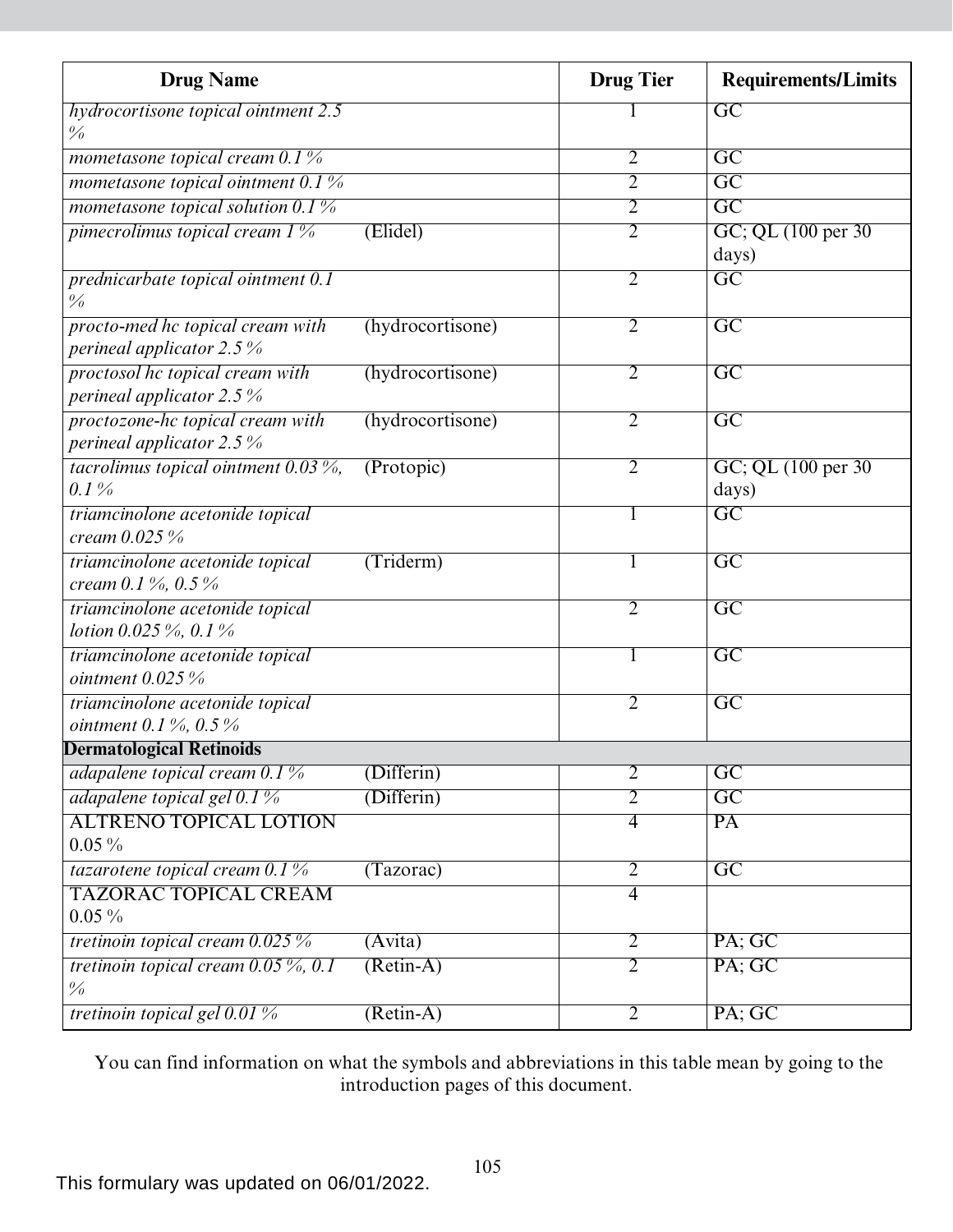| <b>Drug Name</b>                                          |                                     | <b>Drug Tier</b> | <b>Requirements/Limits</b> |
|-----------------------------------------------------------|-------------------------------------|------------------|----------------------------|
| tretinoin topical gel $0.025\%$                           | (Avita)                             | 2                | PA; GC                     |
| tretinoin topical gel $0.05\%$                            | $(A$ tralin $)$                     | $\overline{2}$   | PA; GC                     |
| <b>Scabicides And Pediculicides</b>                       |                                     |                  |                            |
| malathion topical lotion $0.5\%$                          | (Ovide)                             | $\overline{2}$   | $\overline{GC}$            |
| permethrin topical cream $5\%$                            | (Elimite)                           | $\overline{2}$   | $\overline{\text{GC}}$     |
| <b>Devices</b>                                            |                                     |                  |                            |
| <b>Devices</b>                                            |                                     |                  |                            |
| <b>IST TIER UNIFINE PENTP</b>                             | (pen needle, diabetic)              | 2                | $\overline{GC}$            |
| 5MM 31G 31 GAUGE X 3/16"                                  |                                     |                  |                            |
| <b>1ST TIER UNIFINE PNTIP</b>                             | (pen needle, diabetic)              | $\overline{2}$   | $\overline{GC}$            |
| 4MM 32G 32 GAUGE X 5/32"                                  |                                     |                  |                            |
| <b>1ST TIER UNIFINE PNTIP</b>                             | (pen needle, diabetic)              | $\overline{2}$   | $\overline{GC}$            |
| 6MM 31G 31 GAUGE X 1/4"                                   |                                     |                  |                            |
| <b>IST TIER UNIFINE PNTIP</b>                             | (pen needle, diabetic)              | 2                | $\overline{GC}$            |
| 8MM 31G STRL, SINGLE-                                     |                                     |                  |                            |
| USE, SHRT 31 GAUGE X 5/16"                                |                                     |                  |                            |
| <b>1ST TIER UNIFINE PNTP</b>                              | (pen needle, diabetic)              | $\overline{2}$   | $\overline{GC}$            |
| 29GX1/2" 29 GAUGE X 1/2"                                  |                                     |                  |                            |
| <b>IST TIER UNIFINE PNTP</b>                              | (pen needle, diabetic)              | $\overline{2}$   | $\overline{GC}$            |
| 31GX3/16 31 GAUGE X 3/16"                                 |                                     |                  |                            |
| <b>IST TIER UNIFINE PNTP</b>                              | (pen needle, diabetic)              | $\overline{2}$   | $\overline{GC}$            |
| 32GX5/32 32 GAUGE X 5/32"                                 |                                     |                  |                            |
| <b>ABOUTTIME PEN NEEDLE</b>                               | (pen needle, diabetic)              | $\overline{2}$   | $\overline{GC}$            |
| 30G X 8MM 30 GAUGE X 5/16"                                |                                     |                  |                            |
| <b>ABOUTTIME PEN NEEDLE</b>                               | (pen needle, diabetic)              | $\overline{2}$   | $\overline{GC}$            |
| 31G X 5MM 31 GAUGE X 3/16"                                |                                     |                  |                            |
| <b>ABOUTTIME PEN NEEDLE</b>                               | (pen needle, diabetic)              | $\overline{2}$   | $\overline{GC}$            |
| 31G X 8MM 31 GAUGE X 5/16"                                |                                     |                  |                            |
| <b>ABOUTTIME PEN NEEDLE</b><br>32G X 4MM 32 GAUGE X 5/32" | (pen needle, diabetic)              | $\overline{2}$   | $\overline{GC}$            |
|                                                           |                                     |                  |                            |
| <b>ADVOCATE INS 0.3 ML</b><br>30GX5/16" 0.3 ML 30 GAUGE X | (insulin syringe-needle)<br>$u-100$ | $\overline{2}$   | $\overline{GC}$            |
| 5/16"                                                     |                                     |                  |                            |
| <b>ADVOCATE INS 0.3 ML</b>                                | (insulin syringe-needle)            | $\overline{2}$   | $\overline{GC}$            |
| 31GX5/16" 0.3 ML 31 GAUGE X                               | $u-100$                             |                  |                            |
| 5/16"                                                     |                                     |                  |                            |
| <b>ADVOCATE INS 0.5 ML</b>                                | (insulin syringe-needle)            | $\overline{2}$   | $\overline{GC}$            |
| 30GX5/16" 0.5 ML 30 GAUGE X                               | $u-100$                             |                  |                            |
| 5/16"                                                     |                                     |                  |                            |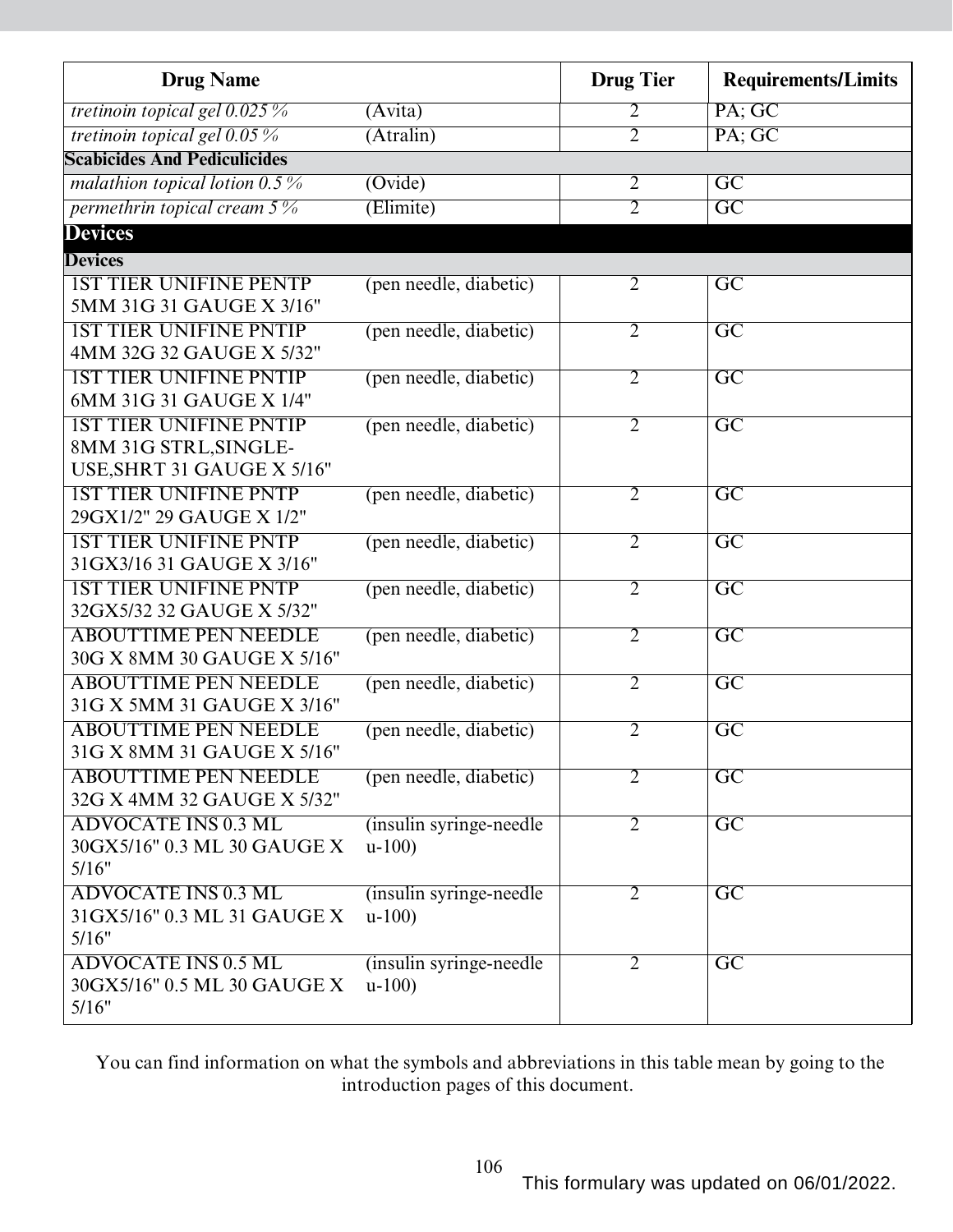| <b>Drug Name</b>                                              |                          | <b>Drug Tier</b> | <b>Requirements/Limits</b> |
|---------------------------------------------------------------|--------------------------|------------------|----------------------------|
| <b>ADVOCATE INS 0.5 ML</b>                                    | (insulin syringe-needle) | 2                | $\overline{GC}$            |
| 31GX5/16" 0.5 ML 31 GAUGE X<br>5/16"                          | $u-100$                  |                  |                            |
| <b>ADVOCATE INS 1 ML</b>                                      | (insulin syringe-needle) | $\overline{2}$   | $\overline{GC}$            |
| 31GX5/16" 1 ML 31 GAUGE X                                     | $u-100$                  |                  |                            |
| 5/16<br><b>ADVOCATE INS SYR 0.3 ML</b>                        | (insulin syringe-needle) | $\overline{2}$   | $\overline{\mathrm{GC}}$   |
| 29GX1/2 0.3 ML 29 GAUGE X                                     | $u-100$                  |                  |                            |
| 1/2"                                                          |                          |                  |                            |
| <b>ADVOCATE INS SYR 0.5 ML</b>                                | (insulin syringe-needle) | $\overline{2}$   | $\overline{GC}$            |
| 29GX1/2 0.5 ML 29 GAUGE X<br>1/2"                             | $u-100$                  |                  |                            |
| <b>ADVOCATE INS SYR 1 ML</b>                                  | (insulin syringe-needle) | 2                | $\overline{GC}$            |
| 29GX1/2" 1 ML 29 GAUGE X                                      | $u-100$                  |                  |                            |
| 1/2"<br><b>ADVOCATE INS SYR 1 ML</b>                          | (insulin syringe-needle) | $\overline{2}$   | $\overline{GC}$            |
| 30GX5/16 1 ML 30 GAUGE X                                      | $u-100$                  |                  |                            |
| 5/16                                                          |                          |                  |                            |
| <b>ADVOCATE PEN NDL 12.7MM</b>                                | (pen needle, diabetic)   | $\overline{2}$   | $\overline{\text{GC}}$     |
| 29G 29 GAUGE X 1/2"<br><b>ADVOCATE PEN NEEDLE</b>             | (pen needle, diabetic)   | $\overline{2}$   | $\overline{GC}$            |
| 4MM 33G 33 GAUGE X 5/32"                                      |                          |                  |                            |
| <b>ADVOCATE PEN NEEDLES</b>                                   | (pen needle, diabetic)   | $\overline{2}$   | $\overline{\text{GC}}$     |
| 5MM 31G 31 GAUGE X 3/16"                                      |                          |                  |                            |
| <b>ADVOCATE PEN NEEDLES</b><br>8MM 31G 31 GAUGE X 5/16"       | (pen needle, diabetic)   | $\overline{2}$   | $\overline{\mathrm{GC}}$   |
| <b>ASSURE ID DUO-SHIELD</b>                                   |                          | $\overline{2}$   | $\overline{GC}$            |
| 30GX3/16" 30 GAUGE X 3/16"                                    |                          |                  |                            |
| <b>ASSURE ID DUO-SHIELD</b>                                   |                          | $\overline{2}$   | $\overline{GC}$            |
| 30GX5/16" 30 GAUGE X 5/16"<br><b>ASSURE ID INSULIN SAFETY</b> |                          | $\overline{2}$   | $\overline{GC}$            |
| SYRINGE 1 ML 29 GAUGE X                                       |                          |                  |                            |
| 1/2"                                                          |                          |                  |                            |
| <b>ASSURE ID PEN NEEDLE</b>                                   |                          | $\overline{2}$   | $\overline{GC}$            |
| 30GX3/16" 30 GAUGE X 3/16"<br><b>ASSURE ID PEN NEEDLE</b>     |                          | $\overline{2}$   | $\overline{GC}$            |
| 30GX5/16" 30 GAUGE X 5/16"                                    |                          |                  |                            |
| <b>ASSURE ID PEN NEEDLE</b>                                   |                          | $\overline{2}$   | $\overline{GC}$            |
| 31GX3/16" 31 GAUGE X 3/16"                                    |                          |                  |                            |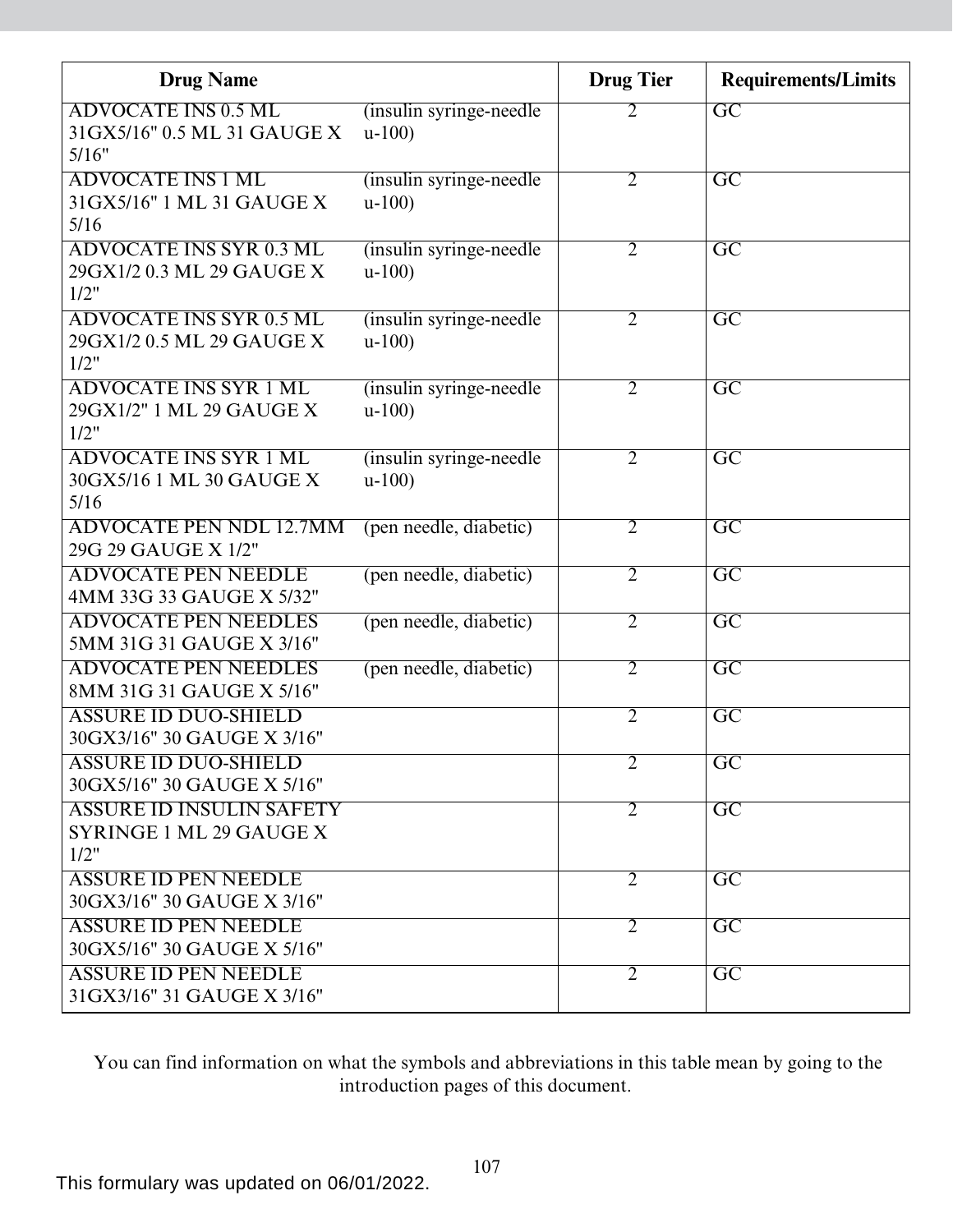| <b>Drug Name</b>                  |                          | <b>Drug Tier</b> | <b>Requirements/Limits</b> |
|-----------------------------------|--------------------------|------------------|----------------------------|
| <b>ASSURE ID SYR 0.5 ML</b>       |                          | 2                | $\overline{GC}$            |
| 29GX1/2" (RX) 0.5 ML 29           |                          |                  |                            |
| GAUGE X 1/2"                      |                          |                  |                            |
| <b>ASSURE ID SYR 0.5 ML</b>       |                          | $\overline{2}$   | $\overline{GC}$            |
| 31GX15/64" 0.5 ML 31 GAUGE X      |                          |                  |                            |
| 15/64"                            |                          |                  |                            |
| <b>ASSURE ID SYR 1 ML</b>         |                          | $\overline{2}$   | $\overline{\mathrm{GC}}$   |
| 31GX15/64" 1 ML 31 GAUGE X        |                          |                  |                            |
| 15/64"                            |                          |                  |                            |
| <b>BD AUTOSHIELD DUO NDL</b>      |                          | $\overline{2}$   | $\overline{GC}$            |
| 5MMX30G 30 GAUGE X 3/16"          |                          |                  |                            |
| <b>BD ECLIPSE 30GX1/2"</b>        | (insulin syringe-needle) | $\overline{2}$   | $\overline{GC}$            |
| SYRINGE 1 ML 30 GAUGE X<br>1/2"   | $u-100$                  |                  |                            |
| <b>BD INS SYR 0.3 ML</b>          |                          |                  | $\overline{\text{GC}}$     |
| 8MMX31G(1/2) 0.3 ML 31            |                          | $\overline{2}$   |                            |
| GAUGE X 5/16"                     |                          |                  |                            |
| <b>BD INS SYRINGE 1/2 ML</b>      |                          | $\overline{2}$   | $\overline{\mathrm{GC}}$   |
| 6MMX31G (ONLY FOR 500             |                          |                  |                            |
| UNIT/ML INSULIN) 1/2 ML 31        |                          |                  |                            |
| <b>GAUGE X 15/64"</b>             |                          |                  |                            |
| <b>BD INS SYRN UF 1 ML</b>        | (insulin syringe-needle) | $\overline{2}$   | $\overline{\mathrm{GC}}$   |
| 12.7MMX30G NOT FOR                | $u-100$                  |                  |                            |
| RETAIL SALE 1 ML 30 GAUGE         |                          |                  |                            |
| X 1/2"                            |                          |                  |                            |
| <b>BD INSULIN SYR 0.5 ML</b>      | (insulin syringe-needle) | 2                | $\overline{\text{GC}}$     |
| 29GX1/2" 0.5 ML 29 GAUGE X        | $u-100$                  |                  |                            |
| 1/2"                              |                          |                  |                            |
| <b>BD INSULIN SYR 1 ML 25GX1"</b> |                          | 2                | $\overline{GC}$            |
| 1 ML 25 X 1"                      |                          |                  |                            |
| <b>BD INSULIN SYR 1 ML</b>        | (insulin syringe-needle) | $\overline{2}$   | $\overline{GC}$            |
| 25GX5/8" 1 ML 25 GAUGE X          | $u-100$                  |                  |                            |
| 5/8"                              |                          |                  |                            |
| <b>BD INSULIN SYR 1 ML</b>        |                          | $\overline{2}$   | $\overline{GC}$            |
| 26GX1/2" 1 ML 26 X 1/2"           |                          |                  |                            |
| <b>BD INSULIN SYR 1 ML</b>        |                          | $\overline{2}$   | $\overline{\text{GC}}$     |
| 27GX5/8" MICRO-FINE 1 ML 27       |                          |                  |                            |
| GAUGE X 5/8"                      |                          |                  |                            |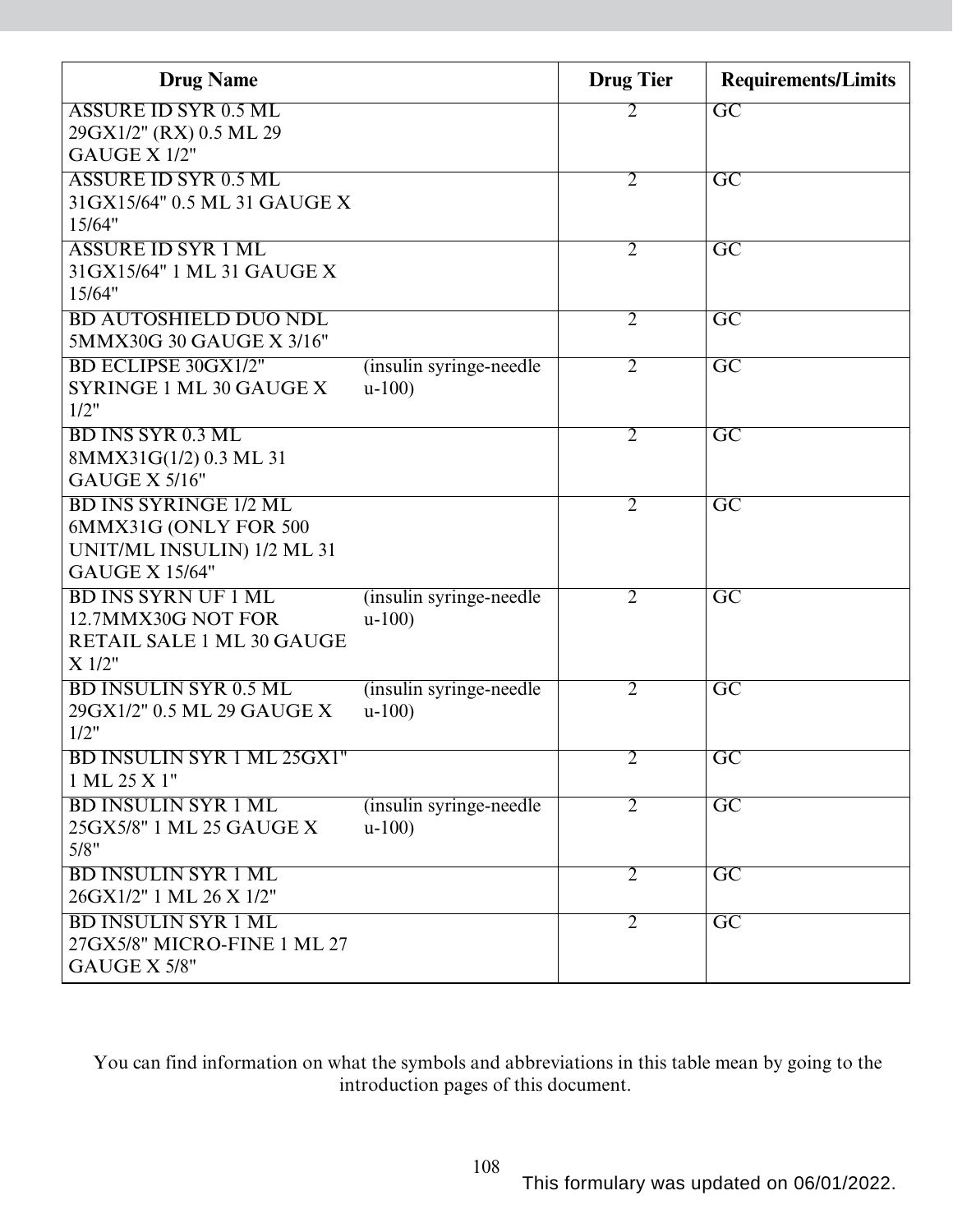| <b>Drug Name</b>                                                      |                                     | <b>Drug Tier</b> | <b>Requirements/Limits</b> |
|-----------------------------------------------------------------------|-------------------------------------|------------------|----------------------------|
| <b>BD INSULIN SYR 1 ML</b><br>28GX1/2" (OTC) 1 ML 28<br>GAUGE X 1/2"  | (Comfort EZ Insulin<br>Syringe)     | 2                | $\overline{GC}$            |
| <b>BD INSULIN SYRINGE 1 ML</b><br>W/O NEEDLE 1 ML                     | (insulin syringe)<br>needleless)    | $\overline{2}$   | $\overline{GC}$            |
| <b>BD LUER-LOK SYRINGE 1 ML</b><br>$1$ ML                             | (BD Insulin Syringe)<br>Slip Tip)   | $\overline{2}$   | $\overline{\mathrm{GC}}$   |
| <b>BD NANO 2 GEN PEN NDL</b><br>32GX4MM 32 GAUGE X 5/32"              | (pen needle, diabetic)              | $\overline{2}$   | $\overline{\mathrm{GC}}$   |
| <b>BD SAFETGLD INS 0.3 ML</b><br>13MMX29G 0.3 ML 29 GAUGE<br>X 1/2"   | (insulin syringe-needle)<br>$u-100$ | $\overline{2}$   | $\overline{GC}$            |
| <b>BD SAFETGLD INS 0.3 ML</b><br>8MMX31G 0.3 ML 31 GAUGE X<br>5/16"   | (insulin syringe-needle)<br>$u-100$ | $\overline{2}$   | $\overline{\mathrm{GC}}$   |
| <b>BD SAFETGLD INS 0.5 ML</b><br>13MMX29G 0.5 ML 29 GAUGE<br>$X$ 1/2" | (insulin syringe-needle)<br>$u-100$ | $\overline{2}$   | $\overline{\mathrm{GC}}$   |
| <b>BD SAFETGLD INS 0.5 ML</b><br>8MMX30G 0.5 ML 30 GAUGE X<br>5/16"   | (insulin syringe-needle)<br>$u-100$ | $\overline{2}$   | $\overline{\mathrm{GC}}$   |
| <b>BD SAFETYGLD INS 1 ML 29G</b><br>13MM 1 ML 29 GAUGE X 1/2"         |                                     | $\overline{2}$   | $\overline{GC}$            |
| <b>BD SAFETYGLID INS 1 ML</b><br>6MMX31G 1 ML 31 GAUGE X<br>15/64"    |                                     | $\overline{2}$   | $\overline{GC}$            |
| <b>BD SAFETYGLIDE SYRINGE</b><br>27GX5/8 1 ML 27 GAUGE X 5/8"         |                                     | $\overline{2}$   | $\overline{\text{GC}}$     |
| <b>BD SAFTYGLD INS 0.3 ML</b><br>6MMX31G 0.3 ML 31 GAUGE X<br>15/64"  |                                     | $\overline{2}$   | $\overline{\mathrm{GC}}$   |
| <b>BD SAFTYGLD INS 0.5 ML</b><br>6MMX31G 0.5 ML 31 GAUGE X<br>15/64"  |                                     | $\overline{2}$   | $\overline{GC}$            |
| <b>BD UF MICRO PEN NEEDLE</b><br>6MMX32G 32 GAUGE X 1/4"              | (pen needle, diabetic)              | $\overline{2}$   | $\overline{GC}$            |
| <b>BD UF MINI PEN NEEDLE</b><br>5MMX31G 31 GAUGE X 3/16"              | (pen needle, diabetic)              | $\overline{2}$   | $\overline{GC}$            |
| <b>BD UF NANO PEN NEEDLE</b><br>4MMX32G 32 GAUGE X 5/32"              | (pen needle, diabetic)              | $\overline{2}$   | $\overline{\text{GC}}$     |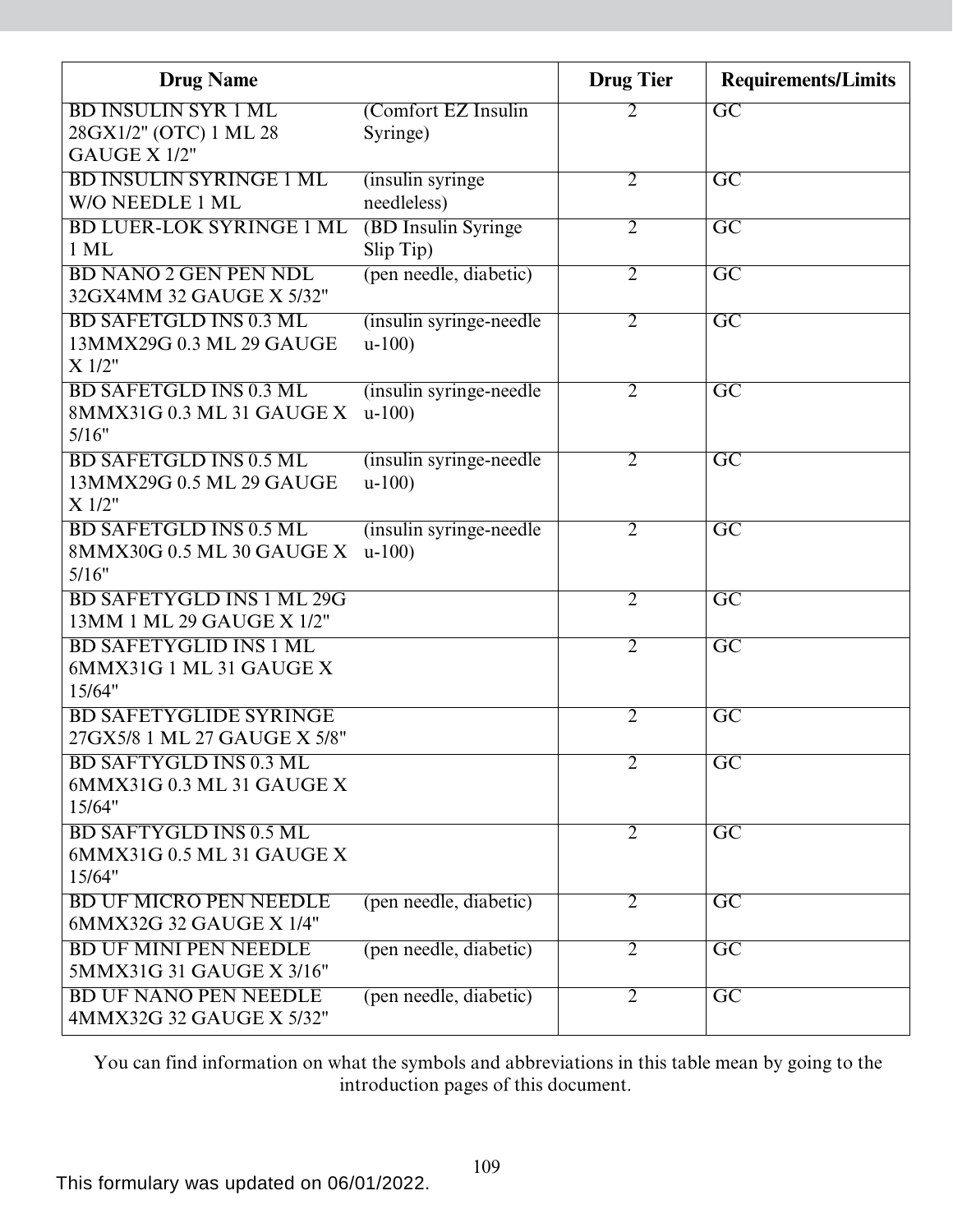| <b>Drug Name</b>                                                              |                                     | <b>Drug Tier</b> | <b>Requirements/Limits</b> |
|-------------------------------------------------------------------------------|-------------------------------------|------------------|----------------------------|
| <b>BD UF ORIG PEN NDL</b><br>12.7MMX29G 29 GAUGE X 1/2"                       | (pen needle, diabetic)              | 2                | $\overline{GC}$            |
| <b>BD UF SHORT PEN NEEDLE</b><br>8MMX31G 31 GAUGE X 5/16"                     | (pen needle, diabetic)              | $\overline{2}$   | $\overline{\mathrm{GC}}$   |
| BD VEO INS 0.3 ML 6MMX31G<br>(1/2) 0.3 ML 31 GAUGE X 15/64"                   |                                     | $\overline{2}$   | $\overline{\mathrm{GC}}$   |
| <b>BD VEO INS SYRING 1 ML</b><br>6MMX31G 1 ML 31 GAUGE X<br>15/64"            | (insulin syringe-needle)<br>$u-100$ | $\overline{2}$   | $\overline{\mathrm{GC}}$   |
| <b>BD VEO INS SYRN 0.3 ML</b><br>6MMX31G 0.3 ML 31 GAUGE X<br>15/64"          | (insulin syringe-needle)<br>$u-100$ | $\overline{2}$   | $\overline{GC}$            |
| <b>BD VEO INS SYRN 0.5 ML</b><br>6MMX31G 1/2 ML 31 GAUGE X<br>15/64"          | (insulin syringe-needle)<br>$u-100$ | $\overline{2}$   | $\overline{\mathrm{GC}}$   |
| <b>BORDERED GAUZE 2"X2" 2 X</b><br>2"                                         | (gauze bandage)                     | 1                | $\overline{GC}$            |
| <b>CAREFINE PEN NEEDLE</b><br>12.7MM 29G 29 GAUGE X 1/2"                      | (pen needle, diabetic)              | $\overline{2}$   | $\overline{GC}$            |
| <b>CAREFINE PEN NEEDLE 4MM</b><br>32G 32 GAUGE X 5/32"                        | (pen needle, diabetic)              | $\overline{2}$   | $\overline{\mathrm{GC}}$   |
| <b>CAREFINE PEN NEEDLE 5MM</b> (pen needle, diabetic)<br>32G 32 GAUGE X 3/16" |                                     | $\overline{2}$   | $\overline{\mathrm{GC}}$   |
| CAREFINE PEN NEEDLE 6MM (pen needle, diabetic)<br>31G 31 GAUGE X 1/4"         |                                     | $\overline{2}$   | $\overline{\mathrm{GC}}$   |
| <b>CAREFINE PEN NEEDLE 8MM</b> (pen needle, diabetic)<br>30G 30 GAUGE X 5/16" |                                     | $\overline{2}$   | $\overline{\mathrm{GC}}$   |
| <b>CAREFINE PEN NEEDLES</b><br>6MM 32G 32 GAUGE X 1/4"                        | (pen needle, diabetic)              | $\overline{2}$   | $\overline{\mathrm{GC}}$   |
| <b>CAREFINE PEN NEEDLES</b><br>8MM 31G 31 GAUGE X 5/16"                       | (pen needle, diabetic)              | $\overline{2}$   | $\overline{GC}$            |
| <b>CAREONE SYR 0.3 ML</b><br>31GX5/16" SHORT, HRI 0.3 ML<br>31 GAUGE X 5/16"  | (Advocate Syringes)                 | $\overline{2}$   | $\overline{GC}$            |
| <b>CARETOUCH PEN NEEDLE</b><br>29G 12MM 29 GAUGE X 1/2"                       | (pen needle, diabetic)              | $\overline{2}$   | $\overline{GC}$            |
| <b>CARETOUCH PEN NEEDLE</b><br>31 GX1/4" 31 GAUGE X 1/4"                      | (pen needle, diabetic)              | $\overline{2}$   | $\overline{GC}$            |
| <b>CARETOUCH PEN NEEDLE</b><br>31GX3/16" 31 GAUGE X 3/16"                     | (pen needle, diabetic)              | $\overline{2}$   | $\overline{\text{GC}}$     |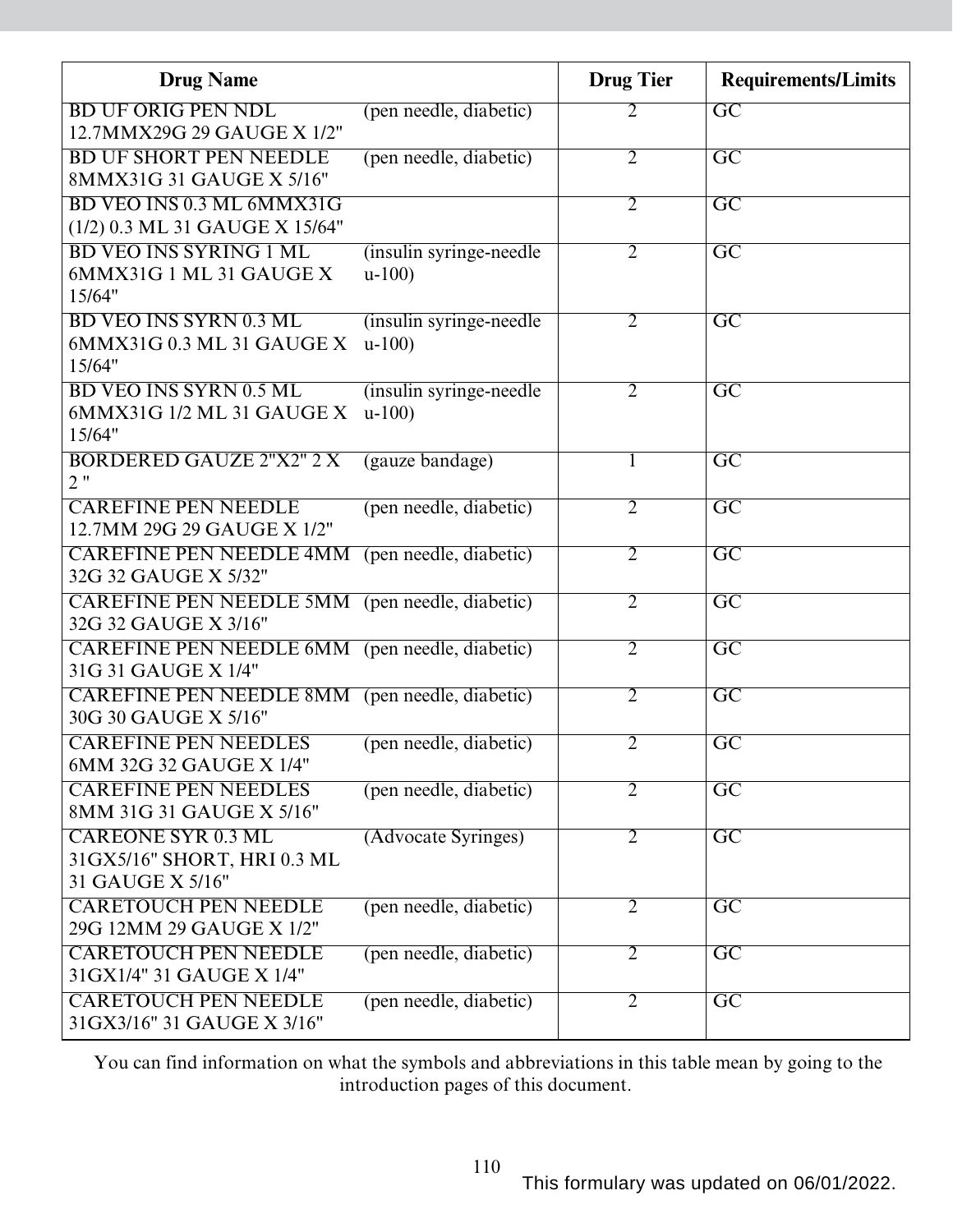| <b>Drug Name</b>                                                              |                                     | <b>Drug Tier</b> | <b>Requirements/Limits</b> |
|-------------------------------------------------------------------------------|-------------------------------------|------------------|----------------------------|
| <b>CARETOUCH PEN NEEDLE</b><br>31GX5/16" 31 GAUGE X 5/16"                     | (pen needle, diabetic)              | $\overline{2}$   | $\overline{GC}$            |
| <b>CARETOUCH PEN NEEDLE</b><br>32GX3/16" 32 GAUGE X 3/16"                     | (pen needle, diabetic)              | $\overline{2}$   | $\overline{\mathrm{GC}}$   |
| <b>CARETOUCH PEN NEEDLE</b><br>32GX5/32" 32 GAUGE X 5/32"                     | (pen needle, diabetic)              | $\overline{2}$   | $\overline{\mathrm{GC}}$   |
| <b>CARETOUCH SYR 0.3 ML</b><br>31GX5/16" 0.3 ML 31 GAUGE X<br>5/16"           | (insulin syringe-needle)<br>$u-100$ | $\overline{2}$   | $\overline{GC}$            |
| <b>CARETOUCH SYR 0.5 ML</b><br>30GX5/16" 0.5 ML 30 GAUGE X<br>5/16"           | (insulin syringe-needle)<br>$u-100$ | $\overline{2}$   | $\overline{\mathrm{GC}}$   |
| <b>CARETOUCH SYR 0.5 ML</b><br>31GX5/16" 0.5 ML 31 GAUGE X<br>5/16"           | (insulin syringe-needle)<br>$u-100$ | $\overline{2}$   | $\overline{\mathrm{GC}}$   |
| <b>CARETOUCH SYR 1 ML</b><br>28GX5/16" 1 ML 28 X 5/16"                        |                                     | $\overline{2}$   | $\overline{\text{GC}}$     |
| <b>CARETOUCH SYR 1 ML</b><br>29GX5/16" 1 ML 29 GAUGE X<br>5/16                |                                     | $\overline{2}$   | $\overline{\mathrm{GC}}$   |
| <b>CARETOUCH SYR 1 ML</b><br>30GX5/16" 1 ML 30 GAUGE X<br>5/16                | (insulin syringe-needle)<br>$u-100$ | $\overline{2}$   | $\overline{GC}$            |
| <b>CARETOUCH SYR 1 ML</b><br>31 GX5/16" 1 ML 31 GAUGE X<br>5/16               | (insulin syringe-needle)<br>$u-100$ | $\overline{2}$   | $\overline{\mathrm{GC}}$   |
| CLICKFINE 31G X 5/16"<br>NEEDLES 8MM, UNIVERSAL<br>31 GAUGE X 5/16"           | (pen needle, diabetic)              | $\overline{2}$   | $\overline{\mathrm{GC}}$   |
| <b>CLICKFINE PEN NEEDLE</b><br>32GX5/32" 32GX4MM, STERILE<br>32 GAUGE X 5/32" | (pen needle, diabetic)              | $\overline{2}$   | $\overline{GC}$            |
| <b>CLICKFINE UNIVERSAL 31G</b><br>X 1/4" 6MM, STORE BRAND 31<br>GAUGE X 1/4"  | (pen needle, diabetic)              | $\overline{2}$   | $\overline{\mathrm{GC}}$   |
| <b>COMFORT EZ INS 0.3 ML</b><br>30GX1/2" 0.3 ML 30 GAUGE X<br>1/2"            | (insulin syringe-needle)<br>$u-100$ | 2                | $\overline{\mathrm{GC}}$   |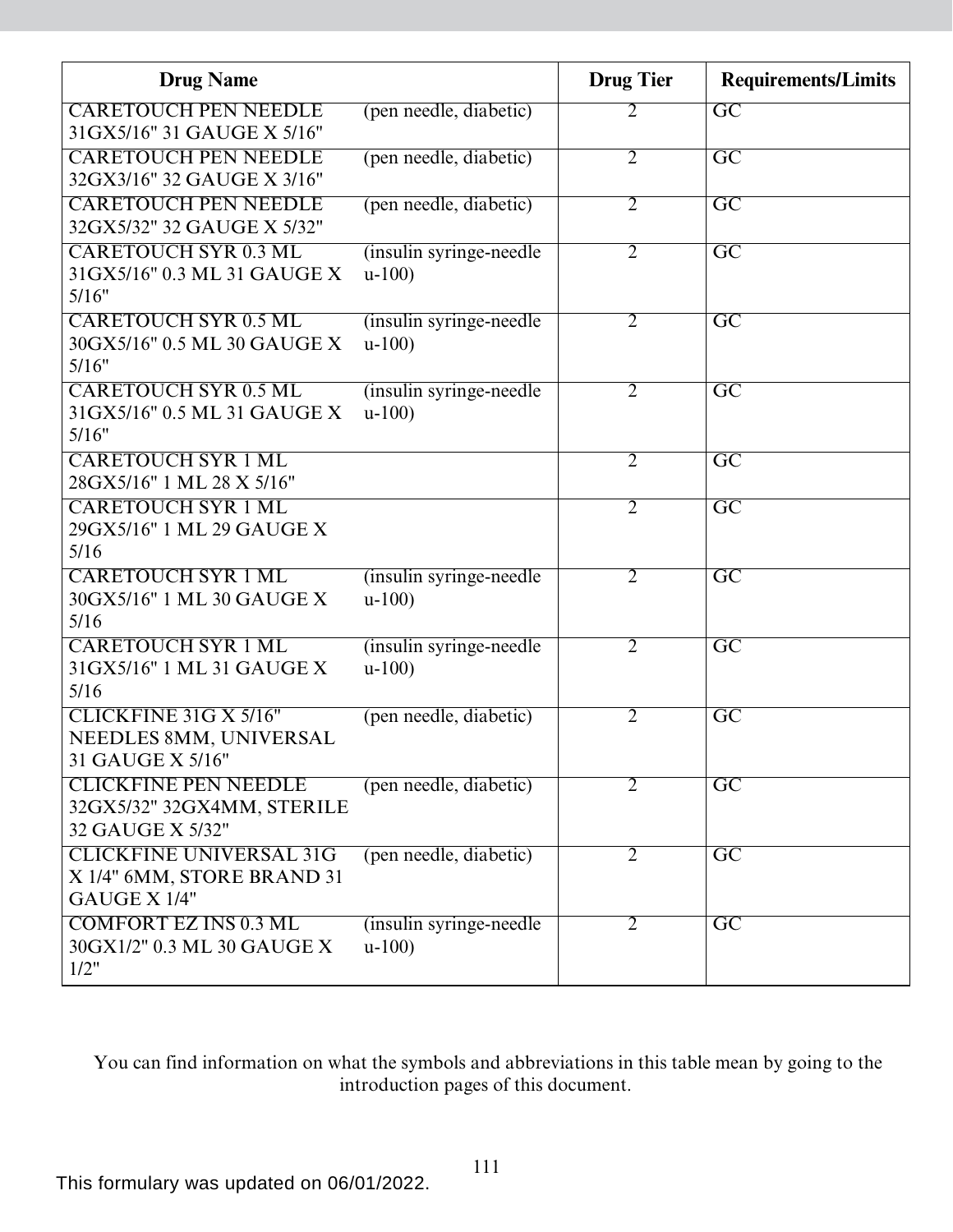| <b>Drug Name</b>                                                                            |                                     | <b>Drug Tier</b> | <b>Requirements/Limits</b> |
|---------------------------------------------------------------------------------------------|-------------------------------------|------------------|----------------------------|
| <b>COMFORT EZ INS 0.3 ML</b><br>30GX5/16" 0.3 ML 30 GAUGE X<br>5/16"                        | (insulin syringe-needle)<br>$u-100$ | 2                | $\overline{GC}$            |
| <b>COMFORT EZ INS 1 ML</b><br>31GX5/16" 1 ML 31 GAUGE X<br>5/16                             | (insulin syringe-needle)<br>$u-100$ | $\overline{2}$   | $\overline{GC}$            |
| <b>COMFORT EZ INSULIN SYR</b><br>0.3 ML 0.3 ML 31 GAUGE X<br>5/16"                          | (insulin syringe-needle)<br>$u-100$ | $\overline{2}$   | $\overline{\mathrm{GC}}$   |
| <b>COMFORT EZ INSULIN SYR</b><br>0.5 ML 0.5 ML 30 GAUGE X<br>5/16", 0.5 ML 31 GAUGE X 5/16" | (insulin syringe-needle)<br>$u-100$ | $\overline{2}$   | $\overline{GC}$            |
| <b>COMFORT EZ PEN NEEDLE</b><br>12MM 29G 29 GAUGE X 1/2"                                    | (pen needle, diabetic)              | $\overline{2}$   | $\overline{GC}$            |
| <b>COMFORT EZ PEN NEEDLES</b><br>4MM 32G SINGLE USE,<br>MICRO 32 GAUGE X 5/32"              | (pen needle, diabetic)              | $\overline{2}$   | $\overline{GC}$            |
| <b>COMFORT EZ PEN NEEDLES</b><br>4MM 33G 33 GAUGE X 5/32"                                   | (pen needle, diabetic)              | $\overline{2}$   | $\overline{\mathrm{GC}}$   |
| <b>COMFORT EZ PEN NEEDLES</b><br>5MM 31G MINI 31 GAUGE X<br>3/16"                           | (pen needle, diabetic)              | $\overline{2}$   | $\overline{GC}$            |
| <b>COMFORT EZ PEN NEEDLES</b><br>5MM 32G SINGLE<br>USE, MINI, HRI 32 GAUGE X<br>3/16"       | (pen needle, diabetic)              | $\overline{2}$   | $\overline{\mathrm{GC}}$   |
| <b>COMFORT EZ PEN NEEDLES</b><br>5MM 33G 33 GAUGE X 3/16"                                   |                                     | $\overline{2}$   | $\overline{\text{GC}}$     |
| <b>COMFORT EZ PEN NEEDLES</b><br>6MM 31G 31 GAUGE X 1/4"                                    | (pen needle, diabetic)              | 2                | GC                         |
| <b>COMFORT EZ PEN NEEDLES</b><br>6MM 32G 32 GAUGE X 1/4"                                    | (pen needle, diabetic)              | $\overline{2}$   | $\overline{\text{GC}}$     |
| <b>COMFORT EZ PEN NEEDLES</b><br>6MM 33G 33 GAUGE X 1/4"                                    |                                     | $\overline{2}$   | $\overline{\mathrm{GC}}$   |
| <b>COMFORT EZ PEN NEEDLES</b><br>8MM 31G SHORT 31 GAUGE X<br>5/16"                          | (pen needle, diabetic)              | $\overline{2}$   | $\overline{\text{GC}}$     |
| <b>COMFORT EZ PEN NEEDLES</b><br>8MM 32G 32 GAUGE X 5/16"                                   |                                     | $\overline{2}$   | $\overline{\mathrm{GC}}$   |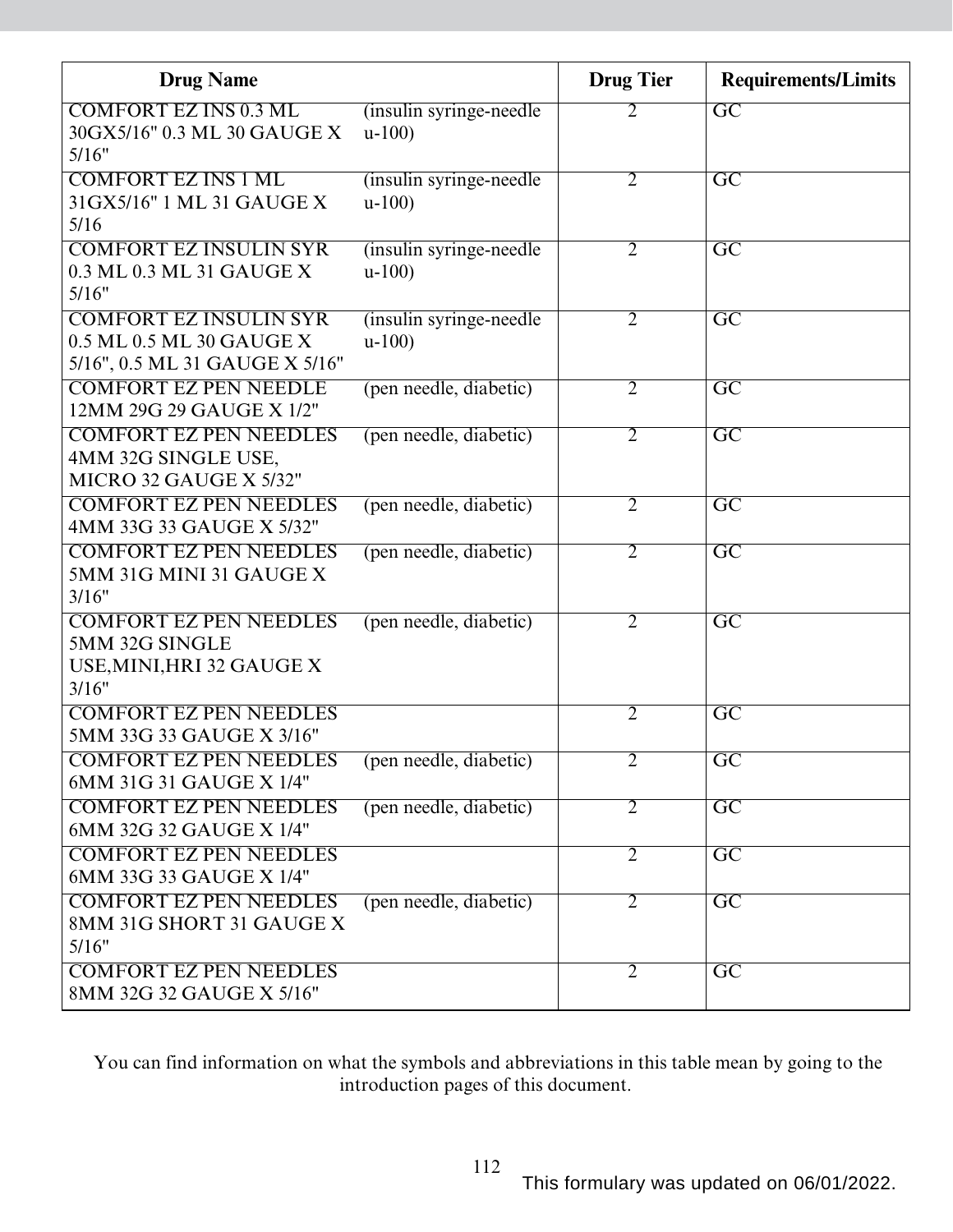| <b>Drug Name</b>                                                   |                                     | <b>Drug Tier</b> | <b>Requirements/Limits</b> |
|--------------------------------------------------------------------|-------------------------------------|------------------|----------------------------|
| <b>COMFORT EZ PEN NEEDLES</b><br>8MM 33G 33 GAUGE X 5/16"          |                                     | 2                | $\overline{GC}$            |
| <b>COMFORT EZ SYR 0.3 ML</b><br>29GX1/2" 0.3 ML 29 GAUGE X<br>1/2" | (insulin syringe-needle)<br>$u-100$ | $\overline{2}$   | $\overline{GC}$            |
| <b>COMFORT EZ SYR 0.5 ML</b><br>28GX1/2" 1/2 ML 28 GAUGE X<br>1/2" | (insulin syringe-needle)<br>$u-100$ | $\overline{2}$   | $\overline{\rm GC}$        |
| <b>COMFORT EZ SYR 0.5 ML</b><br>29GX1/2" 0.5 ML 29 GAUGE X<br>1/2" | (insulin syringe-needle)<br>$u-100$ | 2                | $\overline{\mathrm{GC}}$   |
| <b>COMFORT EZ SYR 0.5 ML</b><br>30GX1/2" 0.5 ML 30 GAUGE X<br>1/2" | (insulin syringe-needle)<br>$u-100$ | 2                | $\overline{\text{GC}}$     |
| <b>COMFORT EZ SYR 1 ML</b><br>28GX1/2" 1 ML 28 GAUGE X<br>1/2"     | (insulin syringe-needle)<br>$u-100$ | $\overline{2}$   | $\overline{\rm GC}$        |
| <b>COMFORT EZ SYR 1 ML</b><br>29GX1/2" 1 ML 29 GAUGE X<br>1/2"     | (insulin syringe-needle)<br>$u-100$ | $\overline{2}$   | $\overline{GC}$            |
| <b>COMFORT EZ SYR 1 ML</b><br>30GX1/2" 1 ML 30 GAUGE X<br>1/2"     | (insulin syringe-needle)<br>$u-100$ | $\overline{2}$   | $\overline{GC}$            |
| <b>COMFORT EZ SYR 1 ML</b><br>30GX5/16" 1 ML 30 GAUGE X<br>5/16    | (insulin syringe-needle)<br>$u-100$ | $\overline{2}$   | $\overline{GC}$            |
| <b>COMFORT POINT PEN NDL</b><br>31 GX1/3" 31 GAUGE X 1/3"          |                                     | $\overline{2}$   | $\overline{GC}$            |
| <b>COMFORT POINT PEN NDL</b><br>31GX1/6" 31 GAUGE X 1/6"           |                                     | 2                | GC                         |
| <b>COMFORT TOUCH PEN NDL</b><br>31G 4MM 31 GAUGE X 5/32"           |                                     | $\overline{2}$   | $\overline{GC}$            |
| <b>COMFORT TOUCH PEN NDL</b><br>31G 5MM 31 GAUGE X 3/16"           | (pen needle, diabetic)              | $\overline{2}$   | $\overline{\text{GC}}$     |
| <b>COMFORT TOUCH PEN NDL</b><br>31G 6MM 31 GAUGE X 1/4"            | (pen needle, diabetic)              | $\overline{2}$   | $\overline{GC}$            |
| <b>COMFORT TOUCH PEN NDL</b><br>31G 8MM 31 GAUGE X 5/16"           | (pen needle, diabetic)              | $\overline{2}$   | $\overline{GC}$            |
| <b>COMFORT TOUCH PEN NDL</b><br>32G 4MM 32 GAUGE X 5/32"           | (pen needle, diabetic)              | $\overline{2}$   | $\overline{GC}$            |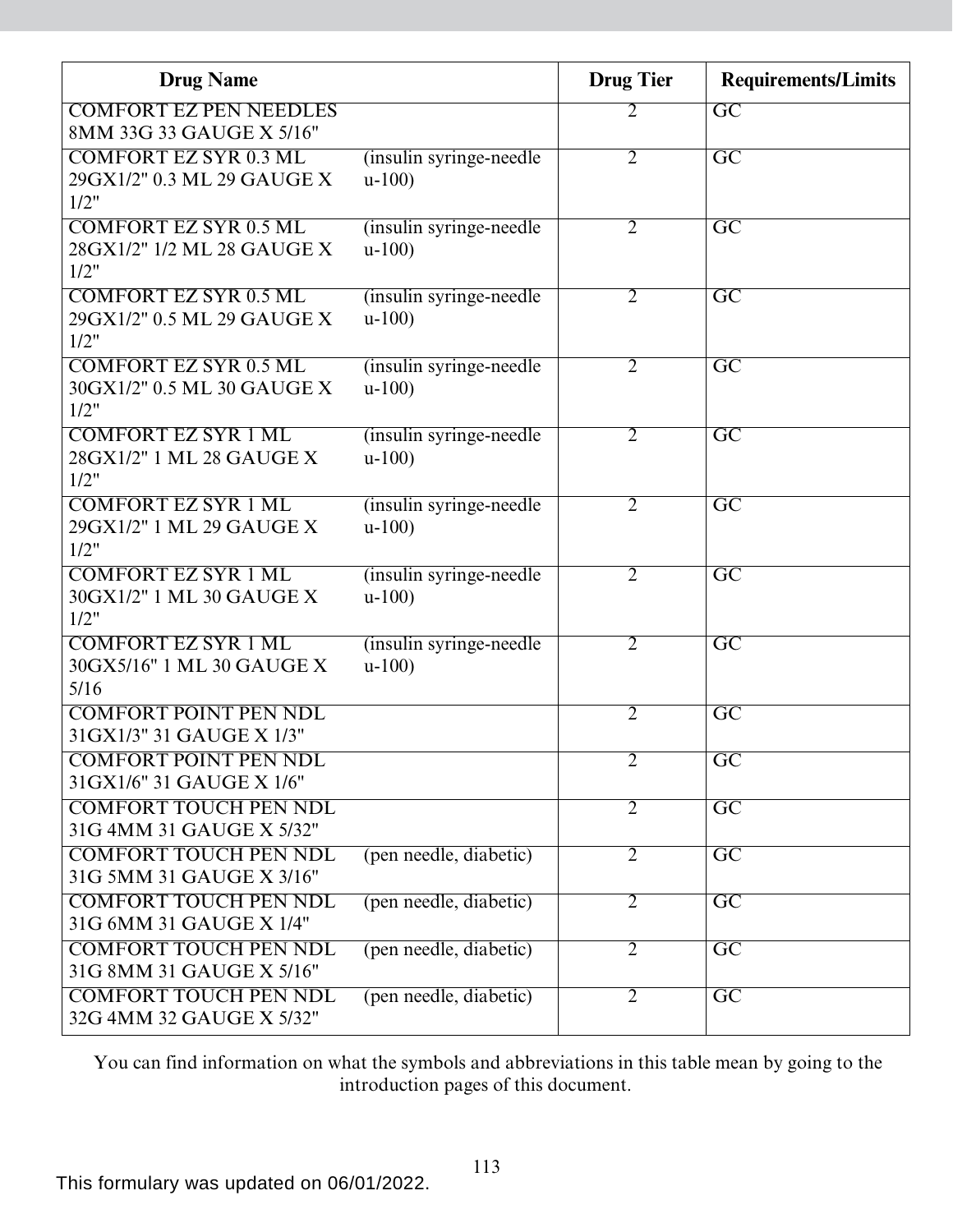| <b>Drug Name</b>                                         |                                     | <b>Drug Tier</b> | <b>Requirements/Limits</b> |
|----------------------------------------------------------|-------------------------------------|------------------|----------------------------|
| <b>COMFORT TOUCH PEN NDL</b>                             | (pen needle, diabetic)              | 2                | $\overline{GC}$            |
| 32G 5MM 32 GAUGE X 3/16"                                 |                                     |                  |                            |
| <b>COMFORT TOUCH PEN NDL</b>                             | (pen needle, diabetic)              | $\overline{2}$   | $\overline{\mathrm{GC}}$   |
| 32G 6MM 32 GAUGE X 1/4"                                  |                                     |                  |                            |
| <b>COMFORT TOUCH PEN NDL</b>                             |                                     | $\overline{2}$   | $\overline{\mathrm{GC}}$   |
| 32G 8MM 32 GAUGE X 5/16"                                 |                                     |                  |                            |
| <b>COMFORT TOUCH PEN NDL</b>                             |                                     | $\overline{2}$   | $\overline{\mathrm{GC}}$   |
| 33G 6MM 33 GAUGE X 1/4"                                  |                                     |                  |                            |
| <b>COMFORT TOUCH PEN NDL</b><br>33GX4MM 33 GAUGE X 5/32" | (pen needle, diabetic)              | 2                | $\overline{\mathrm{GC}}$   |
| <b>COMFORT TOUCH PEN NDL</b>                             |                                     | $\overline{2}$   | $\overline{\mathrm{GC}}$   |
| 33GX5MM 33 GAUGE X 3/16"                                 |                                     |                  |                            |
| CURAD GAUZE PADS 2" X 2" 2                               | (gauze bandage)                     |                  | $\overline{GC}$            |
| X2"                                                      |                                     |                  |                            |
| <b>CURITY GAUZE SPONGES (12</b>                          |                                     |                  | $\overline{\rm GC}$        |
| PLY)-200/BAG 2 X 2"                                      |                                     |                  |                            |
| <b>CURITY GUAZE PADS 1'S(12)</b>                         | (gauze bandage)                     | 1                | $\overline{\mathrm{GC}}$   |
| $PLY$ ) 2 X 2"                                           |                                     |                  |                            |
| <b>DERMACEA 2"X2" GAUZE 12</b>                           | (gauze bandage)                     |                  | $\overline{GC}$            |
| PLY, USP TYPE VII 2 X 2"                                 |                                     |                  |                            |
| <b>DERMACEA GAUZE 2"X2"</b>                              |                                     |                  | $\overline{GC}$            |
| SPONGE 8 PLY 2 X 2"                                      |                                     |                  |                            |
| <b>DERMACEA NON-WOVEN</b>                                |                                     |                  | $\overline{\mathrm{GC}}$   |
| 2"X2" SPNGE 2 X 2 "                                      |                                     |                  |                            |
| DROPLET 0.5 ML                                           |                                     | $\overline{2}$   | $\overline{\mathrm{GC}}$   |
| 29GX12.5MM(1/2) 0.5 ML 29                                |                                     |                  |                            |
| GAUGE X 1/2"                                             |                                     |                  |                            |
| DROPLET 0.5 ML                                           |                                     | $\overline{2}$   | $\overline{\mathrm{GC}}$   |
| 30GX12.5MM(1/2) 0.5 ML 30<br>GAUGE X 1/2"                |                                     |                  |                            |
| <b>DROPLET INS 0.3 ML</b>                                |                                     |                  |                            |
| 29GX12.5MM 0.3 ML 29                                     | (insulin syringe-needle)<br>$u-100$ | $\overline{2}$   | $\overline{GC}$            |
| GAUGE X 1/2"                                             |                                     |                  |                            |
| <b>DROPLET INS 0.3 ML</b>                                | (insulin syringe-needle)            | $\overline{2}$   | $\overline{GC}$            |
| 30GX12.5MM 0.3 ML 30                                     | $u-100$                             |                  |                            |
| GAUGE X 1/2"                                             |                                     |                  |                            |
| <b>DROPLET INS 0.5 ML</b>                                |                                     | $\overline{2}$   | $\overline{GC}$            |
| 30GX6MM(1/2) 0.5ML 30                                    |                                     |                  |                            |
| <b>GAUGE X 15/64"</b>                                    |                                     |                  |                            |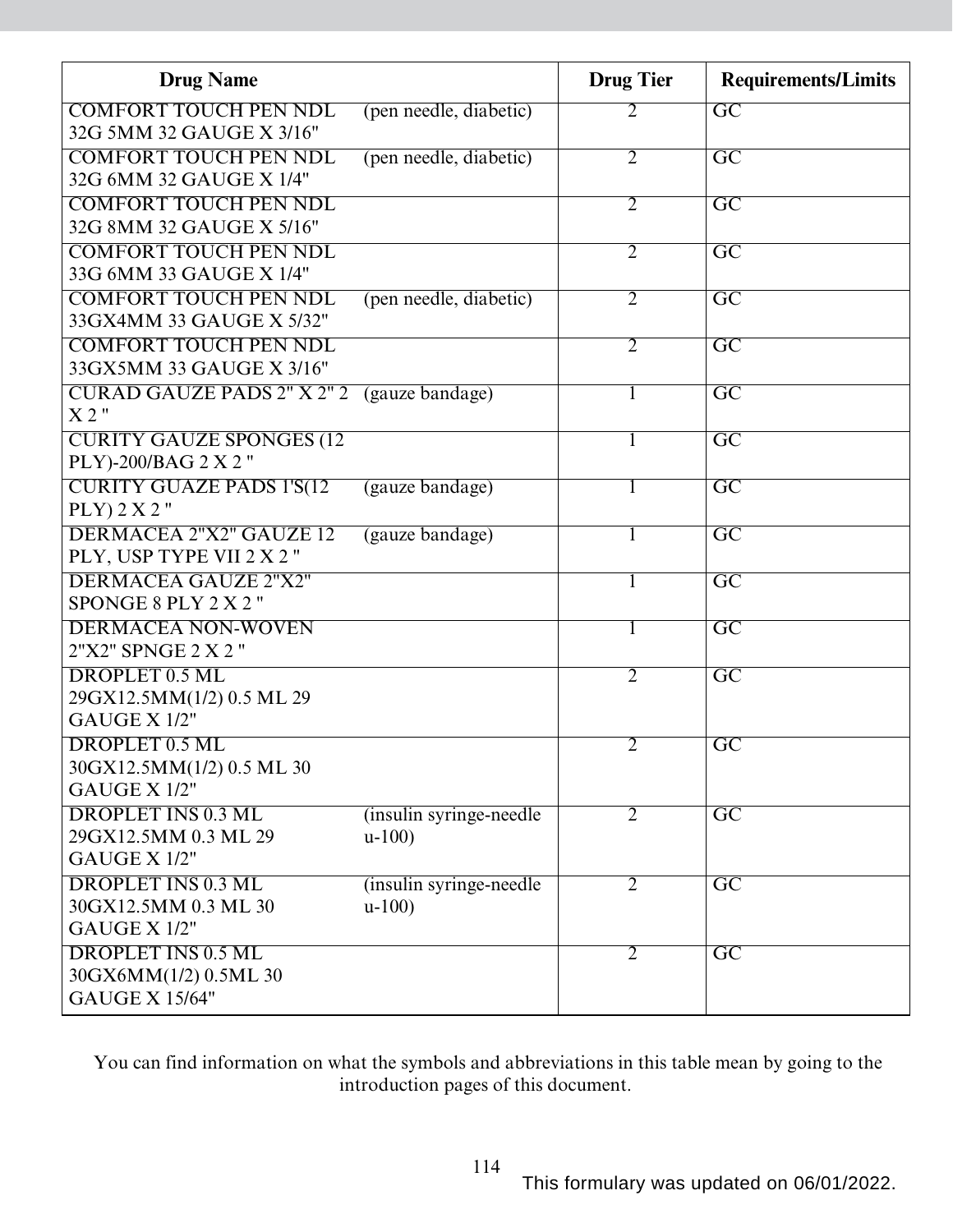| <b>Drug Name</b>              |                          | <b>Drug Tier</b> | <b>Requirements/Limits</b> |
|-------------------------------|--------------------------|------------------|----------------------------|
| <b>DROPLET INS 0.5 ML</b>     |                          | $\overline{2}$   | $\overline{GC}$            |
| 30GX8MM(1/2) 0.5 ML 30        |                          |                  |                            |
| <b>GAUGE X 5/16"</b>          |                          |                  |                            |
| <b>DROPLET INS 0.5 ML</b>     |                          | $\overline{2}$   | $\overline{\mathrm{GC}}$   |
| 31GX6MM(1/2) 0.5 ML 31        |                          |                  |                            |
| <b>GAUGE X 15/64"</b>         |                          |                  |                            |
| <b>DROPLET INS 0.5 ML</b>     |                          | $\overline{2}$   | $\overline{GC}$            |
| 31GX8MM(1/2) 0.5 ML 31        |                          |                  |                            |
| <b>GAUGE X 5/16"</b>          |                          |                  |                            |
| <b>DROPLET INS SYR 0.3 ML</b> |                          | $\overline{2}$   | $\overline{GC}$            |
| 30GX6MM 0.3 ML 30 GAUGE X     |                          |                  |                            |
| 15/64"                        |                          |                  |                            |
| <b>DROPLET INS SYR 0.3 ML</b> | (insulin syringe-needle) | $\overline{2}$   | $\overline{\mathrm{GC}}$   |
| 30GX8MM 0.3 ML 30 GAUGE X     | $u-100$                  |                  |                            |
| 5/16"                         |                          |                  |                            |
| <b>DROPLET INS SYR 0.3 ML</b> | (insulin syringe-needle) | $\overline{2}$   | $\overline{GC}$            |
| 31GX6MM 0.3 ML 31 GAUGE X     | $u-100$                  |                  |                            |
| 15/64"                        |                          |                  |                            |
| <b>DROPLET INS SYR 0.3 ML</b> | (insulin syringe-needle) | $\overline{2}$   | $\overline{\mathrm{GC}}$   |
| 31GX8MM 0.3 ML 31 GAUGE X     | $u-100$                  |                  |                            |
| 5/16"                         |                          |                  |                            |
| <b>DROPLET INS SYR 1 ML</b>   | (insulin syringe-needle) | $\overline{2}$   | $\overline{GC}$            |
| 29GX12.5MM 1 ML 29 GAUGE      | $u-100$                  |                  |                            |
| X 1/2"                        |                          |                  |                            |
| <b>DROPLET INS SYR 1 ML</b>   | (insulin syringe-needle) | $\overline{2}$   | $\overline{\mathrm{GC}}$   |
| 30GX12.5MM 1 ML 30 GAUGE      | $u-100$                  |                  |                            |
| X 1/2"                        |                          |                  |                            |
| <b>DROPLET INS SYR 1 ML</b>   |                          | $\overline{2}$   | $\overline{\mathrm{GC}}$   |
| 30GX6MM 1 ML 30 GAUGE X       |                          |                  |                            |
| 15/64"                        |                          |                  |                            |
| <b>DROPLET INS SYR 1 ML</b>   | (insulin syringe-needle) | $\overline{2}$   | $\overline{\mathrm{GC}}$   |
| 30GX8MM 1 ML 30 GAUGE X       | $u-100$                  |                  |                            |
| 5/16                          |                          |                  |                            |
| <b>DROPLET INS SYR 1 ML</b>   | (insulin syringe-needle) | $\overline{2}$   | $\overline{\mathrm{GC}}$   |
| 31GX6MM 1 ML 31 GAUGE X       | $u-100$                  |                  |                            |
| 15/64"                        |                          |                  |                            |
| <b>DROPLET INS SYR 1 ML</b>   | (insulin syringe-needle) | $\overline{2}$   | $\overline{GC}$            |
| 31GX8MM 1 ML 31 GAUGE X       | $u-100$                  |                  |                            |
| 5/16                          |                          |                  |                            |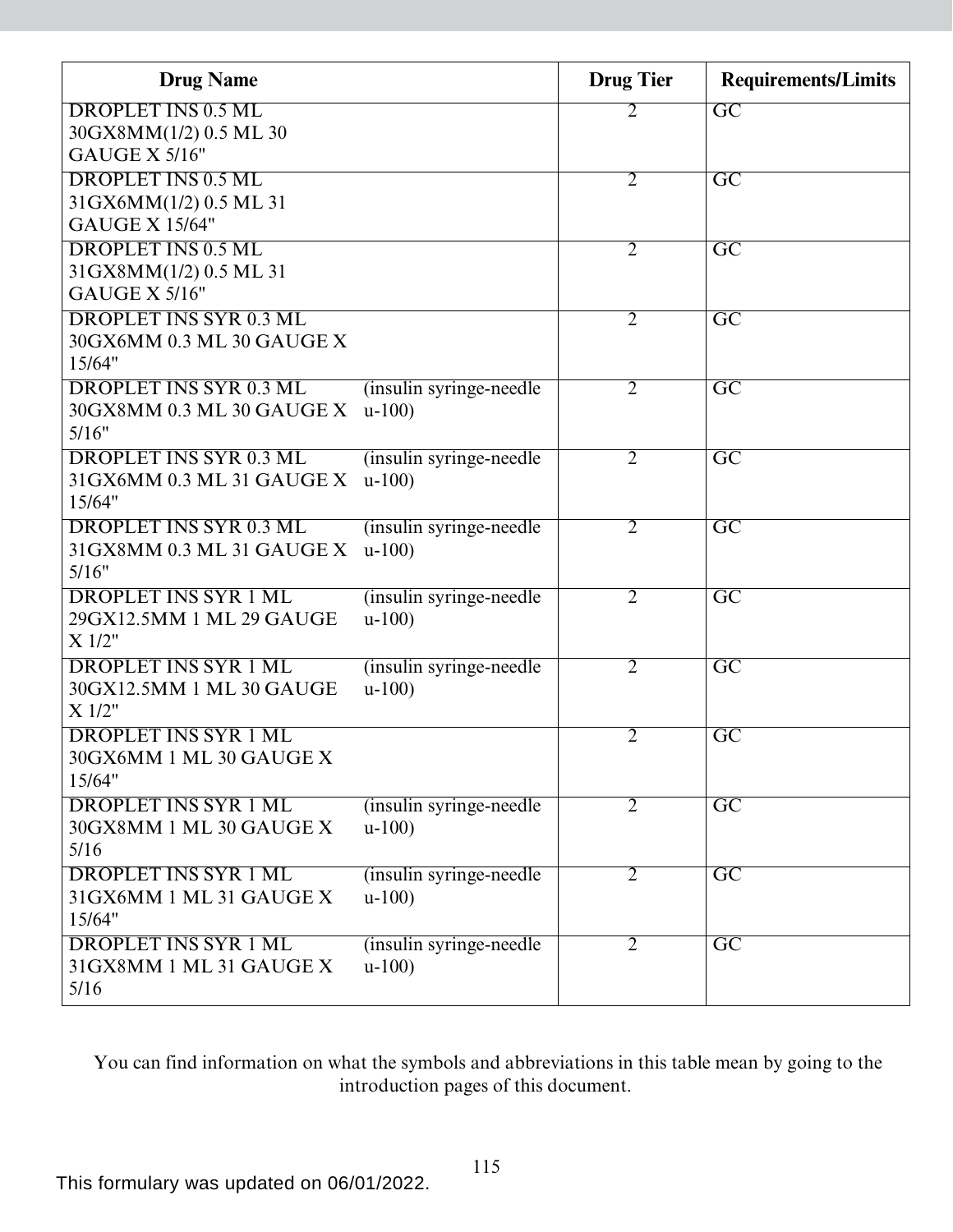| <b>Drug Name</b>                                    |                          | <b>Drug Tier</b> | <b>Requirements/Limits</b> |
|-----------------------------------------------------|--------------------------|------------------|----------------------------|
| <b>DROPLET MICRON 34G X</b>                         |                          | 2                | $\overline{GC}$            |
| 9/64" 34 GAUGE X 9/64"                              |                          |                  |                            |
| <b>DROPLET PEN NEEDLE</b>                           | (pen needle, diabetic)   | $\overline{2}$   | $\overline{GC}$            |
| 29GX1/2" 29 GAUGE X 1/2"                            |                          |                  |                            |
| <b>DROPLET PEN NEEDLE</b>                           |                          | $\overline{2}$   | $\overline{GC}$            |
| 29GX3/8" 29 GAUGE X 3/8"                            |                          |                  |                            |
| <b>DROPLET PEN NEEDLE</b>                           | (pen needle, diabetic)   | $\overline{2}$   | $\overline{GC}$            |
| 30GX5/16" 30 GAUGE X 5/16"                          |                          |                  |                            |
| <b>DROPLET PEN NEEDLE</b>                           | (pen needle, diabetic)   | $\overline{2}$   | $\overline{\mathrm{GC}}$   |
| 31 GX1/4" 31 GAUGE X 1/4"                           |                          |                  |                            |
| <b>DROPLET PEN NEEDLE</b>                           | (pen needle, diabetic)   | $\overline{2}$   | $\overline{GC}$            |
| 31GX3/16" 31 GAUGE X 3/16"                          |                          |                  |                            |
| <b>DROPLET PEN NEEDLE</b>                           | (pen needle, diabetic)   | $\overline{2}$   | $\overline{GC}$            |
| 31GX5/16" 31 GAUGE X 5/16"                          |                          |                  |                            |
| <b>DROPLET PEN NEEDLE</b>                           | (pen needle, diabetic)   | $\overline{2}$   | $\overline{\rm GC}$        |
| 32GX1/4" 32 GAUGE X 1/4"                            |                          |                  |                            |
| <b>DROPLET PEN NEEDLE</b>                           | (pen needle, diabetic)   | $\overline{2}$   | $\overline{\mathrm{GC}}$   |
| 32GX3/16" 32 GAUGE X 3/16"                          |                          |                  |                            |
| <b>DROPLET PEN NEEDLE</b>                           |                          | $\overline{2}$   | $\overline{\text{GC}}$     |
| 32GX5/16" 32 GAUGE X 5/16"                          |                          |                  |                            |
| <b>DROPLET PEN NEEDLE</b>                           | (pen needle, diabetic)   | $\overline{2}$   | $\overline{GC}$            |
| 32GX5/32" 32 GAUGE X 5/32"                          |                          |                  |                            |
| <b>DROPSAFE PEN NEEDLE</b>                          |                          | $\overline{2}$   | $\overline{GC}$            |
| 31 GX1/4" 31 GAUGE X 1/4"                           |                          |                  |                            |
| <b>DROPSAFE PEN NEEDLE</b>                          |                          | $\overline{2}$   | $\overline{GC}$            |
| 31GX3/16" 31 GAUGE X 3/16"                          |                          |                  |                            |
| <b>DROPSAFE PEN NEEDLE</b>                          |                          | $\overline{2}$   | $\overline{GC}$            |
| 31 GX5/16" 31 GAUGE X 5/16"                         |                          |                  |                            |
| <b>DRUG MART ULTRA</b>                              | (insulin syringe-needle) | $\overline{2}$   | $\overline{GC}$            |
| <b>COMFORT SYR 0.3 ML 29</b>                        | $u-100$                  |                  |                            |
| GAUGE X 1/2", 0.3 ML 31<br>GAUGE X 5/16", 0.5 ML 31 |                          |                  |                            |
| GAUGE X 5/16", 1 ML 29                              |                          |                  |                            |
| GAUGE X 1/2", 1 ML 30                               |                          |                  |                            |
| <b>GAUGE X 5/16</b>                                 |                          |                  |                            |
| <b>EASY COMFORT 0.3 ML</b>                          | (insulin syringe-needle) | $\overline{2}$   | GC                         |
| SYRINGE 0.3 ML 30 GAUGE X                           | $u-100$                  |                  |                            |
| 5/16"                                               |                          |                  |                            |
|                                                     |                          |                  |                            |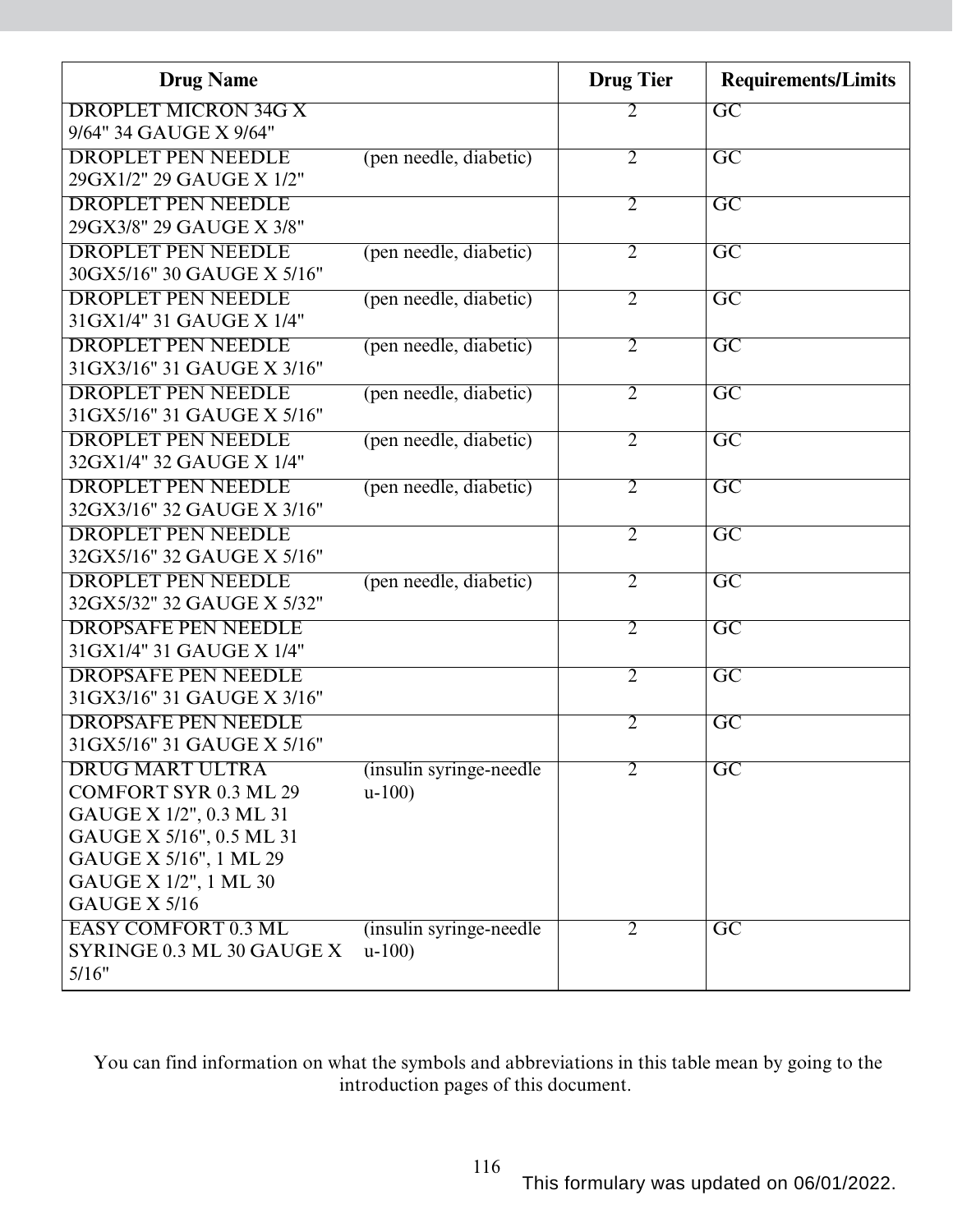| <b>Drug Name</b>                                                    |                                     | <b>Drug Tier</b> | <b>Requirements/Limits</b> |
|---------------------------------------------------------------------|-------------------------------------|------------------|----------------------------|
| <b>EASY COMFORT 0.5 ML</b><br>30GX1/2" 0.5 ML 30 GAUGE X<br>1/2"    | (insulin syringe-needle)<br>$u-100$ | 2                | $\overline{\mathrm{GC}}$   |
| <b>EASY COMFORT 0.5 ML</b><br>31GX5/16" 0.5 ML 31 GAUGE X<br>5/16"  | (insulin syringe-needle)<br>$u-100$ | $\overline{2}$   | $\overline{GC}$            |
| <b>EASY COMFORT 0.5 ML</b><br>32GX5/16" 1/2 ML 32 GAUGE X<br>5/16"  |                                     | $\overline{2}$   | $\overline{\text{GC}}$     |
| <b>EASY COMFORT 0.5 ML</b><br>SYRINGE 0.5 ML 30 GAUGE X<br>5/16"    | (insulin syringe-needle)<br>$u-100$ | $\overline{2}$   | $\overline{GC}$            |
| <b>EASY COMFORT 1 ML</b><br>31 GX5/16" 1 ML 31 GAUGE X<br>5/16      | (insulin syringe-needle)<br>$u-100$ | 2                | $\overline{GC}$            |
| <b>EASY COMFORT 1 ML</b><br>32GX5/16" 1 ML 32 GAUGE X<br>5/16"      |                                     | $\overline{2}$   | $\overline{GC}$            |
| <b>EASY COMFORT INSULIN 1</b><br>ML SYR 1 ML 30 GAUGE X 5/16        | (insulin syringe-needle)<br>$u-100$ | $\overline{2}$   | $\overline{\mathrm{GC}}$   |
| <b>EASY COMFORT PEN NDL</b><br>31 GX1/4" 31 GAUGE X 1/4"            | (pen needle, diabetic)              | $\overline{2}$   | $\overline{GC}$            |
| <b>EASY COMFORT PEN NDL</b><br>31GX3/16" 31 GAUGE X 3/16"           | (pen needle, diabetic)              | $\overline{2}$   | $\overline{\text{GC}}$     |
| <b>EASY COMFORT PEN NDL</b><br>31GX5/16" 31 GAUGE X 5/16"           | (pen needle, diabetic)              | $\overline{2}$   | $\overline{\text{GC}}$     |
| <b>EASY COMFORT PEN NDL</b><br>32GX5/32" 32 GAUGE X 5/32"           | (pen needle, diabetic)              | $\overline{2}$   | $\overline{GC}$            |
| <b>EASY COMFORT PEN NDL</b><br>33G 4MM 33 GAUGE X 5/32"             | (pen needle, diabetic)              | $\overline{2}$   | $\overline{\mathrm{GC}}$   |
| <b>EASY COMFORT PEN NDL</b><br>33G 5MM 33 GAUGE X 3/16"             |                                     | $\overline{2}$   | $\overline{GC}$            |
| <b>EASY COMFORT PEN NDL</b><br>33G 6MM 33 GAUGE X 1/4"              |                                     | $\overline{2}$   | $\overline{GC}$            |
| <b>EASY COMFORT SYR 1 ML</b><br>30GX1/2" 1 ML 30 GAUGE X<br>1/2"    | (insulin syringe-needle)<br>$u-100$ | $\overline{2}$   | $\overline{GC}$            |
| <b>EASY GLIDE INS 0.3 ML</b><br>31GX6MM 0.3 ML 31 GAUGE X<br>15/64" | (insulin syringe-needle)<br>$u-100$ | $\overline{2}$   | $\overline{GC}$            |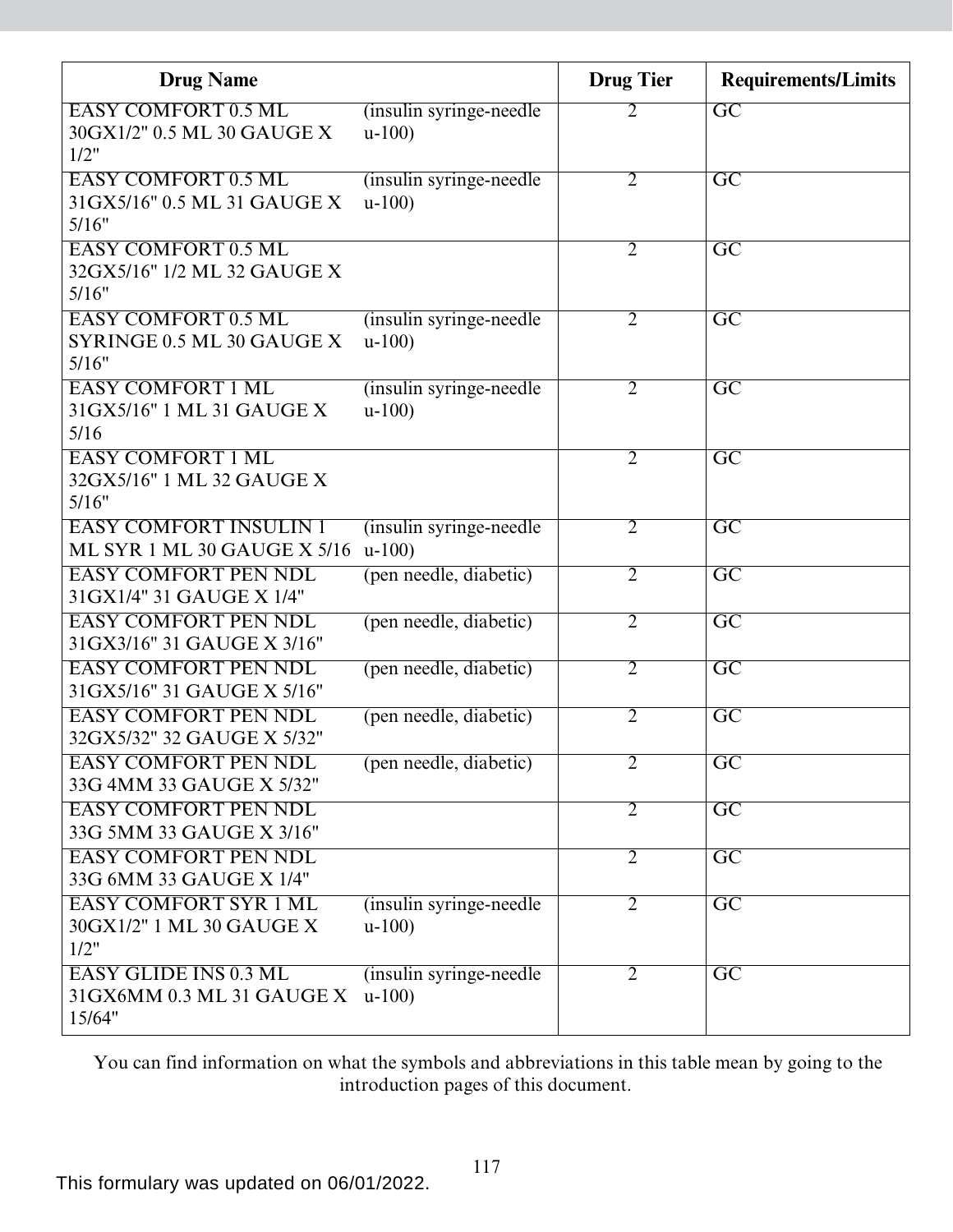| <b>Drug Name</b>                                                    |                                     | <b>Drug Tier</b> | <b>Requirements/Limits</b> |
|---------------------------------------------------------------------|-------------------------------------|------------------|----------------------------|
| <b>EASY GLIDE INS 0.5 ML</b><br>31GX6MM 1/2 ML 31 GAUGE X<br>15/64" | (insulin syringe-needle)<br>$u-100$ | $\overline{2}$   | $\overline{GC}$            |
| <b>EASY GLIDE INS 1 ML</b><br>31GX6MM 1 ML 31 GAUGE X<br>15/64"     | (insulin syringe-needle)<br>$u-100$ | $\overline{2}$   | $\overline{\mathrm{GC}}$   |
| <b>EASY GLIDE PEN NEEDLE</b><br>4MM 33G 33 GAUGE X 5/32"            | (pen needle, diabetic)              | $\overline{2}$   | $\overline{\text{GC}}$     |
| <b>EASY TOUCH 0.3 ML SYR</b><br>30GX1/2" 0.3 ML 30 GAUGE X<br>1/2"  | (insulin syringe-needle)<br>$u-100$ | $\overline{2}$   | $\overline{GC}$            |
| <b>EASY TOUCH 0.5 ML SYR</b><br>27GX1/2" 1/2 ML 27 GAUGE X<br>1/2"  | (insulin syringe-needle)<br>$u-100$ | $\overline{2}$   | $\overline{GC}$            |
| <b>EASY TOUCH 0.5 ML SYR</b><br>29GX1/2" 0.5 ML 29 GAUGE X<br>1/2"  |                                     | $\overline{2}$   | $\overline{\text{GC}}$     |
| <b>EASY TOUCH 0.5 ML SYR</b><br>30GX1/2" 0.5 ML 30 GAUGE X<br>1/2"  | (insulin syringe-needle)<br>$u-100$ | $\overline{2}$   | $\overline{\mathrm{GC}}$   |
| <b>EASY TOUCH 0.5 ML SYR</b><br>30GX5/16 0.5 ML 30 GAUGE X<br>5/16" |                                     | $\overline{2}$   | $\overline{GC}$            |
| <b>EASY TOUCH 1 ML SYR</b><br>27GX1/2" 1 ML 27 GAUGE X<br>1/2"      | (insulin syringe-needle)<br>$u-100$ | $\overline{2}$   | $\overline{GC}$            |
| <b>EASY TOUCH 1 ML SYR</b><br>29GX1/2" 1 ML 29 GAUGE X<br>1/2"      |                                     | $\overline{2}$   | $\overline{\mathrm{GC}}$   |
| <b>EASY TOUCH 1 ML SYR</b><br>30GX1/2" 1 ML 30 GAUGE X<br>1/2"      |                                     | $\overline{2}$   | $\overline{\mathrm{GC}}$   |
| <b>EASY TOUCH FLIPLOK 1 ML</b><br>27GX0.5 1 ML 27 GAUGE X 1/2"      |                                     | $\overline{2}$   | $\overline{\mathrm{GC}}$   |
| <b>EASY TOUCH INSULIN 1 ML</b><br>29GX1/2 1 ML 29 GAUGE X 1/2"      |                                     | $\overline{2}$   | $\overline{GC}$            |
| <b>EASY TOUCH INSULIN 1 ML</b><br>30GX1/2 1 ML 30 GAUGE X 1/2"      |                                     | $\overline{2}$   | $\overline{GC}$            |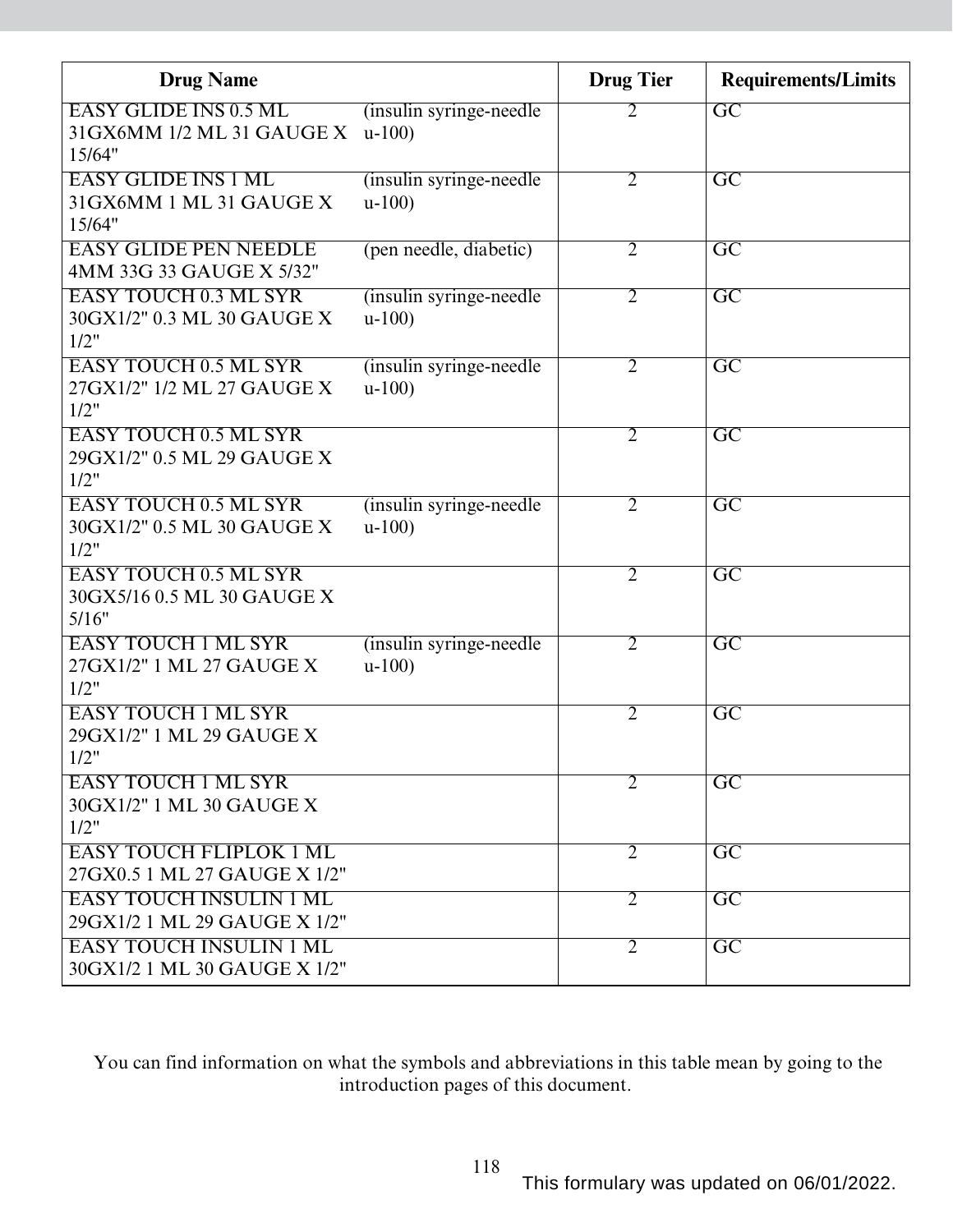| <b>Drug Name</b>                                                                            |                                     | <b>Drug Tier</b> | <b>Requirements/Limits</b> |
|---------------------------------------------------------------------------------------------|-------------------------------------|------------------|----------------------------|
| <b>EASY TOUCH INSULIN SYR</b><br>0.3 ML 0.3 ML 30 GAUGE X<br>5/16", 0.3 ML 31 GAUGE X 5/16" | (insulin syringe-needle)<br>$u-100$ | 2                | $\overline{GC}$            |
| <b>EASY TOUCH INSULIN SYR</b><br>0.5 ML 0.5 ML 30 GAUGE X<br>5/16", 0.5 ML 31 GAUGE X 5/16" | (insulin syringe-needle)<br>$u-100$ | $\overline{2}$   | $\overline{GC}$            |
| <b>EASY TOUCH INSULIN SYR 1</b><br>ML 1 ML 30 GAUGE X 5/16, 1<br><b>ML 31 GAUGE X 5/16</b>  | (insulin syringe-needle)<br>$u-100$ | $\overline{2}$   | $\overline{GC}$            |
| <b>EASY TOUCH INSULIN SYR 1</b><br>ML RETRACTABLE 1 ML 30<br>GAUGE X 1/2"                   | (insulin syringe-needle)<br>$u-100$ | $\overline{2}$   | $\overline{GC}$            |
| <b>EASY TOUCH INSULN 1 ML</b><br>29GX1/2" 1 ML 29 GAUGE X<br>1/2"                           |                                     | $\overline{2}$   | $\overline{\mathrm{GC}}$   |
| <b>EASY TOUCH INSULN 1 ML</b><br>30GX1/2" 1 ML 30 GAUGE X<br>1/2"                           |                                     | $\overline{2}$   | $\overline{GC}$            |
| <b>EASY TOUCH INSULN 1 ML</b><br>30GX5/16 1 ML 30 GAUGE X<br>5/16"                          |                                     | $\overline{2}$   | $\overline{\text{GC}}$     |
| <b>EASY TOUCH INSULN 1 ML</b><br>30GX5/16 1 ML 30 GAUGE X<br>5/16"                          |                                     | $\overline{2}$   | $\overline{GC}$            |
| <b>EASY TOUCH INSULN 1 ML</b><br>31GX5/16 1 ML 31 GAUGE X<br>5/16"                          |                                     | $\overline{2}$   | $\overline{\mathrm{GC}}$   |
| <b>EASY TOUCH INSULN 1 ML</b><br>31GX5/16 1 ML 31 GAUGE X<br>5/16"                          |                                     | $\overline{2}$   | $\overline{\text{GC}}$     |
| <b>EASY TOUCH LUER LOK</b><br><b>INSUL 1 ML 1 ML</b>                                        | (insulin syringe)<br>needleless)    | $\overline{2}$   | $\overline{GC}$            |
| <b>EASY TOUCH PEN NEEDLE</b><br>29GX1/2" 29 GAUGE X 1/2"                                    | (pen needle, diabetic)              | $\overline{2}$   | $\overline{GC}$            |
| <b>EASY TOUCH PEN NEEDLE</b><br>30GX5/16 30 GAUGE X 5/16"                                   | (pen needle, diabetic)              | $\overline{2}$   | $\overline{GC}$            |
| <b>EASY TOUCH PEN NEEDLE</b><br>31 GX1/4" 31 GAUGE X 1/4"                                   | (pen needle, diabetic)              | $\overline{2}$   | $\overline{GC}$            |
| <b>EASY TOUCH PEN NEEDLE</b><br>31GX3/16 31 GAUGE X 3/16"                                   | (pen needle, diabetic)              | $\overline{2}$   | $\overline{\mathrm{GC}}$   |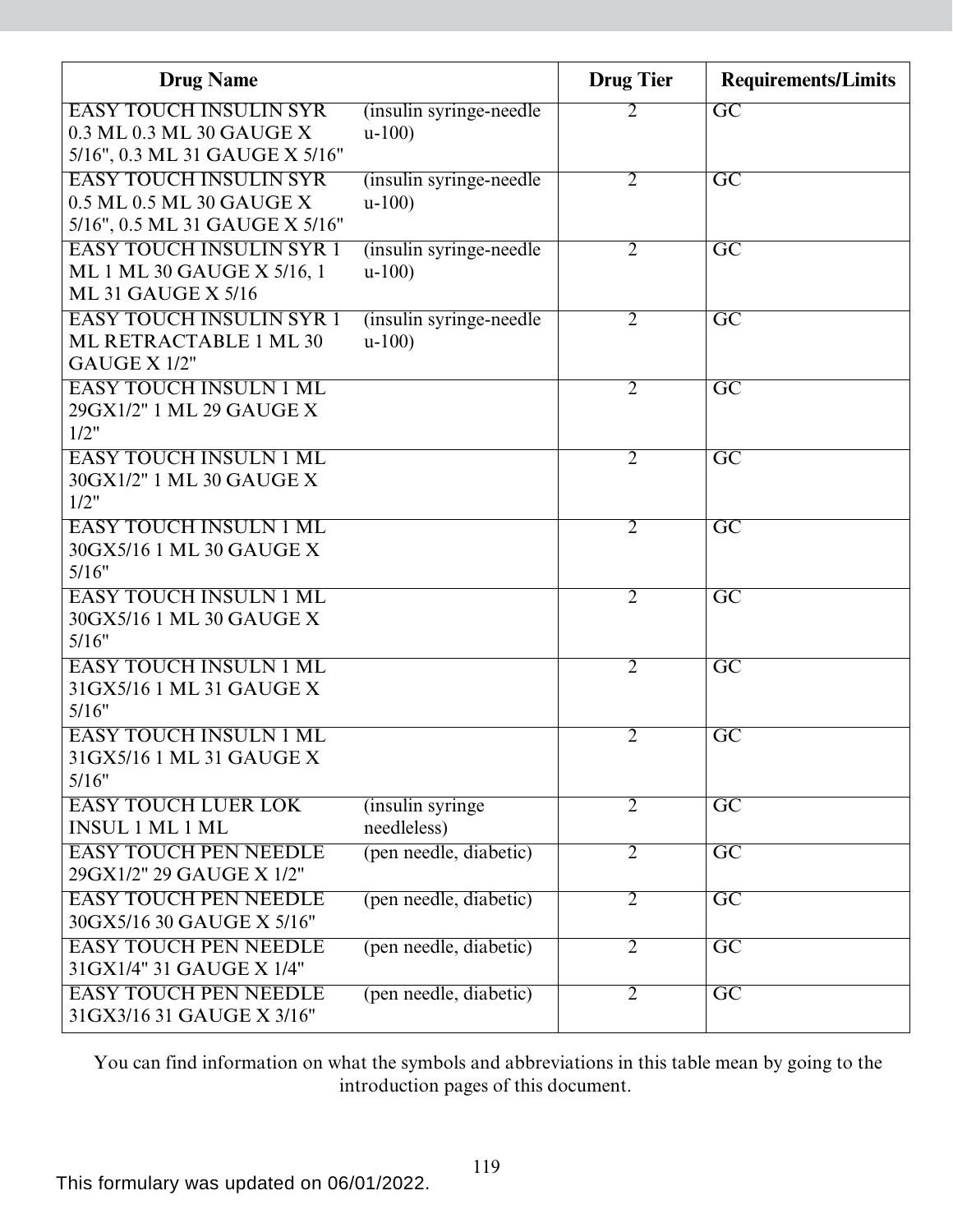| <b>Drug Name</b>                                             |                                  | <b>Drug Tier</b> | <b>Requirements/Limits</b> |
|--------------------------------------------------------------|----------------------------------|------------------|----------------------------|
| <b>EASY TOUCH PEN NEEDLE</b><br>31GX5/16 31 GAUGE X 5/16"    | (pen needle, diabetic)           | 2                | $\overline{GC}$            |
| <b>EASY TOUCH PEN NEEDLE</b>                                 |                                  | $\overline{2}$   | $\overline{\mathrm{GC}}$   |
| 32GX1/4" 32 GAUGE X 1/4"                                     | (pen needle, diabetic)           |                  |                            |
| <b>EASY TOUCH PEN NEEDLE</b><br>32GX3/16 32 GAUGE X 3/16"    | (pen needle, diabetic)           | $\overline{2}$   | $\overline{\mathrm{GC}}$   |
| <b>EASY TOUCH PEN NEEDLE</b><br>32GX5/32 32 GAUGE X 5/32"    | (pen needle, diabetic)           | $\overline{2}$   | $\overline{GC}$            |
| <b>EASY TOUCH SAF PEN NDL</b>                                |                                  | $\overline{2}$   | $\overline{\mathrm{GC}}$   |
| 29G 5MM 29 GAUGE X 3/16"                                     |                                  |                  |                            |
| <b>EASY TOUCH SAF PEN NDL</b>                                |                                  | $\overline{2}$   | $\overline{GC}$            |
| 29G 8MM 29 GAUGE X 5/16"                                     |                                  |                  |                            |
| <b>EASY TOUCH SAF PEN NDL</b>                                |                                  | $\overline{2}$   | $\overline{GC}$            |
| 30G 5MM 30 GAUGE X 3/16"                                     |                                  |                  |                            |
| <b>EASY TOUCH SAF PEN NDL</b>                                |                                  | $\overline{2}$   | $\overline{GC}$            |
| 30G 8MM 30 GAUGE X 5/16"                                     |                                  |                  |                            |
| <b>EASY TOUCH SYR 0.5 ML 28G</b><br>12.7MM 1/2 ML 28 GAUGE X | (insulin syringe-needle)         | $\overline{2}$   | $\overline{GC}$            |
| 1/2"                                                         | $u-100$                          |                  |                            |
| <b>EASY TOUCH SYR 0.5 ML 29G</b>                             | (insulin syringe-needle)         | 2                | $\overline{\mathrm{GC}}$   |
| 12.7MM 0.5 ML 29 GAUGE X                                     | $u-100$                          |                  |                            |
| 1/2"                                                         |                                  |                  |                            |
| <b>EASY TOUCH SYR 1 ML 27G</b>                               |                                  | $\overline{2}$   | $\overline{GC}$            |
| 16MM 1 ML 27 GAUGE X 5/8"                                    |                                  |                  |                            |
| <b>EASY TOUCH SYR 1 ML 28G</b>                               | (insulin syringe-needle)         | $\overline{2}$   | $\overline{GC}$            |
| 12.7MM 1 ML 28 GAUGE X 1/2"                                  | $u-100$                          |                  |                            |
| <b>EASY TOUCH SYR 1 ML 29G</b>                               | (insulin syringe-needle)         | $\overline{2}$   | $\overline{GC}$            |
| 12.7MM 1 ML 29 GAUGE X 1/2"                                  | $u-100$                          | $\overline{2}$   |                            |
| <b>EASY TOUCH UNI-SLIP SYR 1</b><br>ML1ML                    | (insulin syringe)<br>needleless) |                  | $\overline{GC}$            |
| <b>EASYTOUCH SAF PEN NDL</b>                                 |                                  | $\overline{2}$   | $\overline{\mathrm{GC}}$   |
| 30G 6MM 30 GAUGE X 1/4"                                      |                                  |                  |                            |
| <b>EQL INSULIN 0.3 ML</b>                                    | (Ultra Comfort Insulin           | $\overline{2}$   | $\overline{GC}$            |
| <b>SYRINGE SHORT NEEDLE 0.3</b>                              | Syringe)                         |                  |                            |
| <b>ML 30</b>                                                 |                                  |                  |                            |
| <b>EQL INSULIN 0.5 ML</b>                                    | (Lite Touch Insulin              | $\overline{2}$   | $\overline{GC}$            |
| <b>SYRINGE SHORT NEEDLE 1/2</b>                              | Syringe)                         |                  |                            |
| ML 30 GAUGE                                                  |                                  |                  |                            |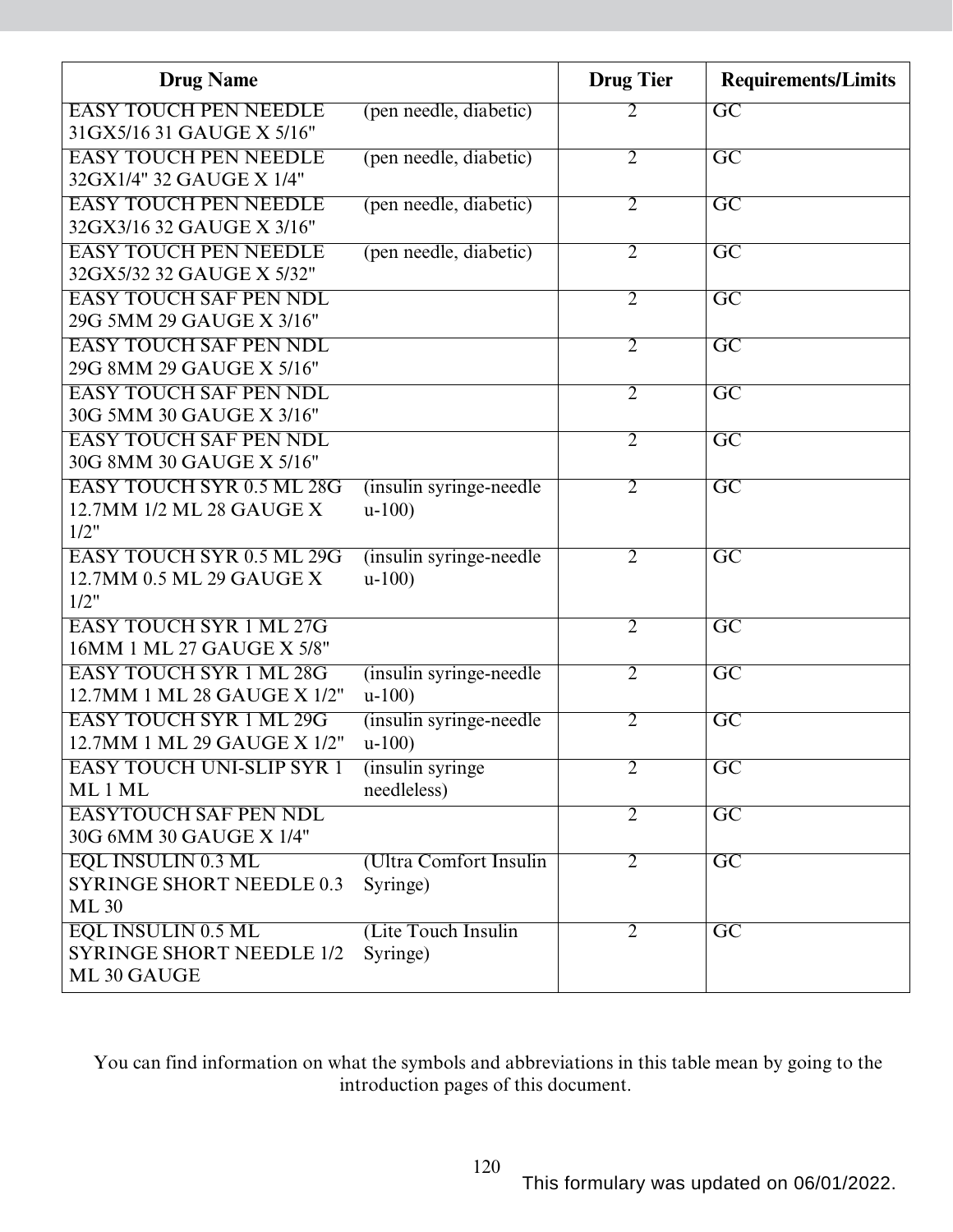| <b>Drug Name</b>                                                                       |                                     | <b>Drug Tier</b> | <b>Requirements/Limits</b> |
|----------------------------------------------------------------------------------------|-------------------------------------|------------------|----------------------------|
| <b>EQL INSULIN 1 ML SYRINGE</b><br><b>SHORT NEEDLE 1 ML 30</b><br><b>GAUGE X 7/16"</b> | (Lite Touch Insulin)<br>Syringe)    | 2                | $\overline{GC}$            |
| <b>EXEL INSULIN SYRINGE 27G-</b><br>1 ML 1 ML 27 GAUGE X 1/2"                          | (insulin syringe-needle)<br>$u-100$ | $\overline{2}$   | $\overline{GC}$            |
| FIFTY50 INS 0.5 ML 31GX5/16"<br>SHORT NEEDLE 0.5 ML 31<br><b>GAUGE X 5/16"</b>         | (Advocate Syringes)                 | $\overline{2}$   | $\overline{\mathrm{GC}}$   |
| FIFTY50 INS SYR 1 ML<br>31GX5/16" SHORT NEEDLE 1<br><b>ML 31 GAUGE X 5/16</b>          | (Advocate Syringes)                 | $\overline{2}$   | $\overline{\mathrm{GC}}$   |
| FIFTY50 PEN 31G X 3/16"<br>NEEDLE (OTC) 31 GAUGE X<br>3/16"                            | (pen needle, diabetic)              | $\overline{2}$   | $\overline{GC}$            |
| FIFTY50 PEN NEEDLE 32G X<br>1/4" 32 GAUGE X 1/4"                                       | (BD Ultra-Fine Micro<br>Pen Needle) | $\overline{2}$   | $\overline{\mathrm{GC}}$   |
| FP INSULIN 1 ML SYRINGE 1<br>ML 28 GAUGE                                               | (Lite Touch Insulin)<br>Syringe)    | $\overline{2}$   | $\overline{\mathrm{GC}}$   |
| <b>FREESTYLE PREC 0.5 ML</b><br>30GX5/16 0.5 ML 30 GAUGE X<br>5/16"                    | (insulin syringe-needle)<br>$u-100$ | $\overline{2}$   | $\overline{GC}$            |
| FREESTYLE PREC 0.5 ML<br>31GX5/16 0.5 ML 31 GAUGE X<br>5/16"                           | (insulin syringe-needle)<br>$u-100$ | $\overline{2}$   | $\overline{GC}$            |
| <b>FREESTYLE PREC 1 ML</b><br>30GX5/16" 1 ML 30 GAUGE X<br>5/16                        | (insulin syringe-needle)<br>$u-100$ | 2                | $\overline{\mathrm{GC}}$   |
| <b>FREESTYLE PREC 1 ML</b><br>31GX5/16" 1 ML 31 GAUGE X<br>5/16                        | (insulin syringe-needle)<br>$u-100$ | 2                | $\overline{\mathrm{GC}}$   |
| <b>GAUZE PAD TOPICAL</b><br><b>BANDAGE 2 X 2"</b>                                      | (gauze bandage)                     |                  | $\overline{\mathrm{GC}}$   |
| <b>GNP ULT C 0.3 ML 29GX1/2"</b><br>(1/2) 1/2 UNIT 0.3 ML 29<br>GAUGE X 1/2"           |                                     | $\overline{2}$   | $\overline{GC}$            |
| <b>GNP ULTRA COMFORT 0.5</b><br>ML SYR 1/2 ML 29, 1/2 ML 30<br><b>GAUGE</b>            | (insulin syringe-needle)<br>$u-100$ | 2                | $\overline{\mathrm{GC}}$   |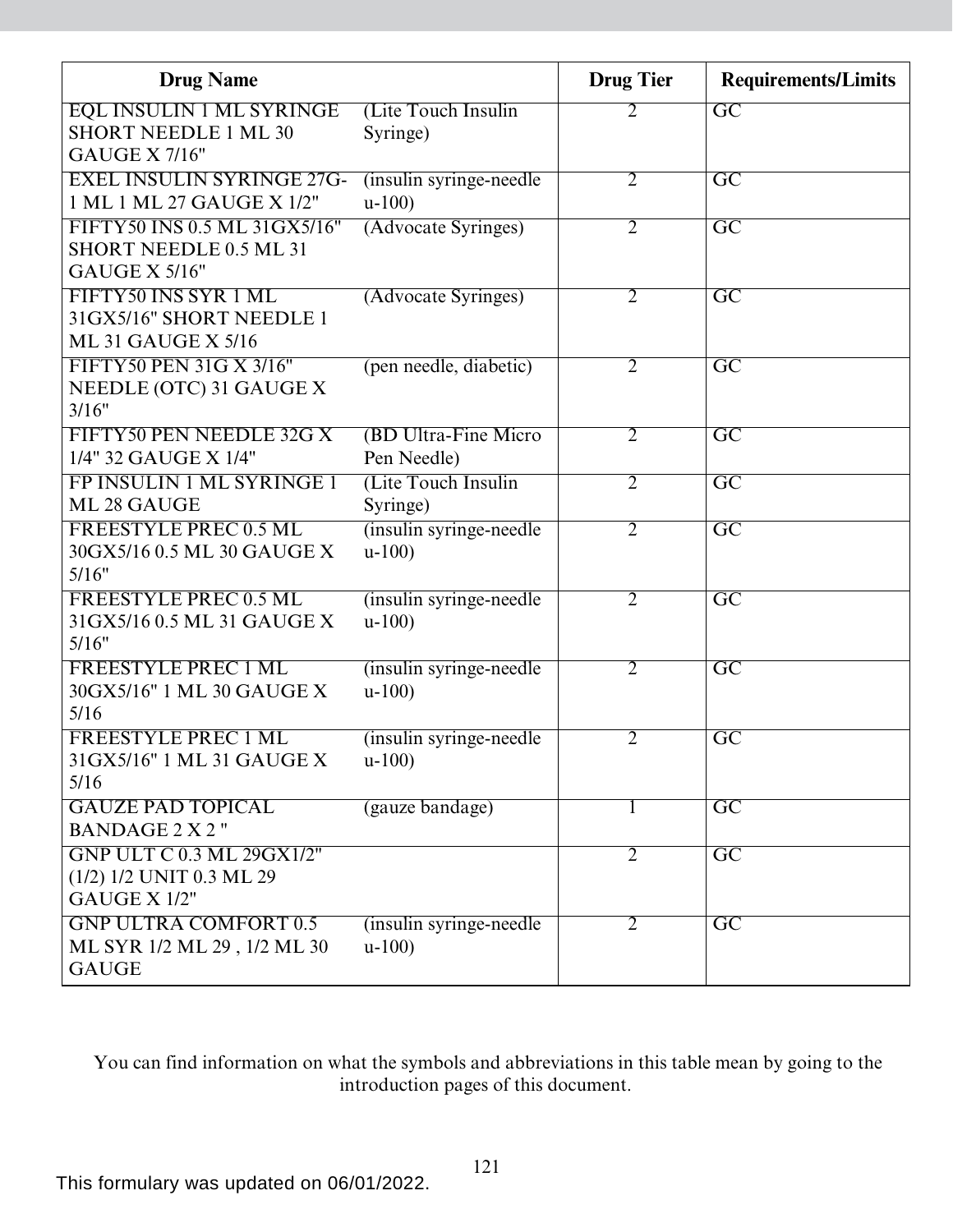| <b>Drug Name</b>                                                                 |                                     | <b>Drug Tier</b> | <b>Requirements/Limits</b> |
|----------------------------------------------------------------------------------|-------------------------------------|------------------|----------------------------|
| <b>GNP ULTRA COMFORT 1 ML</b><br>SYRINGE 1 ML 28 GAUGE, 1<br>ML 30 GAUGE X 7/16" | (insulin syringe-needle)<br>$u-100$ | 2                | $\overline{GC}$            |
| <b>GNP ULTRA COMFORT 1 ML</b><br><b>SYRINGE 1 ML 29 GAUGE</b>                    |                                     | $\overline{2}$   | $\overline{GC}$            |
| <b>GNP ULTRA COMFORT 3/10</b><br>ML SYR 0.3 ML 30                                | (insulin syringe-needle)<br>$u-100$ | $\overline{2}$   | $\overline{\mathrm{GC}}$   |
| <b>HEALTHWISE INS 0.3 ML</b><br>30GX5/16" 0.3 ML 30 GAUGE X<br>5/16"             | (insulin syringe-needle)<br>$u-100$ | $\overline{2}$   | $\overline{\mathrm{GC}}$   |
| <b>HEALTHWISE INS 0.3 ML</b><br>31GX5/16" 0.3 ML 31 GAUGE X<br>5/16"             | (insulin syringe-needle)<br>$u-100$ | $\overline{2}$   | $\overline{\mathrm{GC}}$   |
| <b>HEALTHWISE INS 0.5 ML</b><br>30GX5/16" 0.5 ML 30 GAUGE X<br>5/16"             | (insulin syringe-needle)<br>$u-100$ | $\overline{2}$   | $\overline{GC}$            |
| <b>HEALTHWISE INS 0.5 ML</b><br>31 GX5/16" 0.5 ML 31 GAUGE X<br>5/16"            | (insulin syringe-needle)<br>$u-100$ | $\overline{2}$   | $\overline{\mathrm{GC}}$   |
| <b>HEALTHWISE INS 1 ML</b><br>30GX5/16" 1 ML 30 GAUGE X<br>5/16                  | (insulin syringe-needle)<br>$u-100$ | 2                | $\overline{\mathrm{GC}}$   |
| <b>HEALTHWISE INS 1 ML</b><br>31GX5/16" 1 ML 31 GAUGE X<br>5/16                  | (insulin syringe-needle)<br>$u-100$ | $\overline{2}$   | $\overline{\mathrm{GC}}$   |
| <b>HEALTHWISE PEN NEEDLE</b><br>31G 5MM 31 GAUGE X 3/16"                         | (pen needle, diabetic)              | $\overline{2}$   | $\overline{GC}$            |
| <b>HEALTHWISE PEN NEEDLE</b><br>31G 8MM 31 GAUGE X 5/16"                         | (pen needle, diabetic)              | $\overline{2}$   | $\overline{GC}$            |
| <b>HEALTHWISE PEN NEEDLE</b><br>32G 4MM 32 GAUGE X 5/32"                         | (pen needle, diabetic)              | $\overline{2}$   | $\overline{\mathrm{GC}}$   |
| <b>HEALTHY ACCENTS PENTIP</b><br>4MM 32G 32 GAUGE X 5/32"                        | (pen needle, diabetic)              | $\overline{2}$   | $\overline{GC}$            |
| <b>HEALTHY ACCENTS PENTIP</b><br>5MM 31G 31 GAUGE X 3/16"                        | (pen needle, diabetic)              | $\overline{2}$   | $\overline{\text{GC}}$     |
| <b>HEALTHY ACCENTS PENTIP</b><br>6MM 31G 31 GAUGE X 1/4"                         | (pen needle, diabetic)              | $\overline{2}$   | $\overline{\text{GC}}$     |
| <b>HEALTHY ACCENTS PENTIP</b><br>8MM 31G 31 GAUGE X 5/16"                        | (pen needle, diabetic)              | $\overline{2}$   | $\overline{GC}$            |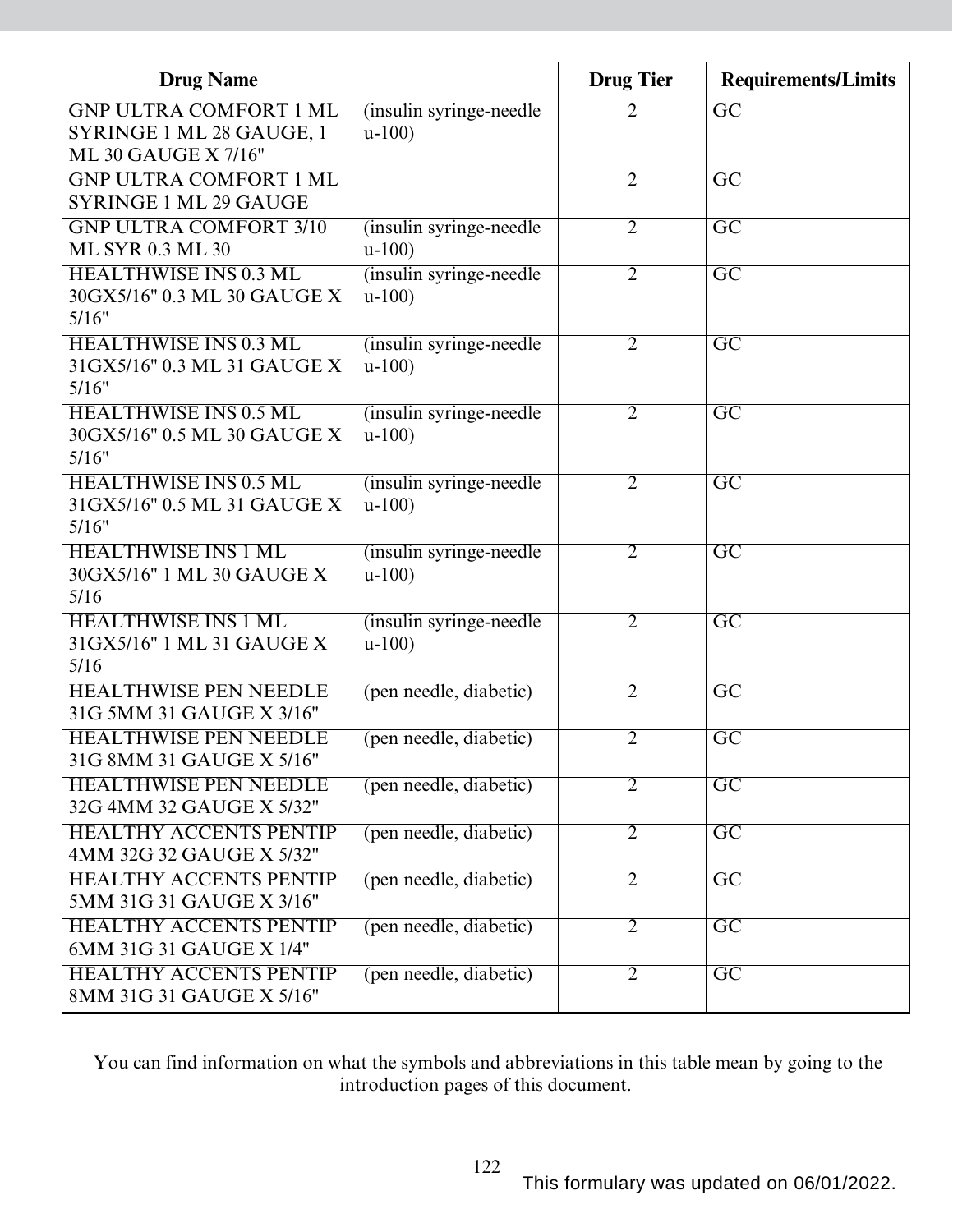| <b>Drug Name</b>                                            |                        | <b>Drug</b> Tier | <b>Requirements/Limits</b> |
|-------------------------------------------------------------|------------------------|------------------|----------------------------|
| <b>HEALTHY ACCENTS PENTP</b>                                |                        | 2                | $\overline{GC}$            |
| 12MM 29G 29 GAUGE X 1/2"                                    |                        |                  |                            |
| <b>INCONTROL PEN NEEDLE</b>                                 | (pen needle, diabetic) | $\overline{2}$   | $\overline{\mathrm{GC}}$   |
| 12MM 29G 29 GAUGE X 1/2"                                    |                        |                  |                            |
| <b>INCONTROL PEN NEEDLE</b>                                 | (pen needle, diabetic) | $\overline{2}$   | $\overline{GC}$            |
| 4MM 32G 32 GAUGE X 5/32"                                    |                        |                  |                            |
| <b>INCONTROL PEN NEEDLE</b>                                 | (pen needle, diabetic) | $\overline{2}$   | $\overline{\mathrm{GC}}$   |
| 5MM 31G 31 GAUGE X 3/16"                                    |                        |                  |                            |
| <b>INCONTROL PEN NEEDLE</b>                                 | (pen needle, diabetic) | $\overline{2}$   | $\overline{\mathrm{GC}}$   |
| 6MM 31G 31 GAUGE X 1/4"                                     |                        |                  |                            |
| <b>INCONTROL PEN NEEDLE</b>                                 | (pen needle, diabetic) | $\overline{2}$   | $\overline{GC}$            |
| 8MM 31G 31 GAUGE X 5/16"                                    |                        |                  |                            |
| <b>INPEN (FOR HUMALOG)</b>                                  |                        | $\overline{3}$   |                            |
| <b>BLUE SUBCUTANEOUS</b>                                    |                        |                  |                            |
| <b>INSULIN PEN</b>                                          |                        |                  |                            |
| <b>INPEN (NOVOLOG OR FIASP)</b><br><b>BLUE SUBCUTANEOUS</b> |                        | $\overline{3}$   |                            |
| <b>INSULIN PEN</b>                                          |                        |                  |                            |
| <b>INSULIN SYR 0.3 ML</b>                                   |                        | $\overline{2}$   |                            |
| 30GX5/16" 0.3 ML 30 GAUGE X                                 | (Advocate Syringes)    |                  | $\overline{\text{GC}}$     |
| 5/16"                                                       |                        |                  |                            |
| <b>INSULIN SYR 0.3 ML</b>                                   | (UltiCare Insuln       | $\overline{2}$   | $\overline{\text{GC}}$     |
| 31GX1/4(1/2) 0.3 ML 31 GAUGE                                | Syr(half unit))        |                  |                            |
| X 1/4"                                                      |                        |                  |                            |
| <b>INSULIN SYRIN 0.3 ML</b>                                 | (Comfort EZ Insulin    | $\overline{2}$   | $\overline{GC}$            |
| 30GX1/2" SHORT NEEDLE 0.3                                   | Syringe)               |                  |                            |
| <b>ML 30 GAUGE X 1/2"</b>                                   |                        |                  |                            |
| <b>INSULIN SYRIN 0.5 ML</b>                                 | (Comfort EZ Insulin    | $\overline{2}$   | $\overline{GC}$            |
| 28GX1/2" 1/2 ML 28 GAUGE X                                  | Syringe)               |                  |                            |
| 1/2"                                                        |                        |                  |                            |
| <b>INSULIN SYRIN 0.5 ML</b>                                 | (Comfort EZ Insulin    | $\overline{2}$   | $\overline{GC}$            |
| 30GX1/2" SHORT NEEDLE                                       | Syringe)               |                  |                            |
| (OTC) 0.5 ML 30 GAUGE X 1/2"                                |                        |                  |                            |
| <b>INSULIN SYRIN 0.5 ML</b>                                 | (Advocate Syringes)    | $\overline{2}$   | $\overline{\text{GC}}$     |
| 30GX5/16" SHORT NEEDLE                                      |                        |                  |                            |
| (OTC) 0.5 ML 30 GAUGE X 5/16"                               |                        |                  |                            |
| <b>INSULIN SYRING 0.5 ML</b>                                | (Easy Touch Insulin    | 2                | $\overline{\text{GC}}$     |
| 27GX1/2" 1/2 ML 27 GAUGE X                                  | Syringe)               |                  |                            |
| 1/2"                                                        |                        |                  |                            |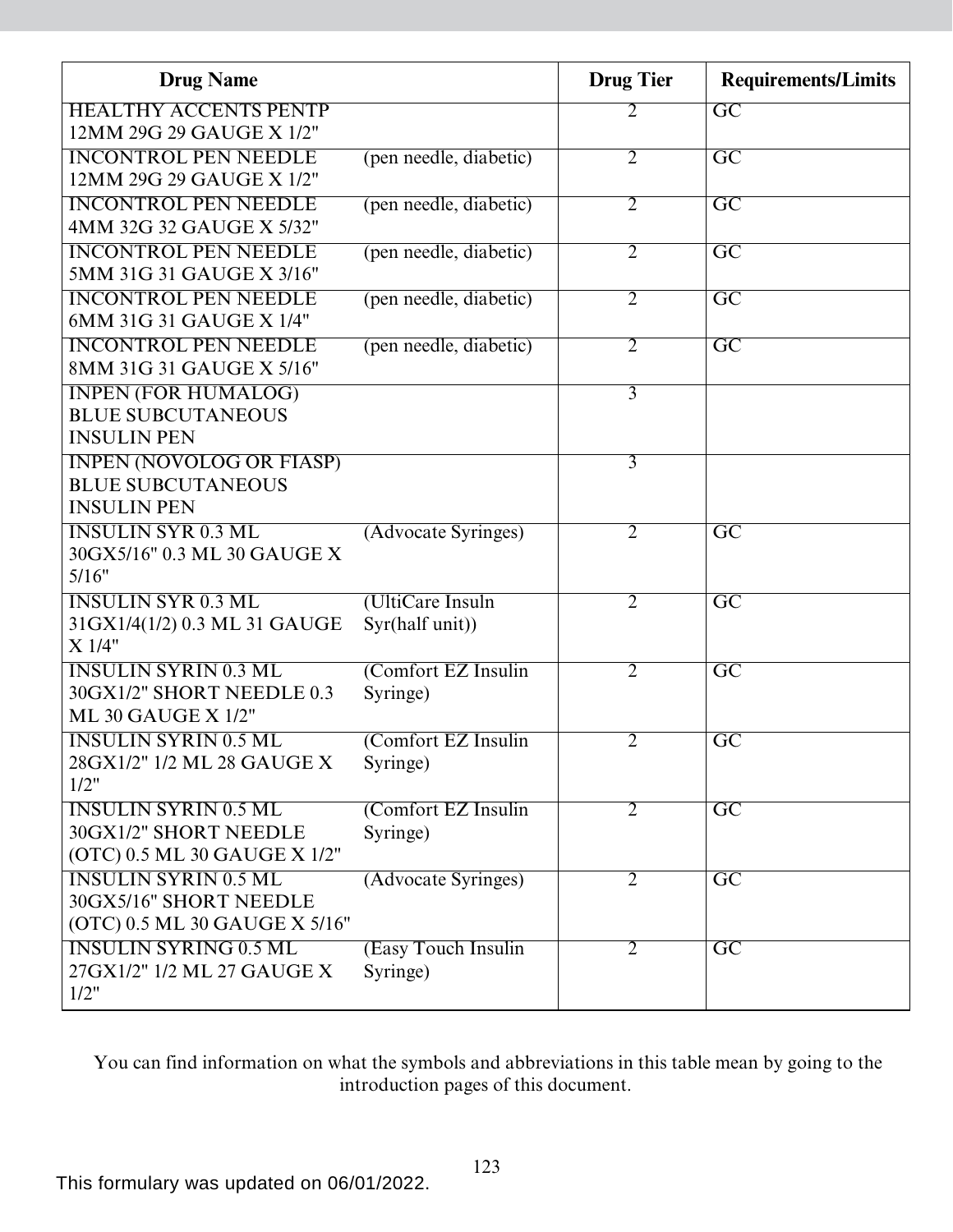| <b>Drug Name</b>                                       |                                     | <b>Drug Tier</b> | <b>Requirements/Limits</b> |
|--------------------------------------------------------|-------------------------------------|------------------|----------------------------|
| <b>INSULIN SYRINGE 0.3 ML 0.3</b><br>ML 29 GAUGE       | (insulin syringe-needle)<br>$u-100$ | 2                | $\overline{GC}$            |
| <b>INSULIN SYRINGE 0.3 ML</b>                          | (Sure Comfort Insulin               | $\overline{2}$   | $\overline{GC}$            |
| 31 GX1/4 0.3 ML 31 GAUGE X                             | Syringe)                            |                  |                            |
| 1/4"                                                   |                                     |                  |                            |
| <b>INSULIN SYRINGE 0.5 ML 1/2</b>                      | (insulin syringe-needle)            | $\overline{2}$   | $\overline{\text{GC}}$     |
| <b>ML 29</b>                                           | $u-100$                             |                  |                            |
| <b>INSULIN SYRINGE 0.5 ML</b>                          | (Sure Comfort Insulin               | $\overline{2}$   | $\overline{GC}$            |
| 31 GX1/4 1/2 ML 31 GAUGE X                             | Syringe)                            |                  |                            |
| 1/4"                                                   |                                     |                  |                            |
| <b>INSULIN SYRINGE 1 ML 1 ML</b>                       |                                     | $\overline{2}$   | $\overline{GC}$            |
| 29 GAUGE                                               |                                     |                  |                            |
| <b>INSULIN SYRINGE 1 ML</b>                            | (BD Eclipse Luer-Lok)               | $\overline{2}$   | $\overline{GC}$            |
| 30GX1/2" (RX) 1 ML 30 GAUGE                            |                                     |                  |                            |
| X 1/2"                                                 |                                     |                  |                            |
| <b>INSULIN SYRINGE 1 ML</b>                            | (Advocate Syringes)                 | $\overline{2}$   | $\overline{GC}$            |
| 30GX5/16" SHORT NEEDLE                                 |                                     |                  |                            |
| (OTC) 1 ML 30 GAUGE X 5/16                             |                                     |                  |                            |
| <b>INSULIN SYRINGE 1 ML</b>                            | (Sure Comfort Insulin               | $\overline{2}$   | $\overline{\mathrm{GC}}$   |
| 31 GX1/4" 1 ML 31 GAUGE X                              | Syringe)                            |                  |                            |
| 1/4"                                                   |                                     |                  |                            |
| <b>INSULIN SYRINGE-NEEDLE</b>                          | (Ultilet Insulin Syringe)           | $\overline{2}$   | $\overline{GC}$            |
| <b>U-100 SYRINGE 0.3 ML 29</b>                         |                                     |                  |                            |
| <b>GAUGE</b>                                           |                                     |                  |                            |
| <b>INSULIN SYRINGE-NEEDLE</b><br>U-100 SYRINGE 1 ML 29 | (Advocate Syringes)                 | $\overline{2}$   | $\overline{\mathrm{GC}}$   |
| GAUGE X 1/2"                                           |                                     |                  |                            |
| <b>INSULIN SYRINGE-NEEDLE</b>                          | (Lite Touch Insulin                 | 2                | $\overline{\mathrm{GC}}$   |
| <b>U-100 SYRINGE 1/2 ML 28</b>                         | Syringe)                            |                  |                            |
| <b>GAUGE</b>                                           |                                     |                  |                            |
| <b>INSUPEN 30G ULTRAFIN</b>                            | (pen needle, diabetic)              | $\overline{2}$   | $\overline{GC}$            |
| NEEDLE 30 GAUGE X 5/16"                                |                                     |                  |                            |
| <b>INSUPEN 31G ULTRAFIN</b>                            | (pen needle, diabetic)              | $\overline{2}$   | $\overline{\text{GC}}$     |
| NEEDLE 31 GAUGE X 1/4", 31                             |                                     |                  |                            |
| GAUGE X 5/16"                                          |                                     |                  |                            |
| <b>INSUPEN 32G 6MM PEN</b>                             | (pen needle, diabetic)              | $\overline{2}$   | $\overline{\text{GC}}$     |
| NEEDLE 32 GAUGE X 1/4"                                 |                                     |                  |                            |
| <b>INSUPEN 32G 8MM PEN</b>                             |                                     | $\overline{2}$   | $\overline{GC}$            |
| NEEDLE 32 GAUGE X 5/16"                                |                                     |                  |                            |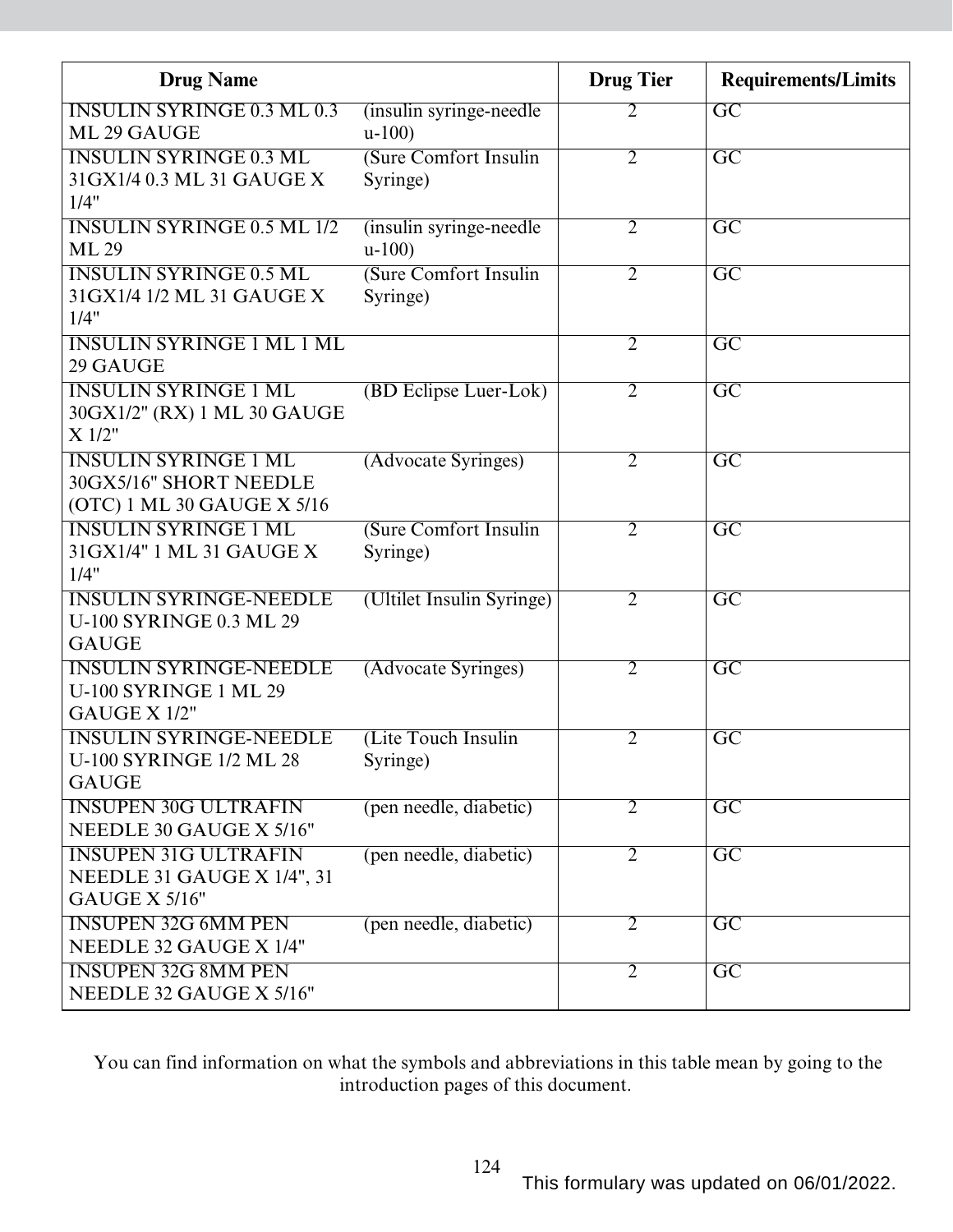| <b>Drug Name</b>                                        |                          | <b>Drug Tier</b> | <b>Requirements/Limits</b> |
|---------------------------------------------------------|--------------------------|------------------|----------------------------|
| <b>INSUPEN PEN NEEDLE</b>                               | (pen needle, diabetic)   | $\overline{2}$   | $\overline{GC}$            |
| 29GX12MM 29 GAUGE X 1/2"                                |                          |                  |                            |
| <b>INSUPEN PEN NEEDLE</b><br>31GX3/16" 31 GAUGE X 3/16" | (pen needle, diabetic)   | $\overline{2}$   | $\overline{\mathrm{GC}}$   |
| <b>INSUPEN PEN NEEDLE</b>                               |                          | $\overline{2}$   | $\overline{GC}$            |
| 32GX4MM 32 GAUGE X 5/32"                                | (pen needle, diabetic)   |                  |                            |
| <b>INSUPEN PEN NEEDLE</b>                               | (pen needle, diabetic)   | $\overline{2}$   | $\overline{\text{GC}}$     |
| 33GX4MM 33 GAUGE X 5/32"                                |                          |                  |                            |
| <b>KRO PEN NEEDLE 4MM X 33G</b>                         | (Advocate Pen Needle)    | $\overline{2}$   | $\overline{\mathrm{GC}}$   |
| 33 GAUGE X 5/32"                                        |                          |                  |                            |
| <b>LISCO SPONGES 100/BAG 2 X 2</b>                      |                          |                  | $\overline{\mathrm{GC}}$   |
|                                                         |                          |                  |                            |
| LITE TOUCH 31GX1/4" PEN                                 | (pen needle, diabetic)   | $\overline{2}$   | $\overline{GC}$            |
| NEEDLE 31 GAUGE X 1/4"                                  |                          |                  |                            |
| <b>LITE TOUCH INSULIN 0.5 ML</b>                        | (insulin syringe-needle) | $\overline{2}$   | $\overline{GC}$            |
| SYR 1/2 ML 28 GAUGE, 1/2 ML                             | $u-100$                  |                  |                            |
| 29, 1/2 ML 30 GAUGE                                     |                          |                  |                            |
| <b>LITE TOUCH INSULIN 1 ML</b>                          | (insulin syringe-needle) | $\overline{2}$   | $\overline{\mathrm{GC}}$   |
| SYR 1 ML 28 GAUGE, 1 ML 30<br><b>GAUGE X 7/16"</b>      | $u-100$                  |                  |                            |
| <b>LITE TOUCH INSULIN 1 ML</b>                          |                          | $\overline{2}$   | $\overline{GC}$            |
| SYR 1 ML 29 GAUGE                                       |                          |                  |                            |
| <b>LITE TOUCH INSULIN SYR 1</b>                         | (insulin syringe-needle) | $\overline{2}$   | $\overline{\mathrm{GC}}$   |
| <b>ML 1 ML 31 GAUGE X 5/16</b>                          | $u-100$                  |                  |                            |
| <b>LITE TOUCH PEN NEEDLE</b>                            | (pen needle, diabetic)   | $\overline{2}$   | $\overline{GC}$            |
| 29G 29 GAUGE X 1/2"                                     |                          |                  |                            |
| <b>LITE TOUCH PEN NEEDLE</b>                            | (pen needle, diabetic)   | $\overline{2}$   | $\overline{GC}$            |
| 31G 31 GAUGE X 3/16", 31                                |                          |                  |                            |
| <b>GAUGE X 5/16"</b>                                    |                          |                  |                            |
| <b>LITETOUCH INS 0.3 ML</b>                             | (insulin syringe-needle) | 2                | $\overline{GC}$            |
| 29GX1/2" 0.3 ML 29 GAUGE X                              | $u-100$                  |                  |                            |
| 1/2"                                                    |                          |                  |                            |
| <b>LITETOUCH INS 0.3 ML</b>                             | (insulin syringe-needle) | $\overline{2}$   | $\overline{GC}$            |
| 30GX5/16" 0.3 ML 30 GAUGE X                             | $u-100$                  |                  |                            |
| 5/16"                                                   |                          |                  |                            |
| <b>LITETOUCH INS 0.3 ML</b>                             | (insulin syringe-needle) | $\overline{2}$   | $\overline{GC}$            |
| 31GX5/16" 0.3 ML 31 GAUGE X                             | $u-100$                  |                  |                            |
| 5/16"                                                   |                          |                  |                            |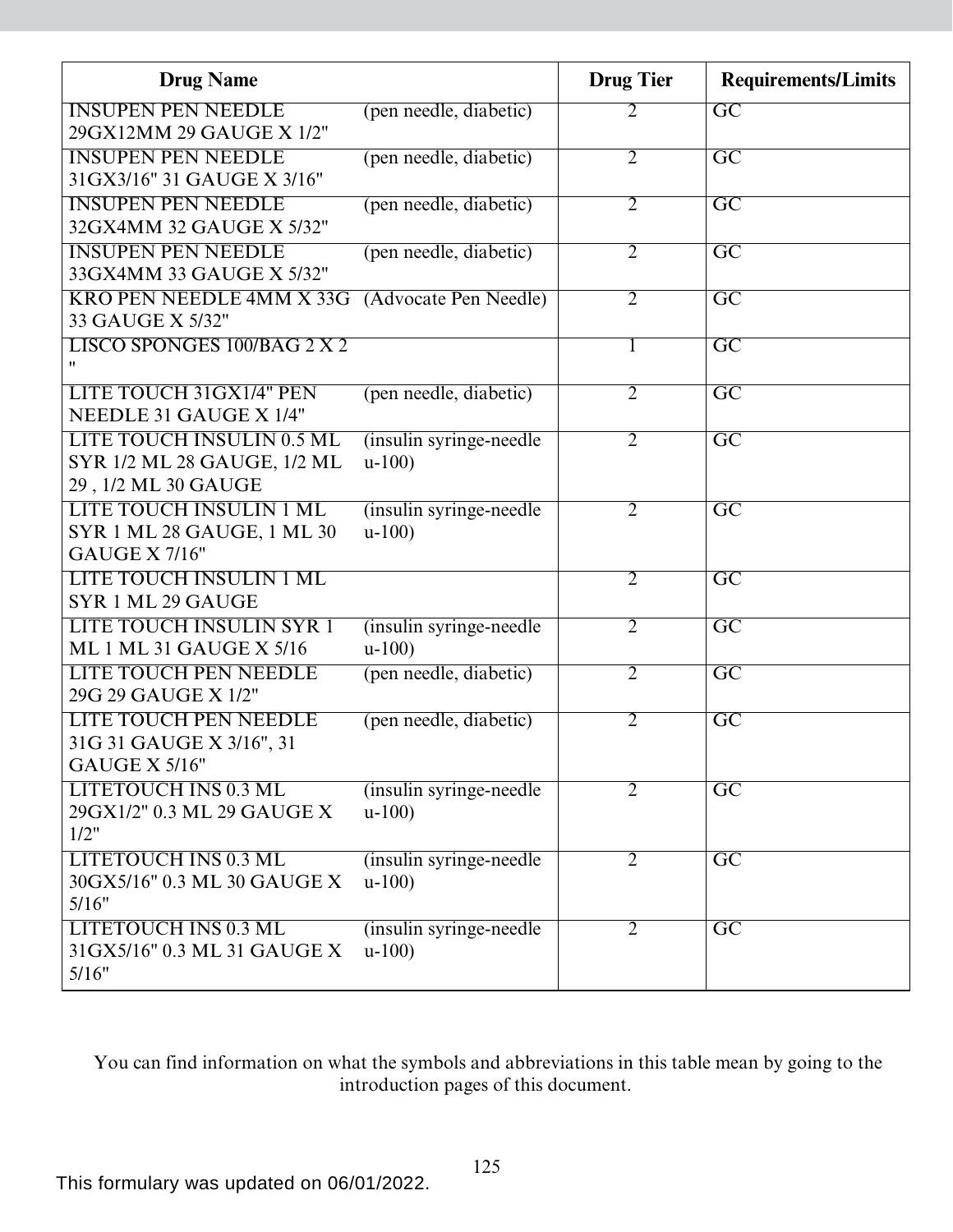| <b>Drug Name</b>                                                                          |                                     | <b>Drug Tier</b> | <b>Requirements/Limits</b> |
|-------------------------------------------------------------------------------------------|-------------------------------------|------------------|----------------------------|
| <b>LITETOUCH INS 0.5 ML</b><br>31GX5/16" 0.5 ML 31 GAUGE X<br>5/16"                       | (insulin syringe-needle)<br>$u-100$ | 2                | $\overline{GC}$            |
| <b>LITETOUCH SYR 0.5 ML</b><br>28GX1/2" 1/2 ML 28 GAUGE X<br>1/2"                         | (insulin syringe-needle)<br>$u-100$ | $\overline{2}$   | $\overline{\rm GC}$        |
| <b>LITETOUCH SYR 0.5 ML</b><br>29GX1/2" 0.5 ML 29 GAUGE X<br>1/2"                         | (insulin syringe-needle)<br>$u-100$ | $\overline{2}$   | $\overline{\text{GC}}$     |
| LITETOUCH SYR 0.5 ML<br>30GX5/16" 0.5 ML 30 GAUGE X<br>5/16"                              | (insulin syringe-needle)<br>$u-100$ | $\overline{2}$   | $\overline{GC}$            |
| <b>LITETOUCH SYRIN 1 ML</b><br>28GX1/2" 1 ML 28 GAUGE X<br>1/2"                           | (insulin syringe-needle)<br>$u-100$ | $\overline{2}$   | $\overline{GC}$            |
| <b>LITETOUCH SYRIN 1 ML</b><br>29GX1/2" 1 ML 29 GAUGE X<br>1/2"                           | (insulin syringe-needle)<br>$u-100$ | $\overline{2}$   | $\overline{GC}$            |
| <b>LITETOUCH SYRIN 1 ML</b><br>30GX5/16" 1 ML 30 GAUGE X<br>5/16                          | (insulin syringe-needle)<br>$u-100$ | $\overline{2}$   | $\overline{\text{GC}}$     |
| <b>MAGELLAN INSUL SYRINGE</b><br>0.3 ML 0.3 ML 30 X 5/16"                                 |                                     | $\overline{2}$   | $\overline{GC}$            |
| <b>MAGELLAN INSUL SYRINGE</b><br>0.5 ML 0.5 ML 30 GAUGE X<br>5/16"                        |                                     | $\overline{2}$   | $\overline{GC}$            |
| <b>MAGELLAN INSULIN SYR 0.3</b><br>ML 0.3 ML 29 X 1/2"                                    |                                     | $\overline{2}$   | $\overline{GC}$            |
| <b>MAGELLAN INSULIN SYR 0.5</b><br>ML 0.5 ML 29 GAUGE X 1/2"                              |                                     | 2                | GC                         |
| <b>MAGELLAN INSULIN</b><br>SYRINGE 1 ML 1 ML 29<br>GAUGE X 1/2", 1 ML 30<br>GAUGE X 5/16" |                                     | $\overline{2}$   | $\overline{\mathrm{GC}}$   |
| <b>MAXICOMFORT II PEN NDL</b><br>31GX6MM 31 GAUGE X 1/4"                                  | (pen needle, diabetic)              | $\overline{2}$   | $\overline{GC}$            |
| <b>MAXICOMFORT INS 0.5 ML</b><br>27GX1/2" 1/2 ML 27 GAUGE X<br>1/2"                       | (insulin syringe-needle)<br>$u-100$ | $\overline{2}$   | $\overline{GC}$            |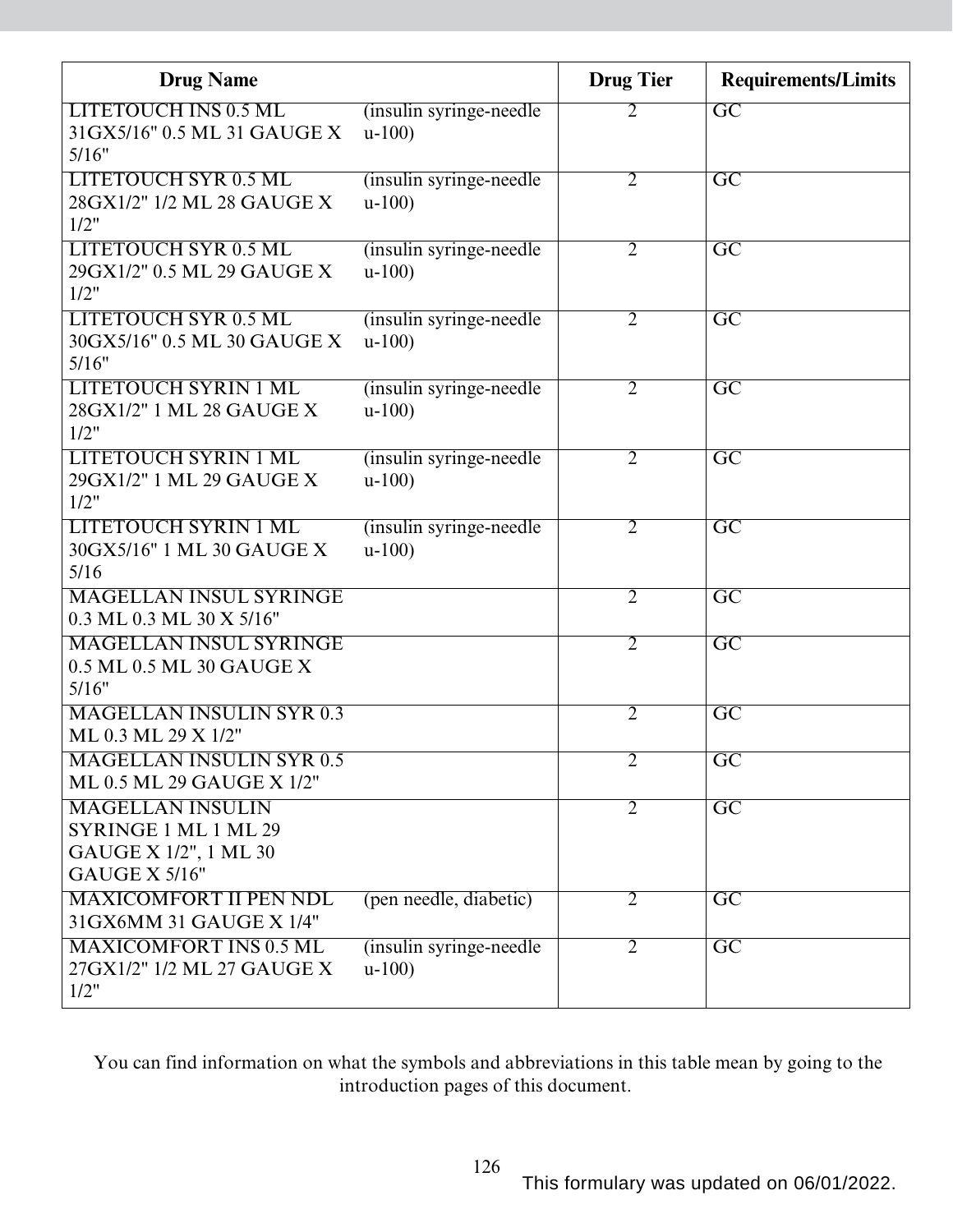| <b>Drug Name</b>                       |                                    | <b>Drug Tier</b> | <b>Requirements/Limits</b> |
|----------------------------------------|------------------------------------|------------------|----------------------------|
| <b>MAXI-COMFORT INS 0.5 ML</b>         | (insulin syringe-needle)           | 2                | $\overline{GC}$            |
| 28G 1/2 ML 28 GAUGE X 1/2"             | $u-100$                            |                  |                            |
| <b>MAXICOMFORT INS 1 ML</b>            | (insulin syringe-needle)           | $\overline{2}$   | $\overline{GC}$            |
| 27GX1/2" 1 ML 27 GAUGE X               | $u-100$                            |                  |                            |
| 1/2"                                   |                                    |                  |                            |
| <b>MAXI-COMFORT INS 1 ML</b>           | (insulin syringe-needle)           | $\overline{2}$   | $\overline{GC}$            |
| 28GX1/2" 1 ML 28 GAUGE X               | $u-100$                            |                  |                            |
| 1/2"                                   |                                    |                  |                            |
| <b>MAXICOMFORT PEN NDL</b>             |                                    | $\overline{2}$   | $\overline{\mathrm{GC}}$   |
| 29G X 5MM 29 GAUGE X 3/16"             |                                    |                  |                            |
| <b>MAXICOMFORT PEN NDL</b>             |                                    | $\overline{2}$   | $\overline{GC}$            |
| 29G X 8MM 29 GAUGE X 5/16"             |                                    |                  |                            |
| <b>MICRODOT PEN NEEDLE</b>             | (pen needle, diabetic)             | $\overline{2}$   | $\overline{GC}$            |
| 31 GX6MM 31 GAUGE X 1/4"               |                                    |                  |                            |
| <b>MICRODOT PEN NEEDLE</b>             | (pen needle, diabetic)             | $\overline{2}$   | $\overline{GC}$            |
| 32GX4MM 32 GAUGE X 5/32"               |                                    |                  |                            |
| <b>MICRODOT PEN NEEDLE</b>             | (pen needle, diabetic)             | $\overline{2}$   | $\overline{\mathrm{GC}}$   |
| 33GX4MM 33 GAUGE X 5/32"               |                                    |                  |                            |
| <b>MINI ULTRA-THIN II PEN</b>          | (pen needle, diabetic)             | $\overline{2}$   | $\overline{\mathrm{GC}}$   |
| <b>NDL 31G STERILE 31 GAUGE</b>        |                                    |                  |                            |
| $X$ 3/16"                              |                                    |                  |                            |
| <b>MONOJECT 0.5 ML SYRN</b>            | (insulin syringe-needle)           | $\overline{2}$   | $\overline{\mathrm{GC}}$   |
| 28GX1/2" 1/2 ML 28 GAUGE               | $u-100$                            |                  |                            |
| <b>MONOJECT 1 ML SYRN</b>              | (insulin syringe-needle)           | $\overline{2}$   | $\overline{GC}$            |
| 27X1/2" 1 ML 27 GAUGE X 1/2"           | $u-100$                            |                  |                            |
| <b>MONOJECT 1 ML SYRN</b>              | (insulin syringe-needle)           | $\overline{2}$   | $\overline{\mathrm{GC}}$   |
| 28GX1/2" (OTC) 1 ML 28<br>GAUGE X 1/2" | $u-100$                            |                  |                            |
| <b>MONOJECT INSUL SYR U100</b>         |                                    | $\overline{2}$   |                            |
| (OTC) 0.3 ML 29 GAUGE X 1/2"           | (insulin syringe-needle<br>$u-100$ |                  | $\overline{GC}$            |
| <b>MONOJECT INSUL SYR U100</b>         | (insulin syringe-needle)           | $\overline{2}$   | $\overline{\text{GC}}$     |
| .5ML,29GX1/2" (OTC) 0.5 ML 29          | $u-100$                            |                  |                            |
| GAUGE X 1/2"                           |                                    |                  |                            |
| <b>MONOJECT INSUL SYR U100</b>         | (insulin syringe-needle)           | $\overline{2}$   | $\overline{\text{GC}}$     |
| 0.5 ML CONVERTS TO 29G                 | $u-100$                            |                  |                            |
| (OTC) 1/2 ML 28 GAUGE X 1/2"           |                                    |                  |                            |
| <b>MONOJECT INSUL SYR U1001</b>        | (insulin syringe-needle)           | $\overline{2}$   | $\overline{\text{GC}}$     |
| ML 1 ML 25 GAUGE X 5/8"                | $u-100$                            |                  |                            |
|                                        |                                    |                  |                            |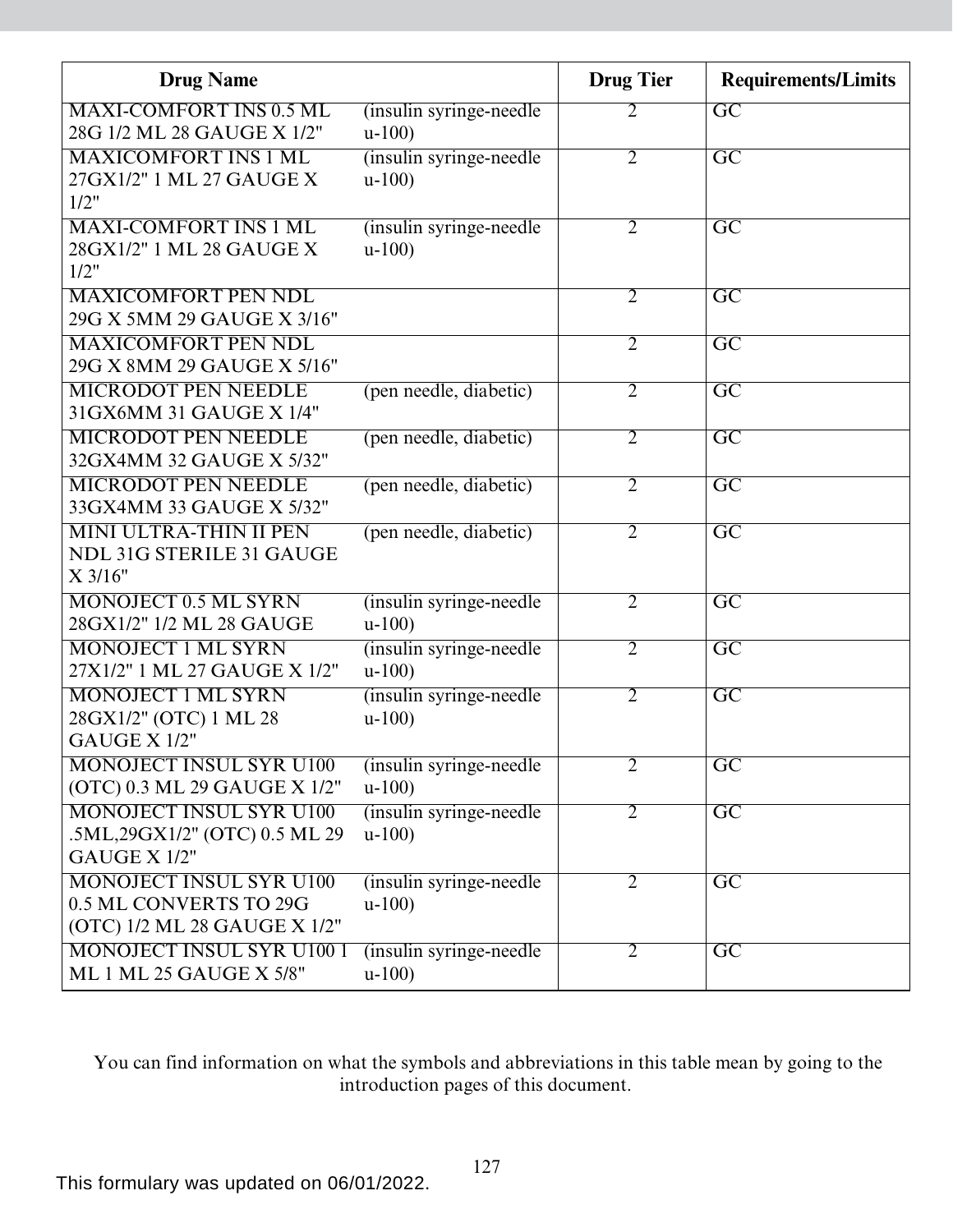| <b>Drug Name</b>                 |                          | <b>Drug Tier</b> | <b>Requirements/Limits</b> |
|----------------------------------|--------------------------|------------------|----------------------------|
| <b>MONOJECT INSUL SYR U100 1</b> | (insulin syringe-needle) | 2                | $\overline{\mathrm{GC}}$   |
| ML 3'S, 29GX1/2" (OTC) 1 ML 29   | $u-100$                  |                  |                            |
| GAUGE X 1/2"                     |                          |                  |                            |
| <b>MONOJECT INSUL SYR U100 1</b> | (insulin syringes)       | $\overline{2}$   | $\overline{\rm GC}$        |
| ML W/O NEEDLE (OTC) 1 ML         | (disposable))            |                  |                            |
| <b>MONOJECT INSULIN SYR 0.3</b>  | (insulin syringe-needle) | $\overline{2}$   | $\overline{\mathrm{GC}}$   |
| ML (OTC) 0.3 ML 30 GAUGE X       | $u-100$                  |                  |                            |
| 5/16"                            |                          |                  |                            |
| <b>MONOJECT INSULIN SYR 0.3</b>  | (insulin syringe-needle) | 2                | $\overline{\mathrm{GC}}$   |
| ML 0.3 ML 30 GAUGE X 5/16"       | $u-100$                  |                  |                            |
| <b>MONOJECT INSULIN SYR 0.5</b>  | (insulin syringe-needle  | $\overline{2}$   | $\overline{GC}$            |
| ML (OTC) 0.5 ML 30 GAUGE X       | $u-100$                  |                  |                            |
| 5/16"                            |                          |                  |                            |
| <b>MONOJECT INSULIN SYR 0.5</b>  | (insulin syringe-needle) | $\overline{2}$   | $\overline{\mathrm{GC}}$   |
| ML 0.5 ML 30 GAUGE X 5/16"       | $u-100$                  |                  |                            |
| <b>MONOJECT INSULIN SYR 1</b>    | (insulin syringe-needle) | $\overline{2}$   | $\overline{GC}$            |
| ML 3'S (OTC) 1 ML 30 GAUGE       | $u-100$                  |                  |                            |
| $X$ 5/16                         |                          |                  |                            |
| <b>MONOJECT INSULIN SYR U-</b>   | (insulin syringe-needle) | $\overline{2}$   | $\overline{\mathrm{GC}}$   |
| 100 0.5 ML 29 GAUGE X 1/2"       | $u-100$                  |                  |                            |
| <b>MONOJECT INSULIN SYR U-</b>   |                          | $\overline{2}$   | $\overline{GC}$            |
| 100 29 GAUGE X 1/2"              |                          |                  |                            |
| <b>MONOJECT SYRINGE 0.3 ML</b>   | (insulin syringe-needle) | $\overline{2}$   | $\overline{\mathrm{GC}}$   |
| 0.3 ML 31 GAUGE X 5/16"          | $u-100$                  |                  |                            |
| <b>MONOJECT SYRINGE 0.5 ML</b>   | (insulin syringe-needle) | $\overline{2}$   | $\overline{\mathrm{GC}}$   |
| 0.5 ML 31 GAUGE X 5/16"          | $u-100$                  |                  |                            |
| <b>MONOJECT SYRINGE 1 ML 1</b>   | (insulin syringe-needle) | $\overline{2}$   | $\overline{\mathrm{GC}}$   |
| <b>ML 31 GAUGE X 5/16</b>        | $u-100$                  |                  |                            |
| <b>NOVOFINE 30 NEEDLE</b>        |                          | $\overline{2}$   | $\overline{GC}$            |
| <b>NOVOFINE 32G NEEDLES 32</b>   | (pen needle, diabetic)   | $\overline{2}$   | $\overline{GC}$            |
| GAUGE X 1/4"                     |                          |                  |                            |
| <b>NOVOFINE PLUS PEN NDL</b>     |                          | $\overline{2}$   | $\overline{GC}$            |
| 32GX1/6" 32 GAUGE X 1/6"         |                          |                  |                            |
| <b>NOVOTWIST NEEDLE 32G</b>      |                          | $\overline{2}$   | $\overline{\mathrm{GC}}$   |
| 5MM 32 GAUGE X 1/5"              |                          |                  |                            |
| <b>OMNIPOD 5 G6 INTRO KIT</b>    |                          | $\overline{3}$   | $QL$ (1 per 365 days)      |
| (GEN 5) SUBCUTANEOUS             |                          |                  |                            |
| <b>CARTRIDGE</b>                 |                          |                  |                            |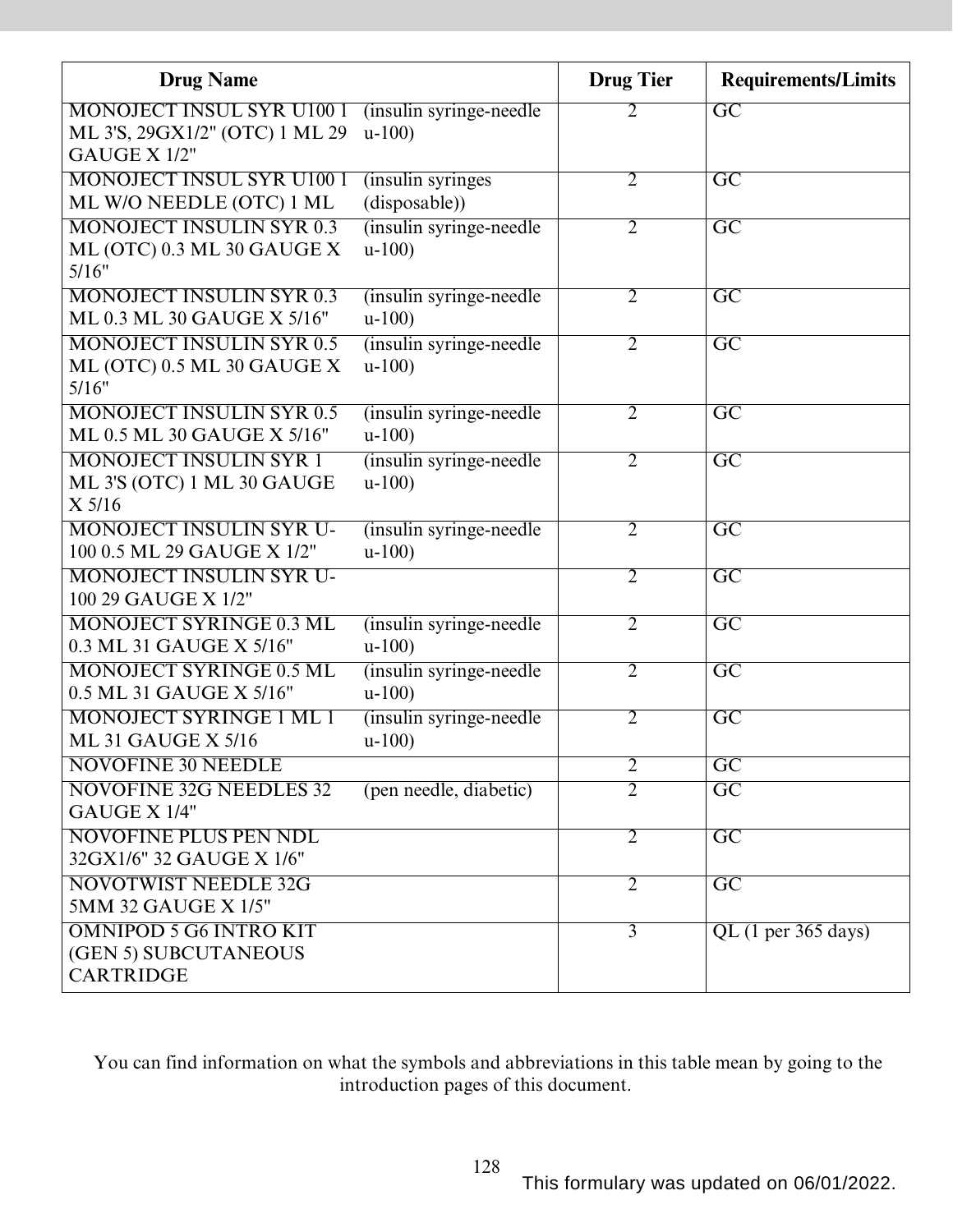| <b>Drug Name</b>                                    |                        | <b>Drug Tier</b> | <b>Requirements/Limits</b> |
|-----------------------------------------------------|------------------------|------------------|----------------------------|
| <b>OMNIPOD 5 G6 PODS (GEN 5)</b>                    |                        | 3                |                            |
| <b>SUBCUTANEOUS</b>                                 |                        |                  |                            |
| <b>CARTRIDGE</b>                                    |                        |                  |                            |
| <b>OMNIPOD CLASSIC PDM</b>                          |                        | $\overline{3}$   | $QL$ (1 per 365 days)      |
| KIT(GEN 3)                                          |                        |                  |                            |
| <b>OMNIPOD CLASSIC PODS</b><br>(GEN 3) SUBCUTANEOUS |                        | $\overline{3}$   |                            |
| <b>CARTRIDGE</b>                                    |                        |                  |                            |
| <b>OMNIPOD DASH INTRO KIT</b>                       |                        | $\overline{3}$   | $QL$ (1 per 365 days)      |
| (GEN 4) SUBCUTANEOUS                                |                        |                  |                            |
| <b>CARTRIDGE</b>                                    |                        |                  |                            |
| <b>OMNIPOD DASH PDM KIT</b>                         |                        | $\overline{3}$   | $QL$ (1 per 365 days)      |
| (GEN 4)                                             |                        |                  |                            |
| <b>OMNIPOD DASH PODS (GEN</b>                       |                        | $\overline{3}$   |                            |
| 4) SUBCUTANEOUS                                     |                        |                  |                            |
| <b>CARTRIDGE</b>                                    |                        |                  |                            |
| PC UNIFINE PENTIPS 8MM                              | (pen needle, diabetic) | $\overline{2}$   | $\overline{\mathrm{GC}}$   |
| NEEDLE SHORT 31 GAUGE X                             |                        |                  |                            |
| 5/16"                                               |                        |                  |                            |
| <b>PEN NEEDLE 30G X 5/16" 30</b>                    | (pen needle, diabetic) | $\overline{2}$   | $\overline{GC}$            |
| <b>GAUGE X 5/16"</b>                                |                        |                  |                            |
| PEN NEEDLE 30G X 8MM 30                             | (AboutTime Pen         | $\overline{2}$   | $\overline{GC}$            |
| <b>GAUGE X 5/16"</b>                                | Needle)                |                  |                            |
| <b>PEN NEEDLE 32G X 3/16" 32</b>                    | (CareFine Pen Needle)  | $\overline{2}$   | $\overline{GC}$            |
| <b>GAUGE X 3/16"</b>                                |                        |                  |                            |
| PEN NEEDLE 32G X 5/32" 4MM                          | (1st Tier Unifine      | $\overline{2}$   | $\overline{\mathrm{GC}}$   |
| 32 GAUGE X 5/32"                                    | Pentips)               |                  |                            |
| PEN NEEDLE, DIABETIC                                | (1st Tier Unifine      | $\overline{2}$   | $\overline{\mathrm{GC}}$   |
| NEEDLE 29 GAUGE X 1/2"                              | Pentips Plus)          |                  |                            |
| PEN NEEDLES 12MM 29G<br>29GX12MM, STRL 29 GAUGE X   | (pen needle, diabetic) | $\overline{2}$   | $\overline{GC}$            |
| 1/2"                                                |                        |                  |                            |
| PEN NEEDLES 4MM 32G 32                              | (pen needle, diabetic) | $\overline{2}$   | $\overline{\mathrm{GC}}$   |
| <b>GAUGE X 5/32"</b>                                |                        |                  |                            |
| PEN NEEDLES 6MM 31G                                 | (1st Tier Unifine      | $\overline{2}$   | $\overline{GC}$            |
| 31GX6MM, STRL 31 GAUGE X                            | Pentips)               |                  |                            |
| 1/4"                                                |                        |                  |                            |
| PEN NEEDLES 8MM 31G                                 | (pen needle, diabetic) | $\overline{2}$   | $\overline{\mathrm{GC}}$   |
| 31GX8MM, STRL, SHORT (OTC)                          |                        |                  |                            |
| 31 GAUGE X 5/16"                                    |                        |                  |                            |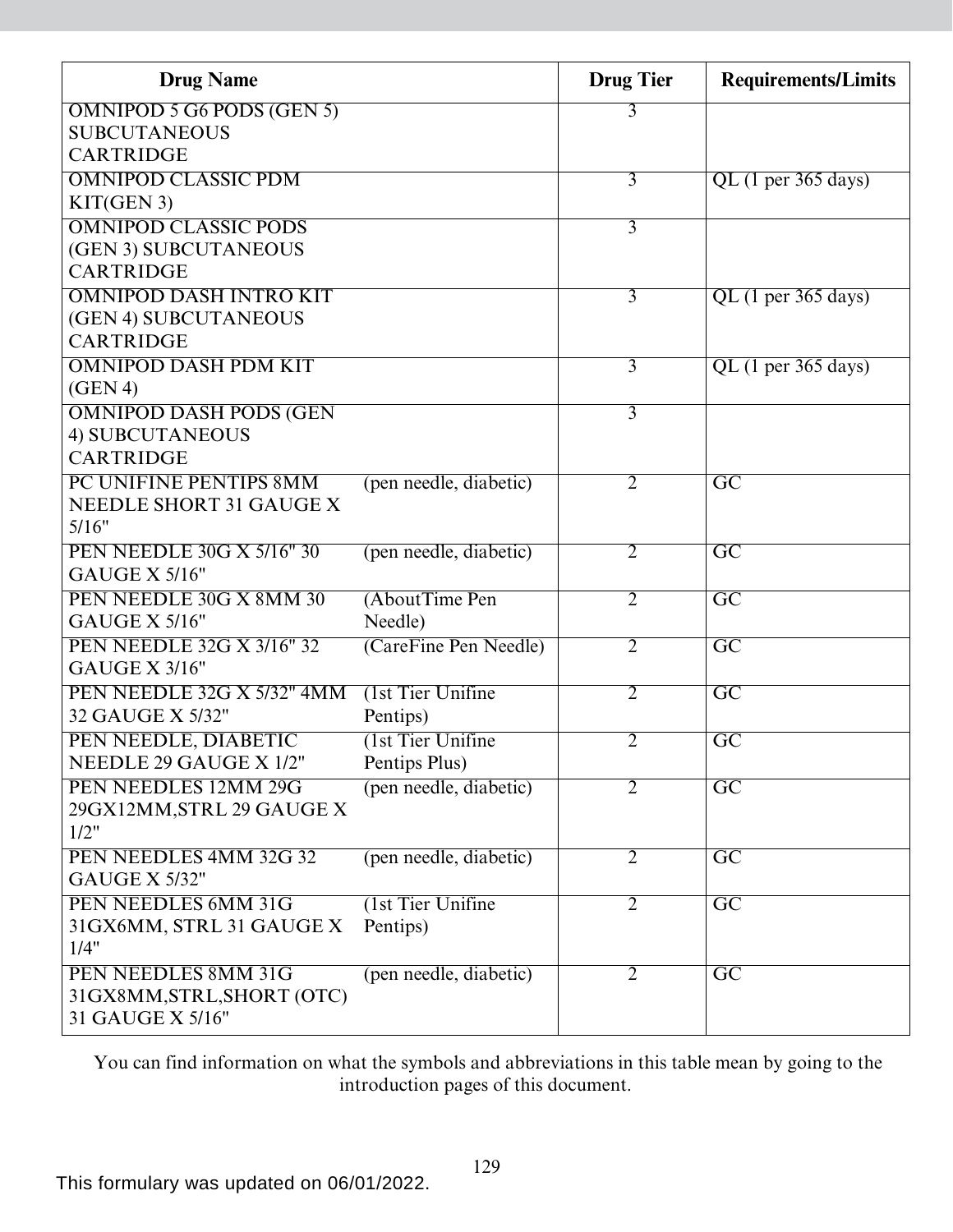| <b>Drug Name</b>            |                          | <b>Drug Tier</b> | <b>Requirements/Limits</b> |
|-----------------------------|--------------------------|------------------|----------------------------|
| PENTIPS PEN NEEDLE          | (pen needle, diabetic)   | 2                | $\overline{GC}$            |
| 29GX1/2" 29 GAUGE X 1/2"    |                          |                  |                            |
| PENTIPS PEN NEEDLE          | (pen needle, diabetic)   | $\overline{2}$   | $\overline{\text{GC}}$     |
| 31GX3/16" MINI, 5MM 31      |                          |                  |                            |
| <b>GAUGE X 3/16"</b>        |                          |                  |                            |
| PENTIPS PEN NEEDLE          | (pen needle, diabetic)   | $\overline{2}$   | $\overline{\mathrm{GC}}$   |
| 31GX5/16" SHORT, 8MM 31     |                          |                  |                            |
| <b>GAUGE X 5/16"</b>        |                          |                  |                            |
| PENTIPS PEN NEEDLE          | (pen needle, diabetic)   | 2                | $\overline{GC}$            |
| 32GX5/32" 4MM 32 GAUGE X    |                          |                  |                            |
| 5/32"                       |                          |                  |                            |
| PENTIPS PEN NEEDLE 6MM      | (pen needle, diabetic)   | $\overline{2}$   | $\overline{GC}$            |
| 31G 31 GAUGE X 1/4"         |                          |                  |                            |
| PIP PEN NEEDLE 31G X 5MM    | (pen needle, diabetic)   | $\overline{2}$   | $\overline{GC}$            |
| 31 GAUGE X 3/16"            |                          |                  |                            |
| PIP PEN NEEDLE 32G X 4MM    | (pen needle, diabetic)   | $\overline{2}$   | $\overline{GC}$            |
| 32 GAUGE X 5/32"            |                          |                  |                            |
| PREVENT PEN NEEDLE          |                          | $\overline{2}$   | $\overline{GC}$            |
| 31 GX1/4" 31 GAUGE X 1/4"   |                          |                  |                            |
| PREVENT PEN NEEDLE          |                          | $\overline{2}$   | $\overline{\rm GC}$        |
| 31GX5/16" 31 GAUGE X 5/16"  |                          |                  |                            |
| PRO COMFORT 0.5 ML          | (insulin syringe-needle) | $\overline{2}$   | $\overline{\mathrm{GC}}$   |
| 30GX1/2" 0.5 ML 30 GAUGE X  | $u-100$                  |                  |                            |
| 1/2"                        |                          |                  |                            |
| PRO COMFORT 0.5 ML          | (insulin syringe-needle) | $\overline{2}$   | $\overline{\mathrm{GC}}$   |
| 30GX5/16" 0.5 ML 30 GAUGE X | $u-100$                  |                  |                            |
| 5/16"                       |                          |                  |                            |
| PRO COMFORT 0.5 ML          | (insulin syringe-needle) | $\overline{2}$   | $\overline{\text{GC}}$     |
| 31GX5/16" 0.5 ML 31 GAUGE X | $u-100$                  |                  |                            |
| 5/16"                       |                          |                  |                            |
| PRO COMFORT 1 ML 30GX1/2"   | (insulin syringe-needle) | 2                | $\overline{GC}$            |
| 1 ML 30 GAUGE X 1/2"        | $u-100$                  |                  |                            |
| PRO COMFORT 1 ML            | (insulin syringe-needle) | $\overline{2}$   | $\overline{\text{GC}}$     |
| 30GX5/16" 1 ML 30 GAUGE X   | $u-100$                  |                  |                            |
| 5/16                        |                          |                  |                            |
| PRO COMFORT 1 ML            | (insulin syringe-needle) | $\overline{2}$   | $\overline{\text{GC}}$     |
| 31GX5/16" 1 ML 31 GAUGE X   | $u-100$                  |                  |                            |
| 5/16                        |                          |                  |                            |
| PRO COMFORT PEN NDL         | (pen needle, diabetic)   | 2                | $\overline{GC}$            |
| 31GX5/16" 31 GAUGE X 5/16"  |                          |                  |                            |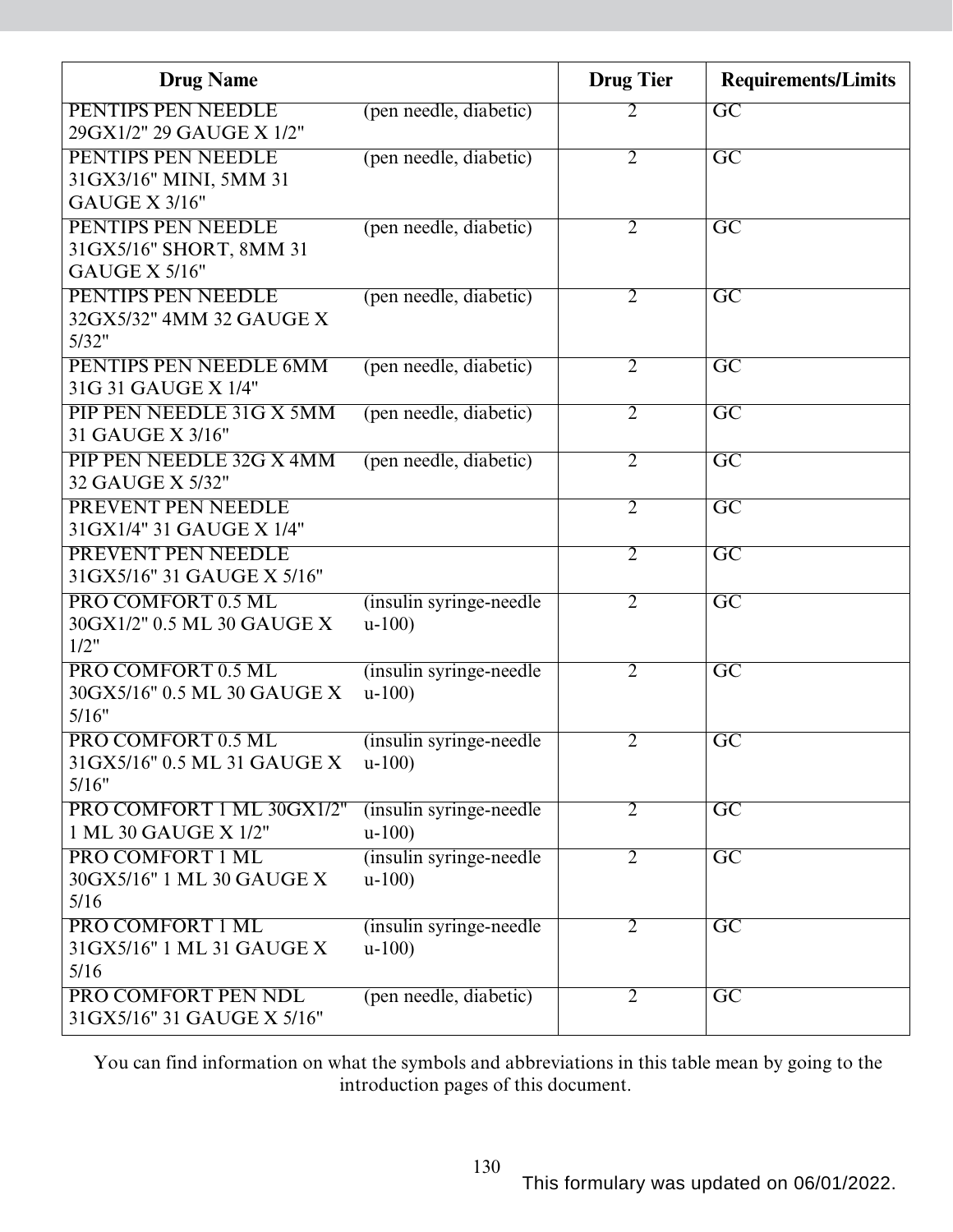| <b>Drug Name</b>                    |                          | <b>Drug Tier</b> | <b>Requirements/Limits</b> |
|-------------------------------------|--------------------------|------------------|----------------------------|
| PRO COMFORT PEN NDL 32G             | (pen needle, diabetic)   | 2                | $\overline{GC}$            |
| X 1/4" 32 GAUGE X 1/4"              |                          |                  |                            |
| PRO COMFORT PEN NDL                 | (pen needle, diabetic)   | $\overline{2}$   | $\overline{\mathrm{GC}}$   |
| 4MM 32G 32 GAUGE X 5/32"            |                          |                  |                            |
| PRO COMFORT PEN NDL                 | (pen needle, diabetic)   | $\overline{2}$   | $\overline{GC}$            |
| 5MM 32G 32 GAUGE X 3/16"            |                          |                  |                            |
| <b>PRODIGY INS SYR 1 ML</b>         | (insulin syringe-needle) | $\overline{2}$   | $\overline{\text{GC}}$     |
| 28GX1/2" 1 ML 28 GAUGE X<br>1/2"    | $u-100$                  |                  |                            |
| <b>PRODIGY SYRNG 0.5 ML</b>         | (insulin syringe-needle) | $\overline{2}$   | $\overline{GC}$            |
| 31GX5/16" 0.5 ML 31 GAUGE X         | $u-100$                  |                  |                            |
| 5/16"                               |                          |                  |                            |
| <b>PRODIGY SYRNGE 0.3 ML</b>        | (insulin syringe-needle) | $\overline{2}$   | $\overline{GC}$            |
| 31 GX5/16" 0.3 ML 31 GAUGE X        | $u-100$                  |                  |                            |
| 5/16"                               |                          |                  |                            |
| PURE COMFORT PEN NDL                | (pen needle, diabetic)   | $\overline{2}$   | $\overline{GC}$            |
| 32G 4MM 32 GAUGE X 5/32"            |                          |                  |                            |
| <b>PURE COMFORT PEN NDL</b>         | (pen needle, diabetic)   | $\overline{2}$   | $\overline{\mathrm{GC}}$   |
| 32G 5MM 32 GAUGE X 3/16"            |                          |                  |                            |
| <b>PURE COMFORT PEN NDL</b>         | (pen needle, diabetic)   | $\overline{2}$   | $\overline{\mathrm{GC}}$   |
| 32G 6MM 32 GAUGE X 1/4"             |                          |                  |                            |
| <b>PURE COMFORT PEN NDL</b>         |                          | $\overline{2}$   | $\overline{\mathrm{GC}}$   |
| 32G 8MM 32 GAUGE X 5/16"            |                          |                  |                            |
| <b>RELI ON 31G X 1/4" NEEDLES</b>   | (pen needle, diabetic)   | $\overline{2}$   | $\overline{GC}$            |
| 31 GAUGE X 1/4"                     |                          |                  |                            |
| <b>RELION INS SYR 0.3 ML</b>        | <b>(BD Veo Insulin</b> ) | $\overline{2}$   | $\overline{\text{GC}}$     |
| 31GX6MM 0.3 ML 31 GAUGE X<br>15/64" | Syringe UF)              |                  |                            |
| <b>RELION INS SYR 0.5 ML</b>        | (BD Veo Insulin          | $\overline{2}$   | $\overline{GC}$            |
| 31GX6MM 1/2 ML 31 GAUGE X           | Syringe UF)              |                  |                            |
| 15/64"                              |                          |                  |                            |
| <b>RELION INS SYR 1 ML</b>          | (BD Veo Insulin          | $\overline{2}$   | $\overline{GC}$            |
| 31GX15/64" 1 ML 31 GAUGE X          | Syringe UF)              |                  |                            |
| 15/64"                              |                          |                  |                            |
| <b>RELI-ON INSULIN 0.5 ML SYR</b>   | (Lite Touch Insulin      | $\overline{2}$   | $\overline{GC}$            |
| 1/2 ML 29                           | Syringe)                 |                  |                            |
| <b>RELI-ON INSULIN 1 ML SYR 1</b>   |                          | $\overline{2}$   | $\overline{GC}$            |
| ML 29 GAUGE X 7/16"                 |                          |                  |                            |
| <b>RELION MINI PEN 31G X 1/4"</b>   | (pen needle, diabetic)   | $\overline{2}$   | $\overline{GC}$            |
| NDL 31 GAUGE X 1/4"                 |                          |                  |                            |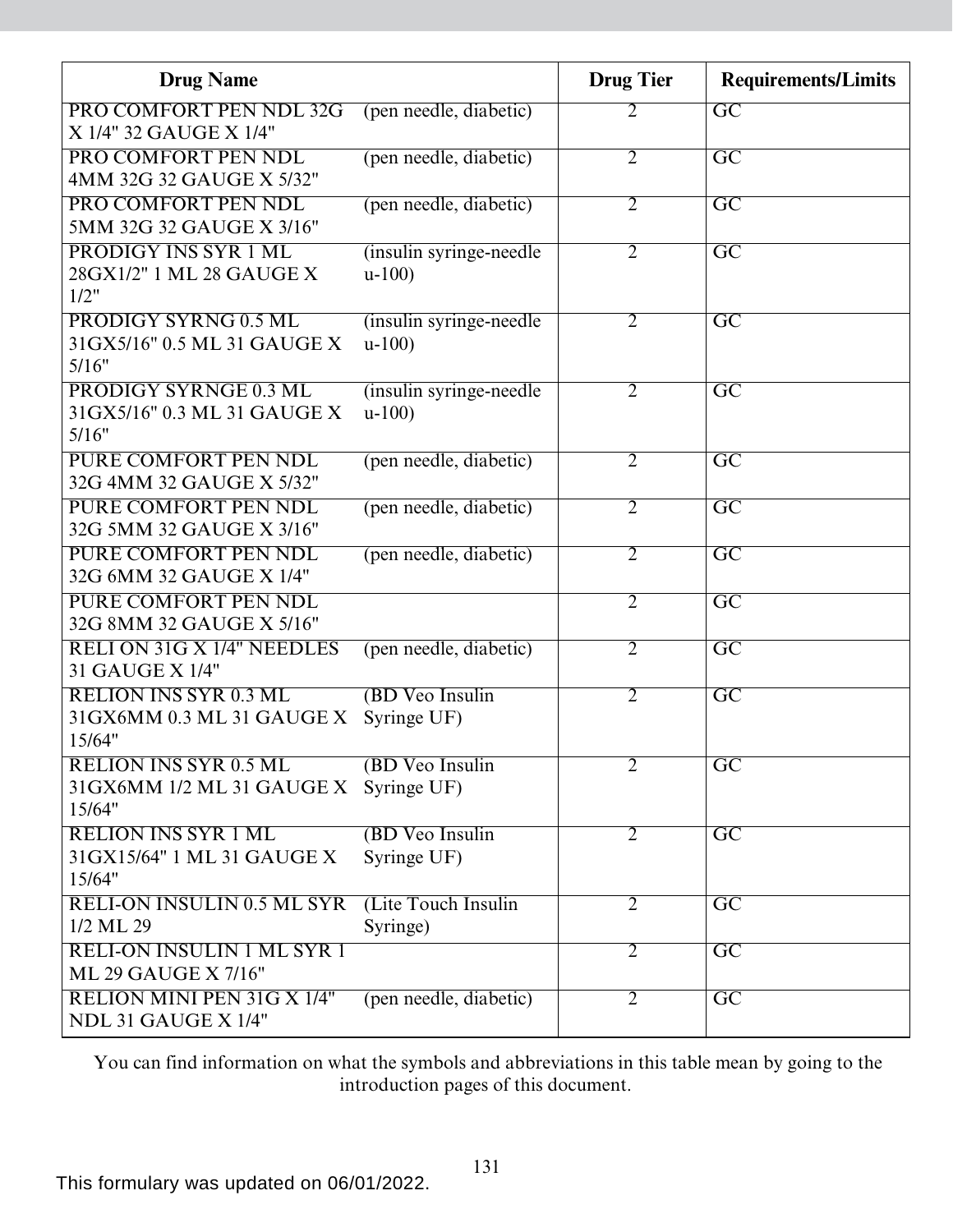| <b>Drug Name</b>                                        |                          | <b>Drug Tier</b> | <b>Requirements/Limits</b> |
|---------------------------------------------------------|--------------------------|------------------|----------------------------|
| <b>RELION PEN NEEDLE 31G</b>                            |                          | 2                | $\overline{GC}$            |
| 6MM 31 GAUGE X 15/64"                                   |                          |                  |                            |
| <b>RELION PEN NEEDLES</b><br>32GX5/32" 32 GAUGE X 5/32" | (pen needle, diabetic)   | $\overline{2}$   | $\overline{GC}$            |
| <b>SAFESNAP INS SYR UNITS-100</b>                       |                          | $\overline{2}$   | $\overline{GC}$            |
| 0.3 ML 30GX5/16", 10X10 0.3 ML                          |                          |                  |                            |
| 30 GAUGE X 5/16"                                        |                          |                  |                            |
| <b>SAFESNAP INS SYR UNITS-100</b>                       |                          | $\overline{2}$   | $\overline{GC}$            |
| 0.5 ML 29GX1/2", 10X10 0.5 ML                           |                          |                  |                            |
| 29 GAUGE X 1/2"                                         |                          |                  |                            |
| <b>SAFESNAP INS SYR UNITS-100</b>                       |                          | $\overline{2}$   | $\overline{GC}$            |
| 0.5 ML 30GX5/16", 10X10 0.5 ML                          |                          |                  |                            |
| 30 GAUGE X 5/16"                                        |                          |                  |                            |
| <b>SAFESNAP INS SYR UNITS-100</b>                       |                          | $\overline{2}$   | $\overline{GC}$            |
| 1 ML 28GX1/2", 10X10 1 ML 28                            |                          |                  |                            |
| GAUGE X 1/2"                                            |                          |                  |                            |
| <b>SAFESNAP INS SYR UNITS-100</b>                       |                          | $\overline{2}$   | $\overline{\mathrm{GC}}$   |
| 1 ML 29GX1/2", 10X10 1 ML 29                            |                          |                  |                            |
| GAUGE X 1/2"                                            |                          |                  |                            |
| <b>SAFETY PEN NEEDLE 5MM X</b>                          |                          | $\overline{2}$   | $\overline{\mathrm{GC}}$   |
| 31G 31 GAUGE X 3/16"                                    |                          |                  |                            |
| <b>SECURESAFE PEN NDL</b>                               |                          | $\overline{2}$   | $\overline{GC}$            |
| 30GX5/16" OUTER 30 GAUGE X                              |                          |                  |                            |
| 5/16"                                                   |                          |                  |                            |
| <b>SM STERILE PADS 2" X 2"</b>                          | (gauze bandage)          | $\mathbf{I}$     | $\overline{\mathrm{GC}}$   |
| 2"X2", STERILE 2 X 2"                                   |                          |                  |                            |
| SM ULT CFT 0.3 ML                                       |                          | $\overline{2}$   | $\overline{\text{GC}}$     |
| 31GX5/16(1/2) 0.3 ML 31 GAUGE                           |                          |                  |                            |
| X 5/16"                                                 |                          |                  |                            |
| <b>SURE CMFT SFTY PEN NDL</b>                           |                          | $\overline{2}$   | $\overline{\mathrm{GC}}$   |
| 31G 6MM 31 GAUGE X 1/4"                                 |                          |                  |                            |
| <b>SURE CMFT SFTY PEN NDL</b>                           |                          | $\overline{2}$   | $\overline{GC}$            |
| 32G 4MM 32 GAUGE X 5/32"                                |                          |                  |                            |
| NEEDLES, INSULIN DISP.,                                 | (insulin syringe-needle) | $\overline{2}$   | $\overline{GC}$            |
| <b>SAFETY</b>                                           | $u-100$                  |                  |                            |
| <b>SURE COMFORT 0.5 ML</b>                              | (insulin syringe-needle) | $\overline{2}$   | $\overline{GC}$            |
| SYRINGE 0.5 ML 30 GAUGE X                               | $u-100$                  |                  |                            |
| 1/2", 0.5 ML 30 GAUGE X 5/16",                          |                          |                  |                            |
| 0.5 ML 31 GAUGE X 5/16", 1/2                            |                          |                  |                            |
| ML 28 GAUGE X 1/2"                                      |                          |                  |                            |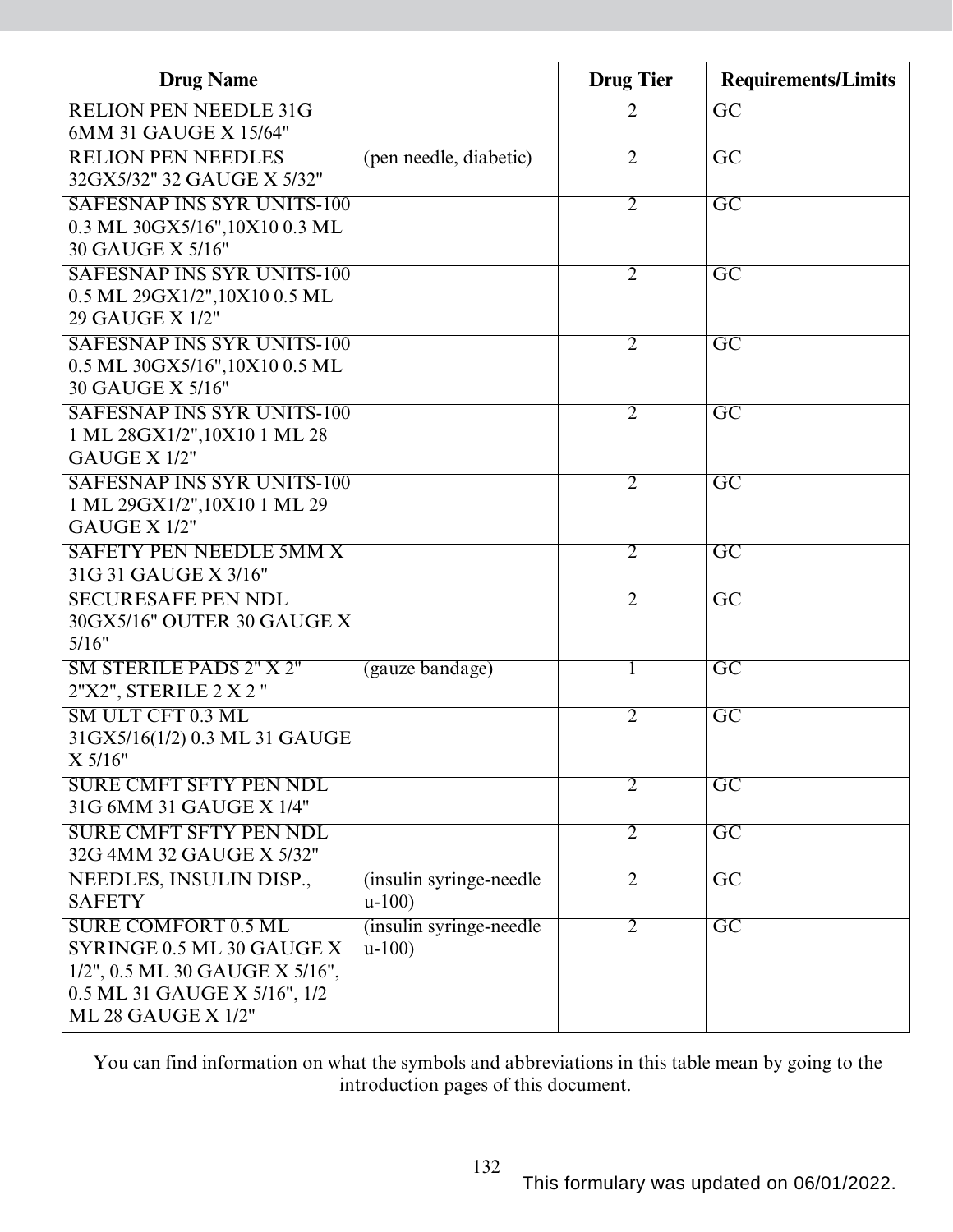| <b>Drug Name</b>                      |                                     | <b>Drug Tier</b> | <b>Requirements/Limits</b> |
|---------------------------------------|-------------------------------------|------------------|----------------------------|
| <b>SURE COMFORT 1 ML</b>              | (insulin syringe-needle)            | 2                | $\overline{GC}$            |
| <b>SYRINGE 1 ML 28 GAUGE X</b>        | $u-100$                             |                  |                            |
| 1/2", 1 ML 29 GAUGE X 1/2", 1         |                                     |                  |                            |
| ML 30 GAUGE X 1/2", 1 ML 30           |                                     |                  |                            |
| GAUGE X 5/16, 1 ML 31<br>GAUGE X 5/16 |                                     |                  |                            |
| <b>SURE COMFORT 3/10 ML</b>           |                                     |                  | $\overline{\mathrm{GC}}$   |
| SYRINGE 0.3 ML 29 GAUGE X             | (insulin syringe-needle)<br>$u-100$ | $\overline{2}$   |                            |
| 1/2", 0.3 ML 30 GAUGE X 1/2",         |                                     |                  |                            |
| 0.3 ML 30 GAUGE X 5/16"               |                                     |                  |                            |
| <b>SURE COMFORT 3/10 ML</b>           | (insulin syringe-needle)            | $\overline{2}$   | $\overline{GC}$            |
| <b>SYRINGE INSULIN SYRINGE</b>        | $u-100$                             |                  |                            |
| 0.3 ML 31 GAUGE X 5/16"               |                                     |                  |                            |
| <b>SURE COMFORT 30G PEN</b>           | (pen needle, diabetic)              | 2                | $\overline{\mathrm{GC}}$   |
| NEEDLE 30 GAUGE X 5/16"               |                                     |                  |                            |
| <b>SURE COMFORT 31G PEN</b>           | (pen needle, diabetic)              | $\overline{2}$   | $\overline{\mathrm{GC}}$   |
| NEEDLE 31 GAUGE X 5/16"               |                                     |                  |                            |
| <b>SURE COMFORT INS 0.3 ML</b>        | (insulin syringe-needle)            | $\overline{2}$   | $\overline{\mathrm{GC}}$   |
| 31GX1/4 0.3 ML 31 GAUGE X             | $u-100$                             |                  |                            |
| 1/4"                                  |                                     |                  |                            |
| <b>SURE COMFORT INS 0.5 ML</b>        | (insulin syringe-needle)            | $\overline{2}$   | $\overline{GC}$            |
| 31 GX1/4 1/2 ML 31 GAUGE X            | $u-100$                             |                  |                            |
| 1/4"                                  |                                     |                  |                            |
| <b>SURE COMFORT INS 1 ML</b>          | (insulin syringe-needle)            | $\overline{2}$   | $\overline{\mathrm{GC}}$   |
| 31 GX1/4" 1 ML 31 GAUGE X             | $u-100$                             |                  |                            |
| 1/4"                                  |                                     |                  |                            |
| <b>SURE COMFORT PEN NDL</b>           | (pen needle, diabetic)              | $\overline{2}$   | $\overline{GC}$            |
| 29GX1/2" 12.7MM 29 GAUGE X<br>1/2"    |                                     |                  |                            |
| <b>SURE COMFORT PEN NDL</b>           | (pen needle, diabetic)              | $\overline{2}$   | $\overline{\mathrm{GC}}$   |
| 31GX3/16" 31 GAUGE X 3/16"            |                                     |                  |                            |
| <b>SURE COMFORT PEN NDL</b>           | (pen needle, diabetic)              | $\overline{2}$   | $\overline{GC}$            |
| 32GX1/4" 32 GAUGE X 1/4"              |                                     |                  |                            |
| <b>SURE COMFORT PEN NDL</b>           | (pen needle, diabetic)              | $\overline{2}$   | $\overline{\mathrm{GC}}$   |
| 32GX5/32" 32 GAUGE X 5/32"            |                                     |                  |                            |
| <b>SURE-FINE PEN NEEDLES</b>          | (pen needle, diabetic)              | $\overline{2}$   | $\overline{\mathrm{GC}}$   |
| 12.7MM 29 GAUGE X 1/2"                |                                     |                  |                            |
| <b>SURE-FINE PEN NEEDLES</b>          | (pen needle, diabetic)              | $\overline{2}$   | $\overline{\mathrm{GC}}$   |
| 5MM 31 GAUGE X 3/16"                  |                                     |                  |                            |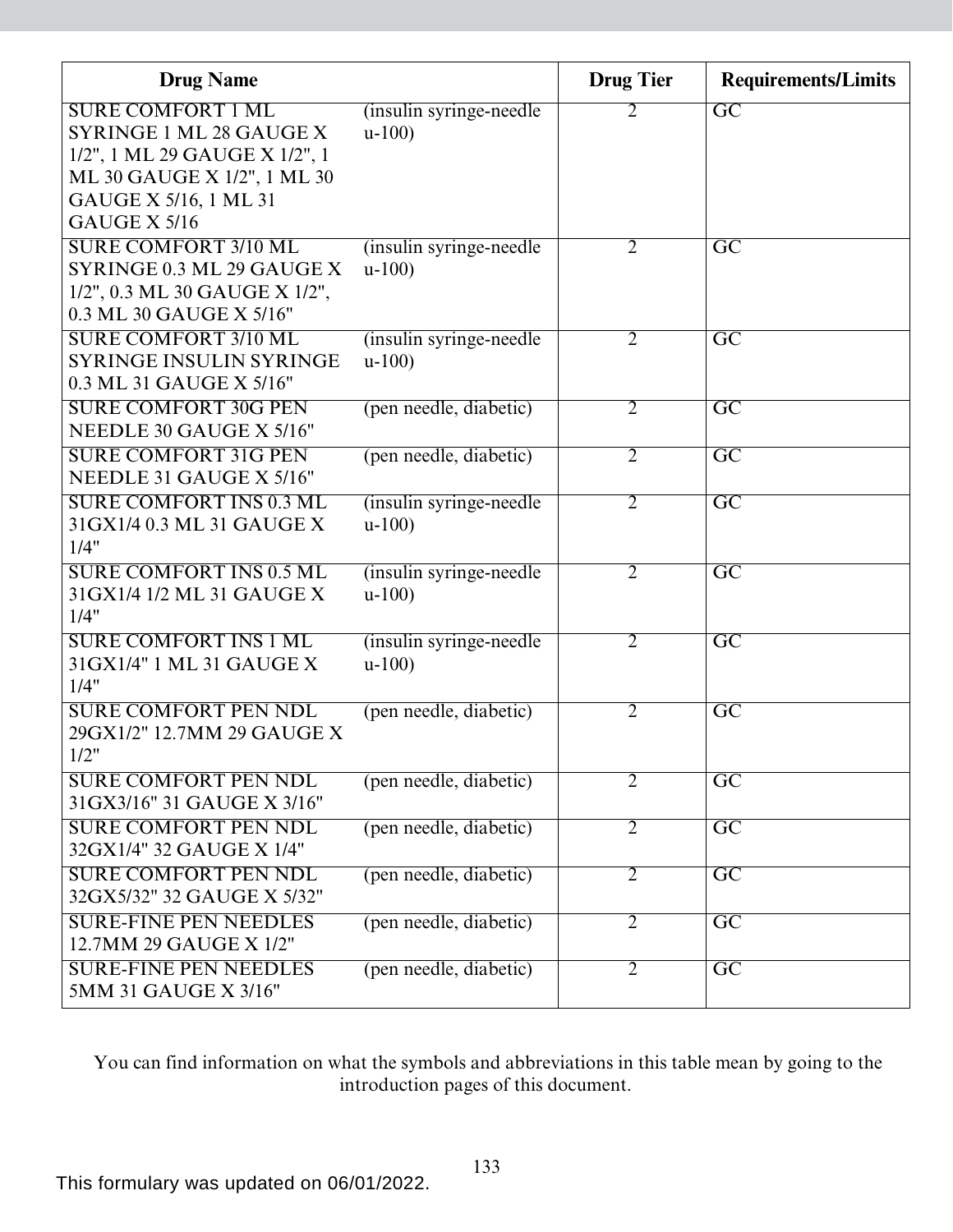| <b>Drug Name</b>                                        |                                     | <b>Drug Tier</b> | <b>Requirements/Limits</b> |
|---------------------------------------------------------|-------------------------------------|------------------|----------------------------|
| <b>SURE-FINE PEN NEEDLES</b><br>8MM 31 GAUGE X 5/16"    | (pen needle, diabetic)              | 2                | $\overline{GC}$            |
| <b>SURE-JECT INSU SYR U100 0.3</b>                      | (insulin syringe-needle)            | $\overline{2}$   | $\overline{GC}$            |
| ML 0.3 ML 29 GAUGE X 1/2",                              | $u-100$                             |                  |                            |
| 0.3 ML 30 GAUGE X 5/16"                                 |                                     |                  |                            |
| <b>SURE-JECT INSU SYR U100 0.5</b>                      | (insulin syringe-needle)            | $\overline{2}$   | $\overline{GC}$            |
| ML 0.5 ML 29 GAUGE X 1/2",                              | $u-100$                             |                  |                            |
| 0.5 ML 30 GAUGE X 5/16", 1/2                            |                                     |                  |                            |
| <b>ML 28 GAUGE X 1/2"</b>                               |                                     |                  |                            |
| <b>SURE-JECT INSU SYR U1001</b>                         | (insulin syringe-needle)            | $\overline{2}$   | $\overline{GC}$            |
| <b>ML 1 ML 28 GAUGE X 1/2"</b>                          | $u-100$                             |                  |                            |
| <b>SURE-JECT INSUL SYR U100 1</b>                       | (insulin syringe-needle)            | $\overline{2}$   | $\overline{GC}$            |
| ML 1 ML 29 GAUGE X 1/2", 1<br><b>ML 30 GAUGE X 5/16</b> | $u-100$                             |                  |                            |
| <b>SURE-JECT INSULIN</b>                                |                                     |                  |                            |
| SYRINGE 1 ML 1 ML 31                                    | (insulin syringe-needle)<br>$u-100$ | $\overline{2}$   | $\overline{\mathrm{GC}}$   |
| GAUGE X 5/16                                            |                                     |                  |                            |
| TECHLITE 0.3 ML 29GX12MM                                |                                     | $\overline{2}$   | $\overline{GC}$            |
| (1/2) 0.3 ML 29 GAUGE X 1/2"                            |                                     |                  |                            |
| TECHLITE 0.3 ML 30GX12MM                                |                                     | $\overline{2}$   | $\overline{GC}$            |
| (1/2) 0.3 ML 30 GAUGE X 1/2"                            |                                     |                  |                            |
| TECHLITE 0.3 ML 30GX8MM                                 |                                     | $\overline{2}$   | $\overline{GC}$            |
| (1/2) 0.3 ML 30 GAUGE X 5/16"                           |                                     |                  |                            |
| TECHLITE 0.3 ML 31GX6MM                                 |                                     | $\overline{2}$   | $\overline{GC}$            |
| (1/2) 0.3 ML 31 GAUGE X 15/64"                          |                                     |                  |                            |
| TECHLITE 0.3 ML 31GX8MM                                 |                                     | $\overline{2}$   | $\overline{GC}$            |
| (1/2) 0.3 ML 31 GAUGE X 5/16"                           |                                     |                  |                            |
| TECHLITE 0.5 ML 29GX12MM                                |                                     | $\overline{2}$   | $\overline{GC}$            |
| (1/2) 0.5 ML 29 GAUGE X 1/2"                            |                                     |                  |                            |
| TECHLITE 0.5 ML 30GX12MM                                |                                     | $\overline{2}$   | $\overline{GC}$            |
| (1/2) 0.5 ML 30 GAUGE X 1/2"                            |                                     |                  |                            |
| TECHLITE 0.5 ML 30GX8MM                                 |                                     | $\overline{2}$   | $\overline{GC}$            |
| (1/2) 0.5 ML 30 GAUGE X 5/16"                           |                                     |                  |                            |
| TECHLITE 0.5 ML 31GX6MM                                 |                                     | $\overline{2}$   | $\overline{\mathrm{GC}}$   |
| (1/2) 0.5 ML 31 GAUGE X 15/64"                          |                                     |                  |                            |
| TECHLITE 0.5 ML 31GX8MM                                 |                                     | $\overline{2}$   | $\overline{\mathrm{GC}}$   |
| (1/2) 0.5 ML 31 GAUGE X 5/16"                           |                                     |                  |                            |
| <b>TECHLITE INS SYR 1 ML</b>                            | (insulin syringe-needle)            | $\overline{2}$   | $\overline{\mathrm{GC}}$   |
| 29GX12MM 1 ML 29 GAUGE X                                | $u-100$                             |                  |                            |
| 1/2"                                                    |                                     |                  |                            |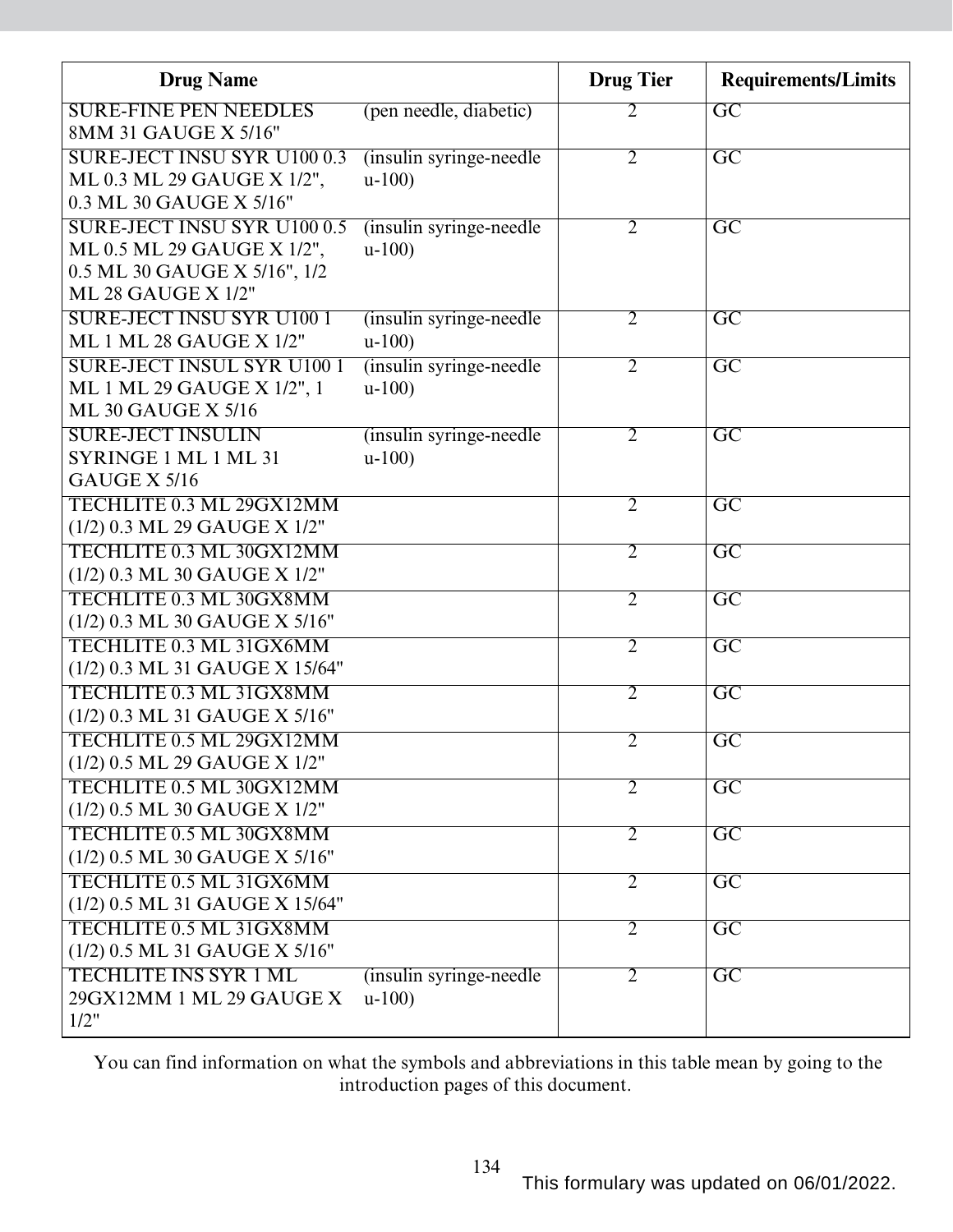| <b>Drug Name</b>                                                                                              |                                     | <b>Drug Tier</b> | <b>Requirements/Limits</b> |
|---------------------------------------------------------------------------------------------------------------|-------------------------------------|------------------|----------------------------|
| <b>TECHLITE INS SYR 1 ML</b><br>30GX12MM 1 ML 30 GAUGE X<br>1/2"                                              | (insulin syringe-needle)<br>$u-100$ | 2                | $\overline{\mathrm{GC}}$   |
| <b>TECHLITE INS SYR 1 ML</b><br>30GX8MM 1 ML 30 GAUGE X<br>5/16                                               | (insulin syringe-needle)<br>$u-100$ | $\overline{2}$   | $\overline{GC}$            |
| <b>TECHLITE INS SYR 1 ML</b><br>31GX6MM 1 ML 31 GAUGE X<br>15/64"                                             | (insulin syringe-needle)<br>$u-100$ | $\overline{2}$   | $\overline{\mathrm{GC}}$   |
| <b>TECHLITE INS SYR 1 ML</b><br>31 GX8MM 1 ML 31 GAUGE X<br>5/16                                              | (insulin syringe-needle)<br>$u-100$ | $\overline{2}$   | $\overline{GC}$            |
| <b>TECHLITE PEN NEEDLE</b><br>29GX1/2" 29 GAUGE X 1/2"                                                        | (pen needle, diabetic)              | $\overline{2}$   | $\overline{GC}$            |
| <b>TECHLITE PEN NEEDLE</b><br>29GX3/8" 29 GAUGE X 3/8"                                                        |                                     | $\overline{2}$   | $\overline{GC}$            |
| <b>TECHLITE PEN NEEDLE</b><br>31 GX1/4" 31 GAUGE X 1/4"                                                       | (pen needle, diabetic)              | $\overline{2}$   | $\overline{GC}$            |
| <b>TECHLITE PEN NEEDLE</b><br>31GX3/16" 31 GAUGE X 3/16"                                                      | (pen needle, diabetic)              | $\overline{2}$   | $\overline{GC}$            |
| <b>TECHLITE PEN NEEDLE</b><br>31GX5/16" 31 GAUGE X 5/16"                                                      | (pen needle, diabetic)              | $\overline{2}$   | $\overline{GC}$            |
| <b>TECHLITE PEN NEEDLE</b><br>32GX1/4" 32 GAUGE X 1/4"                                                        | (pen needle, diabetic)              | $\overline{2}$   | $\overline{GC}$            |
| <b>TECHLITE PEN NEEDLE</b><br>32GX5/16" 32 GAUGE X 5/16"                                                      |                                     | $\overline{2}$   | $\overline{GC}$            |
| <b>TECHLITE PEN NEEDLE</b><br>32GX5/32" 32 GAUGE X 5/32"                                                      | (pen needle, diabetic)              | $\overline{2}$   | $\overline{GC}$            |
| <b>TERUMO INS SYR 0.3 ML</b><br>29GX1/2" 0.3 ML 29 GAUGE X<br>1/2"                                            | (Advocate Syringes)                 | $\overline{2}$   | $\overline{GC}$            |
| <b>TERUMO INS SYRINGE U100-1</b><br>ML 1 ML 27 GAUGE X 1/2", 1<br>ML 28 GAUGE X 1/2", 1 ML 29<br>GAUGE X 1/2" | (insulin syringe-needle)<br>$u-100$ | $\overline{2}$   | $\overline{GC}$            |
| <b>TERUMO INS SYRINGE U100-1</b><br>ML 1 ML 30 GAUGE X 3/8"                                                   | (Thinpro Insulin<br>Syringe)        | $\overline{2}$   | $\overline{GC}$            |
| <b>TERUMO INS SYRINGE U100-</b><br>1/2 ML 1/2 ML 30 X 3/8"                                                    | (insulin syringe-needle)<br>$u-100$ | $\overline{2}$   | $\overline{GC}$            |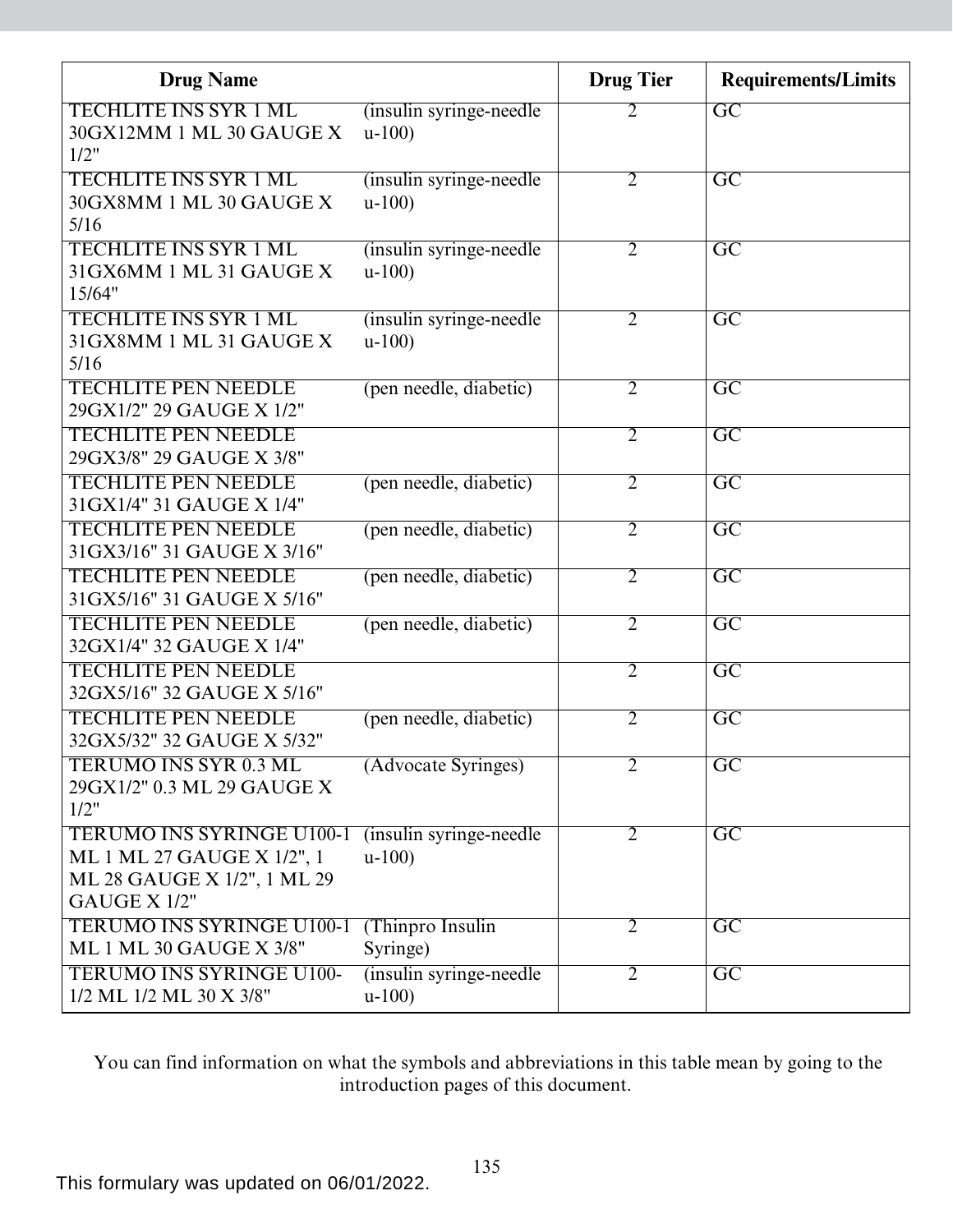| <b>Drug Name</b>                                           |                                     | <b>Drug Tier</b> | <b>Requirements/Limits</b> |
|------------------------------------------------------------|-------------------------------------|------------------|----------------------------|
| <b>TERUMO INS SYRINGE U100-</b><br>1/3 ML 0.3 ML 30 X 3/8" | (insulin syringe-needle)<br>$u-100$ | 2                | $\overline{GC}$            |
| <b>TERUMO INS SYRNG U100-1/2</b>                           | (insulin syringe-needle)            | $\overline{2}$   | $\overline{GC}$            |
| ML 0.5 ML 29 GAUGE X 1/2",                                 | $u-100$                             |                  |                            |
| 1/2 ML 27 GAUGE X 1/2", 1/2                                |                                     |                  |                            |
| <b>ML 28 GAUGE X 1/2"</b>                                  |                                     |                  |                            |
| <b>THINPRO INS SYRIN U100-0.3</b>                          | (insulin syringe-needle)            | $\overline{2}$   | $\overline{\mathrm{GC}}$   |
| ML 0.3 ML 29 GAUGE X 1/2",                                 | $u-100$                             |                  |                            |
| 0.3 ML 30 X 3/8"                                           |                                     |                  |                            |
| <b>THINPRO INS SYRIN U100-0.3</b>                          |                                     | $\overline{2}$   | $\overline{GC}$            |
| ML 0.3 ML 31 X 3/8"                                        |                                     |                  |                            |
| <b>THINPRO INS SYRIN U100-0.5</b>                          | (insulin syringe-needle)            | $\overline{2}$   | $\overline{\mathrm{GC}}$   |
| ML 0.5 ML 29 GAUGE X 1/2",                                 | $u-100$                             |                  |                            |
| 1/2 ML 28 GAUGE X 1/2", 1/2<br>ML 30 X 3/8"                |                                     |                  |                            |
| <b>THINPRO INS SYRIN U100-0.5</b>                          |                                     |                  |                            |
| ML 0.5 ML 31 X 3/8"                                        |                                     | $\overline{2}$   | $\overline{GC}$            |
| <b>THINPRO INS SYRIN U100-1</b>                            | (insulin syringe-needle)            | $\overline{2}$   | $\overline{GC}$            |
| ML 1 ML 28 GAUGE X 1/2", 1                                 | $u-100$                             |                  |                            |
| ML 29 GAUGE X 1/2", 1 ML 30                                |                                     |                  |                            |
| GAUGE X 3/8"                                               |                                     |                  |                            |
| <b>THINPRO INS SYRIN U100-1</b>                            |                                     | $\overline{2}$   | $\overline{\mathrm{GC}}$   |
| ML 1 ML 31 X 3/8"                                          |                                     |                  |                            |
| <b>TOPCARE CLICKFINE 31G X</b>                             | (pen needle, diabetic)              | $\overline{2}$   | $\overline{\mathrm{GC}}$   |
| 1/4" 31 GAUGE X 1/4"                                       |                                     |                  |                            |
| <b>TOPCARE CLICKFINE 31G X</b>                             | (pen needle, diabetic)              | $\overline{2}$   | $\overline{GC}$            |
| 5/16" 31 GAUGE X 5/16"                                     |                                     |                  |                            |
| <b>TOPCARE ULTRA COMFORT</b>                               | (insulin syringe-needle)            | $\overline{2}$   | $\overline{\mathrm{GC}}$   |
| SYRINGE 0.3 ML 29 GAUGE X                                  | $u-100$ )                           |                  |                            |
| 1/2", 0.3 ML 30 GAUGE X 5/16",                             |                                     |                  |                            |
| 0.3 ML 31 GAUGE X 5/16", 0.5                               |                                     |                  |                            |
| ML 29 GAUGE X 1/2", 0.5 ML 30                              |                                     |                  |                            |
| GAUGE X 5/16", 0.5 ML 31                                   |                                     |                  |                            |
| GAUGE X 5/16", 1 ML 29                                     |                                     |                  |                            |
| GAUGE X 1/2", 1 ML 30                                      |                                     |                  |                            |
| GAUGE X 5/16, 1 ML 31<br><b>GAUGE X 5/16</b>               |                                     |                  |                            |
| TRUE CMFRT PRO 0.5 ML 30G                                  |                                     |                  |                            |
| 5/16" 0.5 ML 30 GAUGE X 5/16"                              | (insulin syringe-needle)<br>$u-100$ | $\overline{2}$   | GC                         |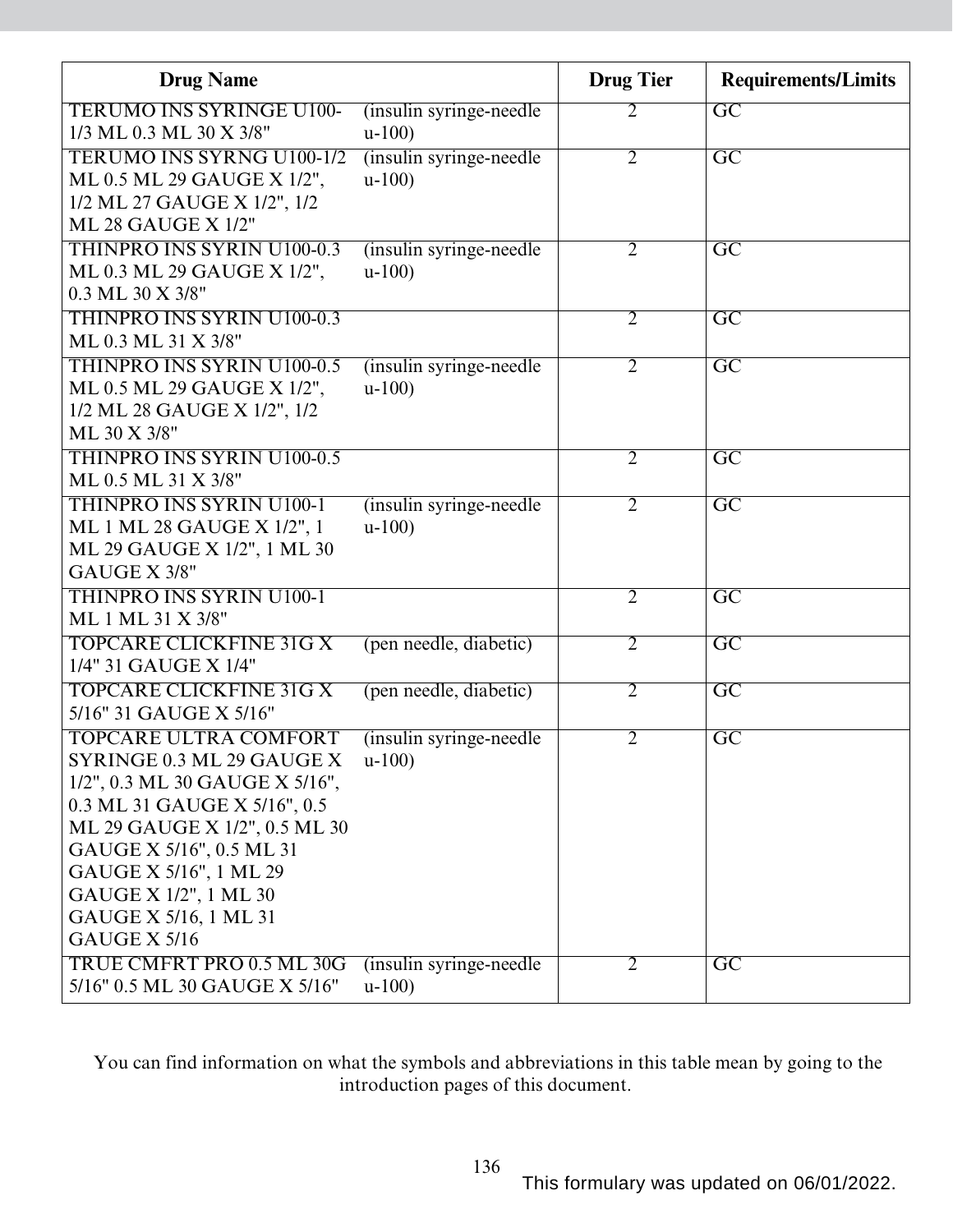| <b>Drug Name</b>                  |                          | <b>Drug Tier</b> | <b>Requirements/Limits</b> |
|-----------------------------------|--------------------------|------------------|----------------------------|
| TRUE CMFRT PRO 0.5 ML 31G         | (insulin syringe-needle) | $\overline{2}$   | $\overline{GC}$            |
| 5/16" 0.5 ML 31 GAUGE X 5/16"     | $u-100$                  |                  |                            |
| TRUE CMFRT PRO 0.5 ML 32G         |                          | $\overline{2}$   | $\overline{\mathrm{GC}}$   |
| 5/16" 1/2 ML 32 GAUGE X 5/16"     |                          |                  |                            |
| <b>TRUE COMFORT 0.5 ML</b>        | (insulin syringe-needle) | $\overline{2}$   | $\overline{GC}$            |
| 31GX5/16" 0.5 ML 31 GAUGE X       | $u-100$                  |                  |                            |
| 5/16"                             |                          |                  |                            |
| <b>TRUE COMFORT 1 ML</b>          | (insulin syringe-needle) | $\overline{2}$   | $\overline{GC}$            |
| 31 GX5/16" 1 ML 31 GAUGE X        | $u-100$                  |                  |                            |
| 5/16                              |                          |                  |                            |
| <b>TRUE COMFORT PEN NDL</b>       | (pen needle, diabetic)   | $\overline{2}$   | $\overline{\mathrm{GC}}$   |
| 31G 8MM 31 GAUGE X 5/16"          |                          |                  |                            |
| <b>TRUE COMFORT PEN NDL</b>       | (pen needle, diabetic)   | $\overline{2}$   | $\overline{GC}$            |
| 31 GX5MM 31 GAUGE X 3/16"         |                          |                  |                            |
| <b>TRUE COMFORT PEN NDL</b>       | (pen needle, diabetic)   | $\overline{2}$   | $\overline{\text{GC}}$     |
| 31 GX6MM 31 GAUGE X 1/4"          |                          |                  |                            |
| <b>TRUE COMFORT PEN NDL</b>       | (pen needle, diabetic)   | $\overline{2}$   | $\overline{\text{GC}}$     |
| 32G 5MM 32 GAUGE X 3/16"          |                          |                  |                            |
| <b>TRUE COMFORT PEN NDL</b>       | (pen needle, diabetic)   | $\overline{2}$   | $\overline{\mathrm{GC}}$   |
| 32GX4MM 32 GAUGE X 5/32"          |                          |                  |                            |
| <b>TRUE COMFORT PRO 1 ML</b>      | (insulin syringe-needle) | $\overline{2}$   | $\overline{GC}$            |
| 30G 1/2" 1 ML 30 GAUGE X 1/2"     | $u-100$                  |                  |                            |
| <b>TRUE COMFORT PRO 1 ML</b>      | (insulin syringe-needle  | $\overline{2}$   | $\overline{\text{GC}}$     |
| 30G 5/16" 1 ML 30 GAUGE X         | $u-100$                  |                  |                            |
| 5/16                              |                          |                  |                            |
| <b>TRUE COMFORT PRO 1 ML</b>      | (insulin syringe-needle) | $\overline{2}$   | $\overline{\mathrm{GC}}$   |
| 31G 5/16" 1 ML 31 GAUGE X<br>5/16 | $u-100$                  |                  |                            |
| <b>TRUE COMFORT PRO 1 ML</b>      |                          | $\overline{2}$   |                            |
| 32G 5/16" 1 ML 32 GAUGE X         |                          |                  | $\overline{GC}$            |
| 5/16"                             |                          |                  |                            |
| TRUE COMFRT PRO 0.5 ML            | (insulin syringe-needle) | $\overline{2}$   | $\overline{GC}$            |
| 30G 1/2" 0.5 ML 30 GAUGE X        | $u-100$                  |                  |                            |
| 1/2"                              |                          |                  |                            |
| <b>TRUEPLUS PEN NEEDLE</b>        | (pen needle, diabetic)   | $\overline{2}$   | $\overline{GC}$            |
| 29GX1/2" 29 GAUGE X 1/2"          |                          |                  |                            |
| <b>TRUEPLUS PEN NEEDLE 31G</b>    | (pen needle, diabetic)   | $\overline{2}$   | $\overline{GC}$            |
| X 1/4" 31 GAUGE X 1/4"            |                          |                  |                            |
| <b>TRUEPLUS PEN NEEDLE</b>        | (pen needle, diabetic)   | $\overline{2}$   | $\overline{GC}$            |
| 31GX3/16" 31 GAUGE X 3/16"        |                          |                  |                            |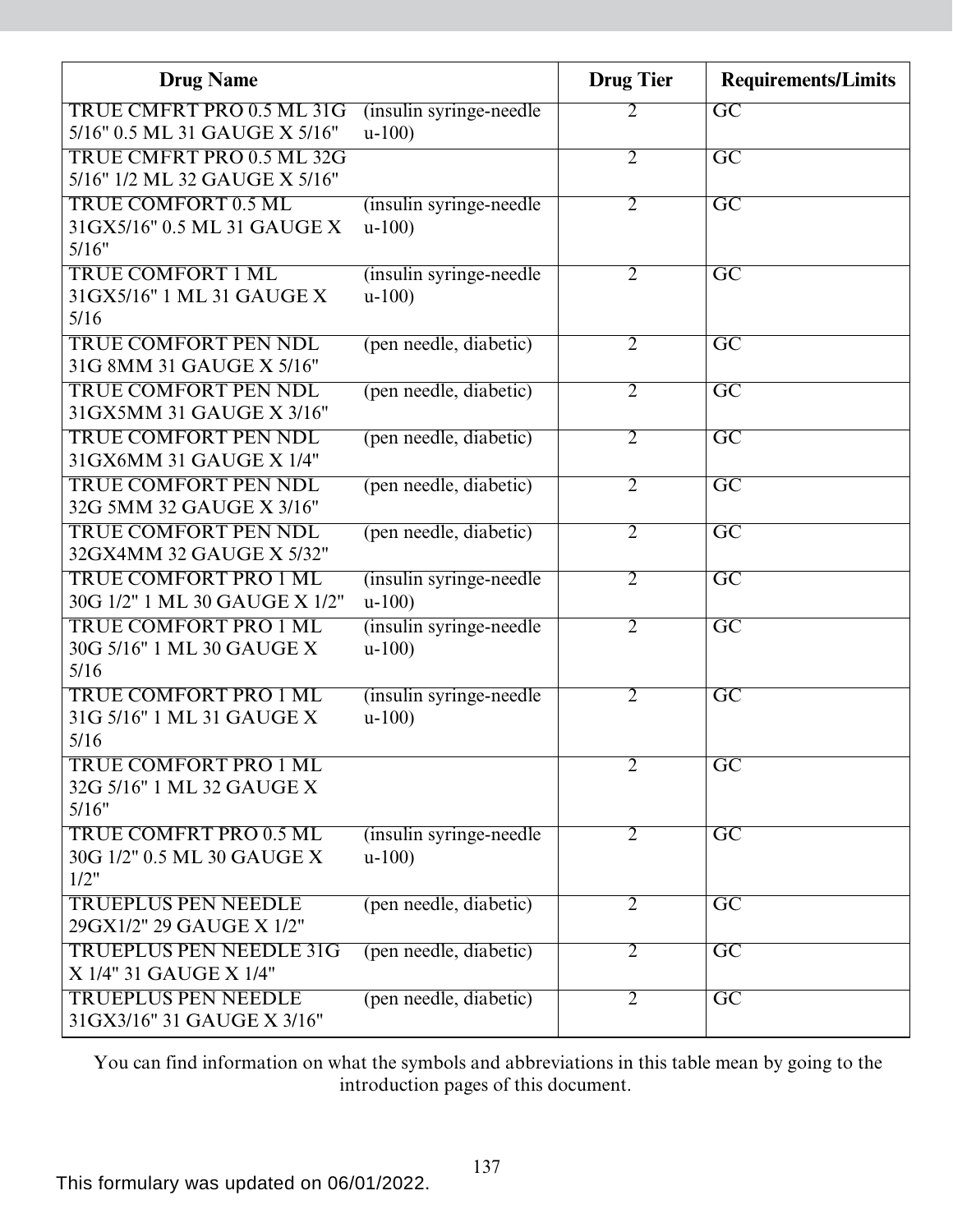| <b>Drug Name</b>               |                          | <b>Drug Tier</b> | <b>Requirements/Limits</b> |
|--------------------------------|--------------------------|------------------|----------------------------|
| <b>TRUEPLUS PEN NEEDLE</b>     | (pen needle, diabetic)   | $\overline{2}$   | GC                         |
| 31GX5/16" 31 GAUGE X 5/16"     |                          |                  |                            |
| <b>TRUEPLUS PEN NEEDLE</b>     | (pen needle, diabetic)   | $\overline{2}$   | $\overline{\mathrm{GC}}$   |
| 32GX5/32" 32 GAUGE X 5/32"     |                          |                  |                            |
| <b>TRUEPLUS SYR 0.3 ML</b>     | (insulin syringe-needle) | $\overline{2}$   | $\overline{\mathrm{GC}}$   |
| 29GX1/2" 0.3 ML 29 GAUGE X     | $u-100$                  |                  |                            |
| 1/2"                           |                          |                  |                            |
| <b>TRUEPLUS SYR 0.3 ML</b>     | (insulin syringe-needle) | $\overline{2}$   | $\overline{\mathrm{GC}}$   |
| 30GX5/16" 0.3 ML 30 GAUGE X    | $u-100$                  |                  |                            |
| 5/16"                          |                          |                  |                            |
| <b>TRUEPLUS SYR 0.3 ML</b>     | (insulin syringe-needle) | $\overline{2}$   | $\overline{\mathrm{GC}}$   |
| 31GX5/16" 0.3 ML 31 GAUGE X    | $u-100$                  |                  |                            |
| 5/16"                          |                          |                  |                            |
| <b>TRUEPLUS SYR 0.5 ML</b>     | (insulin syringe-needle) | $\overline{2}$   | $\overline{\mathrm{GC}}$   |
| 28GX1/2" 1/2 ML 28 GAUGE X     | $u-100$                  |                  |                            |
| 1/2"                           |                          |                  |                            |
| <b>TRUEPLUS SYR 0.5 ML</b>     | (insulin syringe-needle) | $\overline{2}$   | $\overline{\mathrm{GC}}$   |
| 29GX1/2" 0.5 ML 29 GAUGE X     | $u-100$                  |                  |                            |
| 1/2"                           |                          |                  |                            |
| <b>TRUEPLUS SYR 0.5 ML</b>     | (insulin syringe-needle) | $\overline{2}$   | $\overline{GC}$            |
| 30GX5/16" 0.5 ML 30 GAUGE X    | $u-100$                  |                  |                            |
| 5/16"                          |                          |                  |                            |
| <b>TRUEPLUS SYR 0.5 ML</b>     | (insulin syringe-needle) | $\overline{2}$   | $\overline{\mathrm{GC}}$   |
| 31GX5/16" 0.5 ML 31 GAUGE X    | $u-100$                  |                  |                            |
| 5/16"                          |                          |                  |                            |
| TRUEPLUS SYR 1 ML 28GX1/2"     | (insulin syringe-needle) | $\overline{2}$   | $\overline{GC}$            |
| 1 ML 28 GAUGE X 1/2"           | $u-100$                  |                  |                            |
| TRUEPLUS SYR 1 ML 29GX1/2"     | (insulin syringe-needle) | $\overline{2}$   | $\overline{\mathrm{GC}}$   |
| 1 ML 29 GAUGE X 1/2"           | $u-100$                  |                  |                            |
| <b>TRUEPLUS SYR 1 ML</b>       | (insulin syringe-needle) | $\overline{2}$   | $\overline{\text{GC}}$     |
| 30GX5/16" 1 ML 30 GAUGE X      | $u-100$                  |                  |                            |
| 5/16                           |                          |                  |                            |
| <b>TRUEPLUS SYR 1 ML</b>       | (insulin syringe-needle) | 2                | $\overline{\text{GC}}$     |
| 31GX5/16" 1 ML 31 GAUGE X      | $u-100$                  |                  |                            |
| 5/16                           |                          |                  |                            |
| ULT CFT 0.3 ML 30GX5/16" (1/2) |                          | 2                | $\overline{\mathrm{GC}}$   |
| 1/2 UNIT 0.3 ML 30 GAUGE X     |                          |                  |                            |
| 5/16"                          |                          |                  |                            |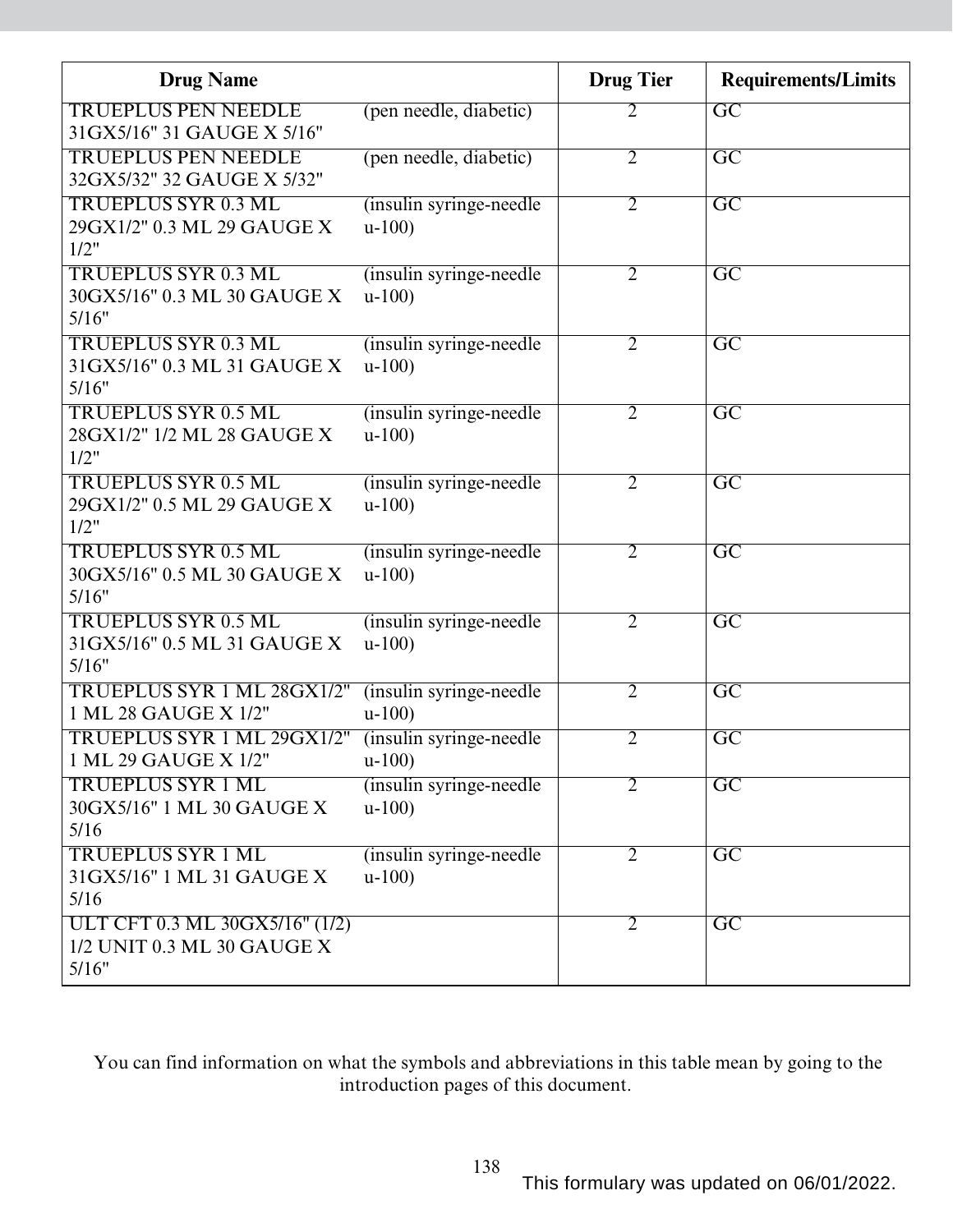| <b>Drug Name</b>                                          |                                     | <b>Drug Tier</b> | <b>Requirements/Limits</b> |
|-----------------------------------------------------------|-------------------------------------|------------------|----------------------------|
| <b>ULTICAR INS 0.3 ML</b><br>31GX1/4(1/2) 0.3 ML 31 GAUGE | (insulin syr/ndl u100<br>half mark) | 2                | $\overline{GC}$            |
| X 1/4"                                                    |                                     |                  |                            |
| <b>ULTICARE INS 0.3 ML</b>                                | (insulin syringe-needle)            | $\overline{2}$   | $\overline{GC}$            |
| 31 GX1/4" 0.3 ML 31 GAUGE X<br>1/4"                       | $u-100$                             |                  |                            |
| <b>ULTICARE INS 0.5 ML</b>                                | (insulin syringe-needle)            | $\overline{2}$   | $\overline{\mathrm{GC}}$   |
| 31 GX1/4" 1/2 ML 31 GAUGE X<br>1/4"                       | $u-100$                             |                  |                            |
| ULTICARE INS 1 ML 31GX1/4"                                | (insulin syringe-needle             | $\overline{2}$   | $\overline{GC}$            |
| 1 ML 31 GAUGE X 1/4"                                      | $u-100$                             |                  |                            |
| ULTICARE INS SYR 1 ML<br>30GX1/2" 1 ML 30 GAUGE X<br>1/2" | (insulin syringe-needle)<br>$u-100$ | $\overline{2}$   | $\overline{GC}$            |
| <b>ULTICARE PEN NEEDLE</b>                                | (pen needle, diabetic)              | $\overline{2}$   | $\overline{\mathrm{GC}}$   |
| 31GX3/16" 31 GAUGE X 3/16"                                |                                     |                  |                            |
| <b>ULTICARE PEN NEEDLE 6MM</b>                            | (pen needle, diabetic)              | $\overline{2}$   | $\overline{\mathrm{GC}}$   |
| 31G 31 GAUGE X 1/4"                                       |                                     |                  |                            |
| <b>ULTICARE PEN NEEDLE 8MM</b><br>31G 31 GAUGE X 5/16"    | (pen needle, diabetic)              | $\overline{2}$   | $\overline{GC}$            |
| <b>ULTICARE PEN NEEDLES</b>                               | (pen needle, diabetic)              | $\overline{2}$   | $\overline{GC}$            |
| 12MM 29G 29 GAUGE X 1/2"                                  |                                     |                  |                            |
| <b>ULTICARE PEN NEEDLES</b><br>4MM 32G MICRO, 32GX4MM     | (pen needle, diabetic)              | $\overline{2}$   | $\overline{GC}$            |
| 32 GAUGE X 5/32"                                          |                                     |                  |                            |
| <b>ULTICARE PEN NEEDLES</b>                               | (pen needle, diabetic)              | $\overline{2}$   | $\overline{GC}$            |
| 6MM 32G 32 GAUGE X 1/4"                                   |                                     |                  |                            |
| <b>ULTICARE SAFE PEN NDL</b>                              |                                     | $\overline{2}$   | $\overline{\mathrm{GC}}$   |
| 5MM 30G 30 GAUGE X 3/16"                                  |                                     |                  |                            |
| <b>ULTICARE SAFE PEN NDL</b>                              |                                     | $\overline{2}$   | $\overline{GC}$            |
| 8MM 30G 30 GAUGE X 5/16"                                  |                                     |                  |                            |
| <b>ULTICARE SAFETY 0.5 ML</b>                             | (Advocate Syringes)                 | $\overline{2}$   | $\overline{GC}$            |
| 29GX1/2 (RX) 0.5 ML 29<br>GAUGE X 1/2"                    |                                     |                  |                            |
| <b>ULTICARE SYR 0.3 ML</b>                                | (insulin syringe-needle)            | $\overline{2}$   | $\overline{GC}$            |
| 30GX1/2" 0.3 ML 30 GAUGE X                                | $u-100$                             |                  |                            |
| 1/2"                                                      |                                     |                  |                            |
| <b>ULTICARE SYR 0.3 ML</b>                                | (insulin syringe-needle)            | $\overline{2}$   | $\overline{\text{GC}}$     |
| 31GX5/16" SHORT NDL 0.3 ML                                | $u-100$                             |                  |                            |
| 31 GAUGE X 5/16"                                          |                                     |                  |                            |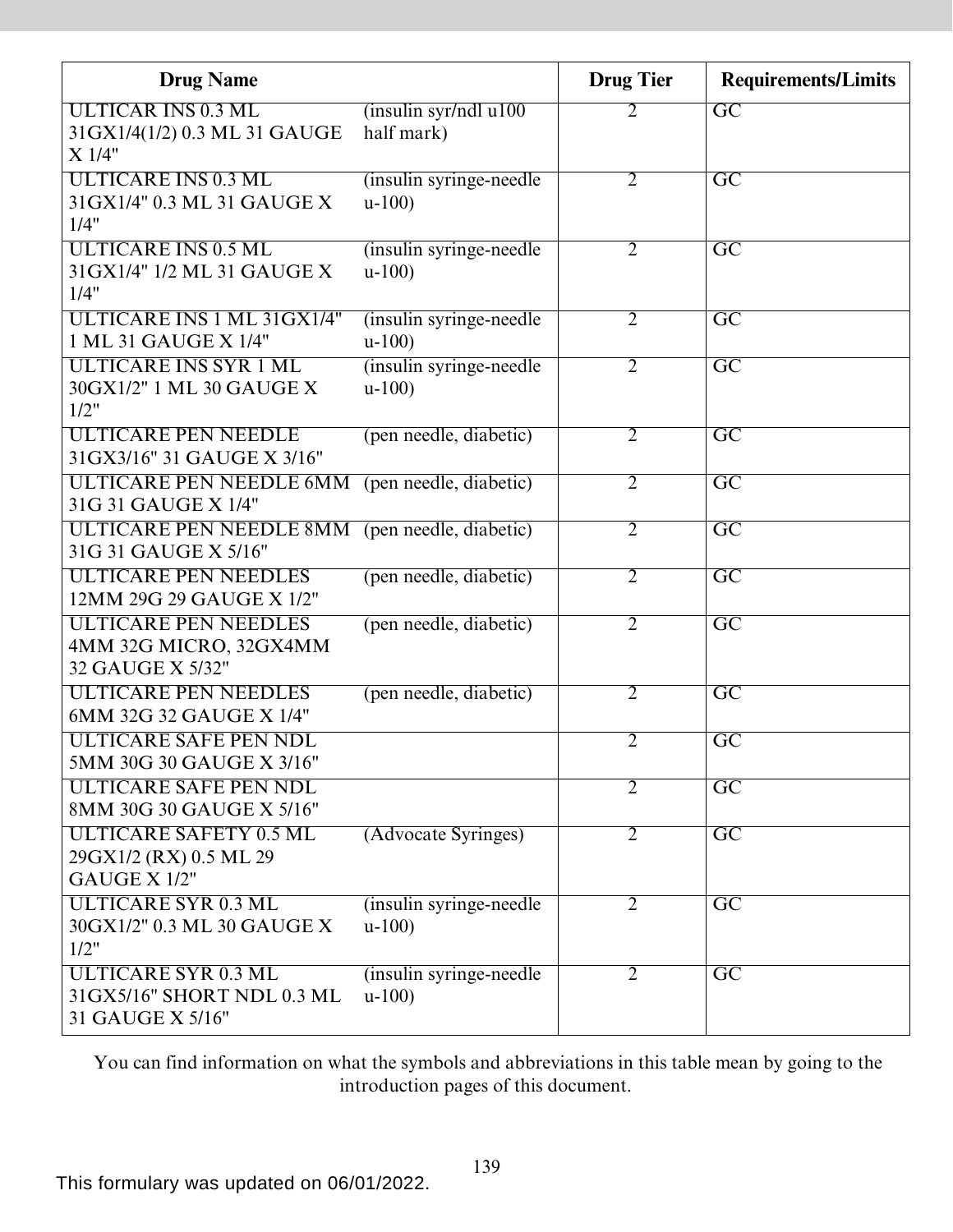| <b>Drug Name</b>                |                          | <b>Drug Tier</b> | <b>Requirements/Limits</b> |
|---------------------------------|--------------------------|------------------|----------------------------|
| <b>ULTICARE SYR 0.5 ML</b>      | (insulin syringe-needle) | 2                | $\overline{GC}$            |
| 30GX1/2" 0.5 ML 30 GAUGE X      | $u-100$                  |                  |                            |
| 1/2"                            |                          |                  |                            |
| <b>ULTICARE SYR 0.5 ML</b>      | (insulin syringe-needle) | $\overline{2}$   | $\overline{GC}$            |
| 31GX5/16" SHORT NDL 0.5 ML      | $u-100$                  |                  |                            |
| 31 GAUGE X 5/16"                |                          |                  |                            |
| <b>ULTICARE SYR 1 ML</b>        | (insulin syringe-needle) | $\overline{2}$   | $\overline{\mathrm{GC}}$   |
| 31GX5/16" 1 ML 31 GAUGE X       | $u-100$                  |                  |                            |
| 5/16                            |                          |                  |                            |
| <b>ULTIGUARD SAFE 1 ML 30G</b>  |                          | $\overline{2}$   | $\overline{GC}$            |
| 12.7MM 1 ML 30 X 1/2"           |                          |                  |                            |
| <b>ULTIGUARD SAFE PACK 29G</b>  |                          | $\overline{2}$   | $\overline{GC}$            |
| 12.7MM 29 GAUGE X 1/2"          |                          |                  |                            |
| <b>ULTIGUARD SAFE PACK 32G</b>  |                          | $\overline{2}$   | $\overline{GC}$            |
| 4MM 32 GAUGE X 5/32"            |                          |                  |                            |
| <b>ULTIGUARD SAFE0.3 ML 30G</b> |                          | $\overline{2}$   | $\overline{GC}$            |
| 12.7MM 0.3 ML 30 X 1/2"         |                          |                  |                            |
| <b>ULTIGUARD SAFE0.5 ML 30G</b> |                          | $\overline{2}$   | $\overline{GC}$            |
| 12.7MM 1/2 ML 30 X 1/2"         |                          |                  |                            |
| ULTIGUARD SAFEPACK 1 ML         |                          | $\overline{2}$   | $\overline{GC}$            |
| 31G 8MM 1 ML 31 X 5/16"         |                          |                  |                            |
| <b>ULTIGUARD SAFEPACK 31G</b>   |                          | $\overline{2}$   | $\overline{GC}$            |
| 5MM 31 GAUGE X 3/16"            |                          |                  |                            |
| <b>ULTIGUARD SAFEPACK 31G</b>   |                          | $\overline{2}$   | $\overline{\mathrm{GC}}$   |
| 6MM 31 GAUGE X 1/4"             |                          |                  |                            |
| <b>ULTIGUARD SAFEPACK 31G</b>   |                          | $\overline{2}$   | $\overline{\mathrm{GC}}$   |
| 8MM 31 GAUGE X 5/16"            |                          |                  |                            |
| <b>ULTIGUARD SAFEPACK 32G</b>   |                          | $\overline{2}$   | $\overline{\mathrm{GC}}$   |
| 6MM 32 GAUGE X 1/4"             |                          |                  |                            |
| <b>ULTIGUARD SAFEPK 0.3 ML</b>  |                          | $\overline{2}$   | $\overline{\mathrm{GC}}$   |
| 31G 8MM 0.3 ML 31 X 5/16"       |                          |                  |                            |
| <b>ULTIGUARD SAFEPK 0.5 ML</b>  |                          | $\overline{2}$   | $\overline{GC}$            |
| 31G 8MM 1/2 ML 31 X 5/16"       |                          |                  |                            |
| ULTILET INSULIN SYRINGE         | (insulin syringe-needle) | $\overline{2}$   | $\overline{\mathrm{GC}}$   |
| 0.3 ML 0.3 ML 29 GAUGE X        | $u-100$                  |                  |                            |
| 1/2", 0.3 ML 30 GAUGE X 5/16",  |                          |                  |                            |
| 0.3 ML 31 GAUGE X 5/16"         |                          |                  |                            |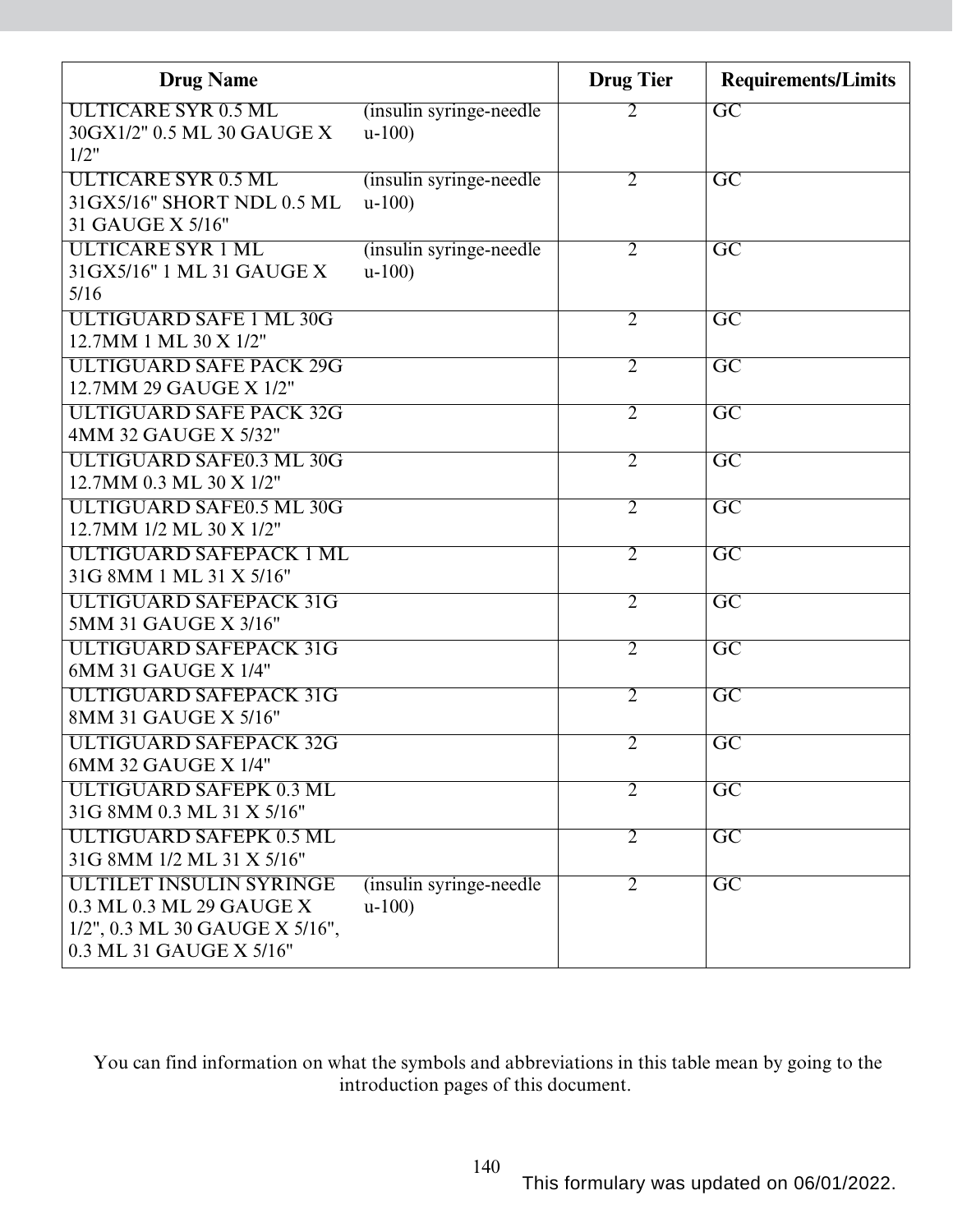| <b>Drug Name</b>                                |                          | <b>Drug Tier</b> | <b>Requirements/Limits</b> |
|-------------------------------------------------|--------------------------|------------------|----------------------------|
| ULTILET INSULIN SYRINGE                         | (insulin syringe-needle) | 2                | $\overline{\mathrm{GC}}$   |
| 0.5 ML 0.5 ML 29 GAUGE X                        | $u-100$                  |                  |                            |
| 1/2", 0.5 ML 30 GAUGE X 5/16",                  |                          |                  |                            |
| 0.5 ML 31 GAUGE X 5/16"                         |                          |                  |                            |
| ULTILET INSULIN SYRINGE 1                       | (insulin syringe-needle) | $\overline{2}$   | $\overline{\mathrm{GC}}$   |
| ML 1 ML 29 GAUGE X 1/2", 1                      | $u-100$                  |                  |                            |
| ML 30 GAUGE X 5/16, 1 ML 31                     |                          |                  |                            |
| GAUGE X 5/16                                    |                          |                  |                            |
| <b>ULTILET PEN NEEDLE 29</b>                    |                          | $\overline{2}$   | $\overline{\mathrm{GC}}$   |
| <b>GAUGE</b>                                    |                          |                  |                            |
| <b>ULTILET PEN NEEDLE 4MM</b>                   | (pen needle, diabetic)   | $\overline{2}$   | $\overline{\mathrm{GC}}$   |
| 32G 32 GAUGE X 5/32"                            |                          |                  |                            |
| <b>ULTRA COMFORT 0.3 ML</b>                     | (insulin syringe-needle) | $\overline{2}$   | $\overline{\mathrm{GC}}$   |
| SYRINGE 0.3 ML 30 GAUGE X                       | $u-100$                  |                  |                            |
| 5/16"                                           |                          |                  |                            |
| <b>ULTRA COMFORT 0.5 ML</b>                     | (insulin syringe-needle) | $\overline{2}$   | $\overline{\mathrm{GC}}$   |
| 28GX1/2" CONVERTS TO 29G                        | $u-100$                  |                  |                            |
| 1/2 ML 28 GAUGE X 1/2"                          |                          |                  |                            |
| <b>ULTRA COMFORT 0.5 ML</b>                     | (insulin syringe-needle) | $\overline{2}$   | $\overline{\mathrm{GC}}$   |
| 29GX1/2" 0.5 ML 29 GAUGE X                      | $u-100$                  |                  |                            |
| 1/2"                                            |                          |                  |                            |
| <b>ULTRA COMFORT 0.5 ML</b>                     | (insulin syringe-needle) | $\overline{2}$   | $\overline{\mathrm{GC}}$   |
| SYRINGE 1/2 ML 28 GAUGE                         | $u-100$                  |                  |                            |
| <b>ULTRA COMFORT 1 ML</b>                       | (insulin syringe-needle) | $\overline{2}$   | $\overline{GC}$            |
| 31GX5/16" 1 ML 31 GAUGE X                       | $u-100$                  |                  |                            |
| 5/16                                            |                          |                  |                            |
| <b>ULTRA COMFORT 1 ML</b>                       | (insulin syringe-needle) | $\overline{2}$   | $\overline{\mathrm{GC}}$   |
| SYRINGE 1 ML 28 GAUGE X<br>1/2"                 | $u-100$                  |                  |                            |
| <b>ULTRA FLO 0.3 ML 30G 1/2"</b>                |                          | $\overline{2}$   | $\overline{GC}$            |
| (1/2) 0.3 ML 30 GAUGE X 1/2"                    |                          |                  |                            |
| <b>ULTRA FLO 0.3 ML 30G</b>                     |                          |                  |                            |
| 5/16"(1/2) 0.3 ML 30 GAUGE X                    |                          | $\overline{2}$   | $\overline{GC}$            |
| 5/16"                                           |                          |                  |                            |
| ULTRA FLO 0.3 ML 31G                            |                          | $\overline{2}$   | $\overline{GC}$            |
| 5/16"(1/2) 0.3 ML 31 GAUGE X                    |                          |                  |                            |
| 5/16"                                           |                          |                  |                            |
| ULTRA FLO PEN NEEDLE 31G (pen needle, diabetic) |                          | $\overline{2}$   | $\overline{\mathrm{GC}}$   |
| 5MM 31 GAUGE X 3/16"                            |                          |                  |                            |
|                                                 |                          |                  |                            |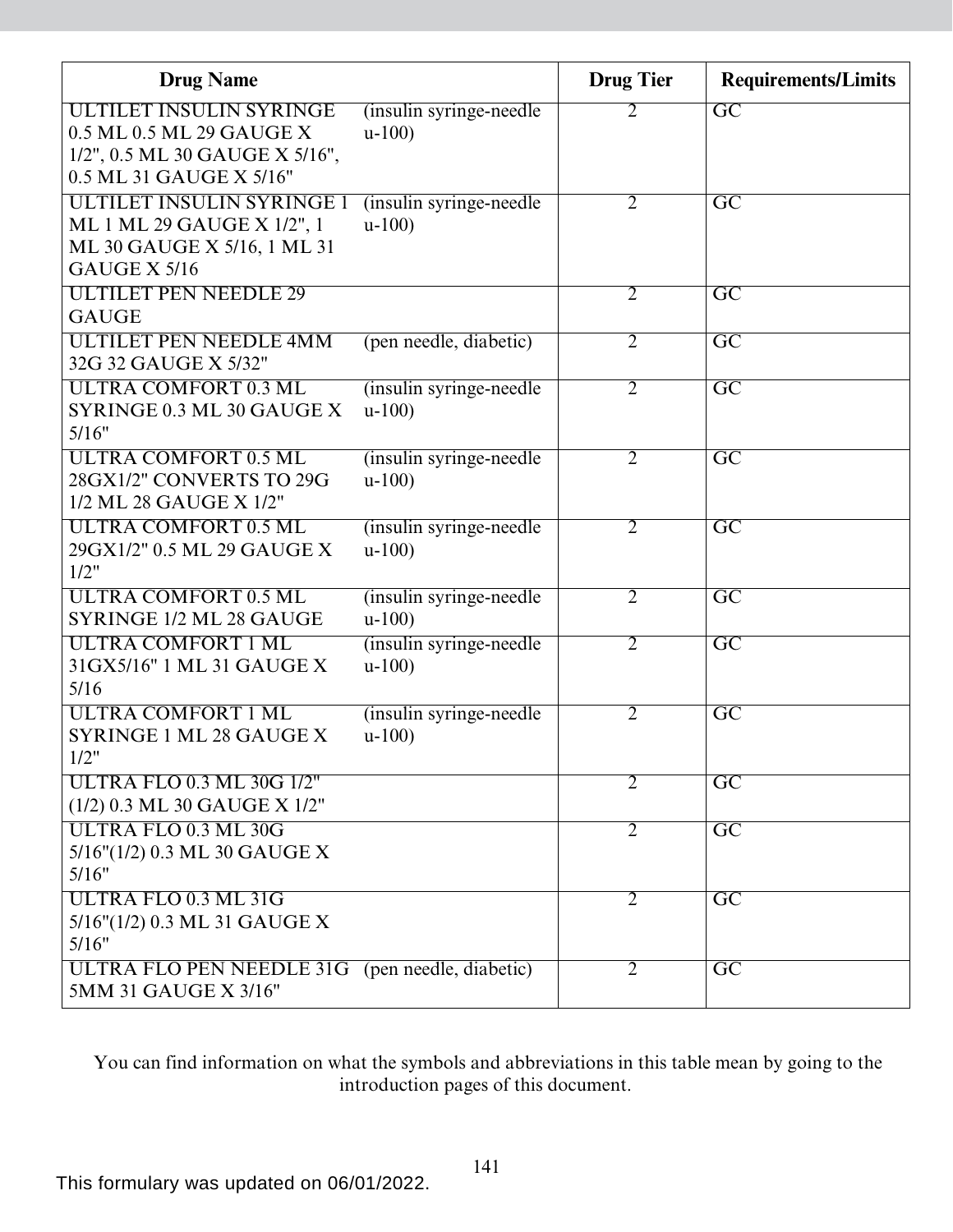| <b>Drug Name</b>                                                        |                                     | <b>Drug Tier</b> | <b>Requirements/Limits</b> |
|-------------------------------------------------------------------------|-------------------------------------|------------------|----------------------------|
| ULTRA FLO PEN NEEDLE 31G (pen needle, diabetic)<br>8MM 31 GAUGE X 5/16" |                                     | 2                | $\overline{GC}$            |
| ULTRA FLO PEN NEEDLE 32G (pen needle, diabetic)<br>4MM 32 GAUGE X 5/32" |                                     | $\overline{2}$   | $\overline{GC}$            |
| <b>ULTRA FLO PEN NEEDLE 33G</b><br>4MM 33 GAUGE X 5/32"                 | (pen needle, diabetic)              | $\overline{2}$   | $\overline{\mathrm{GC}}$   |
| <b>ULTRA FLO PEN NEEDLES</b><br>12MM 29G 29 GAUGE X 1/2"                | (pen needle, diabetic)              | $\overline{2}$   | $\overline{GC}$            |
| <b>ULTRA FLO SYR 0.3 ML</b><br>29GX1/2" 0.3 ML 29 GAUGE X<br>1/2"       | (insulin syringe-needle)<br>$u-100$ | $\overline{2}$   | $\overline{GC}$            |
| <b>ULTRA FLO SYR 0.3 ML 30G</b><br>5/16" 0.3 ML 30 GAUGE X 5/16"        | (insulin syringe-needle)<br>$u-100$ | $\overline{2}$   | $\overline{\mathrm{GC}}$   |
| ULTRA FLO SYR 0.3 ML 31G<br>5/16" 0.3 ML 31 GAUGE X 5/16"               | (insulin syringe-needle)<br>$u-100$ | $\overline{2}$   | $\overline{\mathrm{GC}}$   |
| <b>ULTRA FLO SYR 0.5 ML 29G</b><br>1/2" 0.5 ML 29 GAUGE X 1/2"          | (insulin syringe-needle)<br>$u-100$ | $\overline{2}$   | $\overline{\mathrm{GC}}$   |
| <b>ULTRA THIN PEN NDL 32G X</b><br>4MM 32 GAUGE X 5/32"                 | (pen needle, diabetic)              | $\overline{2}$   | $\overline{GC}$            |
| <b>ULTRACARE INS 0.3 ML</b><br>30GX5/16" 0.3 ML 30 GAUGE X<br>5/16"     | (insulin syringe-needle)<br>$u-100$ | $\overline{2}$   | $\overline{GC}$            |
| <b>ULTRACARE INS 0.3 ML</b><br>31GX5/16" 0.3 ML 31 GAUGE X<br>5/16"     | (insulin syringe-needle)<br>$u-100$ | $\overline{2}$   | $\overline{\rm GC}$        |
| ULTRACARE INS 0.5 ML<br>30GX1/2" 0.5 ML 30 GAUGE X<br>1/2"              | (insulin syringe-needle)<br>$u-100$ | 2                | $\overline{\mathrm{GC}}$   |
| <b>ULTRACARE INS 0.5 ML</b><br>30GX5/16" 0.5 ML 30 GAUGE X<br>5/16"     | (insulin syringe-needle)<br>$u-100$ | $\overline{2}$   | $\overline{\mathrm{GC}}$   |
| <b>ULTRACARE INS 0.5 ML</b><br>31GX5/16" 0.5 ML 31 GAUGE X<br>5/16"     | (insulin syringe-needle)<br>$u-100$ | $\overline{2}$   | $\overline{GC}$            |
| ULTRACARE INS 1 ML 30G X<br>5/16" 1 ML 30 GAUGE X 5/16                  | (insulin syringe-needle)<br>$u-100$ | $\overline{2}$   | $\overline{GC}$            |
| <b>ULTRACARE INS 1 ML</b><br>30GX1/2" 1 ML 30 GAUGE X<br>1/2"           | (insulin syringe-needle)<br>$u-100$ | $\overline{2}$   | $\overline{\mathrm{GC}}$   |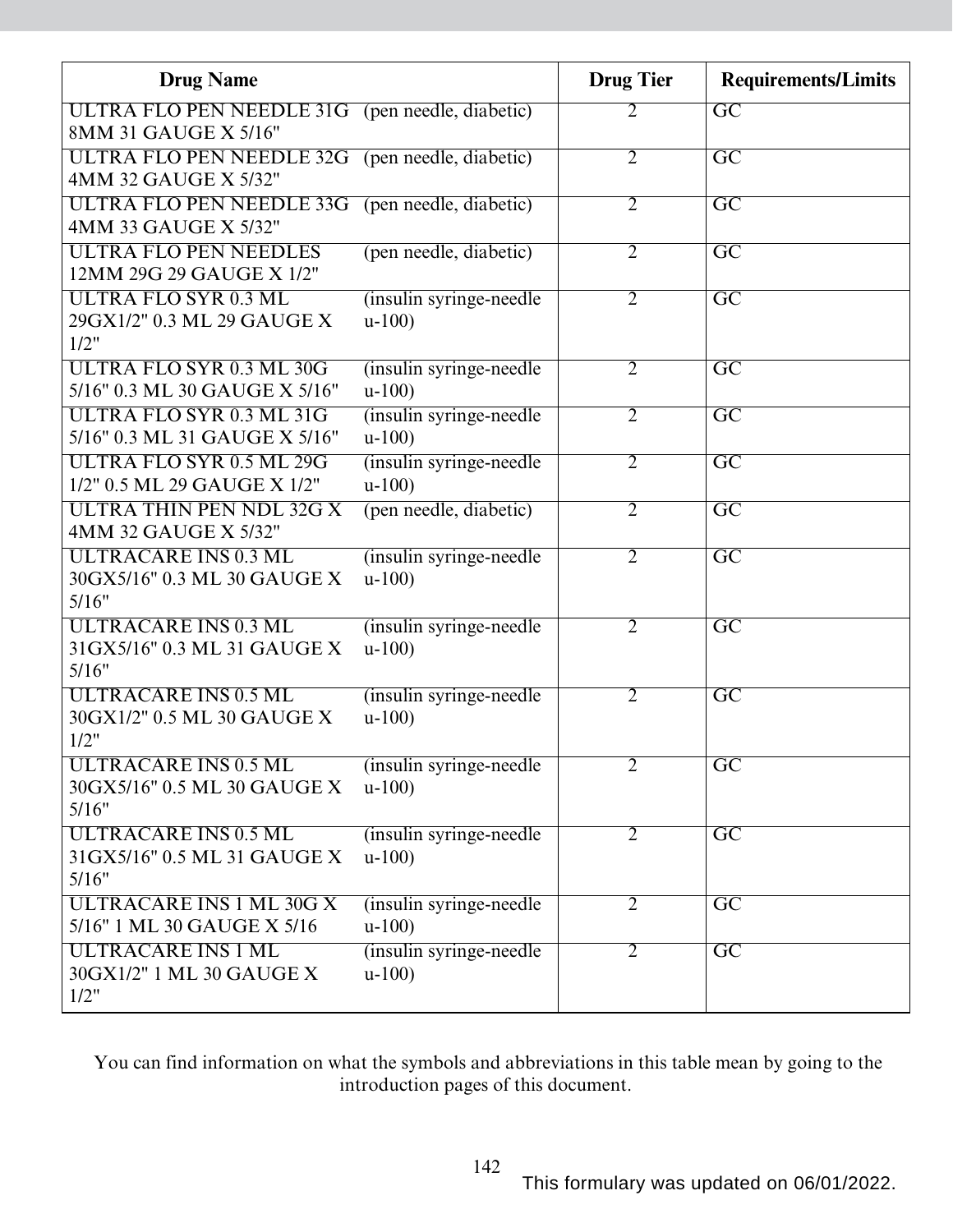| <b>Drug Name</b>                  |                                     | <b>Drug Tier</b> | <b>Requirements/Limits</b> |
|-----------------------------------|-------------------------------------|------------------|----------------------------|
| ULTRACARE INS 1 ML 31G X          | (insulin syringe-needle)            | 2                | $\overline{GC}$            |
| 5/16" 1 ML 31 GAUGE X 5/16        | $u-100$                             |                  |                            |
| <b>ULTRACARE PEN NEEDLE</b>       | (pen needle, diabetic)              | $\overline{2}$   | $\overline{\mathrm{GC}}$   |
| 31 GX1/4" 31 GAUGE X 1/4"         |                                     |                  |                            |
| <b>ULTRACARE PEN NEEDLE</b>       | (pen needle, diabetic)              | $\overline{2}$   | $\overline{GC}$            |
| 31GX3/16" 31 GAUGE X 3/16"        |                                     |                  |                            |
| <b>ULTRACARE PEN NEEDLE</b>       | (pen needle, diabetic)              | $\overline{2}$   | $\overline{GC}$            |
| 31GX5/16" 31 GAUGE X 5/16"        |                                     |                  |                            |
| ULTRACARE PEN NEEDLE              | (pen needle, diabetic)              | $\overline{2}$   | $\overline{\mathrm{GC}}$   |
| 32GX1/4" 32 GAUGE X 1/4"          |                                     |                  |                            |
| <b>ULTRACARE PEN NEEDLE</b>       | (pen needle, diabetic)              | $\overline{2}$   | $\overline{\mathrm{GC}}$   |
| 32GX3/16" 32 GAUGE X 3/16"        |                                     |                  |                            |
| <b>ULTRACARE PEN NEEDLE</b>       | (pen needle, diabetic)              | $\overline{2}$   | $\overline{\text{GC}}$     |
| 32GX5/32" 32 GAUGE X 5/32"        |                                     |                  |                            |
| <b>ULTRACARE PEN NEEDLE</b>       | (pen needle, diabetic)              | $\overline{2}$   | $\overline{GC}$            |
| 33GX5/32" 33 GAUGE X 5/32"        |                                     |                  |                            |
| ULTRA-THIN II 1 ML                | (insulin syringe-needle)            | $\overline{2}$   | $\overline{GC}$            |
| 31GX5/16" 1 ML 31 GAUGE X<br>5/16 | $u-100$                             |                  |                            |
| ULTRA-THIN II INS 0.3 ML          |                                     |                  | $\overline{\mathrm{GC}}$   |
| 30G 0.3 ML 30 GAUGE X 5/16"       | (insulin syringe-needle)<br>$u-100$ | $\overline{2}$   |                            |
| ULTRA-THIN II INS 0.3 ML          |                                     | $\overline{2}$   | $\overline{\mathrm{GC}}$   |
| 31G 0.3 ML 31 GAUGE X 5/16"       | (insulin syringe-needle)<br>$u-100$ |                  |                            |
| ULTRA-THIN II INS 0.5 ML          |                                     | $\overline{2}$   | $\overline{GC}$            |
| 29G 0.5 ML 29 GAUGE X 1/2"        | (insulin syringe-needle)<br>$u-100$ |                  |                            |
| ULTRA-THIN II INS 0.5 ML          | (insulin syringe-needle)            | $\overline{2}$   | $\overline{\text{GC}}$     |
| 30G 0.5 ML 30 GAUGE X 5/16"       | $u-100$                             |                  |                            |
| ULTRA-THIN II INS 0.5 ML          | (insulin syringe-needle)            | $\overline{2}$   | $\overline{GC}$            |
| 31G 0.5 ML 31 GAUGE X 5/16"       | $u-100$                             |                  |                            |
| ULTRA-THIN II INS SYR 1 ML        | (insulin syringe-needle)            | $\overline{2}$   | $\overline{GC}$            |
| 29G 1 ML 29 GAUGE X 1/2"          | $u-100$                             |                  |                            |
| ULTRA-THIN II INS SYR 1 ML        | (insulin syringe-needle)            | $\overline{2}$   | $\overline{GC}$            |
| 30G 1 ML 30 GAUGE X 5/16          | $u-100$                             |                  |                            |
| ULTRA-THIN II PEN NDL             | (pen needle, diabetic)              | $\overline{2}$   | $\overline{\text{GC}}$     |
| 29GX1/2" 29 GAUGE X 1/2"          |                                     |                  |                            |
| ULTRA-THIN II PEN NDL             | (pen needle, diabetic)              | $\overline{2}$   | $\overline{\mathrm{GC}}$   |
| 31GX5/16 31 GAUGE X 5/16"         |                                     |                  |                            |
| <b>UNIFINE PEN NEEDLE 32G</b>     | (pen needle, diabetic)              | $\overline{2}$   | $\overline{GC}$            |
| 4MM 32 GAUGE X 5/32"              |                                     |                  |                            |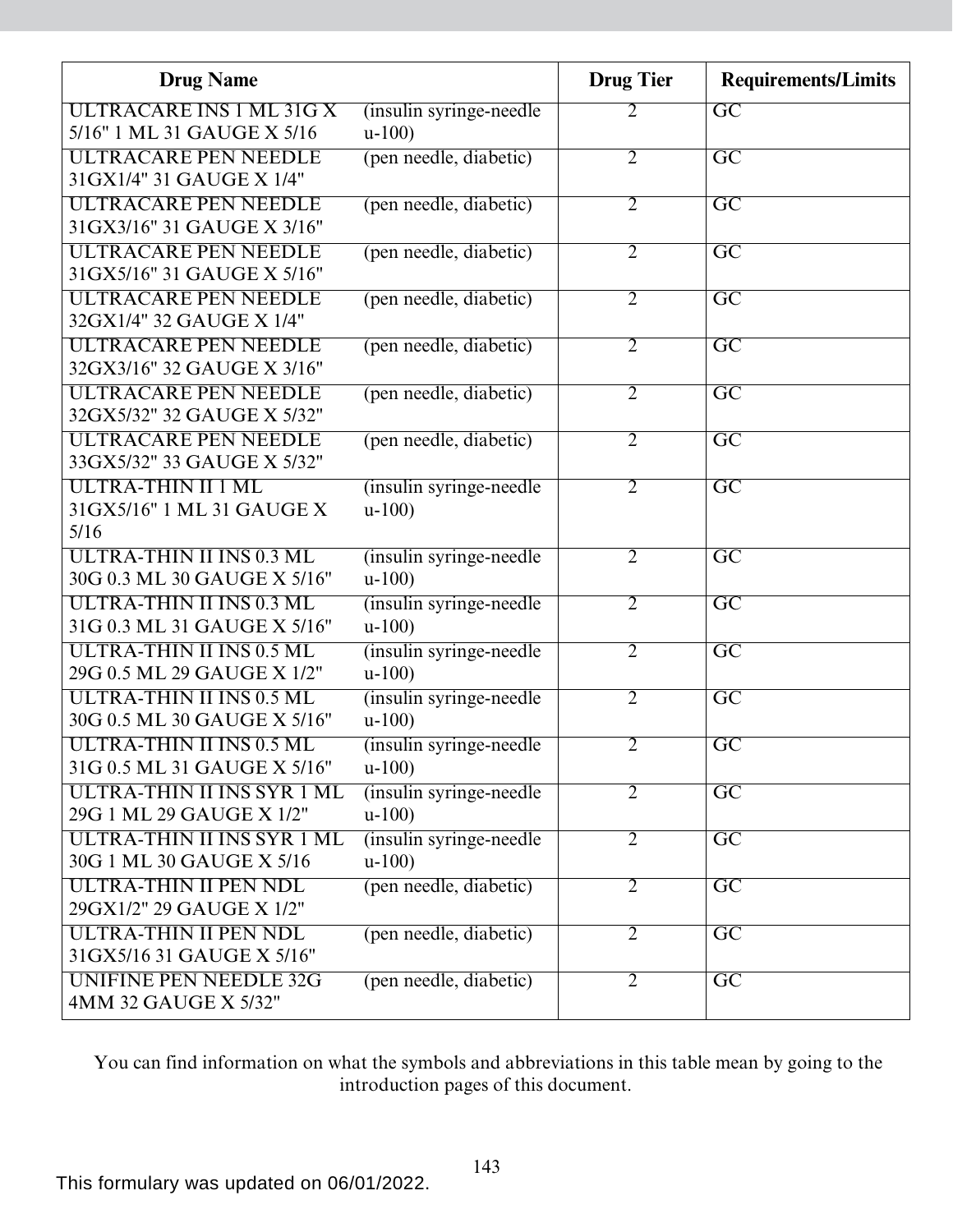| <b>Drug Name</b>                                                                   |                        | <b>Drug</b> Tier | <b>Requirements/Limits</b> |
|------------------------------------------------------------------------------------|------------------------|------------------|----------------------------|
| <b>UNIFINE PENTIPS 12MM 29G</b><br>29GX12MM, STRL 29 GAUGE<br>X 1/2"               | (pen needle, diabetic) | $\overline{2}$   | $\overline{GC}$            |
| UNIFINE PENTIPS 31GX3/16"<br>31GX5MM, STRL, MINI 31<br><b>GAUGE X 3/16"</b>        | (pen needle, diabetic) | $\overline{2}$   | $\overline{GC}$            |
| <b>UNIFINE PENTIPS 32GX1/4" 32</b><br>GAUGE X 1/4"                                 | (pen needle, diabetic) | $\overline{2}$   | $\overline{GC}$            |
| <b>UNIFINE PENTIPS 32GX5/32"</b><br>32GX4MM, STRL, NANO 32<br><b>GAUGE X 5/32"</b> | (pen needle, diabetic) | $\overline{2}$   | $\overline{\mathrm{GC}}$   |
| <b>UNIFINE PENTIPS 33GX5/32"</b><br>33 GAUGE X 5/32"                               | (pen needle, diabetic) | $\overline{2}$   | $\overline{GC}$            |
| <b>UNIFINE PENTIPS 6MM 31G</b><br>31 GAUGE X 1/4"                                  | (pen needle, diabetic) | $\overline{2}$   | $\overline{GC}$            |
| <b>UNIFINE PENTIPS MAX</b><br>30GX3/16" 30 GAUGE X 3/16"                           |                        | $\overline{2}$   | $\overline{\mathrm{GC}}$   |
| UNIFINE PENTIPS NEEDLES<br><b>29G 29 GAUGE</b>                                     |                        | $\overline{2}$   | $\overline{\mathrm{GC}}$   |
| UNIFINE PENTIPS PLUS<br>29GX1/2" 12MM 29 GAUGE X<br>1/2"                           | (pen needle, diabetic) | $\overline{2}$   | $\overline{\mathrm{GC}}$   |
| UNIFINE PENTIPS PLUS<br>30GX3/16" 30 GAUGE X 3/16"                                 |                        | $\overline{2}$   | $\overline{\mathrm{GC}}$   |
| <b>UNIFINE PENTIPS PLUS</b><br>31GX1/4" ULTRA SHORT, 6MM<br>31 GAUGE X 1/4"        | (pen needle, diabetic) | $\overline{2}$   | $\overline{\mathrm{GC}}$   |
| UNIFINE PENTIPS PLUS<br>31GX3/16" MINI 31 GAUGE X<br>3/16"                         | (pen needle, diabetic) | $\overline{2}$   | $\overline{\mathrm{GC}}$   |
| UNIFINE PENTIPS PLUS<br>31GX5/16" SHORT 31 GAUGE X<br>5/16"                        | (pen needle, diabetic) | $\overline{2}$   | $\overline{GC}$            |
| UNIFINE PENTIPS PLUS<br>32GX5/32" 32 GAUGE X 5/32"                                 | (pen needle, diabetic) | $\overline{2}$   | $\overline{GC}$            |
| <b>UNIFINE PENTIPS PLUS</b><br>33GX5/32" 33 GAUGE X 5/32"                          | (pen needle, diabetic) | $\overline{2}$   | $\overline{\text{GC}}$     |
| <b>UNIFINE SAFECONTROL</b><br>30GX3/16" 30 GAUGE X 3/16"                           |                        | $\overline{2}$   | $\overline{GC}$            |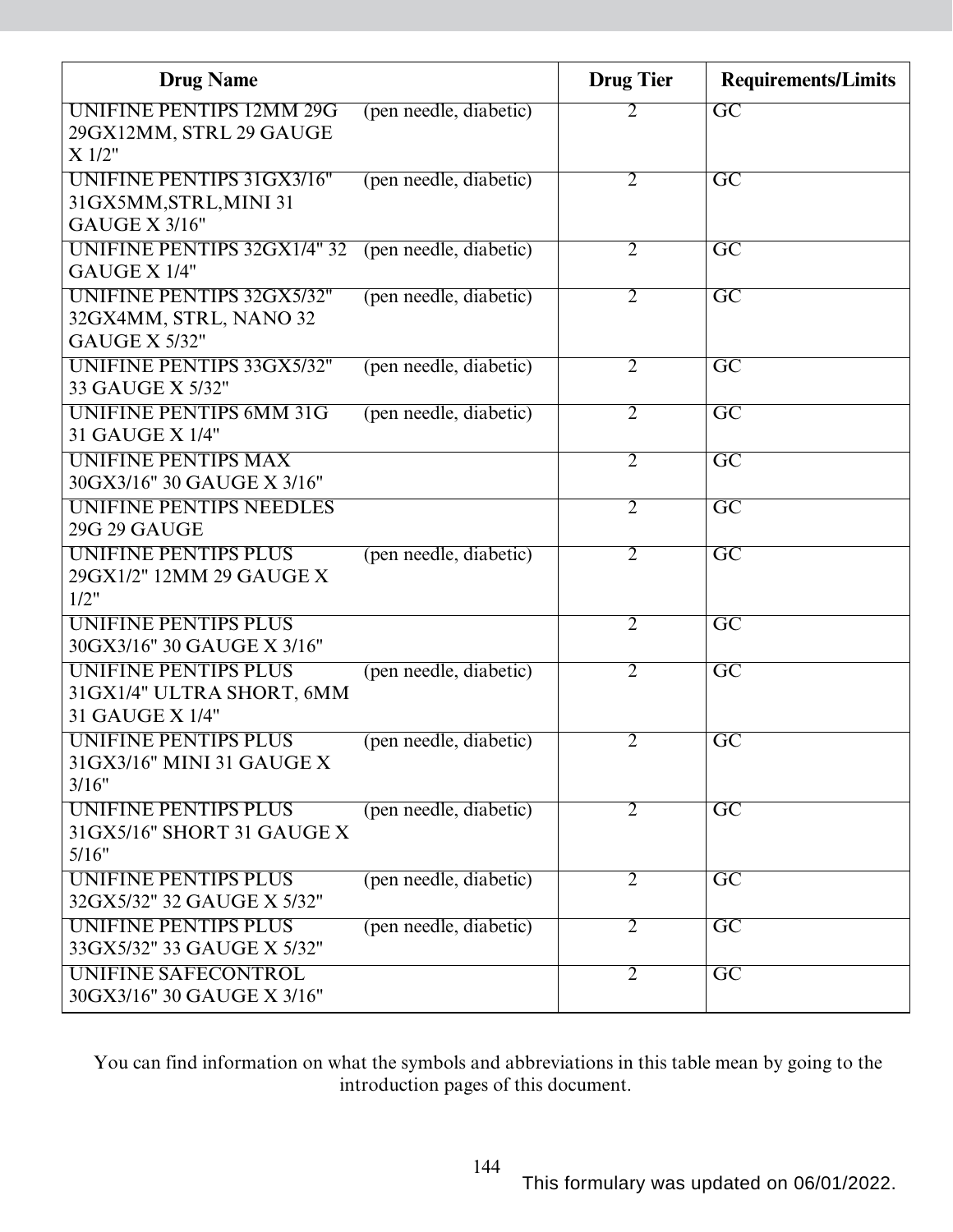| <b>Drug Name</b>                                        |                          | <b>Drug Tier</b> | <b>Requirements/Limits</b> |
|---------------------------------------------------------|--------------------------|------------------|----------------------------|
| UNIFINE SAFECONTROL                                     |                          | $\overline{2}$   | $\overline{GC}$            |
| 30GX5/16" 30 GAUGE X 5/16"                              |                          |                  |                            |
| UNIFINE ULTRA PEN NDL                                   | (pen needle, diabetic)   | $\overline{2}$   | $\overline{GC}$            |
| 31G 5MM 31 GAUGE X 3/16"                                |                          |                  |                            |
| UNIFINE ULTRA PEN NDL                                   | (pen needle, diabetic)   | $\overline{2}$   | $\overline{GC}$            |
| 31G 6MM 31 GAUGE X 1/4"                                 |                          |                  |                            |
| UNIFINE ULTRA PEN NDL                                   | (pen needle, diabetic)   | $\overline{2}$   | $\overline{\rm GC}$        |
| 31G 8MM 31 GAUGE X 5/16"                                |                          |                  |                            |
| UNIFINE ULTRA PEN NDL                                   | (pen needle, diabetic)   | $\overline{2}$   | $\overline{GC}$            |
| 32G 4MM 32 GAUGE X 5/32"                                |                          |                  |                            |
| <b>VANISHPOINT 0.5 ML</b>                               | (insulin syringe-needle) | $\overline{2}$   | $\overline{GC}$            |
| 30GX1/2" SY OUTER 0.5 ML 30                             | $u-100$                  |                  |                            |
| GAUGE X 1/2"                                            |                          |                  |                            |
| <b>VANISHPOINT INS 1 ML</b>                             |                          | $\overline{2}$   | $\overline{\mathrm{GC}}$   |
| 30GX3/16" 1 ML 30 GAUGE X                               |                          |                  |                            |
| 3/16"                                                   |                          |                  |                            |
| <b>VANISHPOINT U-100 29X1/2</b>                         | (insulin syringe-needle) | $\overline{2}$   | $\overline{\mathrm{GC}}$   |
| <b>SYR 1 ML 29 GAUGE X 1/2"</b>                         | $u-100$                  |                  |                            |
| <b>VERIFINE PEN NEEDLE 31G X</b>                        | (pen needle, diabetic)   | $\overline{2}$   | $\overline{GC}$            |
| 6MM 31 GAUGE X 1/4"                                     |                          |                  |                            |
| <b>VERIFINE PEN NEEDLE 31G X</b> (pen needle, diabetic) |                          | $\overline{2}$   | $\overline{GC}$            |
| 8MM 31 GAUGE X 5/16"                                    |                          |                  |                            |
| <b>VERIFINE PEN NEEDLE 32G X</b> (pen needle, diabetic) |                          | $\overline{2}$   | $\overline{GC}$            |
| 4MM 32 GAUGE X 5/32"                                    |                          |                  |                            |
| <b>VERIFINE PEN NEEDLE 32G X</b> (pen needle, diabetic) |                          | $\overline{2}$   | $\overline{GC}$            |
| 5MM 32 GAUGE X 3/16"                                    |                          |                  |                            |
| <b>VERSALON ALL PURPOSE</b>                             |                          | 1                | $\overline{GC}$            |
| SPONGE 25'S, N-STERILE, 3PLY                            |                          |                  |                            |
| $2 X 2$ "                                               |                          |                  |                            |
| V-GO 20 DEVICE                                          |                          | $\overline{3}$   |                            |
| V-GO 30 DEVICE                                          |                          | $\overline{3}$   |                            |
| V-GO 40 DEVICE                                          |                          | $\overline{3}$   |                            |
| <b>Enzyme Replacement/Modifiers</b>                     |                          |                  |                            |
| <b>Enzyme Replacement/Modifiers</b>                     |                          |                  |                            |
| <b>ALDURAZYME</b>                                       |                          | 5                | NM; NDS                    |
| <b>INTRAVENOUS SOLUTION 2.9</b>                         |                          |                  |                            |
| MG/5 ML                                                 |                          |                  |                            |
| <b>CERDELGA ORAL CAPSULE</b>                            |                          | $\overline{5}$   | PA; NM; NDS                |
| 84 MG                                                   |                          |                  |                            |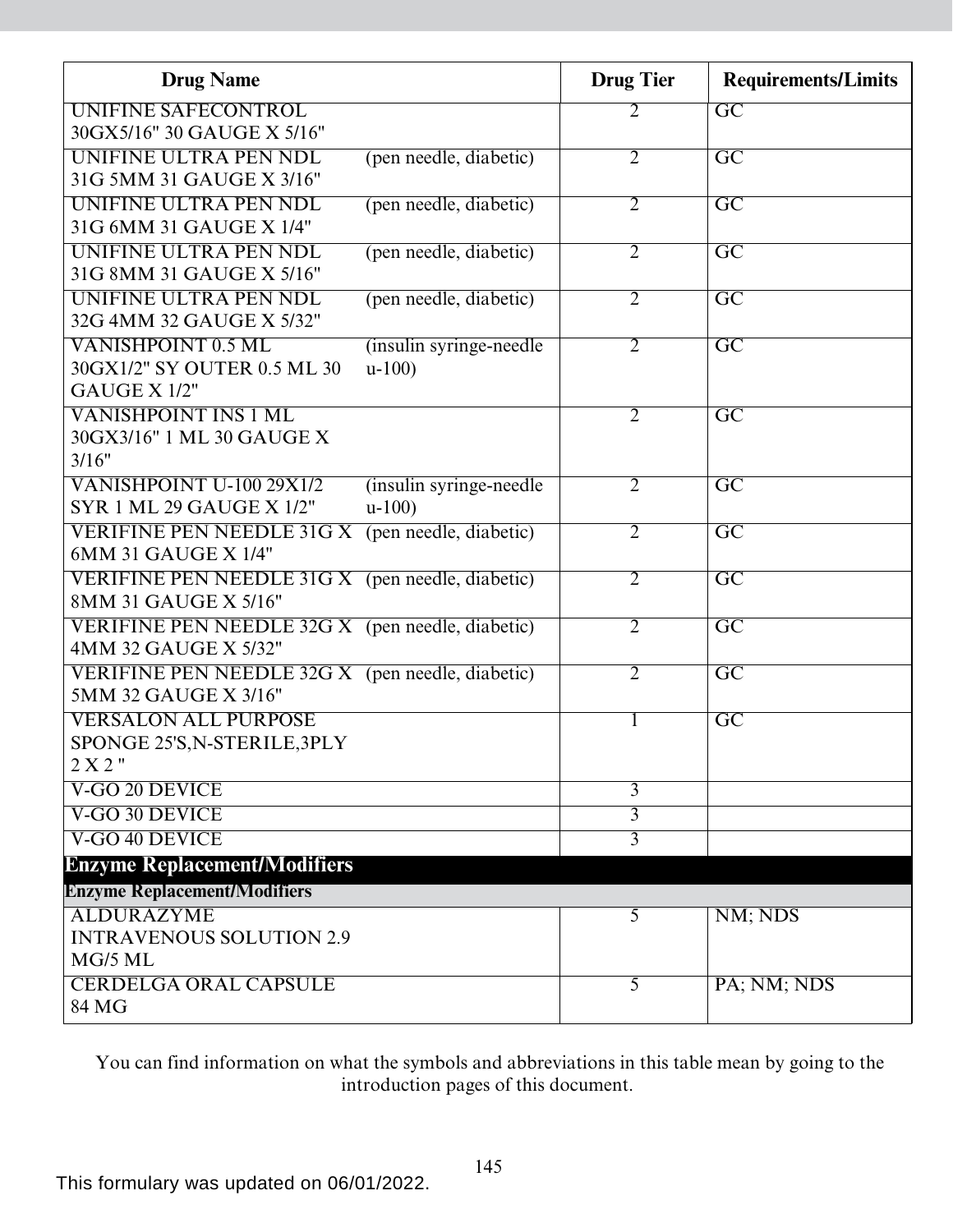| <b>Drug Name</b>                                  | <b>Drug Tier</b> | <b>Requirements/Limits</b> |
|---------------------------------------------------|------------------|----------------------------|
| <b>CEREZYME INTRAVENOUS</b>                       | 5                | NM; NDS                    |
| <b>RECON SOLN 400 UNIT</b>                        |                  |                            |
| <b>CREON ORAL</b>                                 | $\overline{3}$   |                            |
| CAPSULE, DELAYED                                  |                  |                            |
| RELEASE(DR/EC) 12,000-38,000                      |                  |                            |
| $-60,000$ UNIT, 24,000-76,000 -                   |                  |                            |
| 120,000 UNIT, 3,000-9,500-15,000                  |                  |                            |
| UNIT, 36,000-114,000-180,000                      |                  |                            |
| UNIT, 6,000-19,000 -30,000 UNIT                   |                  |                            |
| <b>ELAPRASE INTRAVENOUS</b>                       | 5                | NM; NDS                    |
| <b>SOLUTION 6 MG/3 ML</b>                         |                  |                            |
| <b>ELITEK INTRAVENOUS</b>                         | 5                | NM; NDS                    |
| RECON SOLN 1.5 MG, 7.5 MG                         |                  |                            |
| <b>FABRAZYME INTRAVENOUS</b>                      | 5                | PA; NM; NDS                |
| RECON SOLN 35 MG, 5 MG                            |                  |                            |
| <b>GALAFOLD ORAL CAPSULE</b>                      | 5                | PA; NM; NDS; QL (14)       |
| 123 MG                                            |                  | per 28 days)               |
| <b>KANUMA INTRAVENOUS</b>                         | 5                | PA; NM; NDS                |
| <b>SOLUTION 2 MG/ML</b>                           |                  |                            |
| <b>KRYSTEXXA INTRAVENOUS</b>                      | 5                | PA BvD; NM; NDS            |
| <b>SOLUTION 8 MG/ML</b>                           |                  |                            |
| <b>MEPSEVII INTRAVENOUS</b>                       | $\overline{5}$   | PA; NM; NDS                |
| <b>SOLUTION 2 MG/ML</b>                           |                  |                            |
| miglustat oral capsule 100 mg<br>(Zavesca)        | $\overline{5}$   | PA; NM; NDS; QL (90)       |
|                                                   |                  | per 30 days)               |
| <b>NAGLAZYME INTRAVENOUS</b>                      | 5                | NM; NDS                    |
| <b>SOLUTION 5 MG/5 ML</b>                         |                  |                            |
| nitisinone oral capsule 10 mg, 2 mg,<br>(Orfadin) | $\overline{5}$   | PA; NM; NDS                |
| 5 <sub>mg</sub>                                   |                  |                            |
| NITYR ORAL TABLET 10 MG,                          | $\overline{5}$   | PA; NM; NDS                |
| 2 MG, 5 MG                                        |                  |                            |
| <b>ORFADIN ORAL CAPSULE 20</b>                    | $\overline{5}$   | PA; NM; NDS                |
| <b>MG</b>                                         |                  |                            |
| <b>ORFADIN ORAL SUSPENSION</b>                    | $\overline{5}$   | PA; NM; NDS                |
| 4 MG/ML                                           |                  |                            |
| PALYNZIQ SUBCUTANEOUS                             | $\overline{5}$   | PA; NM; NDS                |
| <b>SYRINGE 10 MG/0.5 ML, 2.5</b>                  |                  |                            |
| MG/0.5 ML, 20 MG/ML                               |                  |                            |
| <b>PULMOZYME INHALATION</b>                       | $\overline{5}$   | PA BvD; NM; NDS            |
| <b>SOLUTION 1 MG/ML</b>                           |                  |                            |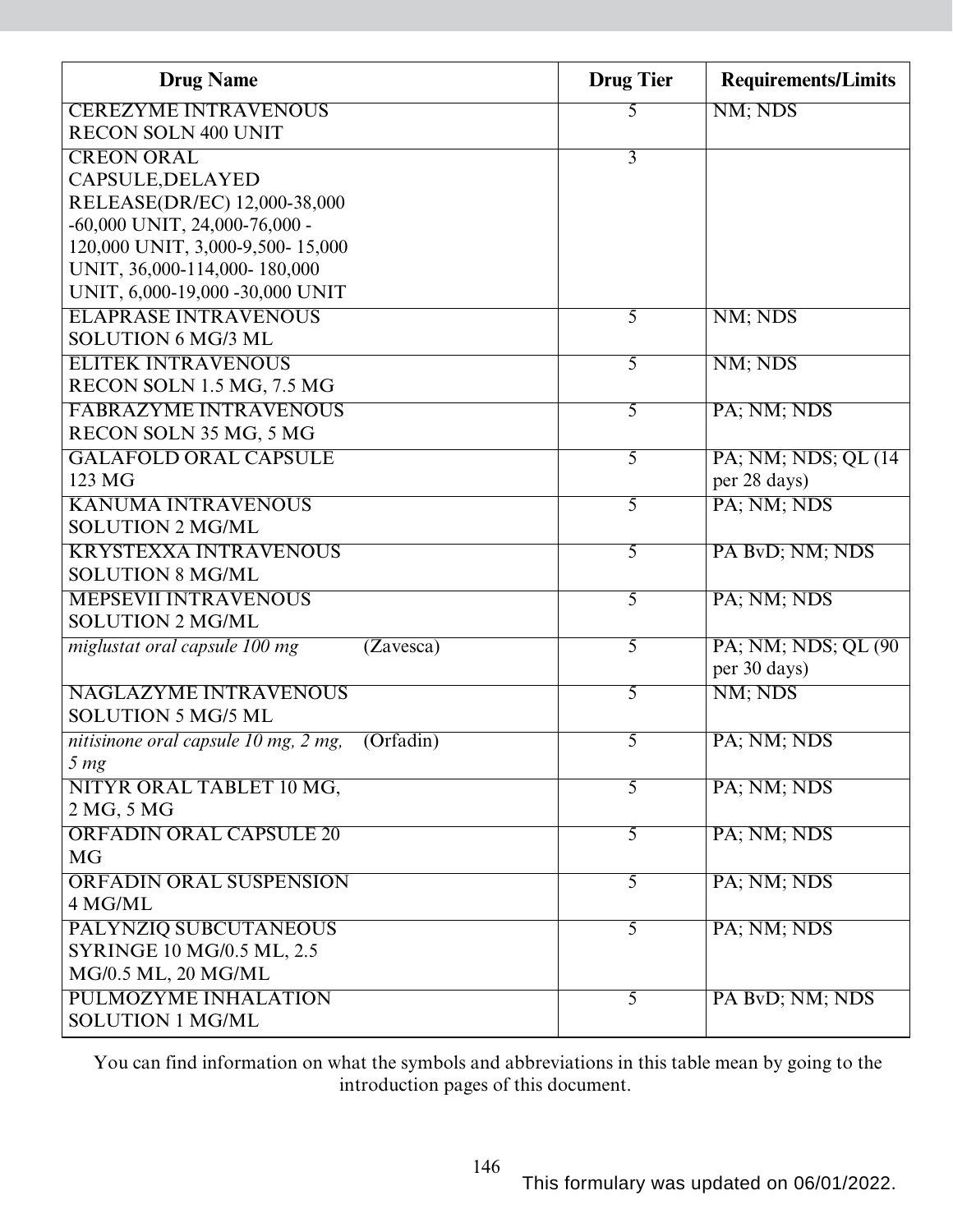| <b>Drug Name</b>                                 |                   | <b>Drug Tier</b> | <b>Requirements/Limits</b> |
|--------------------------------------------------|-------------------|------------------|----------------------------|
| <b>REVCOVI INTRAMUSCULAR</b>                     |                   | 5                | PA; NM; NDS                |
| SOLUTION 2.4 MG/1.5 ML (1.6                      |                   |                  |                            |
| MG/ML)                                           |                   |                  |                            |
| sapropterin oral tablet, soluble 100             | (Kuvan)           | $\overline{5}$   | NM; NDS                    |
| mg                                               |                   |                  |                            |
| <b>STRENSIQ SUBCUTANEOUS</b>                     |                   | 5                | PA; NM; LA; NDS            |
| <b>SOLUTION 18 MG/0.45 ML, 28</b>                |                   |                  |                            |
| MG/0.7 ML, 40 MG/ML, 80                          |                   |                  |                            |
| <b>MG/0.8 ML</b>                                 |                   |                  |                            |
| <b>VIMIZIM INTRAVENOUS</b>                       |                   | 5                | PA; NM; NDS                |
| SOLUTION 5 MG/5 ML (1                            |                   |                  |                            |
| MG/ML)                                           |                   |                  |                            |
| <b>VPRIV INTRAVENOUS</b>                         |                   | 5                | NM; NDS                    |
| <b>RECON SOLN 400 UNIT</b><br><b>ZENPEP ORAL</b> |                   |                  |                            |
|                                                  |                   | $\overline{3}$   |                            |
| CAPSULE, DELAYED<br>RELEASE(DR/EC) 10,000-32,000 |                   |                  |                            |
| -42,000 UNIT, 15,000-47,000 -                    |                   |                  |                            |
| 63,000 UNIT, 20,000-63,000-                      |                   |                  |                            |
| 84,000 UNIT, 25,000-79,000-                      |                   |                  |                            |
| 105,000 UNIT, 3,000-10,000 -                     |                   |                  |                            |
| 14,000-UNIT, 40,000-126,000-                     |                   |                  |                            |
| 168,000 UNIT, 5,000-17,000-                      |                   |                  |                            |
| 24,000 UNIT                                      |                   |                  |                            |
| Eye, Ear, Nose, Throat Agents                    |                   |                  |                            |
| Eye, Ear, Nose, Throat Agents,                   |                   |                  |                            |
| <b>Miscellaneous</b>                             |                   |                  |                            |
| $apraclonidine\ ophthalmic\ (eye)$               |                   | 2                | $\overline{\text{GC}}$     |
| drops $0.5\%$                                    |                   |                  |                            |
| <i>atropine ophthalmic (eye) drops 1</i>         | (Isopto Atropine) | $\overline{4}$   |                            |
| $\frac{0}{0}$                                    |                   |                  |                            |
| azelastine nasal aerosol, spray 137              |                   | $\overline{2}$   | GC; QL (30 per 25)         |
| $mcg (0.1\%)$                                    |                   |                  | days)                      |
| <i>azelastine ophthalmic (eye) drops</i>         |                   | $\overline{2}$   | $\overline{GC}$            |
| $0.05\%$                                         |                   |                  |                            |
| cromolyn ophthalmic (eye) drops 4                |                   | 2                | $\overline{\text{GC}}$     |
| $\frac{0}{0}$                                    |                   |                  |                            |
| cyclopentolate ophthalmic (eye)                  | (Cyclogy)         | $\overline{2}$   | $\overline{GC}$            |
| drops $0.5\%$ , $1\%$ , $2\%$                    |                   |                  |                            |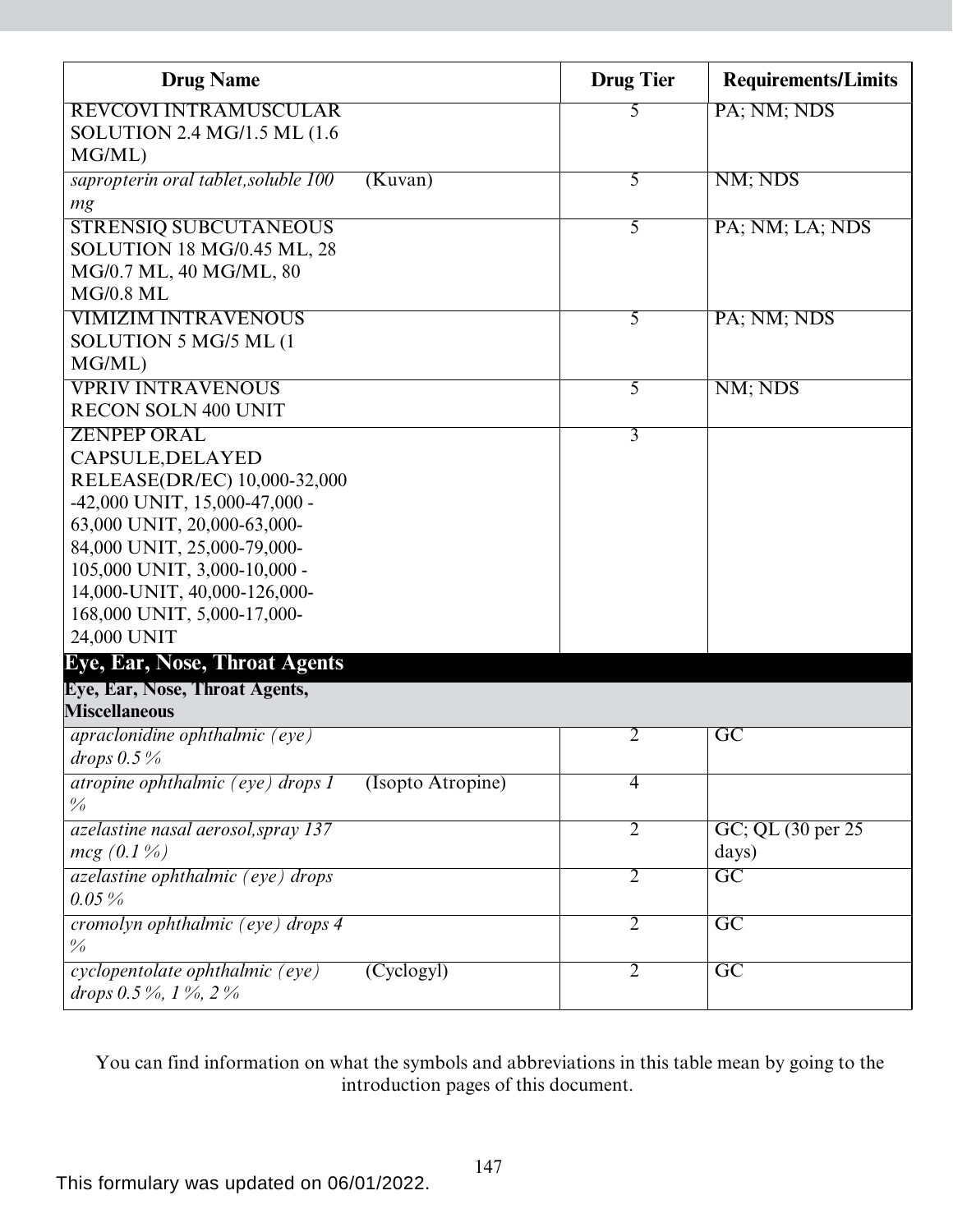| <b>Drug Name</b>                                         |                        | <b>Drug Tier</b> | <b>Requirements/Limits</b> |
|----------------------------------------------------------|------------------------|------------------|----------------------------|
| <b>CYSTARAN OPHTHALMIC</b>                               |                        | 5                | PA; NM; NDS; QL (60)       |
| (EYE) DROPS 0.44 %                                       |                        |                  | per 28 days)               |
| epinastine ophthalmic (eye) drops                        |                        | $\overline{2}$   | $\overline{GC}$            |
| $0.05\,\%$                                               |                        |                  |                            |
| ipratropium bromide nasal                                |                        | $\overline{2}$   | GC; QL (30 per 28)         |
| spray, non-aerosol 21 mcg (0.03 $\%$ )                   |                        |                  | days)                      |
| ipratropium bromide nasal                                |                        | $\overline{2}$   | GC; QL (15 per 10)         |
| spray, non-aerosol 42 mcg $(0.06\%)$                     |                        |                  | days)                      |
| levofloxacin ophthalmic (eye) drops                      |                        | 2                | $\overline{GC}$            |
| $1.5\%$                                                  |                        |                  |                            |
| olopatadine ophthalmic (eye) drops                       | (Eye Allergy Itch-     | $\overline{2}$   | $\overline{GC}$            |
| $0.1\%$                                                  | Redness Rlf)           |                  |                            |
| olopatadine ophthalmic (eye) drops                       | (Eye Allergy Itch      | $\overline{2}$   | $\overline{GC}$            |
| $0.2\%$                                                  | Relief)                |                  |                            |
| <i>proparacaine ophthalmic (eye)</i>                     | (Alcaine)              | $\overline{2}$   | $\overline{GC}$            |
| drops $0.5\%$                                            |                        |                  |                            |
| <b>TEPEZZA INTRAVENOUS</b>                               |                        | 5                | PA; NM; NDS                |
| <b>RECON SOLN 500 MG</b>                                 |                        |                  |                            |
| Eye, Ear, Nose, Throat Anti-<br><b>Infectives Agents</b> |                        |                  |                            |
| acetic acid otic (ear) solution $2\%$                    |                        | $\overline{2}$   | $\overline{GC}$            |
|                                                          |                        | $\overline{2}$   | $\overline{\rm GC}$        |
| bacitracin ophthalmic (eye)<br>ointment 500 unit/gram    |                        |                  |                            |
| bacitracin-polymyxin b ophthalmic                        | (Polycin)              | $\overline{2}$   | $\overline{GC}$            |
| $(eye)$ ointment 500-10,000                              |                        |                  |                            |
| unitlgram                                                |                        |                  |                            |
| bleph-10 ophthalmic (eye) drops 10                       | (sulfacetamide sodium) | $\overline{2}$   | $\overline{\text{GC}}$     |
| $\frac{0}{0}$                                            |                        |                  |                            |
| ciprofloxacin hcl ophthalmic (eye)                       | (Ciloxan)              | $\overline{2}$   | $\overline{GC}$            |
| drops $0.3\%$                                            |                        |                  |                            |
| ciprofloxacin-dexamethasone otic                         | (Ciprodex)             | $\overline{2}$   | GC; QL $(7.5$ per $7$      |
| (ear) drops, suspension 0.3-0.1 $\%$                     |                        |                  | days)                      |
| erythromycin ophthalmic (eye)                            |                        | $\overline{2}$   | GC; QL (3.5 per 4)         |
| ointment 5 mg/gram $(0.5\%)$                             |                        |                  | days)                      |
| gentak ophthalmic (eye) ointment                         | (gentamicin)           | $\overline{2}$   | $\overline{GC}$            |
| $0.3\%$ (3 mg/gram)                                      |                        |                  |                            |
| gentamicin ophthalmic (eye) drops                        |                        | $\mathbf{I}$     | $\overline{GC}$            |
| $0.3\,\%$                                                |                        |                  |                            |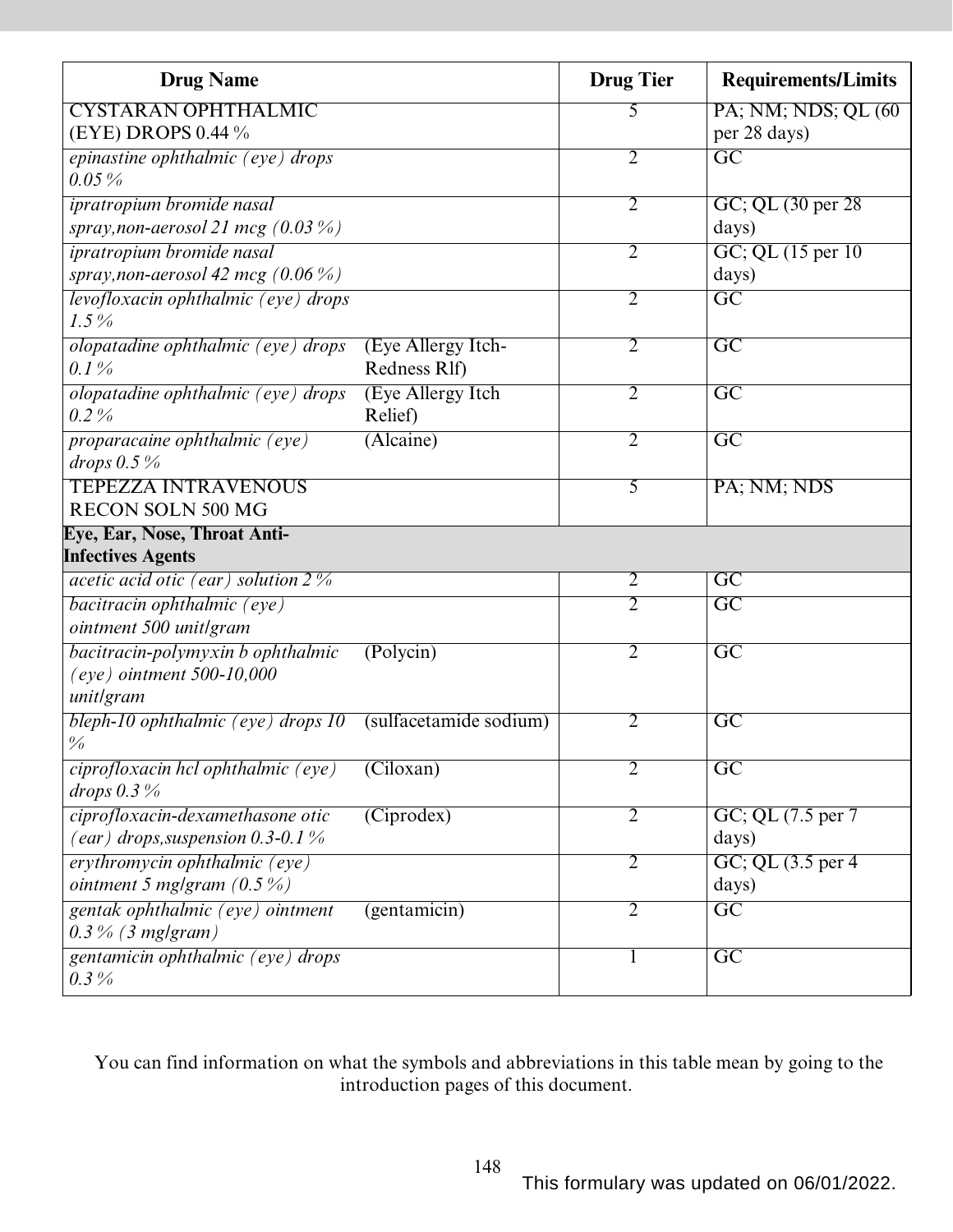| <b>Drug Name</b>                                                                                        |                                     | <b>Drug</b> Tier | <b>Requirements/Limits</b> |
|---------------------------------------------------------------------------------------------------------|-------------------------------------|------------------|----------------------------|
| levofloxacin ophthalmic (eye) drops                                                                     |                                     | 2                | GC                         |
| $0.5\%$                                                                                                 |                                     |                  |                            |
| <i>moxifloxacin ophthalmic (eye)</i><br>drops $0.5\%$                                                   | (Vigamos)                           | $\overline{2}$   | $\overline{\mathrm{GC}}$   |
| NATACYN OPHTHALMIC<br>(EYE) DROPS, SUSPENSION 5<br>$\frac{0}{0}$                                        |                                     | $\overline{4}$   |                            |
| neomycin-bacitracin-poly-hc<br>ophthalmic (eye) ointment 3.5-400-<br>10,000 mg-unitlg- $1\%$            | (Neo-Polycin HC)                    | $\overline{2}$   | $\overline{GC}$            |
| neomycin-bacitracin-polymyxin<br>ophthalmic (eye) ointment 3.5-400-<br>$10,000$ mg-unit-unitlg          | $(Neo-Polycin)$                     | $\overline{2}$   | $\overline{\mathrm{GC}}$   |
| neomycin-polymyxin b-dexameth<br>ophthalmic (eye) drops, suspension<br>3.5mg/ml-10,000 unit/ml-0.1 $\%$ | (Maxitrol)                          | $\overline{2}$   | $\overline{GC}$            |
| neomycin-polymyxin b-dexameth<br>ophthalmic (eye) ointment 3.5<br>$mg/g-10,000$ unitlg-0.1%             | (Maxitrol)                          | 2                | $\overline{\mathrm{GC}}$   |
| neomycin-polymyxin-gramicidin<br>ophthalmic (eye) drops 1.75 mg-<br>10,000 unit-0.025mg/ml              |                                     | 2                | $\overline{\rm GC}$        |
| neomycin-polymyxin-hc ophthalmic<br>$(eye)$ drops, suspension 3.5-10,000-<br>10 mg-unit-mg/ml           |                                     | 2                | $\overline{\text{GC}}$     |
| neomycin-polymyxin-hc otic (ear)<br>$drops, suspension 3.5-10,000-1$<br>$mg/ml$ -unit $lml$ -%          |                                     | $\overline{2}$   | $\overline{\mathrm{GC}}$   |
| neomycin-polymyxin-hc otic (ear)<br>solution $3.5$ -10,000-1 mg/ml-unit/ml-<br>$\frac{0}{0}$            |                                     | 2                | GC                         |
| neo-polycin hc ophthalmic (eye)<br>ointment 3.5-400-10,000 mg-unitlg-<br>$1\%$                          | (neomycin-bacitracin-<br>poly-hc)   | 2                | $\overline{GC}$            |
| neo-polycin ophthalmic (eye)<br>ointment 3.5-400-10,000 mg-unit-<br>unitlg                              | (neomycin-bacitracin-<br>polymyxin) | $\overline{2}$   | $\overline{GC}$            |
| ofloxacin ophthalmic (eye) drops<br>$0.3\%$                                                             | $($ Ocuflox $)$                     | $\overline{2}$   | $\overline{GC}$            |
| ofloxacin otic (ear) drops $0.3\%$                                                                      |                                     | $\overline{2}$   | $\overline{GC}$            |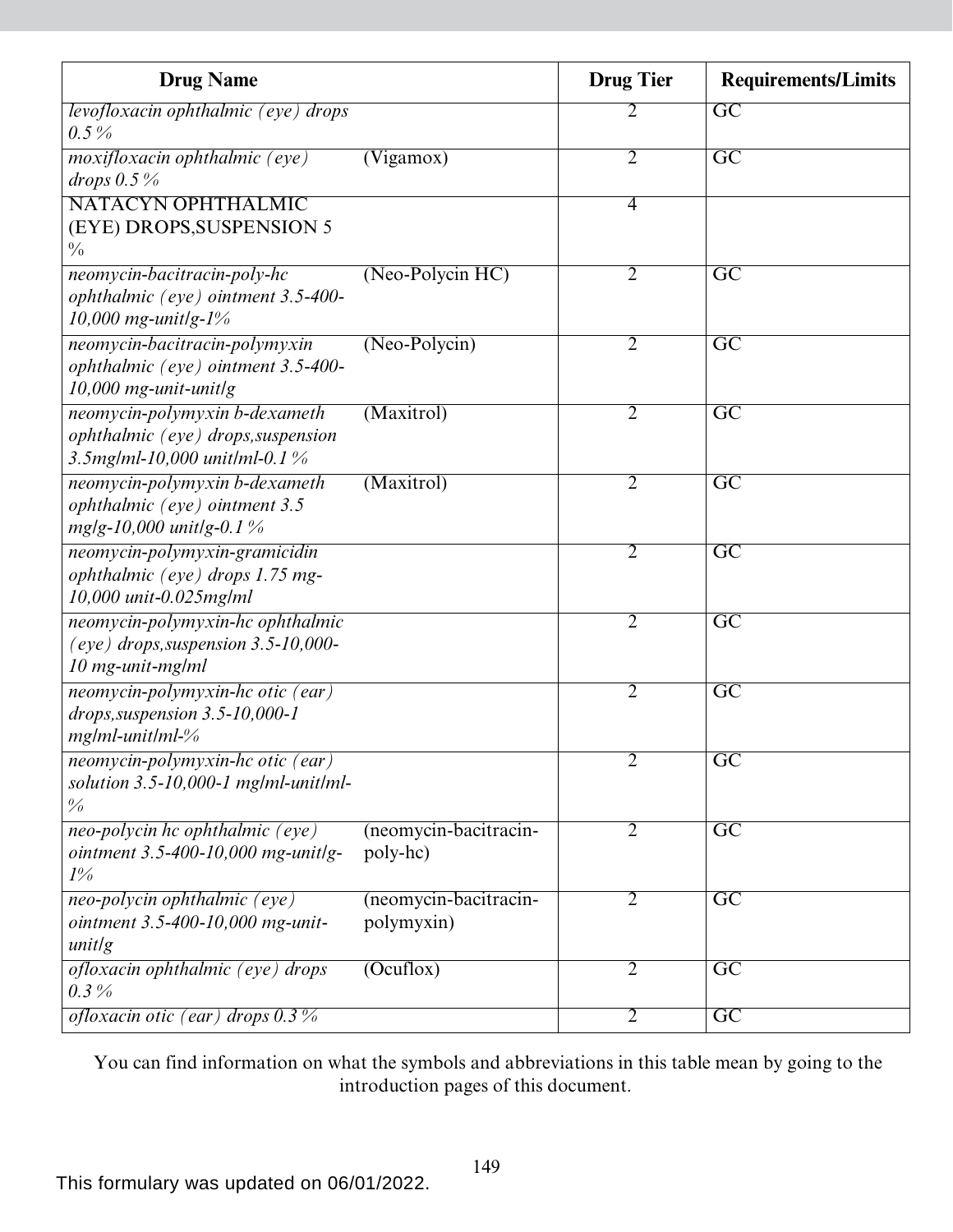| <b>Drug Name</b>                                             |                         | <b>Drug Tier</b> | <b>Requirements/Limits</b>      |
|--------------------------------------------------------------|-------------------------|------------------|---------------------------------|
| polycin ophthalmic (eye) ointment                            | (bacitracin-polymyxin   | 2                | GC                              |
| 500-10,000 unit/gram                                         | b)                      |                  |                                 |
| polymyxin b sulf-trimethoprim                                | $\overline{(Polytrim)}$ |                  | $\overline{\text{GC}}$          |
| ophthalmic (eye) drops 10,000 unit-                          |                         |                  |                                 |
| $1$ mg/m $l$                                                 |                         |                  |                                 |
| sulfacetamide sodium ophthalmic                              | $(Bleph-10)$            | $\overline{2}$   | $\overline{\mathrm{GC}}$        |
| (eye) drops $10\%$                                           |                         |                  |                                 |
| sulfacetamide sodium ophthalmic                              |                         | $\overline{2}$   | $\overline{GC}$                 |
| (eye) ointment $10\%$                                        |                         |                  |                                 |
| sulfacetamide-prednisolone                                   |                         | $\overline{2}$   | $\overline{GC}$                 |
| ophthalmic (eye) drops $10\%$ -0.23                          |                         |                  |                                 |
| $\% (0.25\%)$                                                |                         |                  |                                 |
| tobramycin ophthalmic (eye) drops                            | (Tobrex)                | $\overline{2}$   | $\overline{\text{GC}}$          |
| $0.3\%$                                                      |                         |                  |                                 |
| tobramycin-dexamethasone                                     | (TobraDev)              | $\overline{2}$   | $\overline{\mathrm{GC}}$        |
| ophthalmic (eye) drops, suspension                           |                         |                  |                                 |
| $0.3 - 0.1\%$                                                |                         |                  |                                 |
| trifluridine ophthalmic (eye) drops                          |                         | $\overline{2}$   | $\overline{\mathrm{GC}}$        |
| $1\%$                                                        |                         |                  |                                 |
| <b>ZIRGAN OPHTHALMIC (EYE)</b>                               |                         | 4                |                                 |
| GEL 0.15 %                                                   |                         |                  |                                 |
| ZYLET OPHTHALMIC (EYE)                                       |                         | $\overline{3}$   |                                 |
| DROPS, SUSPENSION 0.3-0.5 %                                  |                         |                  |                                 |
| Eye, Ear, Nose, Throat Anti-                                 |                         |                  |                                 |
| <b>Inflammatory Agents</b>                                   |                         |                  |                                 |
| <b>ALREX OPHTHALMIC (EYE)</b>                                |                         | $\overline{3}$   | <b>ST</b>                       |
| DROPS, SUSPENSION 0.2 %                                      |                         |                  |                                 |
| <b>BROMSITE OPHTHALMIC</b><br>(EYE) DROPS 0.075 %            |                         | $\overline{3}$   |                                 |
|                                                              |                         |                  |                                 |
| <i>cyclosporine ophthalmic (eye)</i><br>dropperette $0.05\%$ | (Restasis)              | $\overline{2}$   | GC; QL (60 per 30)              |
|                                                              |                         |                  | days)<br>$\overline{\text{GC}}$ |
| dexamethasone sodium phosphate                               |                         | $\overline{2}$   |                                 |
| ophthalmic (eye) drops $0.1\%$                               |                         |                  |                                 |
| diclofenac sodium ophthalmic (eye)<br>drops $0.1\%$          |                         | $\overline{2}$   | $\overline{GC}$                 |
|                                                              |                         |                  |                                 |
| difluprednate ophthalmic (eye)<br>drops $0.05\%$             | (Durezol)               | $\overline{2}$   | $\overline{\mathrm{GC}}$        |
| <b>EYSUVIS OPHTHALMIC (EYE)</b>                              |                         | $\overline{3}$   | $QL$ (8.3 per 14 days)          |
| DROPS, SUSPENSION 0.25 %                                     |                         |                  |                                 |
|                                                              |                         |                  |                                 |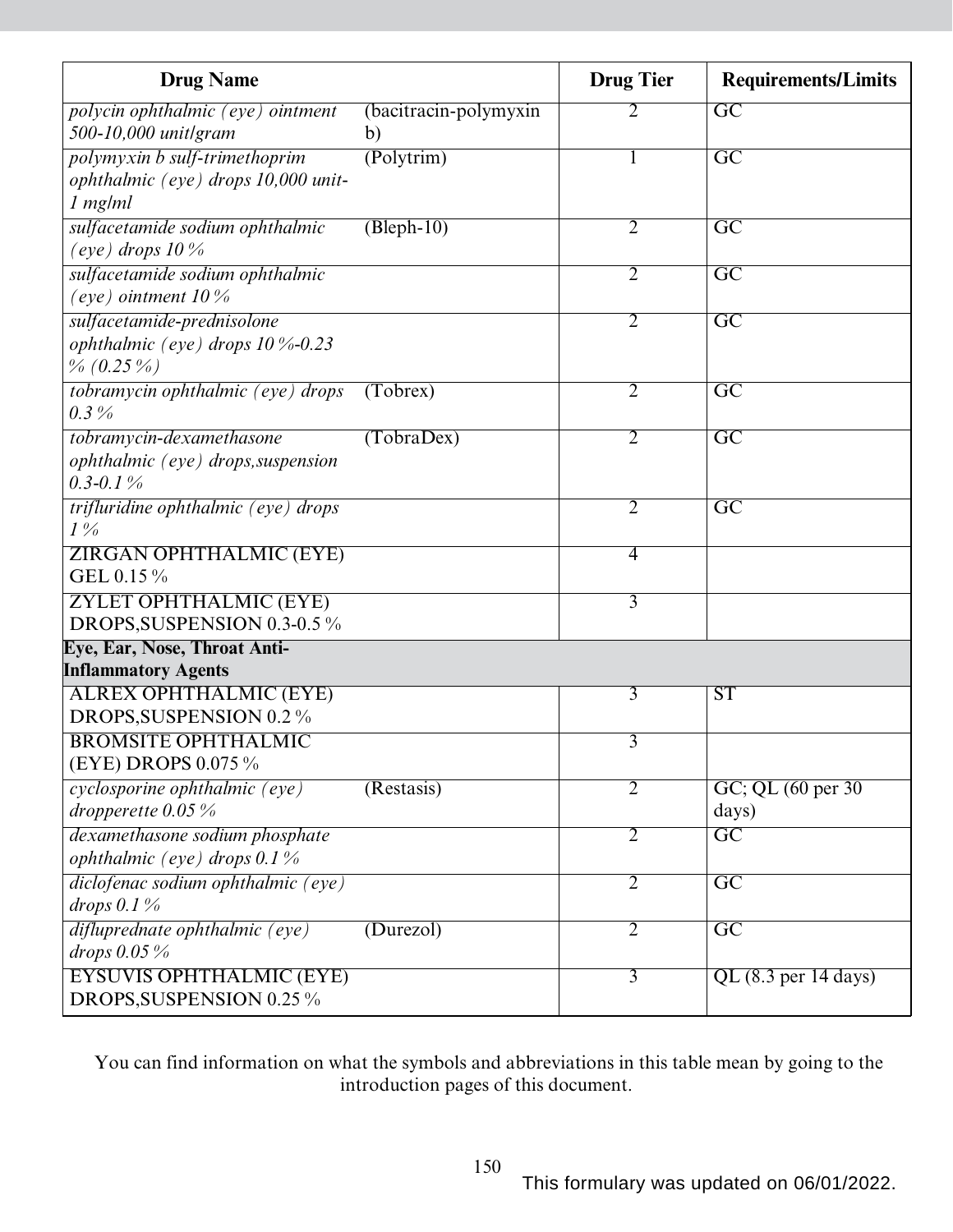| <b>Drug Name</b>                     |                       | <b>Drug Tier</b> | <b>Requirements/Limits</b>                    |
|--------------------------------------|-----------------------|------------------|-----------------------------------------------|
| flunisolide nasal spray, non-aerosol |                       | 2                | GC; QL (50 per 25)                            |
| 25 mcg (0.025 %)                     |                       |                  | days)                                         |
| fluorometholone ophthalmic (eye)     | (FML Liquifilm)       | $\overline{4}$   |                                               |
| drops, suspension 0.1 $\%$           |                       |                  |                                               |
| flurbiprofen sodium ophthalmic       |                       | $\overline{2}$   | $\overline{GC}$                               |
| (eye) drops $0.03\%$                 |                       |                  |                                               |
| fluticasone propionate nasal         | (24 Hour Allergy)     | 1                | $GC$ ; QL $(16$ per 30                        |
| spray, suspension 50 mcglactuation   | Relief)               |                  | days)                                         |
| <b>ILEVRO OPHTHALMIC (EYE)</b>       |                       | $\overline{3}$   |                                               |
| DROPS, SUSPENSION 0.3 %              |                       |                  |                                               |
| <b>INVELTYS OPHTHALMIC</b>           |                       | $\overline{3}$   |                                               |
| (EYE) DROPS, SUSPENSION 1            |                       |                  |                                               |
| $\frac{0}{0}$                        |                       |                  |                                               |
| ketorolac ophthalmic (eye) drops     | (A <sub>cular</sub> ) | $\overline{2}$   | $GC$ ; QL $(10 \text{ per } 25)$              |
| $0.5\%$                              |                       |                  | days)                                         |
| <b>LOTEMAX OPHTHALMIC</b>            |                       | $\overline{3}$   |                                               |
| (EYE) OINTMENT 0.5 %                 |                       |                  |                                               |
| <b>LOTEMAX SM OPHTHALMIC</b>         |                       | $\overline{3}$   |                                               |
| (EYE) DROPS, GEL 0.38 $\%$           |                       |                  |                                               |
| loteprednol etabonate ophthalmic     | (Lotemax)             | $\overline{2}$   | $\overline{\text{GC}}$                        |
| (eye) drops, gel $0.5\%$             |                       |                  |                                               |
| mometasone nasal spray, non-aerosol  |                       | $\overline{2}$   | GC; QL (34 per 30)                            |
| 50 mcglactuation                     |                       |                  | days)                                         |
| prednisolone acetate ophthalmic      | (Pred Forte)          | $\overline{4}$   |                                               |
| (eye) drops, suspension $1\%$        |                       |                  |                                               |
| prednisolone sodium phosphate        |                       | $\overline{2}$   | $\overline{\text{GC}}$                        |
| ophthalmic (eye) drops $1\%$         |                       |                  |                                               |
| PROLENSA OPHTHALMIC                  |                       | 3                |                                               |
| (EYE) DROPS 0.07 %                   |                       |                  |                                               |
| <b>RESTASIS MULTIDOSE</b>            |                       | $\overline{3}$   | QL (60 per 30 days)                           |
| <b>OPHTHALMIC (EYE) DROPS</b>        |                       |                  |                                               |
| $0.05\%$                             |                       |                  |                                               |
| RESTASIS OPHTHALMIC                  | (cyclosporine)        | $\overline{3}$   | QL (60 per 30 days)                           |
| (EYE) DROPPERETTE 0.05 %             |                       |                  |                                               |
| <b>XHANCE NASAL AEROSOL</b>          |                       | $\overline{3}$   | $ST$ ; QL $(32 \text{ per } 30 \text{ days})$ |
| <b>BREATH ACTIVATED 93</b>           |                       |                  |                                               |
| MCG/ACTUATION                        |                       |                  |                                               |
| <b>XIIDRA OPHTHALMIC (EYE)</b>       |                       | $\overline{3}$   | QL (60 per 30 days)                           |
| <b>DROPPERETTE 5%</b>                |                       |                  |                                               |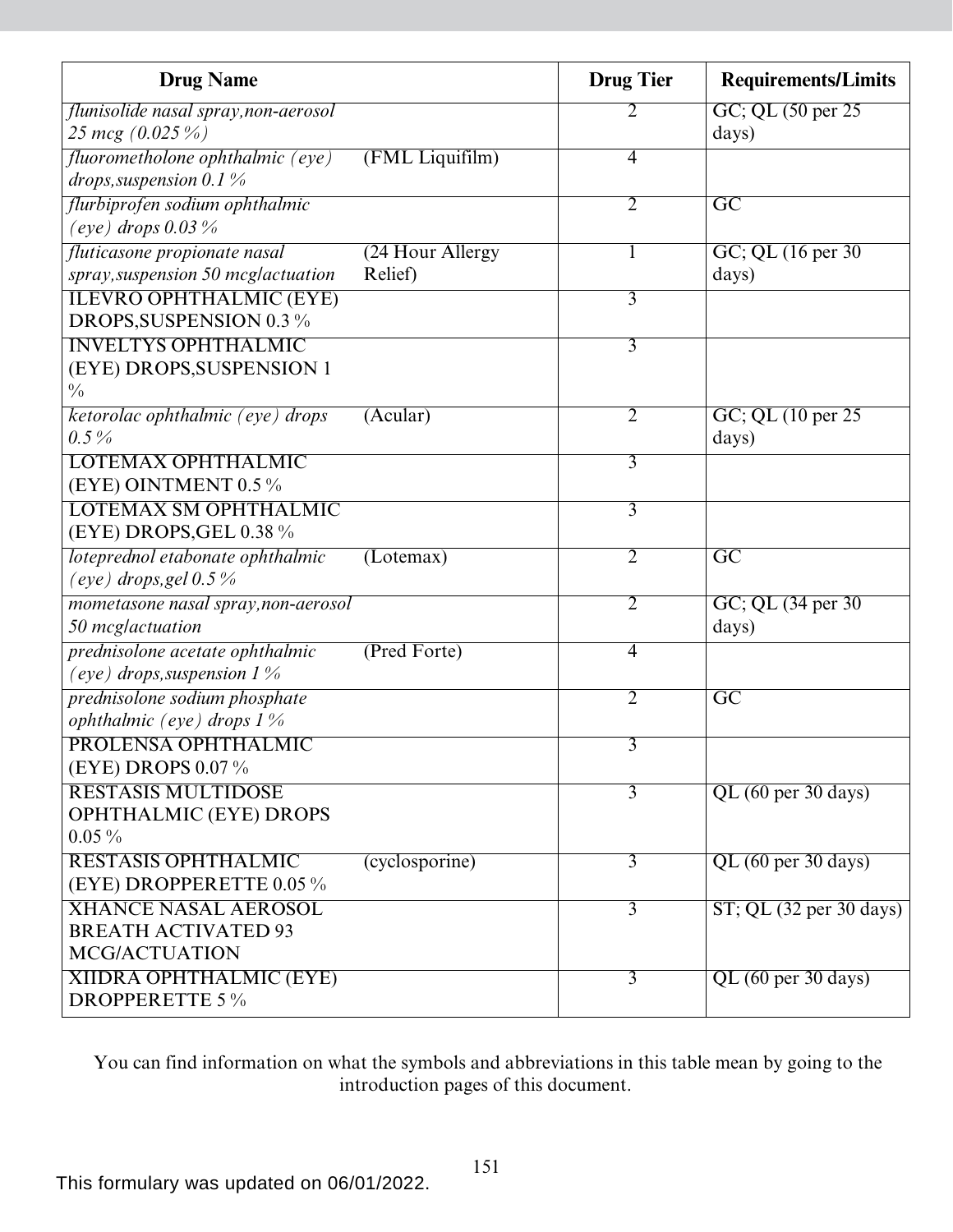| <b>Drug Name</b>                                           | <b>Drug Tier</b> | <b>Requirements/Limits</b>                |
|------------------------------------------------------------|------------------|-------------------------------------------|
| <b>Gastrointestinal Agents</b>                             |                  |                                           |
| <b>Antiulcer Agents And Acid</b>                           |                  |                                           |
| <b>Suppressants</b>                                        |                  |                                           |
| cimetidine hcl oral solution 300 mg/5                      | $\overline{2}$   | $\overline{\mathrm{GC}}$                  |
| ml                                                         |                  |                                           |
| esomeprazole magnesium oral<br>(Nexium)                    | $\overline{2}$   | GC; QL (30 per 30)                        |
| capsule, delayed release (drlec) 20                        |                  | days)                                     |
| mg                                                         |                  |                                           |
| esomeprazole magnesium oral<br>(Nexium)                    | $\overline{2}$   | GC; QL (60 per 30)                        |
| capsule, delayed release (drlec) 40                        |                  | days)                                     |
| mg                                                         |                  |                                           |
| esomeprazole sodium intravenous                            | $\overline{2}$   | $\overline{\mathrm{GC}}$                  |
| recon soln 20 mg                                           |                  |                                           |
| esomeprazole sodium intravenous<br>(Nexium IV)             | $\overline{2}$   | $\overline{\mathrm{GC}}$                  |
| recon soln 40 mg                                           |                  |                                           |
| famotidine $(pf)$ intravenous solution                     | 1                | $\overline{GC}$                           |
| $20$ mg/2 ml                                               |                  |                                           |
| famotidine (pf)-nacl (iso-os)                              | $\overline{2}$   | $\overline{GC}$                           |
| intravenous piggyback 20 mg/50 ml                          |                  |                                           |
| famotidine intravenous solution 10                         | $\overline{2}$   | $\overline{\mathrm{GC}}$                  |
| mg/ml<br>(Acid Controller)                                 | 1                | $\overline{\text{GC}}$                    |
| famotidine oral tablet 20 mg                               |                  | $\overline{\text{GC}}$                    |
| famotidine oral tablet 40 mg<br>(Pepcid)                   |                  |                                           |
| lansoprazole oral capsule, delayed<br>(Prevacid 24Hr)      | $\overline{2}$   | GC; QL (30 per 30)                        |
| $release(drlec)$ 15 mg<br>(Prevacid)                       | $\overline{2}$   | days)                                     |
| lansoprazole oral capsule, delayed<br>release(drlec) 30 mg |                  | $GC$ ; QL $(60 \text{ per } 30)$<br>days) |
|                                                            | $\overline{2}$   | $\overline{\mathrm{GC}}$                  |
| misoprostol oral tablet 100 mcg, 200<br>(Cytotec)<br>mcg   |                  |                                           |
| nizatidine oral capsule 150 mg, 300                        | $\overline{2}$   | $\overline{GC}$                           |
| mg                                                         |                  |                                           |
| omeprazole oral capsule, delayed                           | $\mathbf{I}$     | $\overline{GC}$                           |
| release( $drlec$ ) 10 mg, 40 mg                            |                  |                                           |
| omeprazole oral capsule, delayed                           | $\mathbf{I}$     | $\overline{\text{GC}}$                    |
| release(drlec) 20 mg                                       |                  |                                           |
| omeprazole-sodium bicarbonate oral (Zegerid)               | 2                | ST; GC; QL (30 per 30)                    |
| capsule $20$ -1.1 mg-gram, $40$ -1.1 mg-                   |                  | days)                                     |
| gram                                                       |                  |                                           |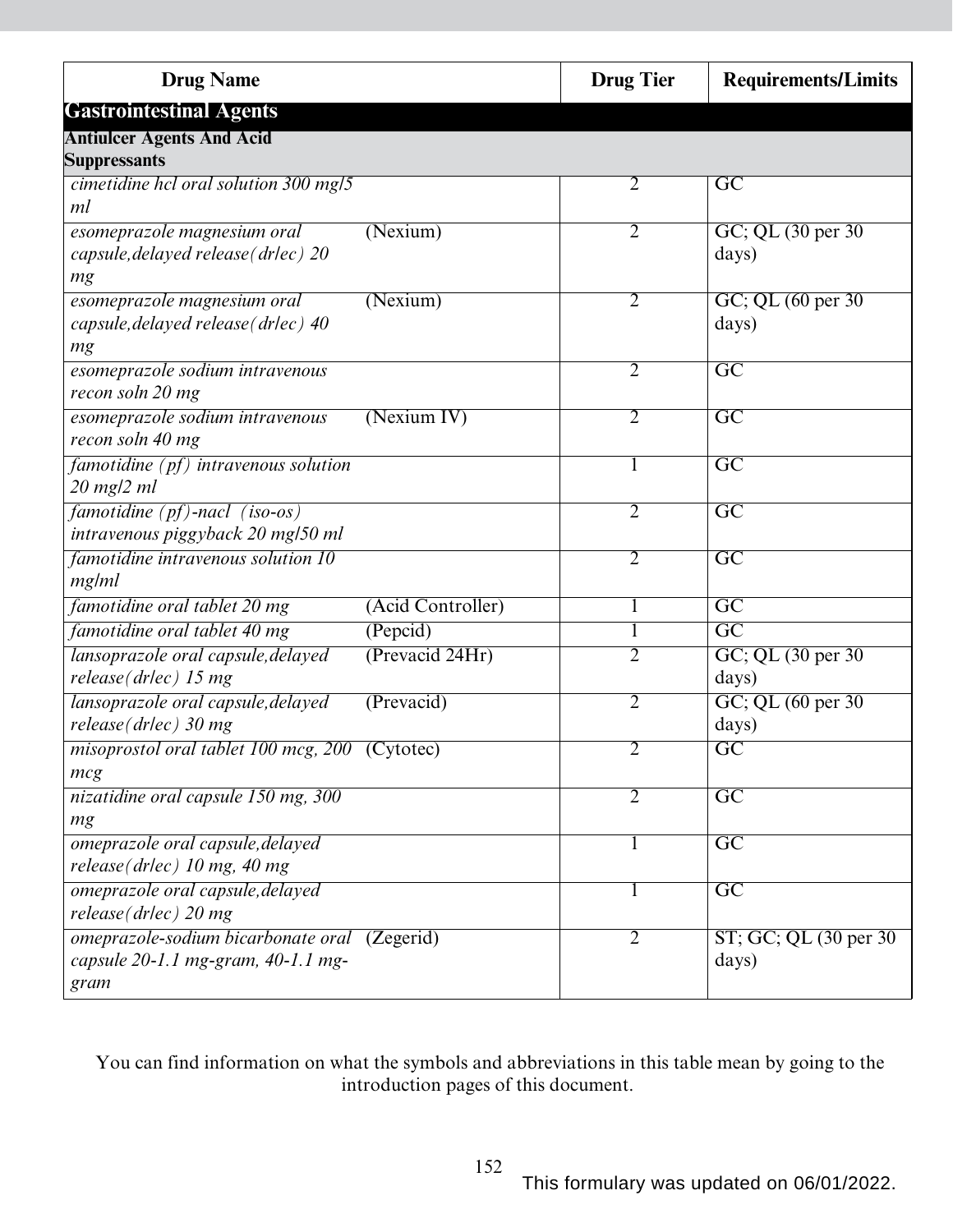| <b>Drug Name</b>                                |                 | <b>Drug Tier</b> | <b>Requirements/Limits</b> |
|-------------------------------------------------|-----------------|------------------|----------------------------|
| pantoprazole intravenous recon soln             | (Protonix)      |                  | $\overline{GC}$            |
| $40$ mg                                         |                 |                  |                            |
| pantoprazole oral tablet, delayed               | (Protonix)      |                  | GC; QL (30 per 30)         |
| release (drlec) 20 mg                           |                 |                  | days)                      |
| pantoprazole oral tablet, delayed               | (Protonix)      |                  | GC; QL (60 per 30)         |
| release (drlec) 40 mg                           |                 |                  | days)                      |
| rabeprazole oral tablet, delayed                | (AcipHex)       | $\overline{2}$   | GC; QL (30 per 30)         |
| release (drlec) 20 mg                           |                 |                  | days)                      |
| sucralfate oral tablet 1 gram                   | (Carafate)      | $\overline{2}$   | $\overline{GC}$            |
| <b>Gastrointestinal Agents, Other</b>           |                 |                  |                            |
| carglumic acid oral tablet,                     | (Carbaglu)      | $\overline{5}$   | NM; NDS                    |
| dispersible 200 mg                              |                 |                  |                            |
| constulose oral solution 10 gram/15             | (lactulose)     | $\overline{2}$   | $\overline{\text{GC}}$     |
| ml                                              |                 |                  |                            |
| cromolyn oral concentrate 100 mg/5 (Gastrocrom) |                 | $\overline{2}$   | $\overline{GC}$            |
| ml                                              |                 |                  |                            |
| dicyclomine oral capsule 10 mg                  |                 | $\overline{2}$   | $\overline{\text{GC}}$     |
| dicyclomine oral solution 10 mg/5 ml            |                 | $\overline{2}$   | $\overline{GC}$            |
| dicyclomine oral tablet 20 mg                   |                 | $\overline{2}$   | $\overline{\mathrm{GC}}$   |
| diphenoxylate-atropine oral tablet              | (Lomotil)       | $\overline{2}$   | PA-HRM; GC; AGE            |
| $2.5 - 0.025$ mg                                |                 |                  | (Max 64 Years)             |
| enulose oral solution 10 gram/15 ml             | (lactulose)     | $\overline{2}$   | $\overline{\mathrm{GC}}$   |
| <b>GATTEX 30-VIAL</b>                           |                 | 5                | PA; NM; NDS                |
| <b>SUBCUTANEOUS KIT 5 MG</b>                    |                 |                  |                            |
| generlac oral solution 10 gram/15 ml            | (lactulose)     | $\overline{2}$   | $\overline{\text{GC}}$     |
| glycopyrrolate oral tablet 1 mg                 | (Robinul)       | $\overline{2}$   | $\overline{GC}$            |
| glycopyrrolate oral tablet 2 mg                 | (Robinul Forte) | $\overline{2}$   | $\overline{\mathrm{GC}}$   |
| kionex (with sorbitol) oral                     |                 | $\overline{2}$   | G <sub>C</sub>             |
| suspension 15-19.3 gram/60 ml                   |                 |                  |                            |
| <i>lactulose oral solution 10 gram</i> /15      | (Constulose)    | $\overline{2}$   | $\overline{\text{GC}}$     |
| ml                                              |                 |                  |                            |
| <b>LINZESS ORAL CAPSULE 145</b>                 |                 | $\overline{3}$   | $QL$ (30 per 30 days)      |
| MCG, 290 MCG, 72 MCG                            |                 |                  |                            |
| <b>LOKELMA ORAL POWDER IN</b>                   |                 | $\overline{3}$   | QL (34 per 30 days)        |
| PACKET 10 GRAM                                  |                 |                  |                            |
| <b>LOKELMA ORAL POWDER IN</b>                   |                 | $\overline{3}$   | $QL$ (30 per 30 days)      |
| PACKET 5 GRAM                                   |                 |                  |                            |
| loperamide oral capsule 2 mg                    | (Anti-Diarrheal | $\overline{2}$   | $\overline{GC}$            |
|                                                 | (loperamide))   |                  |                            |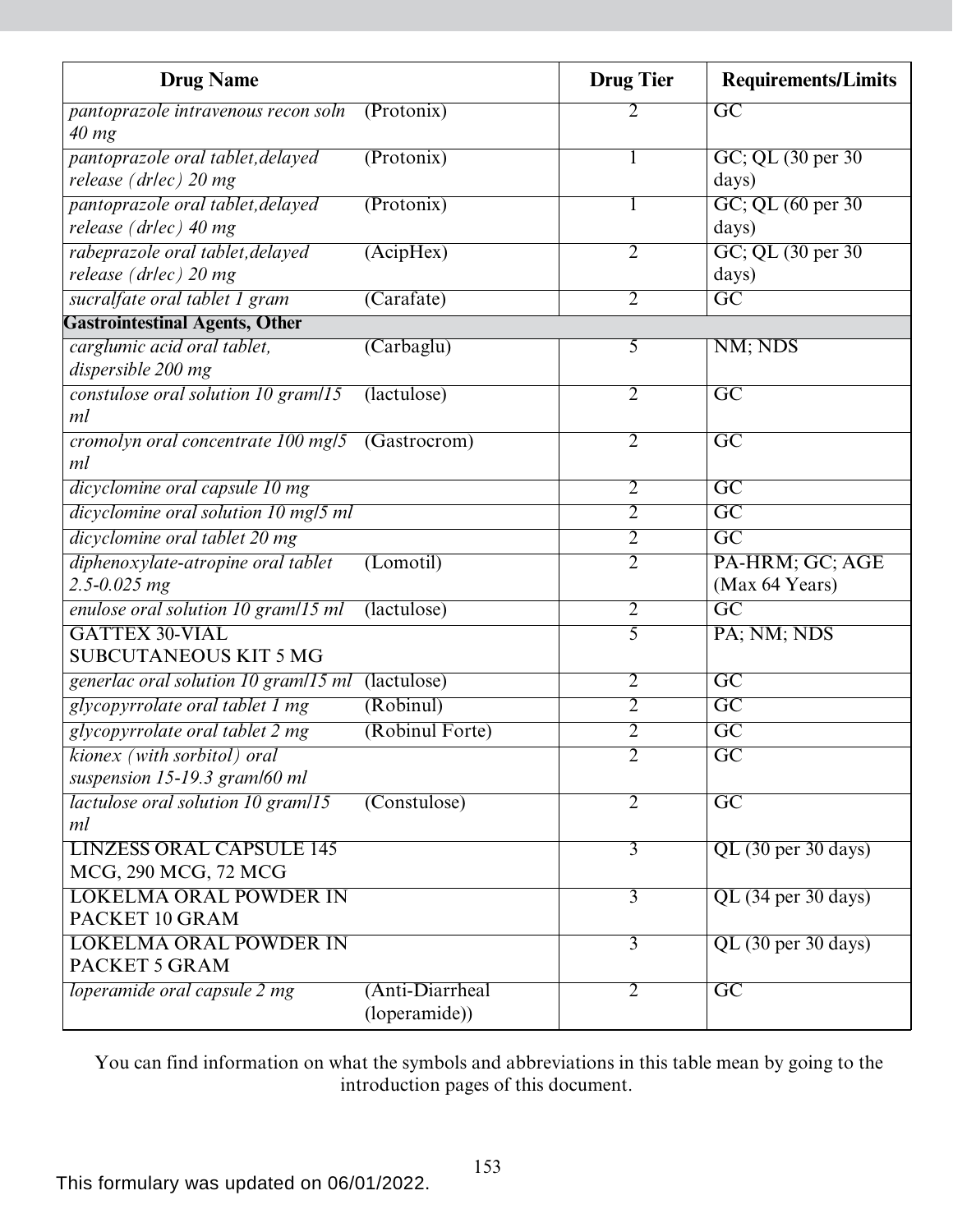| <b>Drug Name</b>                                              |              | <b>Drug Tier</b> | <b>Requirements/Limits</b> |
|---------------------------------------------------------------|--------------|------------------|----------------------------|
| lubiprostone oral capsule 24 mcg, 8                           | (Amitiza)    | 3                | QL (60 per 30 days)        |
| mcg                                                           |              |                  |                            |
| methscopolamine oral tablet 2.5 mg,                           |              | $\overline{2}$   | $\overline{\mathrm{GC}}$   |
| 5 <sub>mg</sub>                                               |              |                  |                            |
| metoclopramide hcl injection                                  |              | $\overline{2}$   | $\overline{\text{GC}}$     |
| solution 5 mg/ml                                              |              |                  |                            |
| metoclopramide hcl injection syringe                          |              | $\overline{2}$   | $\overline{\text{GC}}$     |
| 5 mg/ml                                                       |              |                  |                            |
| metoclopramide hcl oral solution 5                            |              | $\overline{2}$   | $\overline{\mathrm{GC}}$   |
| $mg/5$ ml                                                     |              |                  |                            |
| metoclopramide hcl oral tablet 10                             | (Reglan)     | 1                | $\overline{\text{GC}}$     |
| mg, 5 mg                                                      |              |                  |                            |
| <b>MOVANTIK ORAL TABLET</b>                                   |              | $\overline{3}$   | $QL$ (30 per 30 days)      |
| 12.5 MG, 25 MG                                                |              |                  |                            |
| <b>OCALIVA ORAL TABLET 10</b>                                 |              | $\overline{5}$   | PA; NM; NDS; QL (30)       |
| MG, 5 MG                                                      |              |                  | per 30 days)               |
| <b>RAVICTI ORAL LIQUID 1.1</b>                                |              | $\overline{5}$   | PA; NM; NDS                |
| <b>GRAM/ML</b>                                                |              |                  |                            |
| sodium phenylbutyrate oral tablet                             | (Buphenyl)   | $\overline{5}$   | NM; NDS                    |
| 500 mg                                                        |              |                  |                            |
| sodium polystyrene (sorb free) oral                           |              | $\overline{2}$   | $\overline{GC}$            |
| suspension 15 gram/60 ml                                      |              |                  |                            |
| sodium polystyrene sulfonate oral                             |              | $\overline{2}$   | $\overline{\text{GC}}$     |
| powder                                                        |              |                  |                            |
| sps (with sorbitol) oral suspension                           |              | $\overline{2}$   | $\overline{\mathrm{GC}}$   |
| 15-20 gram/60 ml                                              |              |                  |                            |
| ursodiol oral capsule 300 mg                                  |              | $\overline{2}$   | $\overline{\text{GC}}$     |
| ursodiol oral tablet 250 mg                                   | (URSO 250)   | $\overline{2}$   | $\overline{GC}$            |
| ursodiol oral tablet 500 mg                                   | (URSO Forte) | $\overline{2}$   | $\overline{\mathrm{GC}}$   |
| <b>XERMELO ORAL TABLET 250</b>                                |              | 5                | PA; NM; NDS; QL (90)       |
| <b>MG</b>                                                     |              |                  | per 30 days)               |
| <b>Laxatives</b>                                              |              |                  |                            |
| <b>CLENPIQ ORAL SOLUTION 10</b>                               |              | $\overline{3}$   |                            |
| MG-3.5 GRAM -12 GRAM/160                                      |              |                  |                            |
| <b>ML</b>                                                     |              |                  |                            |
| gavilyte-c oral recon soln 240-22.72- (peg 3350-electrolytes) |              | $\overline{2}$   | $\overline{GC}$            |
| 6.72 -5.84 gram                                               |              |                  |                            |
| gavilyte-g oral recon soln 236-22.74- (peg 3350-electrolytes) |              | $\overline{2}$   | $\overline{\text{GC}}$     |
| 6.74 - 5.86 gram                                              |              |                  |                            |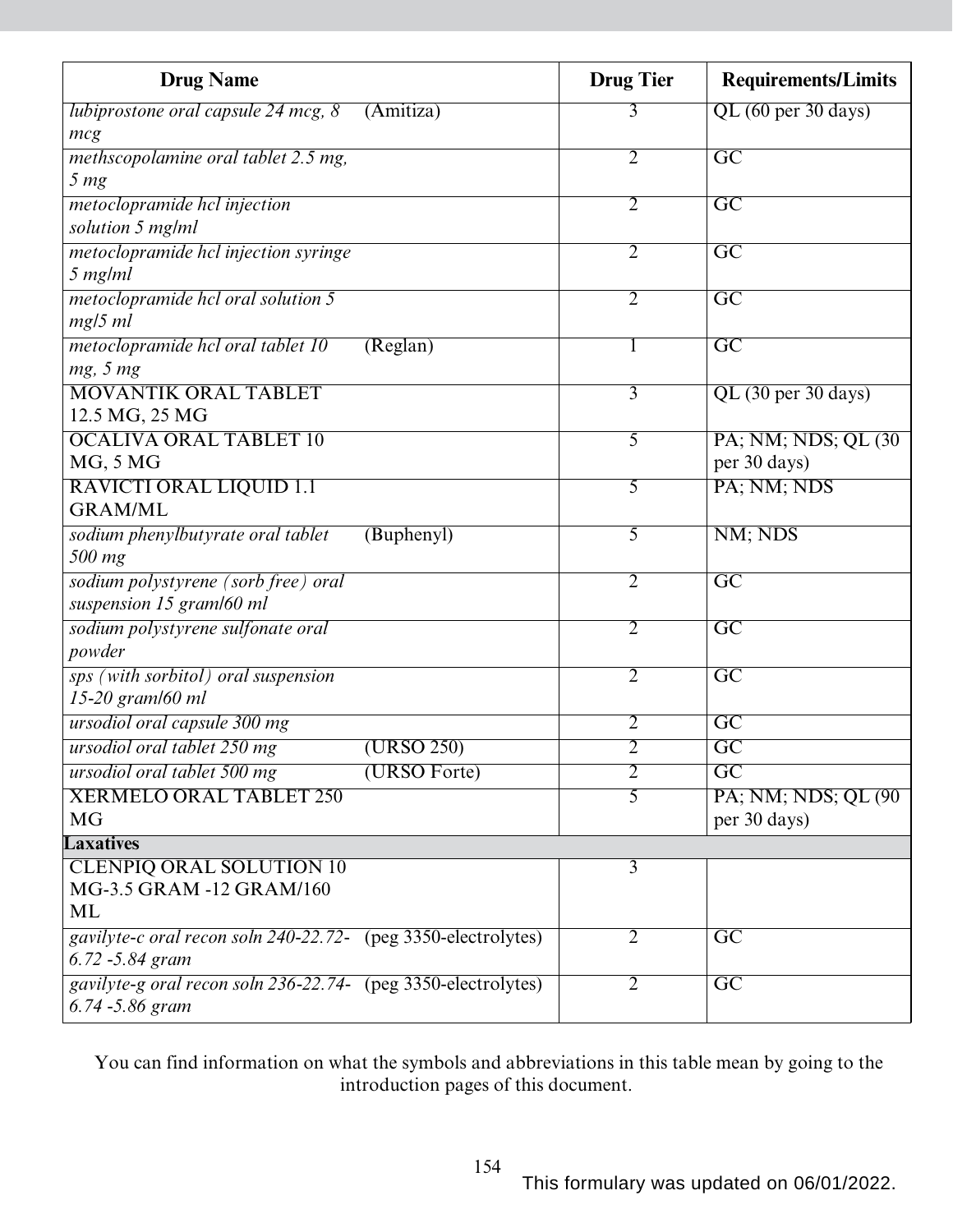| <b>Drug Name</b>                                                               |                        | <b>Drug Tier</b> | <b>Requirements/Limits</b> |
|--------------------------------------------------------------------------------|------------------------|------------------|----------------------------|
| gavilyte-n oral recon soln 420 gram                                            | (peg-electrolyte soln) | 2                | $\overline{GC}$            |
| peg 3350-electrolytes oral recon soln<br>236-22.74-6.74 -5.86 gram             | $(GaviLyte-G)$         | $\overline{2}$   | $\overline{GC}$            |
| peg-electrolyte soln oral recon soln<br>420 gram                               | $(GaviLyte-N)$         | 2                | $\overline{\mathrm{GC}}$   |
| <b>SUPREP BOWEL PREP KIT</b><br>ORAL RECON SOLN 17.5-3.13-<br><b>1.6 GRAM</b>  |                        | 3                |                            |
| <b>SUTAB ORAL TABLET 1.479-</b><br>0.188-0.225 GRAM                            |                        | 3                |                            |
| trilyte with flavor packets oral recon (peg-electrolyte soln)<br>soln 420 gram |                        | $\overline{2}$   | $\overline{GC}$            |
| <b>Phosphate Binders</b>                                                       |                        |                  |                            |
| calcium acetate(phosphat bind) oral<br>capsule 667 mg                          |                        | 2                | $\overline{\mathrm{GC}}$   |
| calcium acetate(phosphat bind) oral<br>tablet 667 mg                           |                        | $\overline{2}$   | $\overline{\mathrm{GC}}$   |
| PHOSLYRA ORAL SOLUTION<br>667 MG (169 MG CALCIUM)/5<br><b>ML</b>               |                        | $\overline{4}$   |                            |
| sevelamer carbonate oral powder in<br>packet 0.8 gram, 2.4 gram                | (Renvela)              | 5                | NM; NDS                    |
| sevelamer carbonate oral tablet 800<br>mg                                      | (Renvela)              | $\overline{2}$   | $\overline{GC}$            |
| sevelamer hcl oral tablet 400 mg                                               |                        | $\overline{2}$   | $\overline{GC}$            |
| <b>VELPHORO ORAL</b><br>TABLET, CHEWABLE 500 MG                                |                        | $\overline{3}$   |                            |
| <b>Genitourinary Agents</b>                                                    |                        |                  |                            |
| <b>Antispasmodics, Urinary</b>                                                 |                        |                  |                            |
| bethanechol chloride oral tablet 10<br>mg, 25 mg, 5 mg, 50 mg                  |                        | 2                | $\overline{\mathrm{GC}}$   |
| <b>MYRBETRIQ ORAL TABLET</b><br><b>EXTENDED RELEASE 24 HR</b><br>25 MG, 50 MG  |                        | 3                |                            |
| oxybutynin chloride oral syrup 5<br>$mg/5$ ml                                  |                        | $\overline{2}$   | $\overline{GC}$            |
| oxybutynin chloride oral tablet 5 mg                                           |                        | $\overline{2}$   | $\overline{GC}$            |
| oxybutynin chloride oral tablet<br>extended release 24hr 10 mg, 5 mg           | (Ditropan XL)          | $\overline{2}$   | $\overline{\mathrm{GC}}$   |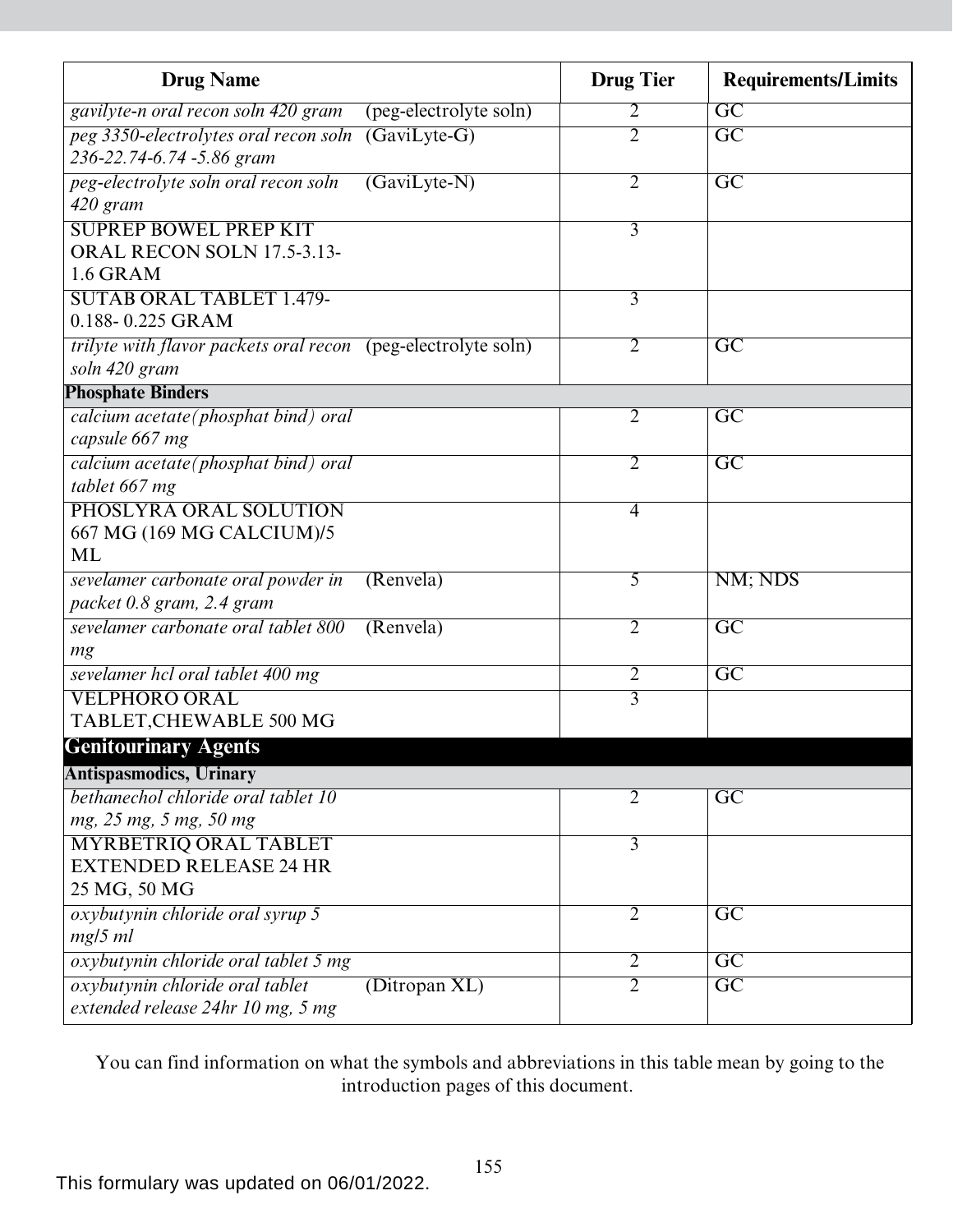| <b>Drug Name</b>                           |                   | <b>Drug Tier</b> | <b>Requirements/Limits</b>           |
|--------------------------------------------|-------------------|------------------|--------------------------------------|
| oxybutynin chloride oral tablet            |                   | 2                | $\overline{GC}$                      |
| extended release 24hr 15 mg                |                   |                  |                                      |
| tolterodine oral capsule, extended         | (Detrol LA)       | $\overline{2}$   | $\overline{GC}$                      |
| release 24hr 2 mg, 4 mg                    |                   |                  |                                      |
| tolterodine oral tablet 1 mg, 2 mg         | (Detrol)          | $\overline{2}$   | $\overline{GC}$                      |
| <b>TOVIAZ ORAL TABLET</b>                  |                   | $\overline{3}$   |                                      |
| <b>EXTENDED RELEASE 24 HR 4</b>            |                   |                  |                                      |
| MG, 8 MG                                   |                   |                  |                                      |
| trospium oral tablet 20 mg                 |                   | $\overline{2}$   | $\overline{\text{GC}}$               |
| <b>Genitourinary Agents, Miscellaneous</b> |                   |                  |                                      |
| alfuzosin oral tablet extended             | (Uroxatral)       | $\mathbf{I}$     | GC; QL (30 per 30)                   |
| release 24 hr 10 mg                        |                   |                  | days)                                |
| dutasteride oral capsule 0.5 mg            | (Avodart)         | $\overline{2}$   | $\overline{GC}$                      |
| finasteride oral tablet 5 mg               | (Proscar)         | $\overline{1}$   | $\overline{\text{GC}}$               |
| tamsulosin oral capsule 0.4 mg             | (Flomax)          | 1                | $\overline{GC}$                      |
| terazosin oral capsule 1 mg, 10 mg,        |                   |                  | $\overline{GC}$                      |
| 2 mg, 5 mg                                 |                   |                  |                                      |
| <b>THIOLA EC ORAL</b>                      |                   | 5                | PA; NM; NDS                          |
| TABLET, DELAYED RELEASE                    |                   |                  |                                      |
| (DR/EC) 100 MG, 300 MG                     |                   |                  |                                      |
| tiopronin oral tablet 100 mg               | (Thiola)          | 5                | NM; NDS                              |
| <b>Heavy Metal Antagonists</b>             |                   |                  |                                      |
| <b>Heavy Metal Antagonists</b>             |                   |                  |                                      |
| clovique oral capsule 250 mg               | (trientine)       | 5                | PA; NM; NDS; QL                      |
|                                            |                   |                  | $(240 \text{ per } 30 \text{ days})$ |
| deferasirox oral granules in packet        | (Jadenu Sprinkle) | 5                | PA; NM; NDS                          |
| 180 mg, 360 mg, 90 mg                      |                   |                  |                                      |
| deferasirox oral tablet 180 mg, 360        | (Jadenu)          | 5                | PA; NM; NDS                          |
| mg                                         |                   |                  |                                      |
| deferasirox oral tablet 90 mg              | $(\text{Jadenu})$ | $\overline{2}$   | PA; GC                               |
| deferasirox oral tablet, dispersible       | (Exjade)          | $\overline{2}$   | PA; GC                               |
| $125 \, mg$                                |                   |                  |                                      |
| deferasirox oral tablet, dispersible       | (Exjade)          | $\overline{5}$   | PA; NM; NDS                          |
| 250 mg, 500 mg                             |                   |                  |                                      |
| deferiprone oral tablet 1,000 mg,          | (Ferriprox)       | $\overline{5}$   | PA; NM; NDS                          |
| 500 mg                                     |                   |                  |                                      |
| deferoxamine injection recon soln 2        |                   | $\overline{2}$   | PA; GC                               |
| gram                                       |                   |                  |                                      |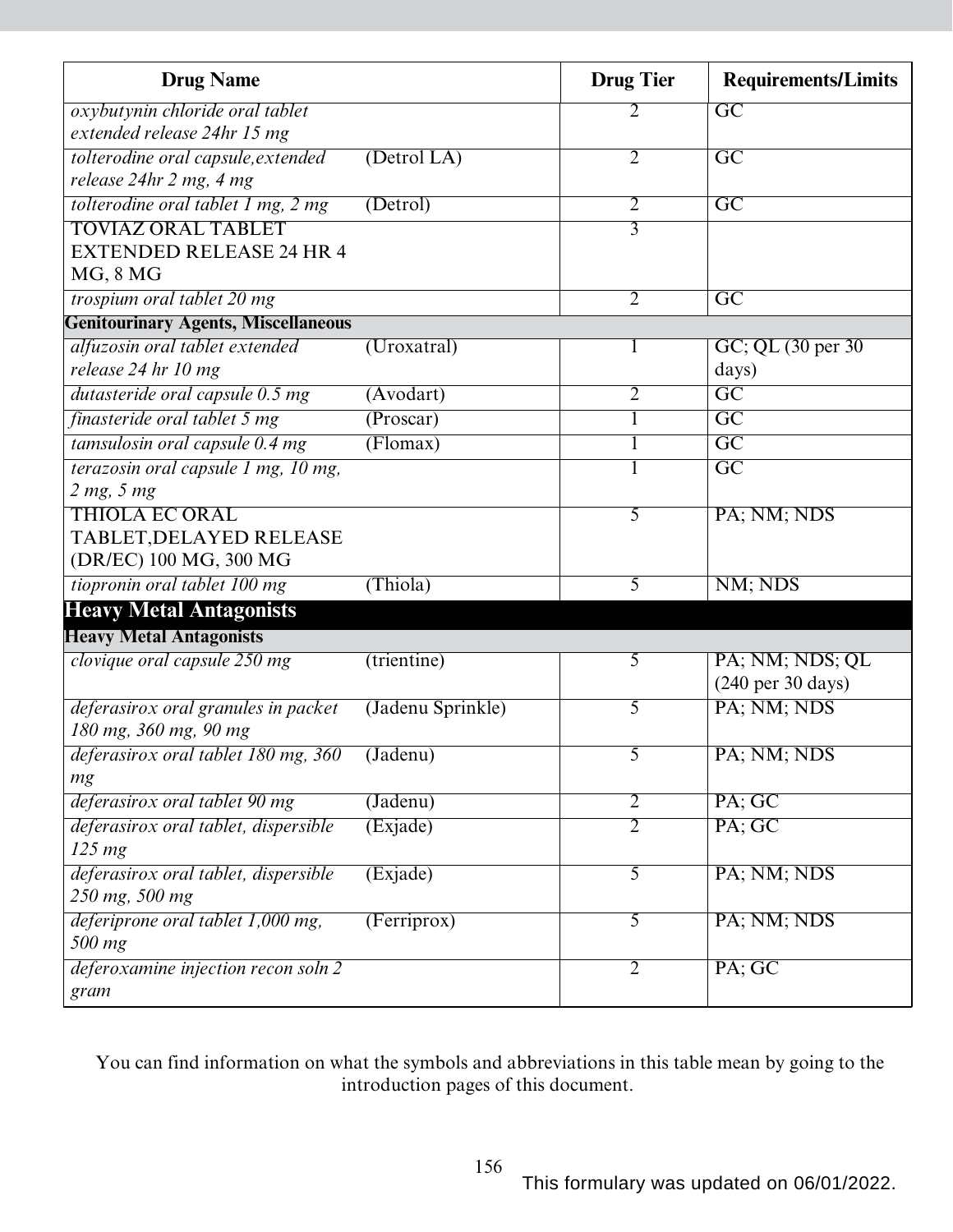| <b>Drug Name</b>                                                                                           |                        | <b>Drug Tier</b> | <b>Requirements/Limits</b>                              |
|------------------------------------------------------------------------------------------------------------|------------------------|------------------|---------------------------------------------------------|
| deferoxamine injection recon soln<br>500 mg                                                                | (Desferal)             | 2                | PA; GC                                                  |
| FERRIPROX 1,000 MG<br>TAB(2X/DAY) 1,000 MG                                                                 | (deferiprone)          | 5                | PA; NM; NDS                                             |
| <b>FERRIPROX ORAL SOLUTION</b><br>100 MG/ML                                                                |                        | 5                | PA; NM; NDS                                             |
| FERRIPROX ORAL TABLET<br>1,000 MG                                                                          | (deferiprone)          | 5                | PA; NM; NDS                                             |
| penicillamine oral capsule 250 mg                                                                          | (Cuprimine)            | 5                | PA; NM; NDS                                             |
| penicillamine oral tablet 250 mg                                                                           | (Depen Titratabs)      | 5                | PA; NM; NDS                                             |
| trientine oral capsule 250 mg                                                                              | (Syprine)              | 5                | PA; NM; NDS; QL<br>$(240 \text{ per } 30 \text{ days})$ |
| <b>Hormonal Agents,</b><br>Stimulant/Replacement/Modifyi<br>ng                                             |                        |                  |                                                         |
| <b>Androgens</b>                                                                                           |                        |                  |                                                         |
| <b>ANADROL-50 ORAL TABLET</b><br>50 MG                                                                     |                        | 5                | PA; NM; NDS                                             |
| danazol oral capsule 100 mg, 200<br>mg, 50 mg                                                              |                        | $\overline{2}$   | $\overline{GC}$                                         |
| oxandrolone oral tablet 10 mg, 2.5<br>mg                                                                   | (Oxandrin)             | $\overline{2}$   | $\overline{GC}$                                         |
| testosterone cypionate<br>intramuscular oil 100 mg/ml, 200<br>mg/ml                                        | (Depo-Testosterone)    | $\overline{2}$   | PA; GC                                                  |
| testosterone cypionate<br>intramuscular oil 200 mg/ml (1 ml)                                               |                        | $\overline{2}$   | PA; GC                                                  |
| testosterone enanthate<br>intramuscular oil 200 mg/ml                                                      |                        | 2                | PA; GC; QL (5 per 28)<br>days)                          |
| testosterone transdermal gel in<br>metered-dose pump $12.5$ mg/ $1.25$<br>gram $(1\%)$                     | $(\overline{Vogelxo})$ | $\overline{2}$   | PA; GC; QL (300 per<br>$30 \text{ days}$                |
| testosterone transdermal gel in<br>metered-dose pump 20.25 mg/1.25<br>gram $(1.62\%)$                      | (AndroGel)             | $\overline{2}$   | PA; GC; QL (150 per<br>$30 \text{ days}$                |
| testosterone transdermal gel in<br>packet $1\%$ (25 mg/2.5gram), $1\%$<br>$(50 \text{ mg}/5 \text{ gram})$ | (AndroGel)             | 2                | PA; GC; QL (300 per<br>$30 \text{ days}$                |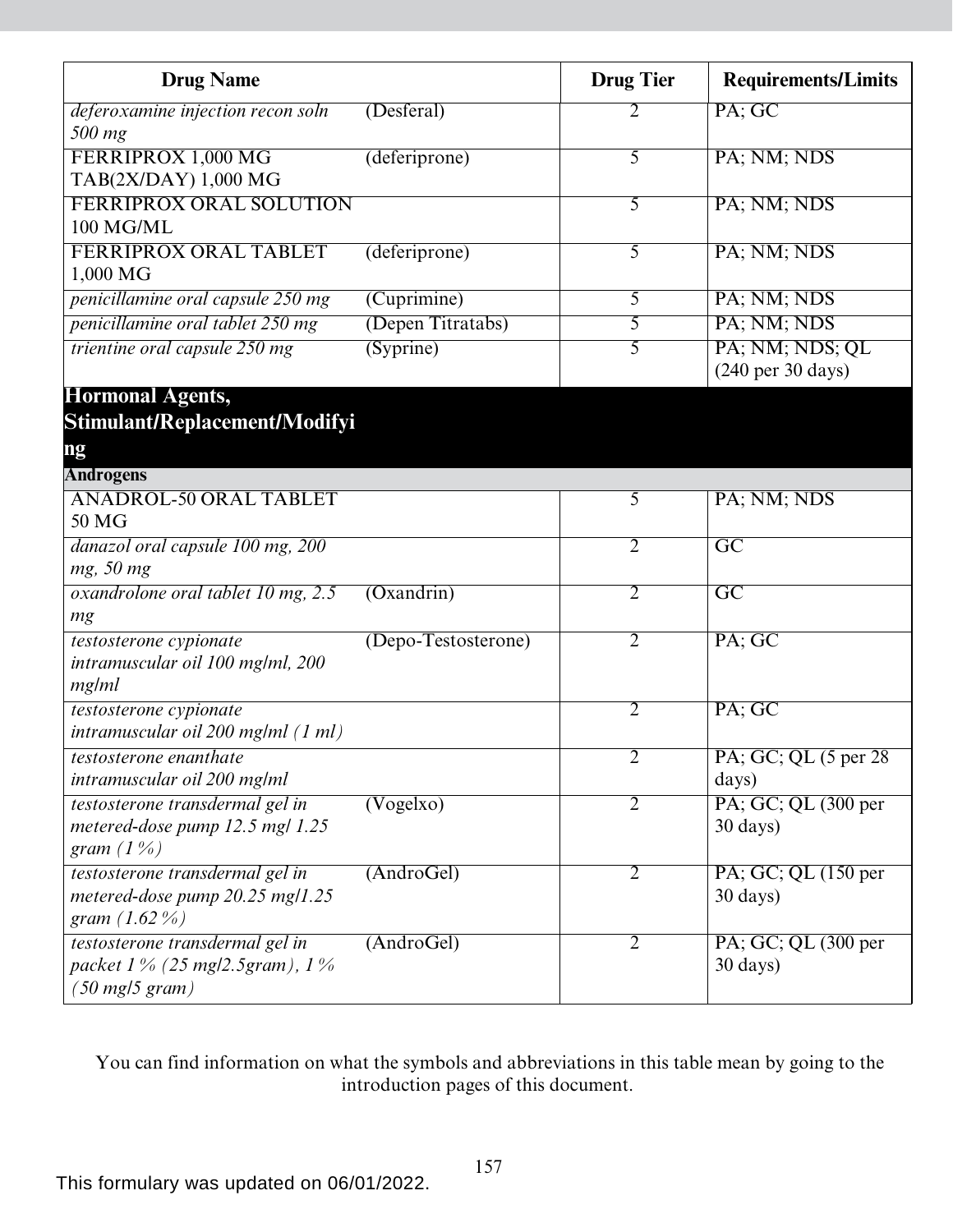| <b>Drug Name</b>                                                  |                        | <b>Drug Tier</b> | <b>Requirements/Limits</b>                |
|-------------------------------------------------------------------|------------------------|------------------|-------------------------------------------|
| testosterone transdermal solution in                              |                        | 2                | PA; GC; QL (180 per                       |
| metered pump wlapp 30                                             |                        |                  | $30 \text{ days}$                         |
| mglactuation $(1.5 \text{ ml})$                                   |                        |                  |                                           |
| <b>XYOSTED SUBCUTANEOUS</b>                                       |                        | $\overline{3}$   | PA; QL (2 per 28 days)                    |
| AUTO-INJECTOR 100 MG/0.5                                          |                        |                  |                                           |
| ML, 50 MG/0.5 ML, 75 MG/0.5                                       |                        |                  |                                           |
| ML                                                                |                        |                  |                                           |
| <b>Estrogens And Antiestrogens</b>                                |                        |                  |                                           |
| amabelz oral tablet 0.5-0.1 mg, 1-                                | (estradiol-            | $\overline{2}$   | PA-HRM; GC; AGE                           |
| $0.5 \, mg$                                                       | norethindrone acet)    |                  | (Max 64 Years)                            |
| dotti transdermal patch semiweekly                                | (estradiol)            | $\overline{2}$   | PA-HRM; GC; QL (8)                        |
| $0.025$ mg/24 hr, $0.0375$ mg/24 hr,                              |                        |                  | per 28 days); AGE                         |
| $0.05$ mg/24 hr, 0.075 mg/24 hr, 0.1                              |                        |                  | (Max 64 Years)                            |
| $mg/24$ hr                                                        |                        |                  |                                           |
| <b>DUAVEE ORAL TABLET 0.45-</b><br>20 <sub>NG</sub>               |                        | $\overline{3}$   | PA-HRM; AGE (Max                          |
|                                                                   |                        |                  | 64 Years)                                 |
| estradiol oral tablet 0.5 mg, 1 mg, 2                             | (Estrace)              | 1                | PA-HRM; GC; AGE                           |
| mg                                                                |                        |                  | (Max 64 Years)                            |
| estradiol transdermal patch                                       | (Dotti)                | $\overline{2}$   | PA-HRM; GC; QL (8)                        |
| semiweekly 0.025 mg/24 hr, 0.0375                                 |                        |                  | per 28 days); AGE                         |
| mg/24 hr, 0.05 mg/24 hr, 0.075                                    |                        |                  | (Max 64 Years)                            |
| $mg/24$ hr, 0.1 mg/24 hr                                          |                        |                  |                                           |
| estradiol transdermal patch weekly                                | (Climara)              | $\overline{2}$   | PA-HRM; GC; QL (4                         |
| $0.025$ mg/24 hr, $0.0375$ mg/24 hr,                              |                        |                  | per 28 days); AGE<br>(Max 64 Years)       |
| $0.05$ mg/24 hr, 0.06 mg/24 hr, 0.075<br>$mg/24$ hr, 0.1 mg/24 hr |                        |                  |                                           |
| estradiol vaginal cream $0.01\%$ (0.1)                            | (Estrace)              | $\overline{2}$   | $\overline{\rm GC}$                       |
| mg gram)                                                          |                        |                  |                                           |
|                                                                   |                        |                  |                                           |
| estradiol vaginal tablet 10 mcg                                   | (Yuvafem)              | $\mathbf{z}$     | $\overline{G}C$ ; QL (18 per 28)<br>days) |
| estradiol valerate intramuscular oil                              | (Delestrogen)          | $\overline{2}$   | $\overline{GC}$                           |
| $20$ mg/ml, $40$ mg/ml                                            |                        |                  |                                           |
| estradiol-norethindrone acet oral                                 | (Amabelz)              | $\overline{2}$   | PA-HRM; GC; AGE                           |
| tablet $0.5$ -0.1 mg                                              |                        |                  | (Max 64 Years)                            |
| <b>FEMRING VAGINAL RING</b>                                       |                        | $\overline{4}$   | $QL$ (1 per 84 days)                      |
| 0.05 MG/24 HR, 0.1 MG/24 HR                                       |                        |                  |                                           |
| fyavoly oral tablet 0.5-2.5 mg-mcg,                               | (norethindrone ac-eth) | $\overline{2}$   | PA-HRM; GC; AGE                           |
| $1-5$ mg-mcg                                                      | estradiol)             |                  | (Max 64 Years)                            |
| jinteli oral tablet 1-5 mg-mcg                                    | (norethindrone ac-eth) | $\overline{2}$   | PA-HRM; GC; AGE                           |
|                                                                   | estradiol)             |                  | (Max 64 Years)                            |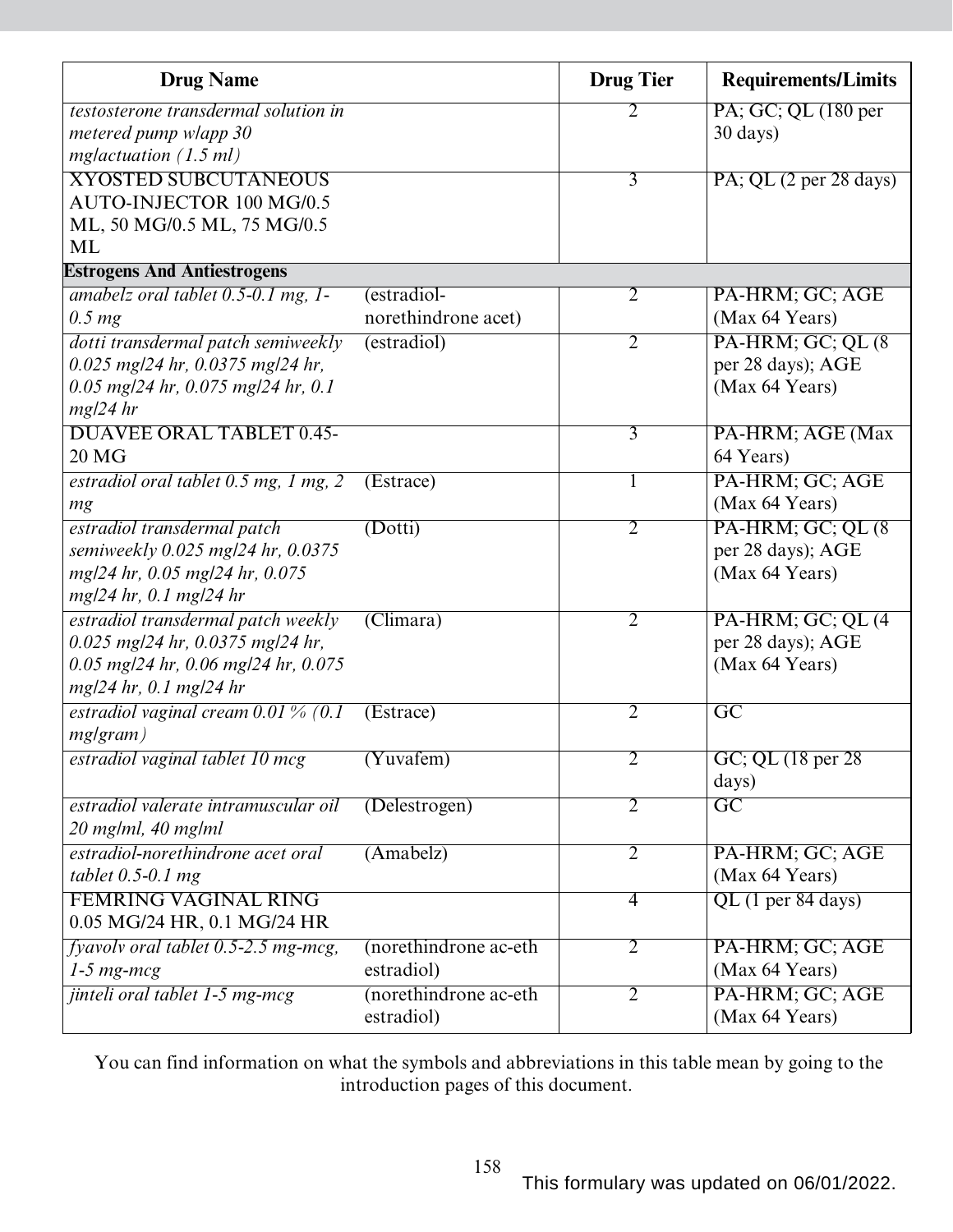| <b>Drug Name</b>                     |                        | <b>Drug Tier</b> | <b>Requirements/Limits</b> |
|--------------------------------------|------------------------|------------------|----------------------------|
| lyllana transdermal patch            | (estradiol)            | 2                | PA-HRM; GC; QL (8)         |
| semiweekly 0.025 mg/24 hr, 0.0375    |                        |                  | per 28 days); AGE          |
| mg/24 hr, 0.05 mg/24 hr, 0.075       |                        |                  | (Max 64 Years)             |
| mg/24 hr, 0.1 mg/24 hr               |                        |                  |                            |
| mimvey oral tablet 1-0.5 mg          | (estradiol-            | 2                | PA-HRM; GC; AGE            |
|                                      | norethindrone acet)    |                  | (Max 64 Years)             |
| norethindrone ac-eth estradiol oral  | (Fvavolv)              | $\overline{2}$   | PA-HRM; GC; AGE            |
| tablet $0.5$ -2.5 mg-mcg, 1-5 mg-mcg |                        |                  | (Max 64 Years)             |
| PREMARIN INJECTION                   |                        | $\overline{3}$   |                            |
| <b>RECON SOLN 25 MG</b>              |                        |                  |                            |
| <b>PREMARIN ORAL TABLET 0.3</b>      |                        | $\overline{3}$   | PA-HRM; AGE (Max           |
| MG, 0.45 MG, 0.9 MG                  |                        |                  | 64 Years)                  |
| PREMARIN ORAL TABLET                 | (conjugated estrogens) | $\overline{3}$   | PA-HRM; AGE (Max           |
| 0.625 MG, 1.25 MG                    |                        |                  | 64 Years)                  |
| PREMARIN VAGINAL CREAM               |                        | $\overline{3}$   |                            |
| $0.625$ MG/GRAM                      |                        |                  |                            |
| PREMPHASE ORAL TABLET                |                        | $\overline{3}$   | PA-HRM; AGE (Max           |
| $0.625$ MG $(14)/0.625$ MG-          |                        |                  | 64 Years)                  |
| 5MG(14)                              |                        |                  |                            |
| <b>PREMPRO ORAL TABLET 0.3-</b>      |                        | 3                | PA-HRM; AGE (Max           |
| 1.5 MG, 0.45-1.5 MG, 0.625-2.5       |                        |                  | 64 Years)                  |
| MG, 0.625-5 MG                       |                        |                  |                            |
| raloxifene oral tablet 60 mg         | (Evista)               | $\overline{2}$   | $\overline{GC}$            |
| yuvafem vaginal tablet 10 mcg        | (estradiol)            | $\overline{2}$   | GC; QL (18 per 28)         |
|                                      |                        |                  | days)                      |
| Glucocorticoids/Mineralocorticoids   |                        |                  |                            |
| a-hydrocort injection recon soln 100 |                        | 2                | $\overline{\mathrm{GC}}$   |
| mg                                   |                        |                  |                            |
| betamethasone acet, sod phos         | (Celestone Soluspan)   | $\overline{2}$   | $\overline{GC}$            |
| injection suspension 6 mg/ml         |                        |                  |                            |
| dexamethasone 0.5 mg/5 ml liq 0.5    |                        | $\overline{2}$   | $\overline{GC}$            |
| $mg/5$ ml                            |                        |                  |                            |
| dexamethasone oral elixir 0.5 mg/5   |                        | $\overline{2}$   | $\overline{GC}$            |
| ml                                   |                        |                  |                            |
| dexamethasone oral tablet 0.5 mg,    | (Decadron)             | $\overline{2}$   | $\overline{GC}$            |
| $0.75$ mg, 4 mg, 6 mg                |                        |                  |                            |
| dexamethasone oral tablet 1 mg, 1.5  |                        | $\overline{2}$   | $\overline{GC}$            |
| mg, 2 mg                             |                        |                  |                            |
| dexamethasone sodium phos $(pt)$     |                        | $\mathbf{I}$     | $\overline{GC}$            |
| injection solution 10 mg/ml          |                        |                  |                            |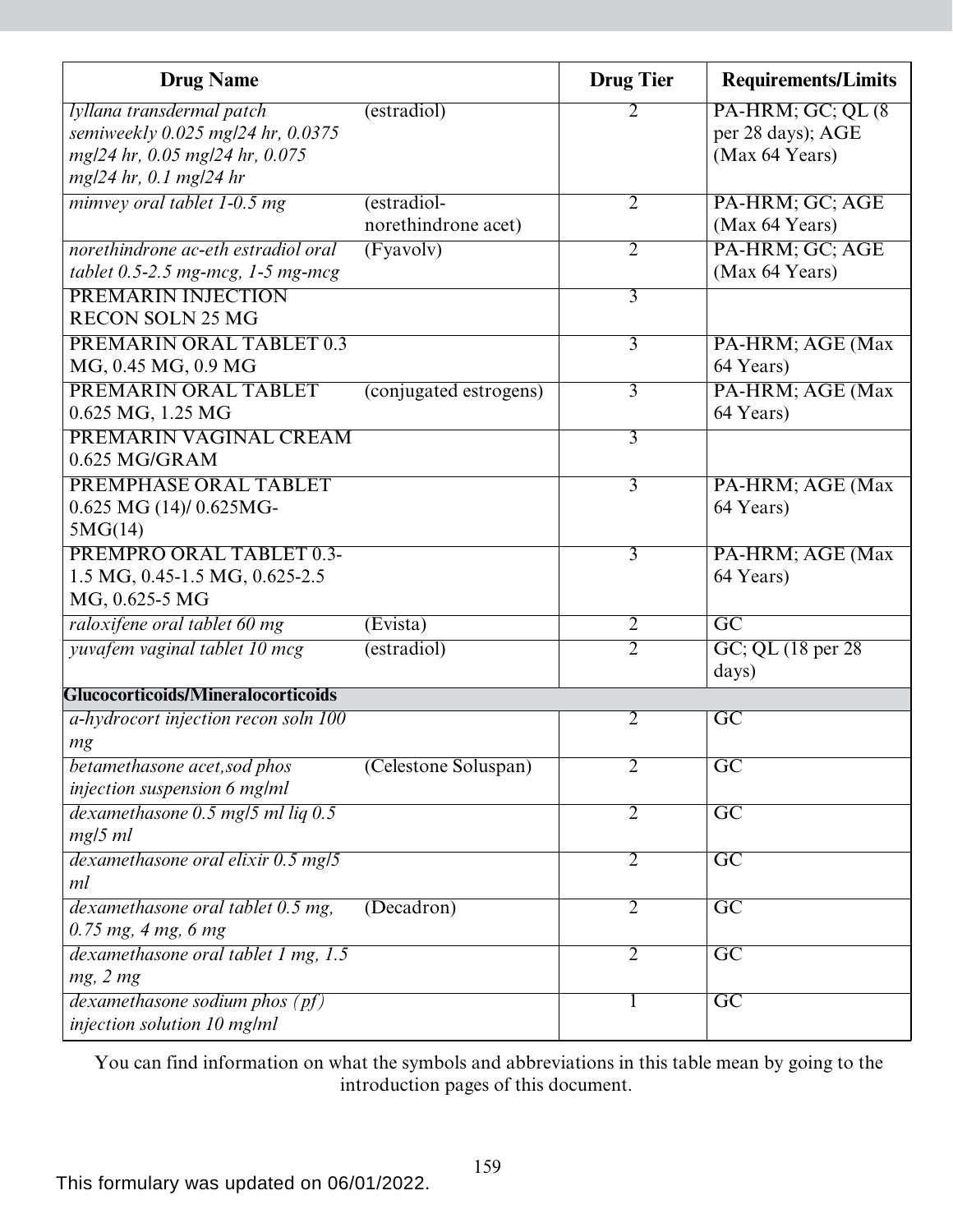| <b>Drug Name</b>                                     | <b>Drug Tier</b> | <b>Requirements/Limits</b> |
|------------------------------------------------------|------------------|----------------------------|
| dexamethasone sodium phos $(pt)$                     |                  | $\overline{\mathrm{GC}}$   |
| injection syringe 10 mg/ml                           |                  |                            |
| dexamethasone sodium phosphate                       |                  | $\overline{\mathrm{GC}}$   |
| injection solution 10 mg/ml, 4 mg/ml                 |                  |                            |
| dexamethasone sodium phosphate                       |                  | $\overline{GC}$            |
| injection syringe 4 mg/ml                            |                  |                            |
| <b>EMFLAZA ORAL</b>                                  | 5                | PA; NM; NDS; QL (91)       |
| <b>SUSPENSION 22.75 MG/ML</b>                        |                  | per 28 days)               |
| <b>EMFLAZA ORAL TABLET 18</b>                        | 5                | PA; NM; NDS; QL (30)       |
| <b>MG</b>                                            |                  | per 30 days)               |
| <b>EMFLAZA ORAL TABLET 30</b>                        | 5                | PA; NM; NDS; QL (60)       |
| MG, 36 MG, 6 MG                                      |                  | per 30 days)               |
| fludrocortisone oral tablet 0.1 mg                   | $\overline{2}$   | $\overline{GC}$            |
| hydrocortisone oral tablet 10 mg, 20 (Cortef)        | $\overline{2}$   | $\overline{\mathrm{GC}}$   |
| mg, 5 mg                                             |                  |                            |
| methylprednisolone acetate injection (Depo-Medrol)   | $\overline{2}$   | $\overline{GC}$            |
| suspension 40 mg/ml, 80 mg/ml                        |                  |                            |
| methylprednisolone oral tablet 16<br>(Medrol)        | $\overline{2}$   | $\overline{GC}$            |
| mg, 32 mg, 4 mg, 8 mg                                |                  |                            |
| methylprednisolone oral tablets, dose (Medrol (Pak)) | 2                | $\overline{\mathrm{GC}}$   |
| pack 4 mg                                            |                  |                            |
| methylprednisolone sodium succ                       | $\overline{2}$   | $\overline{\mathrm{GC}}$   |
| injection recon soln 125 mg, 40 mg                   |                  |                            |
| methylprednisolone sodium succ<br>(Solu-Medrol)      | $\overline{2}$   | $\overline{GC}$            |
| intravenous recon soln 1,000 mg                      |                  |                            |
| prednisolone 15 mg/5 ml soln dlf 15                  | $\overline{2}$   | PA BvD; GC                 |
| $mg/5$ ml (3 mg/ml)                                  |                  |                            |
| prednisolone oral solution 15 mg/5                   | 2                | PA BvD; GC                 |
| ml                                                   |                  |                            |
| prednisolone sodium phosphate oral                   | 2                | PA BvD; GC                 |
| solution $25$ mg/5 ml $(5$ mg/ml)                    |                  |                            |
| prednisolone sodium phosphate oral<br>(Pediapred)    | $\overline{2}$   | PA BvD; GC                 |
| solution 5 mg basel 5 ml $(6.7 \text{ mg/s})$        |                  |                            |
| ml)                                                  |                  |                            |
| prednisone oral solution 5 mg/5 ml                   | 2                | PA BvD; GC                 |
| prednisone oral tablet 1 mg, 10 mg,                  |                  | PA BvD; GC                 |
| 2.5 mg, 20 mg, 5 mg, 50 mg                           |                  |                            |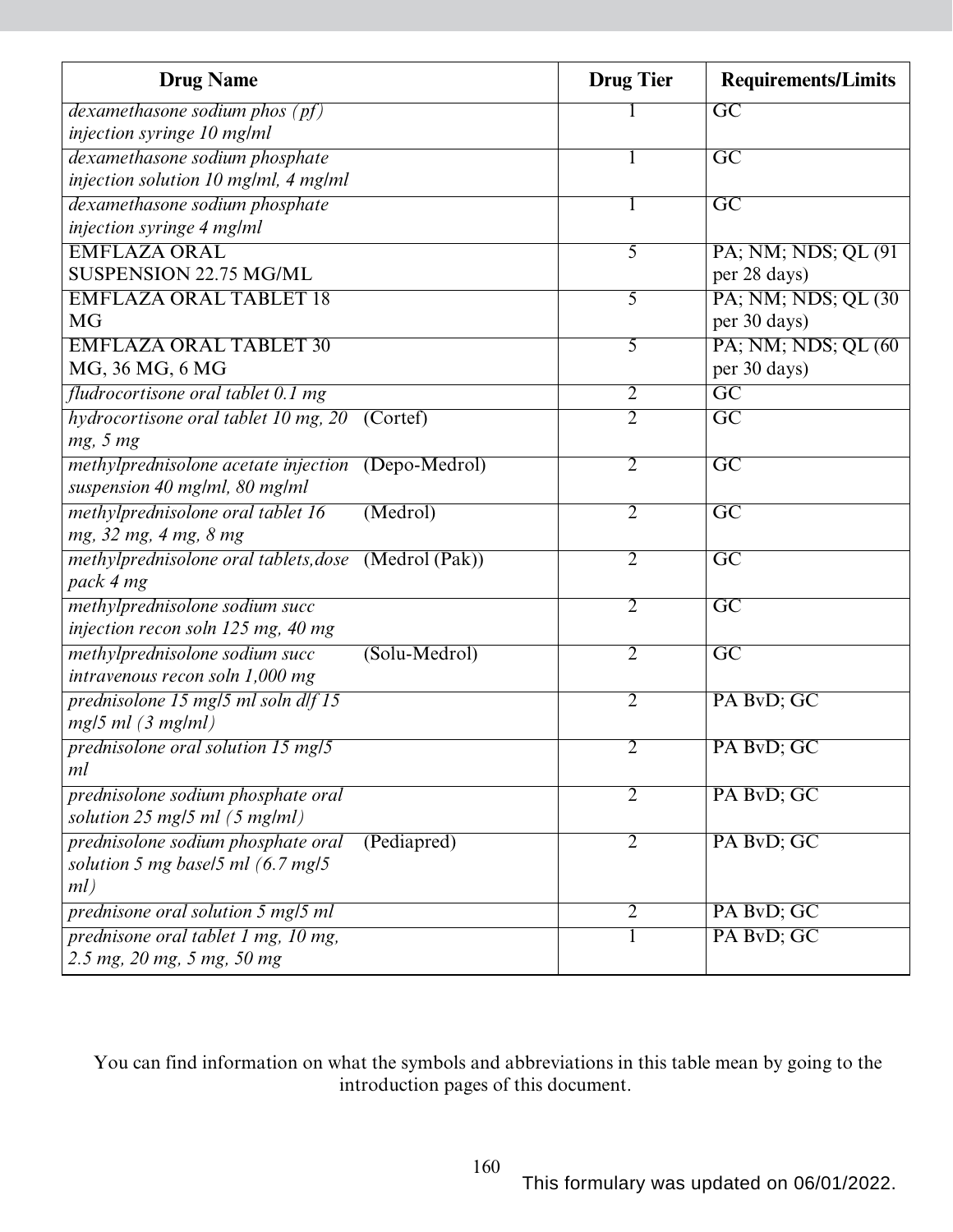| <b>Drug Name</b>                                                      |           | <b>Drug Tier</b> | <b>Requirements/Limits</b> |
|-----------------------------------------------------------------------|-----------|------------------|----------------------------|
| prednisone oral tablets, dose pack 10                                 |           | 2                | $\overline{\mathrm{GC}}$   |
| mg, 10 mg (48 pack), 5 mg, 5 mg                                       |           |                  |                            |
| $(48$ pack)                                                           |           |                  |                            |
| <b>SOLU-CORTEF ACT-O-VIAL</b>                                         |           | $\overline{4}$   |                            |
| (PF) INJECTION RECON SOLN                                             |           |                  |                            |
| 100 MG/2 ML                                                           |           |                  |                            |
| triamcinolone acetonide injection                                     | (Kenalog) | $\overline{2}$   | $\overline{\text{GC}}$     |
| suspension 40 mg/ml                                                   |           |                  |                            |
| <b>Pituitary</b>                                                      |           |                  |                            |
| <b>ACTHAR INJECTION GEL 80</b>                                        |           | 5                | PA; NM; NDS; QL (35)       |
| UNIT/ML                                                               |           |                  | per 28 days)               |
| <b>BYNFEZIA SUBCUTANEOUS</b>                                          |           | $\overline{5}$   | NM; NDS                    |
| PEN INJECTOR 2,500 MCG/ML                                             |           |                  |                            |
| <b>CORTROPHIN GEL</b><br><b>INJECTION GEL 80 UNIT/ML</b>              |           | 5                | PA; NM; NDS; QL (35)       |
|                                                                       |           |                  | per 28 days)               |
| desmopressin injection solution 4                                     | (DDAVP)   | $\overline{2}$   | $\overline{\mathrm{GC}}$   |
| mcg/ml                                                                |           |                  |                            |
| desmopressin nasal spray with pump<br>10 mcg/spray $(0.1 \text{ ml})$ |           | $\overline{2}$   | $\overline{GC}$            |
|                                                                       |           | $\overline{2}$   | $\overline{GC}$            |
| desmopressin oral tablet $0.1$ mg, $0.2$ (DDAVP)                      |           |                  |                            |
| mg<br><b>EGRIFTA SUBCUTANEOUS</b>                                     |           | 5                | PA; NM; NDS; QL (30)       |
| <b>RECON SOLN 2 MG</b>                                                |           |                  | per 30 days)               |
| <b>EGRIFTA SV</b>                                                     |           | 5                | PA; NM; NDS; QL (30)       |
| <b>SUBCUTANEOUS RECON</b>                                             |           |                  | per 30 days)               |
| <b>SOLN 2 MG</b>                                                      |           |                  |                            |
| <b>INCRELEX SUBCUTANEOUS</b>                                          |           | 5                | NM; NDS                    |
| <b>SOLUTION 10 MG/ML</b>                                              |           |                  |                            |
| <i>lanreotide subcutaneous syringe 120</i> (Somatuline Depot)         |           | 5                | PA; NM; NDS; QL (0.5)      |
| mg/0.5 ml                                                             |           |                  | per 28 days)               |
| <b>LUPRON DEPOT (3 MONTH)</b>                                         |           | $\overline{5}$   | NM; NDS                    |
| <b>INTRAMUSCULAR SYRINGE</b>                                          |           |                  |                            |
| KIT 11.25 MG                                                          |           |                  |                            |
| <b>LUPRON DEPOT</b>                                                   |           | $\overline{5}$   | NM; NDS                    |
| <b>INTRAMUSCULAR SYRINGE</b>                                          |           |                  |                            |
| KIT 3.75 MG, 7.5 MG                                                   |           |                  |                            |
| <b>LUPRON DEPOT-PED (3)</b>                                           |           | $\overline{5}$   | NM; NDS                    |
| MONTH) INTRAMUSCULAR                                                  |           |                  |                            |
| SYRINGE KIT 30 MG                                                     |           |                  |                            |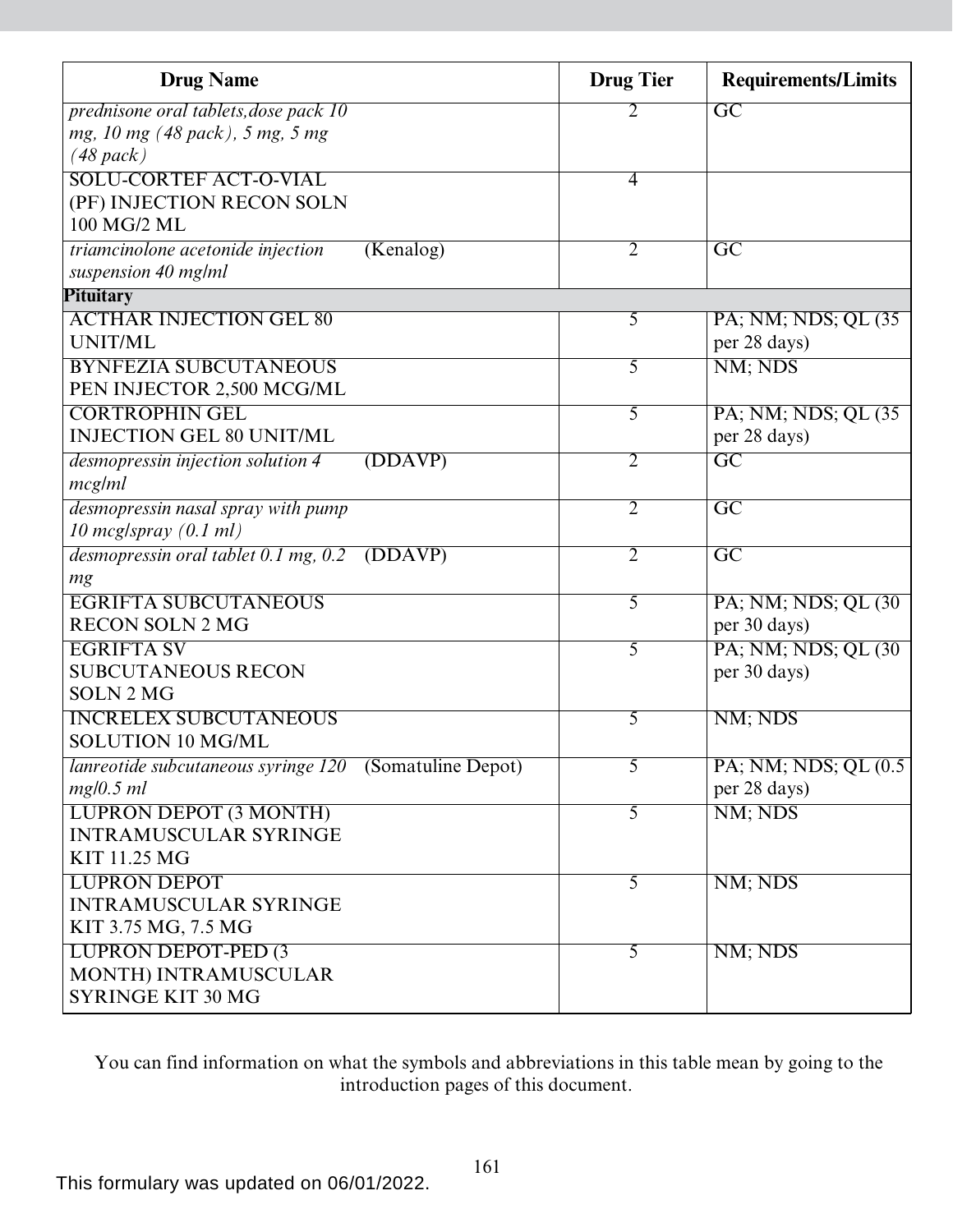| <b>Drug Name</b>                                       | <b>Drug Tier</b> | <b>Requirements/Limits</b> |
|--------------------------------------------------------|------------------|----------------------------|
| <b>LUPRON DEPOT-PED</b>                                | 5                | NM; NDS                    |
| <b>INTRAMUSCULAR KIT 11.25</b>                         |                  |                            |
| MG, 15 MG                                              |                  |                            |
| <b>NORDITROPIN FLEXPRO</b>                             | $\overline{5}$   | PA; NM; NDS                |
| <b>SUBCUTANEOUS PEN</b>                                |                  |                            |
| <b>INJECTOR 10 MG/1.5 ML (6.7</b>                      |                  |                            |
| MG/ML), 15 MG/1.5 ML (10                               |                  |                            |
| MG/ML), 30 MG/3 ML (10                                 |                  |                            |
| MG/ML), 5 MG/1.5 ML (3.3                               |                  |                            |
| MG/ML)                                                 |                  |                            |
| octreotide acetate injection solution                  | $\overline{2}$   | $\overline{GC}$            |
| 1,000 mcg/ml, 200 mcg/ml                               |                  |                            |
| octreotide acetate injection solution<br>(Sandostatin) | $\overline{2}$   | $\overline{GC}$            |
| 100 mcg/ml, 50 mcg/ml, 500 mcg/ml                      |                  |                            |
| octreotide acetate injection syringe                   | $\overline{2}$   | $\overline{\text{GC}}$     |
| $100$ mcg/ml $(1$ ml), 50 mcg/ml $(1)$                 |                  |                            |
| $ml$ ), 500 mcg/ml $(1 ml)$                            |                  |                            |
| <b>ORGOVYX ORAL TABLET 120</b>                         | $\overline{5}$   | PA NSO; NM; NDS            |
| <b>MG</b>                                              |                  |                            |
| <b>ORILISSA ORAL TABLET 150</b>                        | 5                | PA; NM; NDS; QL (28)       |
| <b>MG</b>                                              |                  | per 28 days)               |
| <b>ORILISSA ORAL TABLET 200</b>                        | 5                | PA; NM; NDS; QL (56)       |
| <b>MG</b>                                              |                  | per 28 days)               |
| <b>SANDOSTATIN LAR DEPOT</b>                           | 5                | NM; NDS                    |
| <b>INTRAMUSCULAR</b>                                   |                  |                            |
| SUSPENSION, EXTENDED REL                               |                  |                            |
| RECON 10 MG, 20 MG, 30 MG                              |                  |                            |
| <b>SEROSTIM SUBCUTANEOUS</b>                           | 5                | PA; NM; NDS                |
| RECON SOLN 4 MG, 5 MG, 6                               |                  |                            |
| <b>MG</b>                                              |                  |                            |
| <b>SIGNIFOR SUBCUTANEOUS</b>                           | $\overline{5}$   | PA; NM; NDS; QL (60)       |
| SOLUTION 0.3 MG/ML (1 ML),                             |                  | per 30 days)               |
| 0.6 MG/ML (1 ML), 0.9 MG/ML                            |                  |                            |
| $(1 \text{ ML})$                                       |                  |                            |
| <b>SOMATULINE DEPOT</b><br>(lanreotide)                | $\overline{5}$   | PA NSO; NM; NDS;           |
| SUBCUTANEOUS SYRINGE                                   |                  | QL $(0.5$ per 28 days)     |
| 120 MG/0.5 ML                                          |                  |                            |
| <b>SOMATULINE DEPOT</b>                                | $\overline{5}$   | PA NSO; NM; NDS;           |
| <b>SUBCUTANEOUS SYRINGE 60</b>                         |                  | QL (0.2 per 28 days)       |
| <b>MG/0.2 ML</b>                                       |                  |                            |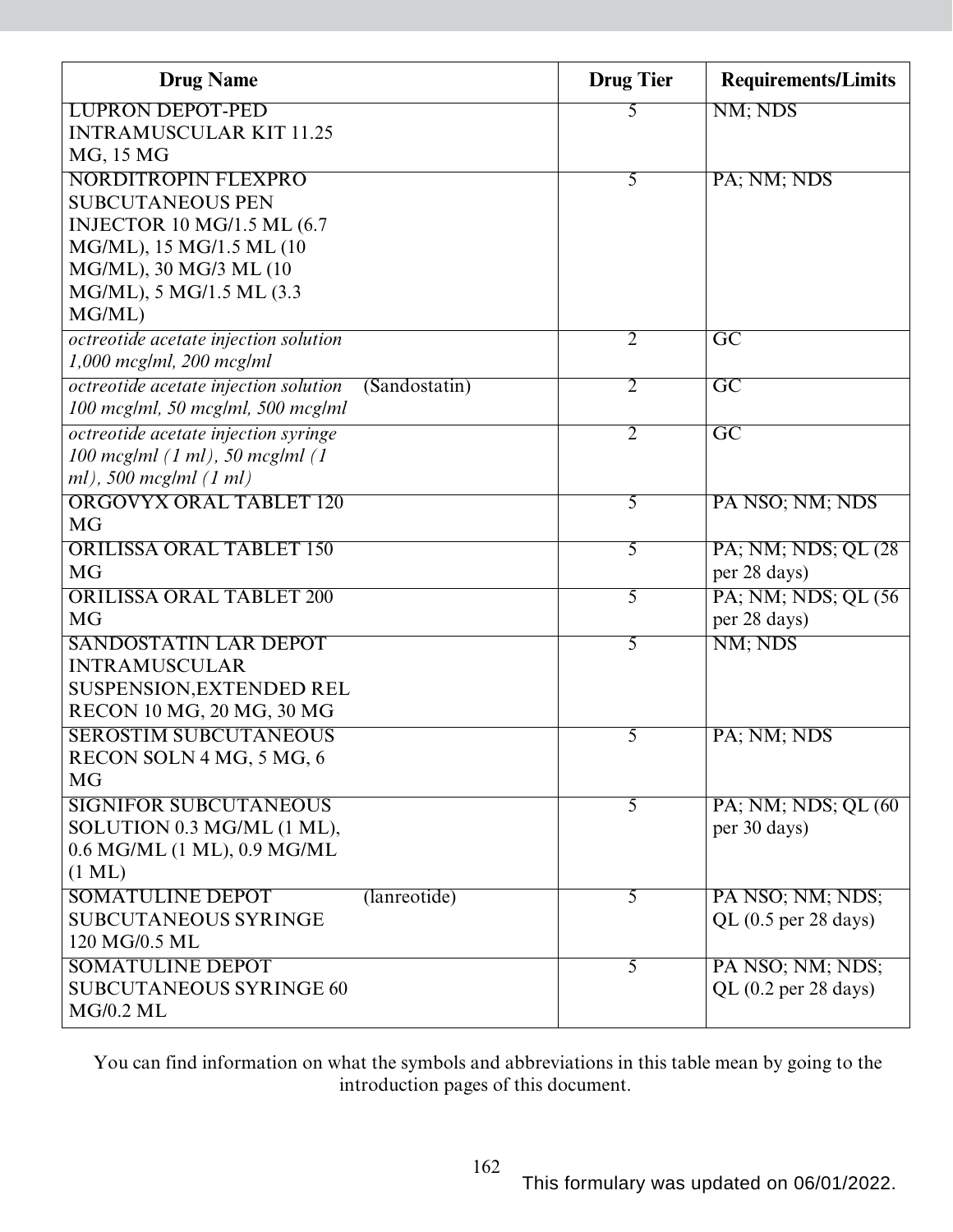| <b>Drug Name</b>                                       |                  | <b>Drug Tier</b> | <b>Requirements/Limits</b>               |
|--------------------------------------------------------|------------------|------------------|------------------------------------------|
| <b>SOMATULINE DEPOT</b>                                |                  | 5                | PA NSO; NM; NDS;                         |
| <b>SUBCUTANEOUS SYRINGE 90</b>                         |                  |                  | QL $(0.3$ per 28 days)                   |
| <b>MG/0.3 ML</b>                                       |                  |                  |                                          |
| <b>SOMAVERT SUBCUTANEOUS</b>                           |                  | $\overline{5}$   | PA; NM; NDS                              |
| RECON SOLN 10 MG, 15 MG,                               |                  |                  |                                          |
| 20 MG, 25 MG, 30 MG<br><b>SUPPRELIN LA IMPLANT KIT</b> |                  |                  |                                          |
| 50 MG (65 MCG/DAY)                                     |                  | 5                | NM; NDS; QL (1 per<br>$360 \text{ days}$ |
| <b>SYNAREL NASAL</b>                                   |                  | 5                | NM; NDS                                  |
| SPRAY, NON-AEROSOL 2                                   |                  |                  |                                          |
| MG/ML                                                  |                  |                  |                                          |
| <b>TRIPTODUR</b>                                       |                  | $\overline{5}$   | NM; NDS; QL (1 per                       |
| <b>INTRAMUSCULAR</b>                                   |                  |                  | $168 \text{ days}$                       |
| <b>SUSPENSION FOR</b>                                  |                  |                  |                                          |
| RECONSTITUTION 22.5 MG                                 |                  |                  |                                          |
| <b>ZORBTIVE SUBCUTANEOUS</b>                           |                  | $\overline{5}$   | PA; NM; NDS                              |
| <b>RECON SOLN 8.8 MG</b>                               |                  |                  |                                          |
| <b>Progestins</b>                                      |                  |                  |                                          |
| hydroxyprogesterone cap(ppres)                         | (Makena)         | 5                | NM; NDS                                  |
| intramuscular oil 250 mg/ml                            |                  |                  |                                          |
| medroxyprogesterone intramuscular                      | $(Depo-Provera)$ | $\overline{2}$   | GC; QL (1 per 84 days)                   |
| suspension 150 mg/ml                                   |                  |                  |                                          |
| medroxyprogesterone intramuscular                      | (Depo-Provera)   | $\overline{2}$   | GC; QL (1 per 84 days)                   |
| syringe 150 mg/ml                                      |                  |                  |                                          |
| medroxyprogesterone oral tablet 10                     | (Provera)        | 1                | $\overline{GC}$                          |
| mg, 2.5 mg, 5 mg                                       |                  |                  |                                          |
| megestrol oral suspension 400 mg/10                    |                  | $\overline{2}$   | PA-HRM; GC; AGE                          |
| ml(40 mg/ml)                                           |                  |                  | (Max 64 Years)                           |
| norethindrone acetate oral tablet 5                    | (Aygestin)       | $\overline{2}$   | GC                                       |
| mg<br>progesterone intramuscular oil 50                |                  | $\overline{2}$   | $\overline{GC}$                          |
| mg/ml                                                  |                  |                  |                                          |
| progesterone micronized oral                           | (Prometrium)     | $\overline{2}$   | $\overline{\text{GC}}$                   |
| capsule 100 mg, 200 mg                                 |                  |                  |                                          |
| <b>Thyroid And Antithyroid Agents</b>                  |                  |                  |                                          |
| levothyroxine oral tablet 100 mcg,                     | (Euthyrox)       | $\mathbf{I}$     | $\overline{GC}$                          |
| 112 mcg, 125 mcg, 137 mcg, 150                         |                  |                  |                                          |
| mcg, 175 mcg, 200 mcg, 25 mcg, 50                      |                  |                  |                                          |
| mcg, 75 mcg, 88 mcg                                    |                  |                  |                                          |
| levothyroxine oral tablet 300 mcg                      | $(Levo-T)$       | 1                | $\overline{GC}$                          |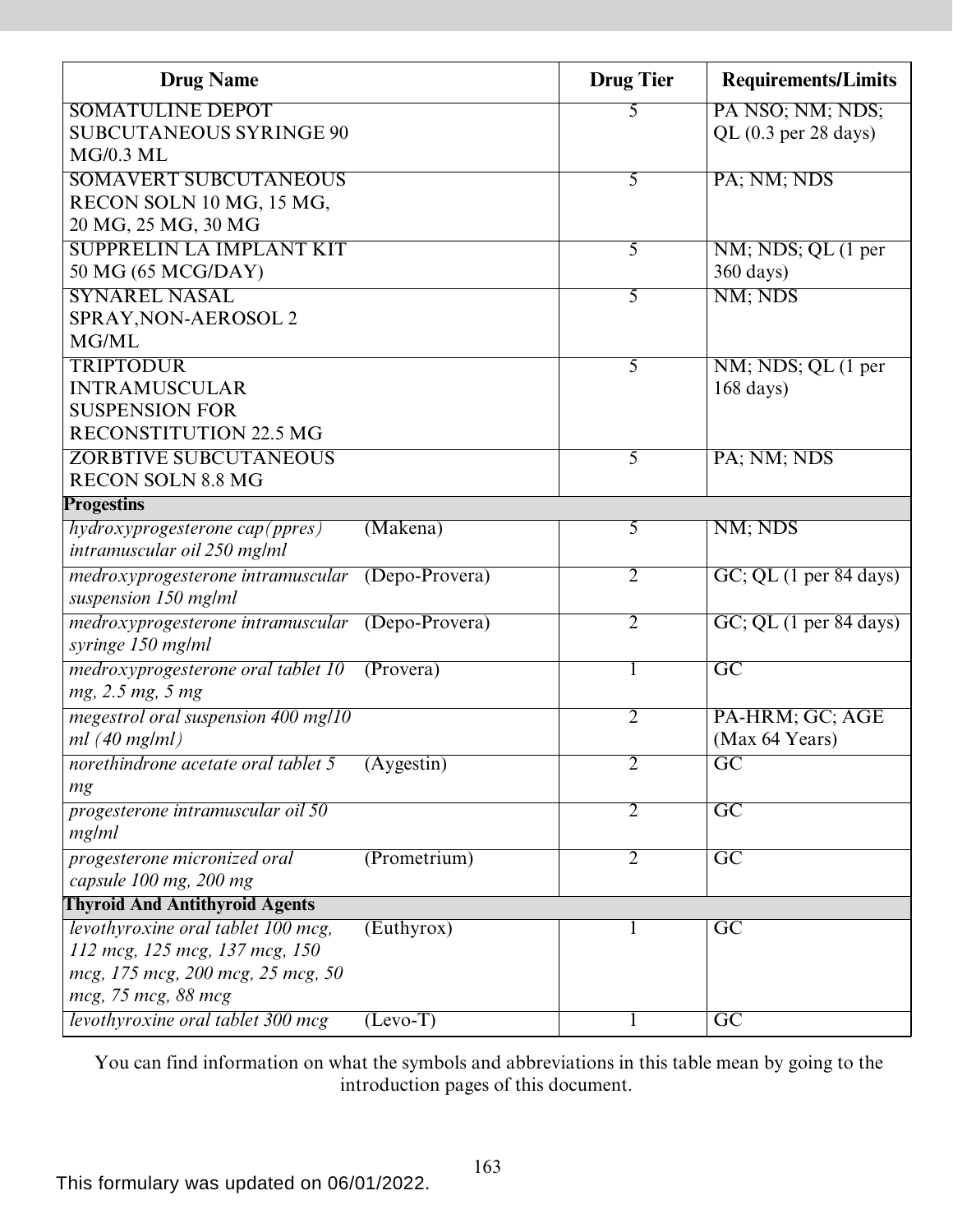| <b>Drug Name</b>                                  |                        | <b>Drug Tier</b> | <b>Requirements/Limits</b> |
|---------------------------------------------------|------------------------|------------------|----------------------------|
| liothyronine oral tablet 25 mcg, 5                | (Cytomel)              | 2                | $\overline{GC}$            |
| $mcg$ , 50 $mcg$                                  |                        |                  |                            |
| methimazole oral tablet 10 mg, 5 mg               |                        | 1                | $\overline{GC}$            |
| propylthiouracil oral tablet 50 mg                |                        | $\overline{2}$   | $\overline{GC}$            |
| <b>Immunological Agents</b>                       |                        |                  |                            |
| <b>Immunological Agents</b>                       |                        |                  |                            |
| <b>ARCALYST SUBCUTANEOUS</b>                      |                        | $\overline{5}$   | NM; NDS                    |
| <b>RECON SOLN 220 MG</b>                          |                        |                  |                            |
| azathioprine oral tablet 50 mg                    | (Imuran)               | $\overline{2}$   | PA BvD; GC                 |
| azathioprine sodium injection recon               |                        | $\overline{2}$   | PA BvD; GC                 |
| soln 100 mg                                       |                        |                  |                            |
| <b>BENLYSTA INTRAVENOUS</b>                       |                        | 5                | PA; NM; NDS                |
| RECON SOLN 120 MG, 400 MG                         |                        |                  |                            |
| <b>BENLYSTA SUBCUTANEOUS</b>                      |                        | $\overline{5}$   | PA; NM; NDS; QL (8)        |
| <b>AUTO-INJECTOR 200 MG/ML</b>                    |                        |                  | per 28 days)               |
| <b>BENLYSTA SUBCUTANEOUS</b>                      |                        | 5                | PA; NM; NDS; QL (8)        |
| SYRINGE 200 MG/ML                                 |                        |                  | per 28 days)               |
| <b>BESREMI SUBCUTANEOUS</b>                       |                        | 5                | PA NSO; NM; NDS;           |
| <b>SYRINGE 500 MCG/ML</b>                         |                        |                  | QL (2 per 28 days)         |
| <b>COSENTYX (2 SYRINGES)</b>                      |                        | 5                | PA; NM; NDS                |
| <b>SUBCUTANEOUS SYRINGE</b>                       |                        |                  |                            |
| 150 MG/ML                                         |                        |                  |                            |
| <b>COSENTYX PEN (2 PENS)</b>                      |                        | 5                | PA; NM; NDS                |
| <b>SUBCUTANEOUS PEN</b>                           |                        |                  |                            |
| <b>INJECTOR 150 MG/ML</b>                         |                        |                  |                            |
| <b>COSENTYX SUBCUTANEOUS</b>                      |                        | 5                | PA; NM; NDS                |
| SYRINGE 75 MG/0.5 ML                              |                        |                  |                            |
| cyclosporine intravenous solution                 | (Sandimmune)           | 2                | PA BvD; GC                 |
| 250 mg/5 ml                                       |                        |                  |                            |
| cyclosporine modified oral capsule                | $(\overline{Gengraf})$ | $\overline{2}$   | PA BvD; GC                 |
| 100 mg, 25 mg                                     |                        |                  |                            |
| cyclosporine modified oral capsule<br>$50$ mg     |                        | $\overline{2}$   | PA BvD; GC                 |
| cyclosporine modified oral solution               | (Gengraf)              | $\overline{2}$   | PA BvD; GC                 |
| $100$ mg/ml                                       |                        |                  |                            |
| cyclosporine oral capsule 100 mg, 25 (Sandimmune) |                        | 2                | PA BvD; GC                 |
| mg                                                |                        |                  |                            |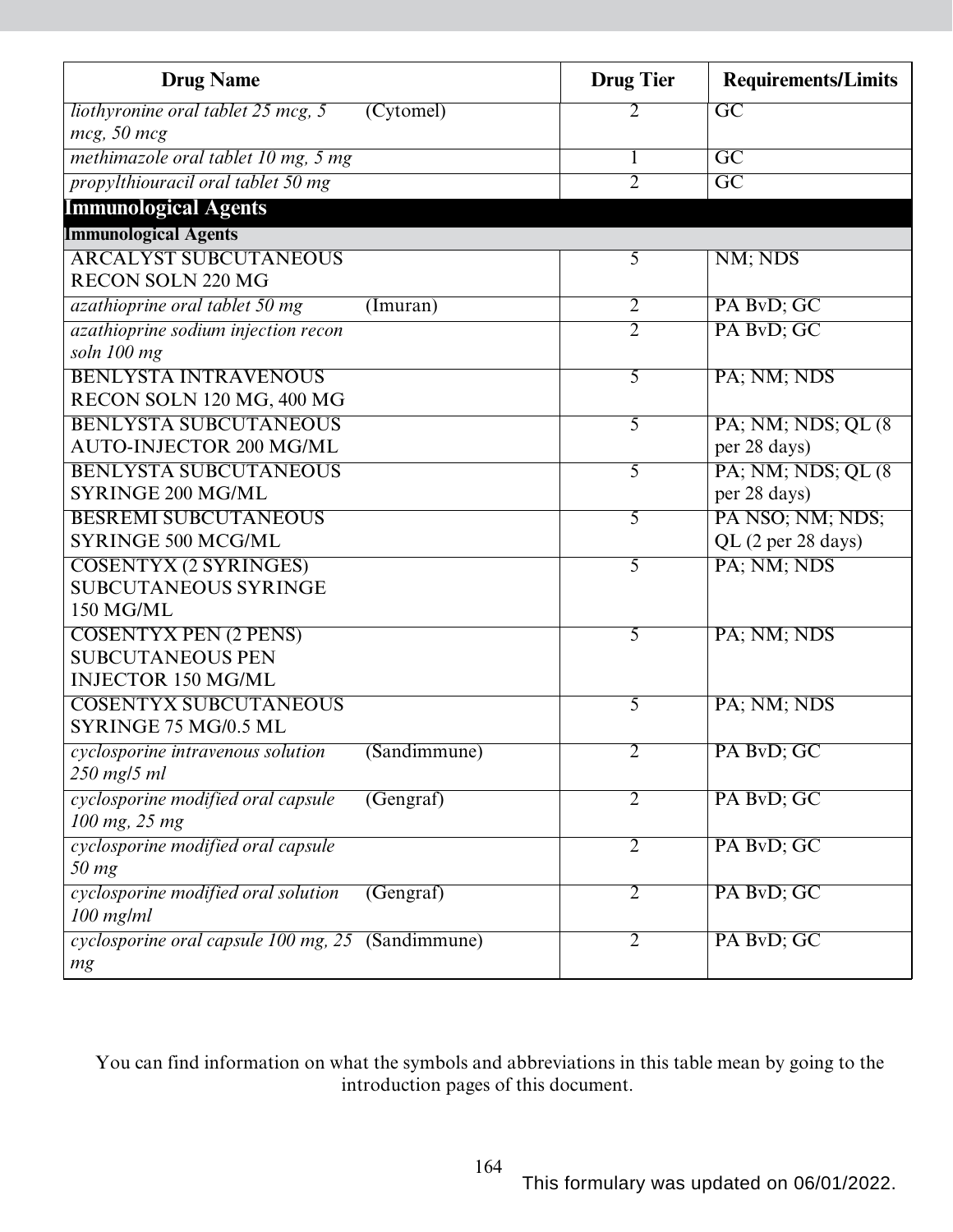| <b>Drug Name</b>                             | <b>Drug Tier</b> | <b>Requirements/Limits</b> |
|----------------------------------------------|------------------|----------------------------|
| <b>DUPIXENT PEN</b>                          | 5                | PA; NM; NDS                |
| <b>SUBCUTANEOUS PEN</b>                      |                  |                            |
| INJECTOR 200 MG/1.14 ML, 300                 |                  |                            |
| MG/2 ML                                      |                  |                            |
| <b>DUPIXENT SYRINGE</b>                      | 5                | PA; NM; NDS                |
| <b>SUBCUTANEOUS SYRINGE</b>                  |                  |                            |
| 100 MG/0.67 ML, 200 MG/1.14                  |                  |                            |
| ML, 300 MG/2 ML                              |                  |                            |
| <b>ENBREL MINI</b>                           | 5                | PA; NM; NDS                |
| <b>SUBCUTANEOUS</b>                          |                  |                            |
| CARTRIDGE 50 MG/ML (1 ML)                    |                  |                            |
| <b>ENBREL SUBCUTANEOUS</b>                   | $\overline{5}$   | PA; NM; NDS                |
| RECON SOLN 25 MG (1 ML)                      |                  |                            |
| <b>ENBREL SUBCUTANEOUS</b>                   | $\overline{5}$   | PA; NM; NDS                |
| SOLUTION 25 MG/0.5 ML                        |                  |                            |
| <b>ENBREL SUBCUTANEOUS</b>                   | $\overline{5}$   | PA; NM; NDS                |
| SYRINGE 25 MG/0.5 ML (0.5),                  |                  |                            |
| 50 MG/ML (1 ML)                              |                  |                            |
| <b>ENBREL SURECLICK</b>                      | 5                | PA; NM; NDS                |
| <b>SUBCUTANEOUS PEN</b>                      |                  |                            |
| INJECTOR 50 MG/ML (1 ML)                     |                  |                            |
| everolimus (immunosuppressive)<br>(Zortress) | $\overline{2}$   | PA BvD; GC                 |
| oral tablet 0.25 mg                          |                  |                            |
| (Zortress)<br>everolimus (immunosuppressive) | $\overline{5}$   | PA BvD; NM; NDS            |
| oral tablet 0.5 mg, 0.75 mg, 1 mg            |                  |                            |
| <b>FLEBOGAMMA DIF</b>                        | $\overline{5}$   | PA BvD; NM; NDS            |
| <b>INTRAVENOUS SOLUTION 10</b>               |                  |                            |
| $\frac{0}{6}$ , 5 %                          |                  |                            |
| <b>GAMIFANT INTRAVENOUS</b>                  | 5                | PA; NM; NDS                |
| <b>SOLUTION 5 MG/ML</b>                      |                  |                            |
| <b>GAMMAGARD LIQUID</b>                      | 5                | PA BvD; NM; NDS            |
| <b>INJECTION SOLUTION 10 %</b>               |                  |                            |
| GAMMAGARD S-D (IGA < 1                       | $\overline{5}$   | PA BvD; NM; NDS            |
| MCG/ML) INTRAVENOUS                          |                  |                            |
| RECON SOLN 10 GRAM, 5                        |                  |                            |
| <b>GRAM</b>                                  |                  |                            |
| <b>GAMMAPLEX (WITH</b>                       | $\overline{5}$   | PA BvD; NM; NDS            |
| <b>SORBITOL) INTRAVENOUS</b>                 |                  |                            |
| SOLUTION 5 %                                 |                  |                            |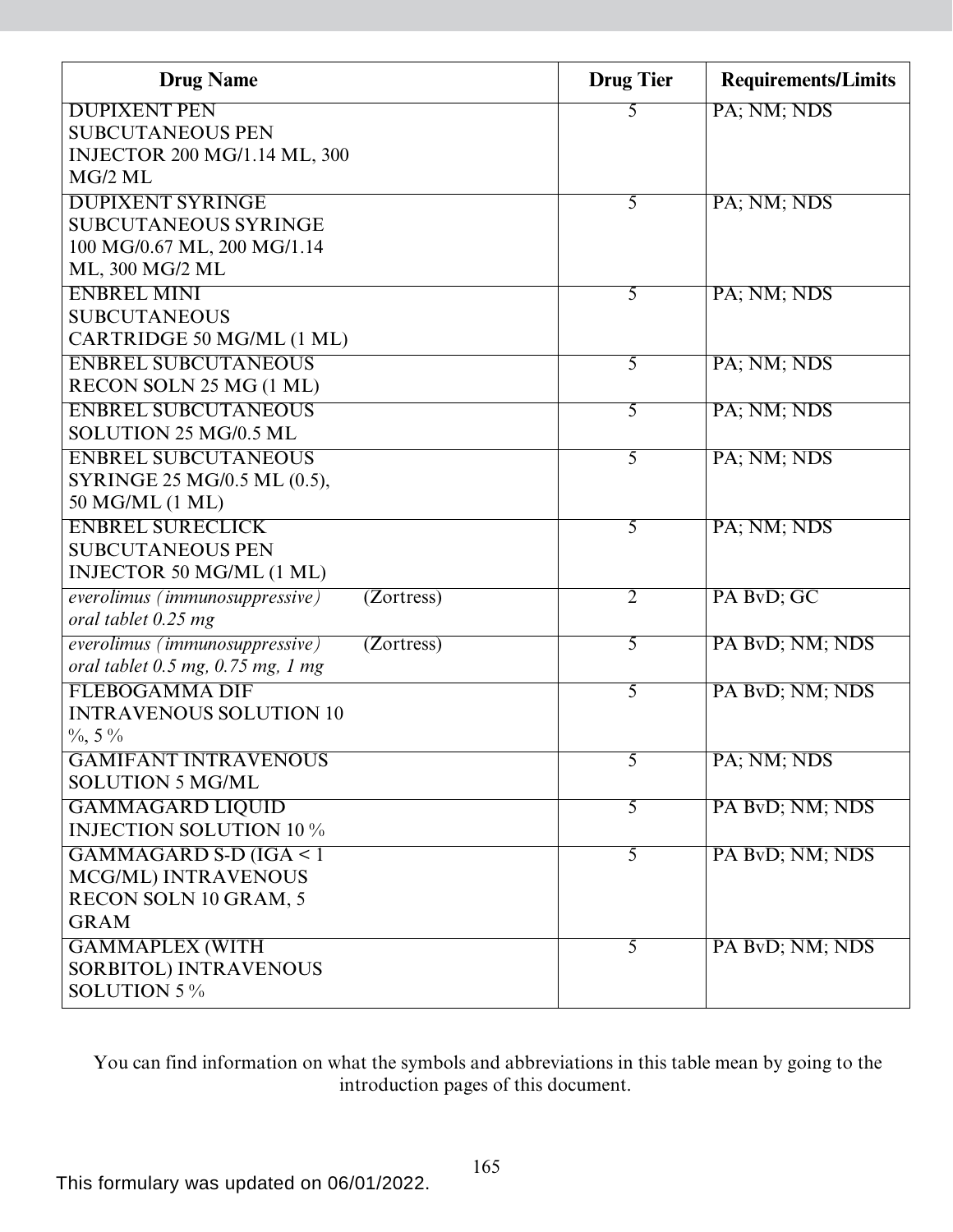| <b>Drug Name</b>                   |                         | <b>Drug Tier</b> | <b>Requirements/Limits</b> |
|------------------------------------|-------------------------|------------------|----------------------------|
| <b>GAMMAPLEX INTRAVENOUS</b>       |                         | 5                | PA BvD; NM; NDS            |
| SOLUTION 10 %, 10 % (100 ML),      |                         |                  |                            |
| $10\% (200 \text{ ML})$            |                         |                  |                            |
| gengraf oral capsule 100 mg, 25 mg | (cyclosporine modified) | $\overline{2}$   | PA BvD; GC                 |
| gengraf oral solution 100 mg/ml    | (cyclosporine modified) | $\overline{2}$   | PA BvD; GC                 |
| <b>HUMIRA PEN CROHNS-UC-</b>       |                         | 5                | PA; NM; NDS                |
| <b>HS START SUBCUTANEOUS</b>       |                         |                  |                            |
| PEN INJECTOR KIT 40 MG/0.8         |                         |                  |                            |
| ML                                 |                         |                  |                            |
| <b>HUMIRA PEN PSOR-UVEITS-</b>     |                         | 5                | PA; NM; NDS                |
| <b>ADOL HS SUBCUTANEOUS</b>        |                         |                  |                            |
| PEN INJECTOR KIT 40 MG/0.8         |                         |                  |                            |
| ML                                 |                         |                  |                            |
| <b>HUMIRA PEN</b>                  |                         | 5                | PA; NM; NDS                |
| <b>SUBCUTANEOUS PEN</b>            |                         |                  |                            |
| <b>INJECTOR KIT 40 MG/0.8 ML</b>   |                         |                  |                            |
| <b>HUMIRA SUBCUTANEOUS</b>         |                         | 5                | PA; NM; NDS                |
| SYRINGE KIT 40 MG/0.8 ML           |                         |                  |                            |
| <b>HUMIRA(CF) PEDI CROHNS</b>      |                         | 5                | PA; NM; NDS                |
| <b>STARTER SUBCUTANEOUS</b>        |                         |                  |                            |
| SYRINGE KIT 80 MG/0.8 ML,          |                         |                  |                            |
| 80 MG/0.8 ML-40 MG/0.4 ML          |                         |                  |                            |
| <b>HUMIRA(CF) PEN CROHNS-</b>      |                         | 5                | PA; NM; NDS                |
| <b>UC-HS SUBCUTANEOUS PEN</b>      |                         |                  |                            |
| <b>INJECTOR KIT 80 MG/0.8 ML</b>   |                         |                  |                            |
| <b>HUMIRA(CF) PEN PEDIATRIC</b>    |                         | 5                | PA; NM; NDS                |
| <b>UC SUBCUTANEOUS PEN</b>         |                         |                  |                            |
| <b>INJECTOR KIT 80 MG/0.8 ML</b>   |                         |                  |                            |
| HUMIRA(CF) PEN PSOR-UV-            |                         | $\mathcal{L}$    | PA; NM; NDS                |
| <b>ADOL HS SUBCUTANEOUS</b>        |                         |                  |                            |
| PEN INJECTOR KIT 80 MG/0.8         |                         |                  |                            |
| <b>ML-40 MG/0.4 ML</b>             |                         |                  |                            |
| <b>HUMIRA(CF) PEN</b>              |                         | $\overline{5}$   | PA; NM; NDS                |
| <b>SUBCUTANEOUS PEN</b>            |                         |                  |                            |
| INJECTOR KIT 40 MG/0.4 ML,         |                         |                  |                            |
| 80 MG/0.8 ML                       |                         |                  |                            |
| <b>HUMIRA(CF)</b>                  |                         | 5                | PA; NM; NDS                |
| <b>SUBCUTANEOUS SYRINGE</b>        |                         |                  |                            |
| KIT 10 MG/0.1 ML, 20 MG/0.2        |                         |                  |                            |
| ML, 40 MG/0.4 ML                   |                         |                  |                            |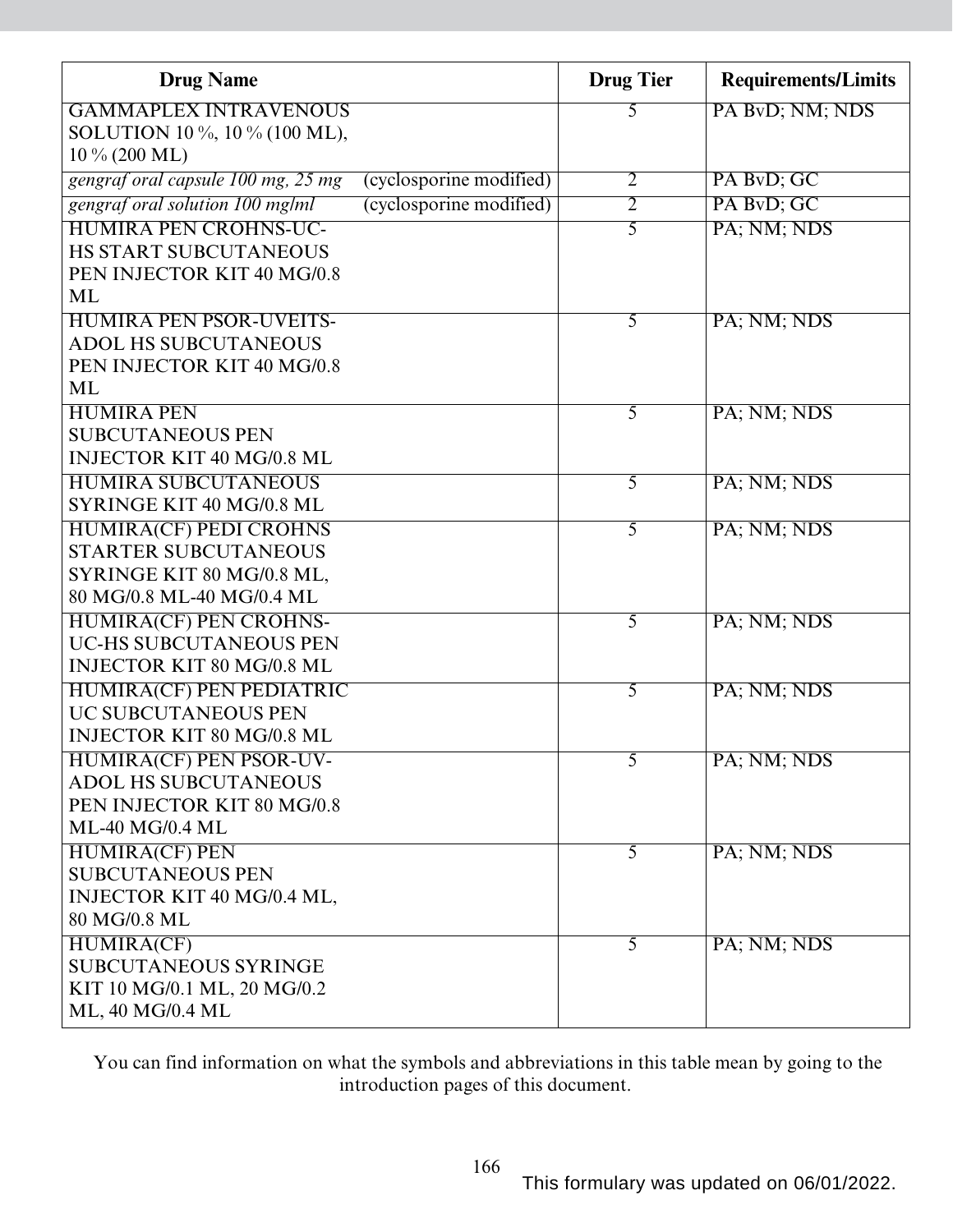| <b>Drug Name</b>                                             | <b>Drug Tier</b> | <b>Requirements/Limits</b> |
|--------------------------------------------------------------|------------------|----------------------------|
| <b>HYQVIA SUBCUTANEOUS</b>                                   | 5                | PA BvD; NM; NDS            |
| SOLUTION 10 GRAM /100 ML                                     |                  |                            |
| $(10\%, 2.5 \text{ GRAM } 25 \text{ ML } (10\%,$             |                  |                            |
| 20 GRAM /200 ML (10 %), 30                                   |                  |                            |
| GRAM /300 ML (10 %), 5 GRAM                                  |                  |                            |
| /50 ML $(10\%)$                                              |                  |                            |
| <b>ILARIS (PF) SUBCUTANEOUS</b>                              | $\overline{5}$   | PA; NM; NDS                |
| RECON SOLN 150 MG/ML                                         |                  |                            |
| <b>ILARIS (PF) SUBCUTANEOUS</b><br><b>SOLUTION 150 MG/ML</b> | $\overline{5}$   | PA; NM; NDS                |
|                                                              |                  |                            |
| leflunomide oral tablet 10 mg, 20 mg (Arava)                 | $\overline{2}$   | $\overline{GC}$            |
| mycophenolate mofetil (hcl)<br>(CellCept Intravenous)        | $\overline{2}$   | PA BvD; GC                 |
| intravenous recon soln 500 mg                                |                  |                            |
| mycophenolate mofetil oral capsule<br>(CellCept)             | $\overline{2}$   | PA BvD; GC                 |
| $250$ mg                                                     |                  |                            |
| (CellCept)<br>mycophenolate mofetil oral                     | $\overline{5}$   | PA BvD; NM; NDS            |
| suspension for reconstitution 200                            |                  |                            |
| mg/ml                                                        |                  |                            |
| mycophenolate mofetil oral tablet<br>(CellCept)<br>500 mg    | $\overline{2}$   | PA BvD; GC                 |
| <b>NULOJIX INTRAVENOUS</b>                                   | 5                | PA BvD; NM; NDS            |
| <b>RECON SOLN 250 MG</b>                                     |                  |                            |
| <b>OCTAGAM INTRAVENOUS</b>                                   | $\overline{5}$   | PA BvD; NM; NDS            |
| SOLUTION 10 $\%$ , 5 $\%$                                    |                  |                            |
| PRIVIGEN INTRAVENOUS                                         | 5                | PA BvD; NM; NDS            |
| SOLUTION 10 %                                                |                  |                            |
| <b>PROGRAF INTRAVENOUS</b>                                   | $\overline{4}$   | PA BvD                     |
| <b>SOLUTION 5 MG/ML</b>                                      |                  |                            |
| PROGRAF ORAL GRANULES                                        | $\overline{4}$   | PA BvD; ST                 |
| IN PACKET 0.2 MG, 1 MG                                       |                  |                            |
| RASUVO (PF)                                                  | $\overline{3}$   |                            |
| <b>SUBCUTANEOUS AUTO-</b>                                    |                  |                            |
| <b>INJECTOR 10 MG/0.2 ML, 12.5</b>                           |                  |                            |
| MG/0.25 ML, 15 MG/0.3 ML, 17.5                               |                  |                            |
| MG/0.35 ML, 20 MG/0.4 ML, 22.5                               |                  |                            |
| MG/0.45 ML, 25 MG/0.5 ML, 30                                 |                  |                            |
| MG/0.6 ML, 7.5 MG/0.15 ML                                    |                  |                            |
| <b>REZUROCK ORAL TABLET</b>                                  | $\overline{5}$   | PA NSO; NM; NDS            |
| 200 MG                                                       |                  |                            |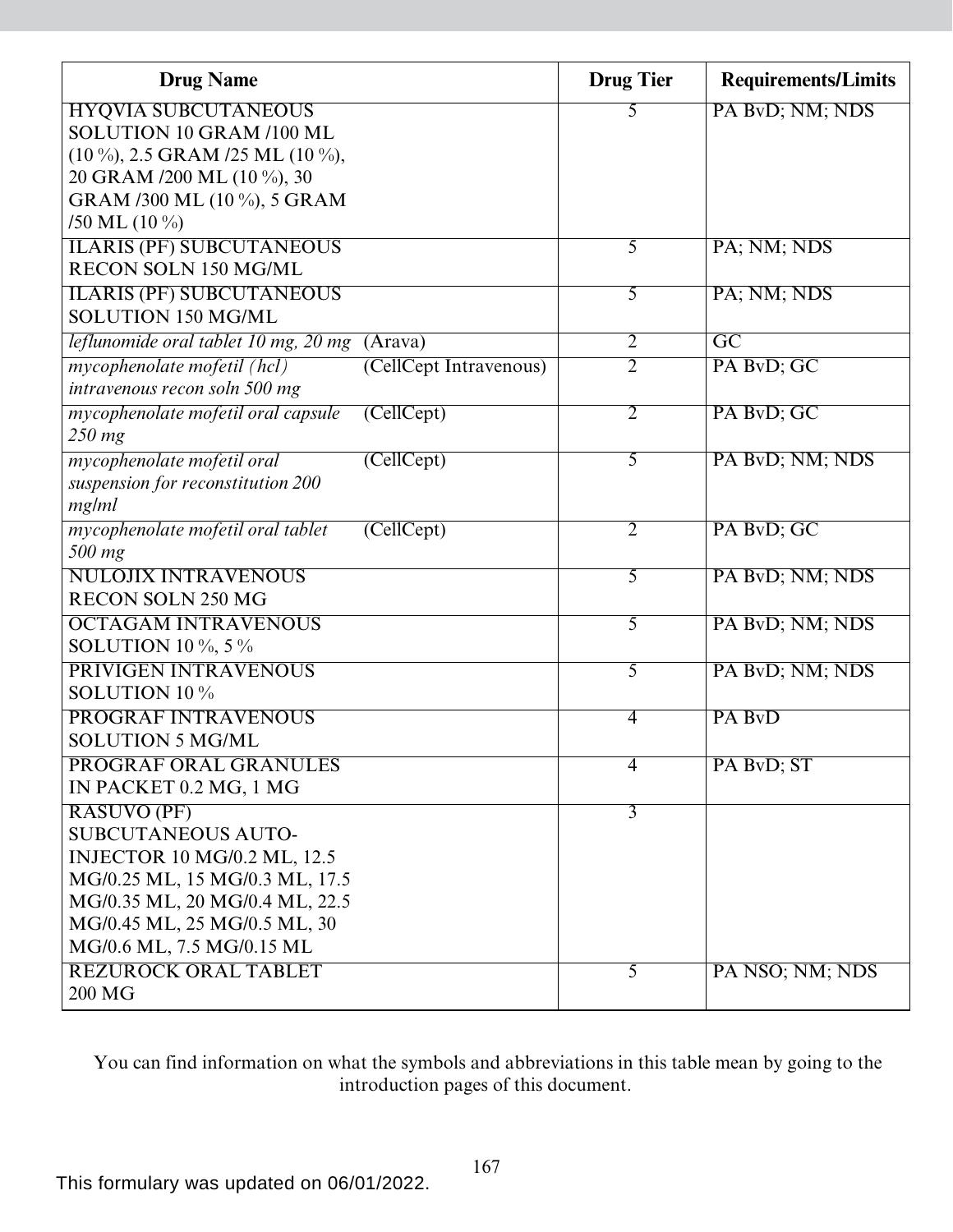| <b>Drug Name</b>                                    |            | <b>Drug Tier</b> | <b>Requirements/Limits</b> |
|-----------------------------------------------------|------------|------------------|----------------------------|
| <b>RIDAURA ORAL CAPSULE 3</b>                       |            | 5                | NM; NDS                    |
| <b>MG</b>                                           |            |                  |                            |
| <b>RINVOQ ORAL TABLET</b>                           |            | 5                | PA; NM; NDS                |
| <b>EXTENDED RELEASE 24 HR</b>                       |            |                  |                            |
| 15 MG, 30 MG, 45 MG                                 |            |                  |                            |
| sirolimus oral solution 1 mg/ml                     | (Rapamune) | $\overline{5}$   | PA BvD; NM; NDS            |
| sirolimus oral tablet 0.5 mg, 1 mg                  | (Rapamune) | $\overline{2}$   | PA BvD; GC                 |
| sirolimus oral tablet 2 mg                          | (Rapamune) | 5                | PA BvD; NM; NDS            |
| <b>SKYRIZI SUBCUTANEOUS</b>                         |            | 5                | PA; NM; NDS                |
| PEN INJECTOR 150 MG/ML                              |            |                  |                            |
| <b>SKYRIZI SUBCUTANEOUS</b>                         |            | 5                | PA; NM; NDS                |
| SYRINGE 150 MG/ML, 75                               |            |                  |                            |
| MG/0.83 ML                                          |            |                  |                            |
| <b>SKYRIZI SUBCUTANEOUS</b>                         |            | 5                | PA; NM; NDS                |
| <b>SYRINGE KIT</b>                                  |            |                  |                            |
| 150MG/1.66ML(75 MG/0.83 ML                          |            |                  |                            |
| X2)                                                 |            |                  |                            |
| <b>STELARA INTRAVENOUS</b>                          |            | 5                | PA; NM; NDS                |
| SOLUTION 130 MG/26 ML                               |            |                  |                            |
| <b>STELARA SUBCUTANEOUS</b>                         |            | 5                | PA; NM; NDS                |
| SOLUTION 45 MG/0.5 ML                               |            |                  |                            |
| <b>STELARA SUBCUTANEOUS</b>                         |            | 5                | PA; NM; NDS                |
| <b>SYRINGE 45 MG/0.5 ML, 90</b>                     |            |                  |                            |
| MG/ML                                               |            |                  |                            |
| tacrolimus oral capsule 0.5 mg, 1                   | (Program)  | $\overline{2}$   | PA BvD; GC                 |
| mg, 5 mg                                            |            |                  |                            |
| <b>TREMFYA SUBCUTANEOUS</b>                         |            | 5                | PA; NM; NDS                |
| AUTO-INJECTOR 100 MG/ML                             |            |                  |                            |
| <b>TREMFYA SUBCUTANEOUS</b>                         |            | 5                | PA; NM; NDS                |
| SYRINGE 100 MG/ML                                   |            |                  |                            |
| <b>TYSABRI INTRAVENOUS</b><br>SOLUTION 300 MG/15 ML |            | $\overline{5}$   | PA; NM; LA; NDS            |
|                                                     |            |                  |                            |
| <b>XELJANZ ORAL SOLUTION 1</b>                      |            | $\overline{5}$   | PA; NM; NDS                |
| MG/ML                                               |            |                  |                            |
| <b>XELJANZ ORAL TABLET 10</b>                       |            | 5                | PA; NM; NDS                |
| <b>MG, 5 MG</b>                                     |            |                  |                            |
| <b>XELJANZ XR ORAL TABLET</b>                       |            | $\overline{5}$   | PA; NM; NDS                |
| <b>EXTENDED RELEASE 24 HR</b><br>11 MG, 22 MG       |            |                  |                            |
|                                                     |            |                  |                            |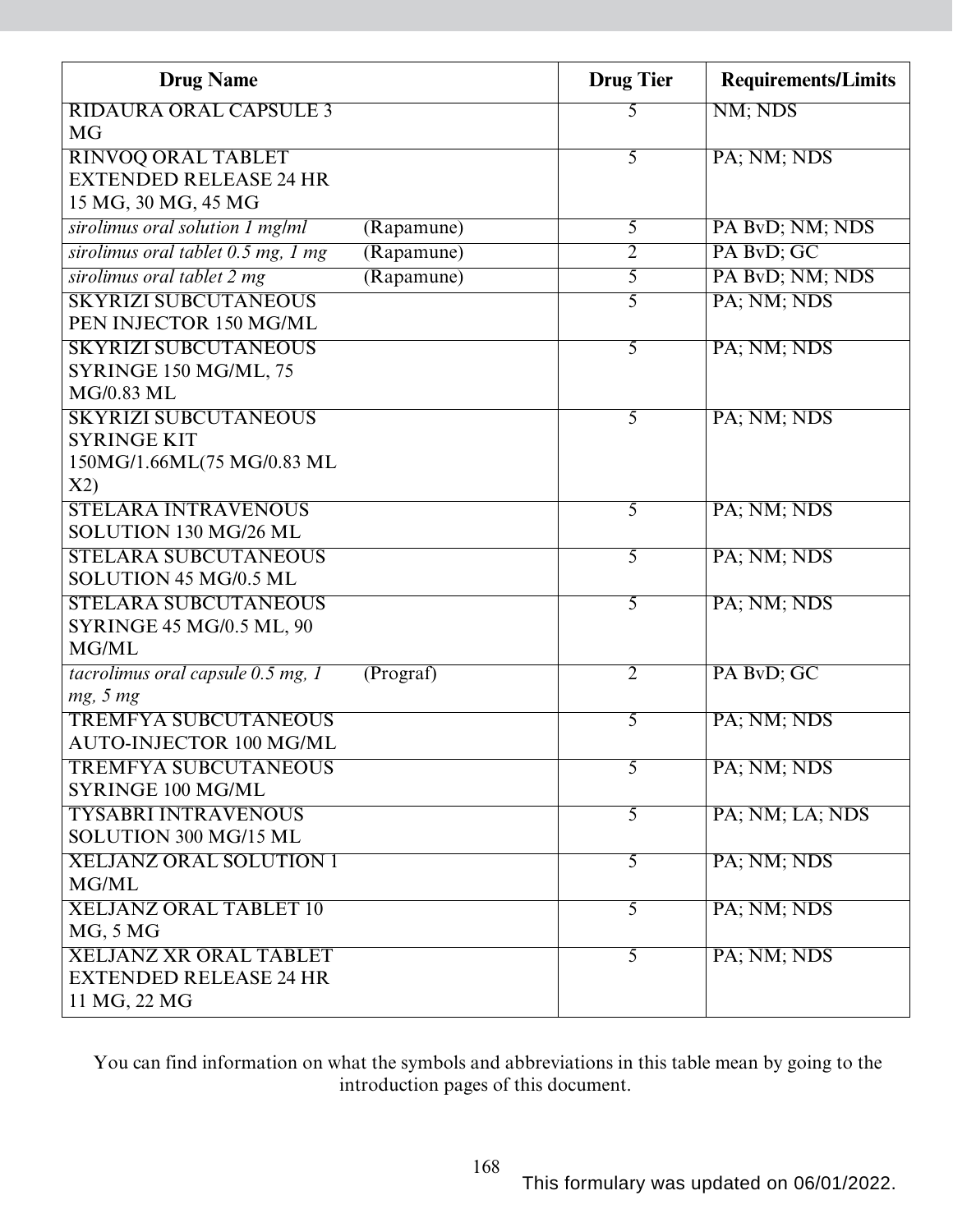| <b>Drug Name</b>                   | <b>Drug Tier</b> | <b>Requirements/Limits</b> |
|------------------------------------|------------------|----------------------------|
| <b>Vaccines</b>                    |                  |                            |
| <b>ACTHIB</b> (PF)                 | 3                |                            |
| <b>INTRAMUSCULAR RECON</b>         |                  |                            |
| SOLN 10 MCG/0.5 ML                 |                  |                            |
| <b>ADACEL(TDAP</b>                 | 3                |                            |
| ADOLESN/ADULT)(PF)                 |                  |                            |
| <b>INTRAMUSCULAR</b>               |                  |                            |
| <b>SUSPENSION 2 LF-(2.5-5-3-5)</b> |                  |                            |
| $MCG$ -5LF/0.5 ML                  |                  |                            |
| <b>ADACEL(TDAP</b>                 | 3                |                            |
| ADOLESN/ADULT)(PF)                 |                  |                            |
| <b>INTRAMUSCULAR SYRINGE</b>       |                  |                            |
| 2 LF-(2.5-5-3-5 MCG)-5LF/0.5       |                  |                            |
| ML                                 |                  |                            |
| <b>BCG VACCINE, LIVE (PF)</b>      | $\overline{3}$   |                            |
| <b>PERCUTANEOUS</b>                |                  |                            |
| <b>SUSPENSION FOR</b>              |                  |                            |
| <b>RECONSTITUTION 50 MG</b>        |                  |                            |
| <b>BEXSERO INTRAMUSCULAR</b>       | 3                |                            |
| SYRINGE 50-50-50-25 MCG/0.5        |                  |                            |
| <b>ML</b>                          |                  |                            |
| <b>BOOSTRIX TDAP</b>               | 3                |                            |
| <b>INTRAMUSCULAR</b>               |                  |                            |
| SUSPENSION 2.5-8-5 LF-MCG-         |                  |                            |
| LF/0.5ML                           |                  |                            |
| <b>BOOSTRIX TDAP</b>               | $\overline{3}$   |                            |
| <b>INTRAMUSCULAR SYRINGE</b>       |                  |                            |
| 2.5-8-5 LF-MCG-LF/0.5ML            |                  |                            |
| <b>DAPTACEL (DTAP</b>              | 3                |                            |
| PEDIATRIC) (PF)                    |                  |                            |
| <b>INTRAMUSCULAR</b>               |                  |                            |
| SUSPENSION 15-10-5 LF-MCG-         |                  |                            |
| LF/0.5ML                           |                  |                            |
| <b>DENGVAXIA (PF)</b>              | $\overline{3}$   | $QL$ (3 per 365 days)      |
| <b>SUBCUTANEOUS</b>                |                  |                            |
| <b>SUSPENSION FOR</b>              |                  |                            |
| RECONSTITUTION 10EXP4.5-6          |                  |                            |
| <b>CCID50/0.5 ML</b>               |                  |                            |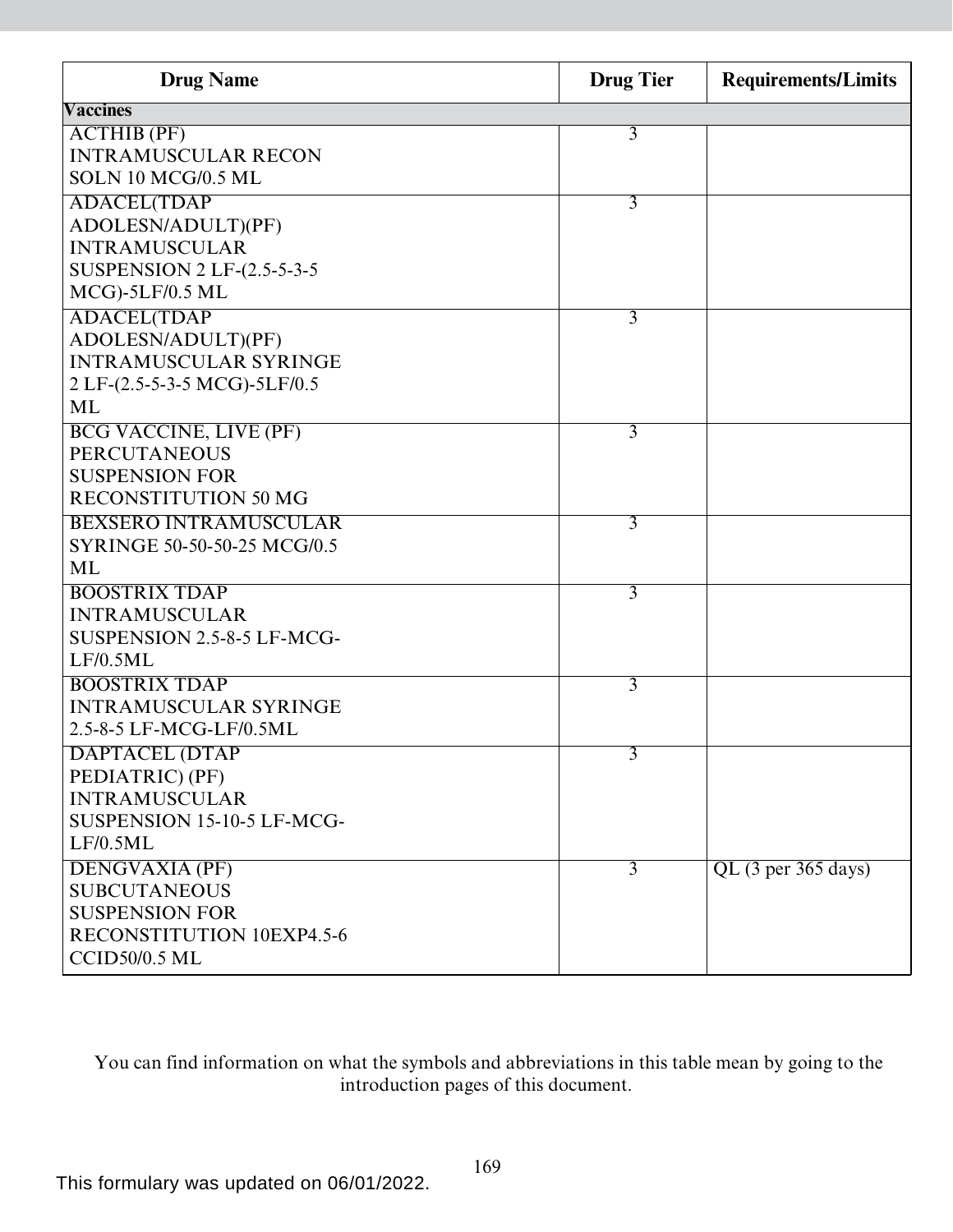| <b>Drug Name</b>                 | <b>Drug Tier</b> | <b>Requirements/Limits</b> |
|----------------------------------|------------------|----------------------------|
| <b>ENGERIX-B (PF)</b>            | 3                | PA BvD                     |
| <b>INTRAMUSCULAR</b>             |                  |                            |
| <b>SUSPENSION 20 MCG/ML</b>      |                  |                            |
| <b>ENGERIX-B (PF)</b>            | $\overline{3}$   | PA BvD                     |
| <b>INTRAMUSCULAR SYRINGE</b>     |                  |                            |
| 20 MCG/ML                        |                  |                            |
| <b>ENGERIX-B PEDIATRIC (PF)</b>  | $\overline{3}$   | PA BvD                     |
| <b>INTRAMUSCULAR SYRINGE</b>     |                  |                            |
| 10 MCG/0.5 ML                    |                  |                            |
| <b>GARDASIL 9 (PF)</b>           | $\overline{3}$   | QL (1.5 per 365 days)      |
| <b>INTRAMUSCULAR</b>             |                  |                            |
| <b>SUSPENSION 0.5 ML</b>         |                  |                            |
| <b>GARDASIL 9 (PF)</b>           | $\overline{3}$   | $QL$ (1.5 per 365 days)    |
| <b>INTRAMUSCULAR SYRINGE</b>     |                  |                            |
| $0.5$ ML                         |                  |                            |
| <b>HAVRIX (PF)</b>               | $\overline{3}$   |                            |
| <b>INTRAMUSCULAR SYRINGE</b>     |                  |                            |
| 1,440 ELISA UNIT/ML, 720         |                  |                            |
| ELISA UNIT/0.5 ML                |                  |                            |
| <b>HIBERIX (PF)</b>              | $\overline{3}$   |                            |
| <b>INTRAMUSCULAR RECON</b>       |                  |                            |
| SOLN 10 MCG/0.5 ML               |                  |                            |
| <b>IMOVAX RABIES VACCINE</b>     | $\overline{3}$   | PA BvD                     |
| (PF) INTRAMUSCULAR               |                  |                            |
| <b>RECON SOLN 2.5 UNIT</b>       |                  |                            |
| <b>INFANRIX (DTAP) (PF)</b>      | $\overline{3}$   |                            |
| <b>INTRAMUSCULAR</b>             |                  |                            |
| SUSPENSION 25-58-10 LF-          |                  |                            |
| MCG-LF/0.5ML                     |                  |                            |
| <b>INFANRIX (DTAP) (PF)</b>      | 3                |                            |
| <b>INTRAMUSCULAR SYRINGE</b>     |                  |                            |
| 25-58-10 LF-MCG-LF/0.5ML         |                  |                            |
| <b>IPOL INJECTION SUSPENSION</b> | $\overline{3}$   |                            |
| 40-8-32 UNIT/0.5 ML              |                  |                            |
| IXIARO(PF)                       | $\overline{3}$   |                            |
| <b>INTRAMUSCULAR SYRINGE</b>     |                  |                            |
| 6 MCG/0.5 ML                     |                  |                            |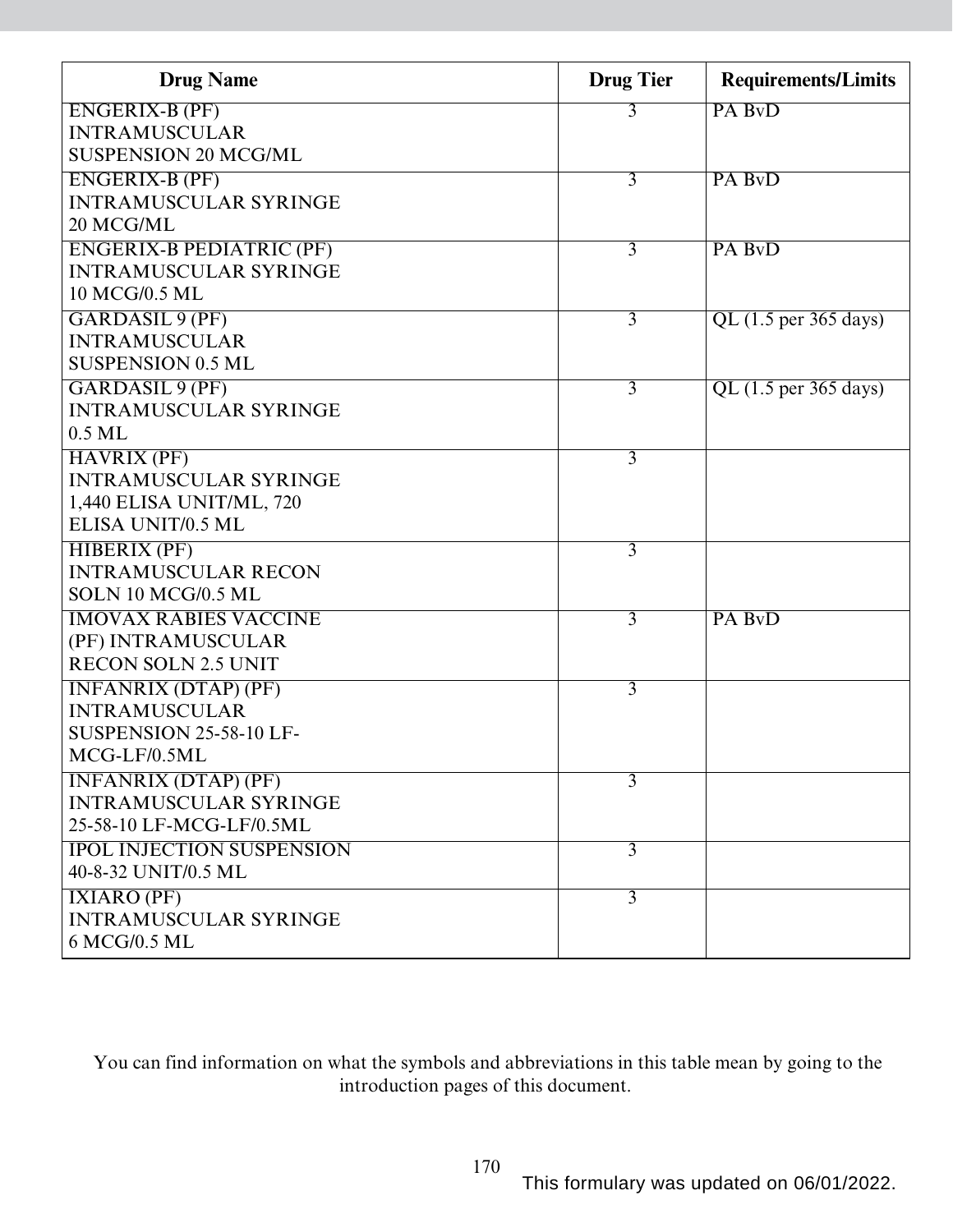| <b>Drug Name</b>                | <b>Drug</b> Tier | <b>Requirements/Limits</b> |
|---------------------------------|------------------|----------------------------|
| <b>KINRIX (PF)</b>              | 3                |                            |
| <b>INTRAMUSCULAR</b>            |                  |                            |
| SUSPENSION 25 LF-58 MCG-10      |                  |                            |
| $LF/0.5$ ML                     |                  |                            |
| <b>KINRIX (PF)</b>              | $\overline{3}$   |                            |
| <b>INTRAMUSCULAR SYRINGE</b>    |                  |                            |
| 25 LF-58 MCG-10 LF/0.5 ML       |                  |                            |
| <b>MENACTRA (PF)</b>            | $\overline{3}$   |                            |
| <b>INTRAMUSCULAR</b>            |                  |                            |
| SOLUTION 4 MCG/0.5 ML           |                  |                            |
| <b>MENQUADFI (PF)</b>           | 3                |                            |
| <b>INTRAMUSCULAR</b>            |                  |                            |
| SOLUTION 10 MCG/0.5 ML          |                  |                            |
| MENVEO A-C-Y-W-135-DIP          | 3                |                            |
| (PF) INTRAMUSCULAR KIT          |                  |                            |
| 10-5 MCG/0.5 ML                 |                  |                            |
| $M-M-R II(PF)$                  | 3                |                            |
| <b>SUBCUTANEOUS RECON</b>       |                  |                            |
| SOLN 1,000-12,500 TCID50/0.5    |                  |                            |
| ML                              |                  |                            |
| PEDIARIX (PF)                   | $\overline{3}$   |                            |
| <b>INTRAMUSCULAR SYRINGE</b>    |                  |                            |
| 10 MCG-25LF-25 MCG-10LF/0.5     |                  |                            |
| ML                              |                  |                            |
| PEDVAX HIB (PF)                 | 3                |                            |
| <b>INTRAMUSCULAR</b>            |                  |                            |
| SOLUTION 7.5 MCG/0.5 ML         |                  |                            |
| PENTACEL (PF)                   | 3                |                            |
| <b>INTRAMUSCULAR KIT 15 LF</b>  |                  |                            |
| <b>UNIT-20 MCG-5 LF/0.5 ML,</b> |                  |                            |
| 15LF-48MCG-62DU-10              |                  |                            |
| MCG/0.5ML                       |                  |                            |
| <b>PREHEVBRIO (PF)</b>          | $\overline{3}$   | PA BvD                     |
| <b>INTRAMUSCULAR</b>            |                  |                            |
| <b>SUSPENSION 10 MCG/ML</b>     |                  |                            |
| PROQUAD (PF)                    | $\overline{3}$   |                            |
| <b>SUBCUTANEOUS</b>             |                  |                            |
| <b>SUSPENSION FOR</b>           |                  |                            |
| RECONSTITUTION 10EXP3-          |                  |                            |
| 4.3-3-3.99 TCID50/0.5           |                  |                            |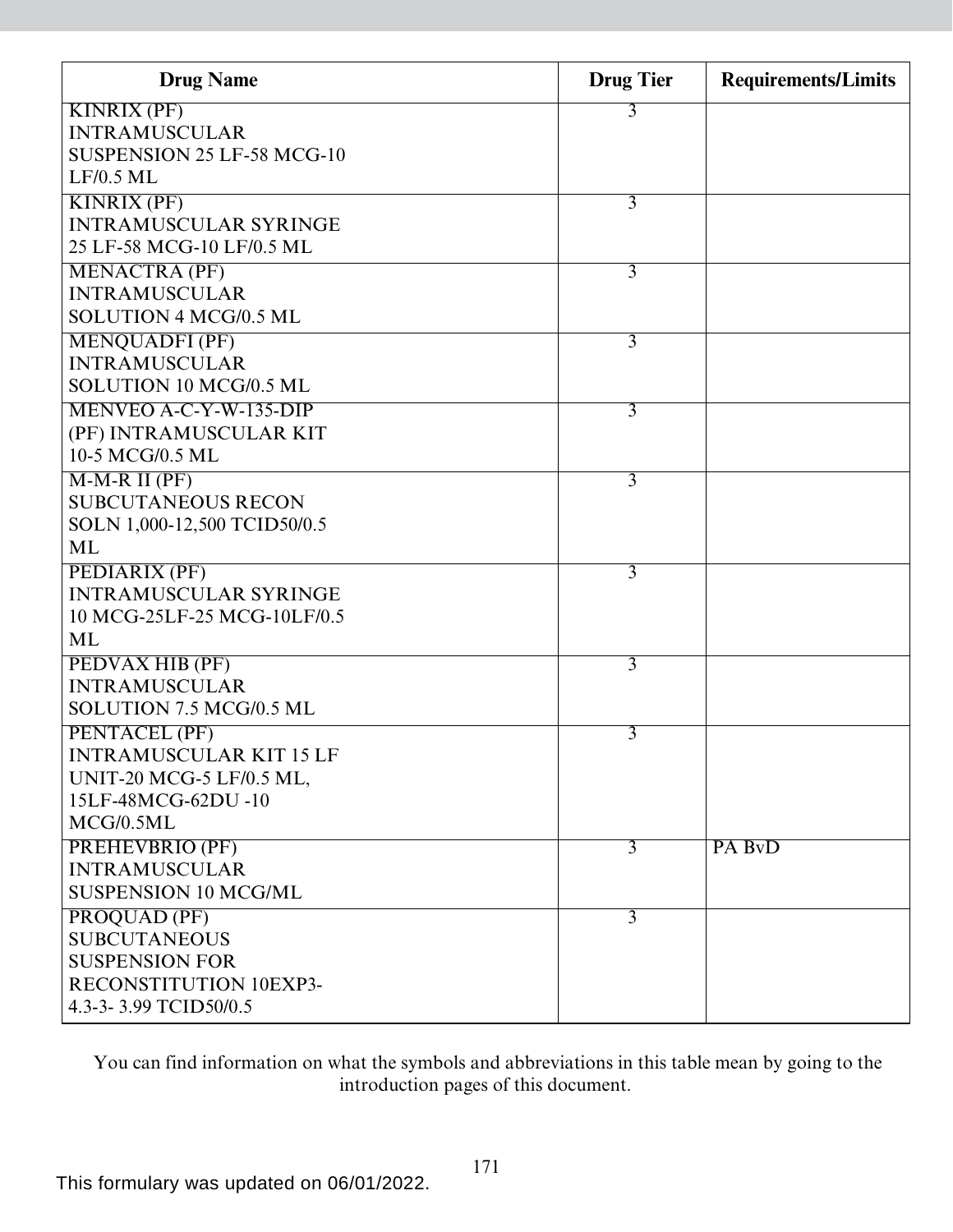| <b>Drug Name</b>                                  | <b>Drug</b> Tier | <b>Requirements/Limits</b> |
|---------------------------------------------------|------------------|----------------------------|
| <b>QUADRACEL (PF)</b>                             | 3                |                            |
| <b>INTRAMUSCULAR</b>                              |                  |                            |
| <b>SUSPENSION 15 LF-48 MCG-5</b>                  |                  |                            |
| LF UNIT/0.5ML, 15 LF-48 MCG-                      |                  |                            |
| 5 LF UNIT/0.5ML (58 UNT/ML)                       |                  |                            |
| <b>QUADRACEL (PF)</b>                             | 3                |                            |
| <b>INTRAMUSCULAR SYRINGE</b>                      |                  |                            |
| 15 LF-48 MCG- 5 LF                                |                  |                            |
| UNIT/0.5ML                                        |                  |                            |
| <b>RABAVERT (PF)</b>                              | 3                | PA BvD                     |
| <b>INTRAMUSCULAR</b>                              |                  |                            |
| <b>SUSPENSION FOR</b>                             |                  |                            |
| <b>RECONSTITUTION 2.5 UNIT</b>                    |                  |                            |
| <b>RECOMBIVAX HB (PF)</b>                         | 3                | PA BvD                     |
| <b>INTRAMUSCULAR</b>                              |                  |                            |
| SUSPENSION 10 MCG/ML, 40                          |                  |                            |
| MCG/ML, 5 MCG/0.5 ML                              |                  |                            |
| <b>RECOMBIVAX HB (PF)</b>                         | $\overline{3}$   | PA BvD                     |
| <b>INTRAMUSCULAR SYRINGE</b>                      |                  |                            |
| 10 MCG/ML, 5 MCG/0.5 ML                           |                  |                            |
| ROTARIX ORAL SUSPENSION                           | 3                |                            |
| <b>FOR RECONSTITUTION</b>                         |                  |                            |
| 10EXP6 CCID50/ML                                  |                  |                            |
| <b>ROTATEQ VACCINE ORAL</b>                       | $\overline{3}$   |                            |
| <b>SOLUTION 2 ML</b>                              |                  |                            |
| <b>SHINGRIX (PF)</b>                              | $\overline{3}$   | QL (2 per 365 days)        |
| <b>INTRAMUSCULAR</b>                              |                  |                            |
| <b>SUSPENSION FOR</b>                             |                  |                            |
| <b>RECONSTITUTION 50 MCG/0.5</b>                  |                  |                            |
| ML                                                |                  |                            |
| <b>TDVAX INTRAMUSCULAR</b><br>(tetanus-diphtheria | $\overline{3}$   |                            |
| toxoids-td)<br><b>SUSPENSION 2-2 LF UNIT/0.5</b>  |                  |                            |
| ML                                                |                  |                            |
| TENIVAC (PF)                                      | $\overline{3}$   |                            |
| <b>INTRAMUSCULAR</b>                              |                  |                            |
| <b>SUSPENSION 5 LF UNIT-2 LF</b>                  |                  |                            |
| UNIT/0.5ML                                        |                  |                            |
| <b>TENIVAC (PF)</b>                               | $\overline{3}$   |                            |
| <b>INTRAMUSCULAR SYRINGE</b>                      |                  |                            |
| 5-2 LF UNIT/0.5 ML                                |                  |                            |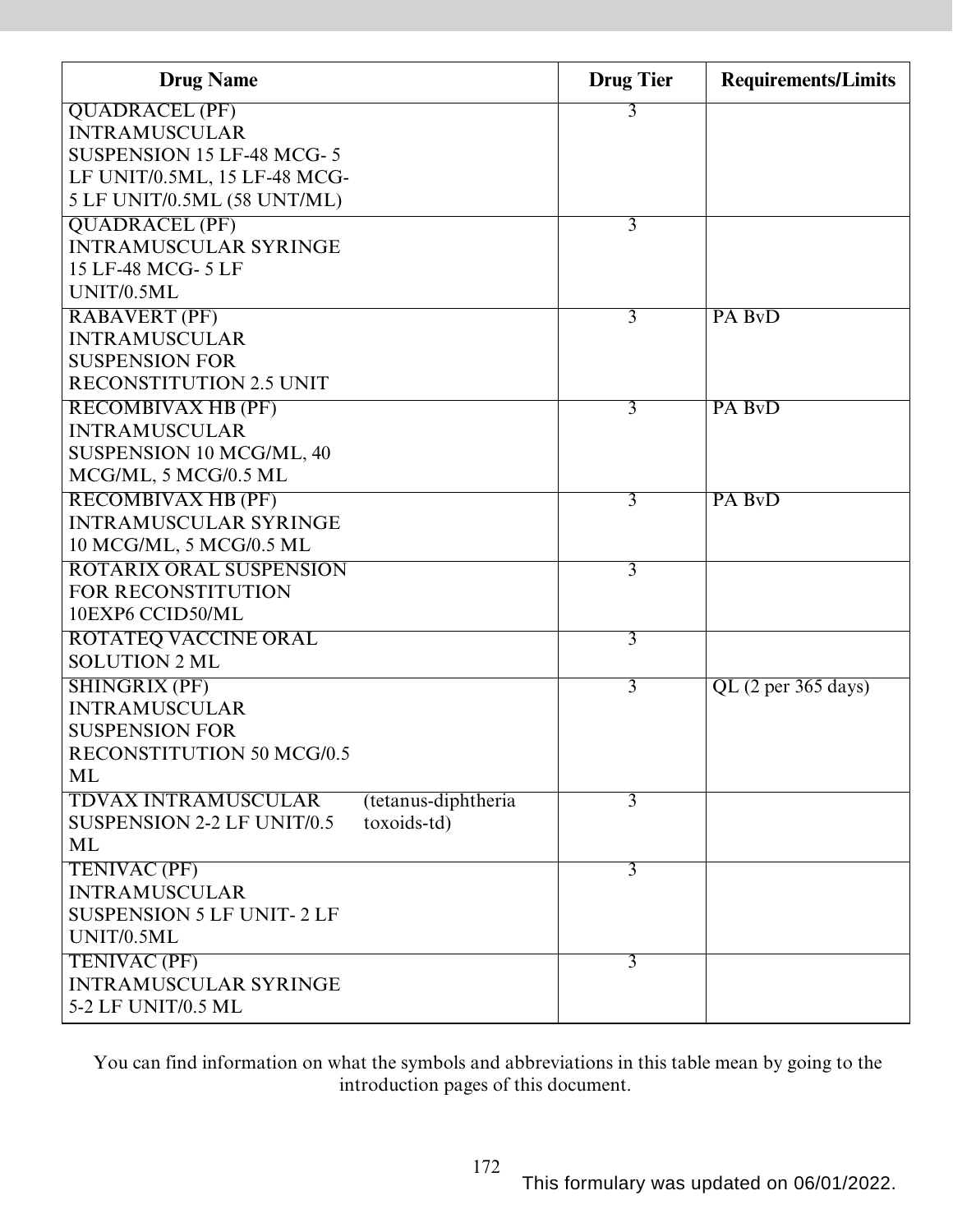| <b>Drug Name</b>                                         |                                   | <b>Drug Tier</b> | <b>Requirements/Limits</b> |
|----------------------------------------------------------|-----------------------------------|------------------|----------------------------|
| <b>TETANUS, DIPHTHERIA TOX</b>                           |                                   | 3                |                            |
| PED(PF) INTRAMUSCULAR                                    |                                   |                  |                            |
| <b>SUSPENSION 5-25 LF UNIT/0.5</b>                       |                                   |                  |                            |
| <b>ML</b>                                                |                                   |                  |                            |
| <b>TICOVAC INTRAMUSCULAR</b>                             |                                   | 3                | QL (1.5 per 365 days)      |
| SYRINGE 2.4 MCG/0.5 ML                                   |                                   |                  |                            |
| <b>TRUMENBA</b>                                          |                                   | $\overline{3}$   |                            |
| <b>INTRAMUSCULAR SYRINGE</b>                             |                                   |                  |                            |
| 120 MCG/0.5 ML                                           |                                   |                  |                            |
| <b>TWINRIX (PF)</b>                                      |                                   | $\overline{3}$   |                            |
| <b>INTRAMUSCULAR SYRINGE</b><br>720 ELISA UNIT-20 MCG/ML |                                   |                  |                            |
|                                                          |                                   |                  |                            |
| <b>TYPHIM VI</b>                                         |                                   | $\overline{3}$   |                            |
| <b>INTRAMUSCULAR</b><br>SOLUTION 25 MCG/0.5 ML           |                                   |                  |                            |
| <b>TYPHIM VI</b>                                         |                                   |                  |                            |
| <b>INTRAMUSCULAR SYRINGE</b>                             | (typhoid vi polysacch<br>vaccine) | $\overline{3}$   |                            |
| 25 MCG/0.5 ML                                            |                                   |                  |                            |
| VAQTA (PF)                                               |                                   | $\overline{3}$   |                            |
| <b>INTRAMUSCULAR</b>                                     |                                   |                  |                            |
| SUSPENSION 25 UNIT/0.5 ML,                               |                                   |                  |                            |
| 50 UNIT/ML                                               |                                   |                  |                            |
| V A Q T A (PF)                                           |                                   | $\overline{3}$   |                            |
| <b>INTRAMUSCULAR SYRINGE</b>                             |                                   |                  |                            |
| 25 UNIT/0.5 ML, 50 UNIT/ML                               |                                   |                  |                            |
| <b>VARIVAX (PF)</b>                                      |                                   | $\overline{3}$   | $QL$ (2 per 365 days)      |
| <b>SUBCUTANEOUS</b>                                      |                                   |                  |                            |
| <b>SUSPENSION FOR</b>                                    |                                   |                  |                            |
| <b>RECONSTITUTION 1,350</b>                              |                                   |                  |                            |
| <b>UNIT/0.5 ML</b>                                       |                                   |                  |                            |
| YF-VAX (PF) SUBCUTANEOUS                                 |                                   | 3                |                            |
| <b>SUSPENSION FOR</b>                                    |                                   |                  |                            |
| RECONSTITUTION 10 EXP4.74                                |                                   |                  |                            |
| <b>UNIT/0.5 ML</b>                                       |                                   |                  |                            |
| <b>Inflammatory Bowel Disease</b>                        |                                   |                  |                            |
| <b>Agents</b>                                            |                                   |                  |                            |
| <b>Inflammatory Bowel Disease Agents</b>                 |                                   |                  |                            |
| alosetron oral tablet 0.5 mg                             | (Lotronex)                        | $\overline{2}$   | GC                         |
| alosetron oral tablet 1 mg                               | (Lotronex)                        | 5                | NM; NDS                    |
| balsalazide oral capsule 750 mg                          | (Colazal)                         | 2                | $\overline{GC}$            |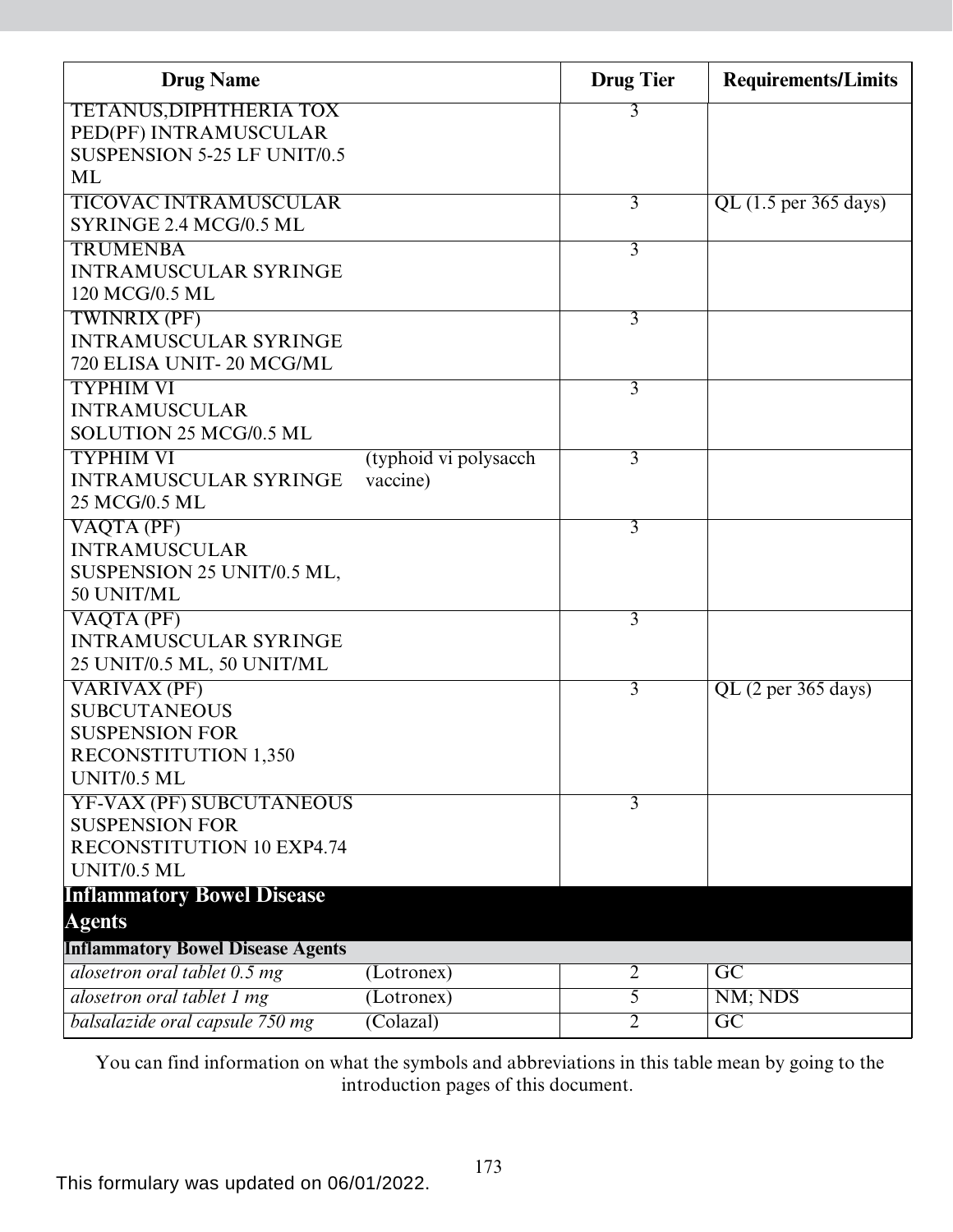| <b>Drug Name</b>                       |                      | <b>Drug Tier</b> | <b>Requirements/Limits</b>                   |
|----------------------------------------|----------------------|------------------|----------------------------------------------|
| budesonide oral                        |                      | 2                | $\overline{GC}$                              |
| capsule, delayed, extend. release 3 mg |                      |                  |                                              |
| <b>DIPENTUM ORAL CAPSULE</b>           |                      | 5                | ST; NM; NDS                                  |
| 250 MG                                 |                      |                  |                                              |
| hydrocortisone rectal enema 100        | $($ Cortenema $)$    | $\overline{4}$   |                                              |
| $mg/60$ ml                             |                      |                  |                                              |
| mesalamine oral capsule (with del      | (Delzicol)           | $\overline{2}$   | $\overline{\mathrm{GC}}$                     |
| rel tablets) 400 mg                    |                      |                  |                                              |
| mesalamine oral capsule, extended      | (Apriso)             | $\overline{2}$   | $\overline{\text{GC}}$                       |
| release 24hr 0.375 gram                |                      |                  |                                              |
| mesalamine oral tablet, delayed        | (Lialda)             | $\overline{2}$   | $\overline{\mathrm{GC}}$                     |
| release (drlec) 1.2 gram               |                      |                  |                                              |
| mesalamine oral tablet, delayed        | (Asacol HD)          | $\overline{2}$   | $\overline{\text{GC}}$                       |
| release (drlec) 800 mg                 |                      |                  |                                              |
| mesalamine rectal suppository 1,000    | (Canasa)             | $\overline{2}$   | $\overline{\mathrm{GC}}$                     |
| mg                                     |                      |                  |                                              |
| sulfasalazine oral tablet 500 mg       | (Azulfidine)         | $\overline{2}$   | $\overline{\text{GC}}$                       |
| sulfasalazine oral tablet, delayed     | (Azulfidine EN-tabs) | 4                |                                              |
| release (drlec) 500 mg                 |                      |                  |                                              |
| <b>UCERIS RECTAL FOAM 2</b>            |                      | $\overline{3}$   |                                              |
| <b>MG/ACTUATION</b>                    |                      |                  |                                              |
| <b>Metabolic Bone Disease Agents</b>   |                      |                  |                                              |
| <b>Metabolic Bone Disease Agents</b>   |                      |                  |                                              |
| alendronate oral tablet 10 mg, 5 mg    |                      |                  | GC; QL (30 per 30)                           |
|                                        |                      |                  | days)                                        |
| alendronate oral tablet 35 mg          |                      |                  | $GC$ ; QL (4 per 28 days)                    |
| alendronate oral tablet 70 mg          | (Fosamax)            | 1                | $GC$ ; QL $(4 \text{ per } 28 \text{ days})$ |
| calcitonin (salmon) nasal              |                      | $\overline{2}$   | GC; QL (3.7 per 28)                          |
| spray, non-aerosol 200 unitlactuation  |                      |                  | days)                                        |
| calcitriol intravenous solution 1      |                      | $\overline{2}$   | $\overline{GC}$                              |
| mcg/ml                                 |                      |                  |                                              |
| calcitriol oral capsule 0.25 mcg, 0.5  | (Rocaltrol)          | $\overline{2}$   | $\overline{GC}$                              |
| mcg                                    |                      |                  |                                              |
| calcitriol oral solution 1 mcg/ml      | (Rocaltrol)          | $\overline{2}$   | $\overline{GC}$                              |
| cinacalcet oral tablet 30 mg           | (Sensipar)           | $\overline{2}$   | GC; QL (60 per 30)                           |
|                                        |                      |                  | days)                                        |
| cinacalcet oral tablet 60 mg           | (Sensipar)           | $\overline{5}$   | NM; NDS; QL (60 per                          |
|                                        |                      |                  | $30 \text{ days}$ )                          |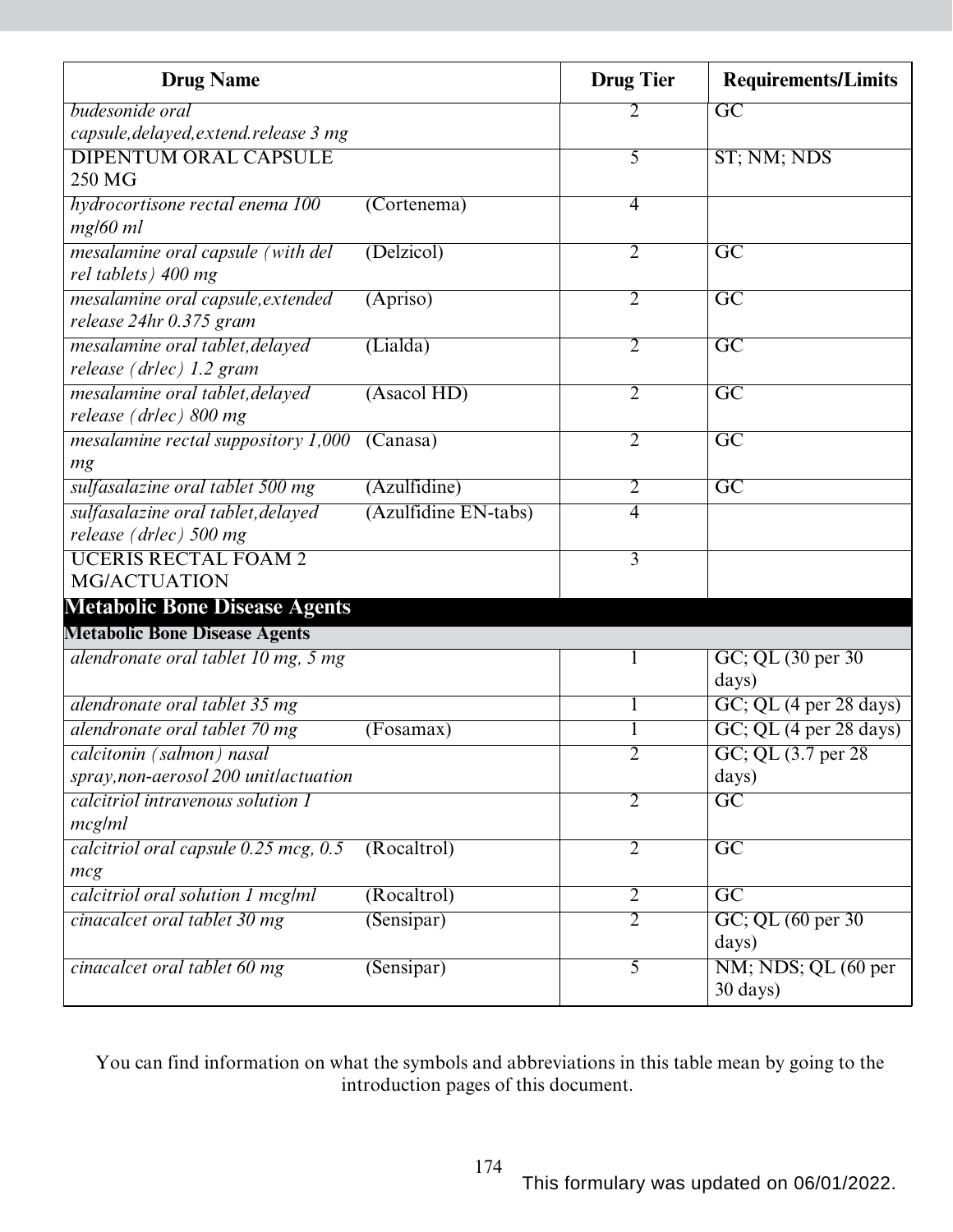| <b>Drug Name</b>                          |            | <b>Drug Tier</b> | <b>Requirements/Limits</b>                   |
|-------------------------------------------|------------|------------------|----------------------------------------------|
| cinacalcet oral tablet 90 mg              | (Sensipar) | 5                | NM; NDS; QL (120 per<br>$30 \text{ days}$ )  |
| <b>EVENITY SUBCUTANEOUS</b>               |            | 5                | PA; NM; NDS; QL                              |
| SYRINGE 105 MG/1.17 ML,                   |            |                  | $(2.34 \text{ per } 30 \text{ days})$        |
| 210MG/2.34ML (                            |            |                  |                                              |
| 105MG/1.17MLX2)                           |            |                  |                                              |
| <b>FORTEO SUBCUTANEOUS</b>                |            | $\overline{3}$   | PA; QL (2.4 per 28)                          |
| PEN INJECTOR 20 MCG/DOSE                  |            |                  | days)                                        |
| (600MCG/2.4ML)                            |            |                  |                                              |
| <i>ibandronate intravenous solution 3</i> |            | $\overline{2}$   | GC; QL (3 per 84 days)                       |
| $mg/3$ ml                                 |            |                  |                                              |
| <i>ibandronate intravenous syringe 3</i>  |            | $\overline{2}$   | GC; QL (3 per 84 days)                       |
| $mg/3$ ml                                 |            |                  |                                              |
| <i>ibandronate oral tablet 150 mg</i>     | (Boniva)   | $\overline{2}$   | $GC$ ; QL $(1 \text{ per } 28 \text{ days})$ |
| <b>NATPARA SUBCUTANEOUS</b>               |            | $\overline{5}$   | PA; NM; NDS; QL (2)                          |
| CARTRIDGE 100 MCG/DOSE,                   |            |                  | per 28 days)                                 |
| 25 MCG/DOSE, 50 MCG/DOSE,                 |            |                  |                                              |
| 75 MCG/DOSE                               |            |                  |                                              |
| paricalcitol oral capsule 1 mcg, 2        | (Zemplar)  | $\overline{2}$   | $\overline{GC}$                              |
| mcg                                       |            |                  |                                              |
| paricalcitol oral capsule 4 mcg           |            | $\overline{2}$   | $\overline{GC}$                              |
| <b>PROLIA SUBCUTANEOUS</b>                |            | $\overline{3}$   | $QL$ (1 per 180 days)                        |
| <b>SYRINGE 60 MG/ML</b>                   |            |                  |                                              |
| <b>RAYALDEE ORAL</b>                      |            | $\overline{3}$   | QL (60 per 30 days)                          |
| CAPSULE, EXTENDED                         |            |                  |                                              |
| RELEASE 24 HR 30 MCG                      |            |                  |                                              |
| risedronate oral tablet 150 mg            | (Actonel)  | $\overline{2}$   | GC; QL (1 per 28 days)                       |
| risedronate oral tablet 30 mg, 5 mg       |            | $\overline{2}$   | GC; QL (30 per 30)                           |
|                                           |            |                  | days)                                        |
| risedronate oral tablet 35 mg             | (Actonel)  | $\overline{2}$   | $GC$ ; QL $(4$ per 28 days)                  |
| risedronate oral tablet 35 mg (12)        |            | $\overline{2}$   | $GC$ ; QL $(4 \text{ per } 28 \text{ days})$ |
| pack), 35 mg $(4$ pack)                   |            |                  |                                              |
| risedronate oral tablet, delayed          | (Atelvia)  | $\overline{2}$   | $GC$ ; QL $(4$ per 28 days)                  |
| release ( $drlec$ ) 35 mg                 |            |                  |                                              |
| <b>TYMLOS SUBCUTANEOUS</b>                |            | $\overline{3}$   | PA; QL (1.56 per 30)                         |
| PEN INJECTOR 80 MCG (3,120)               |            |                  | days)                                        |
| MCG/1.56 ML)                              |            |                  |                                              |
| <b>XGEVA SUBCUTANEOUS</b>                 |            | 5                | PA; NM; NDS                                  |
| SOLUTION 120 MG/1.7 ML (70                |            |                  |                                              |
| MG/ML)                                    |            |                  |                                              |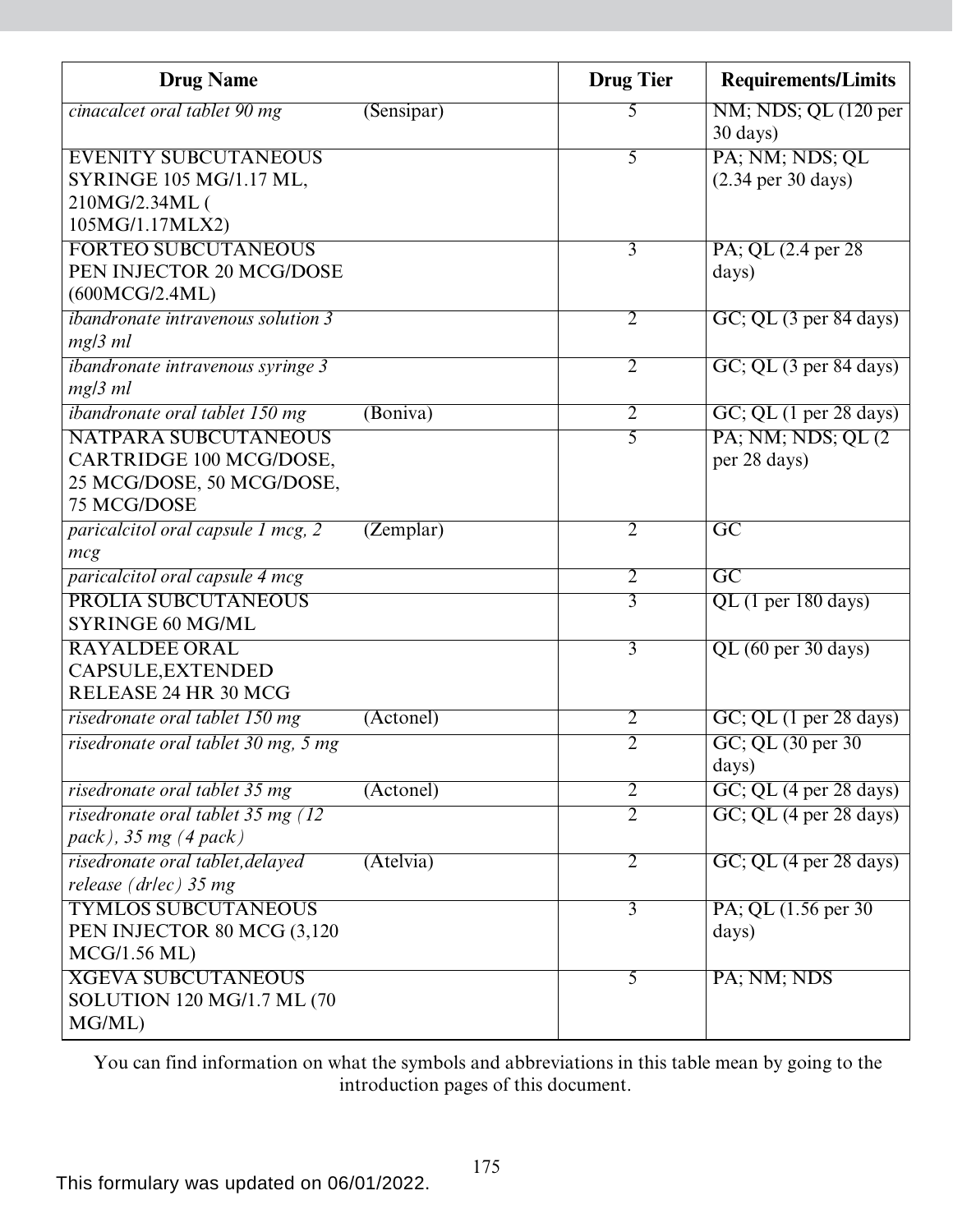| <b>Drug Name</b>                                | <b>Drug Tier</b> | <b>Requirements/Limits</b>           |
|-------------------------------------------------|------------------|--------------------------------------|
| zoledronic acid intravenous recon               | 2                | $\overline{GC}$                      |
| soln 4 mg                                       |                  |                                      |
| zoledronic acid intravenous solution            | $\overline{2}$   | $\overline{GC}$                      |
| $4$ mg/5 ml                                     |                  |                                      |
| (Reclast)<br>zoledronic acid-mannitol-water     | $\overline{2}$   | GC; QL (100 per 300)                 |
| intravenous piggyback 5 mg/100 ml               |                  | days)                                |
| <b>Miscellaneous Therapeutic</b>                |                  |                                      |
| <b>Agents</b>                                   |                  |                                      |
| <b>Miscellaneous Therapeutic Agents</b>         |                  |                                      |
| <b>ACTIMMUNE</b>                                | $\overline{5}$   | PA; NM; NDS                          |
| <b>SUBCUTANEOUS SOLUTION</b>                    |                  |                                      |
| 100 MCG/0.5 ML                                  |                  |                                      |
| betaine oral powder 1 gram/scoop<br>(Cystadane) | 5                | NM; NDS                              |
| buspirone oral tablet 10 mg, 15 mg,             | $\overline{2}$   | $\overline{GC}$                      |
| 30 mg, 5 mg, 7.5 mg                             |                  |                                      |
| diazoxide oral suspension 50 mg/ml<br>(Program) | $\overline{2}$   | $\overline{GC}$                      |
| <b>ELMIRON ORAL CAPSULE 100</b>                 | $\overline{4}$   | QL (90 per 30 days)                  |
| <b>MG</b>                                       |                  |                                      |
| <b>ENDARI ORAL POWDER IN</b>                    | $\overline{5}$   | PA; NM; NDS; QL                      |
| PACKET 5 GRAM                                   |                  | $(180 \text{ per } 30 \text{ days})$ |
| <b>EVRYSDI ORAL RECON SOLN</b>                  | $\overline{5}$   | PA; NM; NDS                          |
| 0.75 MG/ML                                      |                  |                                      |
| <b>EXONDYS-51 INTRAVENOUS</b>                   | 5                | PA; NM; LA; NDS                      |
| <b>SOLUTION 50 MG/ML</b>                        |                  |                                      |
| fomepizole intravenous solution 1               | $\overline{5}$   | NM; NDS                              |
| gram/ml                                         |                  |                                      |
| <b>GVOKE HYPOPEN 2-PACK</b>                     | $\overline{3}$   |                                      |
| <b>SUBCUTANEOUS AUTO-</b>                       |                  |                                      |
| <b>INJECTOR 0.5 MG/0.1 ML, 1</b><br>MG/0.2 ML   |                  |                                      |
| <b>GVOKE PFS 1-PACK SYRINGE</b>                 |                  |                                      |
| <b>SUBCUTANEOUS SYRINGE</b>                     | $\overline{3}$   |                                      |
| 0.5 MG/0.1 ML, 1 MG/0.2 ML                      |                  |                                      |
| <b>GVOKE SUBCUTANEOUS</b>                       | $\overline{3}$   |                                      |
| SOLUTION 1 MG/0.2 ML                            |                  |                                      |
| hydroxyzine pamoate oral capsule                | 2                | $\overline{GC}$                      |
| $100$ mg                                        |                  |                                      |
| hydroxyzine pamoate oral capsule<br>(Vistari)   |                  | $\overline{\mathrm{GC}}$             |
| 25 mg, 50 mg                                    |                  |                                      |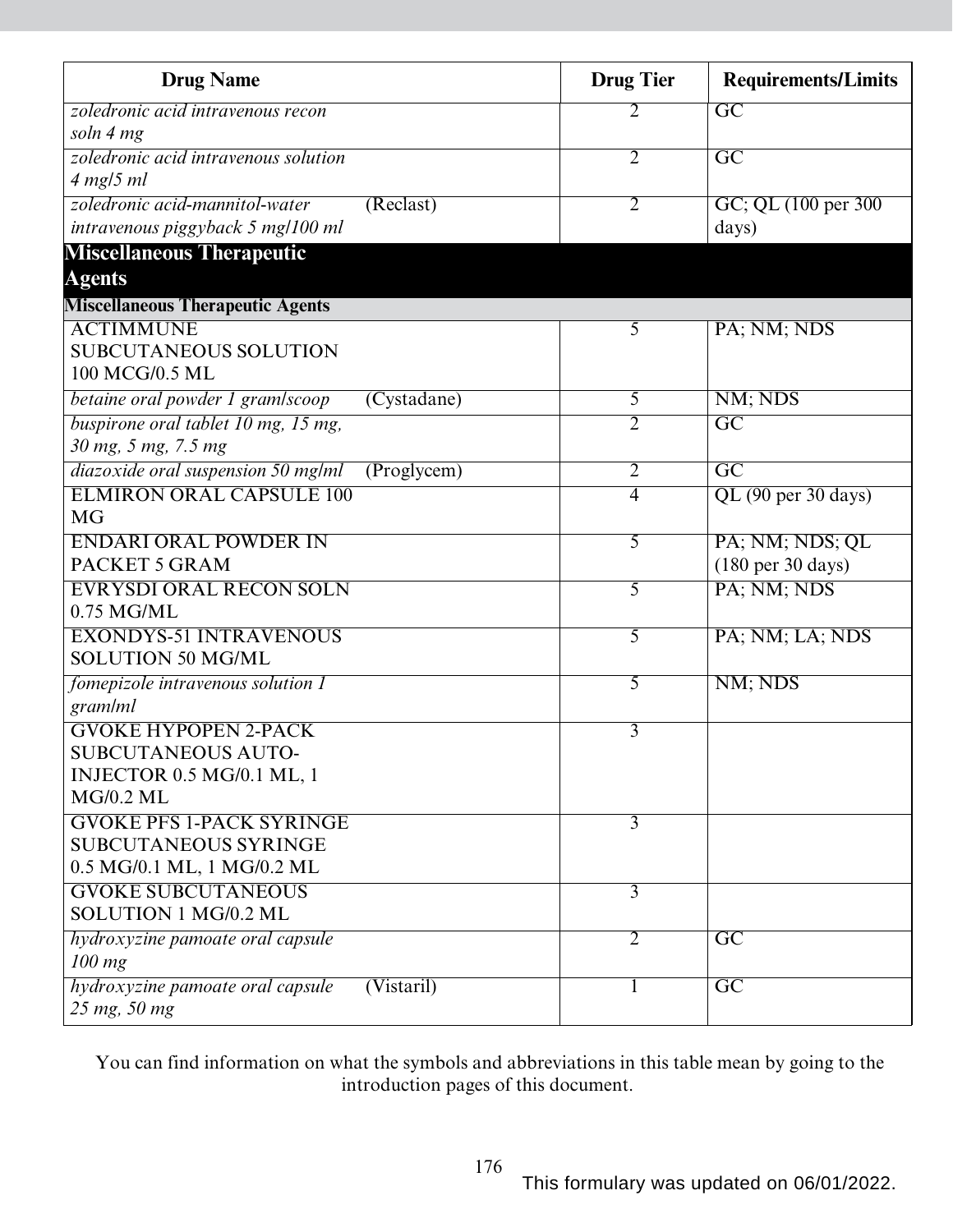| <b>Drug Name</b>                                                    | <b>Drug Tier</b> | <b>Requirements/Limits</b>           |
|---------------------------------------------------------------------|------------------|--------------------------------------|
| <b>KEVEYIS ORAL TABLET 50</b>                                       | 5                | PA; NM; NDS; QL                      |
| MG                                                                  |                  | $(120 \text{ per } 30 \text{ days})$ |
| leucovorin calcium injection recon                                  | $\overline{2}$   | $\overline{\text{GC}}$               |
| soln 100 mg, 200 mg, 350 mg, 50                                     |                  |                                      |
| mg, 500 mg                                                          |                  |                                      |
| leucovorin calcium injection solution                               | 2                | $\overline{\mathrm{GC}}$             |
| $10$ mg/ml                                                          |                  |                                      |
| leucovorin calcium oral tablet 10                                   | $\overline{2}$   | $\overline{\mathrm{GC}}$             |
| mg, 15 mg, 25 mg, 5 mg                                              |                  |                                      |
| levocarnitine (with sugar) oral<br>(Carnitor)<br>solution 100 mg/ml | $\overline{2}$   | $\overline{GC}$                      |
| levocarnitine oral tablet 330 mg<br>(Carnitor)                      | $\overline{4}$   |                                      |
| levoleucovorin calcium intravenous<br>(Fusilev)                     | 5                | NM; NDS                              |
| recon soln 50 mg                                                    |                  |                                      |
| mesna intravenous solution 100<br>(Mesnex)                          | $\overline{2}$   | $\overline{GC}$                      |
| mg/ml                                                               |                  |                                      |
| <b>MESNEX ORAL TABLET 400</b>                                       | 5                | NM; NDS                              |
| <b>MG</b>                                                           |                  |                                      |
| <b>OXLUMO SUBCUTANEOUS</b>                                          | 5                | PA; NM; NDS                          |
| SOLUTION 94.5 MG/0.5 ML                                             |                  |                                      |
| pyridostigmine bromide oral syrup<br>(Mestinon)                     | $\overline{2}$   | $\overline{GC}$                      |
| 60 mg/5 ml                                                          |                  |                                      |
| pyridostigmine bromide oral tablet                                  | $\overline{2}$   | $\overline{GC}$                      |
| 30 mg                                                               |                  |                                      |
| pyridostigmine bromide oral tablet<br>(Mestinon)                    | $\overline{2}$   | $\overline{GC}$                      |
| 60 mg                                                               |                  |                                      |
| <b>RECTIV RECTAL OINTMENT</b>                                       | $\overline{4}$   | QL (30 per 30 days)                  |
| $0.4\%$ (W/W)                                                       |                  |                                      |
| <b>TAKHZYRO SUBCUTANEOUS</b>                                        | 5                | PA; NM; NDS; QL (4)                  |
| SOLUTION 300 MG/2 ML (150                                           |                  | per 28 days)                         |
| MG/ML)                                                              |                  |                                      |
| <b>TAKHZYRO SUBCUTANEOUS</b>                                        | $\overline{5}$   | PA; NM; NDS; QL (4)                  |
| <b>SYRINGE 300 MG/2 ML (150)</b>                                    |                  | per 28 days)                         |
| MG/ML)                                                              |                  |                                      |
| <b>THALOMID ORAL CAPSULE</b>                                        | $\overline{5}$   | PA NSO; NM; NDS;                     |
| 100 MG, 150 MG, 200 MG, 50                                          |                  | QL (60 per 30 days)                  |
| <b>MG</b>                                                           |                  |                                      |
| <b>TOTECT INTRAVENOUS</b>                                           | 5                | NM; NDS                              |
| <b>RECON SOLN 500 MG</b>                                            |                  |                                      |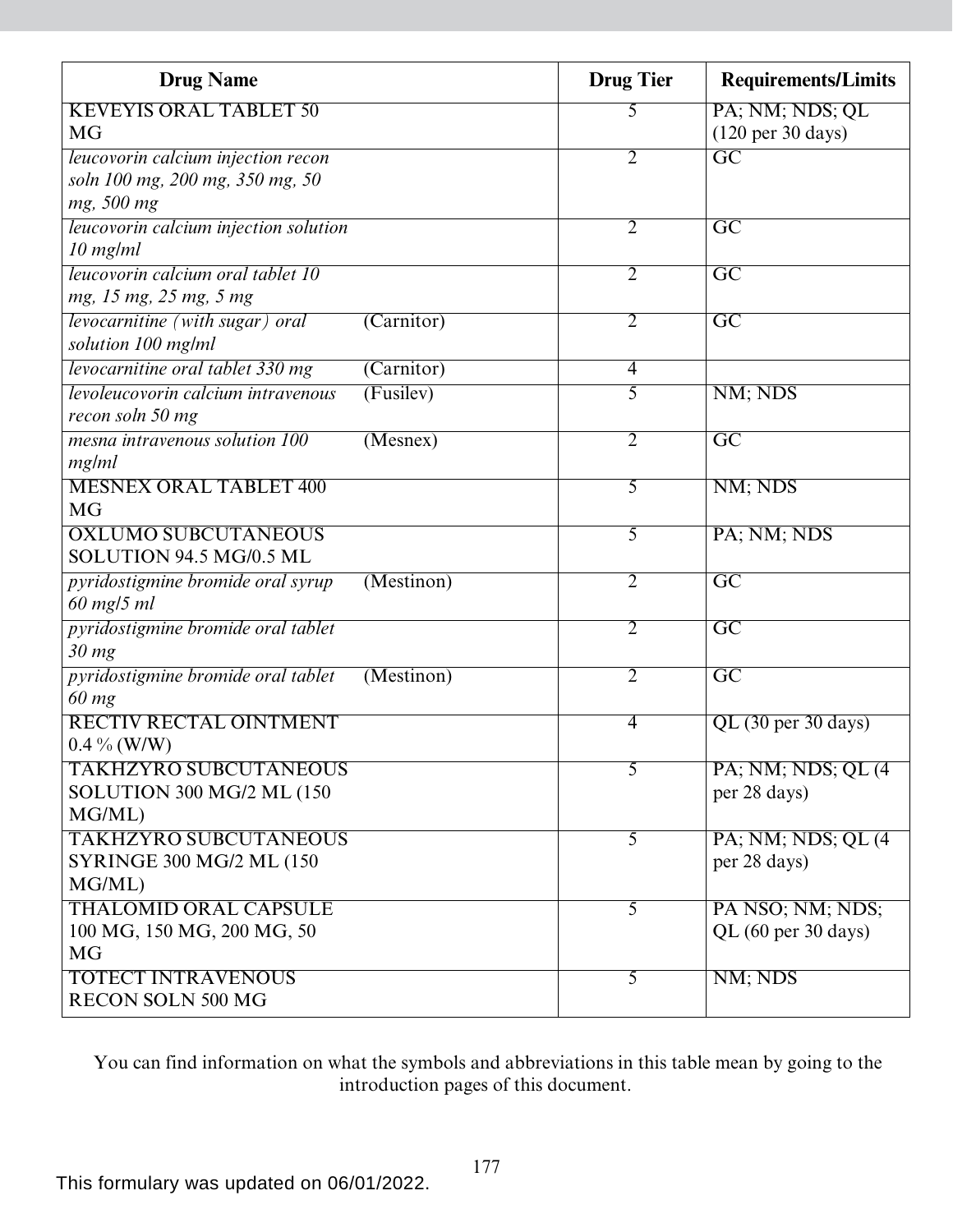| <b>Drug Name</b>                   |                                | <b>Drug Tier</b> | <b>Requirements/Limits</b>           |
|------------------------------------|--------------------------------|------------------|--------------------------------------|
| <b>TYBOST ORAL TABLET 150</b>      |                                | 4                | $QL$ (30 per 30 days)                |
| <b>MG</b>                          |                                |                  |                                      |
| <b>VISTOGARD ORAL</b>              |                                | 5                | NM; NDS; QL (24 per                  |
| <b>GRANULES IN PACKET 10</b>       |                                |                  | $14 \text{ days}$                    |
| <b>GRAM</b>                        |                                |                  |                                      |
| <b>XURIDEN ORAL GRANULES</b>       |                                | 5                | PA; NM; NDS; QL                      |
| <b>IN PACKET 2 GRAM</b>            |                                |                  | $(120 \text{ per } 30 \text{ days})$ |
| ZEGALOGUE                          |                                | $\overline{3}$   |                                      |
| <b>AUTOINJECTOR</b>                |                                |                  |                                      |
| <b>SUBCUTANEOUS AUTO-</b>          |                                |                  |                                      |
| INJECTOR 0.6 MG/0.6 ML             |                                |                  |                                      |
| <b>ZEGALOGUE SYRINGE</b>           |                                | 3                |                                      |
| <b>SUBCUTANEOUS SYRINGE</b>        |                                |                  |                                      |
| 0.6 MG/0.6 ML                      |                                |                  |                                      |
| <b>Ophthalmic Agents</b>           |                                |                  |                                      |
| <b>Antiglaucoma Agents</b>         |                                |                  |                                      |
| acetazolamide oral capsule,        |                                | $\overline{2}$   | $\overline{GC}$                      |
| extended release 500 mg            |                                |                  |                                      |
| acetazolamide oral tablet 125 mg,  |                                | $\overline{2}$   | $\overline{GC}$                      |
| 250 mg                             |                                |                  |                                      |
| acetazolamide sodium injection     |                                | $\overline{2}$   | $\overline{GC}$                      |
| recon soln 500 mg                  |                                |                  |                                      |
| <b>ALPHAGAN P OPHTHALMIC</b>       |                                | $\overline{3}$   |                                      |
| (EYE) DROPS 0.1 %                  |                                |                  |                                      |
| <b>AZOPT OPHTHALMIC (EYE)</b>      | (brinzolamide)                 | $\overline{2}$   | $\overline{GC}$                      |
| <b>DROPS, SUSPENSION 1 %</b>       |                                |                  |                                      |
| brimonidine ophthalmic (eye) drops |                                |                  | $\overline{GC}$                      |
| $0.2\%$                            |                                |                  |                                      |
| brimonidine-timolol ophthalmic     | $\overline{\text{(Combigan)}}$ | $\overline{3}$   |                                      |
| (eye) drops 0.2-0.5%               |                                |                  |                                      |
| carteolol ophthalmic (eye) drops I |                                | $\overline{2}$   | $\overline{GC}$                      |
| $\frac{0}{0}$                      |                                |                  |                                      |
| <b>COMBIGAN OPHTHALMIC</b>         | (brimonidine-timolol)          | 3                |                                      |
| (EYE) DROPS 0.2-0.5 %              |                                |                  |                                      |
| dorzolamide ophthalmic (eye) drops | (Trusopt)                      | $\overline{2}$   | $\overline{GC}$                      |
| $2\%$                              |                                |                  |                                      |
| dorzolamide-timolol ophthalmic     | (Cosopt)                       | 2                | $\overline{GC}$                      |
| $(eye)$ drops 22.3-6.8 mg/ml       |                                |                  |                                      |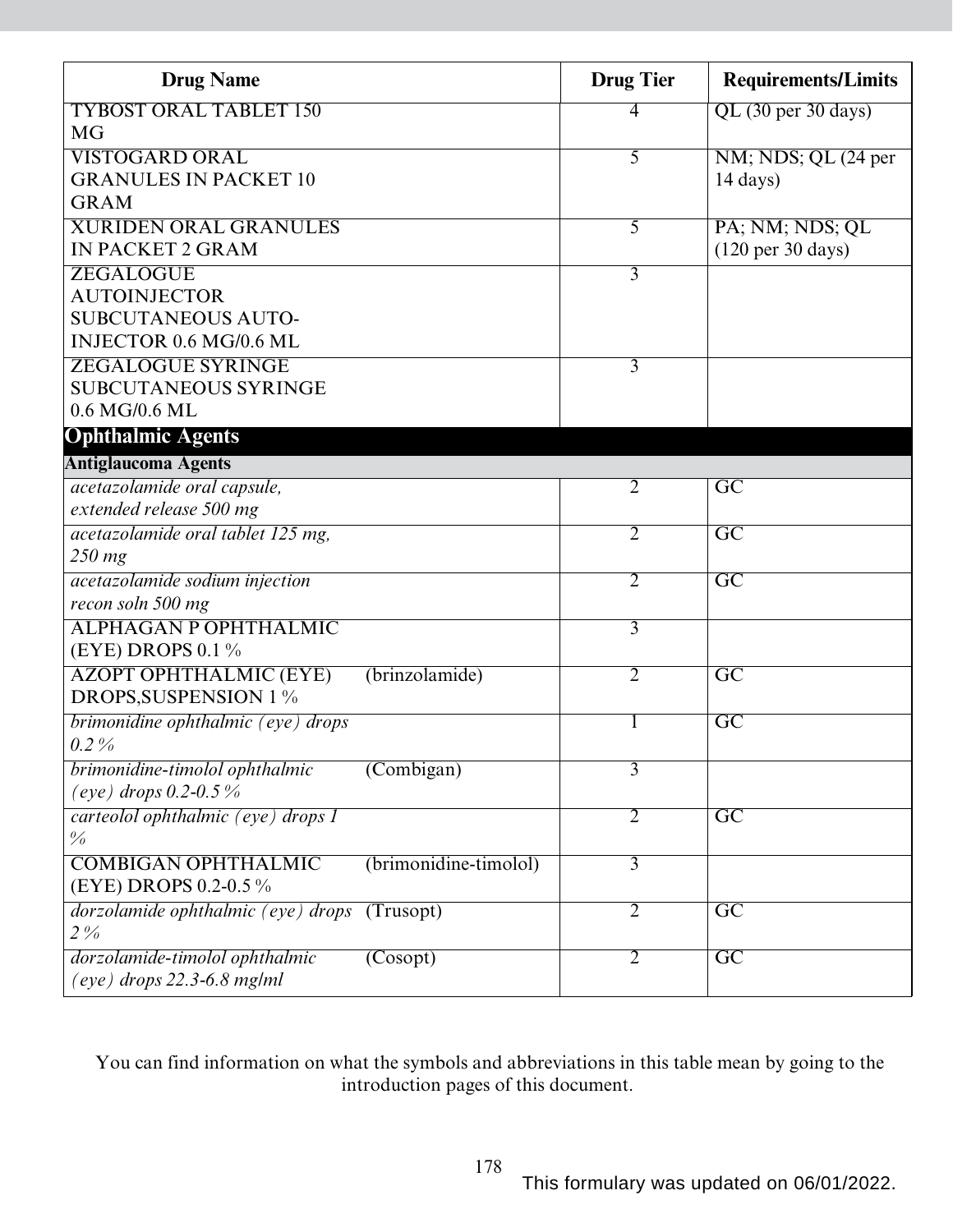| <b>Drug Name</b>                                    | <b>Drug Tier</b>                   | <b>Requirements/Limits</b> |
|-----------------------------------------------------|------------------------------------|----------------------------|
| latanoprost ophthalmic (eye) drops<br>(Xalatan)     |                                    | GC; QL (2.5 per 25)        |
| $0.005\,\%$                                         |                                    | days)                      |
| levobunolol ophthalmic (eye) drops                  |                                    | $\overline{GC}$            |
| $0.5\%$                                             |                                    |                            |
| <b>LUMIGAN OPHTHALMIC</b>                           | $\overline{3}$                     | $QL$ (2.5 per 25 days)     |
| (EYE) DROPS 0.01 %                                  |                                    |                            |
| <i>metipranolol ophthalmic (eye)</i>                | $\overline{2}$                     | $\overline{GC}$            |
| drops $0.3\%$                                       |                                    |                            |
| pilocarpine hcl ophthalmic (eye)                    | $\overline{2}$<br>(Isopto Carpine) | $\overline{GC}$            |
| drops $1\%$ , $2\%$                                 |                                    |                            |
| pilocarpine hel ophthalmic (eye)                    | $\overline{2}$                     | $\overline{GC}$            |
| drops $4\%$                                         |                                    |                            |
| RHOPRESSA OPHTHALMIC                                | $\overline{3}$                     | QL $(2.5$ per 25 days)     |
| (EYE) DROPS 0.02 %                                  |                                    |                            |
| ROCKLATAN OPHTHALMIC                                | $\overline{3}$                     | $QL$ (2.5 per 25 days)     |
| (EYE) DROPS 0.02-0.005 %                            |                                    |                            |
| <b>SIMBRINZA OPHTHALMIC</b>                         | $\overline{3}$                     |                            |
| (EYE) DROPS, SUSPENSION 1-                          |                                    |                            |
| $0.2\%$                                             |                                    |                            |
| timolol maleate ophthalmic (eye)<br>(Timoptic)      | 1                                  | $\overline{GC}$            |
| drops 0.25 %, 0.5 %                                 |                                    |                            |
| timolol maleate ophthalmic (eye)<br>$(Timoptic-XE)$ | $\overline{4}$                     |                            |
| gel forming solution $0.25\%$ , $0.5\%$             |                                    |                            |
| travoprost ophthalmic (eye) drops<br>(Travatan Z)   | $\overline{2}$                     | GC; QL (2.5 per 25)        |
| 0.004%                                              |                                    | days)                      |
| <b>Replacement Preparations</b>                     |                                    |                            |
| <b>Replacement Preparations</b>                     |                                    |                            |
| calcium chloride intravenous syringe                | 2                                  | GC                         |
| 100 mg/ml $(10\%)$                                  |                                    |                            |
| $d5\%$ and 0.9% sodium chloride                     | $\overline{4}$                     |                            |
| intravenous parenteral solution                     |                                    |                            |
| $d5\%$ -0.45% sodium chloride                       | $\overline{4}$                     |                            |
| intravenous parenteral solution                     |                                    |                            |
| <b>ISOLYTE S IV SOLUTION-</b>                       | $\overline{4}$                     |                            |
| <b>EXCEL SINGLE USE</b>                             |                                    |                            |
| <b>ISOLYTE S PH 7.4</b>                             | $\overline{4}$                     |                            |
| <b>INTRAVENOUS</b>                                  |                                    |                            |
| PARENTERAL SOLUTION                                 |                                    |                            |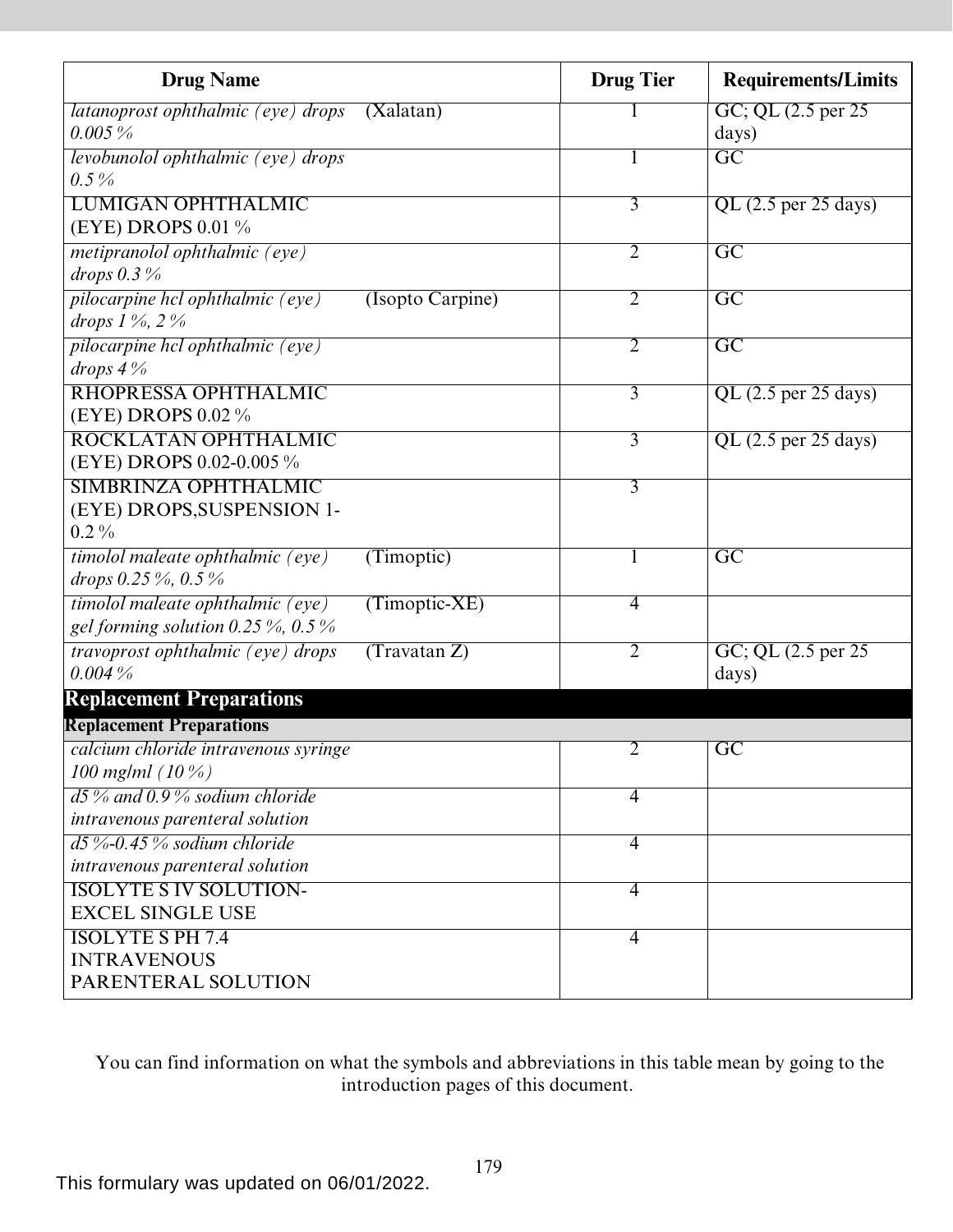| <b>Drug Name</b>                    |                      | <b>Drug</b> Tier | <b>Requirements/Limits</b> |
|-------------------------------------|----------------------|------------------|----------------------------|
| <b>ISOLYTE-P IN 5 % DEXTROSE</b>    |                      | 4                |                            |
| <b>INTRAVENOUS</b>                  |                      |                  |                            |
| <b>PARENTERAL SOLUTION 5%</b>       |                      |                  |                            |
| klor-con m10 oral tablet, er        | (potassium chloride) | $\overline{2}$   | $\overline{\mathrm{GC}}$   |
| particles/crystals 10 meq           |                      |                  |                            |
| klor-con m15 oral tablet, er        | (potassium chloride) | $\overline{2}$   | $\overline{\mathrm{GC}}$   |
| particles/crystals 15 meq           |                      |                  |                            |
| klor-con m20 oral tablet, er        | (potassium chloride) | $\overline{2}$   | $\overline{GC}$            |
| particles/crystals 20 meq           |                      |                  |                            |
| magnesium sulfate in d5w            |                      | $\overline{2}$   | $\overline{GC}$            |
| intravenous piggyback 1 gram/100    |                      |                  |                            |
| ml                                  |                      |                  |                            |
| magnesium sulfate in water          |                      | $\overline{2}$   | PA BvD; GC                 |
| intravenous parenteral solution 20  |                      |                  |                            |
| gram/500 ml $(4\%)$ , 40 gram/1,000 |                      |                  |                            |
| <i>ml</i> $(4\%)$                   |                      |                  |                            |
| magnesium sulfate in water          |                      | 2                | PA BvD; GC                 |
| intravenous piggyback 2 gram/50 ml  |                      |                  |                            |
| $(4\%)$ , 4 gram/100 ml $(4\%)$ , 4 |                      |                  |                            |
| gram/50 ml $(8\%)$                  |                      |                  |                            |
| magnesium sulfate injection syringe |                      | 2                | PA BvD; GC                 |
| 4 meg/ml                            |                      |                  |                            |
| NORMOSOL-M IN 5 %                   |                      | $\overline{4}$   |                            |
| <b>DEXTROSE INTRAVENOUS</b>         |                      |                  |                            |
| PARENTERAL SOLUTION                 |                      |                  |                            |
| PLASMA-LYTE 148                     |                      | $\overline{4}$   |                            |
| <b>INTRAVENOUS</b>                  |                      |                  |                            |
| PARENTERAL SOLUTION                 |                      |                  |                            |
| PLASMA-LYTE A                       |                      | 4                |                            |
| <b>INTRAVENOUS</b>                  |                      |                  |                            |
| PARENTERAL SOLUTION                 |                      |                  |                            |
| potassium chloride intravenous      |                      | $\mathbf{I}$     | PA BvD; GC                 |
| solution 2 meg/ml                   |                      |                  |                            |
| potassium chloride intravenous      |                      | $\overline{2}$   | PA BvD; GC                 |
| solution 2 meg/ml (20 ml)           |                      |                  |                            |
| potassium chloride oral capsule,    |                      | 2                | $\overline{\text{GC}}$     |
| extended release 10 meq, 8 meq      |                      |                  |                            |
| potassium chloride oral liquid 20   |                      | $\overline{2}$   | $\overline{GC}$            |
| $meq/15$ ml, 40 meq $/15$ ml        |                      |                  |                            |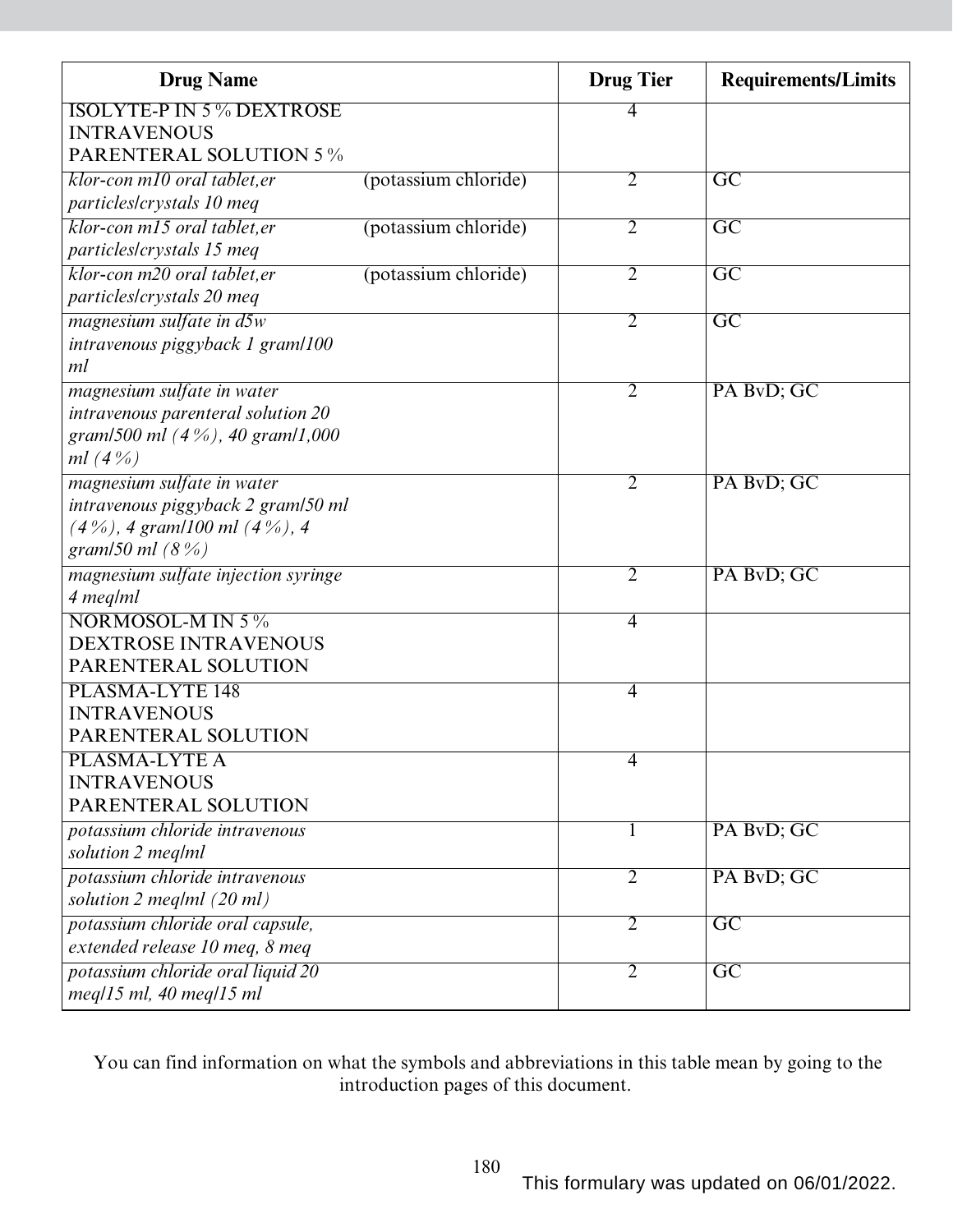| <b>Drug Name</b>                                                 |                       | <b>Drug Tier</b> | <b>Requirements/Limits</b>              |
|------------------------------------------------------------------|-----------------------|------------------|-----------------------------------------|
| potassium chloride oral tablet                                   | $(K-Tab)$             | 2                | $\overline{\mathrm{GC}}$                |
| extended release 10 meg, 20 meg                                  |                       |                  |                                         |
| potassium chloride oral tablet                                   | $(Klor-Con 8)$        | $\overline{2}$   | $\overline{\mathrm{GC}}$                |
| extended release 8 meg                                           |                       |                  |                                         |
| potassium chloride oral tablet, er                               | $(Klor$ -Con M10)     | $\overline{2}$   | $\overline{\mathrm{GC}}$                |
| particles/crystals 10 meq                                        |                       |                  |                                         |
| potassium chloride oral tablet, er                               | $(Klor$ -Con M15)     | $\overline{2}$   | $\overline{\rm GC}$                     |
| particles/crystals 15 meq                                        |                       |                  |                                         |
| potassium chloride oral tablet, er                               | $(Klor$ -Con M20)     | 2                | $\overline{\rm GC}$                     |
| particles/crystals 20 meq                                        |                       |                  |                                         |
| potassium chloride-0.45 % nacl                                   |                       | $\overline{2}$   | $\overline{GC}$                         |
| intravenous parenteral solution 20                               |                       |                  |                                         |
| meq                                                              |                       |                  |                                         |
| potassium citrate oral tablet                                    | $(U$ rocit-K 10)      | $\overline{2}$   | $\overline{\text{GC}}$                  |
| extended release 10 meg $(1,080 \text{ mg})$                     |                       |                  |                                         |
| potassium citrate oral tablet                                    | $(Urocit-K 15)$       | $\overline{2}$   | $\overline{\mathrm{GC}}$                |
| extended release 15 meg                                          |                       |                  |                                         |
| potassium citrate oral tablet<br>extended release 5 meg (540 mg) | $(Urocit-K 5)$        | $\overline{2}$   | $\overline{\text{GC}}$                  |
| sodium chloride 0.45 % intravenous                               |                       | $\overline{2}$   | $\overline{\text{GC}}$                  |
| parenteral solution $0.45\%$                                     |                       |                  |                                         |
| sodium chloride 0.9% intravenous                                 |                       | $\overline{2}$   | $\overline{\text{GC}}$                  |
| <i>parenteral solution</i>                                       |                       |                  |                                         |
| sodium chloride 0.9 % intravenous                                |                       | $\overline{2}$   | $\overline{\mathrm{GC}}$                |
| piggyback                                                        |                       |                  |                                         |
| sodium chloride 0.9% solution                                    |                       | 4                |                                         |
| viaflex, single use                                              |                       |                  |                                         |
| <b>Respiratory Tract Agents</b>                                  |                       |                  |                                         |
| Anti-Inflammatories, Inhaled                                     |                       |                  |                                         |
| <b>Corticosteroids</b>                                           |                       |                  |                                         |
| <b>ADVAIR DISKUS</b>                                             | (fluticasone propion- | 2                | $GC$ ; QL $(60 \text{ per } 30)$        |
| <b>INHALATION BLISTER WITH</b>                                   | salmeterol)           |                  | days)                                   |
| DEVICE 100-50 MCG/DOSE,                                          |                       |                  |                                         |
| 250-50 MCG/DOSE, 500-50                                          |                       |                  |                                         |
| <b>MCG/DOSE</b>                                                  |                       |                  |                                         |
| <b>ADVAIR HFA INHALATION</b>                                     |                       | 3                | $\overline{\text{QL (12 per 30 days)}}$ |
| <b>HFA AEROSOL INHALER 115-</b>                                  |                       |                  |                                         |
| 21 MCG/ACTUATION, 230-21                                         |                       |                  |                                         |
| MCG/ACTUATION, 45-21                                             |                       |                  |                                         |
| <b>MCG/ACTUATION</b>                                             |                       |                  |                                         |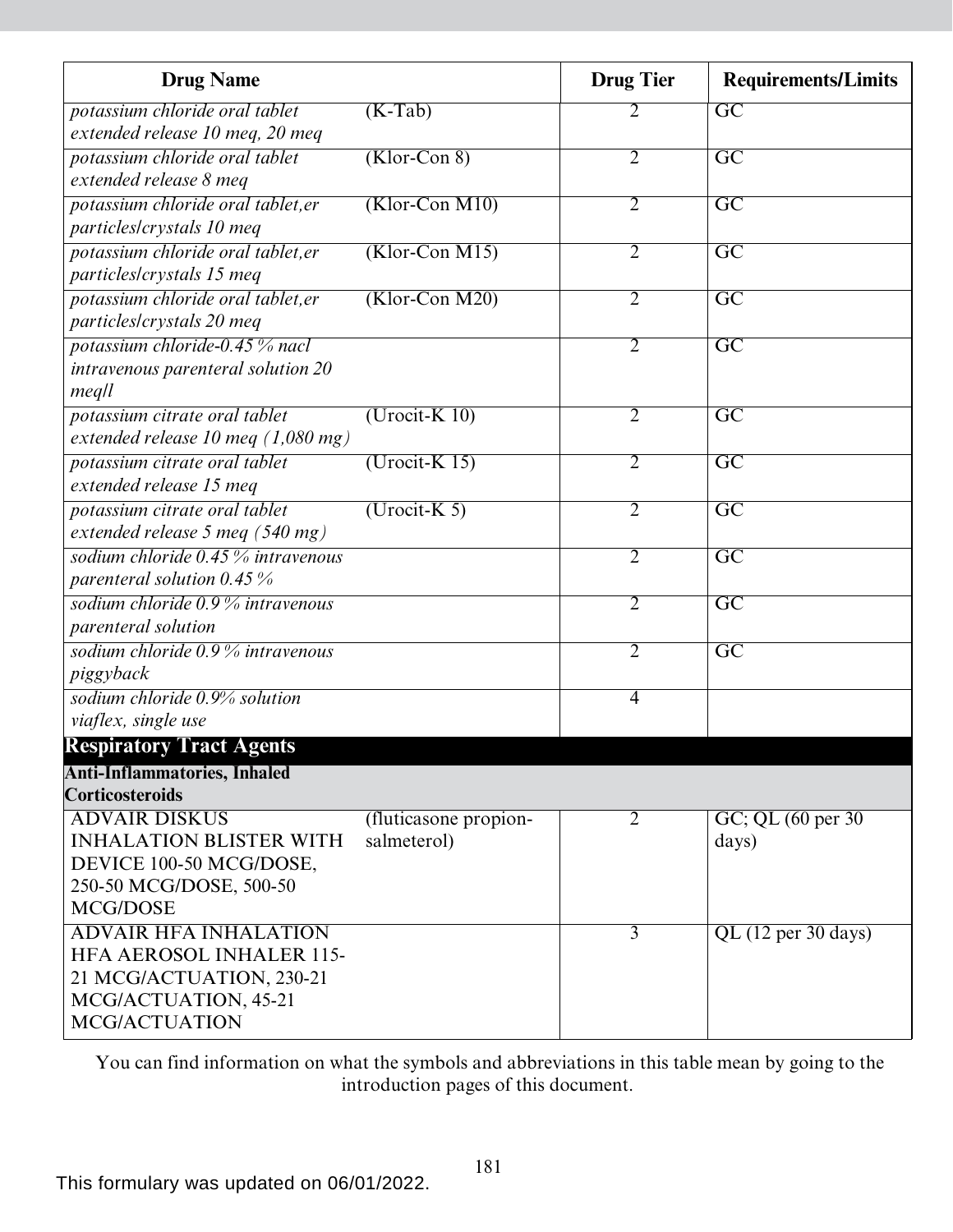| <b>Drug Name</b>                                    | <b>Drug Tier</b> | <b>Requirements/Limits</b> |
|-----------------------------------------------------|------------------|----------------------------|
| <b>ARNUITY ELLIPTA</b>                              | 3                | QL (30 per 30 days)        |
| <b>INHALATION BLISTER WITH</b>                      |                  |                            |
| <b>DEVICE 100</b>                                   |                  |                            |
| MCG/ACTUATION, 200                                  |                  |                            |
| MCG/ACTUATION, 50                                   |                  |                            |
| <b>MCG/ACTUATION</b>                                |                  |                            |
| <b>BREO ELLIPTA INHALATION</b>                      | $\overline{3}$   | QL (60 per 30 days)        |
| <b>BLISTER WITH DEVICE 100-25</b>                   |                  |                            |
| MCG/DOSE, 200-25 MCG/DOSE                           |                  |                            |
| budesonide inhalation suspension for<br>(Pulmicort) | $\overline{2}$   | PA BvD; GC; QL (120)       |
| nebulization $0.25$ mg/2 ml, $0.5$ mg/2             |                  | per 30 days)               |
| ml                                                  |                  |                            |
| budesonide inhalation suspension for<br>(Pulmicort) | $\overline{2}$   | PA BvD; GC; QL (60)        |
| nebulization 1 mg/2 ml                              |                  | per 30 days)               |
| FLOVENT 100 MCG DISKUS                              | $\overline{3}$   | QL (60 per 30 days)        |
| 100 MCG/ACTUATION                                   |                  |                            |
| FLOVENT 250 MCG DISKUS                              | 3                | $QL$ (120 per 30 days)     |
| <b>250 MCG/ACTUATION</b>                            |                  |                            |
| <b>FLOVENT DISKUS</b>                               | $\overline{3}$   | QL (60 per 30 days)        |
| <b>INHALATION BLISTER WITH</b>                      |                  |                            |
| <b>DEVICE 100</b>                                   |                  |                            |
| MCG/ACTUATION, 50                                   |                  |                            |
| <b>MCG/ACTUATION</b>                                |                  |                            |
| <b>FLOVENT DISKUS</b>                               | $\overline{3}$   | $QL$ (120 per 30 days)     |
| <b>INHALATION BLISTER WITH</b>                      |                  |                            |
| DEVICE 250                                          |                  |                            |
| <b>MCG/ACTUATION</b>                                |                  |                            |
| <b>FLOVENT HFA INHALATION</b>                       | 3                | $QL$ (12 per 30 days)      |
| HFA AEROSOL INHALER 110                             |                  |                            |
| MCG/ACTUATION                                       |                  |                            |
| <b>FLOVENT HFA INHALATION</b>                       | $\overline{3}$   | QL (24 per 30 days)        |
| <b>HFA AEROSOL INHALER 220</b>                      |                  |                            |
| <b>MCG/ACTUATION</b>                                |                  |                            |
| <b>FLOVENT HFA INHALATION</b>                       | $\overline{3}$   | QL (21.2 per 30 days)      |
| <b>HFA AEROSOL INHALER 44</b>                       |                  |                            |
| <b>MCG/ACTUATION</b>                                |                  |                            |
| <b>SYMBICORT INHALATION</b><br>(budesonide-         | 3                | QL (30.6 per 30 days)      |
| <b>HFA AEROSOL INHALER 160-</b><br>formoterol)      |                  |                            |
| 4.5 MCG/ACTUATION, 80-4.5                           |                  |                            |
| MCG/ACTUATION                                       |                  |                            |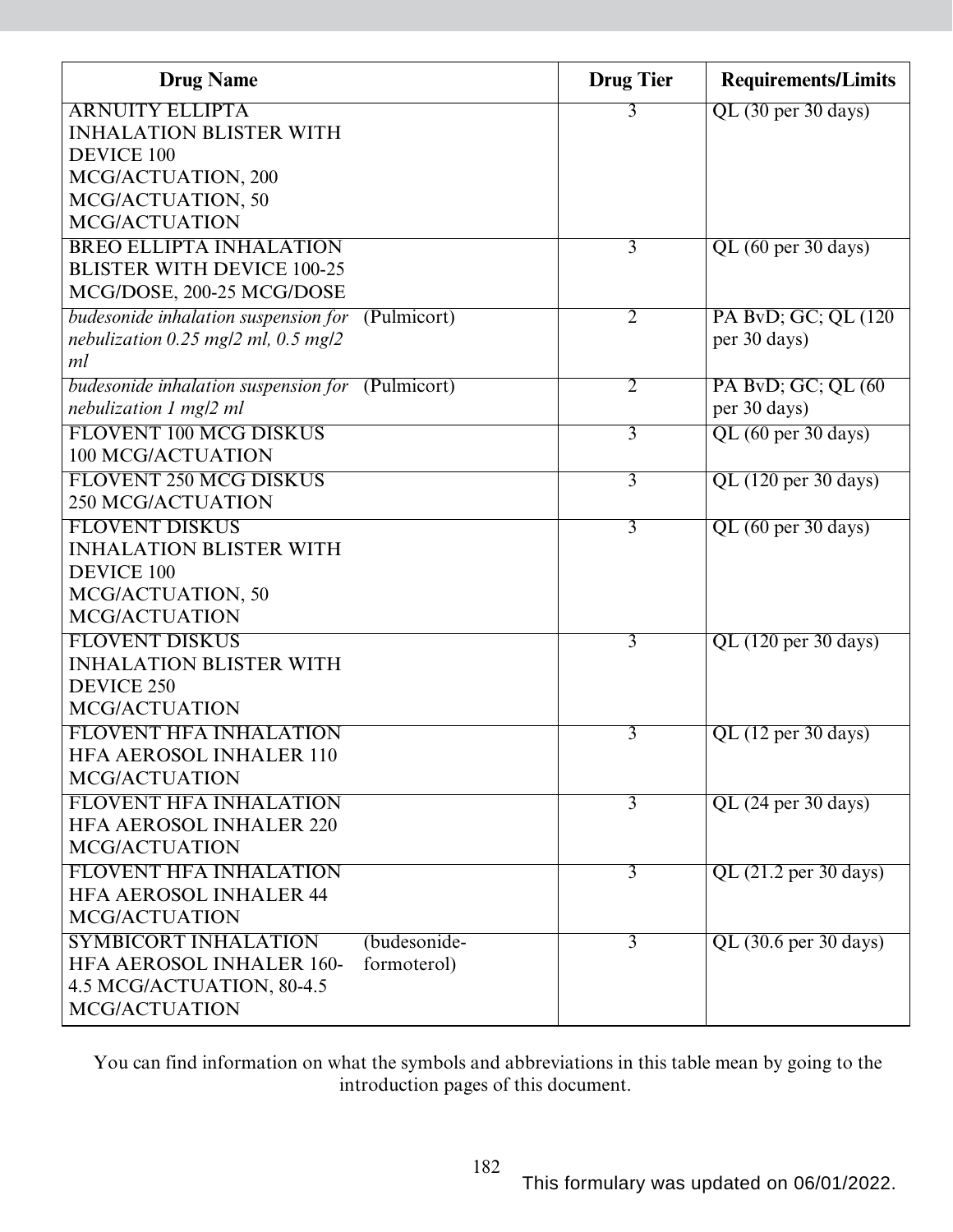| <b>Drug Name</b>                                   | <b>Drug Tier</b> | <b>Requirements/Limits</b>               |
|----------------------------------------------------|------------------|------------------------------------------|
| <b>Antileukotrienes</b>                            |                  |                                          |
| montelukast oral tablet 10 mg<br>(Singulair)       | 1                | $\overline{\mathrm{GC}}$                 |
| (Singular)<br>montelukast oral tablet, chewable 4  |                  | $\overline{\mathrm{GC}}$                 |
| mg, 5 mg                                           |                  |                                          |
| zafirlukast oral tablet 10 mg, 20 mg<br>(Accolate) | $\overline{2}$   | $\overline{GC}$                          |
| <b>Bronchodilators</b>                             |                  |                                          |
| albuterol 5 mg/ml solution 5 mg/ml                 | $\overline{2}$   | PA BvD; GC; QL (120)                     |
|                                                    |                  | per 30 days)                             |
| albuterol sulfate inhalation hfa<br>(ProAir HFA)   | $\overline{2}$   | GC; QL (17 per 30)                       |
| aerosol inhaler 90 mcglactuation                   |                  | days)                                    |
| albuterol sulfate inhalation hfa                   | $\overline{2}$   | GC; QL (13.4 per 30)                     |
| aerosol inhaler 90 mcglactuation                   |                  | days)                                    |
| (nda020503)                                        |                  |                                          |
| albuterol sulfate inhalation hfa                   | $\overline{2}$   | GC; QL (36 per 30)                       |
| aerosol inhaler 90 mcglactuation                   |                  | days)                                    |
| (nda020983)                                        |                  |                                          |
| albuterol sulfate inhalation solution              | $\overline{2}$   | PA BvD; GC; QL (360)                     |
| for nebulization $0.63$ mg/3 ml, 1.25              |                  | per 30 days)                             |
| mg/3 ml, 2.5 mg /3 ml (0.083 %)                    |                  |                                          |
| albuterol sulfate inhalation solution              | $\overline{2}$   | PA BvD; GC; QL (120)                     |
| for nebulization 2.5 mg/0.5 ml                     |                  | per 30 days)                             |
| albuterol sulfate oral syrup 2 mg/5                | $\overline{2}$   | $\overline{\mathrm{GC}}$                 |
| ml                                                 |                  |                                          |
| albuterol sulfate oral tablet                      | $\overline{2}$   | $\overline{GC}$                          |
| extended release 12 hr 4 mg, 8 mg                  |                  |                                          |
| <b>ANORO ELLIPTA</b>                               | $\overline{3}$   | QL (60 per 30 days)                      |
| <b>INHALATION BLISTER WITH</b>                     |                  |                                          |
| <b>DEVICE 62.5-25</b>                              |                  |                                          |
| <b>MCG/ACTUATION</b>                               |                  |                                          |
| <b>ATROVENT HFA</b>                                | 4                | QL (25.8 per 28 days)                    |
| <b>INHALATION HFA AEROSOL</b>                      |                  |                                          |
| <b>INHALER 17</b>                                  |                  |                                          |
| <b>MCG/ACTUATION</b>                               |                  |                                          |
| <b>BREZTRI AEROSPHERE</b>                          | $\overline{3}$   | QL $(10.7 \text{ per } 30 \text{ days})$ |
| <b>INHALATION HFA AEROSOL</b>                      |                  |                                          |
| <b>INHALER 160-9-4.8</b>                           |                  |                                          |
| <b>MCG/ACTUATION</b>                               |                  |                                          |
| <b>COMBIVENT RESPIMAT</b>                          | $\overline{3}$   | $QL$ (8 per 30 days)                     |
| <b>INHALATION MIST 20-100</b>                      |                  |                                          |
| MCG/ACTUATION                                      |                  |                                          |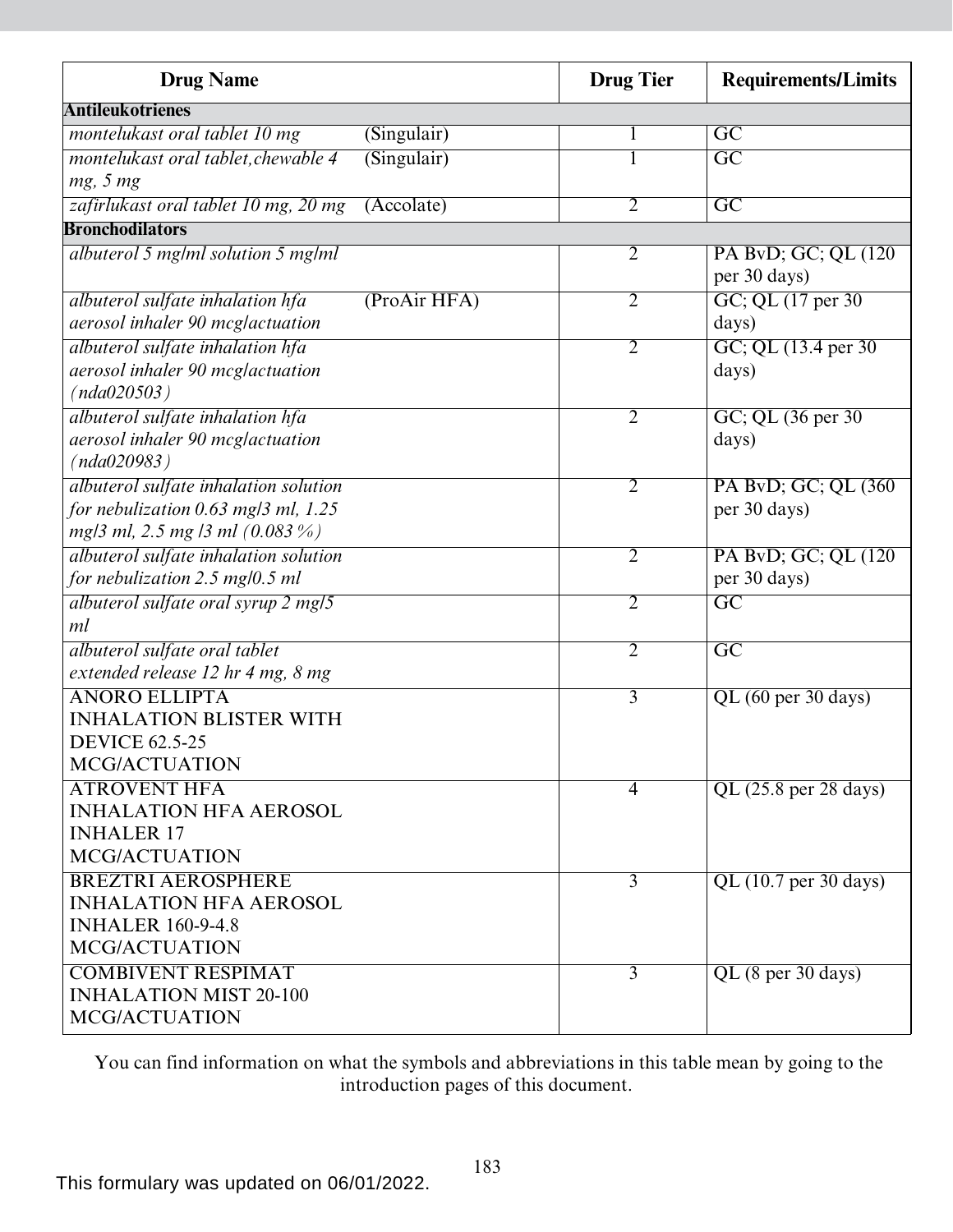| <b>Drug Name</b>                                          | <b>Drug Tier</b> | <b>Requirements/Limits</b>                |
|-----------------------------------------------------------|------------------|-------------------------------------------|
| ipratropium bromide inhalation                            | 2                | PA BvD; GC; QL                            |
| solution $0.02\%$                                         |                  | $(312.5 \,\text{per}\, 30 \,\text{days})$ |
| ipratropium-albuterol inhalation                          | $\overline{2}$   | PA BvD; GC; QL (540)                      |
| solution for nebulization 0.5 mg-3                        |                  | per 30 days)                              |
| mg(2.5 mg base)/3 ml                                      |                  |                                           |
| metaproterenol oral syrup 10 mg/5                         | 1                | $\overline{\text{GC}}$                    |
| ml                                                        |                  |                                           |
| <b>SEREVENT DISKUS</b>                                    | $\overline{3}$   | QL (60 per 30 days)                       |
| <b>INHALATION BLISTER WITH</b>                            |                  |                                           |
| <b>DEVICE 50 MCG/DOSE</b>                                 |                  |                                           |
| <b>SPIRIVA RESPIMAT</b>                                   | 3                | $QL$ (4 per 30 days)                      |
| <b>INHALATION MIST 1.25</b>                               |                  |                                           |
| MCG/ACTUATION, 2.5                                        |                  |                                           |
| <b>MCG/ACTUATION</b>                                      |                  |                                           |
| <b>SPIRIVA WITH HANDIHALER</b>                            | $\overline{3}$   | $QL$ (30 per 30 days)                     |
| <b>INHALATION CAPSULE,</b>                                |                  |                                           |
| <b>W/INHALATION DEVICE 18</b>                             |                  |                                           |
| <b>MCG</b>                                                |                  |                                           |
| <b>STIOLTO RESPIMAT</b>                                   | 3                | $QL$ (4 per 30 days)                      |
| <b>INHALATION MIST 2.5-2.5</b>                            |                  |                                           |
| <b>MCG/ACTUATION</b>                                      |                  |                                           |
| <b>STRIVERDI RESPIMAT</b>                                 | $\overline{3}$   | QL (4 per 28 days)                        |
| <b>INHALATION MIST 2.5</b>                                |                  |                                           |
| <b>MCG/ACTUATION</b>                                      |                  |                                           |
| terbutaline oral tablet 2.5 mg, 5 mg                      | $\overline{2}$   | $\overline{\mathrm{GC}}$                  |
| <i>terbutaline subcutaneous solution 1</i>                | $\overline{5}$   | NM; NDS                                   |
| mg/ml                                                     |                  |                                           |
| theophylline oral solution $80$ mg/15                     | $\overline{2}$   | $\overline{\rm GC}$                       |
| ml                                                        |                  |                                           |
| theophylline oral tablet extended                         | $\overline{2}$   | $\overline{GC}$                           |
| release 12 hr 300 mg, 450 mg                              |                  |                                           |
| theophylline oral tablet extended                         | $\overline{2}$   | $\overline{GC}$                           |
| release 24 hr 400 mg, 600 mg                              |                  |                                           |
| <b>TRELEGY ELLIPTA</b>                                    | $\overline{3}$   | QL (60 per 30 days)                       |
| <b>INHALATION BLISTER WITH</b>                            |                  |                                           |
| DEVICE 100-62.5-25 MCG, 200-                              |                  |                                           |
| 62.5-25 MCG                                               |                  |                                           |
| <b>Respiratory Tract Agents, Other</b>                    |                  |                                           |
| <i>acetylcysteine intravenous solution</i><br>(Acetadote) | 2                | $\overline{GC}$                           |
| 200 mg/ml $(20\%)$                                        |                  |                                           |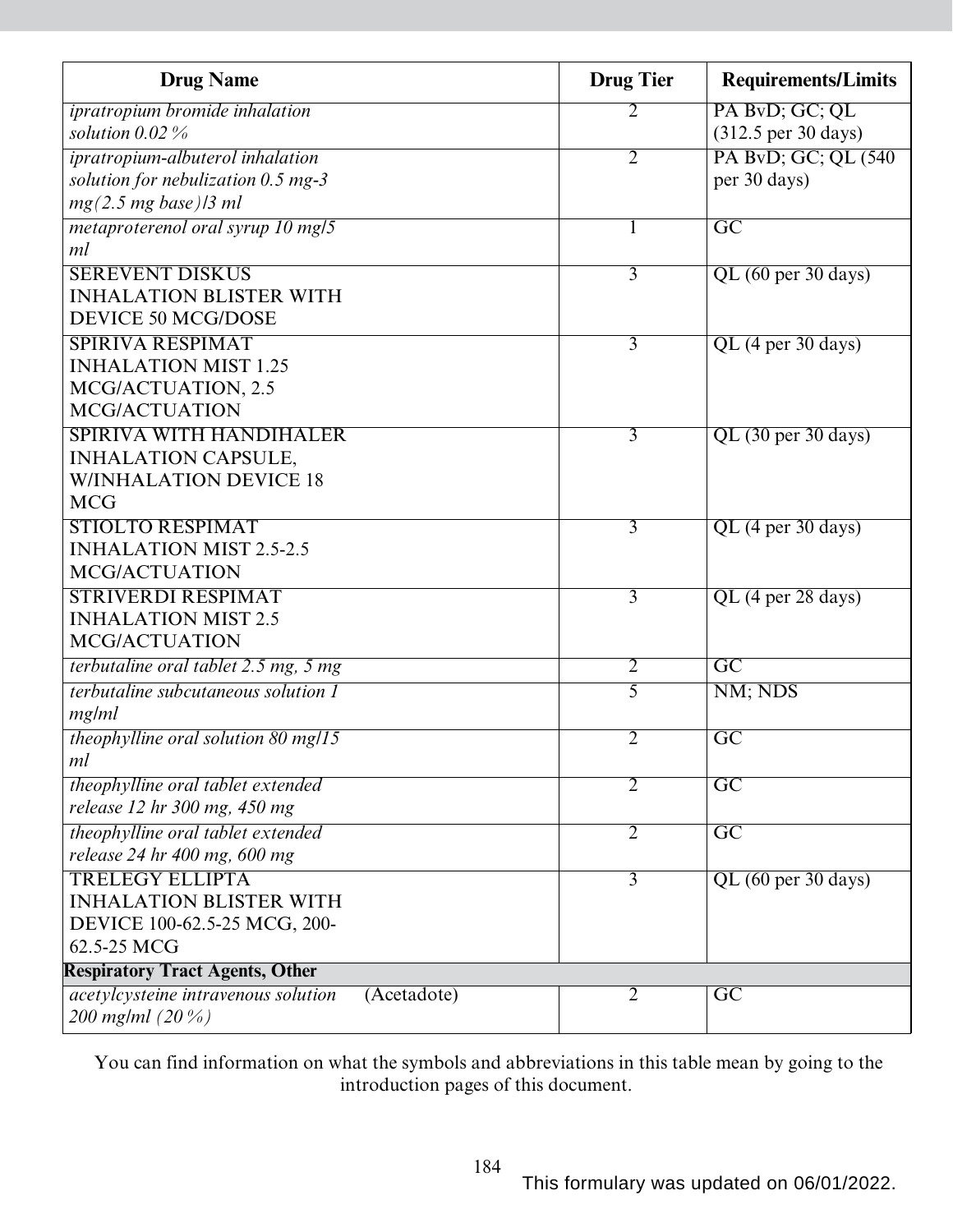| <b>Drug Name</b>                         | <b>Drug Tier</b> | <b>Requirements/Limits</b>           |
|------------------------------------------|------------------|--------------------------------------|
| <i>acetylcysteine solution 100 mg/ml</i> | 2                | PA BvD; GC                           |
| $(10\%)$ , 200 mg/ml $(20\%)$            |                  |                                      |
| <b>BRONCHITOL INHALATION</b>             | 5                | NM; NDS; QL (560 per                 |
| CAPSULE, W/INHALATION                    |                  | 28 days)                             |
| DEVICE 40 MG                             |                  |                                      |
| <b>CINQAIR INTRAVENOUS</b>               | 5                | PA; NM; NDS                          |
| <b>SOLUTION 10 MG/ML</b>                 |                  |                                      |
| cromolyn inhalation solution for         | $\overline{2}$   | PA BvD; GC                           |
| nebulization 20 mg/2 ml                  |                  |                                      |
| <b>DALIRESP ORAL TABLET 250</b>          | $\overline{3}$   | QL (28 per 28 days)                  |
| <b>MCG</b>                               |                  |                                      |
| <b>DALIRESP ORAL TABLET 500</b>          | $\overline{3}$   | $QL$ (30 per 30 days)                |
| <b>MCG</b>                               |                  |                                      |
| <b>ESBRIET ORAL CAPSULE 267</b>          | $\overline{5}$   | PA; NM; NDS; QL                      |
| MG                                       |                  | $(270 \text{ per } 30 \text{ days})$ |
| <b>ESBRIET ORAL TABLET 267</b>           | 5                | PA; NM; NDS; QL                      |
| <b>MG</b>                                |                  | $(270 \text{ per } 30 \text{ days})$ |
| <b>ESBRIET ORAL TABLET 801</b>           | 5                | PA; NM; NDS; QL (90)                 |
| <b>MG</b>                                |                  | per 30 days)                         |
| <b>FASENRA PEN</b>                       | $\overline{5}$   | PA; NM; NDS; QL (1)                  |
| <b>SUBCUTANEOUS AUTO-</b>                |                  | per 28 days)                         |
| <b>INJECTOR 30 MG/ML</b>                 |                  |                                      |
| <b>FASENRA SUBCUTANEOUS</b>              | 5                | PA; NM; NDS; QL (1)                  |
| SYRINGE 30 MG/ML                         |                  | per 28 days)                         |
| <b>KALYDECO ORAL</b>                     | 5                | PA; NM; NDS; QL (56)                 |
| <b>GRANULES IN PACKET 25</b>             |                  | per 28 days)                         |
| MG, 50 MG, 75 MG                         |                  |                                      |
| <b>KALYDECO ORAL TABLET</b>              | 5                | PA; NM; NDS; QL (56)                 |
| 150 MG                                   |                  | per 28 days)                         |
| <b>NUCALA SUBCUTANEOUS</b>               | $\overline{5}$   | PA; NM; LA; NDS;                     |
| <b>AUTO-INJECTOR 100 MG/ML</b>           |                  | QL (3 per 28 days)                   |
| <b>NUCALA SUBCUTANEOUS</b>               | $\overline{5}$   | PA; NM; LA; NDS;                     |
| RECON SOLN 100 MG                        |                  | QL (3 per 28 days)                   |
| <b>NUCALA SUBCUTANEOUS</b>               | $\overline{5}$   | PA; NM; LA; NDS;                     |
| SYRINGE 100 MG/ML                        |                  | QL (3 per 28 days)                   |
| <b>OFEV ORAL CAPSULE 100</b>             | $\overline{5}$   | PA; NM; NDS; QL (60)                 |
| MG, 150 MG                               |                  | per 30 days)                         |
| <b>ORKAMBI ORAL GRANULES</b>             | $\overline{5}$   | PA; NM; NDS; QL (56)                 |
| IN PACKET 100-125 MG, 150-               |                  | per 28 days)                         |
| 188 MG                                   |                  |                                      |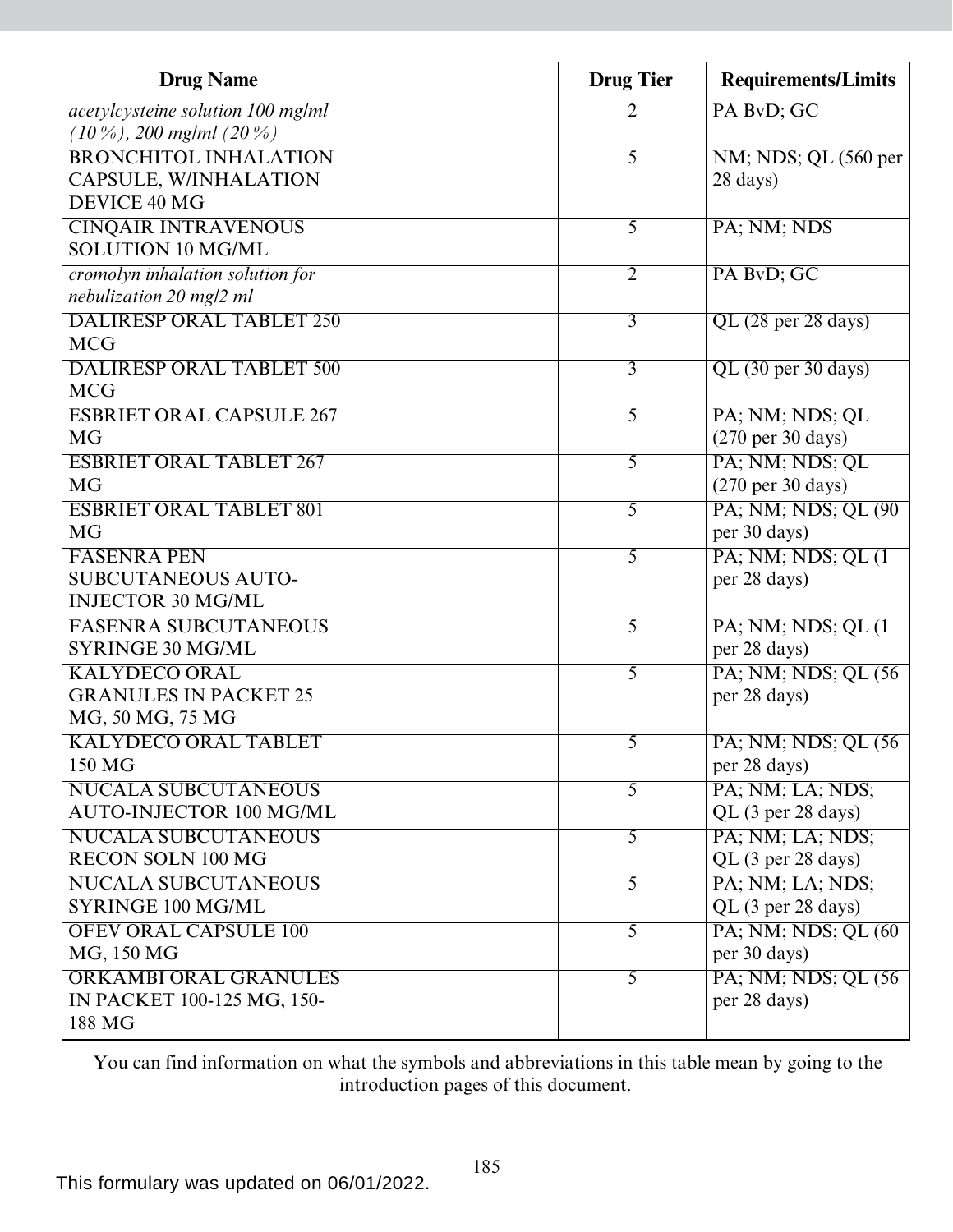| <b>Drug Name</b>                                  | <b>Drug Tier</b> | <b>Requirements/Limits</b>           |
|---------------------------------------------------|------------------|--------------------------------------|
| <b>ORKAMBI ORAL TABLET 100-</b>                   | 5                | PA; NM; NDS; QL                      |
| 125 MG, 200-125 MG                                |                  | $(120 \text{ per } 30 \text{ days})$ |
| PROLASTIN C 1,000 MG/20 ML                        | 5                | PA BvD; NM; NDS                      |
| VL PRICE/ONE MG, SUV 1,000                        |                  |                                      |
| $MG (+/-)/20 ML$                                  |                  |                                      |
| PROLASTIN-C INTRAVENOUS                           | 5                | PA BvD; NM; NDS                      |
| RECON SOLN 1,000 MG                               |                  |                                      |
| <b>SYMDEKO ORAL TABLETS,</b>                      | $\overline{5}$   | PA; NM; NDS; QL (56)                 |
| SEQUENTIAL 100-150 MG (D)/                        |                  | per 28 days)                         |
| 150 MG (N), 50-75 MG (D)/75                       |                  |                                      |
| MG(N)                                             |                  |                                      |
| TRIKAFTA ORAL TABLETS,                            | 5                | PA; NM; NDS; QL (84)                 |
| SEQUENTIAL 100-50-75 MG(D)                        |                  | per 28 days)                         |
| $/150$ MG (N), 50-25-37.5 MG                      |                  |                                      |
| $(D)/75$ MG $(N)$                                 |                  |                                      |
| <b>XOLAIR SUBCUTANEOUS</b>                        | 5                | PA; NM; NDS                          |
| <b>RECON SOLN 150 MG</b>                          |                  |                                      |
| <b>XOLAIR SUBCUTANEOUS</b>                        | 5                | PA; NM; NDS                          |
| SYRINGE 150 MG/ML, 75                             |                  |                                      |
| <b>MG/0.5 ML</b>                                  |                  |                                      |
| <b>Skeletal Muscle Relaxants</b>                  |                  |                                      |
| <b>Skeletal Muscle Relaxants</b>                  |                  |                                      |
| baclofen oral tablet 10 mg, 20 mg, 5              | $\overline{2}$   | $\overline{\rm GC}$                  |
| mg                                                |                  |                                      |
| chlorzoxazone oral tablet 250 mg                  | 5                | PA-HRM; NM; NDS;                     |
|                                                   |                  | QL (120 per 30 days);                |
|                                                   |                  | AGE (Max 64 Years)                   |
| chlorzoxazone oral tablet 500 mg                  | 2                | PA-HRM; GC; AGE                      |
|                                                   |                  | (Max 64 Years)                       |
| cyclobenzaprine oral tablet 10 mg, 5              | L                | PA-HRM; GC; AGE                      |
| mg                                                |                  | (Max 64 Years)                       |
| dantrolene oral capsule 100 mg, 50                | $\overline{2}$   | $\overline{GC}$                      |
| mg                                                |                  |                                      |
| dantrolene oral capsule 25 mg<br>(Dantrium)       | $\overline{2}$   | $\overline{GC}$                      |
| methocarbamol oral tablet 500 mg,                 | $\overline{2}$   | PA-HRM; GC; AGE                      |
| 750 mg                                            |                  | (Max 64 Years)                       |
| (dantrolene)<br>revonto intravenous recon soln 20 | $\overline{2}$   | $\overline{GC}$                      |
| mg                                                |                  |                                      |
| tizanidine oral tablet 2 mg                       | $\overline{2}$   | $\overline{GC}$                      |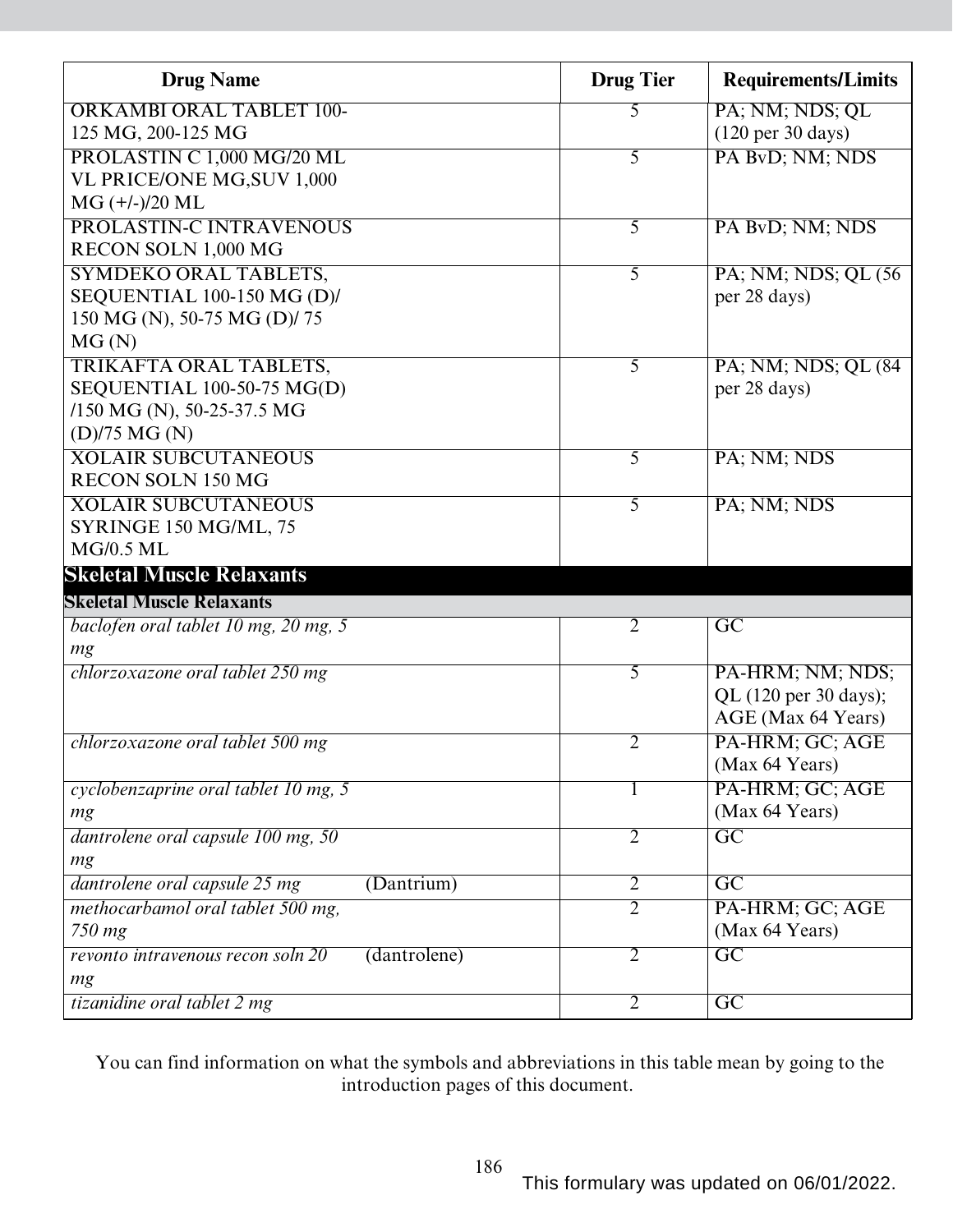| <b>Drug Name</b>                                |                   | <b>Drug Tier</b> | <b>Requirements/Limits</b>  |
|-------------------------------------------------|-------------------|------------------|-----------------------------|
| tizanidine oral tablet 4 mg                     | (Zanaflex)        | 2                | $\overline{\mathrm{GC}}$    |
| <b>Sleep Disorder Agents</b>                    |                   |                  |                             |
| <b>Sleep Disorder Agents</b>                    |                   |                  |                             |
| armodafinil oral tablet 150 mg, 200             | (Nuvigil)         | $\overline{2}$   | PA; GC; QL (30 per 30)      |
| mg, 250 mg, 50 mg                               |                   |                  | days)                       |
| <b>BELSOMRA ORAL TABLET 10</b>                  |                   | $\overline{3}$   | QL (30 per 30 days)         |
| MG, 15 MG, 20 MG, 5 MG                          |                   |                  |                             |
| eszopiclone oral tablet 1 mg, 2 mg, 3 (Lunesta) |                   | $\overline{2}$   | GC; QL (30 per 30)          |
| mg                                              |                   |                  | days)                       |
| <b>HETLIOZ LQ ORAL</b>                          |                   | $\overline{5}$   | PA; NM; NDS; QL             |
| <b>SUSPENSION 4 MG/ML</b>                       |                   |                  | (150 per 30 days)           |
| <b>HETLIOZ ORAL CAPSULE 20</b>                  |                   | 5                | PA; NM; NDS; QL (30)        |
| <b>MG</b>                                       |                   |                  | per 30 days)                |
| modafinil oral tablet 100 mg                    | (Provigil)        | $\overline{2}$   | PA; GC; QL (30 per 30)      |
|                                                 |                   |                  | days)                       |
| modafinil oral tablet 200 mg                    | (Provigil)        | $\overline{2}$   | PA; GC; QL (60 per 30)      |
|                                                 |                   |                  | days)                       |
| <b>SUNOSI ORAL TABLET 150</b>                   |                   | $\overline{4}$   | PA; QL (30 per 30)          |
| MG, 75 MG                                       |                   |                  | days)                       |
| <b>XYREM ORAL SOLUTION 500</b><br>MG/ML         |                   | 5                | PA; NM; LA; NDS;            |
|                                                 |                   |                  | QL (540 per 30 days)        |
| zaleplon oral capsule 10 mg, 5 mg               |                   | $\overline{2}$   | GC; QL (30 per 30)          |
|                                                 |                   |                  | days)                       |
| zolpidem oral tablet 10 mg, 5 mg                | (Ambien)          |                  | GC; QL (30 per 30)<br>days) |
|                                                 |                   |                  |                             |
| <b>Vasodilating Agents</b>                      |                   |                  |                             |
| <b>Vasodilating Agents</b>                      |                   |                  |                             |
| <b>ADEMPAS ORAL TABLET 0.5</b>                  |                   | 5                | PA; NM; NDS; QL (90         |
| MG, 1 MG, 1.5 MG, 2 MG, 2.5<br><b>MG</b>        |                   |                  | per 30 days)                |
| alyq oral tablet 20 mg                          | (tadalafil (pulm. | $\overline{2}$   | PA; GC; QL (60 per 30)      |
|                                                 | hypertension))    |                  | days)                       |
| ambrisentan oral tablet 10 mg, 5 mg             | (Letairis)        | 5                | PA; NM; NDS; QL (30)        |
|                                                 |                   |                  | per 30 days)                |
| epoprostenol (glycine) intravenous              | (Flolan)          | $\overline{5}$   | PA; NM; NDS                 |
| recon soln $0.5$ mg, $1.5$ mg                   |                   |                  |                             |
| <b>OPSUMIT ORAL TABLET 10</b>                   |                   | $\overline{5}$   | PA; NM; NDS; QL (30)        |
| MG                                              |                   |                  | per 30 days)                |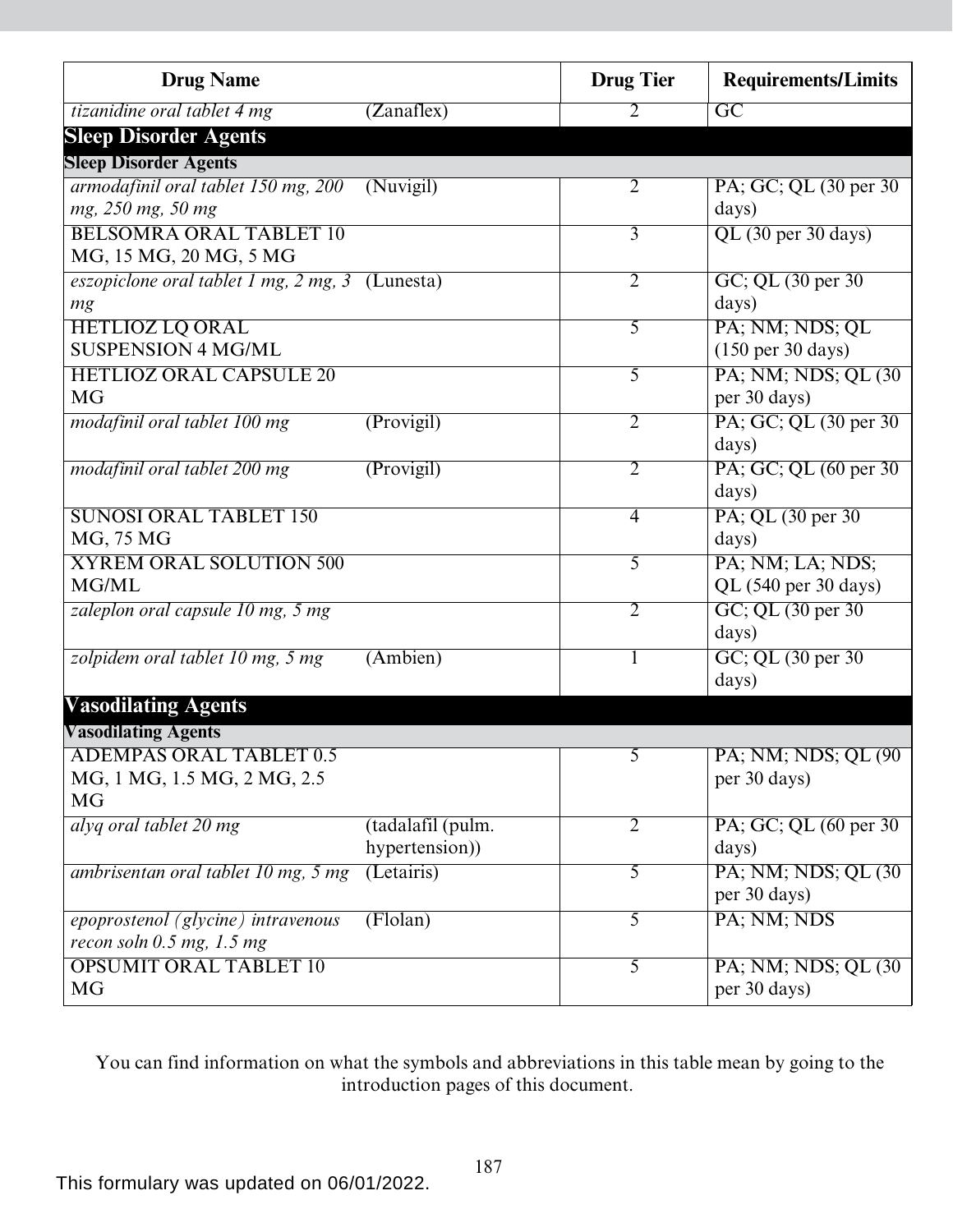| <b>Drug Name</b>                                   | <b>Drug Tier</b> | <b>Requirements/Limits</b>           |
|----------------------------------------------------|------------------|--------------------------------------|
| sildenafil (pulm.hypertension)<br>(Revatio)        | 5                | PA; NM; NDS; QL                      |
| intravenous solution 10 mg/12.5 ml                 |                  | $(37.5 \text{ per } 1 \text{ day})$  |
| sildenafil (pulm.hypertension) oral<br>(Revatio)   | $\overline{2}$   | PA; GC; QL (90 per 30)               |
| tablet 20 mg                                       |                  | days)                                |
| sildenafil oral tablet 100 mg, 25 mg,<br>(Viagra)  | $\overline{2}$   | GC; EX; CB (6 EA per                 |
| $50$ mg                                            |                  | $30 \text{ days}$ )                  |
| tadalafil (pulm. hypertension) oral<br>(Alyq)      | $\overline{2}$   | PA; GC; QL (60 per 30)               |
| tablet 20 mg                                       |                  | days)                                |
| <b>TRACLEER ORAL TABLET 125</b><br>(bosentan)      | 5                | PA; NM; LA; NDS;                     |
| MG, 62.5 MG                                        |                  | QL (60 per 30 days)                  |
| <b>TRACLEER ORAL TABLET</b>                        | 5                | PA; NM; NDS; QL                      |
| FOR SUSPENSION 32 MG                               |                  | $(112 \text{ per } 28 \text{ days})$ |
| treprostinil sodium injection solution (Remodulin) | $\overline{5}$   | PA; NM; NDS                          |
| 1 mg/ml, 10 mg/ml, 2.5 mg/ml, 5                    |                  |                                      |
| mg/ml                                              |                  |                                      |
| <b>TYVASO INHALATION</b>                           | 5                | PA; NM; NDS                          |
| <b>SOLUTION FOR</b>                                |                  |                                      |
| NEBULIZATION 1.74 MG/2.9                           |                  |                                      |
| ML (0.6 MG/ML)                                     |                  |                                      |
| <b>UPTRAVI INTRAVENOUS</b>                         | $\overline{5}$   | PA; NM; NDS; QL (60)                 |
| RECON SOLN 1,800 MCG                               |                  | per 30 days)                         |
| <b>UPTRAVI ORAL TABLET 1,000</b>                   | $\overline{5}$   | PA; NM; NDS; QL (60)                 |
| MCG, 1,200 MCG, 1,400 MCG,                         |                  | per 30 days)                         |
| 1,600 MCG, 400 MCG, 600 MCG,                       |                  |                                      |
| <b>800 MCG</b>                                     |                  |                                      |
| <b>UPTRAVI ORAL TABLET 200</b>                     | $\overline{5}$   | PA; NM; NDS; QL                      |
| <b>MCG</b>                                         |                  | $(240 \text{ per } 30 \text{ days})$ |
| <b>UPTRAVIORAL</b>                                 | $\overline{5}$   | PA; NM; NDS                          |
| <b>TABLETS, DOSE PACK 200</b>                      |                  |                                      |
| MCG (140)-800 MCG (60)                             |                  |                                      |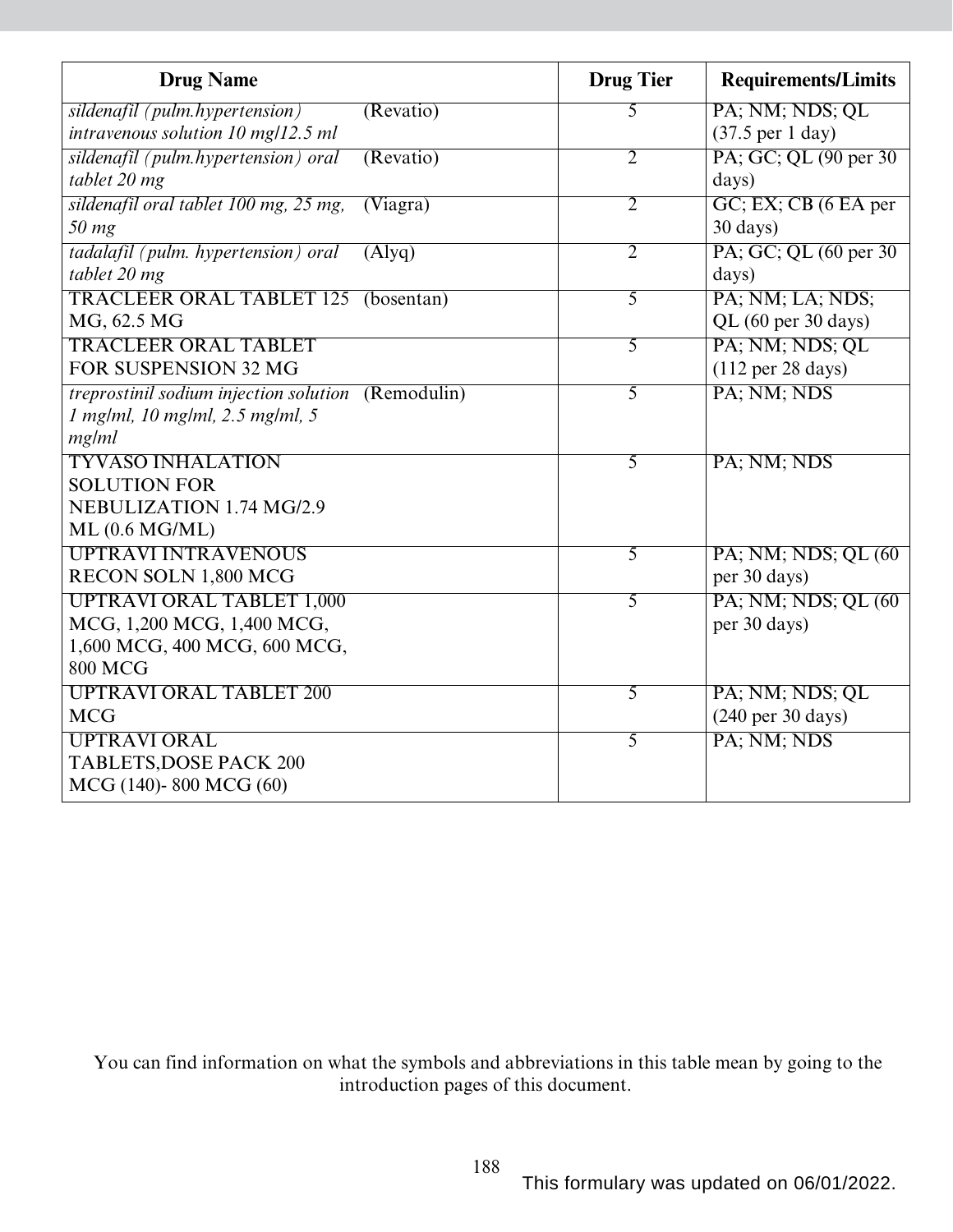## **INDEX**

| <b>1ST TIER UNIFINE</b> |
|-------------------------|
| PENTIPS 106             |
| <b>1ST TIER UNIFINE</b> |
| PENTIPS PLUS106         |
|                         |
| abacavir-lamivudine 63  |
| abacavir-lamivudine-    |
|                         |
|                         |
|                         |
| <b>ABOUTTIME PEN</b>    |
|                         |
| ABRAXANE18              |
| acamprosate  8          |
|                         |
|                         |
|                         |
| acetaminophen-codeine 3 |
| acetazolamide 178       |
| acetazolamide sodium178 |
| acetic acid 148         |
| acetylcysteine 184, 185 |
|                         |
|                         |
| ACTHIB (PF) 169         |
| <b>ACTIMMUNE 176</b>    |
|                         |
|                         |
| <b>ADACEL(TDAP</b>      |
| ADOLESN/ADULT)(PF) 169  |
|                         |
| adapalene  105          |
|                         |
|                         |
|                         |
| adriamycin18            |
| 18                      |
| ADVAIR DISKUS 181       |

| <b>ADVAIR HFA 181</b>         |
|-------------------------------|
| <b>ADVOCATE PEN NEEDLE</b>    |
|                               |
|                               |
|                               |
|                               |
|                               |
| <b>AIMOVIG</b>                |
| AUTOINJECTOR  51              |
| <b>AJOVY AUTOINJECTOR51</b>   |
| AJOVY SYRINGE51               |
| <b>AKYNZEO</b>                |
| (FOSNETUPITANT)53             |
| <b>AKYNZEO</b>                |
| (NETUPITANT) 53               |
|                               |
|                               |
| albuterol sulfate 183         |
| alclometasone103              |
| ALCOHOL PADS 101              |
| <b>ALCOHOL PREP PADS 101</b>  |
| <b>ALCOHOL PREP SWABS 101</b> |
| ALCOHOL SWABS 101             |
| ALCOHOL WIPES 102             |
| ALDURAZYME145                 |
| ALECENSA  18                  |
| alendronate 174               |
| alfuzosin156                  |
|                               |
| ALIQOPA18                     |
|                               |
|                               |
|                               |
| <b>ALPHAGAN P178</b>          |
|                               |
|                               |
|                               |
|                               |

| ALUNBRIG 18, 19                 |  |
|---------------------------------|--|
| alyacen 1/35 (28)91             |  |
| alyacen 7/7/7 (28) 91           |  |
| $\frac{a l y q \dots}{187}$     |  |
|                                 |  |
| amantadine hcl55                |  |
| AMBISOME48                      |  |
| ambrisentan 187                 |  |
|                                 |  |
|                                 |  |
| amiloride-hydrochlorothiazide83 |  |
| AMINOSYN II 15 %74              |  |
| <b>AMINOSYN-PF 7%</b>           |  |
| (SULFITE-FREE)74                |  |
|                                 |  |
| amitriptyline  40               |  |
|                                 |  |
| amlodipine-benazepril 83        |  |
| amlodipine-valsartan83          |  |
| ammonium lactate 101            |  |
|                                 |  |
|                                 |  |
| amoxicillin-pot clavulanate15   |  |
| amphotericin b 48               |  |
| amphotericin b liposome48       |  |
|                                 |  |
| ampicillin sodium 15            |  |
| ampicillin-sulbactam 16         |  |
| ANADROL-50 157                  |  |
|                                 |  |
|                                 |  |
| ANORO ELLIPTA 183               |  |
|                                 |  |
| apraclonidine147                |  |
|                                 |  |
|                                 |  |
|                                 |  |
| APTIOM34                        |  |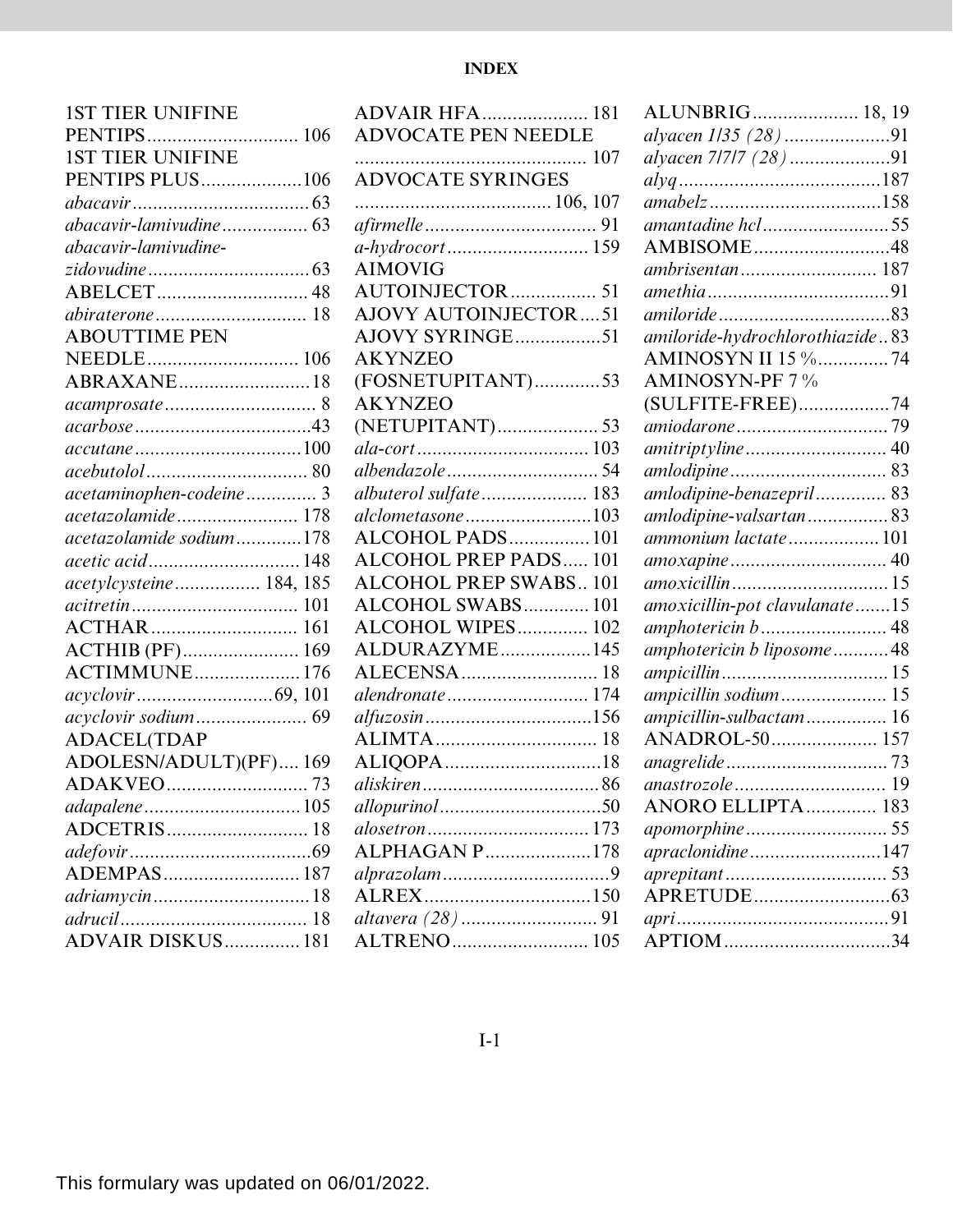|                                 |                                | <b>BD ULTRA-FINE MINI</b>          |
|---------------------------------|--------------------------------|------------------------------------|
| APTIVUS (WITH VITAMIN           |                                |                                    |
|                                 | azathioprine 164               | <b>BD ULTRA-FINE NANO</b>          |
|                                 | azathioprine sodium 164        |                                    |
|                                 | azelastine 147                 | <b>BD ULTRA-FINE ORIG</b>          |
|                                 | azithromycin 14                | PEN NEEDLE110                      |
|                                 |                                | <b>BD ULTRA-FINE SHORT</b>         |
| ARISTADA INITIO 57              |                                | PEN NEEDLE110                      |
| armodafinil 187                 |                                | <b>BD VEO INSULIN SYR</b>          |
| <b>ARNUITY ELLIPTA 182</b>      | bacitracin148                  |                                    |
| arsenic trioxide 19             | bacitracin-polymyxin b148      | <b>BD VEO INSULIN</b>              |
| asenapine maleate 58            |                                | <b>SYRINGE UF  110</b>             |
|                                 |                                | bekyree (28) 92                    |
|                                 |                                | BELEODAQ19                         |
|                                 |                                | BELSOMRA187                        |
| <b>ASSURE ID DUO-SHIELD 107</b> | BAVENCIO19                     |                                    |
| <b>ASSURE ID INSULIN</b>        |                                | benazepril-hydrochlorothiazide.78  |
| SAFETY107, 108                  | BCG VACCINE, LIVE (PF) 169     |                                    |
| <b>ASSURE ID PEN NEEDLE 107</b> | <b>BD ALCOHOL SWABS101</b>     | BENLYSTA164                        |
|                                 | <b>BD AUTOSHIELD DUO</b>       |                                    |
|                                 | <b>PEN NEEDLE108</b>           |                                    |
| atenolol-chlorthalidone80       | <b>BD ECLIPSE LUER-LOK108</b>  | BESREMI164                         |
|                                 | <b>BD INSULIN SYRINGE108</b>   |                                    |
|                                 | <b>BD INSULIN SYRINGE</b>      | betamethasone acet, sod phos 159   |
|                                 | (HALF UNIT) 108                | betamethasone dipropionate 103     |
| atovaquone-proguanil 54, 55     | <b>BD INSULIN SYRINGE</b>      | betamethasone valerate 103         |
|                                 |                                | betamethasone, augmented104        |
| ATROVENT HFA 183                | BD INSULIN SYRINGE U-          |                                    |
|                                 |                                |                                    |
|                                 | <b>BD INSULIN SYRINGE</b>      | bethanechol chloride155            |
| aurovela 1.5/30 (21)  91        | ULTRA-FINE 108                 |                                    |
|                                 | <b>BD NANO 2ND GEN PEN</b>     |                                    |
|                                 | NEEDLE                         |                                    |
| aurovela fe 1.5/30 (28)92       | <b>BD SAFETYGLIDE</b>          |                                    |
|                                 | <b>INSULIN SYRINGE108, 109</b> |                                    |
|                                 | <b>BD SAFETYGLIDE</b>          |                                    |
|                                 |                                |                                    |
|                                 | <b>BD ULTRA-FINE MICRO</b>     | bisoprolol-hydrochlorothiazide. 80 |
| AVONEX87,88                     | PEN NEEDLE109                  |                                    |
|                                 |                                |                                    |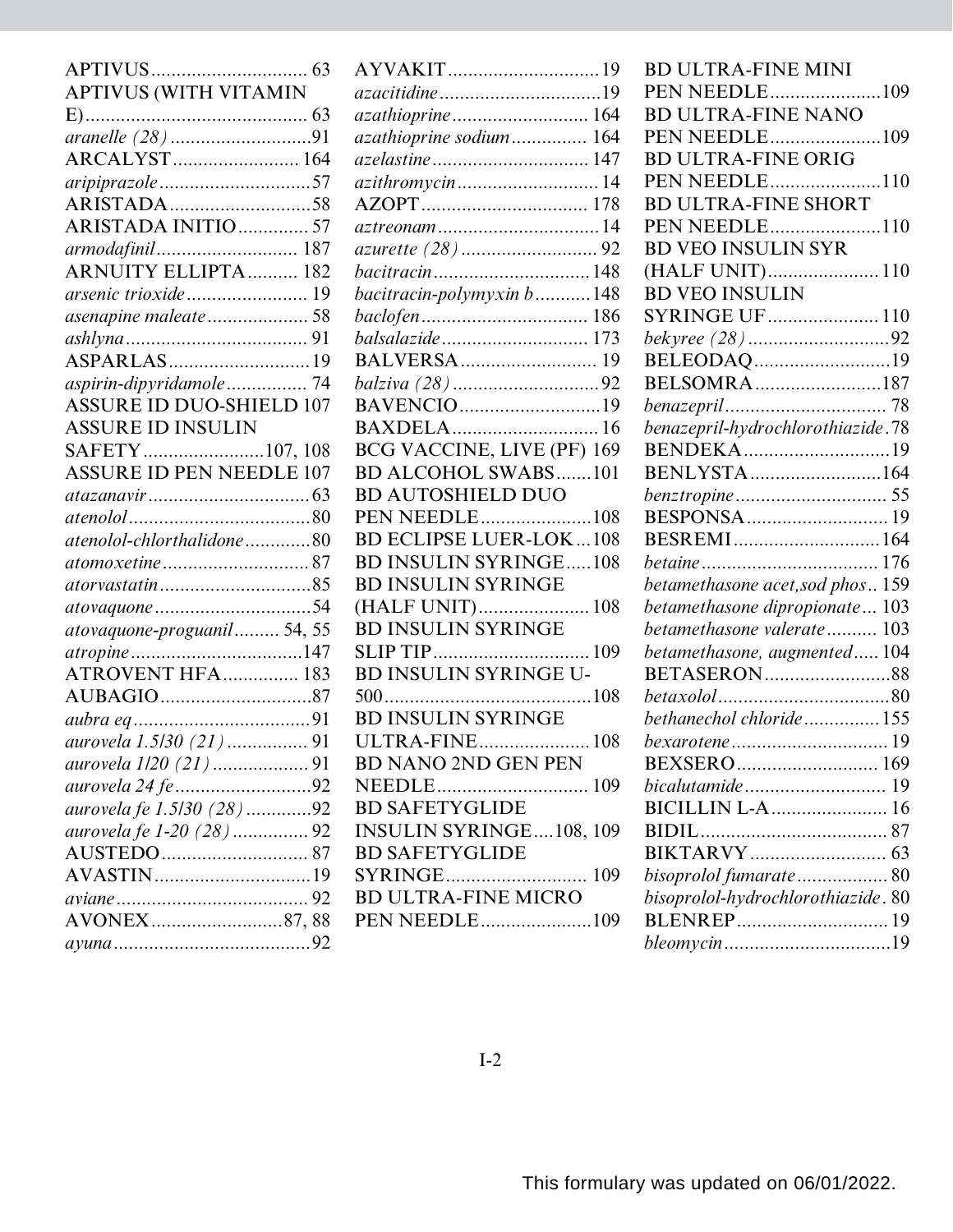| BLINCYTO20                     |
|--------------------------------|
|                                |
| blisovi fe 1.5/30 (28)92       |
| blisovi fe 1/20 (28) 92        |
| BOOSTRIX TDAP 169              |
| <b>BORDERED GAUZE 110</b>      |
| BORTEZOMIB20                   |
|                                |
|                                |
| <b>BREO ELLIPTA 182</b>        |
| <b>BREZTRI AEROSPHERE183</b>   |
|                                |
|                                |
| <i>brimonidine</i> 178         |
| brimonidine-timolol 178        |
|                                |
| bromocriptine55                |
| BROMSITE 150                   |
| <b>BRONCHITOL 185</b>          |
|                                |
| budesonide 174, 182            |
| bumetanide83,84                |
| buprenorphine hcl3, 8          |
| buprenorphine-naloxone 8       |
|                                |
| bupropion hcl (smoking deter)8 |
|                                |
|                                |
| butalbital-acetaminophen-caff3 |
| butalbital-aspirin-caffeine 3  |
| BYNFEZIA 161                   |
|                                |
| cabergoline55                  |
|                                |
| CABOMETYX20                    |
|                                |
|                                |
| calcipotriene101               |
| calcitonin (salmon)  174       |

| calcium acetate (phosphat         |
|-----------------------------------|
|                                   |
| calcium chloride 179              |
| CALQUENCE20                       |
|                                   |
| CAPLYTA58                         |
| CAPRELSA20                        |
|                                   |
| carbamazepine34, 35               |
| carbidopa-levodopa 56             |
| carbidopa-levodopa-               |
| entacapone 56                     |
| <b>CAREFINE PEN NEEDLE 110</b>    |
| CARETOUCH ALCOHOL                 |
|                                   |
| CARETOUCH INSULIN                 |
| SYRINGE 111                       |
| <b>CARETOUCH PEN</b>              |
| NEEDLE110, 111                    |
| carglumic acid153                 |
|                                   |
|                                   |
|                                   |
|                                   |
| CAYSTON 14                        |
|                                   |
|                                   |
| <i>cefadroxil</i> 12              |
|                                   |
| cefazolin in dextrose (iso-os)12  |
|                                   |
|                                   |
|                                   |
|                                   |
|                                   |
| cefoxitin in dextrose, iso-osm 13 |
| <i>cefpodoxime</i> 13             |
|                                   |
|                                   |
| <i>ceftriaxone</i> 13             |
|                                   |

| cefuroxime axetil 13                |
|-------------------------------------|
| cefuroxime sodium 13                |
|                                     |
| CELONTIN35                          |
| cephalexin 13, 14                   |
| CERDELGA 145                        |
|                                     |
| <b>CHANTIX CONTINUING</b>           |
| <b>MONTH BOX</b> 8                  |
| <b>CHANTIX STARTING</b>             |
| MONTH BOX8                          |
|                                     |
| chloramphenicol sod succinate11     |
| chlordiazepoxide hcl9               |
| chlorhexidine gluconate 100         |
| chloroquine phosphate55             |
| chlorothiazide sodium84             |
|                                     |
| <i>chlorthalidone</i> 84            |
| chlorzoxazone  186                  |
| cholestyramine (with sugar)85       |
| cholestyramine light 85             |
|                                     |
|                                     |
|                                     |
| cimetidine hcl 152                  |
| cinacalcet 174, 175                 |
|                                     |
|                                     |
|                                     |
| ciprofloxacin hcl 16, 148           |
| ciprofloxacin in 5 $\%$ dextrose 16 |
| ciprofloxacin-dexamethasone. 148    |
|                                     |
| clarithromycin14                    |
|                                     |
| <b>CLICKFINE PEN NEEDLE</b>         |
|                                     |
| clindamycin hcl 11                  |
| clindamycin in $5%$ dextrose 11     |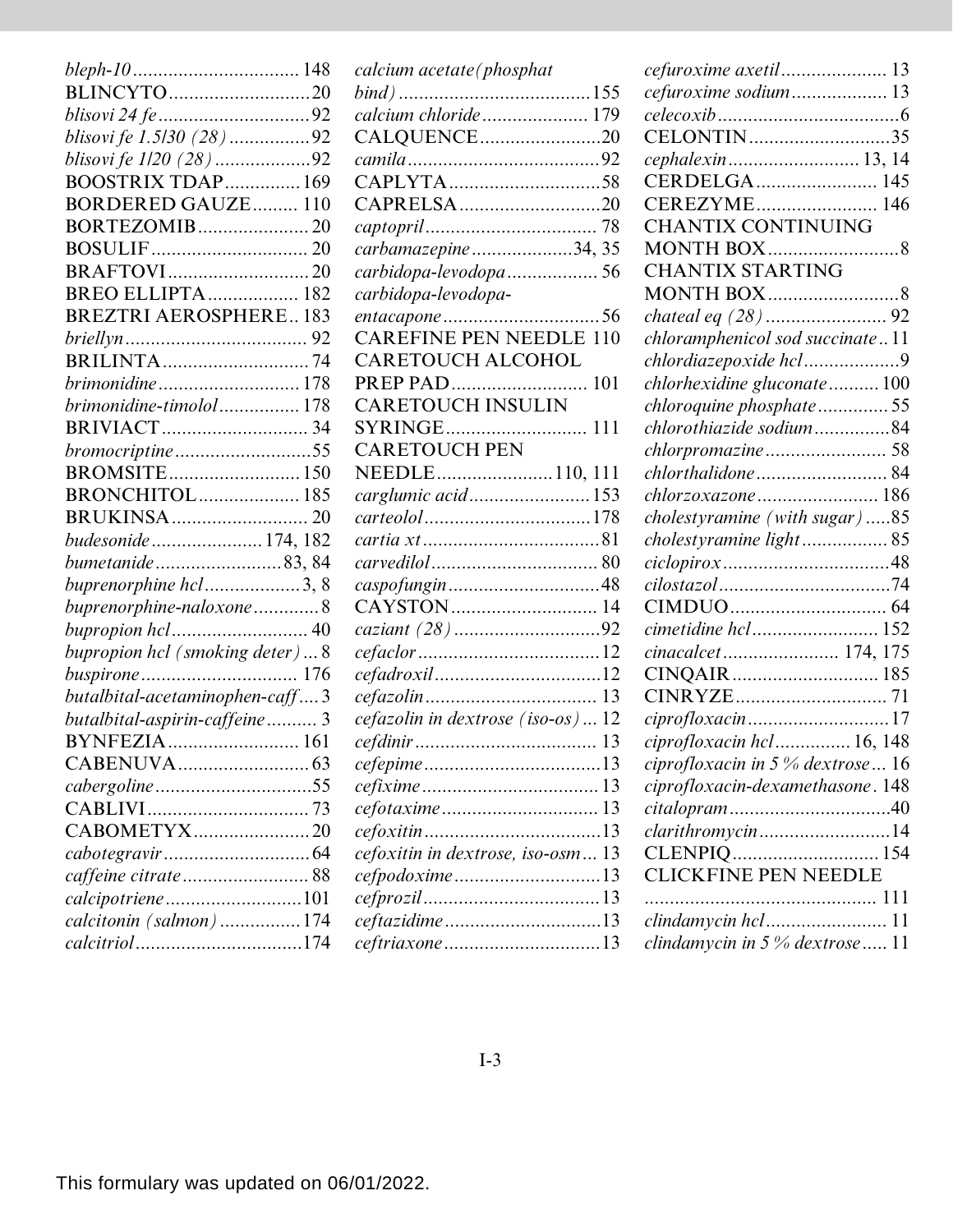| clindamycin phosphate 11, 50, 102   | clotrimazole-betamethasone 48    | cyclobenzaprine186                                                                                |
|-------------------------------------|----------------------------------|---------------------------------------------------------------------------------------------------|
| CLINIMIX 5%/D15W                    |                                  | cyclopentolate 147                                                                                |
| <b>SULFITE FREE74</b>               |                                  | cyclophosphamide20, 21                                                                            |
| CLINIMIX 4.25%/D10W                 |                                  | CYCLOPHOSPHAMIDE20                                                                                |
| <b>SULF FREE74</b>                  |                                  | cyclosporine150, 164                                                                              |
| CLINIMIX 4.25%/D5W                  |                                  | cyclosporine modified 164                                                                         |
| <b>SULFIT FREE 74</b>               |                                  | cyproheptadine50                                                                                  |
| CLINIMIX 5%-                        |                                  | CYRAMZA21                                                                                         |
| D20W(SULFITE-FREE) 74               | colistin (colistimethate na) 11  |                                                                                                   |
| CLINIMIX 6%-D5W                     |                                  | CYSTARAN148                                                                                       |
| (SULFITE-FREE)75                    | <b>COMBIVENT RESPIMAT183</b>     | $d5\%$ and 0.9% sodium                                                                            |
| CLINIMIX 8%-                        |                                  |                                                                                                   |
| D10W(SULFITE-FREE) 75               | <b>COMFORT EZ INSULIN</b>        | $d5\% -0.45\%$ sodium chloride179                                                                 |
| CLINIMIX 8%-                        | SYRINGE111, 112, 113             | dalfampridine88                                                                                   |
| D14W(SULFITE-FREE) 75               | <b>COMFORT EZ PEN</b>            |                                                                                                   |
| CLINIMIX E $2.75\%$ D5W             | NEEDLES112, 113                  |                                                                                                   |
| <b>SULF FREE75</b>                  | <b>COMFORT TOUCH PEN</b>         | dantrolene 186                                                                                    |
| CLINIMIX E $4.25\%$ D10W            |                                  |                                                                                                   |
|                                     |                                  |                                                                                                   |
| CLINIMIX E 4.25%/D5W                |                                  | DAPTACEL (DTAP                                                                                    |
| <b>SULF FREE75</b>                  |                                  | PEDIATRIC) (PF) 169                                                                               |
| CLINIMIX E $5\%$ D15W               |                                  |                                                                                                   |
| <b>SULFIT FREE75</b>                |                                  |                                                                                                   |
| CLINIMIX E 5%/D20W                  |                                  | DARZALEX FASPRO 21                                                                                |
|                                     | CORTROPHIN GEL 161               |                                                                                                   |
| CLINIMIX E $8\%$ -D $10W$           | COSENTYX 164                     |                                                                                                   |
| <b>SULFITEFREE 75</b>               | <b>COSENTYX (2 SYRINGES)</b>     |                                                                                                   |
| CLINIMIX E 8%-D14W                  |                                  |                                                                                                   |
| <b>SULFITEFREE 75</b>               | <b>COSENTYX PEN (2 PENS) 164</b> |                                                                                                   |
|                                     |                                  |                                                                                                   |
| $\label{eq:color} clobet as ol104$  |                                  | $\label{eq:deferas} deferasiro x \dots \dots \dots \dots \dots \dots \dots \dots \dots \dots 156$ |
| clobetasol-emollient104 CRIXIVAN 64 |                                  | deferiprone156                                                                                    |
|                                     | <i>cromolyn</i> 147, 153, 185    | <i>deferoxamine</i> 156, 157                                                                      |
|                                     |                                  |                                                                                                   |
|                                     | <b>CURAD GAUZE PAD114</b>        | DENGVAXIA (PF)169                                                                                 |
|                                     | <b>CURITY ALCOHOL</b>            |                                                                                                   |
|                                     |                                  |                                                                                                   |
|                                     | CURITY GAUZE 114                 | DERMACEA 114                                                                                      |
| clorazepate dipotassium 10          | cyclafem 1/35 (28)92             | <b>DERMACEA NON-</b>                                                                              |
|                                     | cyclafem 7/7/7 (28)92            |                                                                                                   |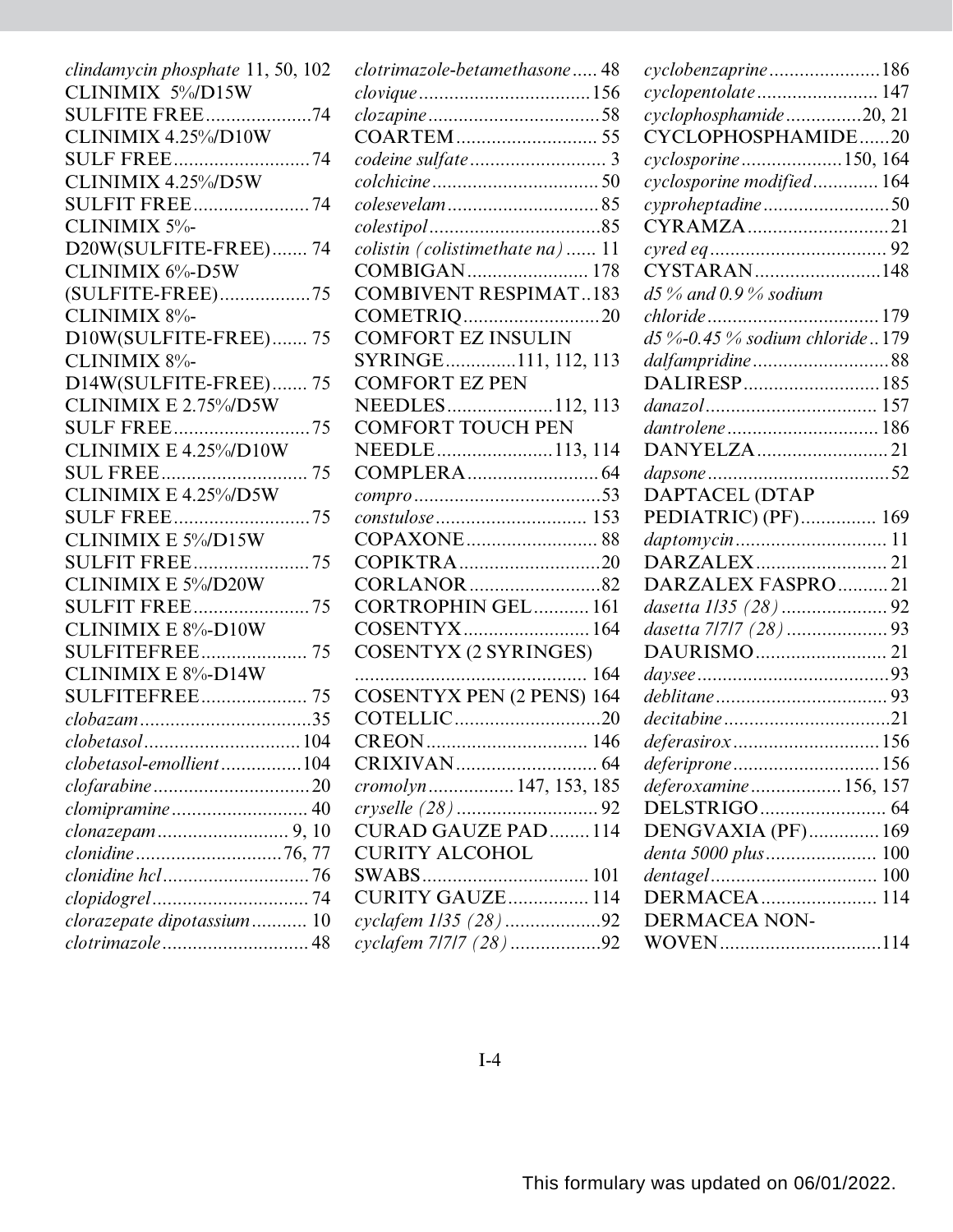|                                    | diphenoxylate-atropine153        | <b>DUPIXENT SYRINGE165</b>         |
|------------------------------------|----------------------------------|------------------------------------|
|                                    |                                  |                                    |
| desmopressin 161                   | disopyramide phosphate 79        | <b>EASY COMFORT</b>                |
| desog-e.estradiolle.estradiol 93   |                                  | ALCOHOL PAD 101                    |
| desogestrel-ethinyl estradiol 93   |                                  | <b>EASY COMFORT</b>                |
|                                    |                                  | <b>INSULIN SYRINGE116, 117</b>     |
| desvenlafaxine succinate41         |                                  | <b>EASY COMFORT PEN</b>            |
| dexamethasone159                   | DOPTELET (10 TAB PACK) 71        |                                    |
| dexamethasone sodium phos          | DOPTELET (15 TAB PACK) 72        | <b>EASY GLIDE INSULIN</b>          |
|                                    | DOPTELET (30 TAB PACK) 72        | SYRINGE 117, 118                   |
| dexamethasone sodium               | dorzolamide 178                  | <b>EASY GLIDE PEN</b>              |
| <i>phosphate</i> 150, 160          | dorzolamide-timolol 178          |                                    |
| dexmethylphenidate 88              |                                  | EASY TOUCH119, 120                 |
| dextroamphetamine sulfate88        |                                  | <b>EASY TOUCH ALCOHOL</b>          |
| dextroamphetamine-                 |                                  | PREP PADS 101                      |
|                                    |                                  | <b>EASY TOUCH FLIPLOCK</b>         |
| dextrose $10\%$ in water (d10w).76 |                                  |                                    |
| dextrose $5\%$ in water $(d5w)$ 76 | doxorubicin, peg-liposomal21     | <b>EASY TOUCH FLIPLOCK</b>         |
| DIACOMIT35                         |                                  |                                    |
|                                    | doxycycline hyclate17            | <b>EASY TOUCH INSULIN</b>          |
| diazepam intensol10                | doxycycline monohydrate  17, 18  | SAFETY SYR 118                     |
|                                    | DRIZALMA SPRINKLE41              | <b>EASY TOUCH INSULIN</b>          |
|                                    |                                  | SYRINGE118, 119, 120               |
|                                    |                                  | <b>EASY TOUCH LUER</b>             |
| diclofenac sodium 6, 150           | DROPLET INSULIN                  | LOCK INSULIN119                    |
|                                    | SYR(HALF UNIT)114, 115           | <b>EASY TOUCH PEN</b>              |
| dicyclomine 153                    | <b>DROPLET INSULIN</b>           |                                    |
|                                    | SYRINGE 114, 115                 | <b>EASY TOUCH SAFETY</b>           |
|                                    | <b>DROPLET MICRON PEN</b>        |                                    |
| difluprednate150                   |                                  | <b>EASY TOUCH</b>                  |
|                                    | <b>DROPLET PEN NEEDLE 116</b>    | <b>SHEATHLOCK INSULIN</b>          |
|                                    | DROPSAFE ALCOHOL                 |                                    |
|                                    |                                  | <b>EASY TOUCH UNI-SLIP 120</b>     |
| dihydroergotamine 51               | <b>DROPSAFE PEN NEEDLE 116</b>   |                                    |
|                                    | drospirenone-ethinyl estradiol93 |                                    |
| $dilt - xr \dots 81$               |                                  | EDARBYCLOR77                       |
|                                    |                                  |                                    |
| dimethyl fumarate88                |                                  |                                    |
| DIPENTUM174                        |                                  | efavirenz-emtricitabin-tenofov64   |
| diphenhydramine hcl50              | DUPIXENT PEN 165                 | efavirenz-lamivu-tenofov disop. 64 |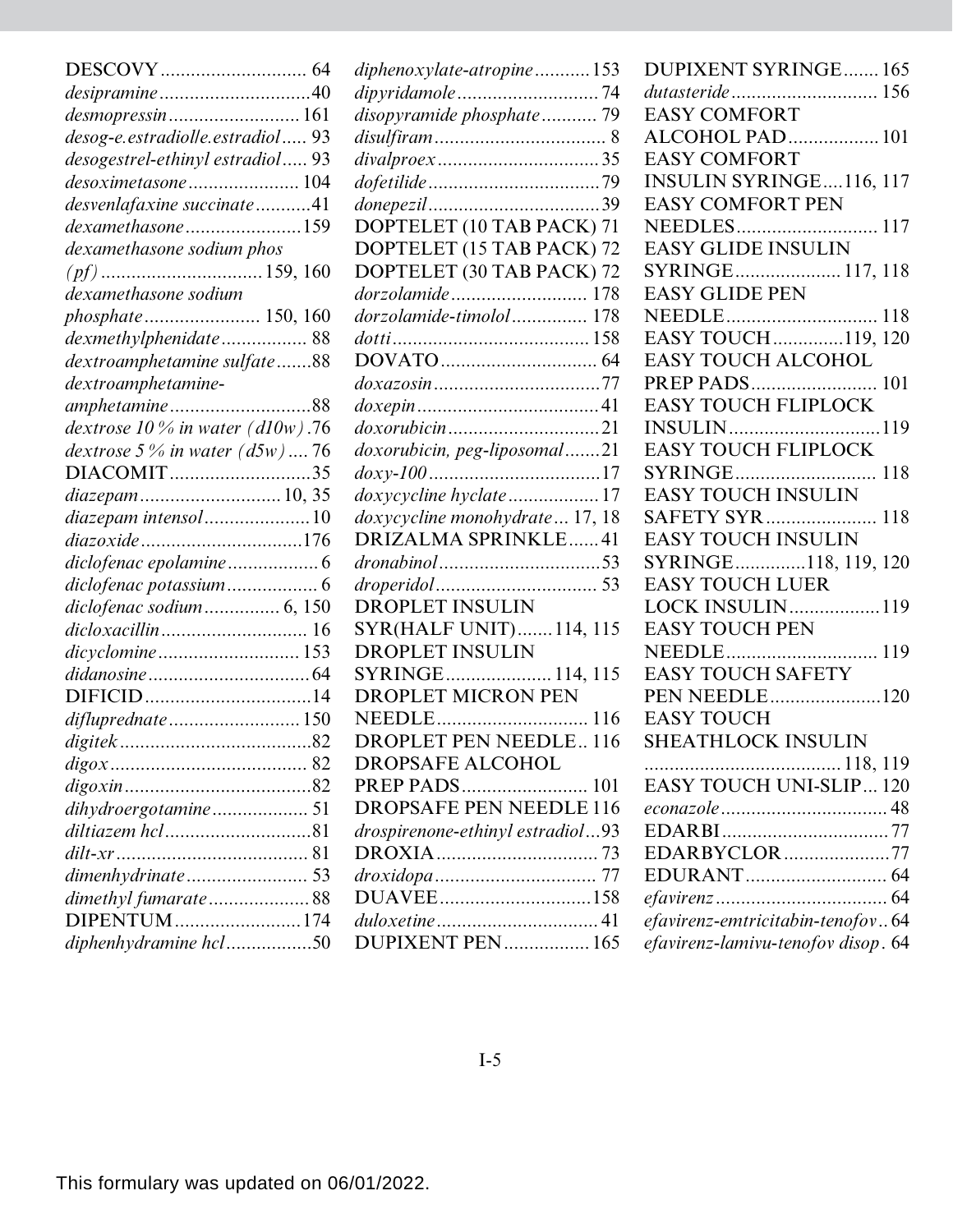| EGRIFTA161                      |
|---------------------------------|
| EGRIFTA SV 161                  |
| ELAPRASE 146                    |
|                                 |
| ELIGARD (3 MONTH)21             |
| ELIGARD (4 MONTH)21             |
| ELIGARD (6 MONTH)21             |
|                                 |
|                                 |
| <b>ELIQUIS DVT-PE TREAT</b>     |
|                                 |
|                                 |
|                                 |
| ELMIRON 176                     |
|                                 |
|                                 |
|                                 |
| EMFLAZA 160                     |
| EMGALITY PEN 51                 |
| <b>EMGALITY SYRINGE 51</b>      |
|                                 |
| EMPLICITI21                     |
|                                 |
|                                 |
| emtricitabine-tenofovir (tdf)64 |
|                                 |
| enalapril maleate78             |
| enalaprilat78                   |
| enalapril-hydrochlorothiazide78 |
|                                 |
| <b>ENBREL MINI 165</b>          |
| <b>ENBREL SURECLICK165</b>      |
| ENDARI176                       |
|                                 |
| <b>ENGERIX-B (PF) 170</b>       |
| <b>ENGERIX-B PEDIATRIC</b>      |
|                                 |
| ENHERTU21                       |
|                                 |
|                                 |
|                                 |

| EPIDIOLEX35                      |  |
|----------------------------------|--|
|                                  |  |
|                                  |  |
|                                  |  |
|                                  |  |
|                                  |  |
| epoprostenol (glycine) 187       |  |
| EPRONTIA35                       |  |
|                                  |  |
|                                  |  |
| ERIVEDGE22                       |  |
|                                  |  |
|                                  |  |
|                                  |  |
| ertapenem  15                    |  |
|                                  |  |
| erythromycin 14, 148             |  |
| erythromycin ethylsuccinate 14   |  |
| erythromycin with ethanol        |  |
|                                  |  |
| ESBRIET 185                      |  |
| escitalopram oxalate 41          |  |
| esomeprazole magnesium152        |  |
| esomeprazole sodium 152          |  |
|                                  |  |
| estradiol                        |  |
| estradiol valerate158            |  |
| estradiol-norethindrone acet 158 |  |
|                                  |  |
|                                  |  |
| ethosuximide35                   |  |
| ethynodiol diac-eth estradiol93  |  |
| etodolac                         |  |
| etonogestrel-ethinyl estradiol93 |  |

| ETOPOPHOS22                       |
|-----------------------------------|
|                                   |
|                                   |
| EUCRISA104                        |
| EVENITY175                        |
| everolimus (antineoplastic)22     |
| everolimus                        |
| $(immunosuppressive)$ 165         |
|                                   |
| EVRYSDI176                        |
| EXEL INSULIN121                   |
|                                   |
| EXKIVITY22                        |
| EXONDYS-51 176                    |
| EYSUVIS150                        |
|                                   |
| FABRAZYME 146                     |
|                                   |
|                                   |
|                                   |
| famotidine (pf)  152              |
| famotidine (pf)-nacl (iso-os) 152 |
|                                   |
| FARXIGA43                         |
|                                   |
| FASENRA185                        |
| <b>FASENRA PEN 185</b>            |
|                                   |
|                                   |
|                                   |
|                                   |
|                                   |
| fenofibrate micronized85          |
| fenofibrate nanocrystallized85    |
|                                   |
| fentanyl citrate3                 |
| FERRIPROX 157                     |
| FERRIPROX (2 TIMES A              |
|                                   |
|                                   |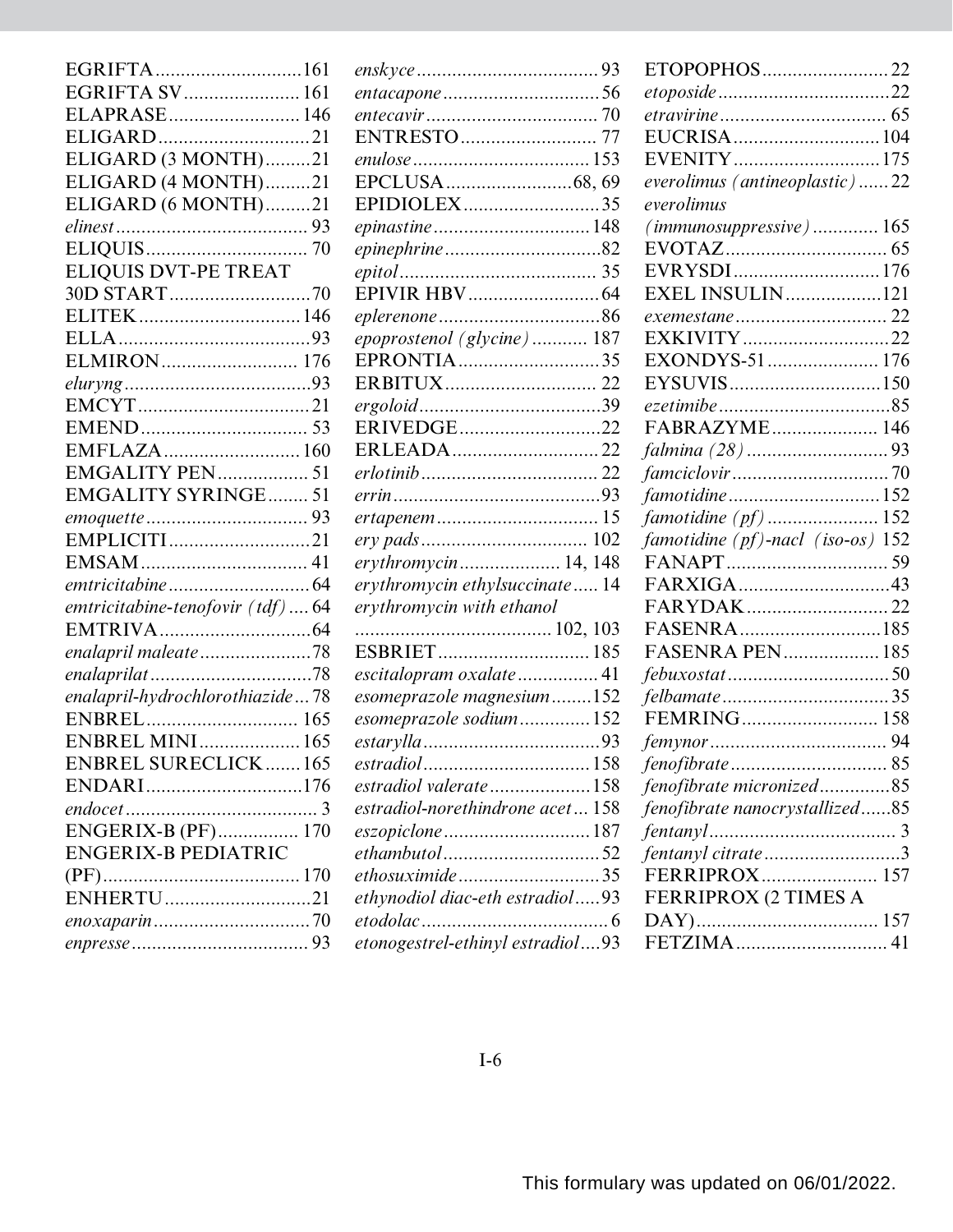| FIASP FLEXTOUCH U-100            |
|----------------------------------|
|                                  |
| <b>FIASP PENFILL U-100</b>       |
|                                  |
| FIASP U-100 INSULIN45            |
| finasteride 156                  |
| FINTEPLA36                       |
| FIRVANQ11                        |
| FLEBOGAMMA DIF165                |
|                                  |
| FLOVENT DISKUS 182               |
| <b>FLOVENT HFA182</b>            |
|                                  |
|                                  |
| fluconazole in nacl (iso-osm) 48 |
|                                  |
| fludrocortisone 160              |
|                                  |
| flunisolide151                   |
|                                  |
|                                  |
| fluocinonide-e 104               |
| $fluoride$ (sodium) 100          |
|                                  |
| fluorouracil22, 101              |
|                                  |
| fluphenazine decanoate59         |
| fluphenazine hcl 59              |
|                                  |
| flurbiprofen sodium 151          |
|                                  |
| fluticasone propionate 104, 151  |
|                                  |
|                                  |
|                                  |
|                                  |
|                                  |
| fosaprepitant53                  |
|                                  |
|                                  |

|      | fosphenytoin36                     |
|------|------------------------------------|
| 45   |                                    |
|      | FREESTYLE PRECISION121             |
| 45   | FULPHILA72                         |
| .45  |                                    |
| 156  |                                    |
| 36   |                                    |
| .11  |                                    |
| 165  |                                    |
| . 79 |                                    |
| 182  | GALAFOLD 146                       |
| 182  | galantamine  39                    |
| .22  | GAMIFANT 165                       |
| 48   | <b>GAMMAGARD LIQUID165</b>         |
| .48  | GAMMAGARD S-D (IGA <               |
| 49   | 1 MCG/ML)165                       |
| 160  | GAMMAPLEX 166                      |
| .89  | <b>GAMMAPLEX (WITH</b>             |
| 151  | SORBITOL)165                       |
| 104  |                                    |
| 104  | GARDASIL 9 (PF)170                 |
| 104  | GATTEX 30-VIAL 153                 |
| 100  | GAUZE PAD 121                      |
| 151  |                                    |
| 101  |                                    |
| . 41 |                                    |
| 59   | GAVRETO22                          |
| . 59 |                                    |
| 6    |                                    |
| 151  |                                    |
| 22   |                                    |
| 151  |                                    |
| .41  | gentamicin 10, 103, 148            |
| 176  | gentamicin sulfate (ped) $(pt)$ 10 |
| .71  | gentamicin sulfate $(pf)$ 10       |
| 175  |                                    |
| .65  |                                    |
| 53   |                                    |
| 68   |                                    |
| 78   |                                    |

| glimepiride47                                   |
|-------------------------------------------------|
|                                                 |
| glipizide-metformin 47                          |
|                                                 |
| glyburide micronized 47                         |
| glyburide-metformin48                           |
| glycopyrrolate153                               |
|                                                 |
|                                                 |
| granisetron $(pf)$ 53                           |
| granisetron hcl53, 54                           |
| griseofulvin microsize49                        |
| guanfacine77,89                                 |
|                                                 |
| <b>GVOKE HYPOPEN 2-</b>                         |
|                                                 |
| <b>GVOKE PFS 1-PACK</b>                         |
| SYRINGE 176                                     |
| HAEGARDA72                                      |
|                                                 |
|                                                 |
|                                                 |
|                                                 |
| hailey fe 1.5/30 (28)  94                       |
|                                                 |
| halobetasol propionate104                       |
|                                                 |
| haloperidol decanoate59                         |
| haloperidol lactate59                           |
| <b>HAVRIX (PF) 170</b>                          |
| <b>HEALTHWISE INSULIN</b>                       |
| SYRINGE<br>122                                  |
| <b>HEALTHWISE PEN</b>                           |
|                                                 |
| NEEDLE 122                                      |
| <b>HEALTHY ACCENTS</b>                          |
| <b>UNIFINE PENTIP 122, 123</b>                  |
|                                                 |
| heparin (porcine)71<br>heparin, porcine (pf) 71 |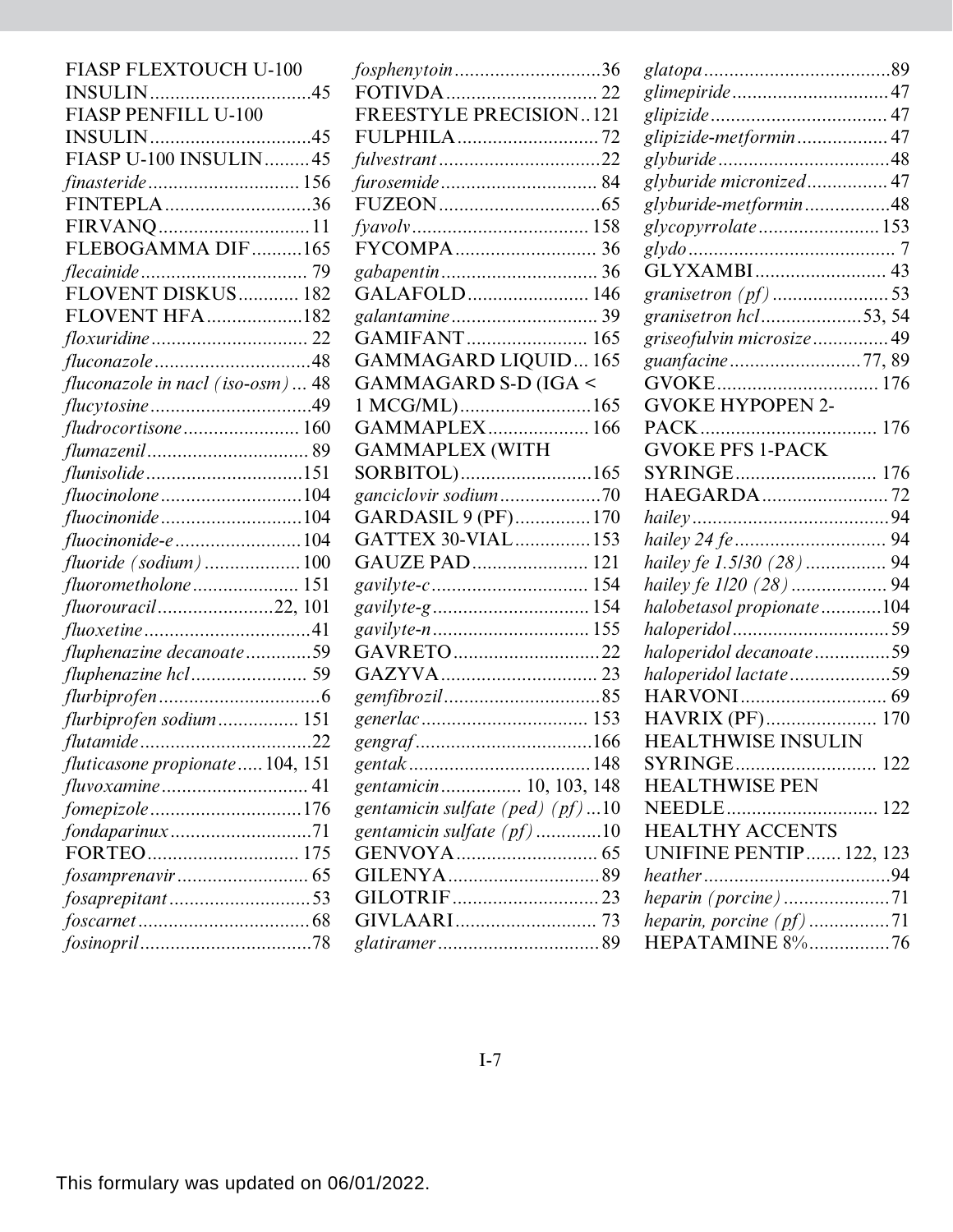| <b>HERCEPTIN 23</b>                |  |
|------------------------------------|--|
| HERCEPTIN HYLECTA23                |  |
| HERZUMA23                          |  |
|                                    |  |
| HETLIOZ LQ187                      |  |
| HIBERIX (PF)170                    |  |
| HUMIRA 166                         |  |
| <b>HUMIRA PEN166</b>               |  |
| <b>HUMIRA PEN CROHNS-</b>          |  |
| UC-HS START166                     |  |
| <b>HUMIRA PEN PSOR-</b>            |  |
| UVEITS-ADOL HS166                  |  |
| HUMIRA(CF)166                      |  |
| <b>HUMIRA(CF) PEDI</b>             |  |
| <b>CROHNS STARTER166</b>           |  |
| HUMIRA(CF) PEN 166                 |  |
| <b>HUMIRA(CF) PEN</b>              |  |
| CROHNS-UC-HS 166                   |  |
| <b>HUMIRA(CF) PEN</b>              |  |
| PEDIATRIC UC<br>$\dots$ 166        |  |
| HUMIRA(CF) PEN PSOR-               |  |
| UV-ADOL HS 166                     |  |
| <b>HUMULIN R U-500</b>             |  |
| (CONC) INSULIN45                   |  |
| <b>HUMULIN R U-500</b>             |  |
| (CONC) KWIKPEN45                   |  |
| hydralazine82, 83                  |  |
| hydrochlorothiazide84              |  |
| hydrocodone-acetaminophen3, 4      |  |
| hydrocodone-ibuprofen4             |  |
| hydrocortisone. 104, 105, 160, 174 |  |
| hydromorphone<br>. 4               |  |
| hydromorphone (pf)  4              |  |
| hydroxychloroquine55               |  |
| hydroxyprogesterone                |  |
|                                    |  |
| hydroxyurea23                      |  |
| hydroxyzine hcl50                  |  |
| hydroxyzine pamoate 176            |  |
| HYQVIA167                          |  |

| <i>ibandronate</i> 175         |
|--------------------------------|
|                                |
|                                |
|                                |
|                                |
|                                |
|                                |
|                                |
|                                |
|                                |
|                                |
|                                |
| <b>IMBRUVICA</b> 23            |
|                                |
| <i>imipenem-cilastatin</i> 15  |
| <i>imipramine hcl</i> 41       |
| <i>imiquimod</i> 101           |
| IMLYGIC24                      |
| <b>IMOVAX RABIES</b>           |
| VACCINE (PF) 170               |
|                                |
|                                |
|                                |
| <b>INCONTROL ALCOHOL</b>       |
|                                |
| <b>INCONTROL PEN</b>           |
| NEEDLE 123                     |
| <b>INCRELEX 161</b>            |
| indapamide 84                  |
|                                |
| <b>INFANRIX (DTAP) (PF)170</b> |
| INLYTA<br>.24                  |
| <b>INPEN (FOR HUMALOG)</b>     |
|                                |
|                                |
| FIASP) BLUE123                 |
|                                |
| <b>INREBIC24</b>               |
| <b>INSULIN SYR/NDL U100</b>    |
| HALF MARK 123                  |

| <b>INSULIN SYRINGE 109</b>                     |
|------------------------------------------------|
| <b>INSULIN SYRINGE</b>                         |
| <b>MICROFINE</b> 108<br><b>INSULIN SYRINGE</b> |
| <b>NEEDLELESS 109</b>                          |
| <b>INSULIN SYRINGE-</b>                        |
| <b>NEEDLE U-100</b>                            |
| 109, 110, 120, 121, 123, 124, 131,             |
| 135, 139                                       |
| <b>INSUPEN 124, 125</b>                        |
|                                                |
| <b>INTRALIPID76</b>                            |
|                                                |
|                                                |
| <b>INVEGA HAFYERA</b> 59                       |
| <b>INVEGA SUSTENNA60</b>                       |
|                                                |
| INVELTYS151                                    |
|                                                |
|                                                |
|                                                |
| ipratropium bromide 148, 184                   |
| ipratropium-albuterol 184                      |
| <i>irbesartan</i> 77                           |
| irbesartan-hydrochlorothiazide.77              |
|                                                |
|                                                |
| <b>ISENTRESS HD 65</b>                         |
|                                                |
| ISOLYTE S PH 7.4179                            |
| ISOLYTE-P IN 5 %                               |
| DEXTROSE 180                                   |
|                                                |
|                                                |
| isosorbide dinitrate87                         |
| isosorbide mononitrate 87                      |
| isosorbide-hydralazine87                       |
| <i>itraconazole</i> 49                         |
| <b>IV PREP WIPES101</b>                        |
|                                                |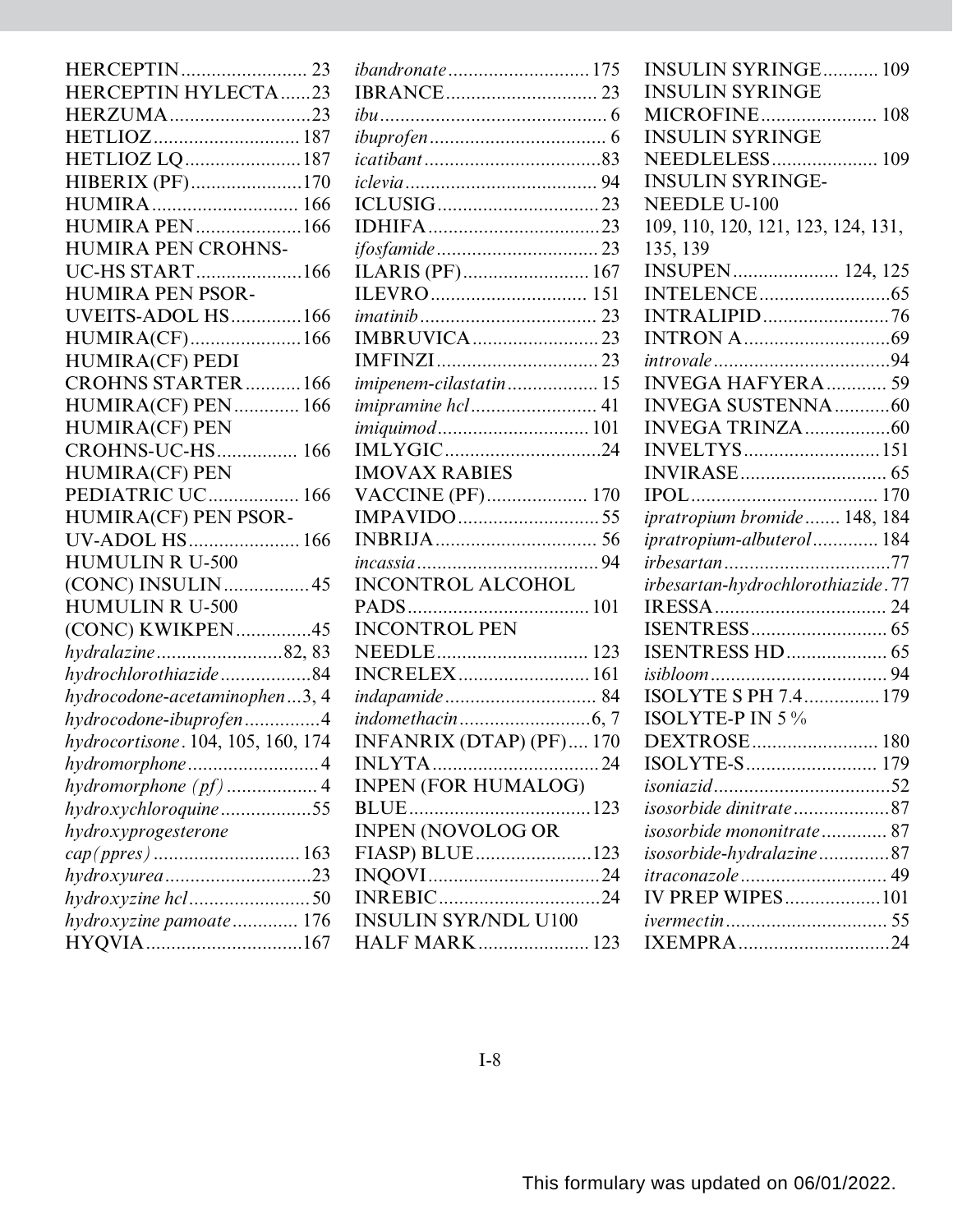| IXIARO (PF)170                        |  |
|---------------------------------------|--|
|                                       |  |
|                                       |  |
|                                       |  |
| JARDIANCE 43                          |  |
|                                       |  |
| JEMPERLI24                            |  |
|                                       |  |
| JENTADUETO43                          |  |
| JENTADUETO XR 43                      |  |
|                                       |  |
|                                       |  |
|                                       |  |
|                                       |  |
| junel 1/20 (21) 94                    |  |
| <i>junel fe 1.5/30 (28)</i> 94        |  |
|                                       |  |
|                                       |  |
|                                       |  |
|                                       |  |
|                                       |  |
| KALYDECO185                           |  |
|                                       |  |
| KANUMA146                             |  |
| kariva (28) 95                        |  |
| kelnor 1/35 (28)95                    |  |
| kelnor 1-50 (28)  95                  |  |
| KESIMPTA PEN 89                       |  |
| ketoconazole  49                      |  |
|                                       |  |
|                                       |  |
|                                       |  |
| KIMMTRAK24                            |  |
| KINRIX (PF) 171                       |  |
| kionex (with sorbitol) 153            |  |
| KISQALI  24, 25<br>KISQALI FEMARA CO- |  |
|                                       |  |
|                                       |  |
| klor-con m10180                       |  |
| klor-con m15180                       |  |

| klor-con m20180                  | lev        |
|----------------------------------|------------|
|                                  | lev        |
|                                  | lev        |
|                                  | lev        |
| <b>KRINTAFEL55</b>               | lev        |
| KRYSTEXXA 146                    | lev        |
|                                  | lev        |
|                                  | lev        |
|                                  | lev        |
| l norgestle.estradiol-e.estrad95 | lev        |
|                                  | lev        |
|                                  | lev        |
|                                  | lev        |
|                                  | LF         |
| lamivudine-zidovudine 65         | LI         |
| lamotrigine 36                   | lid        |
| lanreotide161                    | lid        |
| lansoprazole  152                | lid        |
| <b>LANTUS SOLOSTAR U-100</b>     | lid        |
|                                  | lid        |
| LANTUS U-100 INSULIN 46          | lill       |
|                                  | lin        |
|                                  | lin        |
|                                  | lin        |
|                                  | LI         |
|                                  | lio        |
|                                  | LI         |
|                                  | lis        |
| latanoprost179                   | lis        |
|                                  | LI         |
|                                  | PF         |
| <i>leflunomide</i> 167           | LI         |
| lenalidomide25                   | $S\bar{Y}$ |
|                                  | liti       |
|                                  | LI         |
|                                  | loj        |
| leucovorin calcium177            | L(         |
| LEUKERAN25                       | L(         |
|                                  | loį        |
|                                  | lop        |
|                                  |            |

| levetiracetam36                    |
|------------------------------------|
| levobunolol179                     |
| <i>levocarnitine</i> 177           |
| levocarnitine (with sugar) 177     |
|                                    |
| levofloxacin17, 148, 149           |
| $leveloxacin$ in $d5w$ 17          |
| levoleucovorin calcium177          |
| levonest (28) 95                   |
| levonorgestrel-ethinyl estrad95    |
| levonorg-eth estrad triphasic96    |
|                                    |
|                                    |
|                                    |
| LIBTAYO25                          |
|                                    |
|                                    |
|                                    |
| lidocaine viscous8                 |
| lidocaine-prilocaine 8             |
|                                    |
|                                    |
| linezolid in dextrose 5%11         |
| linezolid-0.9% sodium chloride. 11 |
|                                    |
| liothyronine164                    |
|                                    |
|                                    |
| lisinopril-hydrochlorothiazide78   |
| <b>LITE TOUCH INSULIN</b>          |
| PEN NEEDLES125                     |
| LITE TOUCH INSULIN                 |
| SYRINGE 125, 126                   |
|                                    |
|                                    |
|                                    |
| LOKELMA 153                        |
|                                    |
| loperamide 153                     |
|                                    |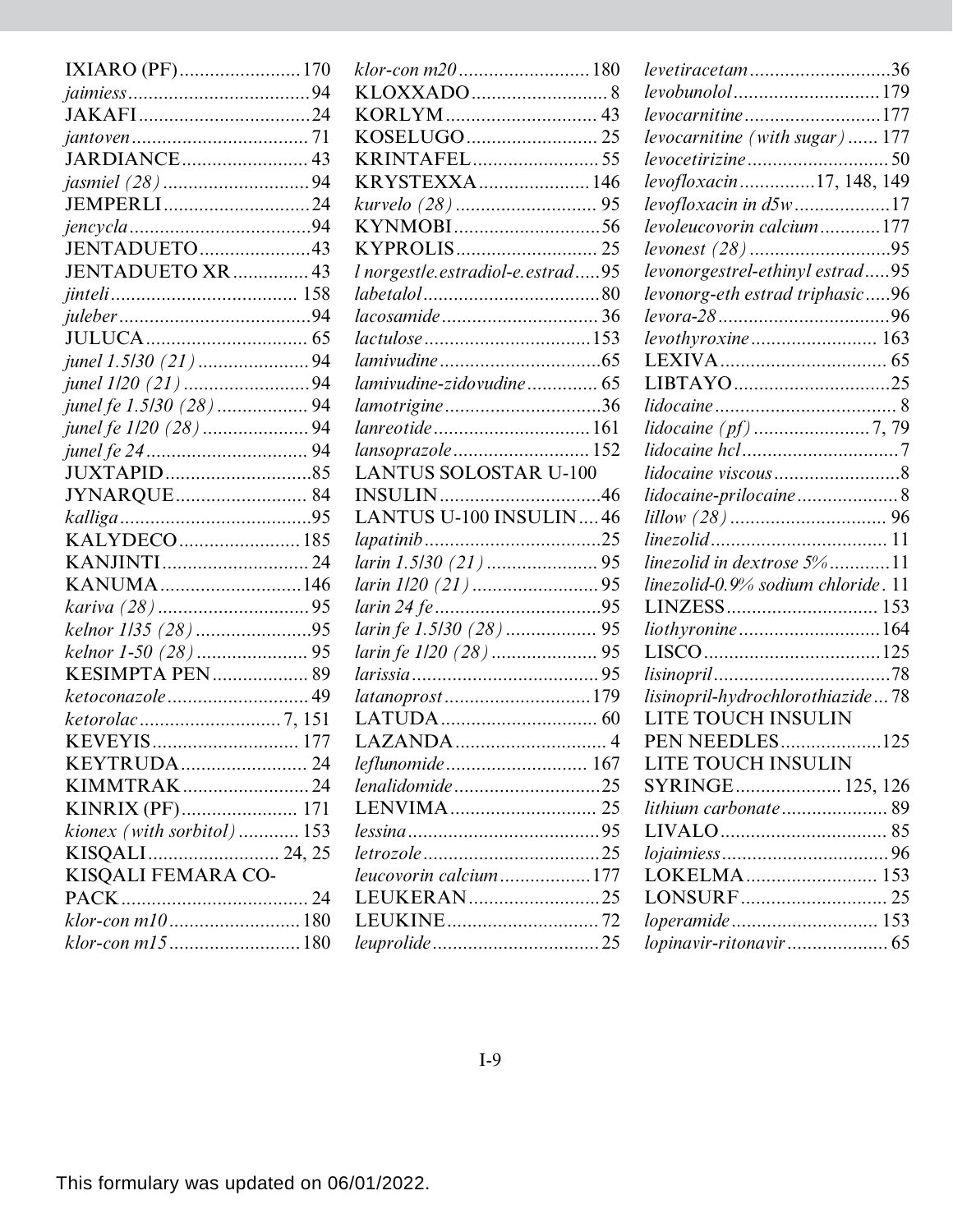| LORBRENA25                     |  |
|--------------------------------|--|
| loryna (28) 96                 |  |
|                                |  |
| losartan-hydrochlorothiazide77 |  |
| LOTEMAX151                     |  |
| LOTEMAX SM  151                |  |
| loteprednol etabonate 151      |  |
|                                |  |
| low-ogestrel (28)96            |  |
|                                |  |
| lo-zumandimine (28)  96        |  |
| lubiprostone 154               |  |
|                                |  |
| LUMAKRAS 25                    |  |
| LUMIGAN179                     |  |
| LUMOXITI26                     |  |
| LUPRON DEPOT  161              |  |
| <b>LUPRON DEPOT (3</b>         |  |
|                                |  |
| LUPRON DEPOT (4                |  |
| MONTH)26                       |  |
| LUPRON DEPOT (6                |  |
| MONTH)26                       |  |
| LUPRON DEPOT-PED162            |  |
| LUPRON DEPOT-PED (3            |  |
| MONTH)161                      |  |
| lutera (28) 96                 |  |
|                                |  |
|                                |  |
|                                |  |
|                                |  |
|                                |  |
|                                |  |
| <b>MAGELLAN INSULIN</b>        |  |
| <b>SAFETY SYRNG</b> 126        |  |
| <b>MAGELLAN SYRINGE126</b>     |  |
| magnesium sulfate180           |  |
| magnesium sulfate in d5w  180  |  |
| magnesium sulfate in water180  |  |

| <i>malathion</i> 106        |
|-----------------------------|
|                             |
|                             |
| MARGENZA26                  |
| marlissa (28) 96            |
| <b>MARPLAN42</b>            |
| <b>MATULANE 26</b>          |
| <b>MAVENCLAD (10 TABLET</b> |
|                             |
| MAVENCLAD (4 TABLET         |
| 89                          |
| MAVENCLAD (5 TABLET         |
|                             |
|                             |
| <b>PACK</b> )<br>. . 89     |
| MAVENCLAD (7 TABLET         |
| 89                          |
|                             |
|                             |
| <b>MAVENCLAD (9 TABLET</b>  |
|                             |
|                             |
|                             |
| <b>MAXICOMFORT INSULIN</b>  |
| SYRINGE 126, 127            |
| <b>MAXI-COMFORT</b>         |
| <b>INSULIN SYRINGE 127</b>  |
| <b>MAXICOMFORT SAFETY</b>   |
| PEN NEEDLE127               |
|                             |
| MAYZENT                     |
| STARTER(FOR 1MG             |
|                             |
| <b>MAYZENT</b>              |
|                             |
| <b>STARTER(FOR 2MG</b>      |
|                             |
|                             |
| medroxyprogesterone 163     |
|                             |
|                             |

| <b>MEKINIST</b> 26<br><b>MENACTRA (PF) 171</b><br><b>MENQUADFI (PF) 171</b><br>MENVEO A-C-Y-W-135-<br>MEPSEVII146<br>mercaptopurine26<br>meropenem15<br>meropenem-0.9% sodium<br>mesalamine 174<br>MESNEX177<br>metaproterenol  184<br>metformin43,44<br><i>methadose</i> 4<br>methenamine hippurate 12<br>methimazole164<br>methocarbamol186<br>methotrexate sodium26<br>methotrexate sodium $(pt)$ 26<br>methoxsalen 102<br>methscopolamine154<br>methylphenidate hcl90<br>methylprednisolone160<br>methylprednisolone acetate160<br>methylprednisolone sodium<br>metipranolol179<br>metoclopramide hcl 154<br>metoprolol succinate80<br>metoprolol ta-hydrochlorothiaz 80 |                  |
|------------------------------------------------------------------------------------------------------------------------------------------------------------------------------------------------------------------------------------------------------------------------------------------------------------------------------------------------------------------------------------------------------------------------------------------------------------------------------------------------------------------------------------------------------------------------------------------------------------------------------------------------------------------------------|------------------|
|                                                                                                                                                                                                                                                                                                                                                                                                                                                                                                                                                                                                                                                                              | megestrol26, 163 |
|                                                                                                                                                                                                                                                                                                                                                                                                                                                                                                                                                                                                                                                                              |                  |
|                                                                                                                                                                                                                                                                                                                                                                                                                                                                                                                                                                                                                                                                              |                  |
|                                                                                                                                                                                                                                                                                                                                                                                                                                                                                                                                                                                                                                                                              |                  |
|                                                                                                                                                                                                                                                                                                                                                                                                                                                                                                                                                                                                                                                                              |                  |
|                                                                                                                                                                                                                                                                                                                                                                                                                                                                                                                                                                                                                                                                              |                  |
|                                                                                                                                                                                                                                                                                                                                                                                                                                                                                                                                                                                                                                                                              |                  |
|                                                                                                                                                                                                                                                                                                                                                                                                                                                                                                                                                                                                                                                                              |                  |
|                                                                                                                                                                                                                                                                                                                                                                                                                                                                                                                                                                                                                                                                              |                  |
|                                                                                                                                                                                                                                                                                                                                                                                                                                                                                                                                                                                                                                                                              |                  |
|                                                                                                                                                                                                                                                                                                                                                                                                                                                                                                                                                                                                                                                                              |                  |
|                                                                                                                                                                                                                                                                                                                                                                                                                                                                                                                                                                                                                                                                              |                  |
|                                                                                                                                                                                                                                                                                                                                                                                                                                                                                                                                                                                                                                                                              |                  |
|                                                                                                                                                                                                                                                                                                                                                                                                                                                                                                                                                                                                                                                                              |                  |
|                                                                                                                                                                                                                                                                                                                                                                                                                                                                                                                                                                                                                                                                              |                  |
|                                                                                                                                                                                                                                                                                                                                                                                                                                                                                                                                                                                                                                                                              |                  |
|                                                                                                                                                                                                                                                                                                                                                                                                                                                                                                                                                                                                                                                                              |                  |
|                                                                                                                                                                                                                                                                                                                                                                                                                                                                                                                                                                                                                                                                              |                  |
|                                                                                                                                                                                                                                                                                                                                                                                                                                                                                                                                                                                                                                                                              |                  |
|                                                                                                                                                                                                                                                                                                                                                                                                                                                                                                                                                                                                                                                                              |                  |
|                                                                                                                                                                                                                                                                                                                                                                                                                                                                                                                                                                                                                                                                              |                  |
|                                                                                                                                                                                                                                                                                                                                                                                                                                                                                                                                                                                                                                                                              |                  |
|                                                                                                                                                                                                                                                                                                                                                                                                                                                                                                                                                                                                                                                                              |                  |
|                                                                                                                                                                                                                                                                                                                                                                                                                                                                                                                                                                                                                                                                              |                  |
|                                                                                                                                                                                                                                                                                                                                                                                                                                                                                                                                                                                                                                                                              |                  |
|                                                                                                                                                                                                                                                                                                                                                                                                                                                                                                                                                                                                                                                                              |                  |
|                                                                                                                                                                                                                                                                                                                                                                                                                                                                                                                                                                                                                                                                              |                  |
|                                                                                                                                                                                                                                                                                                                                                                                                                                                                                                                                                                                                                                                                              |                  |
|                                                                                                                                                                                                                                                                                                                                                                                                                                                                                                                                                                                                                                                                              |                  |
|                                                                                                                                                                                                                                                                                                                                                                                                                                                                                                                                                                                                                                                                              |                  |
|                                                                                                                                                                                                                                                                                                                                                                                                                                                                                                                                                                                                                                                                              |                  |
|                                                                                                                                                                                                                                                                                                                                                                                                                                                                                                                                                                                                                                                                              |                  |
|                                                                                                                                                                                                                                                                                                                                                                                                                                                                                                                                                                                                                                                                              |                  |
|                                                                                                                                                                                                                                                                                                                                                                                                                                                                                                                                                                                                                                                                              |                  |
|                                                                                                                                                                                                                                                                                                                                                                                                                                                                                                                                                                                                                                                                              |                  |
|                                                                                                                                                                                                                                                                                                                                                                                                                                                                                                                                                                                                                                                                              |                  |
|                                                                                                                                                                                                                                                                                                                                                                                                                                                                                                                                                                                                                                                                              |                  |
|                                                                                                                                                                                                                                                                                                                                                                                                                                                                                                                                                                                                                                                                              |                  |
|                                                                                                                                                                                                                                                                                                                                                                                                                                                                                                                                                                                                                                                                              |                  |
|                                                                                                                                                                                                                                                                                                                                                                                                                                                                                                                                                                                                                                                                              |                  |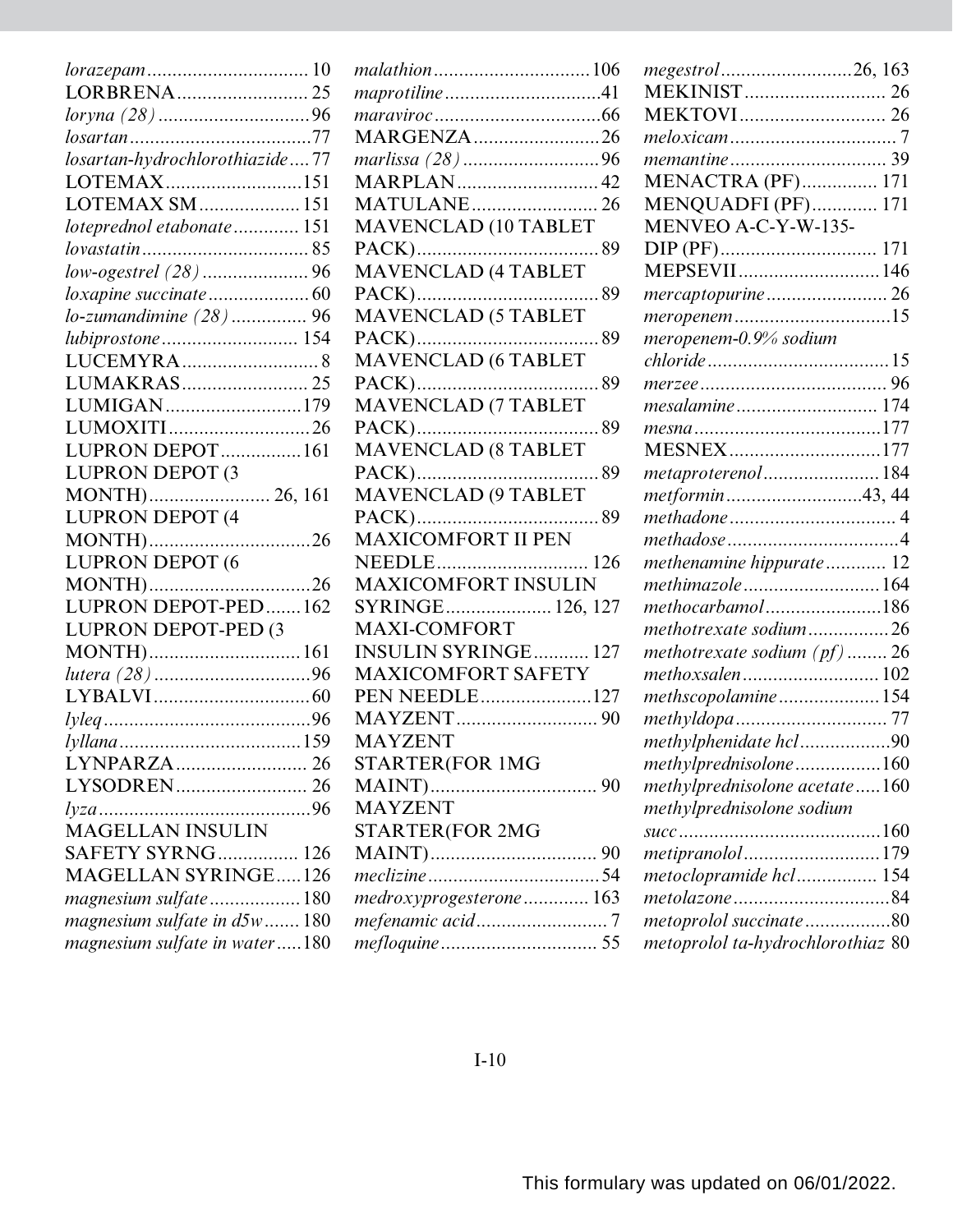| metoprolol tartrate80            |
|----------------------------------|
| metronidazole 12, 50, 103        |
| metronidazole in nacl (iso-os)12 |
|                                  |
|                                  |
| miconazole-349                   |
| MICRODOT INSULIN PEN             |
|                                  |
| microgestin fe 1/20 (28) 96      |
| <i>midodrine</i> 77              |
| miglustat146                     |
|                                  |
|                                  |
| MINI ULTRA-THIN II 127           |
|                                  |
| minocycline18                    |
|                                  |
| mirtazapine42                    |
|                                  |
|                                  |
|                                  |
| M-M-R II (PF)171                 |
| modafinil187                     |
|                                  |
|                                  |
| mometasone105, 151               |
| <i>mondoxyne nl</i> 18           |
| MONJUVI27                        |
| <b>MONOJECT INSULIN</b>          |
| SAFETY SYRING 128                |
| MONOJECT INSULIN                 |
| SYRINGE 127, 128                 |
| <b>MONOJECT SYRINGE127</b>       |
| <b>MONOJECT ULTRA</b>            |
| <b>COMFORT INSULIN 141</b>       |
| mono-linyah96                    |
|                                  |
|                                  |
|                                  |
| morphine concentrate4            |

| <b>MOVANTIK</b> 154              |
|----------------------------------|
| moxifloxacin 17, 149             |
| MOZOBIL72                        |
|                                  |
| MULTAQ79                         |
| mupirocin  103                   |
|                                  |
| mycophenolate mofetil167         |
| mycophenolate mofetil (hcl)167   |
| MYLOTARG27                       |
| <b>MYRBETRIQ 155</b>             |
|                                  |
|                                  |
| nafcillin in dextrose iso-osm 16 |
| NAGLAZYME146                     |
|                                  |
|                                  |
| NAMZARIC 40                      |
|                                  |
|                                  |
| NATACYN 149                      |
| NATPARA 175                      |
|                                  |
|                                  |
| necon 0.5/35 (28)96              |
| nefazodone 42                    |
|                                  |
| neomycin-bacitracin-poly-hc149   |
| neomycin-bacitracin-             |
|                                  |
| neomycin-polymyxin b gu 103      |
| neomycin-polymyxin b-            |
| dexameth 149                     |
| neomycin-polymyxin-              |
| gramicidin149                    |
| neomycin-polymyxin-hc149         |
| neo-polycin149                   |
|                                  |
| NEPHRAMINE 5.4 % 76              |
| NERLYNX 27                       |

| NEULASTA72                        |
|-----------------------------------|
| NEULASTA ONPRO  72                |
|                                   |
|                                   |
|                                   |
|                                   |
|                                   |
|                                   |
|                                   |
|                                   |
|                                   |
|                                   |
| nilutamide 27                     |
| NINLARO27                         |
|                                   |
| nitisinone 146                    |
| nitrofurantoin macrocrystal12     |
| nitrofurantoin monohydlm-         |
|                                   |
|                                   |
|                                   |
|                                   |
|                                   |
| NORDITROPIN FLEXPRO               |
|                                   |
| norethindrone (contraceptive)96   |
| norethindrone acetate 163         |
| norethindrone ac-eth estradiol    |
| , 97, 159<br>.                    |
| norethindrone-e.estradiol-iron97  |
| norgestimate-ethinyl estradiol 97 |
| norlyda<br>97                     |
| NORMOSOL-M IN 5 %                 |
| DEXTROSE 180                      |
| nortrel 0.5/35 (28)97             |
| nortrel 1/35 (21)97               |
| nortrel 1/35 (28)97               |
| nortrel 7/7/7 (28)97              |
| nortriptyline42                   |
|                                   |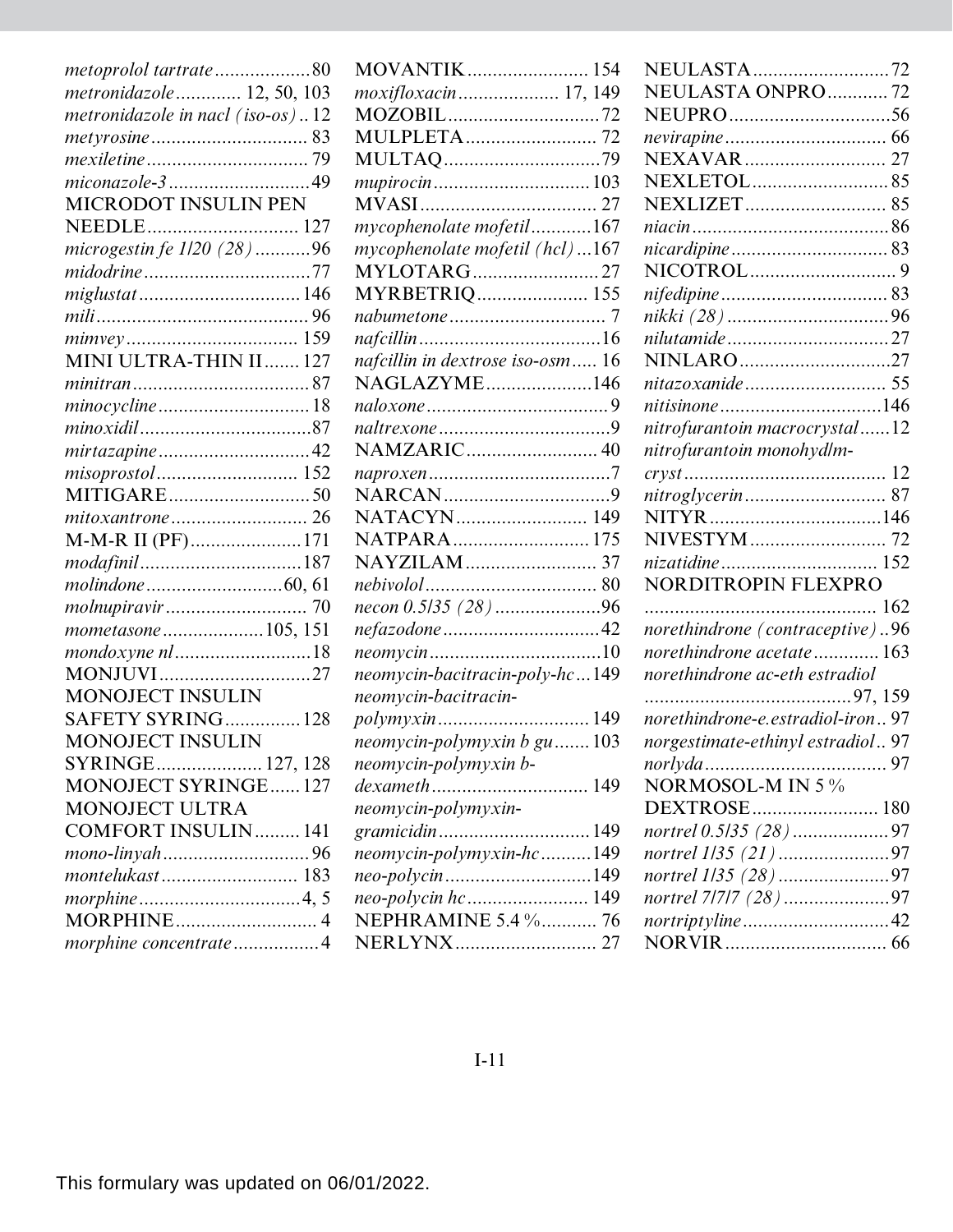| NOVOFINE 30128               |
|------------------------------|
| NOVOFINE 32128               |
| NOVOFINE PLUS128             |
| <b>NOVOLIN 70/30 U-100</b>   |
|                              |
| <b>NOVOLIN 70-30 FLEXPEN</b> |
|                              |
| <b>NOVOLIN N FLEXPEN46</b>   |
| NOVOLIN N NPH U-100          |
|                              |
| <b>NOVOLIN R FLEXPEN 46</b>  |
| NOVOLIN R REGULAR U-         |
| 100 INSULN46                 |
| NOVOLOG FLEXPEN U-           |
|                              |
| NOVOLOG MIX 70-30 U-         |
| 100 INSULN46                 |
| NOVOLOG MIX 70-              |
| 30FLEXPEN U-10046            |
| <b>NOVOLOG PENFILL U-100</b> |
|                              |
| NOVOLOG U-100 INSULIN        |
|                              |
| NOVOTWIST128                 |
|                              |
|                              |
|                              |
| NULOJIX167                   |
|                              |
| <b>NURTEC ODT</b> 51         |
| NUTRILIPID76                 |
| $\n  nyamyc \dots$           |
| nylia 1/35 (28) 97           |
| nylia 71717 (28) 97          |
|                              |
|                              |
|                              |
| NYVEPRIA72                   |
|                              |
|                              |
| OCTAGAM167                   |

| <i>octreotide acetate</i> .162 |  |
|--------------------------------|--|
|                                |  |
|                                |  |
|                                |  |
|                                |  |
|                                |  |
|                                |  |
|                                |  |
| olmesartan-                    |  |
| hydrochlorothiazide78          |  |
| olopatadine 148                |  |
| omega-3 acid ethyl esters86    |  |
| omeprazole152                  |  |
| omeprazole-sodium              |  |
| bicarbonate 152                |  |
| <b>OMNIPOD 5 G6 INTRO</b>      |  |
| KIT (GEN 5)128                 |  |
| <b>OMNIPOD 5 G6 PODS</b>       |  |
|                                |  |
| <b>OMNIPOD CLASSIC PDM</b>     |  |
| 129                            |  |
| <b>OMNIPOD CLASSIC PODS</b>    |  |
|                                |  |
| <b>OMNIPOD DASH INTRO</b>      |  |
| KIT (GEN 4)129                 |  |
| <b>OMNIPOD DASH PDM</b>        |  |
| KIT (GEN 4)129                 |  |
| <b>OMNIPOD DASH PODS</b>       |  |
|                                |  |
| <b>ONCASPAR</b> 27             |  |
|                                |  |
| ondansetron hcl54              |  |
| ondansetron hcl (pf)  54       |  |
| ONIVYDE27                      |  |
| <b>ONTRUZANT</b> 27            |  |
| ONUREG27                       |  |
|                                |  |
| OPDUALAG27                     |  |
|                                |  |
|                                |  |

| ORFADIN146                   |  |
|------------------------------|--|
| ORGOVYX 162                  |  |
| ORILISSA 162                 |  |
| ORKAMBI185, 186              |  |
| <b>ORLADEYO</b> 72           |  |
|                              |  |
|                              |  |
| <b>OSMOLEX ER</b> 56, 57     |  |
| oxandrolone 157              |  |
| <i>oxcarbazepine</i> 37      |  |
|                              |  |
| <b>OXTELLAR XR</b> 37        |  |
| oxybutynin chloride 155, 156 |  |
|                              |  |
| oxycodone-acetaminophen 5    |  |
| oxycodone-aspirin5           |  |
|                              |  |
|                              |  |
|                              |  |
| paclitaxel protein-bound27   |  |
|                              |  |
|                              |  |
| PALYNZIQ  146                |  |
| PANRETIN102                  |  |
| pantoprazole 153             |  |
| paricalcitol175              |  |
| paroex oral rinse 100        |  |
|                              |  |
| paroxetine hcl 42            |  |
| PAXLOVID (EUA) 68            |  |
| PEDIARIX (PF) 171            |  |
| PEDVAX HIB (PF) 171          |  |
| peg 3350-electrolytes155     |  |
|                              |  |
| peg-electrolyte soln155      |  |
|                              |  |
|                              |  |
| PEN NEEDLE121, 129, 131      |  |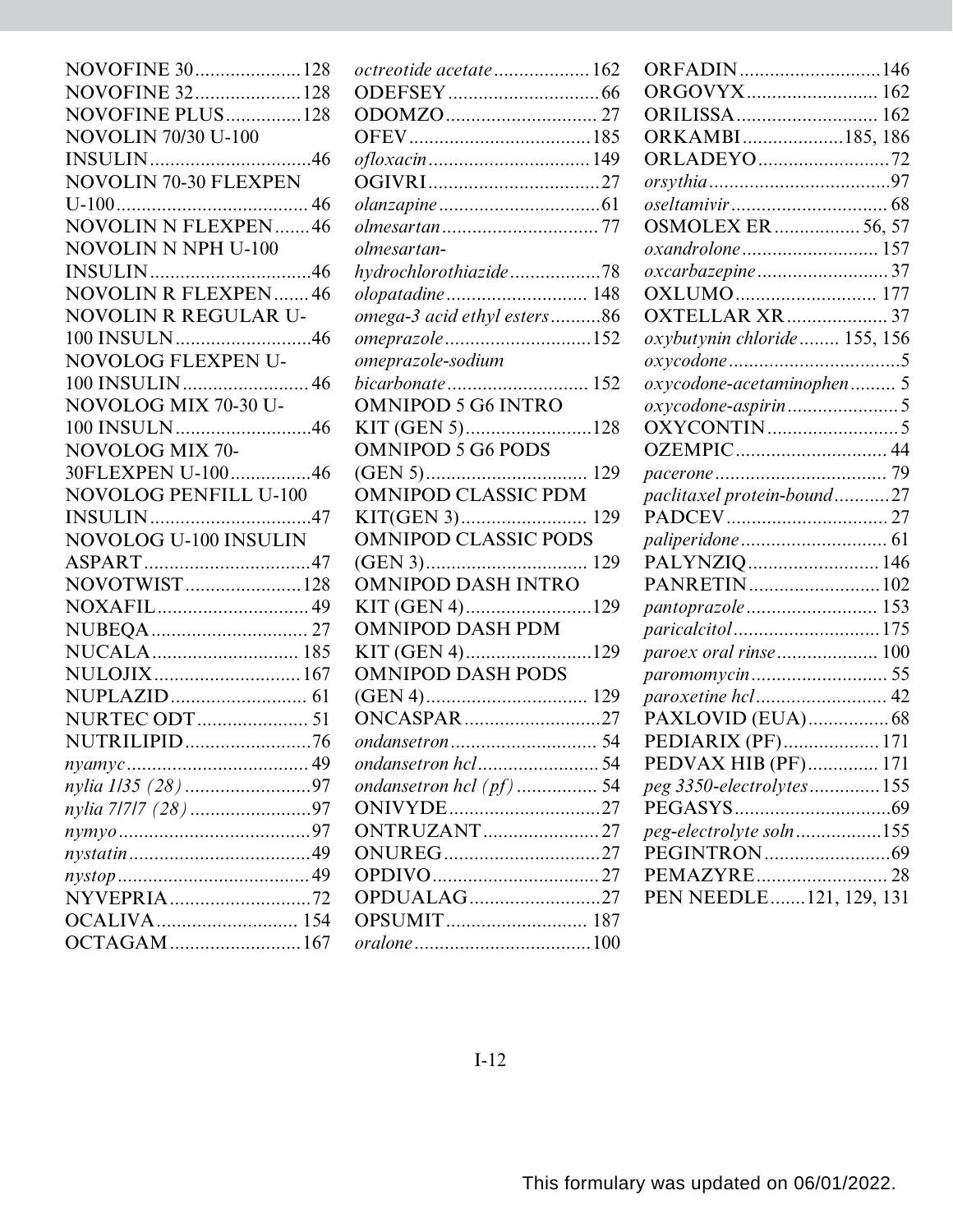| PEN NEEDLE, DIABETIC          |
|-------------------------------|
|                               |
|                               |
| penicillin g potassium 16     |
| penicillin g procaine16       |
| penicillin v potassium 16     |
|                               |
| PENTACEL (PF) 171             |
|                               |
|                               |
| pentoxifylline74              |
|                               |
| perindopril erbumine 78       |
| periogard 100                 |
|                               |
|                               |
| perphenazine-amitriptyline 42 |
|                               |
|                               |
|                               |
| phenobarbital37               |
|                               |
|                               |
| phenytoin sodium 37           |
| phenytoin sodium extended37   |
|                               |
|                               |
| PHOSLYRA155                   |
|                               |
| pilocarpine hcl 100, 179      |
| pimecrolimus105               |
|                               |
| pimtrea (28) 98               |
| pioglitazone 44               |
| PIP PEN NEEDLE130             |
| piperacillin-tazobactam16     |
|                               |
|                               |
| PLASMA-LYTE 148 180           |
| PLASMA-LYTE A180              |

| PLEGRIDY90                       |  |
|----------------------------------|--|
| podofilox 102                    |  |
|                                  |  |
|                                  |  |
| polymyxin b sulfate12            |  |
| polymyxin b sulf-trimethoprim150 |  |
| POMALYST28                       |  |
|                                  |  |
| PORTRAZZA28                      |  |
| posaconazole 49                  |  |
| potassium chloride  180, 181     |  |
| potassium chloride-0.45 % nacl   |  |
|                                  |  |
| potassium citrate181             |  |
| <b>PRALUENT PEN 86</b>           |  |
| <i>pramipexole </i> 57           |  |
|                                  |  |
| <i>pravastatin</i> 86            |  |
|                                  |  |
| prednicarbate105                 |  |
| prednisolone  160                |  |
| prednisolone acetate  151        |  |
| prednisolone sodium phosphate    |  |
|                                  |  |
| prednisone  160, 161             |  |
| pregabalin37                     |  |
| PREHEVBRIO (PF)171               |  |
| PREMARIN159                      |  |
| PREMPHASE 159                    |  |
| PREMPRO 159                      |  |
| PRETOMANID 52                    |  |
|                                  |  |
| PREVENT DROPSAFE                 |  |
| PEN NEEDLE130                    |  |
|                                  |  |
|                                  |  |
|                                  |  |
|                                  |  |
|                                  |  |
| PRIMAQUINE 55                    |  |

| primidone37                       |
|-----------------------------------|
| PRIVIGEN 167                      |
| PRO COMFORT                       |
| ALCOHOL PADS 102                  |
| PRO COMFORT INSULIN               |
|                                   |
| PRO COMFORT PEN                   |
| NEEDLE130, 131                    |
|                                   |
| probenecid-colchicine 50          |
|                                   |
| PROCALAMINE 3%76                  |
|                                   |
| prochlorperazine edisylate 54     |
| prochlorperazine maleate 54       |
| procto-med hc 105                 |
|                                   |
| proctozone-hc105                  |
| PRODIGY INSULIN                   |
|                                   |
| progesterone163                   |
| progesterone micronized 163       |
| PROGRAF 167                       |
| PROLASTIN-C 186                   |
| PROLENSA 151                      |
| PROLEUKIN28                       |
|                                   |
|                                   |
| promethazine50, 54                |
|                                   |
|                                   |
| proparacaine 148                  |
| propranolol80, 81                 |
| propranolol-hydrochlorothiazid 81 |
| propylthiouracil164               |
| PROQUAD (PF) 171                  |
|                                   |
|                                   |
| protriptyline42                   |
| PULMOZYME146                      |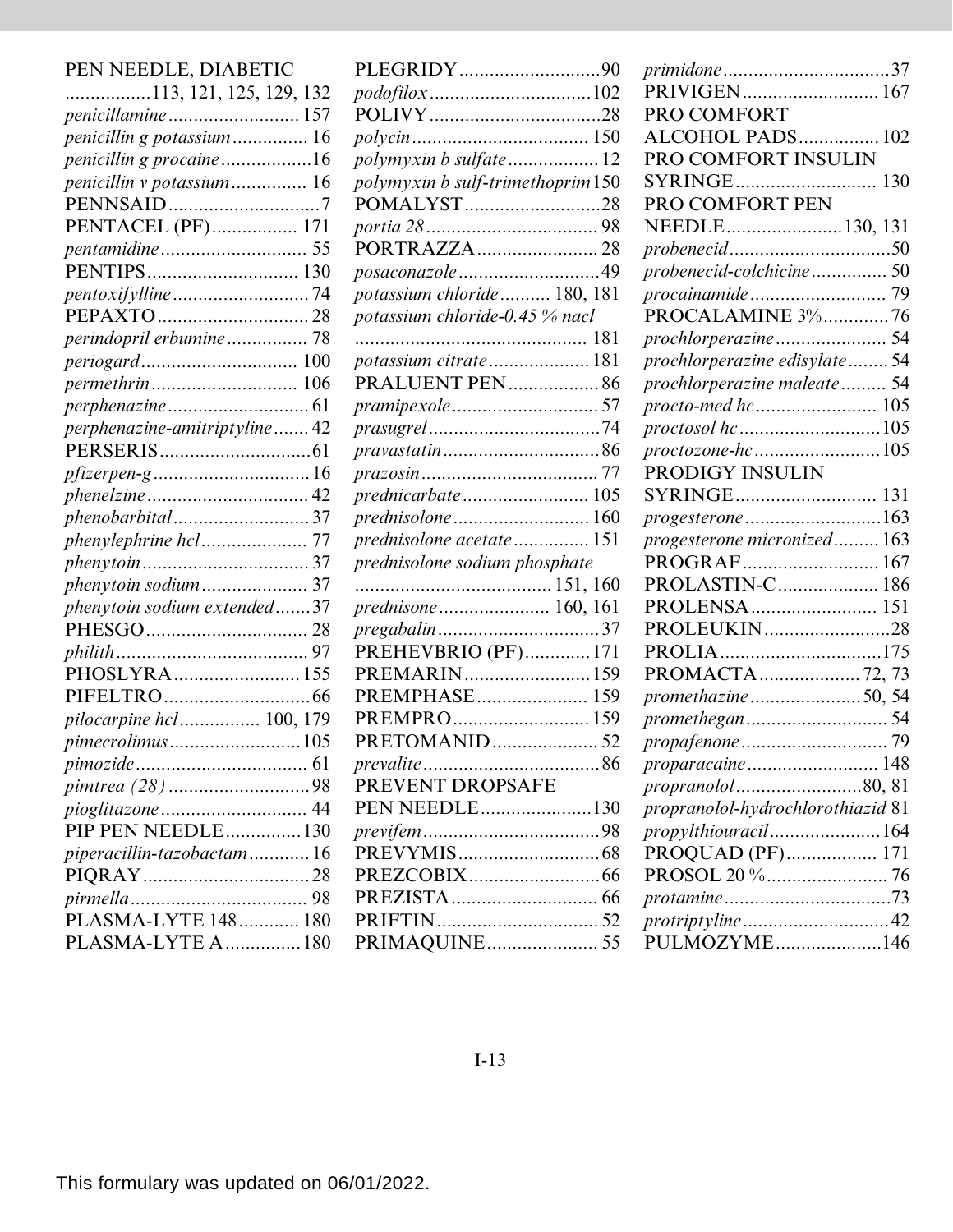| <b>PURE COMFORT</b>             | <b>RETR</b>  |
|---------------------------------|--------------|
| ALCOHOL PADS 102                | <b>REVC</b>  |
| PURE COMFORT PEN                | <b>REVL</b>  |
|                                 | revonte      |
| PURIXAN28                       | <b>REXU</b>  |
|                                 | <b>REYA</b>  |
| pyridostigmine bromide 177      | <b>REZU</b>  |
|                                 | <b>RHOF</b>  |
|                                 | <b>RIAB</b>  |
| QUADRACEL (PF) 172              | ribavir      |
|                                 | <b>RIDA</b>  |
|                                 | rifabut      |
| quinapril-hydrochlorothiazide79 | rifamp       |
|                                 | rilpivir     |
| quinine sulfate55               | riluzol      |
| RABAVERT (PF)172                | rimant       |
| rabeprazole 153                 | <b>RINV</b>  |
|                                 | risedro      |
| raloxifene159                   | <b>RISPE</b> |
|                                 | risperi      |
|                                 | ritonay      |
|                                 | <b>RITU</b>  |
| RASUVO (PF) 167                 | <b>RITU</b>  |
|                                 | rivasti      |
| RAYALDEE 175                    | rivasti      |
| reclipsen (28)  98              | rizatrij     |
| RECOMBIVAX HB (PF) 172          | <b>ROCK</b>  |
| RECTIV177                       | ropinir      |
| RELENZA DISKHALER 68            | rosada       |
| RELEUKO73                       | rosuva       |
| RELION NEEDLES 131              | ROTA         |
| <b>RELION PEN NEEDLES132</b>    | ROTA         |
|                                 | <b>ROZL</b>  |
| REPATHA PUSHTRONEX86            | <b>RUBR</b>  |
| REPATHA SURECLICK86             | rufinar      |
| REPATHA SYRINGE86               | <b>RUK</b>   |
|                                 | <b>RUXI</b>  |
| RESTASIS MULTIDOSE151           | <b>RYBE</b>  |
|                                 | <b>RYBR</b>  |
| RETEVMO28                       | RYD/         |
|                                 |              |

| REVCOVI147              |
|-------------------------|
|                         |
|                         |
|                         |
|                         |
| <b>REZUROCK 167</b>     |
| RHOPRESSA 179           |
|                         |
|                         |
|                         |
|                         |
|                         |
|                         |
|                         |
| rimantadine 68          |
|                         |
| risedronate  175        |
| RISPERDAL CONSTA 61, 62 |
| risperidone  62         |
|                         |
|                         |
| RITUXAN HYCELA 29       |
|                         |
| rivastigmine tartrate40 |
|                         |
| rizatriptan51           |
| ROCKLATAN 179           |
|                         |
|                         |
|                         |
|                         |
| ROTATEQ VACCINE172      |
| ROZLYTREK29             |
|                         |
| rufinamide 37, 38       |
|                         |
|                         |
| RYBELSUS44              |
| RYBREVANT29             |

| <b>SAFESNAP INSULIN</b>            |
|------------------------------------|
| SYRINGE 132                        |
| <b>SAFETY PEN NEEDLE132</b>        |
|                                    |
| <b>SANDOSTATIN LAR</b>             |
|                                    |
|                                    |
| <i>sapropterin</i> 147             |
|                                    |
|                                    |
| <b>SCEMBLIX29</b>                  |
| scopolamine base54                 |
|                                    |
| <b>SECURESAFE PEN</b>              |
|                                    |
| selegiline hcl57                   |
| selenium sulfide 103               |
| SELZENTRY 66, 67                   |
| SEREVENT DISKUS 184                |
| SEROSTIM 162                       |
|                                    |
| sertraline42                       |
|                                    |
| sevelamer carbonate 155            |
| sevelamer hcl155                   |
| <i>sf 5000 plus</i> 100            |
|                                    |
| <b>SHINGRIX (PF) 172</b>           |
| SIGNIFOR  162                      |
|                                    |
|                                    |
| sildenafil (pulm.hypertension) 188 |
| silver sulfadiazine  103           |
| SIMBRINZA 179                      |
|                                    |
|                                    |
|                                    |
|                                    |
| SIRTURO<br>53                      |
| sodium chloride 0.45 %181          |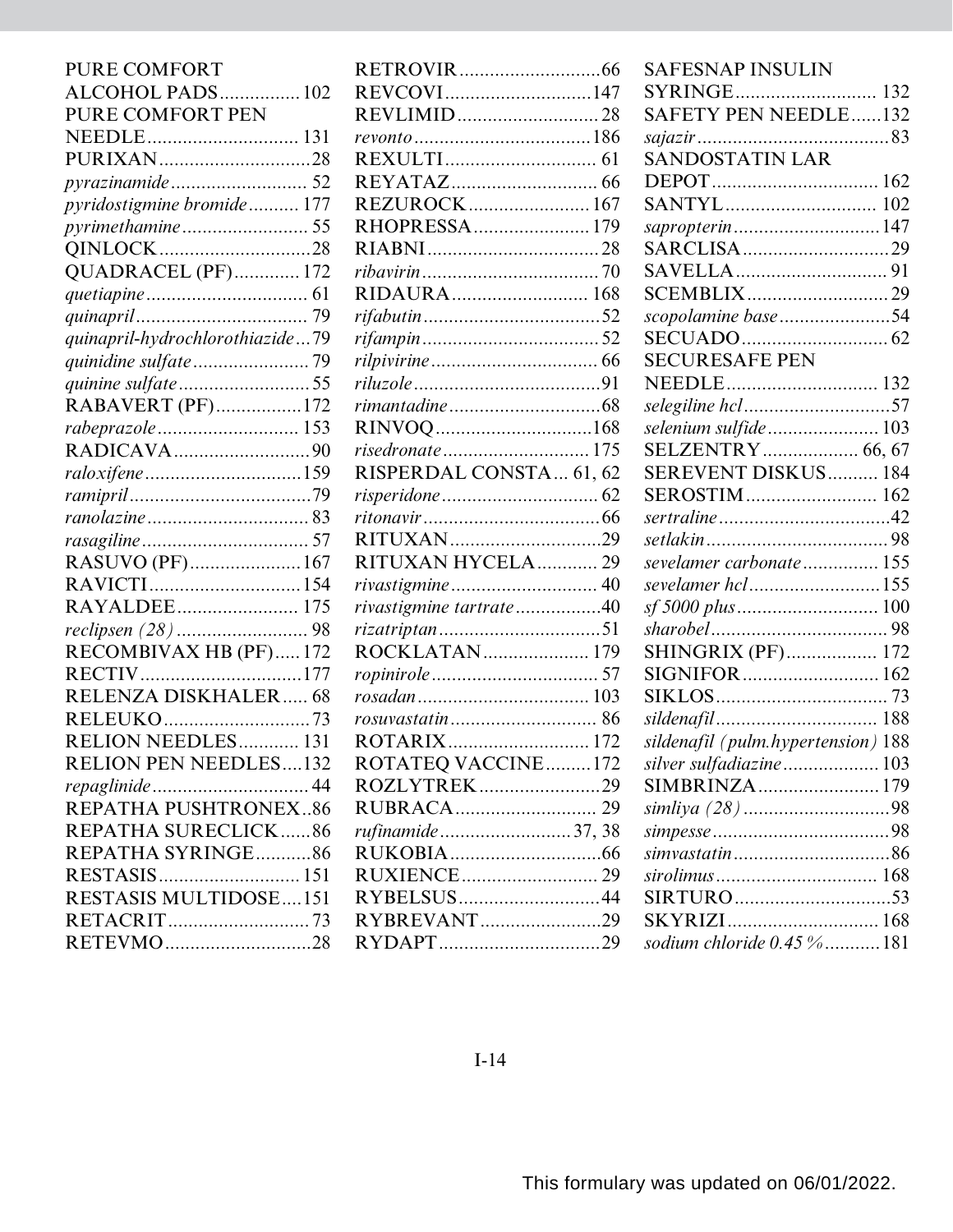| sodium chloride 0.9 %181         |
|----------------------------------|
| sodium fluoride-pot nitrate 100  |
| sodium phenylbutyrate154         |
| sodium polystyrene (sorb free)   |
| 154                              |
| sodium polystyrene sulfonate154  |
| SOLIQUA 100/33 47                |
| SOLTAMOX29                       |
| <b>SOLU-CORTEF ACT-O-</b>        |
| VIAL (PF)161<br>SOMATULINE DEPOT |
|                                  |
|                                  |
| SOMAVERT 163                     |
|                                  |
|                                  |
|                                  |
| SPIRIVA RESPIMAT184              |
| <b>SPIRIVA WITH</b>              |
| <b>HANDIHALER</b> 184            |
| spironolactone84                 |
| SPRAVATO 42                      |
|                                  |
| SPRITAM38                        |
|                                  |
| sps (with sorbitol)154           |
|                                  |
|                                  |
|                                  |
| STELARA 168                      |
| <b>STERILE PADS 132</b>          |
| STIOLTO RESPIMAT184              |
|                                  |
| STRENSIQ 147                     |
| streptomycin11                   |
|                                  |
| STRIVERDI RESPIMAT 184           |
|                                  |
|                                  |
| sucralfate 153                   |
| sulfacetamide sodium 150         |

| sulfacetamide sodium (acne)103  |
|---------------------------------|
| sulfacetamide-prednisolone  150 |
| sulfadiazine  17                |
| sulfamethoxazole-               |
| <i>trimethoprim</i> 17          |
| sulfasalazine 174               |
|                                 |
| sumatriptan52                   |
| sumatriptan succinate52         |
|                                 |
|                                 |
| <b>SUPPRELIN LA 163</b>         |
| <b>SUPREP BOWEL PREP</b>        |
| <b>KIT</b>                      |
| <b>SURE COMFORT</b>             |
| <b>ALCOHOL PREP PADS 102</b>    |
| <b>SURE COMFORT INS.</b>        |
| SYR. U-100132                   |
| <b>SURE COMFORT</b>             |
| <b>INSULIN SYRINGE132, 133</b>  |
| <b>SURE COMFORT PEN</b>         |
|                                 |
| <b>SURE COMFORT SAFETY</b>      |
| PEN NEEDLE132                   |
| SURE-FINE PEN                   |
| NEEDLES133, 134                 |
| <b>SURE-JECT INSULIN</b>        |
|                                 |
| <b>SURE-PREP ALCOHOL</b>        |
| PREP PADS 102                   |
|                                 |
|                                 |
| SYLVANT29                       |
| SYMBICORT 182                   |
|                                 |
| <b>SYMLINPEN</b> 120 44         |
| <b>SYMLINPEN 60 44</b>          |
| SYMPAZAN38                      |
|                                 |
|                                 |
|                                 |

| SYNAREL163                         |
|------------------------------------|
| SYNERCID12                         |
| SYNJARDY44                         |
| SYNJARDY XR 44                     |
| SYNRIBO29                          |
|                                    |
| TABRECTA30                         |
| tacrolimus105, 168                 |
| tadalafil (pulm. hypertension) 188 |
| TAFINLAR30                         |
|                                    |
| TAKHZYRO177                        |
|                                    |
|                                    |
| tamsulosin 156                     |
| TARGRETIN30                        |
| tarina 24 fe  98                   |
| tarina fe 1-20 eq (28)98           |
|                                    |
| TAVALISSE73                        |
|                                    |
| TAZORAC 105                        |
|                                    |
| TAZVERIK30                         |
|                                    |
|                                    |
| <b>TECHLITE INSULIN</b>            |
| SYRINGE 134, 135                   |
| <b>TECHLITE INSULN</b>             |
| <b>SYR(HALF UNIT) 134</b>          |
| TECHLITE PEN NEEDLE. 135           |
| TEFLARO14                          |
| telmisartan78                      |
| temazepam 10                       |
|                                    |
| TEMODAR30                          |
| TENIVAC (PF)172                    |
| tenofovir disoproxil fumarate 67   |
| TEPEZZA148                         |
|                                    |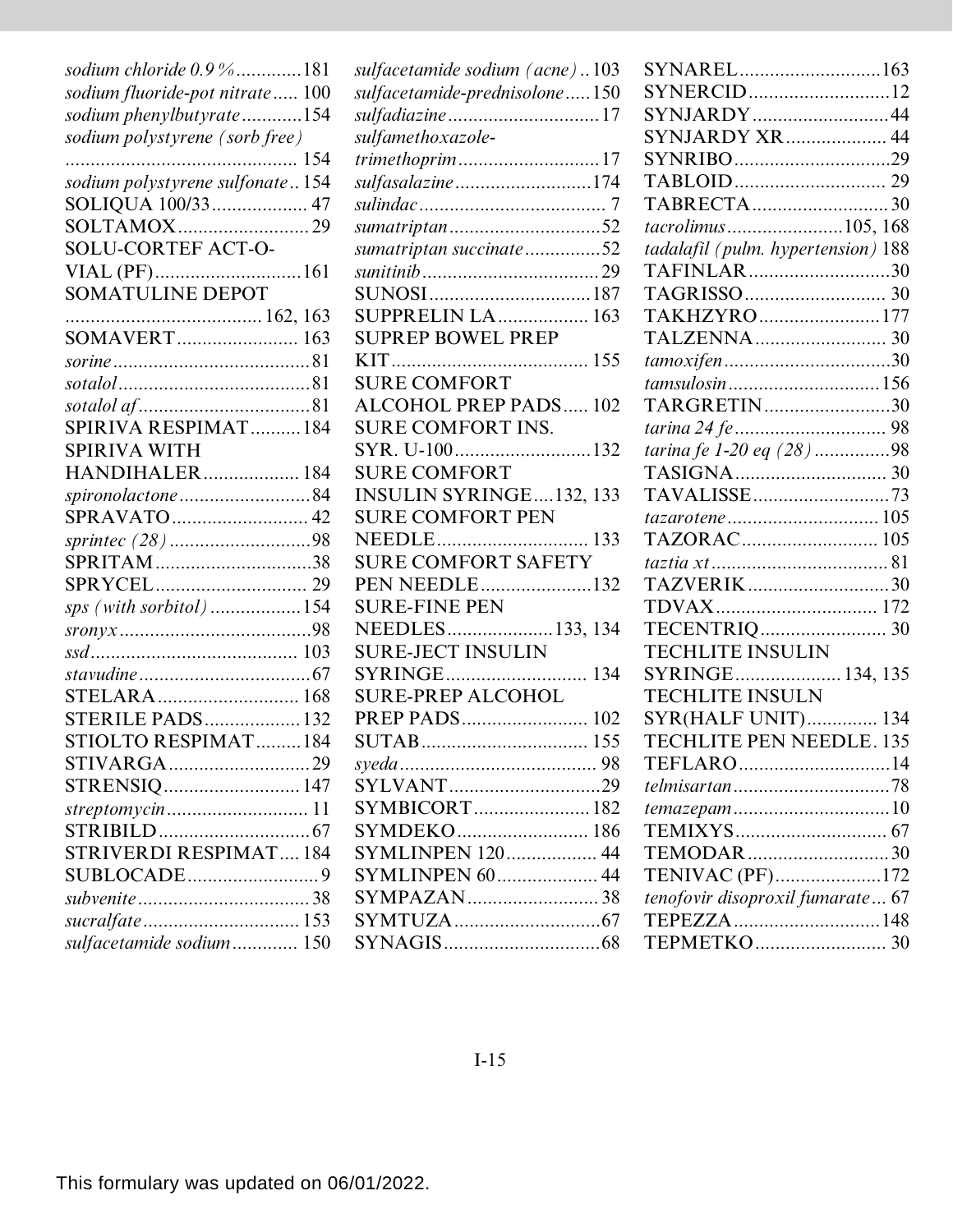| terbinafine hcl 49            |  |
|-------------------------------|--|
| <i>terbutaline</i> 184        |  |
| terconazole 51                |  |
| <b>TERUMO INSULIN</b>         |  |
| SYRINGE 135, 136              |  |
| <i>testosterone</i> 157, 158  |  |
| testosterone cypionate 157    |  |
| testosterone enanthate  157   |  |
| TETANUS, DIPHTHERIA           |  |
|                               |  |
|                               |  |
|                               |  |
| THALOMID 177                  |  |
| <i>theophylline</i> 184       |  |
| THINPRO INSULIN               |  |
| SYRINGE 136                   |  |
| THIOLA EC 156                 |  |
|                               |  |
|                               |  |
|                               |  |
|                               |  |
|                               |  |
|                               |  |
|                               |  |
| TICOVAC173                    |  |
|                               |  |
| timolol maleate81, 179        |  |
|                               |  |
| TIVDAK30                      |  |
|                               |  |
|                               |  |
| tizanidine186, 187            |  |
| TOBI PODHALER<br>11           |  |
| tobramycin 11, 150            |  |
| tobramycin in 0.225 % nacl 11 |  |
| tobramycin sulfate11          |  |
| tobramycin-dexamethasone 150  |  |
| tolterodine156                |  |
| <b>TOPCARE CLICKFINE 136</b>  |  |

| <b>TOPCARE ULTRA</b>           |
|--------------------------------|
| COMFORT 136                    |
|                                |
|                                |
| toremifene31                   |
|                                |
|                                |
| <b>TOUJEO MAX U-300</b>        |
| SOLOSTAR47                     |
| TOUJEO SOLOSTAR U-300          |
|                                |
|                                |
|                                |
| TRADJENTA 45                   |
|                                |
| tramadol-acetaminophen5        |
|                                |
|                                |
| <i>tranylcypromine</i> 42      |
| TRAVASOL 10 % 76               |
|                                |
| TRAZIMERA 31                   |
|                                |
|                                |
| TRECATOR53                     |
| TRELEGY ELLIPTA 184            |
| TRELSTAR31                     |
| TREMFYA168                     |
| treprostinil sodium188         |
| tretinoin105, 106              |
| tretinoin (antineoplastic)  31 |
| 98<br>tri femynor              |
| triamcinolone acetonide        |
|                                |
| triamterene-hydrochlorothiazid |
|                                |
|                                |
|                                |
| trifluoperazine 62             |
| trifluridine150                |

| TRIJARDY XR 45                  |
|---------------------------------|
| TRIKAFTA186                     |
| tri-legest fe 98                |
|                                 |
| tri-lo-estarylla 99             |
|                                 |
|                                 |
|                                 |
| trilyte with flavor packets 155 |
| <i>trimethoprim</i> 12          |
|                                 |
|                                 |
| TRINTELLIX 43                   |
|                                 |
| tri-previfem (28)99             |
| TRIPTODUR 163                   |
| <i>tri-sprintec</i> (28) 99     |
|                                 |
| TRIUMEQ PD 67                   |
|                                 |
|                                 |
| tri-vylibra lo 99               |
|                                 |
|                                 |
| TROPHAMINE 10 %76               |
| trospium156                     |
| TRUE COMFORT                    |
| ALCOHOL PADS 102                |
| <b>TRUE COMFORT</b>             |
| <b>INSULIN SYRINGE 137</b>      |
| TRUE COMFORT PEN                |
|                                 |
| TRUE COMFORT PRO                |
| ALCOHOL PADS 102                |
| TRUE COMFORT PRO INS            |
| SYRINGE 136, 137                |
| TRUEPLUS INSULIN 138            |
|                                 |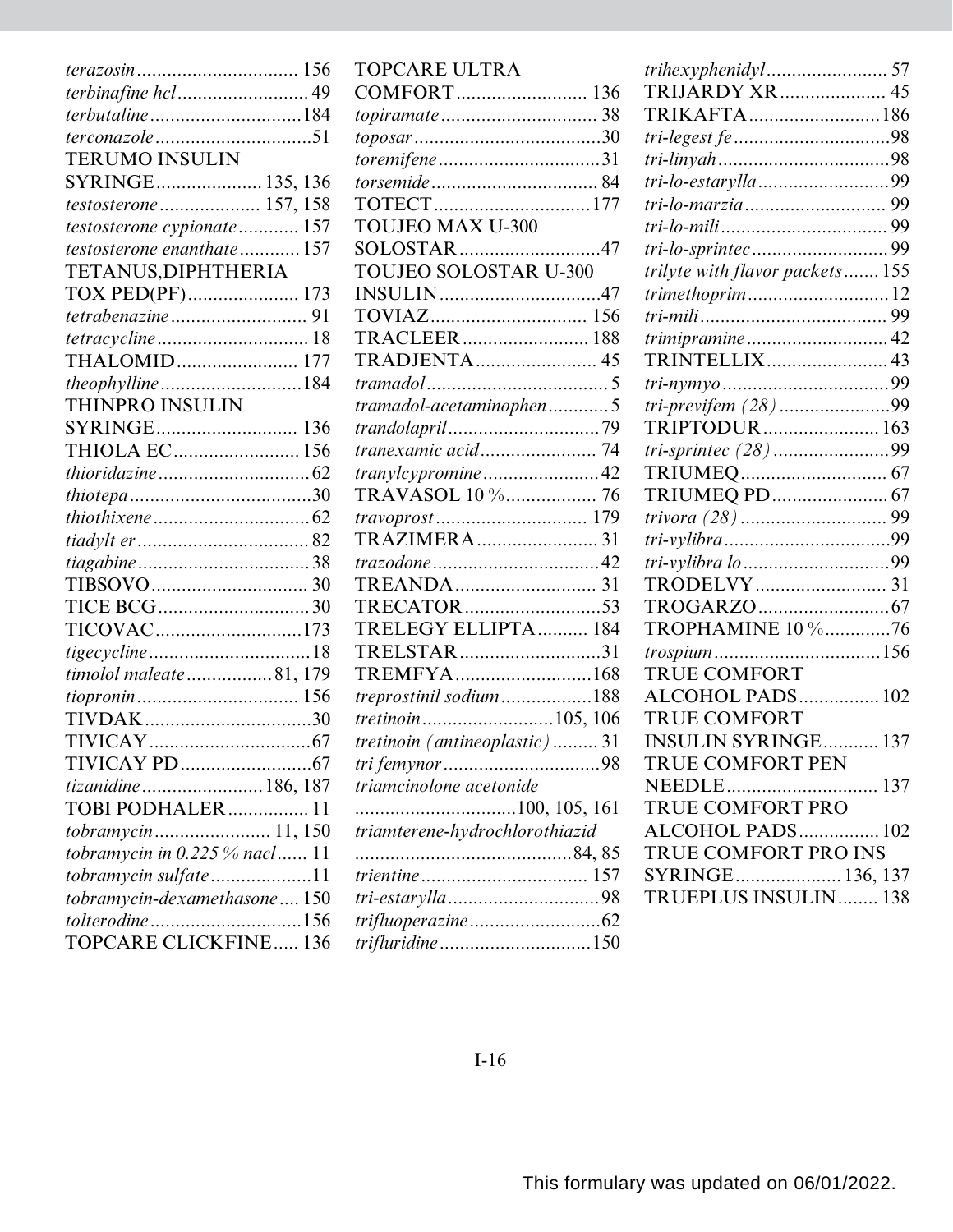## TRUEPLUS PEN NEEDLE

| TRULICITY 45                   |
|--------------------------------|
| TRUMENBA 173                   |
| TRUSELTIQ31                    |
| TRUXIMA31                      |
| TUKYSA31                       |
|                                |
| TURALIO31                      |
| TWINRIX (PF) 173               |
|                                |
|                                |
| TYMLOS175                      |
| TYPHIM VI173                   |
| TYSABRI 168                    |
|                                |
|                                |
| UCERIS174                      |
| UDENYCA73                      |
| UKONIQ31                       |
| ULTICARE139, 140               |
| <b>ULTICARE INSULIN</b>        |
|                                |
| ULTICARE INSULN                |
| <b>SYR(HALF UNIT) 139</b>      |
| <b>ULTICARE PEN NEEDLE 139</b> |
| <b>ULTICARE SAFETY PEN</b>     |
|                                |
| ULTIGUARD SAFEPACK-            |
| <b>INSULIN SYR</b> 140         |
| ULTIGUARD SAFEPACK-            |
| <b>PEN NEEDLE140</b>           |
| ULTILET ALCOHOL                |
| SWAB                           |
| <b>ULTILET INSULIN</b>         |
| SYRINGE124, 140, 141           |
| <b>ULTILET PEN NEEDLE141</b>   |
| ULTRA CMFT INS SYR             |
| (HALF UNIT) 121, 132, 138      |
|                                |

| <b>ULTRA COMFORT</b>           |
|--------------------------------|
| <b>INSULIN SYRINGE</b>         |
| 116, 121, 122, 141             |
| <b>ULTRA FLO INSUL</b>         |
| <b>SYR(HALF UNIT) 141</b>      |
| ULTRA FLO INSULIN              |
|                                |
| <b>ULTRA FLO PEN NEEDLE</b>    |
|                                |
| <b>ULTRA THIN PEN</b>          |
|                                |
| ULTRACARE INSULIN              |
| SYRINGE 142, 143               |
| <b>ULTRACARE PEN</b>           |
|                                |
| <b>ULTRA-THIN II (SHORT)</b>   |
|                                |
|                                |
|                                |
| <b>ULTRA-THIN II INS PEN</b>   |
| NEEDLES 143                    |
| ULTRA-THIN II INSULIN          |
|                                |
| <b>UNIFINE PEN NEEDLE143</b>   |
| UNIFINE PENTIPS 129, 144       |
| <b>UNIFINE PENTIPS</b>         |
| <b>MAXFLOW</b> 144             |
| <b>UNIFINE PENTIPS PLUS144</b> |
| <b>UNIFINE PENTIPS PLUS</b>    |
| <b>MAXFLOW</b> 144             |
| UNIFINE SAFECONTROL            |
| 144, 145                       |
| UNIFINE ULTRA PEN              |
| NEEDLE 145                     |
| UNITUXIN31                     |
| UPTRAVI188                     |
|                                |
|                                |
| VALCHLOR 102                   |
|                                |

| valproate sodium38               |
|----------------------------------|
| valproic acid38                  |
| valproic acid (as sodium salt)38 |
|                                  |
|                                  |
| valsartan-hydrochlorothiazide 78 |
|                                  |
|                                  |
| <b>VANISHPOINT INSULIN</b>       |
| SYRINGE<br>145                   |
| <b>VANISHPOINT SYRINGE.145</b>   |
|                                  |
|                                  |
| VARIVAX (PF) 173                 |
|                                  |
| <b>VEKLURY</b> 70                |
|                                  |
| velivet triphasic regimen (28)99 |
| VELPHORO155                      |
|                                  |
| <b>VENCLEXTA 32</b>              |
| <b>VENCLEXTA STARTING</b>        |
|                                  |
| venlafaxine43                    |
|                                  |
| <b>VERIFINE PEN NEEDLE145</b>    |
|                                  |
| <b>VERSALON 145</b>              |
| <b>VERZENIO32</b>                |
|                                  |
|                                  |
|                                  |
|                                  |
| VICTOZA45                        |
|                                  |
|                                  |
|                                  |
|                                  |
|                                  |
|                                  |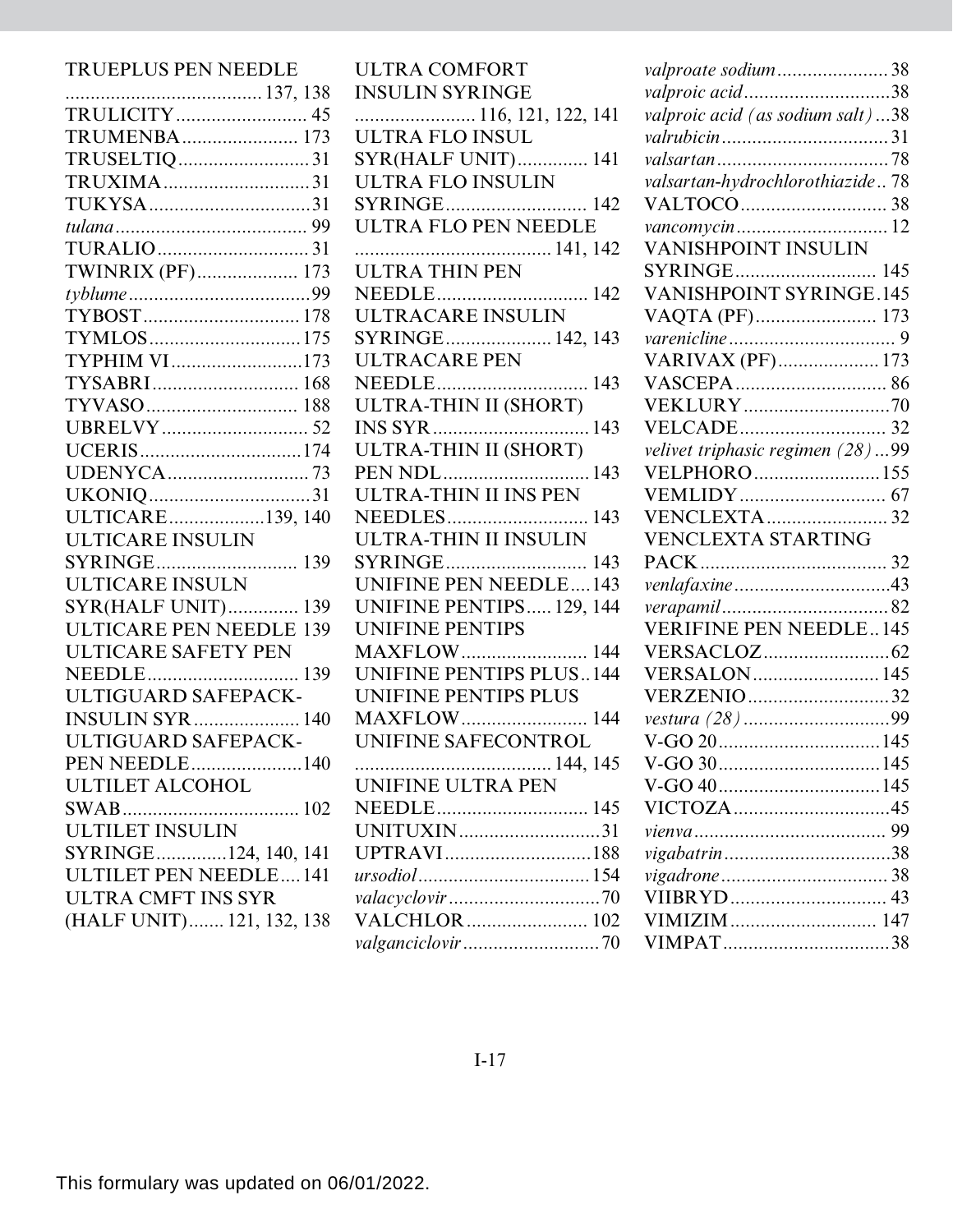| vinorelbine  32             |
|-----------------------------|
|                             |
|                             |
|                             |
| VISTOGARD 178               |
| VITRAKVI32                  |
|                             |
|                             |
|                             |
|                             |
| voriconazole49              |
|                             |
| <b>VOTRIENT</b> 32          |
|                             |
|                             |
| VUMERITY91                  |
|                             |
|                             |
| <b>VYNDAMAX 83</b>          |
|                             |
|                             |
|                             |
|                             |
| WELIREG32                   |
|                             |
|                             |
| XALKORI32                   |
|                             |
| <b>XARELTO DVT-PE TREAT</b> |
| 30D START71                 |
| XATMEP32                    |
|                             |
| <b>XCOPRI MAINTENANCE</b>   |
|                             |
| <b>XCOPRI TITRATION</b>     |
|                             |
|                             |
| XELJANZ XR  168             |
| XERMELO154                  |
|                             |

| XHANCE 151              |  |
|-------------------------|--|
| XIFAXAN12               |  |
|                         |  |
| XIIDRA151               |  |
|                         |  |
|                         |  |
| XOSPATA32               |  |
|                         |  |
| XTAMPZA ER5, 6          |  |
|                         |  |
|                         |  |
| XULTOPHY 100/3.6 47     |  |
| <b>XURIDEN 178</b>      |  |
| XYOSTED158              |  |
| XYREM187                |  |
| YERVOY33                |  |
|                         |  |
| YONDELIS33              |  |
|                         |  |
|                         |  |
|                         |  |
| zafirlukast183          |  |
|                         |  |
|                         |  |
|                         |  |
| ZEGALOGUE               |  |
| AUTOINJECTOR178         |  |
| ZEGALOGUE SYRINGE178    |  |
|                         |  |
|                         |  |
|                         |  |
| ZENPEP                  |  |
| ZEPZELCA33              |  |
|                         |  |
|                         |  |
| ziprasidone mesylate 62 |  |
| ZIRABEV34               |  |
| ZIRGAN150               |  |
| ZOLADEX34               |  |
| zoledronic acid 176     |  |

| zoledronic acid-mannitol-water |  |
|--------------------------------|--|
|                                |  |
|                                |  |
| zolpidem187                    |  |
|                                |  |
|                                |  |
|                                |  |
|                                |  |
| ZULRESSO43                     |  |
| zumandimine $(28)$ 100         |  |
|                                |  |
| ZYKADIA34                      |  |
|                                |  |
| ZYNLONTA34                     |  |
| ZYPREXA RELPREVV 63            |  |
|                                |  |
|                                |  |

 $I-18$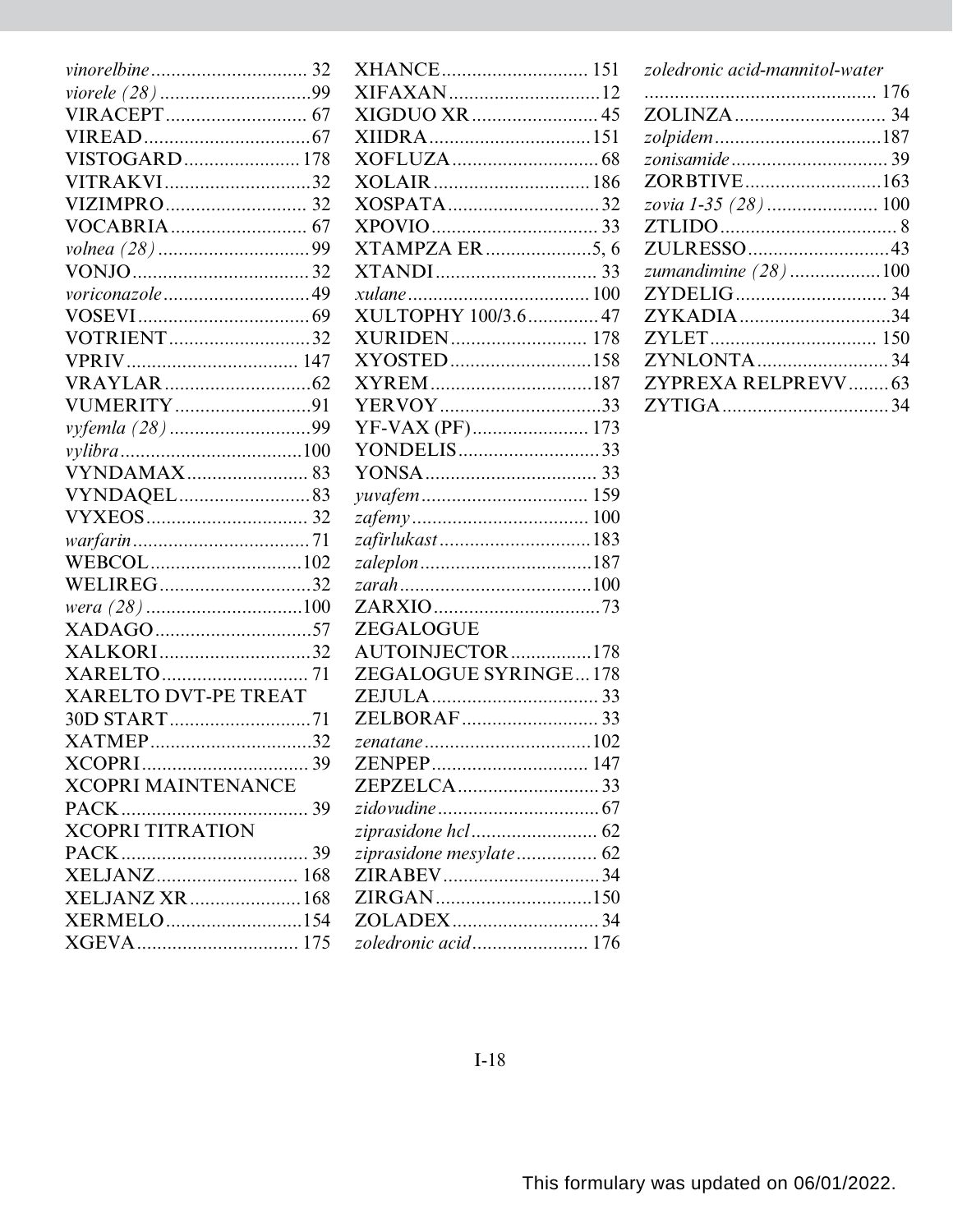| <b>NOTES</b> |
|--------------|
|              |
|              |
|              |
|              |
|              |
|              |
|              |
|              |
|              |
|              |
|              |
|              |
|              |
|              |
|              |
|              |
|              |
|              |
|              |
|              |
|              |

This formulary was updated on 06/01/2022.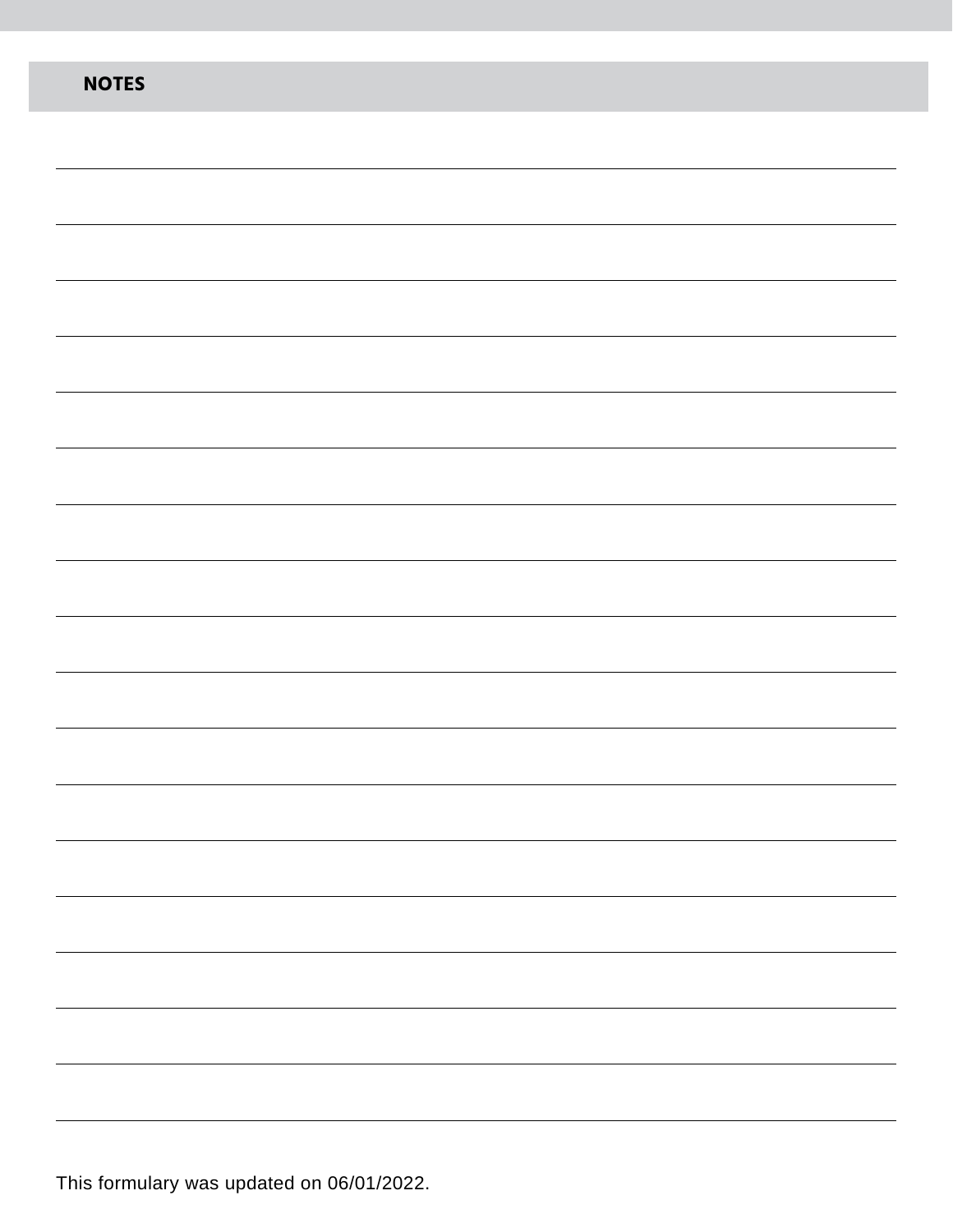

This formulary was updated on 06/01/2022.